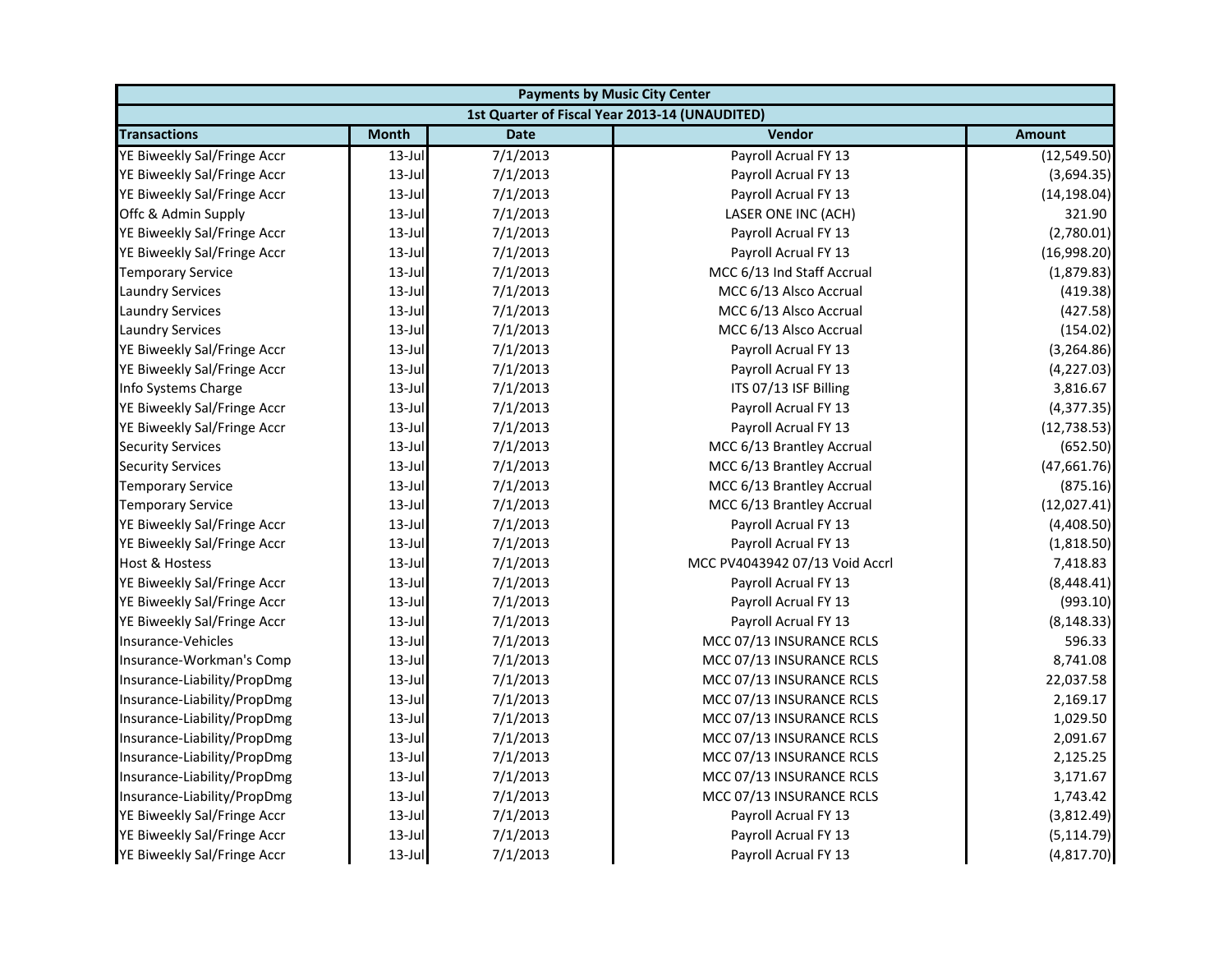| <b>Payments by Music City Center</b> |              |             |                                                |               |
|--------------------------------------|--------------|-------------|------------------------------------------------|---------------|
|                                      |              |             | 1st Quarter of Fiscal Year 2013-14 (UNAUDITED) |               |
| <b>Transactions</b>                  | <b>Month</b> | <b>Date</b> | Vendor                                         | <b>Amount</b> |
| YE Biweekly Sal/Fringe Accr          | $13$ -Jul    | 7/1/2013    | Payroll Acrual FY 13                           | (3,863.36)    |
| Offc & Admin Supply                  | $13$ -Jul    | 7/2/2013    | A Z OFFICE RESOURCE INC (ACH)                  | 10.14         |
| Offc & Admin Supply                  | $13$ -Jul    | 7/2/2013    | A Z OFFICE RESOURCE INC (ACH)                  | 21.12         |
| Offc & Admin Supply                  | 13-Jul       | 7/2/2013    | A Z OFFICE RESOURCE INC (ACH)                  | 8.50          |
| Offc & Admin Supply                  | $13$ -Jul    | 7/2/2013    | A Z OFFICE RESOURCE INC (ACH)                  | 9.20          |
| Offc & Admin Supply                  | $13$ -Jul    | 7/2/2013    | A Z OFFICE RESOURCE INC (ACH)                  | 9.40          |
| Offc & Admin Supply                  | $13$ -Jul    | 7/2/2013    | A Z OFFICE RESOURCE INC (ACH)                  | 13.08         |
| Offc & Admin Supply                  | $13$ -Jul    | 7/2/2013    | A Z OFFICE RESOURCE INC (ACH)                  | 108.71        |
| Repair & Maint Supply                | $13$ -Jul    | 7/2/2013    | FERGUSON ENTERPRISES (ACH)                     | 1.08          |
| Repair & Maint Supply                | $13$ -Jul    | 7/2/2013    | FERGUSON ENTERPRISES (ACH)                     | 70.65         |
| Repair & Maint Supply                | $13$ -Jul    | 7/2/2013    | FERGUSON ENTERPRISES (ACH)                     | 39.42         |
| Repair & Maint Supply                | $13$ -Jul    | 7/2/2013    | FERGUSON ENTERPRISES (ACH)                     | 15.08         |
| Repair & Maint Supply                | $13$ -Jul    | 7/2/2013    | FERGUSON ENTERPRISES (ACH)                     | 222.23        |
| Repair & Maint Supply                | $13$ -Jul    | 7/2/2013    | FERGUSON ENTERPRISES (ACH)                     | 36.09         |
| Repair & Maint Supply                | $13$ -Jul    | 7/2/2013    | FERGUSON ENTERPRISES (ACH)                     | 100.40        |
| Repair & Maint Supply                | $13$ -Jul    | 7/2/2013    | FERGUSON ENTERPRISES (ACH)                     | 475.64        |
| Repair & Maint Supply                | 13-Jul       | 7/2/2013    | FERGUSON ENTERPRISES (ACH)                     | 131.04        |
| Repair & Maint Supply                | $13$ -Jul    | 7/2/2013    | FERGUSON ENTERPRISES (ACH)                     | 104.13        |
| Repair & Maint Supply                | $13$ -Jul    | 7/2/2013    | FERGUSON ENTERPRISES (ACH)                     | 519.48        |
| Repair & Maint Supply                | $13$ -Jul    | 7/2/2013    | FERGUSON ENTERPRISES (ACH)                     | 1,158.30      |
| Repair & Maint Supply                | $13$ -Jul    | 7/2/2013    | FERGUSON ENTERPRISES (ACH)                     | 63.70         |
| Repair & Maint Supply                | $13$ -Jul    | 7/2/2013    | FERGUSON ENTERPRISES (ACH)                     | 579.15        |
| Repair & Maint Supply                | $13$ -Jul    | 7/2/2013    | FERGUSON ENTERPRISES (ACH)                     | 1,486.68      |
| Repair & Maint Supply                | $13$ -Jul    | 7/2/2013    | FERGUSON ENTERPRISES (ACH)                     | 371.67        |
| Repair & Maint Supply                | $13$ -Jul    | 7/2/2013    | FERGUSON ENTERPRISES (ACH)                     | 1.20          |
| Offc & Admin Supply                  | $13$ -Jul    | 7/2/2013    | A Z OFFICE RESOURCE INC (ACH)                  | 33.46         |
| Offc & Admin Supply                  | $13$ -Jul    | 7/2/2013    | A Z OFFICE RESOURCE INC (ACH)                  | 4.94          |
| Offc & Admin Supply                  | $13$ -Jul    | 7/2/2013    | A Z OFFICE RESOURCE INC (ACH)                  | 13.28         |
| Offc & Admin Supply                  | $13$ -Jul    | 7/2/2013    | A Z OFFICE RESOURCE INC (ACH)                  | 13.28         |
| Offc & Admin Supply                  | $13$ -Jul    | 7/2/2013    | A Z OFFICE RESOURCE INC (ACH)                  | 20.88         |
| Offc & Admin Supply                  | $13$ -Jul    | 7/2/2013    | A Z OFFICE RESOURCE INC (ACH)                  | 9.66          |
| Offc & Admin Supply                  | $13$ -Jul    | 7/2/2013    | A Z OFFICE RESOURCE INC (ACH)                  | 7.94          |
| Offc & Admin Supply                  | $13$ -Jul    | 7/2/2013    | A Z OFFICE RESOURCE INC (ACH)                  | 21.12         |
| Offc & Admin Supply                  | $13$ -Jul    | 7/2/2013    | A Z OFFICE RESOURCE INC (ACH)                  | 30.02         |
| Offc & Admin Supply                  | $13$ -Jul    | 7/2/2013    | A Z OFFICE RESOURCE INC (ACH)                  | 28.70         |
| Offc & Admin Supply                  | 13-Jul       | 7/2/2013    | A Z OFFICE RESOURCE INC (ACH)                  | 17.78         |
| Offc & Admin Supply                  | $13$ -Jul    | 7/2/2013    | A Z OFFICE RESOURCE INC (ACH)                  | 8.16          |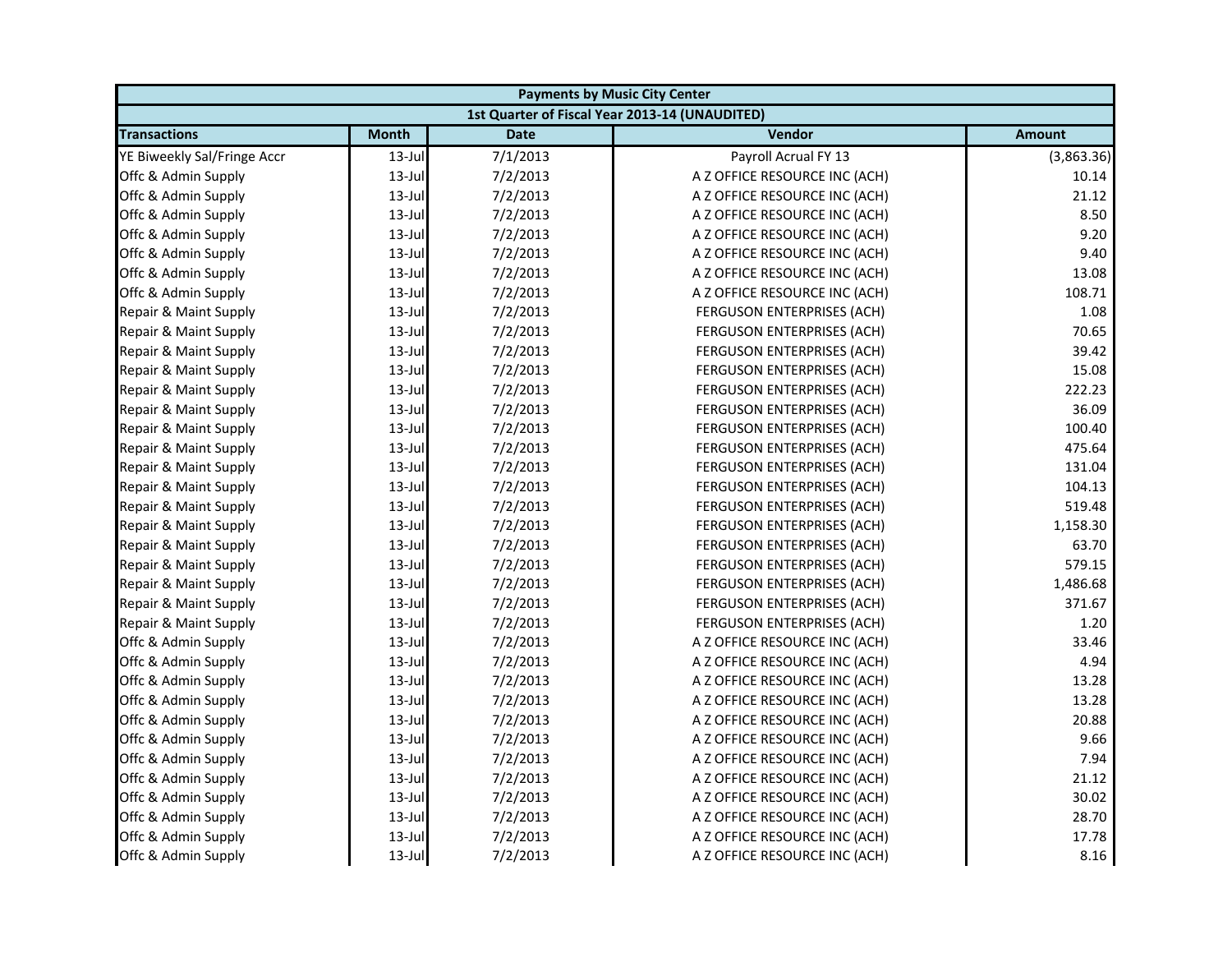| <b>Payments by Music City Center</b> |              |             |                                                |               |
|--------------------------------------|--------------|-------------|------------------------------------------------|---------------|
|                                      |              |             | 1st Quarter of Fiscal Year 2013-14 (UNAUDITED) |               |
| <b>Transactions</b>                  | <b>Month</b> | <b>Date</b> | Vendor                                         | <b>Amount</b> |
| Offc & Admin Supply                  | $13$ -Jul    | 7/2/2013    | A Z OFFICE RESOURCE INC (ACH)                  | 28.34         |
| Host & Hostess                       | 13-Jul       | 7/2/2013    | FREEMAN DECORATING CO                          | (7, 418.83)   |
| Offc & Admin Supply                  | 13-Jul       | 7/3/2013    | A Z OFFICE RESOURCE INC (ACH)                  | 134.99        |
| Repair & Maint Supply                | $13$ -Jul    | 7/3/2013    | W W GRAINGER (P#)                              | (8.46)        |
| Repair & Maint Supply                | $13 -$ Jul   | 7/3/2013    | W W GRAINGER (P#)                              | (16.89)       |
| <b>Electrical Supply</b>             | $13$ -Jul    | 7/3/2013    | W W GRAINGER (P#)                              | 45.18         |
| <b>Electrical Supply</b>             | $13$ -Jul    | 7/3/2013    | W W GRAINGER (P#)                              | 29.52         |
| <b>HHold &amp; Jnitr Supply</b>      | $13$ -Jul    | 7/3/2013    | AMERICAN PAPER & TWINE CO (ACH                 | 190.75        |
| <b>HHold &amp; Jnitr Supply</b>      | 13-Jul       | 7/3/2013    | AMERICAN PAPER & TWINE CO (ACH                 | 503.50        |
| <b>HHold &amp; Jnitr Supply</b>      | $13$ -Jul    | 7/3/2013    | AMERICAN PAPER & TWINE CO (ACH                 | 20.50         |
| <b>HHold &amp; Jnitr Supply</b>      | $13$ -Jul    | 7/3/2013    | AMERICAN PAPER & TWINE CO (ACH                 | 49.44         |
| <b>HHold &amp; Jnitr Supply</b>      | $13$ -Jul    | 7/3/2013    | AMERICAN PAPER & TWINE CO (ACH                 | 144.00        |
| <b>HHold &amp; Jnitr Supply</b>      | $13$ -Jul    | 7/3/2013    | AMERICAN PAPER & TWINE CO (ACH                 | 3,086.00      |
| <b>HHold &amp; Jnitr Supply</b>      | $13$ -Jul    | 7/3/2013    | AMERICAN PAPER & TWINE CO (ACH                 | 225.75        |
| <b>HHold &amp; Jnitr Supply</b>      | $13$ -Jul    | 7/3/2013    | AMERICAN PAPER & TWINE CO (ACH                 | 135.36        |
| <b>HHold &amp; Jnitr Supply</b>      | 13-Jul       | 7/3/2013    | AMERICAN PAPER & TWINE CO (ACH                 | 144.00        |
| HHold & Jnitr Supply                 | $13$ -Jul    | 7/3/2013    | AMERICAN PAPER & TWINE CO (ACH                 | 2,267.60      |
| <b>Medical Services</b>              | 13-Jul       | 7/3/2013    | MED STAR MEDICAL STAFFING INC                  | 2,445.63      |
| Offc & Admin Supply                  | $13$ -Jul    | 7/3/2013    | A Z OFFICE RESOURCE INC (ACH)                  | 68.18         |
| Offc & Admin Supply                  | $13$ -Jul    | 7/3/2013    | A Z OFFICE RESOURCE INC (ACH)                  | 73.76         |
| Offc & Admin Supply                  | 13-Jul       | 7/3/2013    | A Z OFFICE RESOURCE INC (ACH)                  | 6.12          |
| Offc & Admin Supply                  | $13$ -Jul    | 7/3/2013    | A Z OFFICE RESOURCE INC (ACH)                  | 6.12          |
| Offc & Admin Supply                  | $13$ -Jul    | 7/3/2013    | A Z OFFICE RESOURCE INC (ACH)                  | 6.12          |
| Offc & Admin Supply                  | $13$ -Jul    | 7/3/2013    | A Z OFFICE RESOURCE INC (ACH)                  | 10.36         |
| Offc & Admin Supply                  | 13-Jul       | 7/3/2013    | A Z OFFICE RESOURCE INC (ACH)                  | 27.63         |
| Offc & Admin Supply                  | $13$ -Jul    | 7/3/2013    | A Z OFFICE RESOURCE INC (ACH)                  | 5.38          |
| Offc & Admin Supply                  | $13 -$ Jul   | 7/3/2013    | A Z OFFICE RESOURCE INC (ACH)                  | 6.54          |
| Offc & Admin Supply                  | $13$ -Jul    | 7/3/2013    | A Z OFFICE RESOURCE INC (ACH)                  | 15.13         |
| Offc & Admin Supply                  | 13-Jul       | 7/3/2013    | A Z OFFICE RESOURCE INC (ACH)                  | 29.43         |
| Offc & Admin Supply                  | 13-Jul       | 7/3/2013    | A Z OFFICE RESOURCE INC (ACH)                  | 9.86          |
| Offc & Admin Supply                  | $13$ -Jul    | 7/3/2013    | A Z OFFICE RESOURCE INC (ACH)                  | 6.58          |
| Offc & Admin Supply                  | $13$ -Jul    | 7/3/2013    | A Z OFFICE RESOURCE INC (ACH)                  | 87.48         |
| Offc & Admin Supply                  | $13$ -Jul    | 7/3/2013    | A Z OFFICE RESOURCE INC (ACH)                  | 1.18          |
| Offc & Admin Supply                  | 13-Jul       | 7/3/2013    | A Z OFFICE RESOURCE INC (ACH)                  | 1.75          |
| Offc & Admin Supply                  | $13$ -Jul    | 7/3/2013    | A Z OFFICE RESOURCE INC (ACH)                  | 10.60         |
| <b>Regular Pay</b>                   | $13$ -Jul    | 7/5/2013    | Payroll Labor Distribution                     | 16,942.95     |
| Leave Pay                            | $13$ -Jul    | 7/5/2013    | Payroll Labor Distribution                     | 692.30        |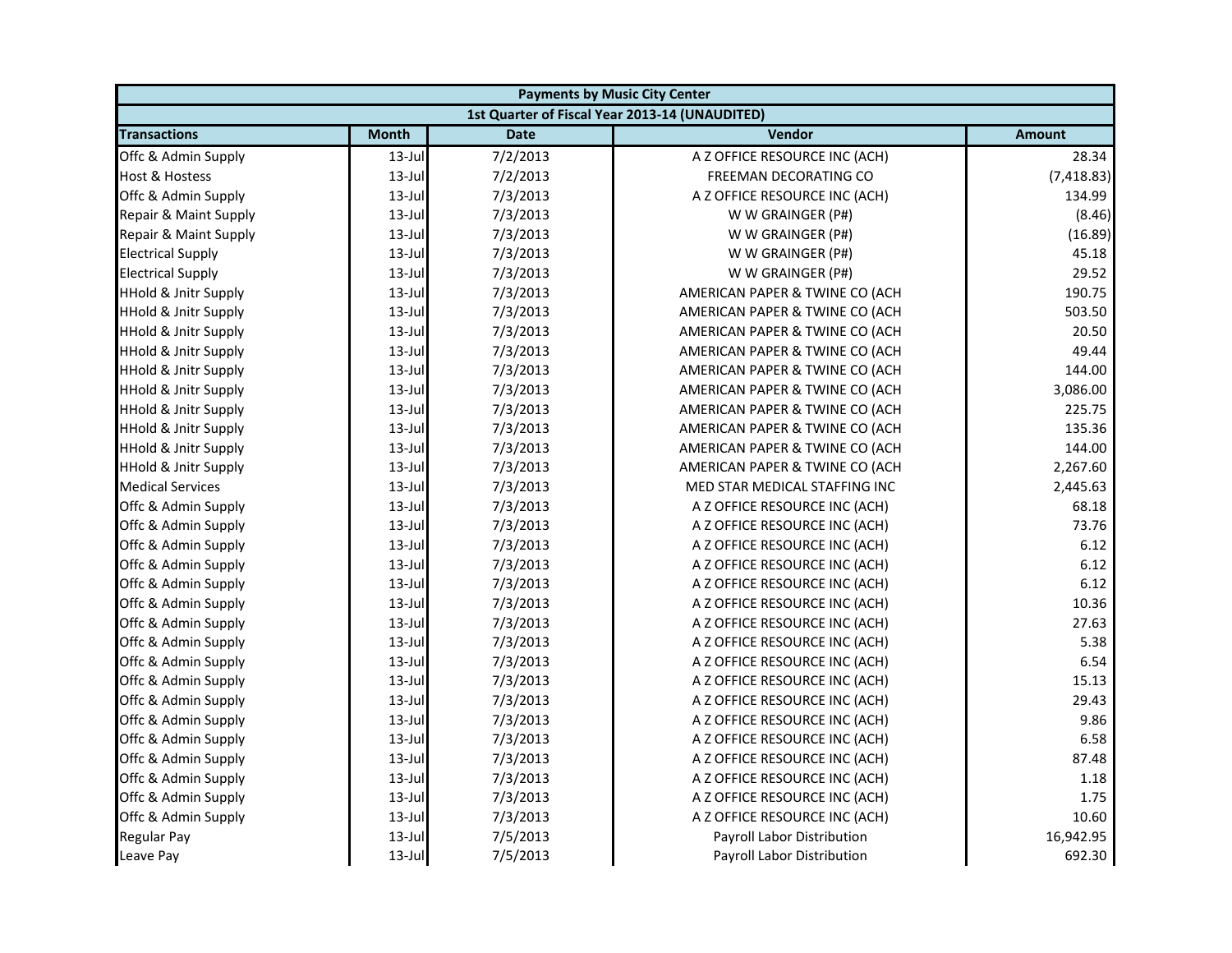| <b>Payments by Music City Center</b> |              |             |                                                |               |
|--------------------------------------|--------------|-------------|------------------------------------------------|---------------|
|                                      |              |             | 1st Quarter of Fiscal Year 2013-14 (UNAUDITED) |               |
| <b>Transactions</b>                  | <b>Month</b> | <b>Date</b> | Vendor                                         | <b>Amount</b> |
| <b>Holiday Pay</b>                   | $13$ -Jul    | 7/5/2013    | Payroll Labor Distribution                     | 2,228.48      |
| Overtime Pay                         | $13$ -Jul    | 7/5/2013    | Payroll Labor Distribution                     | 357.05        |
| <b>Employer OASDI</b>                | $13$ -Jul    | 7/5/2013    | <b>Actual Burden Journal Entries</b>           | 1,202.42      |
| <b>Employer SSN Medical</b>          | $13$ -Jul    | 7/5/2013    | <b>Actual Burden Journal Entries</b>           | 281.23        |
| <b>Employer Group Health</b>         | $13$ -Jul    | 7/5/2013    | <b>Actual Burden Journal Entries</b>           | 3,050.74      |
| <b>Employer Dental Group</b>         | $13$ -Jul    | 7/5/2013    | <b>Actual Burden Journal Entries</b>           | 139.48        |
| <b>Employer Group Life</b>           | $13$ -Jul    | 7/5/2013    | <b>Actual Burden Journal Entries</b>           | 121.12        |
| Cafe Plan Pre-Tax Savings            | $13$ -Jul    | 7/5/2013    | <b>Actual Burden Journal Entries</b>           | 83.23         |
| Allowance-Cell/Mobile Devices        | $13$ -Jul    | 7/5/2013    | Payroll Labor Distribution                     | 275.59        |
| <b>Regular Pay</b>                   | $13$ -Jul    | 7/5/2013    | Payroll Labor Distribution                     | 4,587.99      |
| Leave Pay                            | $13$ -Jul    | 7/5/2013    | Payroll Labor Distribution                     | 224.47        |
| <b>Holiday Pay</b>                   | $13$ -Jul    | 7/5/2013    | Payroll Labor Distribution                     | 411.87        |
| <b>Overtime Pay</b>                  | $13$ -Jul    | 7/5/2013    | Payroll Labor Distribution                     | 108.00        |
| <b>Employer OASDI</b>                | $13$ -Jul    | 7/5/2013    | Actual Burden Journal Entries                  | 317.28        |
| <b>Employer SSN Medical</b>          | $13$ -Jul    | 7/5/2013    | <b>Actual Burden Journal Entries</b>           | 74.25         |
| <b>Employer Group Health</b>         | $13$ -Jul    | 7/5/2013    | <b>Actual Burden Journal Entries</b>           | 729.48        |
| <b>Employer Dental Group</b>         | $13$ -Jul    | 7/5/2013    | <b>Actual Burden Journal Entries</b>           | 33.97         |
| <b>Employer Group Life</b>           | $13$ -Jul    | 7/5/2013    | <b>Actual Burden Journal Entries</b>           | 32.36         |
| <b>Employer Pension</b>              | $13 -$ Jul   | 7/5/2013    | <b>Actual Burden Journal Entries</b>           | 849.88        |
| Cafe Plan Pre-Tax Savings            | $13$ -Jul    | 7/5/2013    | <b>Actual Burden Journal Entries</b>           | 19.14         |
| Allowance-Cell/Mobile Devices        | $13$ -Jul    | 7/5/2013    | Payroll Labor Distribution                     | 39.37         |
| <b>Regular Pay</b>                   | $13$ -Jul    | 7/5/2013    | Payroll Labor Distribution                     | 19,897.20     |
| Leave Pay                            | $13$ -Jul    | 7/5/2013    | Payroll Labor Distribution                     | 372.70        |
| <b>Holiday Pay</b>                   | $13$ -Jul    | 7/5/2013    | Payroll Labor Distribution                     | 2,306.22      |
| <b>Overtime Pay</b>                  | $13$ -Jul    | 7/5/2013    | Payroll Labor Distribution                     | 161.55        |
| <b>Employer OASDI</b>                | $13-Jul$     | 7/5/2013    | <b>Actual Burden Journal Entries</b>           | 1,334.86      |
| <b>Employer SSN Medical</b>          | $13$ -Jul    | 7/5/2013    | <b>Actual Burden Journal Entries</b>           | 312.21        |
| <b>Employer Group Health</b>         | $13$ -Jul    | 7/5/2013    | <b>Actual Burden Journal Entries</b>           | 3,684.04      |
| <b>Employer Dental Group</b>         | 13-Jul       | 7/5/2013    | <b>Actual Burden Journal Entries</b>           | 136.37        |
| <b>Employer Group Life</b>           | $13$ -Jul    | 7/5/2013    | <b>Actual Burden Journal Entries</b>           | 86.80         |
| Cafe Plan Pre-Tax Savings            | $13$ -Jul    | 7/5/2013    | <b>Actual Burden Journal Entries</b>           | 104.12        |
| Allowance-Cell/Mobile Devices        | $13$ -Jul    | 7/5/2013    | Payroll Labor Distribution                     | 162.74        |
| <b>Regular Pay</b>                   | $13$ -Jul    | 7/5/2013    | Payroll Labor Distribution                     | 3,272.04      |
| Leave Pay                            | $13$ -Jul    | 7/5/2013    | Payroll Labor Distribution                     | 192.31        |
| <b>Holiday Pay</b>                   | $13$ -Jul    | 7/5/2013    | Payroll Labor Distribution                     | 385.11        |
| Overtime Pay                         | $13$ -Jul    | 7/5/2013    | Payroll Labor Distribution                     | 17.22         |
| <b>Employer OASDI</b>                | 13-Jul       | 7/5/2013    | <b>Actual Burden Journal Entries</b>           | 223.11        |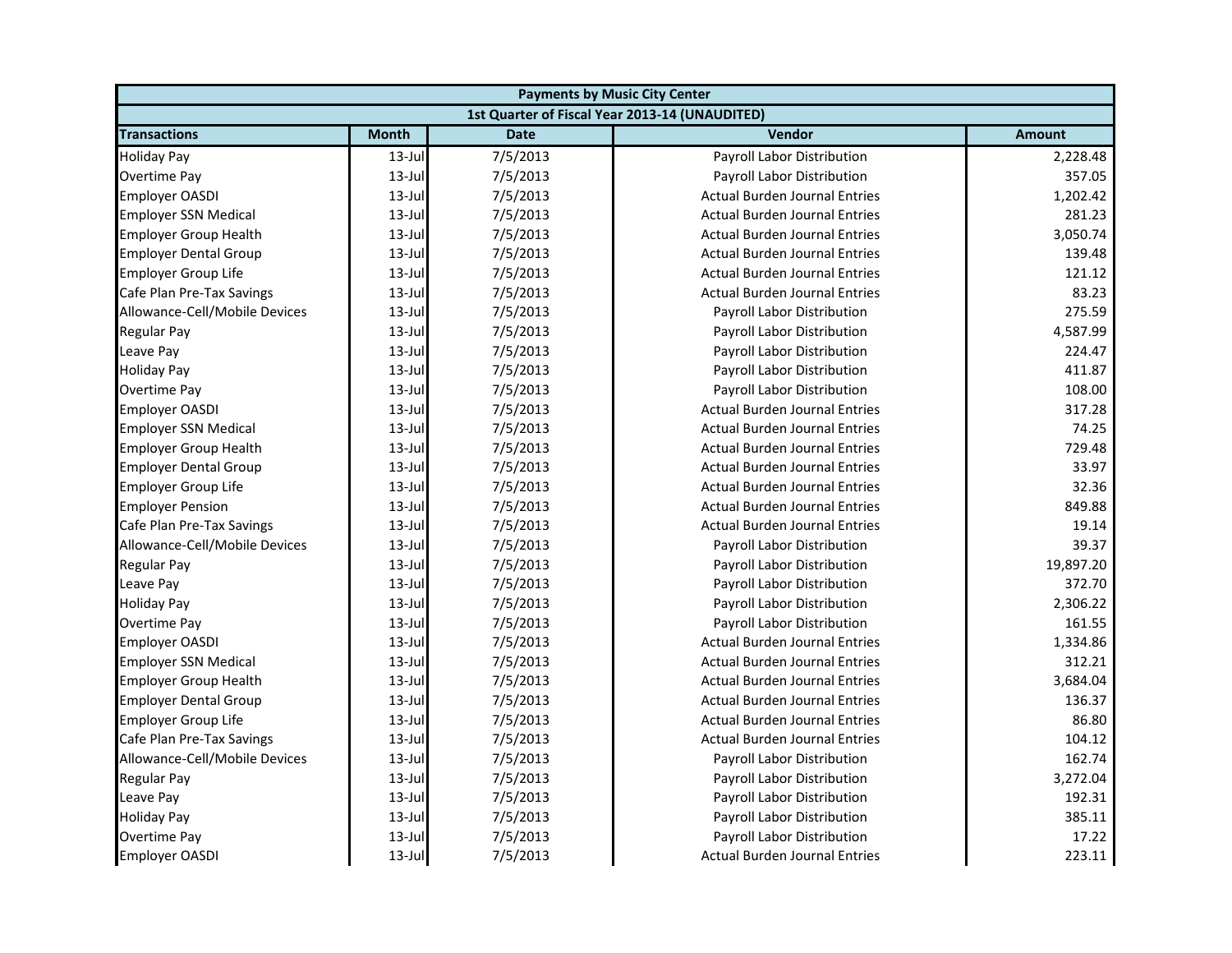| <b>Payments by Music City Center</b> |              |             |                                                |               |
|--------------------------------------|--------------|-------------|------------------------------------------------|---------------|
|                                      |              |             | 1st Quarter of Fiscal Year 2013-14 (UNAUDITED) |               |
| <b>Transactions</b>                  | <b>Month</b> | <b>Date</b> | Vendor                                         | <b>Amount</b> |
| <b>Employer SSN Medical</b>          | $13$ -Jul    | 7/5/2013    | <b>Actual Burden Journal Entries</b>           | 52.17         |
| <b>Employer Group Health</b>         | $13$ -Jul    | 7/5/2013    | <b>Actual Burden Journal Entries</b>           | 733.31        |
| <b>Employer Dental Group</b>         | $13$ -Jul    | 7/5/2013    | <b>Actual Burden Journal Entries</b>           | 27.15         |
| <b>Employer Group Life</b>           | $13$ -Jul    | 7/5/2013    | <b>Actual Burden Journal Entries</b>           | 21.39         |
| <b>Employer Pension</b>              | $13$ -Jul    | 7/5/2013    | <b>Actual Burden Journal Entries</b>           | 616.26        |
| Cafe Plan Pre-Tax Savings            | $13$ -Jul    | 7/5/2013    | <b>Actual Burden Journal Entries</b>           | 19.95         |
| <b>Regular Pay</b>                   | $13$ -Jul    | 7/5/2013    | Payroll Labor Distribution                     | 23,388.30     |
| Leave Pay                            | $13$ -Jul    | 7/5/2013    | Payroll Labor Distribution                     | 255.90        |
| <b>Holiday Pay</b>                   | $13$ -Jul    | 7/5/2013    | Payroll Labor Distribution                     | 2,352.70      |
| Overtime Pay                         | $13$ -Jul    | 7/5/2013    | Payroll Labor Distribution                     | 156.88        |
| <b>Employer OASDI</b>                | $13$ -Jul    | 7/5/2013    | <b>Actual Burden Journal Entries</b>           | 1,512.66      |
| <b>Employer SSN Medical</b>          | $13$ -Jul    | 7/5/2013    | <b>Actual Burden Journal Entries</b>           | 353.81        |
| <b>Employer Group Health</b>         | $13$ -Jul    | 7/5/2013    | <b>Actual Burden Journal Entries</b>           | 5,288.11      |
| <b>Employer Dental Group</b>         | $13$ -Jul    | 7/5/2013    | <b>Actual Burden Journal Entries</b>           | 299.27        |
| <b>Employer Group Life</b>           | $13$ -Jul    | 7/5/2013    | <b>Actual Burden Journal Entries</b>           | 245.84        |
| Cafe Plan Pre-Tax Savings            | $13$ -Jul    | 7/5/2013    | <b>Actual Burden Journal Entries</b>           | 142.93        |
| Allowance-Cell/Mobile Devices        | $13$ -Jul    | 7/5/2013    | Payroll Labor Distribution                     | 118.11        |
| <b>Regular Pay</b>                   | $13$ -Jul    | 7/5/2013    | Payroll Labor Distribution                     | 3,603.16      |
| Leave Pay                            | $13 -$ Jul   | 7/5/2013    | Payroll Labor Distribution                     | 440.31        |
| <b>Holiday Pay</b>                   | $13$ -Jul    | 7/5/2013    | Payroll Labor Distribution                     | 449.27        |
| Overtime Pay                         | $13$ -Jul    | 7/5/2013    | Payroll Labor Distribution                     | 63.00         |
| <b>Employer OASDI</b>                | $13$ -Jul    | 7/5/2013    | <b>Actual Burden Journal Entries</b>           | 258.88        |
| <b>Employer SSN Medical</b>          | $13$ -Jul    | 7/5/2013    | <b>Actual Burden Journal Entries</b>           | 60.53         |
| <b>Employer Group Health</b>         | $13$ -Jul    | 7/5/2013    | <b>Actual Burden Journal Entries</b>           | 1,039.00      |
| <b>Employer Dental Group</b>         | $13$ -Jul    | 7/5/2013    | <b>Actual Burden Journal Entries</b>           | 36.08         |
| <b>Employer Group Life</b>           | $13-Jul$     | 7/5/2013    | <b>Actual Burden Journal Entries</b>           | 28.46         |
| <b>Employer Pension</b>              | $13$ -Jul    | 7/5/2013    | <b>Actual Burden Journal Entries</b>           | 522.09        |
| <b>FSA Pre-Tax Savings</b>           | $13$ -Jul    | 7/5/2013    | <b>Actual Burden Journal Entries</b>           | 0.51          |
| Cafe Plan Pre-Tax Savings            | 13-Jul       | 7/5/2013    | <b>Actual Burden Journal Entries</b>           | 28.43         |
| <b>Regular Pay</b>                   | $13$ -Jul    | 7/5/2013    | Payroll Labor Distribution                     | 6,192.00      |
| <b>Holiday Pay</b>                   | $13$ -Jul    | 7/5/2013    | Payroll Labor Distribution                     | 688.00        |
| <b>Overtime Pay</b>                  | $13$ -Jul    | 7/5/2013    | Payroll Labor Distribution                     | 26.72         |
| <b>Employer OASDI</b>                | $13$ -Jul    | 7/5/2013    | <b>Actual Burden Journal Entries</b>           | 408.75        |
| <b>Employer SSN Medical</b>          | $13$ -Jul    | 7/5/2013    | <b>Actual Burden Journal Entries</b>           | 95.58         |
| <b>Employer Group Health</b>         | $13$ -Jul    | 7/5/2013    | <b>Actual Burden Journal Entries</b>           | 951.18        |
| <b>Employer Dental Group</b>         | $13$ -Jul    | 7/5/2013    | <b>Actual Burden Journal Entries</b>           | 34.65         |
| <b>Employer Group Life</b>           | 13-Jul       | 7/5/2013    | <b>Actual Burden Journal Entries</b>           | 30.14         |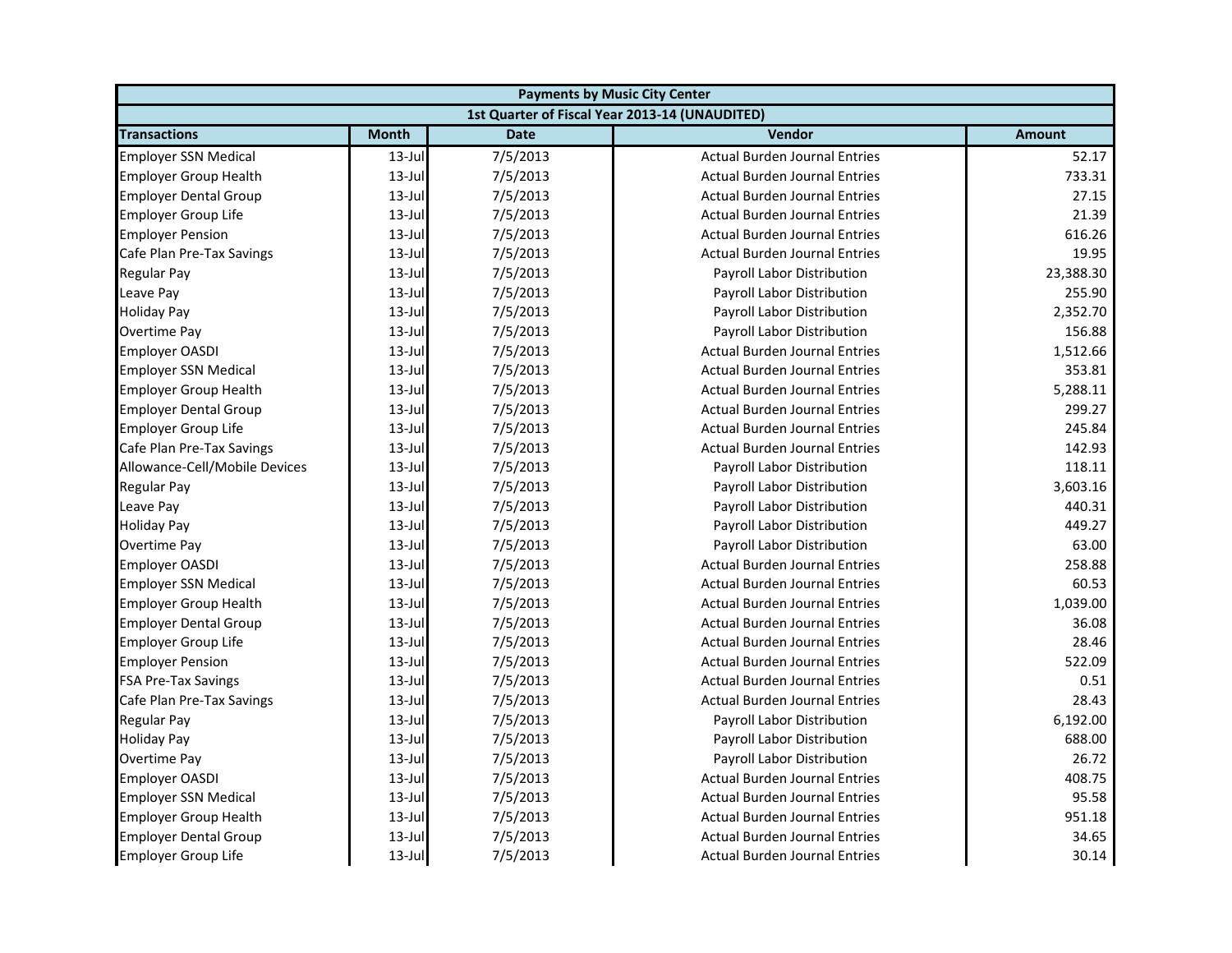| <b>Payments by Music City Center</b> |              |             |                                                |               |
|--------------------------------------|--------------|-------------|------------------------------------------------|---------------|
|                                      |              |             | 1st Quarter of Fiscal Year 2013-14 (UNAUDITED) |               |
| <b>Transactions</b>                  | <b>Month</b> | <b>Date</b> | Vendor                                         | <b>Amount</b> |
| Cafe Plan Pre-Tax Savings            | $13$ -Jul    | 7/5/2013    | <b>Actual Burden Journal Entries</b>           | 27.03         |
| Allowance-Cell/Mobile Devices        | $13$ -Jul    | 7/5/2013    | Payroll Labor Distribution                     | 39.37         |
| <b>Regular Pay</b>                   | $13$ -Jul    | 7/5/2013    | Payroll Labor Distribution                     | 5,526.16      |
| Leave Pay                            | $13$ -Jul    | 7/5/2013    | Payroll Labor Distribution                     | 192.31        |
| <b>Holiday Pay</b>                   | $13$ -Jul    | 7/5/2013    | Payroll Labor Distribution                     | 635.38        |
| <b>Employer OASDI</b>                | $13$ -Jul    | 7/5/2013    | <b>Actual Burden Journal Entries</b>           | 377.93        |
| <b>Employer SSN Medical</b>          | $13$ -Jul    | 7/5/2013    | <b>Actual Burden Journal Entries</b>           | 88.38         |
| <b>Employer Group Health</b>         | $13$ -Jul    | 7/5/2013    | <b>Actual Burden Journal Entries</b>           | 840.60        |
| <b>Employer Dental Group</b>         | $13$ -Jul    | 7/5/2013    | <b>Actual Burden Journal Entries</b>           | 31.11         |
| <b>Employer Group Life</b>           | $13$ -Jul    | 7/5/2013    | <b>Actual Burden Journal Entries</b>           | 24.53         |
| <b>Employer Pension</b>              | $13$ -Jul    | 7/5/2013    | <b>Actual Burden Journal Entries</b>           | 1,012.68      |
| <b>FSA Pre-Tax Savings</b>           | $13$ -Jul    | 7/5/2013    | <b>Actual Burden Journal Entries</b>           | 2.39          |
| Cafe Plan Pre-Tax Savings            | $13$ -Jul    | 7/5/2013    | <b>Actual Burden Journal Entries</b>           | 23.23         |
| Allowance-Cell/Mobile Devices        | $13$ -Jul    | 7/5/2013    | Payroll Labor Distribution                     | 78.74         |
| <b>Regular Pay</b>                   | $13$ -Jul    | 7/5/2013    | Payroll Labor Distribution                     | 16,255.94     |
| Leave Pay                            | $13$ -Jul    | 7/5/2013    | Payroll Labor Distribution                     | 235.34        |
| <b>Holiday Pay</b>                   | $13$ -Jul    | 7/5/2013    | Payroll Labor Distribution                     | 1,573.66      |
| Overtime Pay                         | $13$ -Jul    | 7/5/2013    | Payroll Labor Distribution                     | 1,803.07      |
| <b>Employer OASDI</b>                | $13 -$ Jul   | 7/5/2013    | <b>Actual Burden Journal Entries</b>           | 1,158.66      |
| <b>Employer SSN Medical</b>          | $13$ -Jul    | 7/5/2013    | <b>Actual Burden Journal Entries</b>           | 270.98        |
| <b>Employer Group Health</b>         | $13$ -Jul    | 7/5/2013    | <b>Actual Burden Journal Entries</b>           | 3,703.67      |
| <b>Employer Dental Group</b>         | $13$ -Jul    | 7/5/2013    | <b>Actual Burden Journal Entries</b>           | 132.57        |
| <b>Employer Group Life</b>           | $13$ -Jul    | 7/5/2013    | <b>Actual Burden Journal Entries</b>           | 128.53        |
| <b>Employer Pension</b>              | $13$ -Jul    | 7/5/2013    | <b>Actual Burden Journal Entries</b>           | 113.81        |
| Cafe Plan Pre-Tax Savings            | $13$ -Jul    | 7/5/2013    | <b>Actual Burden Journal Entries</b>           | 100.83        |
| Allowance-Cell/Mobile Devices        | $13 -$ Jul   | 7/5/2013    | Payroll Labor Distribution                     | 157.48        |
| <b>Regular Pay</b>                   | $13$ -Jul    | 7/5/2013    | Payroll Labor Distribution                     | 4,851.31      |
| Leave Pay                            | $13$ -Jul    | 7/5/2013    | Payroll Labor Distribution                     | 192.31        |
| <b>Holiday Pay</b>                   | 13-Jul       | 7/5/2013    | Payroll Labor Distribution                     | 704.15        |
| Overtime Pay                         | $13$ -Jul    | 7/5/2013    | Payroll Labor Distribution                     | 216.98        |
| <b>Employer OASDI</b>                | $13$ -Jul    | 7/5/2013    | <b>Actual Burden Journal Entries</b>           | 337.55        |
| <b>Employer SSN Medical</b>          | $13$ -Jul    | 7/5/2013    | <b>Actual Burden Journal Entries</b>           | 78.93         |
| <b>Employer Group Health</b>         | $13$ -Jul    | 7/5/2013    | <b>Actual Burden Journal Entries</b>           | 1,401.60      |
| <b>Employer Dental Group</b>         | $13$ -Jul    | 7/5/2013    | <b>Actual Burden Journal Entries</b>           | 45.25         |
| <b>Employer Group Life</b>           | $13$ -Jul    | 7/5/2013    | <b>Actual Burden Journal Entries</b>           | 35.68         |
| <b>Employer Pension</b>              | $13$ -Jul    | 7/5/2013    | <b>Actual Burden Journal Entries</b>           | 914.61        |
| Cafe Plan Pre-Tax Savings            | 13-Jul       | 7/5/2013    | <b>Actual Burden Journal Entries</b>           | 38.62         |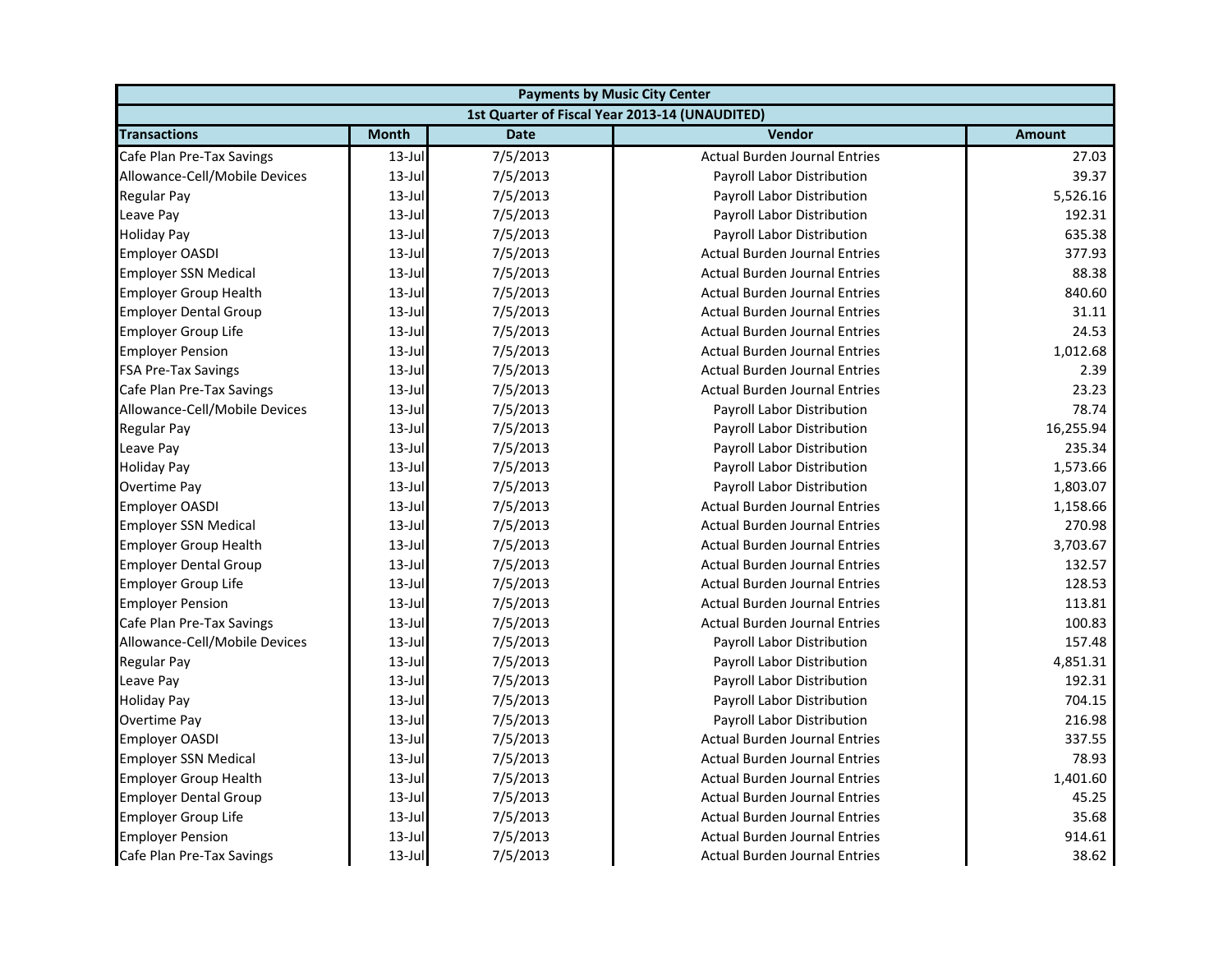| <b>Payments by Music City Center</b> |              |             |                                                |               |
|--------------------------------------|--------------|-------------|------------------------------------------------|---------------|
|                                      |              |             | 1st Quarter of Fiscal Year 2013-14 (UNAUDITED) |               |
| <b>Transactions</b>                  | <b>Month</b> | <b>Date</b> | Vendor                                         | <b>Amount</b> |
| Offc & Admin Supply                  | $13$ -Jul    | 7/5/2013    | A Z OFFICE RESOURCE INC (ACH)                  | (10.36)       |
| Offc & Admin Supply                  | $13$ -Jul    | 7/5/2013    | A Z OFFICE RESOURCE INC (ACH)                  | (5.38)        |
| Offc & Admin Supply                  | 13-Jul       | 7/5/2013    | A Z OFFICE RESOURCE INC (ACH)                  | (68.18)       |
| Offc & Admin Supply                  | 13-Jul       | 7/5/2013    | A Z OFFICE RESOURCE INC (ACH)                  | (73.76)       |
| Offc & Admin Supply                  | $13$ -Jul    | 7/5/2013    | A Z OFFICE RESOURCE INC (ACH)                  | (29.43)       |
| Offc & Admin Supply                  | $13$ -Jul    | 7/5/2013    | A Z OFFICE RESOURCE INC (ACH)                  | (87.48)       |
| Offc & Admin Supply                  | $13$ -Jul    | 7/5/2013    | A Z OFFICE RESOURCE INC (ACH)                  | (6.58)        |
| Offc & Admin Supply                  | $13$ -Jul    | 7/5/2013    | A Z OFFICE RESOURCE INC (ACH)                  | (10.60)       |
| Offc & Admin Supply                  | $13$ -Jul    | 7/5/2013    | A Z OFFICE RESOURCE INC (ACH)                  | (6.12)        |
| Offc & Admin Supply                  | $13$ -Jul    | 7/5/2013    | A Z OFFICE RESOURCE INC (ACH)                  | (6.12)        |
| Offc & Admin Supply                  | $13$ -Jul    | 7/5/2013    | A Z OFFICE RESOURCE INC (ACH)                  | (6.12)        |
| Offc & Admin Supply                  | $13$ -Jul    | 7/5/2013    | A Z OFFICE RESOURCE INC (ACH)                  | (1.75)        |
| Offc & Admin Supply                  | $13$ -Jul    | 7/5/2013    | A Z OFFICE RESOURCE INC (ACH)                  | (6.54)        |
| Offc & Admin Supply                  | $13$ -Jul    | 7/5/2013    | A Z OFFICE RESOURCE INC (ACH)                  | (1.18)        |
| Offc & Admin Supply                  | $13$ -Jul    | 7/5/2013    | A Z OFFICE RESOURCE INC (ACH)                  | (9.86)        |
| Offc & Admin Supply                  | 13-Jul       | 7/5/2013    | A Z OFFICE RESOURCE INC (ACH)                  | (27.63)       |
| Offc & Admin Supply                  | 13-Jul       | 7/5/2013    | A Z OFFICE RESOURCE INC (ACH)                  | (15.13)       |
| Offc & Admin Supply                  | $13$ -Jul    | 7/5/2013    | A Z OFFICE RESOURCE INC (ACH)                  | 20.24         |
| Offc & Admin Supply                  | 13-Jul       | 7/5/2013    | A Z OFFICE RESOURCE INC (ACH)                  | 58.32         |
| Offc & Admin Supply                  | $13$ -Jul    | 7/5/2013    | A Z OFFICE RESOURCE INC (ACH)                  | 94.87         |
| Offc & Admin Supply                  | $13$ -Jul    | 7/5/2013    | A Z OFFICE RESOURCE INC (ACH)                  | 72.60         |
| Offc & Admin Supply                  | $13$ -Jul    | 7/5/2013    | A Z OFFICE RESOURCE INC (ACH)                  | 245.20        |
| Offc & Admin Supply                  | 13-Jul       | 7/5/2013    | A Z OFFICE RESOURCE INC (ACH)                  | 3.52          |
| Offc & Admin Supply                  | 13-Jul       | 7/5/2013    | A Z OFFICE RESOURCE INC (ACH)                  | 69.12         |
| Offc & Admin Supply                  | $13$ -Jul    | 7/5/2013    | A Z OFFICE RESOURCE INC (ACH)                  | 27.00         |
| Offc & Admin Supply                  | 13-Jul       | 7/5/2013    | A Z OFFICE RESOURCE INC (ACH)                  | 6.42          |
| Regular Pay                          | $13$ -Jul    | 7/5/2013    | Payroll Labor Distribution                     | 2,355.76      |
| Leave Pay                            | $13$ -Jul    | 7/5/2013    | Payroll Labor Distribution                     | 673.08        |
| <b>Holiday Pay</b>                   | $13$ -Jul    | 7/5/2013    | Payroll Labor Distribution                     | 336.54        |
| <b>Employer OASDI</b>                | $13$ -Jul    | 7/5/2013    | <b>Actual Burden Journal Entries</b>           | 211.10        |
| <b>Employer SSN Medical</b>          | $13$ -Jul    | 7/5/2013    | <b>Actual Burden Journal Entries</b>           | 49.37         |
| <b>Employer Group Life</b>           | 13-Jul       | 7/5/2013    | <b>Actual Burden Journal Entries</b>           | 11.15         |
| Allowance-Cell/Mobile Devices        | $13$ -Jul    | 7/5/2013    | Payroll Labor Distribution                     | 39.37         |
| <b>Regular Pay</b>                   | $13$ -Jul    | 7/5/2013    | Payroll Labor Distribution                     | 9,841.20      |
| Leave Pay                            | $13$ -Jul    | 7/5/2013    | Payroll Labor Distribution                     | 1,629.88      |
| <b>Holiday Pay</b>                   | $13$ -Jul    | 7/5/2013    | Payroll Labor Distribution                     | 1,319.14      |
| <b>Employer OASDI</b>                | $13$ -Jul    | 7/5/2013    | <b>Actual Burden Journal Entries</b>           | 776.55        |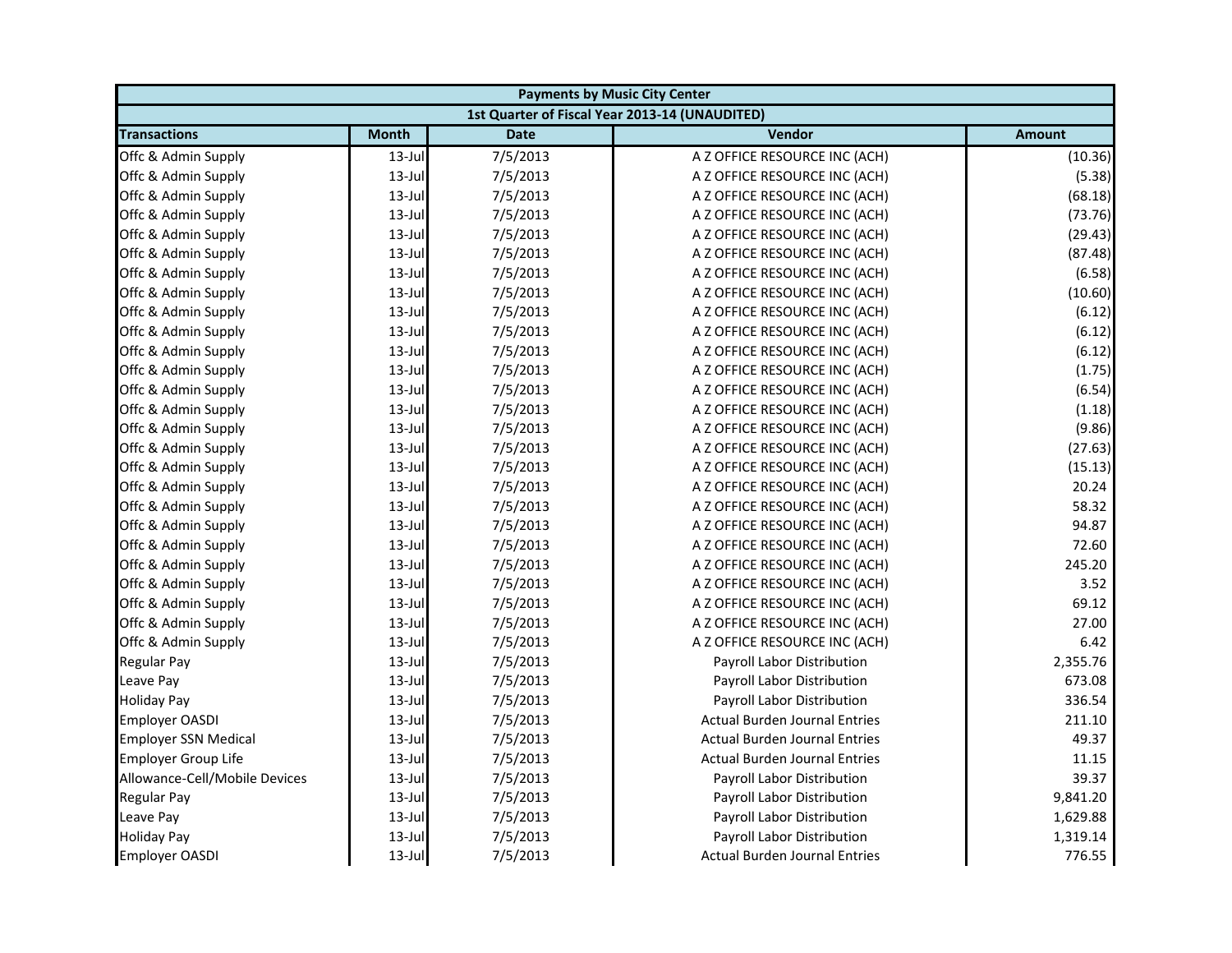| <b>Payments by Music City Center</b> |              |             |                                                |               |
|--------------------------------------|--------------|-------------|------------------------------------------------|---------------|
|                                      |              |             | 1st Quarter of Fiscal Year 2013-14 (UNAUDITED) |               |
| <b>Transactions</b>                  | <b>Month</b> | <b>Date</b> | <b>Vendor</b>                                  | <b>Amount</b> |
| <b>Employer SSN Medical</b>          | $13$ -Jul    | 7/5/2013    | <b>Actual Burden Journal Entries</b>           | 181.62        |
| <b>Employer Group Health</b>         | $13$ -Jul    | 7/5/2013    | <b>Actual Burden Journal Entries</b>           | 1,284.99      |
| <b>Employer Dental Group</b>         | $13$ -Jul    | 7/5/2013    | <b>Actual Burden Journal Entries</b>           | 57.46         |
| <b>Employer Group Life</b>           | $13$ -Jul    | 7/5/2013    | <b>Actual Burden Journal Entries</b>           | 56.46         |
| <b>Employer Pension</b>              | $13$ -Jul    | 7/5/2013    | <b>Actual Burden Journal Entries</b>           | 1,710.87      |
| <b>FSA Pre-Tax Savings</b>           | $13$ -Jul    | 7/5/2013    | <b>Actual Burden Journal Entries</b>           | 3.36          |
| Cafe Plan Pre-Tax Savings            | $13$ -Jul    | 7/5/2013    | <b>Actual Burden Journal Entries</b>           | 35.28         |
| Allowance-Cell/Mobile Devices        | $13$ -Jul    | 7/5/2013    | Payroll Labor Distribution                     | 241.48        |
| <b>Regular Pay</b>                   | $13$ -Jul    | 7/5/2013    | Payroll Labor Distribution                     | 1,440.00      |
| <b>Holiday Pay</b>                   | $13$ -Jul    | 7/5/2013    | Payroll Labor Distribution                     | 160.00        |
| <b>Employer OASDI</b>                | $13$ -Jul    | 7/5/2013    | <b>Actual Burden Journal Entries</b>           | 96.77         |
| <b>Employer SSN Medical</b>          | $13$ -Jul    | 7/5/2013    | <b>Actual Burden Journal Entries</b>           | 22.63         |
| <b>Employer Group Health</b>         | $13$ -Jul    | 7/5/2013    | <b>Actual Burden Journal Entries</b>           | 235.50        |
| <b>Employer Dental Group</b>         | $13$ -Jul    | 7/5/2013    | <b>Actual Burden Journal Entries</b>           | 14.14         |
| <b>Employer Group Life</b>           | $13$ -Jul    | 7/5/2013    | <b>Actual Burden Journal Entries</b>           | 11.15         |
| Cafe Plan Pre-Tax Savings            | $13$ -Jul    | 7/5/2013    | <b>Actual Burden Journal Entries</b>           | 6.01          |
| Allowance-Cell/Mobile Devices        | $13$ -Jul    | 7/5/2013    | Payroll Labor Distribution                     | 39.37         |
| Offc & Admin Supply                  | $13$ -Jul    | 7/5/2013    | A Z OFFICE RESOURCE INC (ACH)                  | 18.24         |
| Offc & Admin Supply                  | $13$ -Jul    | 7/5/2013    | A Z OFFICE RESOURCE INC (ACH)                  | 2.18          |
| <b>Regular Pay</b>                   | $13$ -Jul    | 7/5/2013    | Payroll Labor Distribution                     | 10,641.17     |
| Leave Pay                            | $13$ -Jul    | 7/5/2013    | Payroll Labor Distribution                     | 1,120.47      |
| <b>Holiday Pay</b>                   | $13$ -Jul    | 7/5/2013    | Payroll Labor Distribution                     | 1,150.92      |
| Overtime Pay                         | $13$ -Jul    | 7/5/2013    | Payroll Labor Distribution                     | 171.93        |
| <b>Employer OASDI</b>                | $13$ -Jul    | 7/5/2013    | <b>Actual Burden Journal Entries</b>           | 770.48        |
| <b>Employer SSN Medical</b>          | $13$ -Jul    | 7/5/2013    | <b>Actual Burden Journal Entries</b>           | 180.21        |
| <b>Employer Group Health</b>         | $13$ -Jul    | 7/5/2013    | <b>Actual Burden Journal Entries</b>           | 2,054.33      |
| <b>Employer Dental Group</b>         | $13$ -Jul    | 7/5/2013    | <b>Actual Burden Journal Entries</b>           | 84.71         |
| <b>Employer Group Life</b>           | $13$ -Jul    | 7/5/2013    | <b>Actual Burden Journal Entries</b>           | 66.80         |
| Cafe Plan Pre-Tax Savings            | $13$ -Jul    | 7/5/2013    | <b>Actual Burden Journal Entries</b>           | 55.63         |
| Allowance-Cell/Mobile Devices        | $13$ -Jul    | 7/5/2013    | Payroll Labor Distribution                     | 78.74         |
| Offc & Admin Supply                  | $13$ -Jul    | 7/5/2013    | A Z OFFICE RESOURCE INC (ACH)                  | 35.07         |
| Offc & Admin Supply                  | $13$ -Jul    | 7/5/2013    | A Z OFFICE RESOURCE INC (ACH)                  | 31.90         |
| Offc & Admin Supply                  | $13$ -Jul    | 7/5/2013    | A Z OFFICE RESOURCE INC (ACH)                  | 12.35         |
| Offc & Admin Supply                  | $13$ -Jul    | 7/5/2013    | A Z OFFICE RESOURCE INC (ACH)                  | 24.51         |
| Offc & Admin Supply                  | $13$ -Jul    | 7/5/2013    | A Z OFFICE RESOURCE INC (ACH)                  | 5.62          |
| Offc & Admin Supply                  | $13$ -Jul    | 7/5/2013    | A Z OFFICE RESOURCE INC (ACH)                  | 15.09         |
| Offc & Admin Supply                  | 13-Jul       | 7/5/2013    | A Z OFFICE RESOURCE INC (ACH)                  | 23.88         |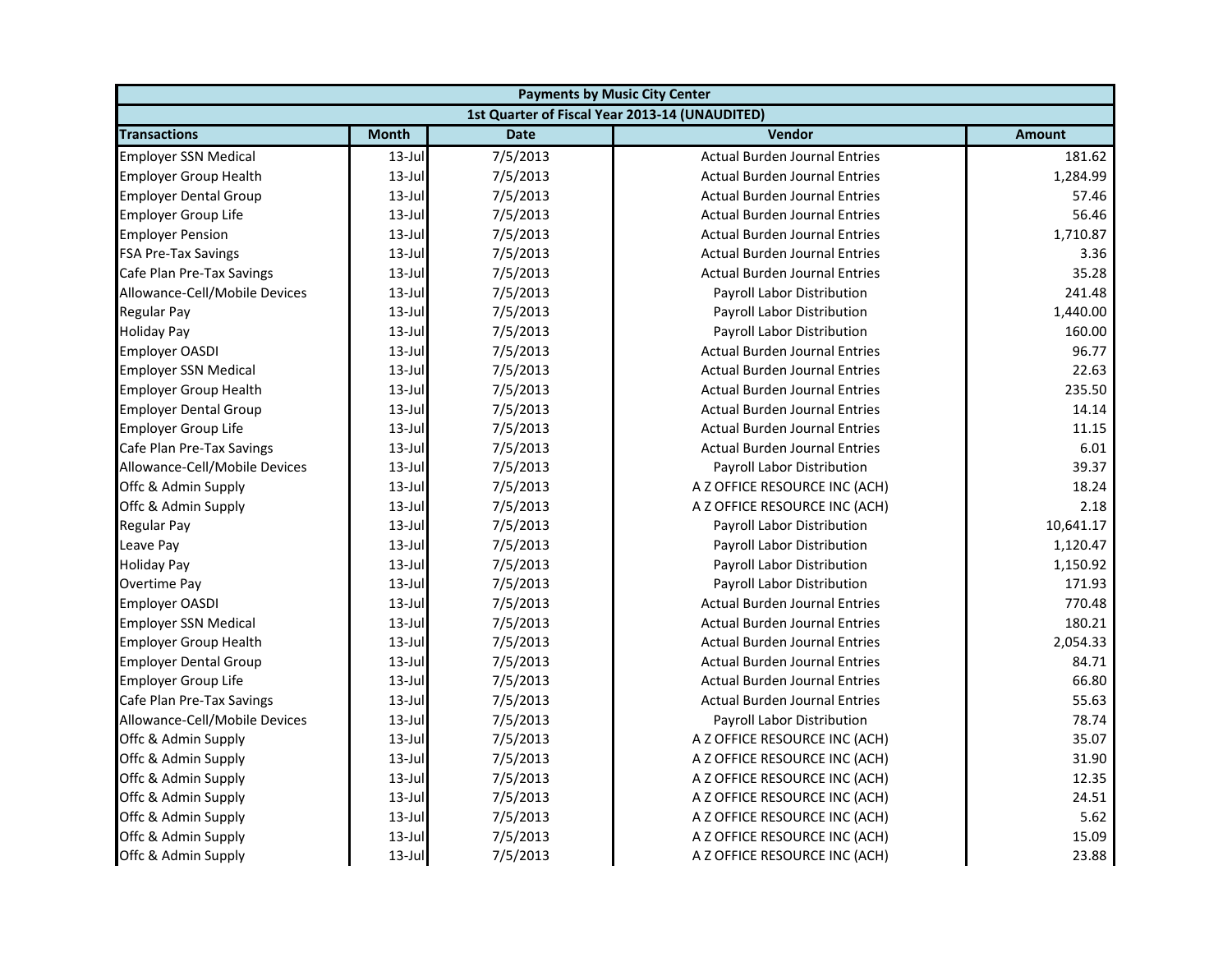| <b>Payments by Music City Center</b> |              |             |                                                |          |
|--------------------------------------|--------------|-------------|------------------------------------------------|----------|
|                                      |              |             | 1st Quarter of Fiscal Year 2013-14 (UNAUDITED) |          |
| <b>Transactions</b>                  | <b>Month</b> | <b>Date</b> | Vendor                                         | Amount   |
| Offc & Admin Supply                  | $13$ -Jul    | 7/5/2013    | A Z OFFICE RESOURCE INC (ACH)                  | 8.60     |
| Offc & Admin Supply                  | $13$ -Jul    | 7/5/2013    | A Z OFFICE RESOURCE INC (ACH)                  | 42.96    |
| Offc & Admin Supply                  | $13$ -Jul    | 7/5/2013    | A Z OFFICE RESOURCE INC (ACH)                  | 11.64    |
| Offc & Admin Supply                  | $13$ -Jul    | 7/5/2013    | A Z OFFICE RESOURCE INC (ACH)                  | 57.72    |
| <b>Regular Pay</b>                   | $13$ -Jul    | 7/5/2013    | Payroll Labor Distribution                     | 4,707.84 |
| Leave Pay                            | $13$ -Jul    | 7/5/2013    | Payroll Labor Distribution                     | 423.04   |
| <b>Holiday Pay</b>                   | $13$ -Jul    | 7/5/2013    | Payroll Labor Distribution                     | 557.67   |
| <b>Employer OASDI</b>                | $13$ -Jul    | 7/5/2013    | <b>Actual Burden Journal Entries</b>           | 329.09   |
| <b>Employer SSN Medical</b>          | $13$ -Jul    | 7/5/2013    | <b>Actual Burden Journal Entries</b>           | 76.96    |
| <b>Employer Group Health</b>         | $13$ -Jul    | 7/5/2013    | <b>Actual Burden Journal Entries</b>           | 559.50   |
| <b>Employer Dental Group</b>         | $13$ -Jul    | 7/5/2013    | <b>Actual Burden Journal Entries</b>           | 28.28    |
| <b>Employer Group Life</b>           | $13$ -Jul    | 7/5/2013    | <b>Actual Burden Journal Entries</b>           | 22.30    |
| <b>Employer Pension</b>              | $13$ -Jul    | 7/5/2013    | <b>Actual Burden Journal Entries</b>           | 888.82   |
| <b>FSA Pre-Tax Savings</b>           | $13$ -Jul    | 7/5/2013    | <b>Actual Burden Journal Entries</b>           | 15.76    |
| Cafe Plan Pre-Tax Savings            | $13$ -Jul    | 7/5/2013    | <b>Actual Burden Journal Entries</b>           | 15.71    |
| Allowance-Cell/Mobile Devices        | $13$ -Jul    | 7/5/2013    | Payroll Labor Distribution                     | 39.37    |
| <b>Regular Pay</b>                   | $13$ -Jul    | 7/5/2013    | Payroll Labor Distribution                     | 7,022.42 |
| Leave Pay                            | $13$ -Jul    | 7/5/2013    | Payroll Labor Distribution                     | 822.11   |
| <b>Holiday Pay</b>                   | $13$ -Jul    | 7/5/2013    | Payroll Labor Distribution                     | 871.62   |
| Overtime Pay                         | $13$ -Jul    | 7/5/2013    | Payroll Labor Distribution                     | 27.26    |
| <b>Employer OASDI</b>                | $13$ -Jul    | 7/5/2013    | <b>Actual Burden Journal Entries</b>           | 534.45   |
| <b>Employer SSN Medical</b>          | $13$ -Jul    | 7/5/2013    | <b>Actual Burden Journal Entries</b>           | 125.00   |
| <b>Employer Group Health</b>         | $13$ -Jul    | 7/5/2013    | <b>Actual Burden Journal Entries</b>           | 707.17   |
| <b>Employer Dental Group</b>         | $13$ -Jul    | 7/5/2013    | <b>Actual Burden Journal Entries</b>           | 56.69    |
| <b>Employer Group Life</b>           | $13$ -Jul    | 7/5/2013    | <b>Actual Burden Journal Entries</b>           | 44.70    |
| Cafe Plan Pre-Tax Savings            | $13$ -Jul    | 7/5/2013    | <b>Actual Burden Journal Entries</b>           | 18.16    |
| Allowance-Cell/Mobile Devices        | $13$ -Jul    | 7/5/2013    | Payroll Labor Distribution                     | 118.11   |
| <b>Regular Pay</b>                   | $13$ -Jul    | 7/5/2013    | Payroll Labor Distribution                     | 5,826.20 |
| Leave Pay                            | $13$ -Jul    | 7/5/2013    | Payroll Labor Distribution                     | 625.39   |
| <b>Holiday Pay</b>                   | $13$ -Jul    | 7/5/2013    | Payroll Labor Distribution                     | 831.16   |
| Overtime Pay                         | $13$ -Jul    | 7/5/2013    | Payroll Labor Distribution                     | 102.88   |
| <b>Employer OASDI</b>                | $13$ -Jul    | 7/5/2013    | <b>Actual Burden Journal Entries</b>           | 108.17   |
| <b>Employer SSN Medical</b>          | $13$ -Jul    | 7/5/2013    | <b>Actual Burden Journal Entries</b>           | 101.24   |
| <b>Employer Group Health</b>         | $13$ -Jul    | 7/5/2013    | <b>Actual Burden Journal Entries</b>           | 796.43   |
| <b>Employer Dental Group</b>         | $13$ -Jul    | 7/5/2013    | <b>Actual Burden Journal Entries</b>           | 20.06    |
| <b>Employer Group Life</b>           | $13$ -Jul    | 7/5/2013    | <b>Actual Burden Journal Entries</b>           | 15.82    |
| <b>Employer Pension</b>              | $13$ -Jul    | 7/5/2013    | <b>Actual Burden Journal Entries</b>           | 1,177.13 |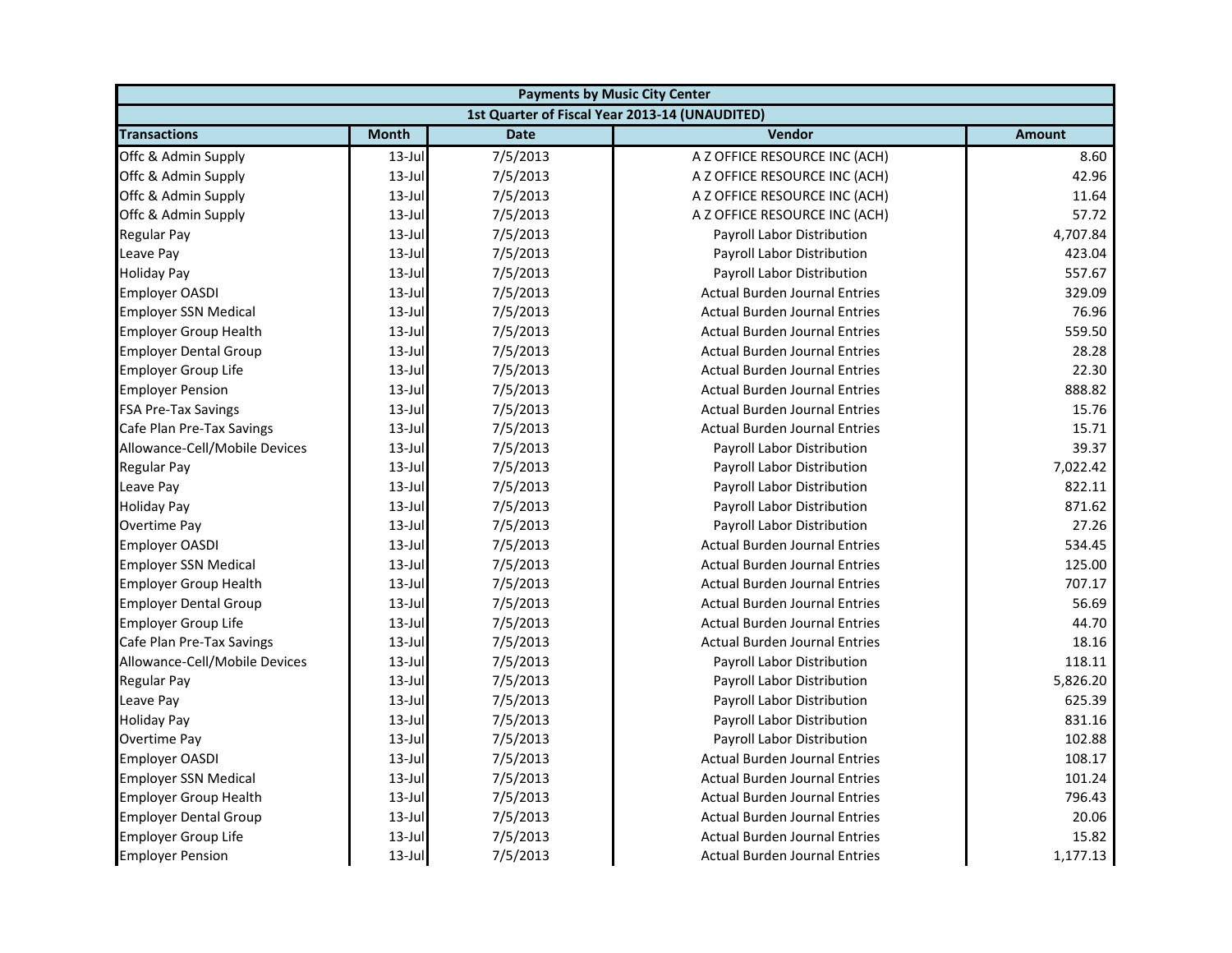| <b>Payments by Music City Center</b> |              |             |                                                |               |
|--------------------------------------|--------------|-------------|------------------------------------------------|---------------|
|                                      |              |             | 1st Quarter of Fiscal Year 2013-14 (UNAUDITED) |               |
| <b>Transactions</b>                  | <b>Month</b> | <b>Date</b> | Vendor                                         | <b>Amount</b> |
| <b>FSA Pre-Tax Savings</b>           | $13$ -Jul    | 7/5/2013    | <b>Actual Burden Journal Entries</b>           | 8.73          |
| Cafe Plan Pre-Tax Savings            | $13$ -Jul    | 7/5/2013    | <b>Actual Burden Journal Entries</b>           | 22.19         |
| Regular Pay                          | 13-Jul       | 7/5/2013    | Payroll Labor Distribution                     | 5,227.35      |
| Leave Pay                            | $13$ -Jul    | 7/5/2013    | Payroll Labor Distribution                     | 269.23        |
| <b>Holiday Pay</b>                   | $13$ -Jul    | 7/5/2013    | Payroll Labor Distribution                     | 639.23        |
| <b>Employer OASDI</b>                | $13 - Jul$   | 7/5/2013    | <b>Actual Burden Journal Entries</b>           | 362.05        |
| <b>Employer SSN Medical</b>          | $13$ -Jul    | 7/5/2013    | <b>Actual Burden Journal Entries</b>           | 84.68         |
| <b>Employer Group Health</b>         | $13$ -Jul    | 7/5/2013    | <b>Actual Burden Journal Entries</b>           | 1,029.00      |
| <b>Employer Dental Group</b>         | $13$ -Jul    | 7/5/2013    | <b>Actual Burden Journal Entries</b>           | 42.42         |
| <b>Employer Group Life</b>           | $13$ -Jul    | 7/5/2013    | <b>Actual Burden Journal Entries</b>           | 44.60         |
| Cafe Plan Pre-Tax Savings            | $13$ -Jul    | 7/5/2013    | <b>Actual Burden Journal Entries</b>           | 28.16         |
| Allowance-Cell/Mobile Devices        | $13$ -Jul    | 7/5/2013    | Payroll Labor Distribution                     | 78.74         |
| Offc & Admin Supply                  | $13$ -Jul    | 7/8/2013    | A Z OFFICE RESOURCE INC (ACH)                  | (134.99)      |
| Gas                                  | $13$ -Jul    | 7/8/2013    | <b>Bell/Clark Gas Reimb</b>                    | (2,070.08)    |
| <b>HHold &amp; Jnitr Supply</b>      | $13$ -Jul    | 7/9/2013    | AMERICAN PAPER & TWINE CO (ACH                 | 830.55        |
| <b>HHold &amp; Jnitr Supply</b>      | 13-Jul       | 7/9/2013    | AMERICAN PAPER & TWINE CO (ACH                 | 259.50        |
| <b>HHold &amp; Jnitr Supply</b>      | $13$ -Jul    | 7/9/2013    | AMERICAN PAPER & TWINE CO (ACH                 | 359.20        |
| <b>HHold &amp; Jnitr Supply</b>      | 13-Jul       | 7/9/2013    | AMERICAN PAPER & TWINE CO (ACH                 | 603.70        |
| <b>HHold &amp; Jnitr Supply</b>      | $13$ -Jul    | 7/9/2013    | AMERICAN PAPER & TWINE CO (ACH                 | 478.80        |
| <b>HHold &amp; Jnitr Supply</b>      | $13$ -Jul    | 7/9/2013    | AMERICAN PAPER & TWINE CO (ACH                 | 148.00        |
| <b>HHold &amp; Jnitr Supply</b>      | $13$ -Jul    | 7/9/2013    | AMERICAN PAPER & TWINE CO (ACH                 | 190.75        |
| <b>HHold &amp; Jnitr Supply</b>      | $13$ -Jul    | 7/9/2013    | AMERICAN PAPER & TWINE CO (ACH                 | 523.64        |
| <b>HHold &amp; Jnitr Supply</b>      | $13$ -Jul    | 7/9/2013    | AMERICAN PAPER & TWINE CO (ACH                 | 509.00        |
| Computer Hardware < \$5000           | $13$ -Jul    | 7/9/2013    | <b>GRAYBAR ELECTRIC CO INC (ACH)</b>           | 81.02         |
| Computer Hardware < \$5000           | $13$ -Jul    | 7/9/2013    | <b>GRAYBAR ELECTRIC CO INC (ACH)</b>           | 176.50        |
| Offc & Admin Supply                  | $13$ -Jul    | 7/10/2013   | RICOH USA INC (ACH)                            | 820.00        |
| Offc & Admin Supply                  | $13$ -Jul    | 7/10/2013   | RICOH USA INC (ACH)                            | 438.00        |
| Offc & Admin Supply                  | $13$ -Jul    | 7/10/2013   | ATHENS PAPER CO (ACH)                          | 35.75         |
| <b>HHold &amp; Jnitr Supply</b>      | $13$ -Jul    | 7/10/2013   | W W GRAINGER (P#)                              | 558.00        |
| <b>HHold &amp; Jnitr Supply</b>      | $13$ -Jul    | 7/10/2013   | W W GRAINGER (P#)                              | 945.00        |
| <b>HHold &amp; Jnitr Supply</b>      | $13$ -Jul    | 7/10/2013   | W W GRAINGER (P#)                              | 216.20        |
| <b>HHold &amp; Jnitr Supply</b>      | 13-Jul       | 7/10/2013   | W W GRAINGER (P#)                              | 65.30         |
| <b>HHold &amp; Jnitr Supply</b>      | $13$ -Jul    | 7/10/2013   | W W GRAINGER (P#)                              | 169.43        |
| Offc & Admin Supply                  | $13$ -Jul    | 7/10/2013   | RICOH USA INC (ACH)                            | 820.00        |
| Offc & Admin Supply                  | $13$ -Jul    | 7/10/2013   | ATHENS PAPER CO (ACH)                          | 393.25        |
| Offc & Admin Supply                  | $13 -$ Jul   | 7/10/2013   | RICOH USA INC (ACH)                            | 438.00        |
| Offc & Admin Supply                  | 13-Jul       | 7/10/2013   | ATHENS PAPER CO (ACH)                          | 143.00        |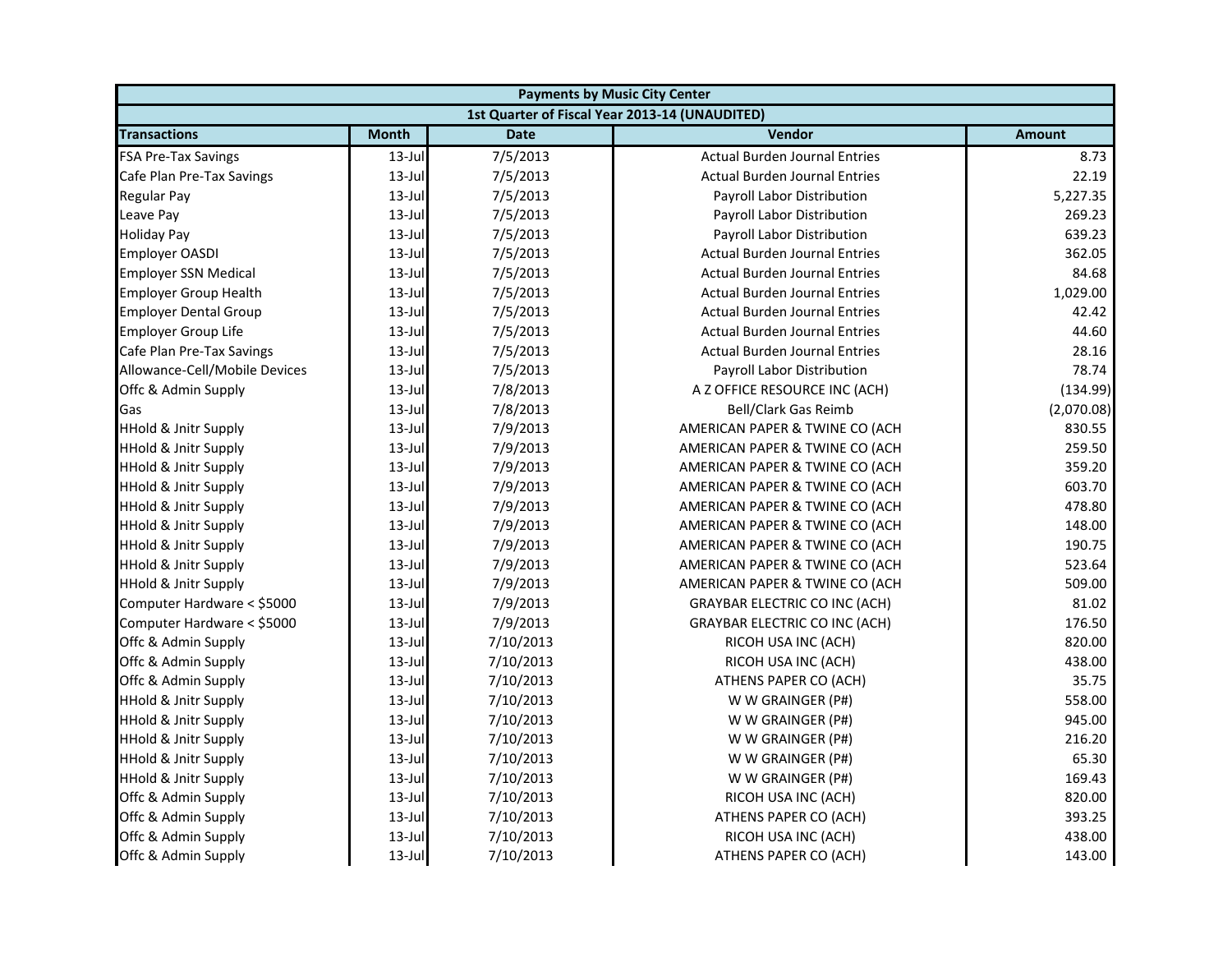| <b>Payments by Music City Center</b> |              |             |                                                |            |
|--------------------------------------|--------------|-------------|------------------------------------------------|------------|
|                                      |              |             | 1st Quarter of Fiscal Year 2013-14 (UNAUDITED) |            |
| <b>Transactions</b>                  | <b>Month</b> | <b>Date</b> | Vendor                                         | Amount     |
| <b>Host &amp; Hostess</b>            | $13$ -Jul    | 7/11/2013   | <b>CENTERPLATE MCC (ACH)</b>                   | 20.54      |
| <b>HHold &amp; Jnitr Supply</b>      | 13-Jul       | 7/11/2013   | MERCURY SUPPLY CO INC (ACH)                    | 450.00     |
| Offc & Admin Supply                  | 13-Jul       | 7/12/2013   | A Z OFFICE RESOURCE INC (ACH)                  | 1.66       |
| Offc & Admin Supply                  | $13$ -Jul    | 7/12/2013   | A Z OFFICE RESOURCE INC (ACH)                  | 5.37       |
| Offc & Admin Supply                  | $13 -$ Jul   | 7/12/2013   | A Z OFFICE RESOURCE INC (ACH)                  | 36.30      |
| Offc & Admin Supply                  | $13 - Jul$   | 7/12/2013   | A Z OFFICE RESOURCE INC (ACH)                  | 69.76      |
| Offc & Admin Supply                  | $13$ -Jul    | 7/12/2013   | A Z OFFICE RESOURCE INC (ACH)                  | 13.96      |
| Offc & Admin Supply                  | $13$ -Jul    | 7/12/2013   | A Z OFFICE RESOURCE INC (ACH)                  | 11.52      |
| Offc & Admin Supply                  | 13-Jul       | 7/12/2013   | A Z OFFICE RESOURCE INC (ACH)                  | 9.21       |
| <b>Regular Pay</b>                   | $13$ -Jul    | 7/19/2013   | Payroll Labor Distribution                     | 360.52     |
| <b>Employer OASDI</b>                | $13$ -Jul    | 7/19/2013   | <b>Actual Burden Journal Entries</b>           | 22.35      |
| <b>Employer SSN Medical</b>          | $13$ -Jul    | 7/19/2013   | <b>Actual Burden Journal Entries</b>           | 5.23       |
| <b>Regular Pay</b>                   | $13$ -Jul    | 7/19/2013   | Payroll Labor Distribution                     | 185,299.80 |
| Leave Pay                            | $13$ -Jul    | 7/19/2013   | Payroll Labor Distribution                     | 6,991.05   |
| <b>Holiday Pay</b>                   | $13$ -Jul    | 7/19/2013   | Payroll Labor Distribution                     | 615.12     |
| <b>Overtime Pay</b>                  | 13-Jul       | 7/19/2013   | Payroll Labor Distribution                     | 4,715.83   |
| <b>Employer OASDI</b>                | $13$ -Jul    | 7/19/2013   | <b>Actual Burden Journal Entries</b>           | 11,126.26  |
| <b>Employer SSN Medical</b>          | $13$ -Jul    | 7/19/2013   | <b>Actual Burden Journal Entries</b>           | 2,699.40   |
| <b>Employer Group Health</b>         | $13 - Jul$   | 7/19/2013   | <b>Actual Burden Journal Entries</b>           | 32,157.57  |
| <b>Employer Dental Group</b>         | $13$ -Jul    | 7/19/2013   | <b>Actual Burden Journal Entries</b>           | 1,399.59   |
| <b>Employer Pension</b>              | $13$ -Jul    | 7/19/2013   | <b>Actual Burden Journal Entries</b>           | 9,963.94   |
| <b>FSA Pre-Tax Savings</b>           | 13-Jul       | 7/19/2013   | <b>Actual Burden Journal Entries</b>           | 17.66      |
| Cafe Plan Pre-Tax Savings            | $13$ -Jul    | 7/19/2013   | <b>Actual Burden Journal Entries</b>           | 872.24     |
| Repair & Maint Supply                | $13$ -Jul    | 7/19/2013   | W W GRAINGER (P#)                              | 93.04      |
| Repair & Maint Supply                | 13-Jul       | 7/19/2013   | W W GRAINGER (P#)                              | 141.12     |
| Repair & Maint Supply                | $13$ -Jul    | 7/19/2013   | W W GRAINGER (P#)                              | 47.04      |
| Repair & Maint Supply                | $13$ -Jul    | 7/19/2013   | W W GRAINGER (P#)                              | 48.66      |
| Repair & Maint Supply                | $13$ -Jul    | 7/19/2013   | W W GRAINGER (P#)                              | 109.00     |
| Repair & Maint Supply                | 13-Jul       | 7/19/2013   | W W GRAINGER (P#)                              | 81.00      |
| Repair & Maint Supply                | $13$ -Jul    | 7/19/2013   | W W GRAINGER (P#)                              | 68.10      |
| Repair & Maint Supply                | 13-Jul       | 7/19/2013   | W W GRAINGER (P#)                              | 96.70      |
| Repair & Maint Supply                | $13$ -Jul    | 7/19/2013   | W W GRAINGER (P#)                              | 76.25      |
| <b>Regular Pay</b>                   | $13$ -Jul    | 7/19/2013   | <b>Payroll Labor Distribution</b>              | 766.15     |
| <b>Employer OASDI</b>                | 13-Jul       | 7/19/2013   | <b>Actual Burden Journal Entries</b>           | 43.14      |
| <b>Employer SSN Medical</b>          | $13$ -Jul    | 7/19/2013   | <b>Actual Burden Journal Entries</b>           | 10.09      |
| <b>Employer Group Health</b>         | $13$ -Jul    | 7/19/2013   | <b>Actual Burden Journal Entries</b>           | 207.23     |
| <b>Employer Dental Group</b>         | $13$ -Jul    | 7/19/2013   | <b>Actual Burden Journal Entries</b>           | 12.44      |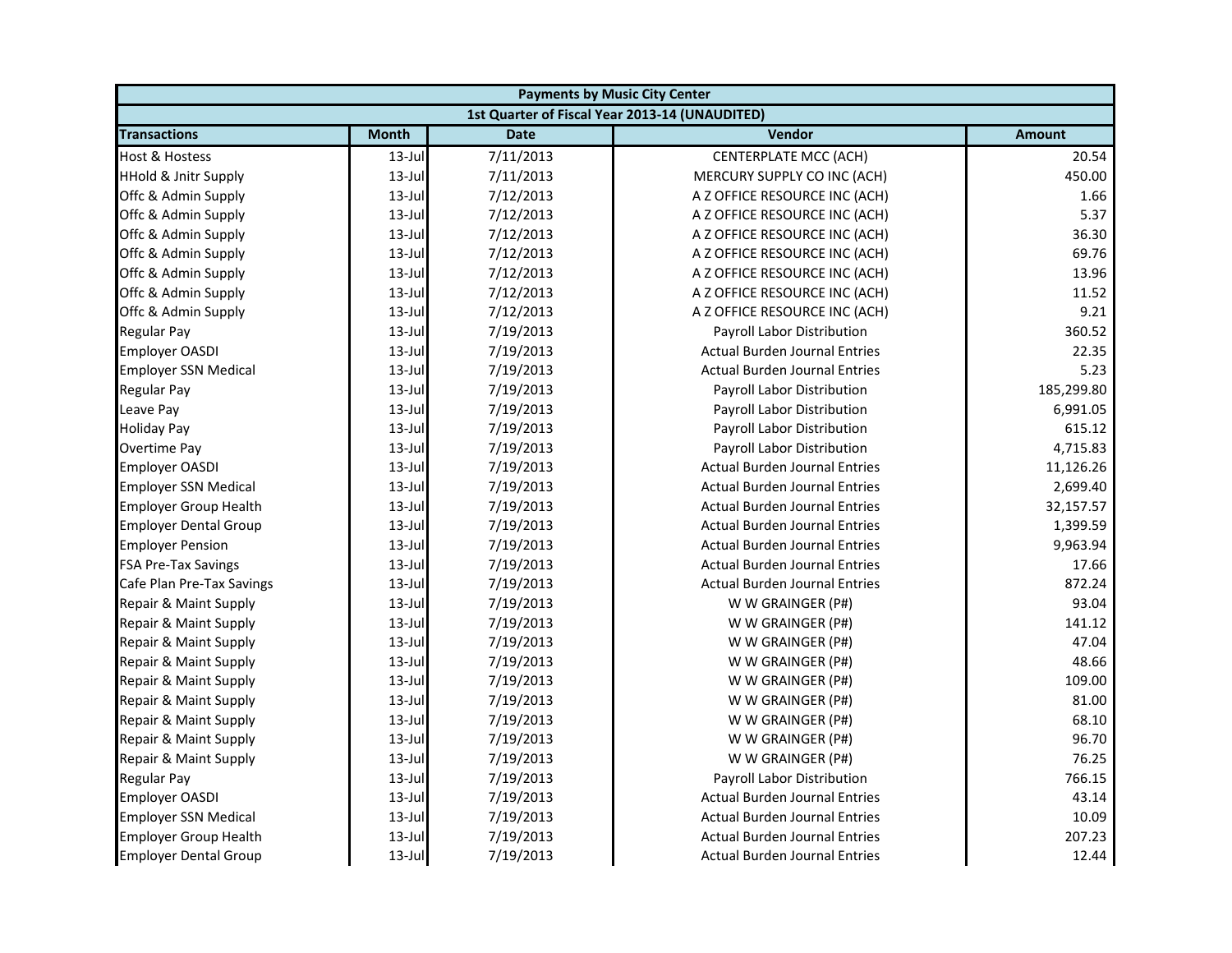| <b>Payments by Music City Center</b> |              |             |                                                |          |
|--------------------------------------|--------------|-------------|------------------------------------------------|----------|
|                                      |              |             | 1st Quarter of Fiscal Year 2013-14 (UNAUDITED) |          |
| <b>Transactions</b>                  | <b>Month</b> | <b>Date</b> | Vendor                                         | Amount   |
| Cafe Plan Pre-Tax Savings            | $13$ -Jul    | 7/19/2013   | <b>Actual Burden Journal Entries</b>           | 5.39     |
| <b>HHold &amp; Jnitr Supply</b>      | $13$ -Jul    | 7/19/2013   | AMERICAN PAPER & TWINE CO (ACH                 | (35.00)  |
| <b>Regular Pay</b>                   | $13$ -Jul    | 7/19/2013   | Payroll Labor Distribution                     | 1,930.77 |
| <b>Employer OASDI</b>                | $13$ -Jul    | 7/19/2013   | <b>Actual Burden Journal Entries</b>           | 112.81   |
| <b>Employer SSN Medical</b>          | $13$ -Jul    | 7/19/2013   | <b>Actual Burden Journal Entries</b>           | 26.38    |
| <b>Employer Group Health</b>         | $13$ -Jul    | 7/19/2013   | <b>Actual Burden Journal Entries</b>           | 234.00   |
| <b>Employer Dental Group</b>         | $13$ -Jul    | 7/19/2013   | <b>Actual Burden Journal Entries</b>           | 14.14    |
| <b>Employer Pension</b>              | $13$ -Jul    | 7/19/2013   | <b>Actual Burden Journal Entries</b>           | 330.49   |
| <b>FSA Pre-Tax Savings</b>           | $13$ -Jul    | 7/19/2013   | <b>Actual Burden Journal Entries</b>           | 2.39     |
| Cafe Plan Pre-Tax Savings            | $13$ -Jul    | 7/19/2013   | <b>Actual Burden Journal Entries</b>           | 5.97     |
| Overtime Pay                         | $13$ -Jul    | 7/19/2013   | Payroll Labor Distribution                     | 43.04    |
| <b>Employer OASDI</b>                | $13$ -Jul    | 7/19/2013   | <b>Actual Burden Journal Entries</b>           | 2.28     |
| <b>Employer SSN Medical</b>          | $13$ -Jul    | 7/19/2013   | <b>Actual Burden Journal Entries</b>           | 0.53     |
| <b>Employer Group Health</b>         | $13$ -Jul    | 7/19/2013   | <b>Actual Burden Journal Entries</b>           | 16.67    |
| <b>Employer Dental Group</b>         | $13$ -Jul    | 7/19/2013   | <b>Actual Burden Journal Entries</b>           | 0.42     |
| <b>Employer Pension</b>              | $13$ -Jul    | 7/19/2013   | <b>Actual Burden Journal Entries</b>           | 7.37     |
| Cafe Plan Pre-Tax Savings            | $13$ -Jul    | 7/19/2013   | <b>Actual Burden Journal Entries</b>           | 0.48     |
| <b>Uniform Cleaning Service</b>      | $13$ -Jul    | 7/19/2013   | <b>COYNE TEXTILE SVCS</b>                      | 417.31   |
| <b>Regular Pay</b>                   | $13$ -Jul    | 7/19/2013   | Payroll Labor Distribution                     | 2,263.48 |
| <b>Employer OASDI</b>                | $13$ -Jul    | 7/19/2013   | <b>Actual Burden Journal Entries</b>           | 116.08   |
| <b>Employer SSN Medical</b>          | $13$ -Jul    | 7/19/2013   | <b>Actual Burden Journal Entries</b>           | 27.14    |
| <b>Employer Group Health</b>         | $13$ -Jul    | 7/19/2013   | <b>Actual Burden Journal Entries</b>           | 235.50   |
| <b>Employer Dental Group</b>         | $13$ -Jul    | 7/19/2013   | <b>Actual Burden Journal Entries</b>           | 26.93    |
| Cafe Plan Pre-Tax Savings            | $13$ -Jul    | 7/19/2013   | <b>Actual Burden Journal Entries</b>           | 6.12     |
| <b>Temporary Service</b>             | $13$ -Jul    | 7/19/2013   | LOOMIS FARGO & CO                              | 639.56   |
| <b>Regular Pay</b>                   | $13$ -Jul    | 7/19/2013   | Payroll Labor Distribution                     | 3,115.39 |
| <b>Employer OASDI</b>                | $13$ -Jul    | 7/19/2013   | <b>Actual Burden Journal Entries</b>           | 181.40   |
| <b>Employer SSN Medical</b>          | $13$ -Jul    | 7/19/2013   | <b>Actual Burden Journal Entries</b>           | 42.43    |
| <b>Employer Dental Group</b>         | $13$ -Jul    | 7/19/2013   | <b>Actual Burden Journal Entries</b>           | 12.73    |
| <b>Employer Pension</b>              | $13$ -Jul    | 7/19/2013   | <b>Actual Burden Journal Entries</b>           | 533.26   |
| <b>FSA Pre-Tax Savings</b>           | $13$ -Jul    | 7/19/2013   | <b>Actual Burden Journal Entries</b>           | 14.35    |
| <b>Membership Dues</b>               | $13$ -Jul    | 7/19/2013   | ROTARY CLUB OF NASHVILLE                       | 275.00   |
| <b>Membership Dues</b>               | $13$ -Jul    | 7/19/2013   | ROTARY CLUB OF NASHVILLE                       | 400.00   |
| Offc & Admin Supply                  | $13$ -Jul    | 7/22/2013   | RICOH USA INC (ACH)                            | 46.00    |
| Offc & Admin Supply                  | $13$ -Jul    | 7/22/2013   | RICOH USA INC (ACH)                            | 46.00    |
| Repair & Maint Supply                | $13$ -Jul    | 7/22/2013   | W W GRAINGER (P#)                              | 28.20    |
| Repair & Maint Supply                | 13-Jul       | 7/22/2013   | W W GRAINGER (P#)                              | 38.76    |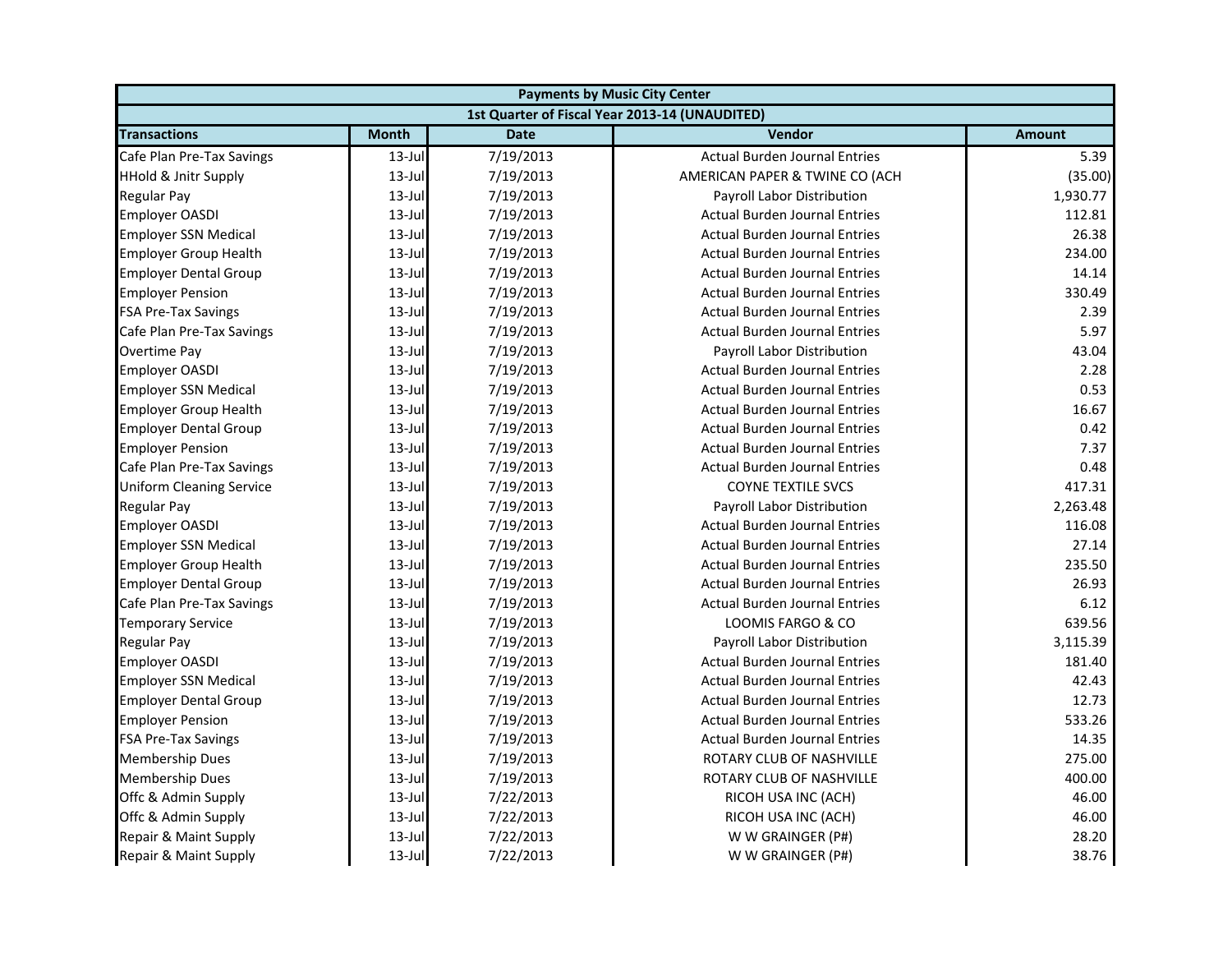| <b>Payments by Music City Center</b> |              |             |                                                |               |
|--------------------------------------|--------------|-------------|------------------------------------------------|---------------|
|                                      |              |             | 1st Quarter of Fiscal Year 2013-14 (UNAUDITED) |               |
| <b>Transactions</b>                  | <b>Month</b> | <b>Date</b> | Vendor                                         | <b>Amount</b> |
| <b>Electrical Supply</b>             | $13$ -Jul    | 7/22/2013   | W W GRAINGER (P#)                              | 304.80        |
| <b>Electrical Supply</b>             | $13$ -Jul    | 7/22/2013   | W W GRAINGER (P#)                              | 431.40        |
| <b>Electrical Supply</b>             | $13$ -Jul    | 7/22/2013   | W W GRAINGER (P#)                              | 57.90         |
| Rent Equipment                       | $13$ -Jul    | 7/22/2013   | FORKLIFT SYSTEMS INC (ACH)                     | 386.68        |
| Rent Equipment                       | $13$ -Jul    | 7/22/2013   | FORKLIFT SYSTEMS INC (ACH)                     | 386.66        |
| <b>Uniform Cleaning Service</b>      | $13$ -Jul    | 7/22/2013   | <b>COYNE TEXTILE SVCS</b>                      | 479.76        |
| Offc & Admin Supply                  | $13$ -Jul    | 7/22/2013   | RICOH USA INC (ACH)                            | 46.00         |
| Offc & Admin Supply                  | $13$ -Jul    | 7/22/2013   | RICOH USA INC (ACH)                            | 46.00         |
| Mngt Cnsltnt Srvc                    | $13$ -Jul    | 7/22/2013   | <b>RESOURCE INFORMATION &amp; CONTROL</b>      | 1,935.63      |
| Subscriptions                        | $13$ -Jul    | 7/22/2013   | SMITH TRAVEL RESEARCH INC                      | 2,520.00      |
| Host & Hostess                       | $13$ -Jul    | 7/22/2013   | CENTERPLATE MCC (ACH)                          | 1,918.47      |
| Rent Equipment                       | $13$ -Jul    | 7/22/2013   | FORKLIFT SYSTEMS INC (ACH)                     | 386.66        |
| <b>Pest Control Srvc</b>             | $13$ -Jul    | 7/23/2013   | COOKS PEST CONTROL INC COMMERC                 | 1,207.50      |
| <b>Laundry Services</b>              | $13$ -Jul    | 7/23/2013   | <b>ALSCO</b>                                   | 116.10        |
| <b>HHold &amp; Jnitr Supply</b>      | $13$ -Jul    | 7/23/2013   | A Z OFFICE RESOURCE INC (ACH)                  | 47.90         |
| <b>HHold &amp; Jnitr Supply</b>      | $13$ -Jul    | 7/23/2013   | A Z OFFICE RESOURCE INC (ACH)                  | 28.60         |
| <b>HHold &amp; Jnitr Supply</b>      | $13$ -Jul    | 7/23/2013   | A Z OFFICE RESOURCE INC (ACH)                  | 54.36         |
| <b>Laundry Services</b>              | $13$ -Jul    | 7/24/2013   | <b>ALSCO</b>                                   | 419.38        |
| <b>Laundry Services</b>              | $13$ -Jul    | 7/24/2013   | <b>ALSCO</b>                                   | 427.58        |
| <b>Laundry Services</b>              | $13$ -Jul    | 7/24/2013   | <b>ALSCO</b>                                   | 154.02        |
| <b>Laundry Services</b>              | $13$ -Jul    | 7/24/2013   | <b>ALSCO</b>                                   | 313.75        |
| <b>Laundry Services</b>              | $13$ -Jul    | 7/24/2013   | <b>ALSCO</b>                                   | 452.03        |
| <b>Laundry Services</b>              | $13$ -Jul    | 7/24/2013   | <b>ALSCO</b>                                   | 293.27        |
| <b>Medical Services</b>              | $13$ -Jul    | 7/24/2013   | MED STAR MEDICAL STAFFING INC                  | 1,816.75      |
| Postage & Delivery Srvc              | $13$ -Jul    | 7/24/2013   | FEDEX FREIGHT INC                              | 1,498.56      |
| Offc & Admin Supply                  | $13$ -Jul    | 7/25/2013   | RICOH USA INC (ACH)                            | (438.00)      |
| Offc & Admin Supply                  | $13$ -Jul    | 7/25/2013   | RICOH USA INC (ACH)                            | (820.00)      |
| <b>HHold &amp; Jnitr Supply</b>      | $13$ -Jul    | 7/25/2013   | W W GRAINGER (P#)                              | 92.90         |
| Offc & Admin Supply                  | $13$ -Jul    | 7/25/2013   | RICOH USA INC (ACH)                            | (820.00)      |
| Offc & Admin Supply                  | $13$ -Jul    | 7/25/2013   | RICOH USA INC (ACH)                            | (438.00)      |
| <b>Host &amp; Hostess</b>            | $13$ -Jul    | 7/26/2013   | CENTERPLATE MCC (ACH)                          | 30.18         |
| Offc & Admin Supply                  | $13$ -Jul    | 7/26/2013   | A Z OFFICE RESOURCE INC (ACH)                  | 50.77         |
| Host & Hostess                       | $13$ -Jul    | 7/26/2013   | CENTERPLATE MCC (ACH)                          | 3,327.53      |
| <b>Host &amp; Hostess</b>            | $13$ -Jul    | 7/26/2013   | CENTERPLATE MCC (ACH)                          | 1,626.71      |
| Offc & Admin Supply                  | $13$ -Jul    | 7/29/2013   | A Z OFFICE RESOURCE INC (ACH)                  | 14.14         |
| Offc & Admin Supply                  | 13-Jul       | 7/29/2013   | A Z OFFICE RESOURCE INC (ACH)                  | 25.50         |
| Offc & Admin Supply                  | $13$ -Jul    | 7/29/2013   | A Z OFFICE RESOURCE INC (ACH)                  | 33.45         |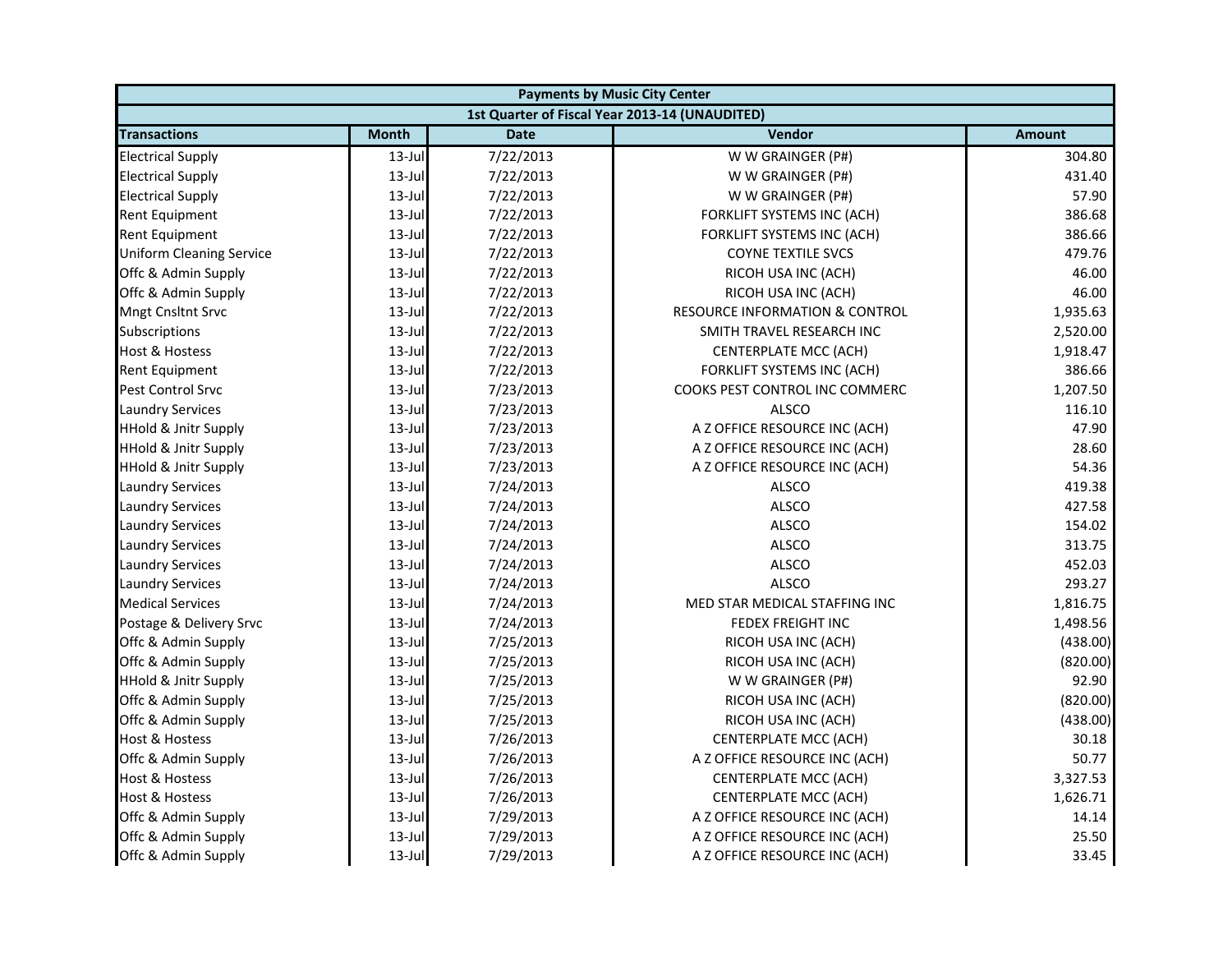| <b>Payments by Music City Center</b> |              |             |                                                |               |
|--------------------------------------|--------------|-------------|------------------------------------------------|---------------|
|                                      |              |             | 1st Quarter of Fiscal Year 2013-14 (UNAUDITED) |               |
| <b>Transactions</b>                  | <b>Month</b> | <b>Date</b> | Vendor                                         | <b>Amount</b> |
| Offc & Admin Supply                  | $13$ -Jul    | 7/29/2013   | A Z OFFICE RESOURCE INC (ACH)                  | 20.28         |
| Offc & Admin Supply                  | $13$ -Jul    | 7/29/2013   | A Z OFFICE RESOURCE INC (ACH)                  | 15.45         |
| Offc & Admin Supply                  | $13$ -Jul    | 7/29/2013   | A Z OFFICE RESOURCE INC (ACH)                  | 30.21         |
| Offc & Admin Supply                  | $13$ -Jul    | 7/29/2013   | A Z OFFICE RESOURCE INC (ACH)                  | 8.48          |
| Offc & Admin Supply                  | $13$ -Jul    | 7/29/2013   | A Z OFFICE RESOURCE INC (ACH)                  | 5.69          |
| Offc & Admin Supply                  | $13$ -Jul    | 7/29/2013   | A Z OFFICE RESOURCE INC (ACH)                  | 18.67         |
| Offc & Admin Supply                  | $13$ -Jul    | 7/29/2013   | A Z OFFICE RESOURCE INC (ACH)                  | 11.04         |
| Offc & Admin Supply                  | $13$ -Jul    | 7/29/2013   | A Z OFFICE RESOURCE INC (ACH)                  | 17.94         |
| Offc & Admin Supply                  | $13$ -Jul    | 7/29/2013   | A Z OFFICE RESOURCE INC (ACH)                  | 8.30          |
| Offc & Admin Supply                  | $13$ -Jul    | 7/29/2013   | A Z OFFICE RESOURCE INC (ACH)                  | 22.24         |
| Offc & Admin Supply                  | $13$ -Jul    | 7/29/2013   | A Z OFFICE RESOURCE INC (ACH)                  | 18.02         |
| Offc & Admin Supply                  | $13$ -Jul    | 7/29/2013   | A Z OFFICE RESOURCE INC (ACH)                  | 27.50         |
| Offc & Admin Supply                  | $13$ -Jul    | 7/29/2013   | A Z OFFICE RESOURCE INC (ACH)                  | 11.65         |
| Offc & Admin Supply                  | $13$ -Jul    | 7/29/2013   | A Z OFFICE RESOURCE INC (ACH)                  | 46.70         |
| Offc & Admin Supply                  | $13$ -Jul    | 7/29/2013   | A Z OFFICE RESOURCE INC (ACH)                  | 20.64         |
| <b>Temporary Service</b>             | $13$ -Jul    | 7/29/2013   | INDUSTRIAL STAFFING OF TN (ACH                 | 1,879.83      |
| Telephone & Telegraph                | 13-Jul       | 7/29/2013   | AT&T (SEATTLE CIRCUITS)                        | 20.08         |
| Host & Hostess                       | $13$ -Jul    | 7/29/2013   | CENTERPLATE MCC (ACH)                          | 307.60        |
| <b>Host &amp; Hostess</b>            | $13$ -Jul    | 7/29/2013   | CENTERPLATE MCC (ACH)                          | 699.49        |
| Other Rpr & Maint Srvc               | $13$ -Jul    | 7/30/2013   | NASHVILLE MACHINE ELEVATOR CO                  | 222.25        |
| Repair & Maint Supply                | $13$ -Jul    | 7/30/2013   | W W GRAINGER (P#)                              | (4.86)        |
| Repair & Maint Supply                | $13$ -Jul    | 7/30/2013   | W W GRAINGER (P#)                              | (11.00)       |
| Repair & Maint Supply                | $13$ -Jul    | 7/30/2013   | W W GRAINGER (P#)                              | (7.50)        |
| Repair & Maint Supply                | $13$ -Jul    | 7/30/2013   | W W GRAINGER (P#)                              | (6.75)        |
| Repair & Maint Supply                | $13$ -Jul    | 7/30/2013   | W W GRAINGER (P#)                              | (9.65)        |
| Repair & Maint Supply                | $13$ -Jul    | 7/30/2013   | W W GRAINGER (P#)                              | (8.10)        |
| Repair & Maint Supply                | $13$ -Jul    | 7/30/2013   | W W GRAINGER (P#)                              | (21.20)       |
| Repair & Maint Supply                | $13$ -Jul    | 7/30/2013   | W W GRAINGER (P#)                              | (2.82)        |
| Repair & Maint Supply                | $13$ -Jul    | 7/30/2013   | W W GRAINGER (P#)                              | (9.28)        |
| Repair & Maint Supply                | $13$ -Jul    | 7/30/2013   | W W GRAINGER (P#)                              | (4.70)        |
| Repair & Maint Supply                | $13$ -Jul    | 7/30/2013   | W W GRAINGER (P#)                              | (108.00)      |
| <b>Electrical Supply</b>             | $13$ -Jul    | 7/30/2013   | W W GRAINGER (P#)                              | (30.48)       |
| <b>Electrical Supply</b>             | $13$ -Jul    | 7/30/2013   | W W GRAINGER (P#)                              | (5.80)        |
| <b>Electrical Supply</b>             | $13$ -Jul    | 7/30/2013   | W W GRAINGER (P#)                              | (43.20)       |
| <b>Temporary Service</b>             | $13$ -Jul    | 7/30/2013   | INDUSTRIAL STAFFING OF TN (ACH                 | 2,777.38      |
| <b>HHold &amp; Jnitr Supply</b>      | $13$ -Jul    | 7/30/2013   | AMERICAN PAPER & TWINE CO (ACH                 | 78.58         |
| <b>HHold &amp; Jnitr Supply</b>      | $13$ -Jul    | 7/30/2013   | AMERICAN PAPER & TWINE CO (ACH                 | 478.80        |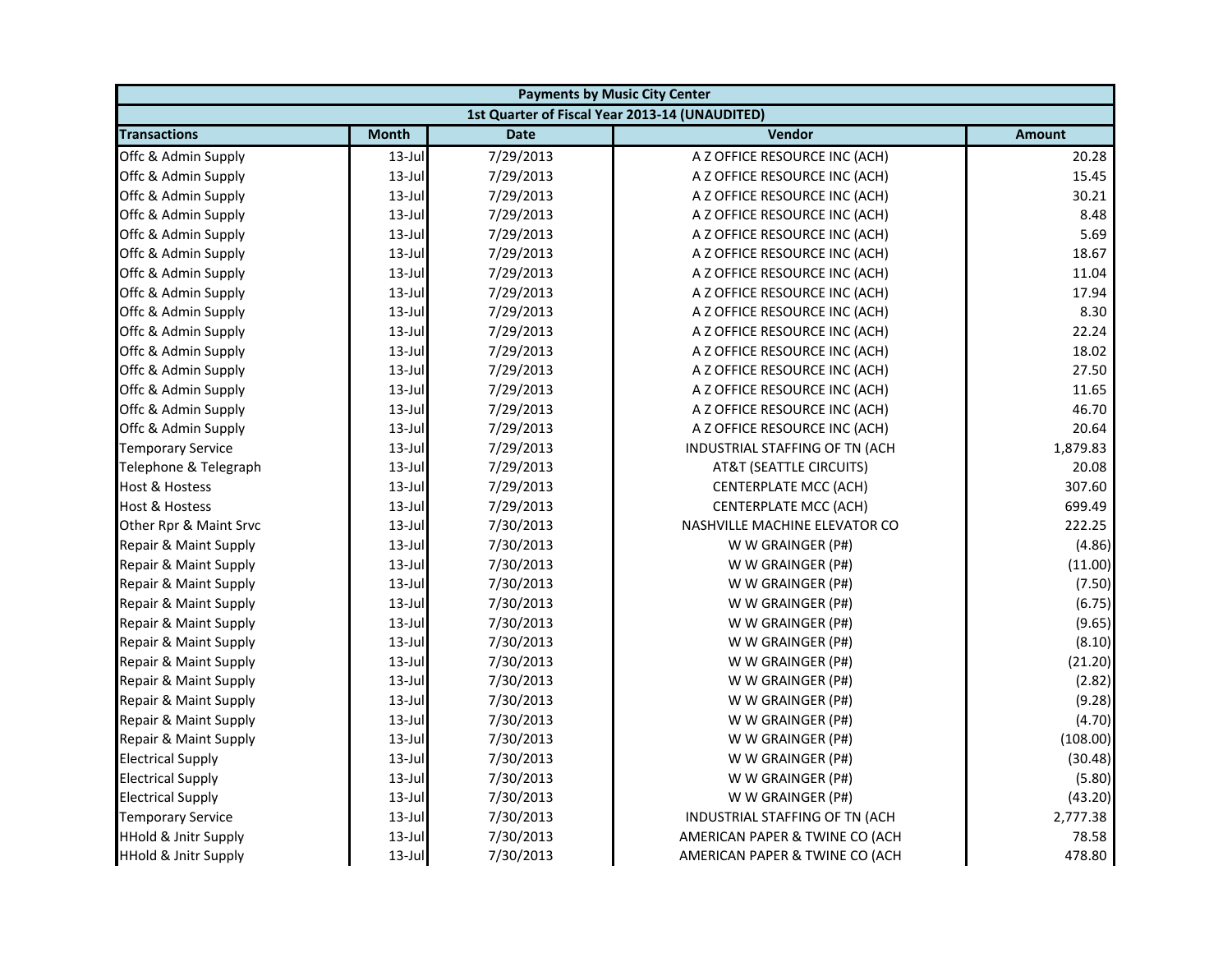| <b>Payments by Music City Center</b> |              |             |                                                |               |
|--------------------------------------|--------------|-------------|------------------------------------------------|---------------|
|                                      |              |             | 1st Quarter of Fiscal Year 2013-14 (UNAUDITED) |               |
| <b>Transactions</b>                  | <b>Month</b> | <b>Date</b> | Vendor                                         | <b>Amount</b> |
| <b>HHold &amp; Jnitr Supply</b>      | $13$ -Jul    | 7/30/2013   | AMERICAN PAPER & TWINE CO (ACH                 | 909.20        |
| <b>Uniform Cleaning Service</b>      | $13$ -Jul    | 7/30/2013   | <b>COYNE TEXTILE SVCS</b>                      | 415.25        |
| Postage & Delivery Srvc              | $13$ -Jul    | 7/30/2013   | MCC 7/13 A/R Entry                             | (1,498.56)    |
| Other Rpr & Maint Srvc               | $13$ -Jul    | 7/30/2013   | MCC 7/13 A/R Entry                             | (130.66)      |
| Offc & Admin Supply                  | 13-Jul       | 7/30/2013   | MCC 7/13 A/R Entry                             | (1,353.93)    |
| Offc & Admin Supply                  | $13$ -Jul    | 7/30/2013   | A Z OFFICE RESOURCE INC (ACH)                  | 12.84         |
| Offc & Admin Supply                  | $13$ -Jul    | 7/30/2013   | A Z OFFICE RESOURCE INC (ACH)                  | 13.34         |
| <b>Temporary Service</b>             | $13$ -Jul    | 7/31/2013   | MCC 7/13 LMG ACCRUAL                           | 250.00        |
| <b>Temporary Service</b>             | $13$ -Jul    | 7/31/2013   | MCC 7/13 LMG ACCRUAL                           | 1,047.00      |
| <b>Laundry Services</b>              | $13$ -Jul    | 7/31/2013   | MCC 7/13 IMPREST CHECKING RCLS                 | 10.93         |
| Registration                         | $13$ -Jul    | 7/31/2013   | MCC 07/31/13 CC RCLS                           | 250.00        |
| Registration                         | $13$ -Jul    | 7/31/2013   | MCC 07/31/13 CC RCLS                           | 250.00        |
| <b>Membership Dues</b>               | $13$ -Jul    | 7/31/2013   | MCC 07/31/13 CC RCLS                           | 835.00        |
| Other Rpr & Maint Srvc               | $13$ -Jul    | 7/31/2013   | MCC 7/13 RICOH ACCRUAL                         | 74.66         |
| Offc & Admin Supply                  | $13$ -Jul    | 7/31/2013   | MCC PCC MUSIC CITY CENTER                      | 17.47         |
| Rent Equipment                       | $13$ -Jul    | 7/31/2013   | MCC 7/13 FREEMAN ACCRUAL                       | 600.00        |
| Electric                             | $13$ -Jul    | 7/31/2013   | MCC 7/13 NES ACCRUAL                           | 152,873.70    |
| Water                                | $13$ -Jul    | 7/31/2013   | W&S / JUL 2013 / IDB WATER                     | 904.96        |
| Water                                | $13$ -Jul    | 7/31/2013   | W&S / JULY 2013 / IDB SEWER                    | 2,098.57      |
| Gas                                  | $13$ -Jul    | 7/31/2013   | PIEDMONT NATURAL GAS CO (METRO                 | 2,225.52      |
| <b>District Energy System</b>        | $13$ -Jul    | 7/31/2013   | MCC 7/13 DES ACCRUAL                           | 287,922.09    |
| <b>Pest Control Srvc</b>             | $13$ -Jul    | 7/31/2013   | MCC PCC MUSIC CITY CENTER                      | 6.10          |
| Other Rpr & Maint Srvc               | $13$ -Jul    | 7/31/2013   | MCC 7/13 RICOH ACCRUAL                         | 12.44         |
| Repair & Maint Supply                | $13$ -Jul    | 7/31/2013   | MCC PCC MUSIC CITY CENTER                      | 50.26         |
| Repair & Maint Supply                | 13-Jul       | 7/31/2013   | MCC PCC MUSIC CITY CENTER                      | 36.94         |
| Repair & Maint Supply                | $13$ -Jul    | 7/31/2013   | MCC PCC MUSIC CITY CENTER                      | 15.27         |
| Refuse Disposal-Reimb                | $13$ -Jul    | 7/31/2013   | MCC 7/13 ALLIED WASTE ACCRUAL                  | 3,584.81      |
| <b>Temporary Service</b>             | $13$ -Jul    | 7/31/2013   | MCC 07/13 Temp Labor RCLS                      | (342.38)      |
| <b>Temporary Service</b>             | $13$ -Jul    | 7/31/2013   | INDUSTRIAL STAFFING OF TN (ACH                 | 84.68         |
| <b>Temporary Service</b>             | $13$ -Jul    | 7/31/2013   | INDUSTRIAL STAFFING OF TN (ACH                 | 180.64        |
| <b>Temporary Service</b>             | $13$ -Jul    | 7/31/2013   | INDUSTRIAL STAFFING OF TN (ACH                 | 2,179.00      |
| <b>Laundry Services</b>              | $13$ -Jul    | 7/31/2013   | MCC 7/13 ALSCO ACCRUAL                         | 116.10        |
| <b>Laundry Services</b>              | $13$ -Jul    | 7/31/2013   | <b>ALSCO</b>                                   | 251.13        |
| Janitorial Srvc                      | $13$ -Jul    | 7/31/2013   | MCC 7/13 SMS ACCRUAL                           | 1,455.50      |
| Janitorial Srvc                      | $13$ -Jul    | 7/31/2013   | MCC 7/13 SMS ACCRUAL                           | 3,381.85      |
| Janitorial Srvc                      | 13-Jul       | 7/31/2013   | MCC 7/13 SMS ACCRUAL                           | 1,804.95      |
| <b>Temporary Service-Reimb</b>       | 13-Jul       | 7/31/2013   | MCC 07/13 Temp Labor RCLS                      | 342.38        |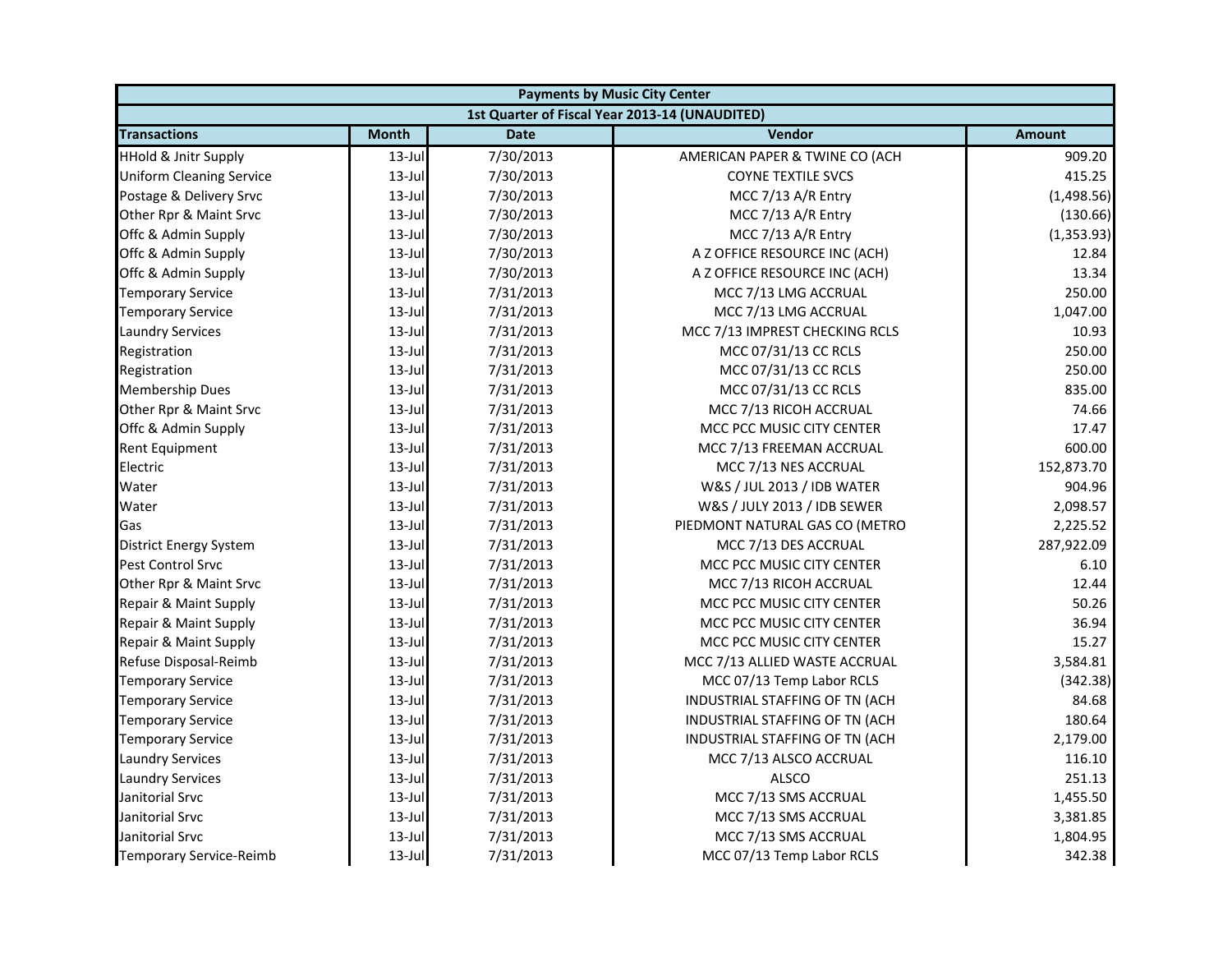| <b>Payments by Music City Center</b> |              |             |                                                |               |
|--------------------------------------|--------------|-------------|------------------------------------------------|---------------|
|                                      |              |             | 1st Quarter of Fiscal Year 2013-14 (UNAUDITED) |               |
| <b>Transactions</b>                  | <b>Month</b> | <b>Date</b> | Vendor                                         | <b>Amount</b> |
| Other Rpr & Maint Srvc               | $13$ -Jul    | 7/31/2013   | MCC 7/13 RICOH ACCRUAL                         | 31.11         |
| <b>HHold &amp; Jnitr Supply</b>      | $13$ -Jul    | 7/31/2013   | MCC 7/13 GRAINGER ACCRUAL                      | (281.50)      |
| <b>HHold &amp; Jnitr Supply</b>      | $13$ -Jul    | 7/31/2013   | W W GRAINGER (P#)                              | (9.28)        |
| <b>HHold &amp; Jnitr Supply</b>      | $13$ -Jul    | 7/31/2013   | MCC PCC MUSIC CITY CENTER                      | 3.82          |
| Cable Television                     | $13$ -Jul    | 7/31/2013   | COMCAST (ACH)                                  | 672.45        |
| Telephone & Telegraph                | $13$ -Jul    | 7/31/2013   | MCC 7/13 AT&T ACCRUAL                          | 1,004.73      |
| Telephone & Telegraph                | $13$ -Jul    | 7/31/2013   | AT&T (PO BOX 105320)(105262)(7                 | 4,687.46      |
| Advertising & Promot'n               | $13$ -Jul    | 7/31/2013   | MCC 07/31/13 CC RCLS                           | 9.95          |
| Other Rpr & Maint Srvc               | $13$ -Jul    | 7/31/2013   | MCC 7/13 RICOH ACCRUAL                         | 31.11         |
| <b>Security Services</b>             | $13$ -Jul    | 7/31/2013   | <b>BRANTLEY SECURITY SERVICES INC</b>          | 3,370.64      |
| <b>Security Services</b>             | $13$ -Jul    | 7/31/2013   | <b>BRANTLEY SECURITY SERVICES INC</b>          | 33,142.06     |
| <b>Security Services</b>             | $13$ -Jul    | 7/31/2013   | <b>BRANTLEY SECURITY SERVICES INC</b>          | 58.00         |
| <b>Security Services</b>             | $13$ -Jul    | 7/31/2013   | <b>BRANTLEY SECURITY SERVICES INC</b>          | 917.13        |
| <b>Security Services</b>             | $13$ -Jul    | 7/31/2013   | <b>BRANTLEY SECURITY SERVICES INC</b>          | 688.75        |
| <b>Security Services</b>             | $13$ -Jul    | 7/31/2013   | <b>BRANTLEY SECURITY SERVICES INC</b>          | 47,661.76     |
| <b>Temporary Service</b>             | $13$ -Jul    | 7/31/2013   | MCC 7/13 BRANTLEY ACCRUAL                      | 916.75        |
| <b>Temporary Service</b>             | $13$ -Jul    | 7/31/2013   | <b>BRANTLEY SECURITY SERVICES INC</b>          | 510.74        |
| <b>Temporary Service</b>             | $13$ -Jul    | 7/31/2013   | <b>BRANTLEY SECURITY SERVICES INC</b>          | 827.97        |
| <b>Temporary Service</b>             | $13$ -Jul    | 7/31/2013   | <b>BRANTLEY SECURITY SERVICES INC</b>          | 898.67        |
| <b>Temporary Service</b>             | $13$ -Jul    | 7/31/2013   | <b>BRANTLEY SECURITY SERVICES INC</b>          | 875.16        |
| <b>Temporary Service</b>             | $13$ -Jul    | 7/31/2013   | <b>BRANTLEY SECURITY SERVICES INC</b>          | 12,027.41     |
| <b>Temporary Service</b>             | $13$ -Jul    | 7/31/2013   | <b>BRANTLEY SECURITY SERVICES INC</b>          | 652.50        |
| Vehicle Washing                      | $13$ -Jul    | 7/31/2013   | MCC PCC MUSIC CITY CENTER                      | 7.64          |
| Vehicle Washing                      | $13$ -Jul    | 7/31/2013   | MCC PCC MUSIC CITY CENTER                      | 7.00          |
| Vehicle Washing                      | $13$ -Jul    | 7/31/2013   | MCC PCC MUSIC CITY CENTER                      | 7.00          |
| <b>Uniform Cleaning Service</b>      | $13$ -Jul    | 7/31/2013   | <b>COYNE TEXTILE SVCS</b>                      | 413.35        |
| <b>Valet Services</b>                | $13$ -Jul    | 7/31/2013   | <b>TOWNE PARK (ACH)</b>                        | 562.50        |
| Other Rpr & Maint Srvc               | $13$ -Jul    | 7/31/2013   | MCC 07/31/13 CC RCLS                           | 57.10         |
| Offc & Admin Supply                  | $13$ -Jul    | 7/31/2013   | MCC PCC MUSIC CITY CENTER                      | 23.24         |
| Offc & Admin Supply                  | $13$ -Jul    | 7/31/2013   | MCC PCC MUSIC CITY CENTER                      | 13.05         |
| Offc & Admin Supply                  | $13$ -Jul    | 7/31/2013   | MCC PCC MUSIC CITY CENTER                      | 43.68         |
| Repair & Maint Supply                | 13-Jul       | 7/31/2013   | MCC PCC MUSIC CITY CENTER                      | 53.61         |
| Auto Fuel                            | $13$ -Jul    | 7/31/2013   | MCC 07/31/13 CC RCLS                           | 72.31         |
| <b>Auto Fuel</b>                     | $13$ -Jul    | 7/31/2013   | MCC 07/31/13 CC RCLS                           | 48.65         |
| <b>Auto Fuel</b>                     | $13$ -Jul    | 7/31/2013   | MCC 7/13 WEX ACCRUAL                           | 225.73        |
| Auto Oil/Lubricants                  | 13-Jul       | 7/31/2013   | MCC PCC MUSIC CITY CENTER                      | 43.01         |
| <b>Small Equipment Supply</b>        | $13$ -Jul    | 7/31/2013   | MCC 7/13 GRAINGER ACCRUAL                      | (59.58)       |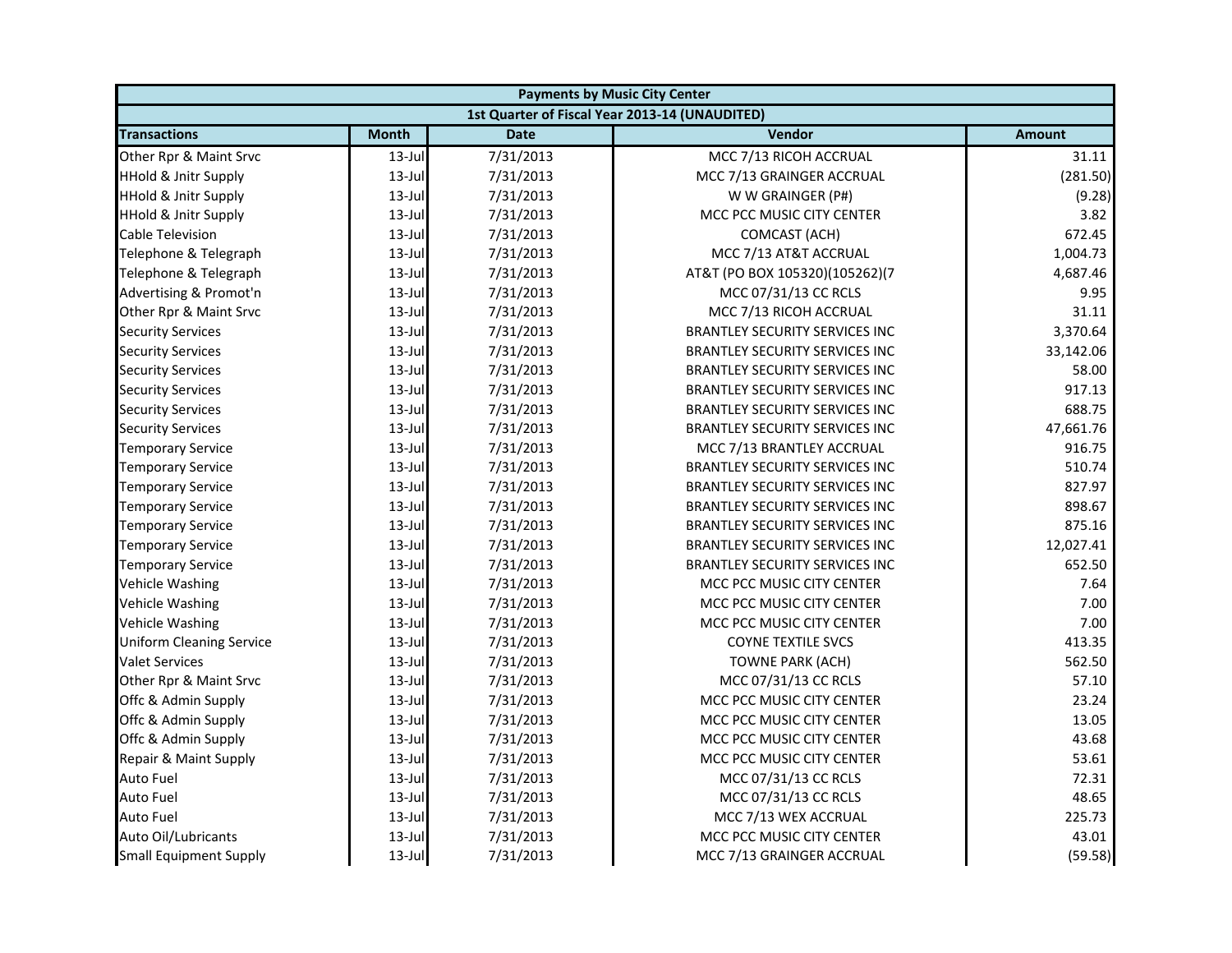| <b>Payments by Music City Center</b> |              |             |                                                |               |
|--------------------------------------|--------------|-------------|------------------------------------------------|---------------|
|                                      |              |             | 1st Quarter of Fiscal Year 2013-14 (UNAUDITED) |               |
| <b>Transactions</b>                  | <b>Month</b> | <b>Date</b> | Vendor                                         | <b>Amount</b> |
| Parking Violation Fees               | $13$ -Jul    | 7/31/2013   | MCC PCC MUSIC CITY CENTER                      | 50.00         |
| Other Rpr & Maint Srvc               | 13-Jul       | 7/31/2013   | MCC 7/13 RICOH ACCRUAL                         | 130.66        |
| Offc & Admin Supply                  | $13$ -Jul    | 7/31/2013   | MCC 07/31/13 CC RCLS                           | 319.00        |
| <b>Employee Air Travel</b>           | $13$ -Jul    | 7/31/2013   | MCC 07/31/13 CC RCLS                           | 354.30        |
| Registration                         | $13$ -Jul    | 7/31/2013   | MCC 07/31/13 CC RCLS                           | 100.00        |
| Other Rpr & Maint Srvc               | $13$ -Jul    | 7/31/2013   | MCC 7/13 RICOH ACCRUAL                         | 62.22         |
| Host & Hostess                       | $13$ -Jul    | 7/31/2013   | MCC 7/13 IMPREST CHECKING RCLS                 | 15,000.00     |
| Rent Tradeshow Booth Expenses        | $13$ -Jul    | 7/31/2013   | MCC 07/31/13 CC RCLS                           | 478.44        |
| Other Rpr & Maint Srvc               | $13$ -Jul    | 7/31/2013   | MCC 7/13 RICOH ACCRUAL                         | 6.22          |
| Other Rpr & Maint Srvc               | $13$ -Jul    | 7/31/2013   | MCC 7/13 RICOH ACCRUAL                         | 56.00         |
| Insurance-Vehicles                   | 13-Jul       | 7/31/2013   | MCC 7/13 IMPREST CHECKING RCLS                 | 891.20        |
| Insurance-Liability/PropDmg          | $13$ -Jul    | 7/31/2013   | MCC 7/13 IMPREST CHECKING RCLS                 | 7,612.00      |
| Insurance-Liability/PropDmg          | $13$ -Jul    | 7/31/2013   | MCC 7/13 IMPREST CHECKING RCLS                 | 4,184.20      |
| Mngt Cnsltnt Srvc                    | $13$ -Jul    | 7/31/2013   | MCC 7/13 INQUIRIES ACCRUAL                     | 236.00        |
| <b>Internet Services</b>             | $13$ -Jul    | 7/31/2013   | MCC 07/31/13 CC RCLS                           | 30.00         |
| Employee Out-of-town Travel          | $13$ -Jul    | 7/31/2013   | STARKS, CHARLES L                              | 698.02        |
| Employee Local Travel/Park           | $13$ -Jul    | 7/31/2013   | MCC 07/31/13 CC RCLS                           | 6.00          |
| Registration                         | $13$ -Jul    | 7/31/2013   | MCC 07/31/13 CC RCLS                           | 100.00        |
| Registration                         | $13$ -Jul    | 7/31/2013   | MCC 7/13 IMPREST CHECKING RCLS                 | 495.00        |
| Registration                         | $13$ -Jul    | 7/31/2013   | MCC PCC MUSIC CITY CENTER                      | 8.00          |
| Membership Dues                      | $13$ -Jul    | 7/31/2013   | MCC 07/31/13 CC RCLS                           | 485.00        |
| Other Rpr & Maint Srvc               | $13$ -Jul    | 7/31/2013   | MCC 7/13 RICOH ACCRUAL                         | 37.34         |
| Host & Hostess                       | $13$ -Jul    | 7/31/2013   | CENTERPLATE MCC (ACH)                          | 751.20        |
| <b>Host &amp; Hostess</b>            | $13$ -Jul    | 7/31/2013   | CENTERPLATE MCC (ACH)                          | 389.92        |
| Host & Hostess                       | $13$ -Jul    | 7/31/2013   | CENTERPLATE MCC (ACH)                          | 756.20        |
| Host & Hostess                       | $13$ -Jul    | 7/31/2013   | CENTERPLATE MCC (ACH)                          | 1,308.90      |
| Offc & Admin Supply                  | $13$ -Jul    | 7/31/2013   | MCC PCC MUSIC CITY CENTER                      | 9.99          |
| Athletic Equip < \$5000              | $13$ -Jul    | 7/31/2013   | MCC 7/13 IMPREST CHECKING RCLS                 | 258.00        |
| Other Rpr & Maint Srvc               | $13$ -Jul    | 7/31/2013   | MCC 7/13 RICOH ACCRUAL                         | 56.00         |
| <b>Total</b>                         | $13$ -Jul    |             |                                                | 1,025,270.82  |
|                                      |              |             |                                                |               |
| Regular Pay                          | 13-Aug       | 8/1/2013    | MCC 8/13 PAYROLL RCLS - 7 19                   | 226.22        |
| <b>Regular Pay</b>                   | 13-Aug       | 8/1/2013    | MCC 8/13 PAYROLL RCLS - 7 19                   | 281.33        |
| Regular Pay                          | 13-Aug       | 8/1/2013    | MCC 8/13 PAYROLL RCLS - 7 19                   | 458.76        |
| <b>Regular Pay</b>                   | 13-Aug       | 8/1/2013    | MCC 8/13 PAYROLL RCLS - 7 19                   | 643.20        |
| <b>Regular Pay</b>                   | 13-Aug       | 8/1/2013    | MCC 8/13 PAYROLL RCLS - 7_19                   | 643.20        |
| <b>Regular Pay</b>                   | 13-Aug       | 8/1/2013    | MCC 8/13 PAYROLL RCLS - 7 19                   | 961.54        |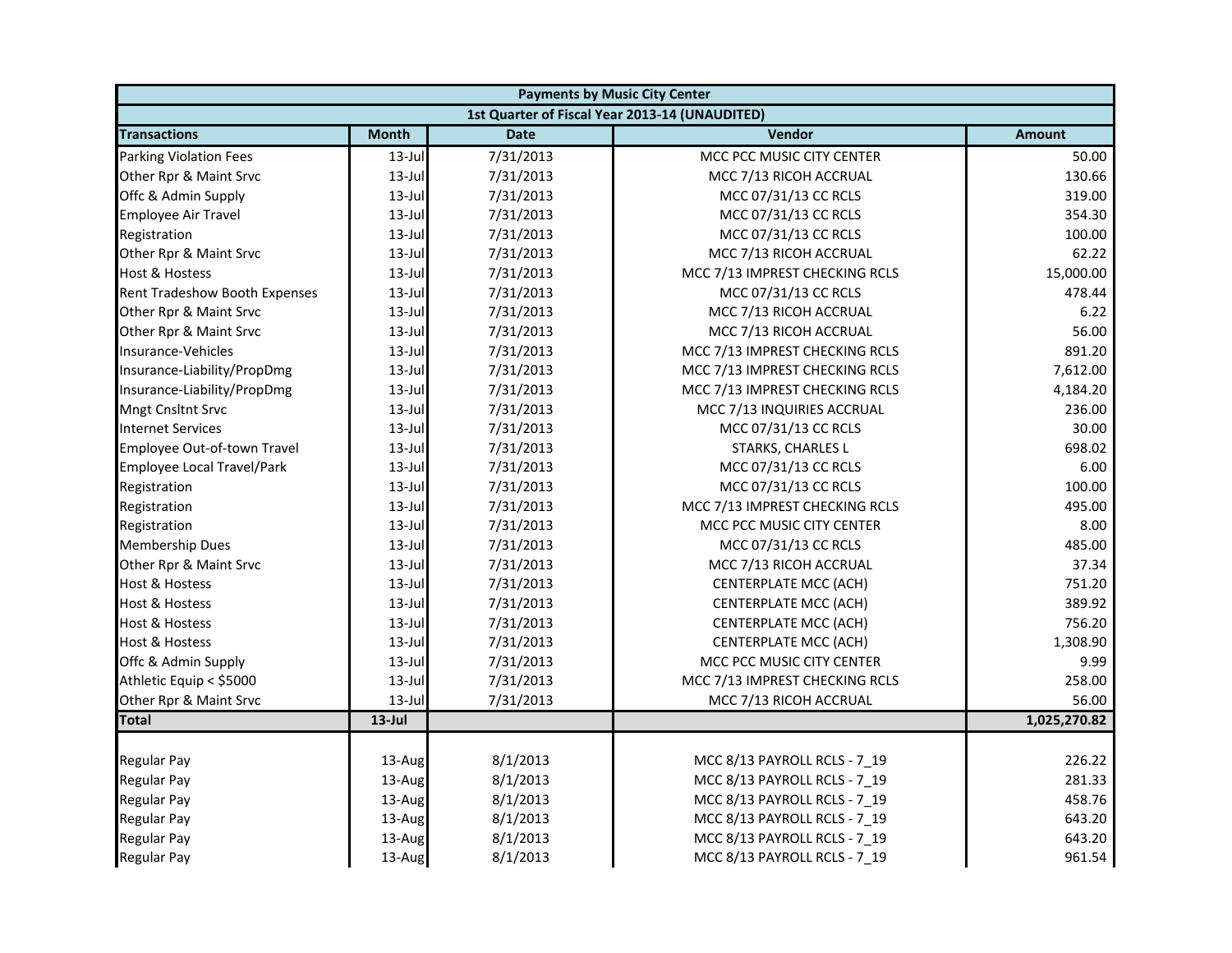| <b>Payments by Music City Center</b> |              |             |                                                |               |
|--------------------------------------|--------------|-------------|------------------------------------------------|---------------|
|                                      |              |             | 1st Quarter of Fiscal Year 2013-14 (UNAUDITED) |               |
| <b>Transactions</b>                  | <b>Month</b> | <b>Date</b> | Vendor                                         | <b>Amount</b> |
| <b>Regular Pay</b>                   | 13-Aug       | 8/1/2013    | MCC 8/13 PAYROLL RCLS - 7 19                   | 1,147.64      |
| <b>Regular Pay</b>                   | 13-Aug       | 8/1/2013    | MCC 8/13 PAYROLL RCLS - 7_19                   | 1,157.69      |
| <b>Regular Pay</b>                   | 13-Aug       | 8/1/2013    | MCC 8/13 PAYROLL RCLS - 7 19                   | 1,157.69      |
| <b>Regular Pay</b>                   | 13-Aug       | 8/1/2013    | MCC 8/13 PAYROLL RCLS - 7 19                   | 1,157.69      |
| <b>Regular Pay</b>                   | 13-Aug       | 8/1/2013    | MCC 8/13 PAYROLL RCLS - 7_19                   | 1,296.94      |
| <b>Regular Pay</b>                   | 13-Aug       | 8/1/2013    | MCC 8/13 PAYROLL RCLS - 7_19                   | 1,360.00      |
| Regular Pay                          | 13-Aug       | 8/1/2013    | MCC 8/13 PAYROLL RCLS - 7 19                   | 1,538.46      |
| <b>Regular Pay</b>                   | 13-Aug       | 8/1/2013    | MCC 8/13 PAYROLL RCLS - 7_19                   | 2,250.00      |
| <b>Regular Pay</b>                   | 13-Aug       | 8/1/2013    | MCC 8/13 PAYROLL RCLS - 7 19                   | 2,500.00      |
| <b>Regular Pay</b>                   | 13-Aug       | 8/1/2013    | MCC 8/13 PAYROLL RCLS - 7 19                   | 3,461.54      |
| Leave Pay                            | 13-Aug       | 8/1/2013    | MCC 8/13 PAYROLL RCLS - 7_19                   | 215.63        |
| Overtime Pay                         | 13-Aug       | 8/1/2013    | MCC 8/13 PAYROLL RCLS - 7 19                   | 7.60          |
| Overtime Pay                         | 13-Aug       | 8/1/2013    | MCC 8/13 PAYROLL RCLS - 7_19                   | 31.95         |
| Overtime Pay                         | 13-Aug       | 8/1/2013    | MCC 8/13 PAYROLL RCLS - 7 19                   | 42.19         |
| Overtime Pay                         | 13-Aug       | 8/1/2013    | MCC 8/13 PAYROLL RCLS - 7_19                   | 72.36         |
| Overtime Pay                         | 13-Aug       | 8/1/2013    | MCC 8/13 PAYROLL RCLS - 7 19                   | 102.66        |
| Overtime Pay                         | 13-Aug       | 8/1/2013    | MCC 8/13 PAYROLL RCLS - 7 19                   | 180.29        |
| <b>Overtime Pay</b>                  | 13-Aug       | 8/1/2013    | MCC 8/13 PAYROLL RCLS - 7_19                   | 220.10        |
| <b>Employer OASDI</b>                | 13-Aug       | 8/1/2013    | MCC 8/13 PAYROLL RCLS - 7 19                   | 0.47          |
| <b>Employer OASDI</b>                | 13-Aug       | 8/1/2013    | MCC 8/13 PAYROLL RCLS - 7_19                   | 1.72          |
| <b>Employer OASDI</b>                | 13-Aug       | 8/1/2013    | MCC 8/13 PAYROLL RCLS - 7_19                   | 2.62          |
| <b>Employer OASDI</b>                | 13-Aug       | 8/1/2013    | MCC 8/13 PAYROLL RCLS - 7 19                   | 4.15          |
| <b>Employer OASDI</b>                | 13-Aug       | 8/1/2013    | MCC 8/13 PAYROLL RCLS - 7_19                   | 6.36          |
| <b>Employer OASDI</b>                | 13-Aug       | 8/1/2013    | MCC 8/13 PAYROLL RCLS - 7 19                   | 10.60         |
| <b>Employer OASDI</b>                | 13-Aug       | 8/1/2013    | MCC 8/13 PAYROLL RCLS - 7 19                   | 12.82         |
| <b>Employer OASDI</b>                | 13-Aug       | 8/1/2013    | MCC 8/13 PAYROLL RCLS - 7_19                   | 13.37         |
| <b>Employer OASDI</b>                | 13-Aug       | 8/1/2013    | MCC 8/13 PAYROLL RCLS - 7_19                   | 14.03         |
| <b>Employer OASDI</b>                | 13-Aug       | 8/1/2013    | MCC 8/13 PAYROLL RCLS - 7 19                   | 15.10         |
| <b>Employer OASDI</b>                | 13-Aug       | 8/1/2013    | MCC 8/13 PAYROLL RCLS - 7 19                   | 28.45         |
| <b>Employer OASDI</b>                | 13-Aug       | 8/1/2013    | MCC 8/13 PAYROLL RCLS - 7_19                   | 36.89         |
| <b>Employer OASDI</b>                | 13-Aug       | 8/1/2013    | MCC 8/13 PAYROLL RCLS - 7 19                   | 37.45         |
| <b>Employer OASDI</b>                | 13-Aug       | 8/1/2013    | MCC 8/13 PAYROLL RCLS - 7 19                   | 58.64         |
| <b>Employer OASDI</b>                | 13-Aug       | 8/1/2013    | MCC 8/13 PAYROLL RCLS - 7_19                   | 58.95         |
| <b>Employer OASDI</b>                | 13-Aug       | 8/1/2013    | MCC 8/13 PAYROLL RCLS - 7 19                   | 66.85         |
| <b>Employer OASDI</b>                | 13-Aug       | 8/1/2013    | MCC 8/13 PAYROLL RCLS - 7 19                   | 71.15         |
| <b>Employer OASDI</b>                | 13-Aug       | 8/1/2013    | MCC 8/13 PAYROLL RCLS - 7_19                   | 71.64         |
| <b>Employer OASDI</b>                | 13-Aug       | 8/1/2013    | MCC 8/13 PAYROLL RCLS - 7 19                   | 79.94         |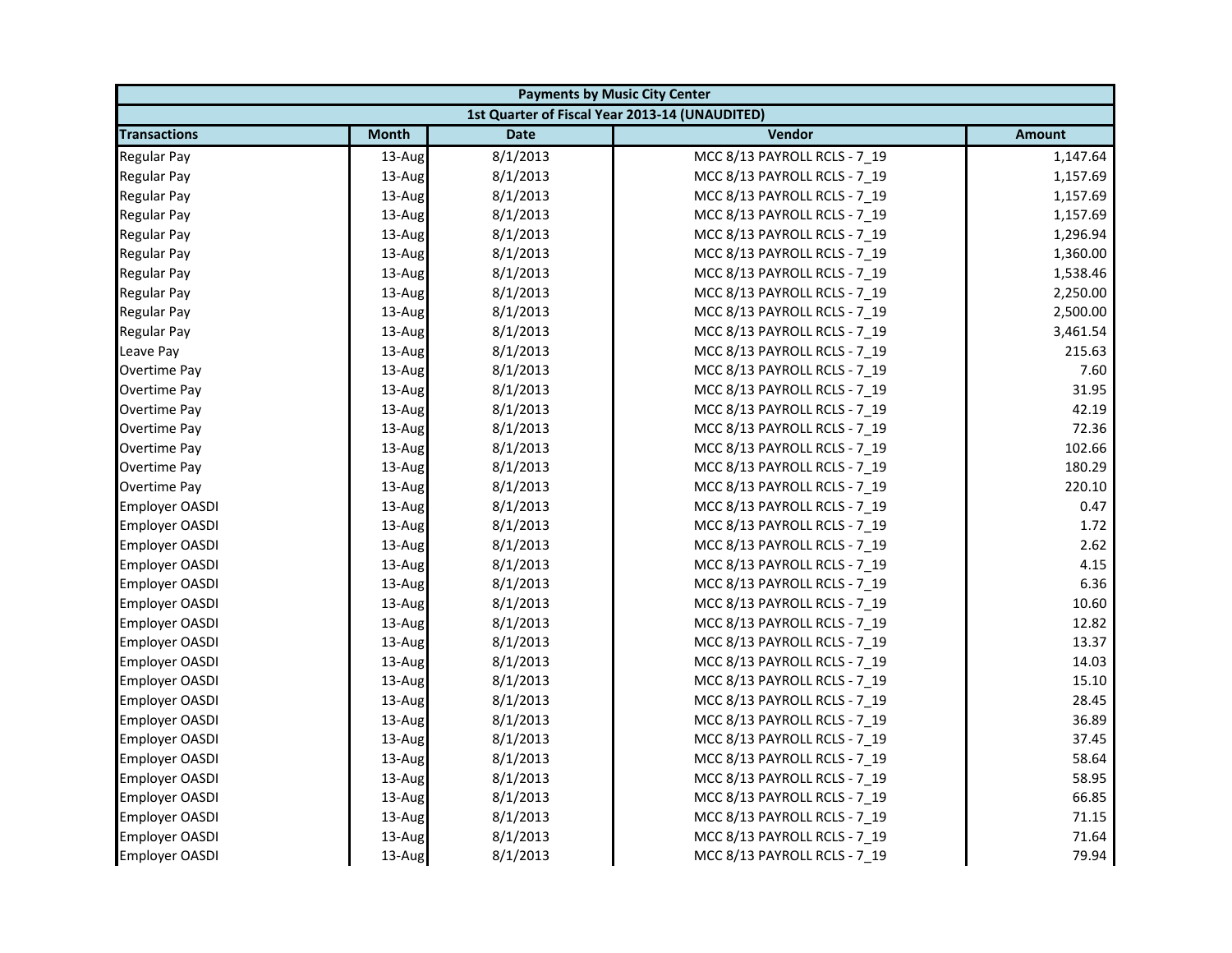| <b>Payments by Music City Center</b> |              |             |                                                |               |
|--------------------------------------|--------------|-------------|------------------------------------------------|---------------|
|                                      |              |             | 1st Quarter of Fiscal Year 2013-14 (UNAUDITED) |               |
| <b>Transactions</b>                  | <b>Month</b> | <b>Date</b> | Vendor                                         | <b>Amount</b> |
| <b>Employer OASDI</b>                | 13-Aug       | 8/1/2013    | MCC 8/13 PAYROLL RCLS - 7 19                   | 80.41         |
| Employer OASDI                       | 13-Aug       | 8/1/2013    | MCC 8/13 PAYROLL RCLS - 7_19                   | 90.39         |
| <b>Employer OASDI</b>                | 13-Aug       | 8/1/2013    | MCC 8/13 PAYROLL RCLS - 7 19                   | 126.29        |
| <b>Employer OASDI</b>                | 13-Aug       | 8/1/2013    | MCC 8/13 PAYROLL RCLS - 7 19                   | 141.91        |
| Employer OASDI                       | 13-Aug       | 8/1/2013    | MCC 8/13 PAYROLL RCLS - 7_19                   | 209.62        |
| <b>Employer SSN Medical</b>          | 13-Aug       | 8/1/2013    | MCC 8/13 PAYROLL RCLS - 7 19                   | 0.11          |
| <b>Employer SSN Medical</b>          | 13-Aug       | 8/1/2013    | MCC 8/13 PAYROLL RCLS - 7 19                   | 0.40          |
| <b>Employer SSN Medical</b>          | 13-Aug       | 8/1/2013    | MCC 8/13 PAYROLL RCLS - 7 19                   | 0.61          |
| <b>Employer SSN Medical</b>          | 13-Aug       | 8/1/2013    | MCC 8/13 PAYROLL RCLS - 7_19                   | 0.97          |
| <b>Employer SSN Medical</b>          | 13-Aug       | 8/1/2013    | MCC 8/13 PAYROLL RCLS - 7_19                   | 1.49          |
| <b>Employer SSN Medical</b>          | 13-Aug       | 8/1/2013    | MCC 8/13 PAYROLL RCLS - 7 19                   | 2.48          |
| <b>Employer SSN Medical</b>          | 13-Aug       | 8/1/2013    | MCC 8/13 PAYROLL RCLS - 7 19                   | 2.99          |
| <b>Employer SSN Medical</b>          | 13-Aug       | 8/1/2013    | MCC 8/13 PAYROLL RCLS - 7_19                   | 3.13          |
| <b>Employer SSN Medical</b>          | 13-Aug       | 8/1/2013    | MCC 8/13 PAYROLL RCLS - 7 19                   | 3.28          |
| <b>Employer SSN Medical</b>          | 13-Aug       | 8/1/2013    | MCC 8/13 PAYROLL RCLS - 7 19                   | 3.53          |
| <b>Employer SSN Medical</b>          | 13-Aug       | 8/1/2013    | MCC 8/13 PAYROLL RCLS - 7_19                   | 6.65          |
| <b>Employer SSN Medical</b>          | 13-Aug       | 8/1/2013    | MCC 8/13 PAYROLL RCLS - 7 19                   | 8.62          |
| <b>Employer SSN Medical</b>          | 13-Aug       | 8/1/2013    | MCC 8/13 PAYROLL RCLS - 7 19                   | 8.76          |
| <b>Employer SSN Medical</b>          | 13-Aug       | 8/1/2013    | MCC 8/13 PAYROLL RCLS - 7_19                   | 13.72         |
| <b>Employer SSN Medical</b>          | 13-Aug       | 8/1/2013    | MCC 8/13 PAYROLL RCLS - 7 19                   | 13.78         |
| <b>Employer SSN Medical</b>          | 13-Aug       | 8/1/2013    | MCC 8/13 PAYROLL RCLS - 7 19                   | 15.63         |
| <b>Employer SSN Medical</b>          | 13-Aug       | 8/1/2013    | MCC 8/13 PAYROLL RCLS - 7 19                   | 16.64         |
| <b>Employer SSN Medical</b>          | 13-Aug       | 8/1/2013    | MCC 8/13 PAYROLL RCLS - 7_19                   | 16.75         |
| <b>Employer SSN Medical</b>          | 13-Aug       | 8/1/2013    | MCC 8/13 PAYROLL RCLS - 7 19                   | 18.69         |
| <b>Employer SSN Medical</b>          | 13-Aug       | 8/1/2013    | MCC 8/13 PAYROLL RCLS - 7 19                   | 18.80         |
| <b>Employer SSN Medical</b>          | 13-Aug       | 8/1/2013    | MCC 8/13 PAYROLL RCLS - 7_19                   | 21.14         |
| <b>Employer SSN Medical</b>          | 13-Aug       | 8/1/2013    | MCC 8/13 PAYROLL RCLS - 7 19                   | 29.54         |
| <b>Employer SSN Medical</b>          | 13-Aug       | 8/1/2013    | MCC 8/13 PAYROLL RCLS - 7 19                   | 33.19         |
| <b>Employer SSN Medical</b>          | 13-Aug       | 8/1/2013    | MCC 8/13 PAYROLL RCLS - 7_19                   | 49.02         |
| <b>Employer Group Health</b>         | 13-Aug       | 8/1/2013    | MCC 8/13 PAYROLL RCLS - 7 19                   | 11.41         |
| <b>Employer Group Health</b>         | 13-Aug       | 8/1/2013    | MCC 8/13 PAYROLL RCLS - 7 19                   | 15.85         |
| <b>Employer Group Health</b>         | 13-Aug       | 8/1/2013    | MCC 8/13 PAYROLL RCLS - 7 19                   | 27.57         |
| <b>Employer Group Health</b>         | 13-Aug       | 8/1/2013    | MCC 8/13 PAYROLL RCLS - 7_19                   | 40.23         |
| <b>Employer Group Health</b>         | 13-Aug       | 8/1/2013    | MCC 8/13 PAYROLL RCLS - 7_19                   | 47.10         |
| <b>Employer Group Health</b>         | 13-Aug       | 8/1/2013    | MCC 8/13 PAYROLL RCLS - 7 19                   | 100.49        |
| <b>Employer Group Health</b>         | 13-Aug       | 8/1/2013    | MCC 8/13 PAYROLL RCLS - 7_19                   | 117.56        |
| <b>Employer Group Health</b>         | 13-Aug       | 8/1/2013    | MCC 8/13 PAYROLL RCLS - 7 19                   | 140.93        |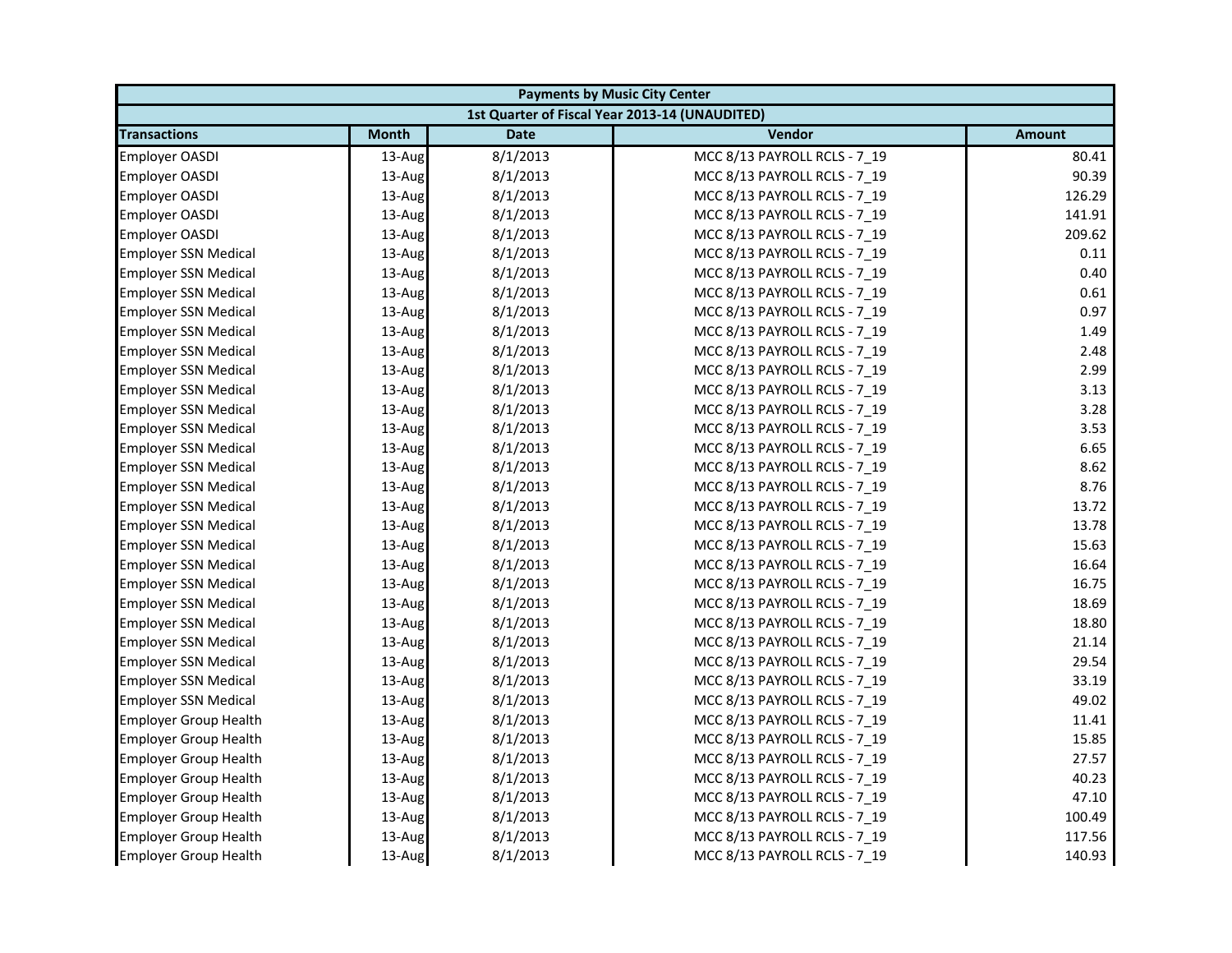| <b>Payments by Music City Center</b> |              |             |                                                |               |
|--------------------------------------|--------------|-------------|------------------------------------------------|---------------|
|                                      |              |             | 1st Quarter of Fiscal Year 2013-14 (UNAUDITED) |               |
| <b>Transactions</b>                  | <b>Month</b> | <b>Date</b> | Vendor                                         | <b>Amount</b> |
| <b>Employer Group Health</b>         | 13-Aug       | 8/1/2013    | MCC 8/13 PAYROLL RCLS - 7 19                   | 207.93        |
| <b>Employer Group Health</b>         | 13-Aug       | 8/1/2013    | MCC 8/13 PAYROLL RCLS - 7_19                   | 234.00        |
| <b>Employer Group Health</b>         | 13-Aug       | 8/1/2013    | MCC 8/13 PAYROLL RCLS - 7 19                   | 235.50        |
| <b>Employer Group Health</b>         | 13-Aug       | 8/1/2013    | MCC 8/13 PAYROLL RCLS - 7 19                   | 235.50        |
| <b>Employer Group Health</b>         | 13-Aug       | 8/1/2013    | MCC 8/13 PAYROLL RCLS - 7_19                   | 559.50        |
| <b>Employer Group Health</b>         | 13-Aug       | 8/1/2013    | MCC 8/13 PAYROLL RCLS - 7_19                   | 562.50        |
| <b>Employer Group Health</b>         | 13-Aug       | 8/1/2013    | MCC 8/13 PAYROLL RCLS - 7 19                   | 562.50        |
| <b>Employer Dental Group</b>         | 13-Aug       | 8/1/2013    | MCC 8/13 PAYROLL RCLS - 7_19                   | 0.29          |
| <b>Employer Dental Group</b>         | 13-Aug       | 8/1/2013    | MCC 8/13 PAYROLL RCLS - 7 19                   | 0.50          |
| <b>Employer Dental Group</b>         | 13-Aug       | 8/1/2013    | MCC 8/13 PAYROLL RCLS - 7 19                   | 1.66          |
| <b>Employer Dental Group</b>         | 13-Aug       | 8/1/2013    | MCC 8/13 PAYROLL RCLS - 7 19                   | 2.41          |
| <b>Employer Dental Group</b>         | 13-Aug       | 8/1/2013    | MCC 8/13 PAYROLL RCLS - 7 19                   | 2.54          |
| <b>Employer Dental Group</b>         | 13-Aug       | 8/1/2013    | MCC 8/13 PAYROLL RCLS - 7_19                   | 2.83          |
| <b>Employer Dental Group</b>         | 13-Aug       | 8/1/2013    | MCC 8/13 PAYROLL RCLS - 7 19                   | 7.06          |
| <b>Employer Dental Group</b>         | 13-Aug       | 8/1/2013    | MCC 8/13 PAYROLL RCLS - 7_19                   | 12.48         |
| <b>Employer Dental Group</b>         | 13-Aug       | 8/1/2013    | MCC 8/13 PAYROLL RCLS - 7 19                   | 13.64         |
| <b>Employer Dental Group</b>         | 13-Aug       | 8/1/2013    | MCC 8/13 PAYROLL RCLS - 7 19                   | 14.14         |
| <b>Employer Dental Group</b>         | 13-Aug       | 8/1/2013    | MCC 8/13 PAYROLL RCLS - 7_19                   | 14.14         |
| <b>Employer Dental Group</b>         | 13-Aug       | 8/1/2013    | MCC 8/13 PAYROLL RCLS - 7 19                   | 14.14         |
| <b>Employer Dental Group</b>         | 13-Aug       | 8/1/2013    | MCC 8/13 PAYROLL RCLS - 7_19                   | 14.14         |
| <b>Employer Dental Group</b>         | 13-Aug       | 8/1/2013    | MCC 8/13 PAYROLL RCLS - 7_19                   | 14.14         |
| <b>Employer Dental Group</b>         | 13-Aug       | 8/1/2013    | MCC 8/13 PAYROLL RCLS - 7 19                   | 14.14         |
| <b>Employer Dental Group</b>         | 13-Aug       | 8/1/2013    | MCC 8/13 PAYROLL RCLS - 7_19                   | 14.14         |
| <b>Employer Pension</b>              | 13-Aug       | 8/1/2013    | MCC 8/13 PAYROLL RCLS - 7 19                   | 164.59        |
| Cafe Plan Pre-Tax Savings            | 13-Aug       | 8/1/2013    | MCC 8/13 PAYROLL RCLS - 7 19                   | 0.33          |
| Cafe Plan Pre-Tax Savings            | 13-Aug       | 8/1/2013    | MCC 8/13 PAYROLL RCLS - 7 19                   | 0.40          |
| Cafe Plan Pre-Tax Savings            | 13-Aug       | 8/1/2013    | MCC 8/13 PAYROLL RCLS - 7_19                   | 0.72          |
| Cafe Plan Pre-Tax Savings            | 13-Aug       | 8/1/2013    | MCC 8/13 PAYROLL RCLS - 7 19                   | 1.03          |
| Cafe Plan Pre-Tax Savings            | 13-Aug       | 8/1/2013    | MCC 8/13 PAYROLL RCLS - 7 19                   | 1.20          |
| Cafe Plan Pre-Tax Savings            | 13-Aug       | 8/1/2013    | MCC 8/13 PAYROLL RCLS - 7_19                   | 2.89          |
| Cafe Plan Pre-Tax Savings            | 13-Aug       | 8/1/2013    | MCC 8/13 PAYROLL RCLS - 7 19                   | 3.00          |
| Cafe Plan Pre-Tax Savings            | 13-Aug       | 8/1/2013    | MCC 8/13 PAYROLL RCLS - 7 19                   | 3.60          |
| Cafe Plan Pre-Tax Savings            | 13-Aug       | 8/1/2013    | MCC 8/13 PAYROLL RCLS - 7_19                   | 5.40          |
| Cafe Plan Pre-Tax Savings            | 13-Aug       | 8/1/2013    | MCC 8/13 PAYROLL RCLS - 7 19                   | 6.01          |
| Cafe Plan Pre-Tax Savings            | 13-Aug       | 8/1/2013    | MCC 8/13 PAYROLL RCLS - 7 19                   | 6.01          |
| Cafe Plan Pre-Tax Savings            | 13-Aug       | 8/1/2013    | MCC 8/13 PAYROLL RCLS - 7 19                   | 6.09          |
| Cafe Plan Pre-Tax Savings            | 13-Aug       | 8/1/2013    | MCC 8/13 PAYROLL RCLS - 7 19                   | 15.79         |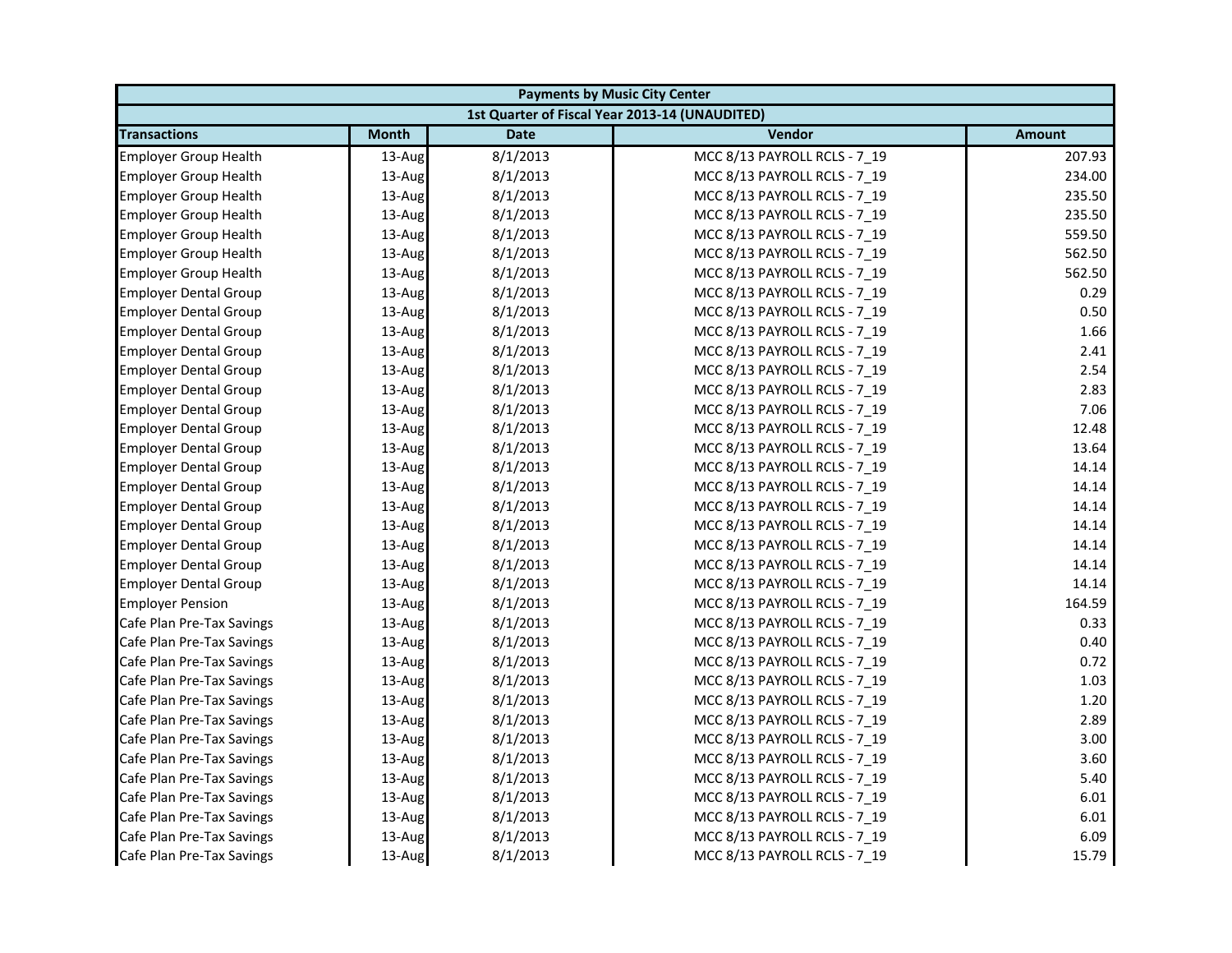| <b>Payments by Music City Center</b> |              |             |                                                |               |
|--------------------------------------|--------------|-------------|------------------------------------------------|---------------|
|                                      |              |             | 1st Quarter of Fiscal Year 2013-14 (UNAUDITED) |               |
| <b>Transactions</b>                  | <b>Month</b> | <b>Date</b> | Vendor                                         | <b>Amount</b> |
| Cafe Plan Pre-Tax Savings            | 13-Aug       | 8/1/2013    | MCC 8/13 PAYROLL RCLS - 7 19                   | 15.83         |
| Cafe Plan Pre-Tax Savings            | 13-Aug       | 8/1/2013    | MCC 8/13 PAYROLL RCLS - 7 19                   | 16.15         |
| <b>Temporary Service</b>             | 13-Aug       | 8/1/2013    | MCC 7/13 LMG ACCRUAL                           | (250.00)      |
| <b>Temporary Service</b>             | 13-Aug       | 8/1/2013    | MCC 7/13 LMG ACCRUAL                           | (1,047.00)    |
| Other Rpr & Maint Srvc               | 13-Aug       | 8/1/2013    | MCC 7/13 RICOH ACCRUAL                         | (74.66)       |
| Rent Equipment                       | 13-Aug       | 8/1/2013    | MCC 7/13 FREEMAN ACCRUAL                       | (600.00)      |
| Regular Pay                          | 13-Aug       | 8/1/2013    | MCC 8/13 PAYROLL RCLS - 7_19                   | 643.20        |
| Regular Pay                          | 13-Aug       | 8/1/2013    | MCC 8/13 PAYROLL RCLS - 7 19                   | 1,105.60      |
| <b>Regular Pay</b>                   | 13-Aug       | 8/1/2013    | MCC 8/13 PAYROLL RCLS - 7 19                   | 1,154.00      |
| <b>Regular Pay</b>                   | 13-Aug       | 8/1/2013    | MCC 8/13 PAYROLL RCLS - 7 19                   | 1,360.00      |
| <b>Overtime Pay</b>                  | 13-Aug       | 8/1/2013    | MCC 8/13 PAYROLL RCLS - 7_19                   | 53.55         |
| Overtime Pay                         | 13-Aug       | 8/1/2013    | MCC 8/13 PAYROLL RCLS - 7 19                   | 306.44        |
| <b>Employer OASDI</b>                | 13-Aug       | 8/1/2013    | MCC 8/13 PAYROLL RCLS - 7_19                   | 3.14          |
| <b>Employer OASDI</b>                | 13-Aug       | 8/1/2013    | MCC 8/13 PAYROLL RCLS - 7_19                   | 17.95         |
| <b>Employer OASDI</b>                | 13-Aug       | 8/1/2013    | MCC 8/13 PAYROLL RCLS - 7 19                   | 37.67         |
| <b>Employer OASDI</b>                | 13-Aug       | 8/1/2013    | MCC 8/13 PAYROLL RCLS - 7 19                   | 64.94         |
| <b>Employer OASDI</b>                | 13-Aug       | 8/1/2013    | MCC 8/13 PAYROLL RCLS - 7 19                   | 68.55         |
| <b>Employer OASDI</b>                | 13-Aug       | 8/1/2013    | MCC 8/13 PAYROLL RCLS - 7_19                   | 79.64         |
| <b>Employer SSN Medical</b>          | 13-Aug       | 8/1/2013    | MCC 8/13 PAYROLL RCLS - 7 19                   | 0.73          |
| <b>Employer SSN Medical</b>          | 13-Aug       | 8/1/2013    | MCC 8/13 PAYROLL RCLS - 7_19                   | 4.19          |
| <b>Employer SSN Medical</b>          | 13-Aug       | 8/1/2013    | MCC 8/13 PAYROLL RCLS - 7 19                   | 8.81          |
| <b>Employer SSN Medical</b>          | 13-Aug       | 8/1/2013    | MCC 8/13 PAYROLL RCLS - 7 19                   | 15.19         |
| <b>Employer SSN Medical</b>          | 13-Aug       | 8/1/2013    | MCC 8/13 PAYROLL RCLS - 7 19                   | 16.04         |
| <b>Employer SSN Medical</b>          | 13-Aug       | 8/1/2013    | MCC 8/13 PAYROLL RCLS - 7 19                   | 18.62         |
| <b>Employer Group Health</b>         | 13-Aug       | 8/1/2013    | MCC 8/13 PAYROLL RCLS - 7_19                   | 8.92          |
| <b>Employer Group Health</b>         | 13-Aug       | 8/1/2013    | MCC 8/13 PAYROLL RCLS - 7 19                   | 50.91         |
| <b>Employer Group Health</b>         | 13-Aug       | 8/1/2013    | MCC 8/13 PAYROLL RCLS - 7_19                   | 106.87        |
| <b>Employer Group Health</b>         | 13-Aug       | 8/1/2013    | MCC 8/13 PAYROLL RCLS - 7 19                   | 226.58        |
| <b>Employer Group Health</b>         | 13-Aug       | 8/1/2013    | MCC 8/13 PAYROLL RCLS - 7_19                   | 281.25        |
| <b>Employer Dental Group</b>         | 13-Aug       | 8/1/2013    | MCC 8/13 PAYROLL RCLS - 7 19                   | 0.54          |
| <b>Employer Dental Group</b>         | 13-Aug       | 8/1/2013    | MCC 8/13 PAYROLL RCLS - 7 19                   | 3.06          |
| <b>Employer Dental Group</b>         | 13-Aug       | 8/1/2013    | MCC 8/13 PAYROLL RCLS - 7 19                   | 6.42          |
| <b>Employer Dental Group</b>         | 13-Aug       | 8/1/2013    | MCC 8/13 PAYROLL RCLS - 7 19                   | 7.07          |
| <b>Employer Dental Group</b>         | 13-Aug       | 8/1/2013    | MCC 8/13 PAYROLL RCLS - 7_19                   | 13.60         |
| <b>Employer Pension</b>              | 13-Aug       | 8/1/2013    | MCC 8/13 PAYROLL RCLS - 7 19                   | 9.17          |
| <b>Employer Pension</b>              | 13-Aug       | 8/1/2013    | MCC 8/13 PAYROLL RCLS - 7_19                   | 52.45         |
| <b>Employer Pension</b>              | 13-Aug       | 8/1/2013    | MCC 8/13 PAYROLL RCLS - 7 19                   | 110.09        |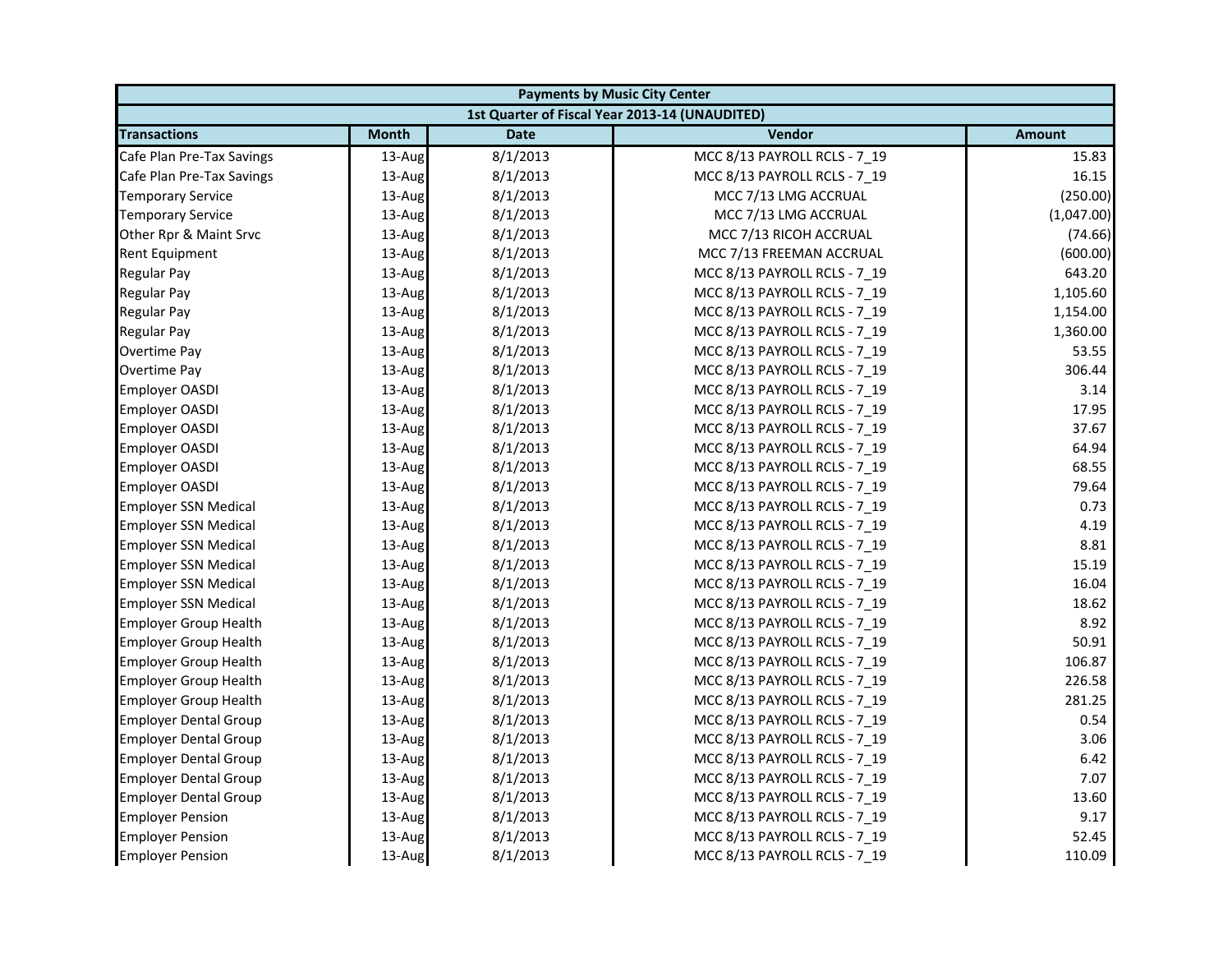| <b>Payments by Music City Center</b> |              |             |                                                |               |
|--------------------------------------|--------------|-------------|------------------------------------------------|---------------|
|                                      |              |             | 1st Quarter of Fiscal Year 2013-14 (UNAUDITED) |               |
| <b>Transactions</b>                  | <b>Month</b> | <b>Date</b> | Vendor                                         | <b>Amount</b> |
| <b>Employer Pension</b>              | 13-Aug       | 8/1/2013    | MCC 8/13 PAYROLL RCLS - 7_19                   | 189.25        |
| <b>Employer Pension</b>              | 13-Aug       | 8/1/2013    | MCC 8/13 PAYROLL RCLS - 7_19                   | 197.53        |
| <b>Employer Pension</b>              | 13-Aug       | 8/1/2013    | MCC 8/13 PAYROLL RCLS - 7 19                   | 232.79        |
| Cafe Plan Pre-Tax Savings            | 13-Aug       | 8/1/2013    | MCC 8/13 PAYROLL RCLS - 7 19                   | 0.23          |
| Cafe Plan Pre-Tax Savings            | 13-Aug       | 8/1/2013    | MCC 8/13 PAYROLL RCLS - 7_19                   | 1.30          |
| Cafe Plan Pre-Tax Savings            | 13-Aug       | 8/1/2013    | MCC 8/13 PAYROLL RCLS - 7_19                   | 2.73          |
| Cafe Plan Pre-Tax Savings            | 13-Aug       | 8/1/2013    | MCC 8/13 PAYROLL RCLS - 7 19                   | 5.78          |
| Cafe Plan Pre-Tax Savings            | 13-Aug       | 8/1/2013    | MCC 8/13 PAYROLL RCLS - 7_19                   | 7.90          |
| <b>Regular Pay</b>                   | 13-Aug       | 8/1/2013    | MCC 8/13 PAYROLL RCLS - 7 19                   | 226.22        |
| <b>Regular Pay</b>                   | 13-Aug       | 8/1/2013    | MCC 8/13 PAYROLL RCLS - 7 19                   | 281.33        |
| <b>Regular Pay</b>                   | 13-Aug       | 8/1/2013    | MCC 8/13 PAYROLL RCLS - 7_19                   | 961.54        |
| <b>Regular Pay</b>                   | 13-Aug       | 8/1/2013    | MCC 8/13 PAYROLL RCLS - 7 19                   | 1,103.44      |
| <b>Regular Pay</b>                   | 13-Aug       | 8/1/2013    | MCC 8/13 PAYROLL RCLS - 7_19                   | 1,444.80      |
| <b>Regular Pay</b>                   | 13-Aug       | 8/1/2013    | MCC 8/13 PAYROLL RCLS - 7_19                   | 1,444.80      |
| <b>Regular Pay</b>                   | 13-Aug       | 8/1/2013    | MCC 8/13 PAYROLL RCLS - 7_19                   | 1,806.75      |
| <b>Regular Pay</b>                   | 13-Aug       | 8/1/2013    | MCC 8/13 PAYROLL RCLS - 7 19                   | 3,726.92      |
| <b>Regular Pay</b>                   | 13-Aug       | 8/1/2013    | MCC 8/13 PAYROLL RCLS - 7 19                   | (213.06)      |
| <b>Regular Pay</b>                   | 13-Aug       | 8/1/2013    | MCC 8/13 PAYROLL RCLS - 7_19                   | (434.84)      |
| <b>Regular Pay</b>                   | 13-Aug       | 8/1/2013    | MCC 8/13 PAYROLL RCLS - 7_19                   | (438.87)      |
| <b>Regular Pay</b>                   | 13-Aug       | 8/1/2013    | MCC 8/13 PAYROLL RCLS - 7_19                   | (458.76)      |
| <b>Regular Pay</b>                   | 13-Aug       | 8/1/2013    | MCC 8/13 PAYROLL RCLS - 7_19                   | (462.00)      |
| <b>Regular Pay</b>                   | 13-Aug       | 8/1/2013    | MCC 8/13 PAYROLL RCLS - 7 19                   | (462.00)      |
| <b>Regular Pay</b>                   | 13-Aug       | 8/1/2013    | MCC 8/13 PAYROLL RCLS - 7_19                   | (538.00)      |
| <b>Regular Pay</b>                   | 13-Aug       | 8/1/2013    | MCC 8/13 PAYROLL RCLS - 7 19                   | (566.81)      |
| <b>Regular Pay</b>                   | 13-Aug       | 8/1/2013    | MCC 8/13 PAYROLL RCLS - 7 19                   | (735.74)      |
| <b>Regular Pay</b>                   | 13-Aug       | 8/1/2013    | MCC 8/13 PAYROLL RCLS - 7_19                   | (789.58)      |
| <b>Regular Pay</b>                   | 13-Aug       | 8/1/2013    | MCC 8/13 PAYROLL RCLS - 7_19                   | (792.00)      |
| <b>Regular Pay</b>                   | 13-Aug       | 8/1/2013    | MCC 8/13 PAYROLL RCLS - 7 19                   | (826.75)      |
| <b>Regular Pay</b>                   | 13-Aug       | 8/1/2013    | MCC 8/13 PAYROLL RCLS - 7_19                   | (829.38)      |
| <b>Regular Pay</b>                   | 13-Aug       | 8/1/2013    | MCC 8/13 PAYROLL RCLS - 7_19                   | (836.59)      |
| <b>Regular Pay</b>                   | 13-Aug       | 8/1/2013    | MCC 8/13 PAYROLL RCLS - 7 19                   | (841.42)      |
| <b>Regular Pay</b>                   | 13-Aug       | 8/1/2013    | MCC 8/13 PAYROLL RCLS - 7 19                   | (866.58)      |
| <b>Regular Pay</b>                   | 13-Aug       | 8/1/2013    | MCC 8/13 PAYROLL RCLS - 7_19                   | (874.72)      |
| <b>Regular Pay</b>                   | 13-Aug       | 8/1/2013    | MCC 8/13 PAYROLL RCLS - 7_19                   | (880.00)      |
| <b>Regular Pay</b>                   | 13-Aug       | 8/1/2013    | MCC 8/13 PAYROLL RCLS - 7 19                   | (880.00)      |
| <b>Regular Pay</b>                   | 13-Aug       | 8/1/2013    | MCC 8/13 PAYROLL RCLS - 7_19                   | (881.92)      |
| <b>Regular Pay</b>                   | 13-Aug       | 8/1/2013    | MCC 8/13 PAYROLL RCLS - 7 19                   | (918.46)      |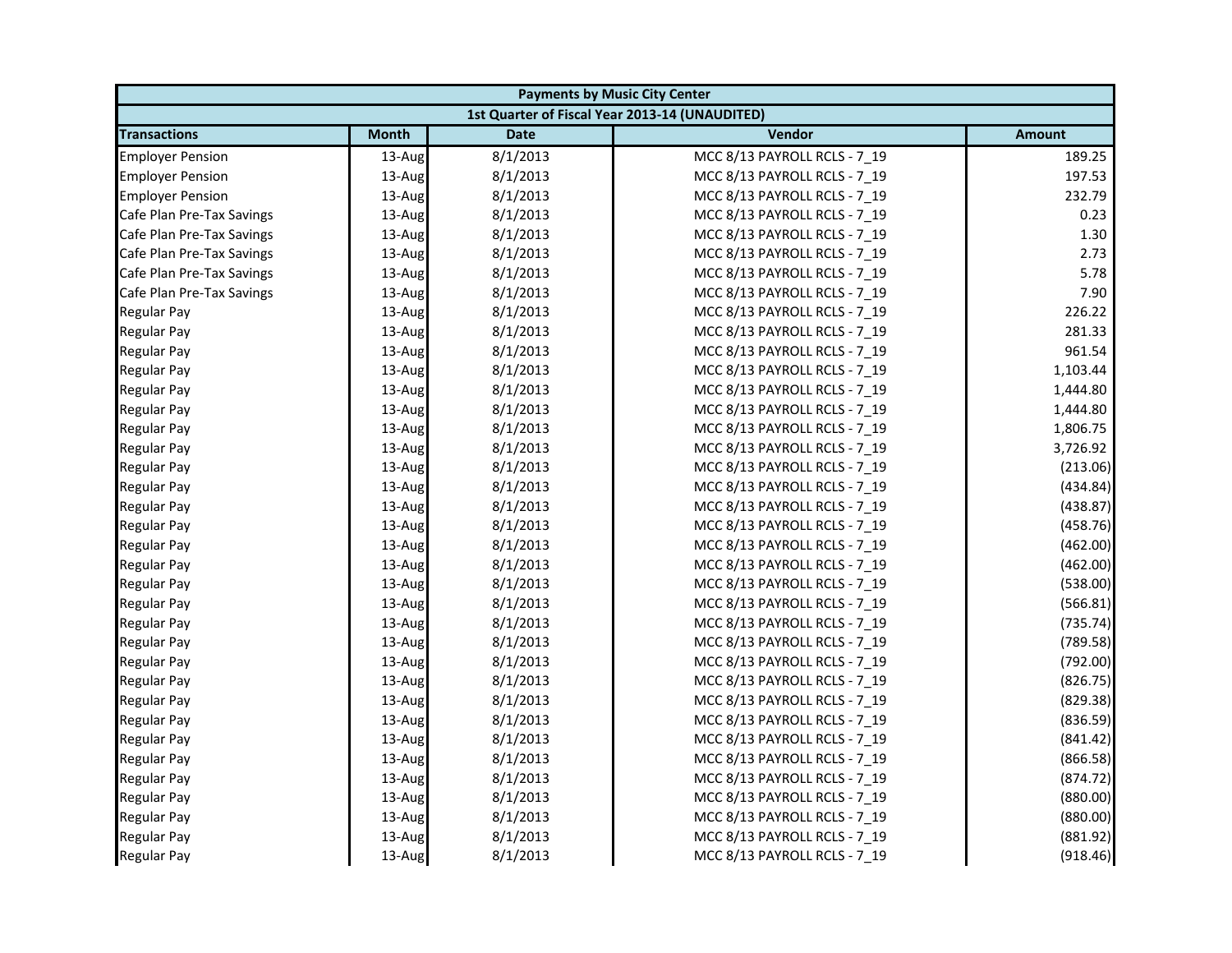| <b>Payments by Music City Center</b> |              |             |                                                |               |
|--------------------------------------|--------------|-------------|------------------------------------------------|---------------|
|                                      |              |             | 1st Quarter of Fiscal Year 2013-14 (UNAUDITED) |               |
| <b>Transactions</b>                  | <b>Month</b> | <b>Date</b> | Vendor                                         | <b>Amount</b> |
| <b>Regular Pay</b>                   | 13-Aug       | 8/1/2013    | MCC 8/13 PAYROLL RCLS - 7_19                   | (923.77)      |
| <b>Regular Pay</b>                   | 13-Aug       | 8/1/2013    | MCC 8/13 PAYROLL RCLS - 7_19                   | (924.00)      |
| <b>Regular Pay</b>                   | 13-Aug       | 8/1/2013    | MCC 8/13 PAYROLL RCLS - 7 19                   | (924.00)      |
| <b>Regular Pay</b>                   | 13-Aug       | 8/1/2013    | MCC 8/13 PAYROLL RCLS - 7_19                   | (924.00)      |
| <b>Regular Pay</b>                   | 13-Aug       | 8/1/2013    | MCC 8/13 PAYROLL RCLS - 7_19                   | (924.00)      |
| <b>Regular Pay</b>                   | 13-Aug       | 8/1/2013    | MCC 8/13 PAYROLL RCLS - 7_19                   | (960.00)      |
| <b>Regular Pay</b>                   | 13-Aug       | 8/1/2013    | MCC 8/13 PAYROLL RCLS - 7 19                   | (960.00)      |
| <b>Regular Pay</b>                   | 13-Aug       | 8/1/2013    | MCC 8/13 PAYROLL RCLS - 7_19                   | (960.00)      |
| <b>Regular Pay</b>                   | 13-Aug       | 8/1/2013    | MCC 8/13 PAYROLL RCLS - 7 19                   | (969.07)      |
| <b>Regular Pay</b>                   | 13-Aug       | 8/1/2013    | MCC 8/13 PAYROLL RCLS - 7 19                   | (1,016.31)    |
| <b>Regular Pay</b>                   | 13-Aug       | 8/1/2013    | MCC 8/13 PAYROLL RCLS - 7_19                   | (1,071.97)    |
| <b>Regular Pay</b>                   | 13-Aug       | 8/1/2013    | MCC 8/13 PAYROLL RCLS - 7 19                   | (1,073.04)    |
| <b>Regular Pay</b>                   | 13-Aug       | 8/1/2013    | MCC 8/13 PAYROLL RCLS - 7_19                   | (1,076.00)    |
| <b>Regular Pay</b>                   | 13-Aug       | 8/1/2013    | MCC 8/13 PAYROLL RCLS - 7_19                   | (1,076.00)    |
| <b>Regular Pay</b>                   | 13-Aug       | 8/1/2013    | MCC 8/13 PAYROLL RCLS - 7_19                   | (1,076.00)    |
| <b>Regular Pay</b>                   | 13-Aug       | 8/1/2013    | MCC 8/13 PAYROLL RCLS - 7_19                   | (1,076.00)    |
| <b>Regular Pay</b>                   | 13-Aug       | 8/1/2013    | MCC 8/13 PAYROLL RCLS - 7 19                   | (1,076.00)    |
| <b>Regular Pay</b>                   | 13-Aug       | 8/1/2013    | MCC 8/13 PAYROLL RCLS - 7_19                   | (1,076.00)    |
| <b>Regular Pay</b>                   | 13-Aug       | 8/1/2013    | MCC 8/13 PAYROLL RCLS - 7_19                   | (1, 131.12)   |
| <b>Regular Pay</b>                   | 13-Aug       | 8/1/2013    | MCC 8/13 PAYROLL RCLS - 7_19                   | (1, 139.29)   |
| <b>Regular Pay</b>                   | 13-Aug       | 8/1/2013    | MCC 8/13 PAYROLL RCLS - 7_19                   | (1, 147.64)   |
| <b>Regular Pay</b>                   | 13-Aug       | 8/1/2013    | MCC 8/13 PAYROLL RCLS - 7 19                   | (1, 152.00)   |
| <b>Regular Pay</b>                   | 13-Aug       | 8/1/2013    | MCC 8/13 PAYROLL RCLS - 7_19                   | (1, 157.69)   |
| <b>Regular Pay</b>                   | 13-Aug       | 8/1/2013    | MCC 8/13 PAYROLL RCLS - 7 19                   | (1, 157.69)   |
| <b>Regular Pay</b>                   | 13-Aug       | 8/1/2013    | MCC 8/13 PAYROLL RCLS - 7 19                   | (1, 157.69)   |
| <b>Regular Pay</b>                   | 13-Aug       | 8/1/2013    | MCC 8/13 PAYROLL RCLS - 7_19                   | (1, 161.52)   |
| <b>Regular Pay</b>                   | 13-Aug       | 8/1/2013    | MCC 8/13 PAYROLL RCLS - 7_19                   | (1,221.45)    |
| <b>Regular Pay</b>                   | 13-Aug       | 8/1/2013    | MCC 8/13 PAYROLL RCLS - 7 19                   | (1,221.70)    |
| <b>Regular Pay</b>                   | 13-Aug       | 8/1/2013    | MCC 8/13 PAYROLL RCLS - 7_19                   | (1, 264.63)   |
| <b>Regular Pay</b>                   | 13-Aug       | 8/1/2013    | MCC 8/13 PAYROLL RCLS - 7_19                   | (1,280.00)    |
| <b>Regular Pay</b>                   | 13-Aug       | 8/1/2013    | MCC 8/13 PAYROLL RCLS - 7 19                   | (1,280.00)    |
| <b>Regular Pay</b>                   | 13-Aug       | 8/1/2013    | MCC 8/13 PAYROLL RCLS - 7 19                   | (1, 296.94)   |
| <b>Regular Pay</b>                   | 13-Aug       | 8/1/2013    | MCC 8/13 PAYROLL RCLS - 7_19                   | (1, 335.37)   |
| <b>Regular Pay</b>                   | 13-Aug       | 8/1/2013    | MCC 8/13 PAYROLL RCLS - 7_19                   | (1,351.31)    |
| <b>Regular Pay</b>                   | 13-Aug       | 8/1/2013    | MCC 8/13 PAYROLL RCLS - 7 19                   | (1, 355.24)   |
| <b>Regular Pay</b>                   | 13-Aug       | 8/1/2013    | MCC 8/13 PAYROLL RCLS - 7_19                   | (1,360.00)    |
| <b>Regular Pay</b>                   | 13-Aug       | 8/1/2013    | MCC 8/13 PAYROLL RCLS - 7 19                   | (1,360.00)    |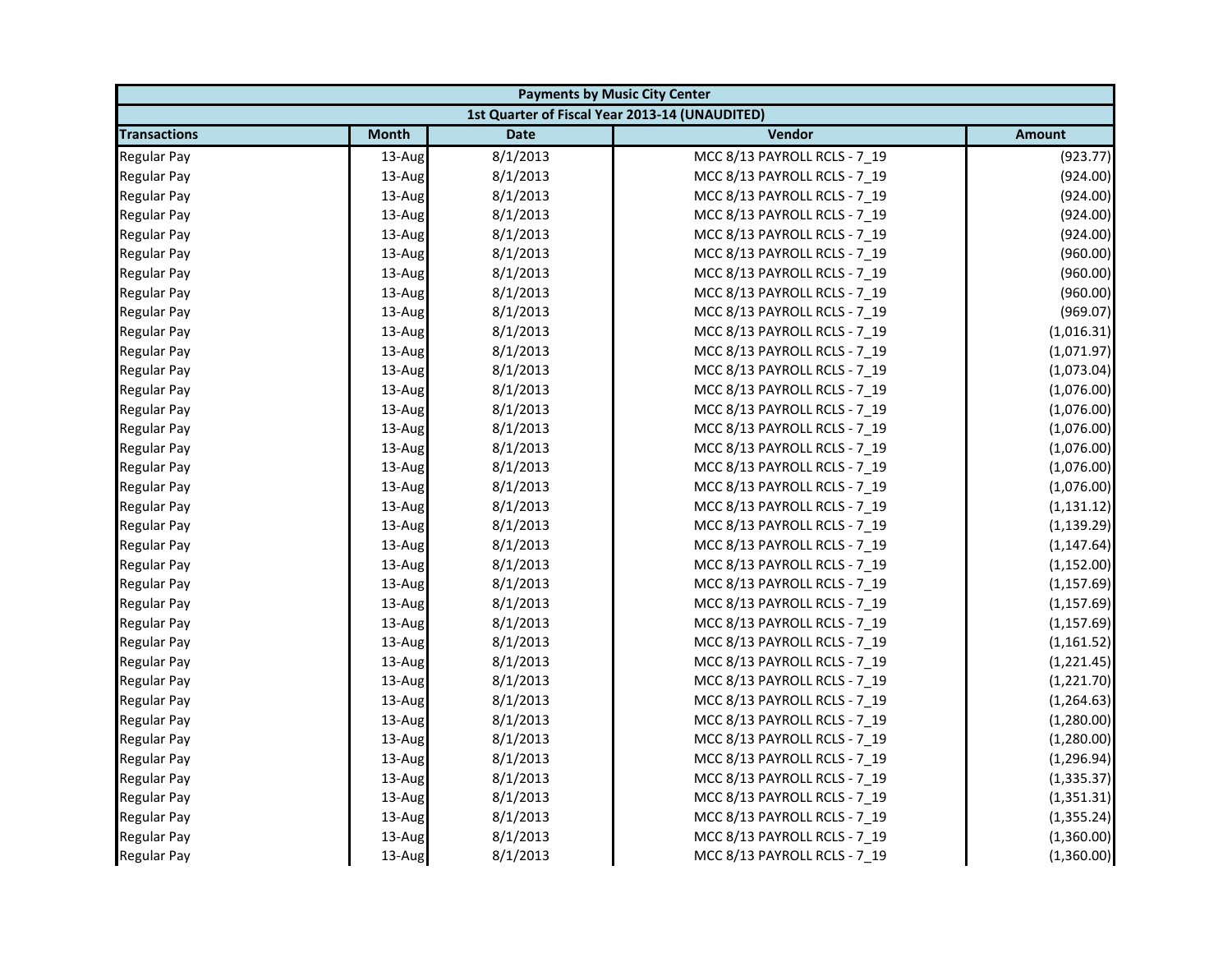| <b>Payments by Music City Center</b> |              |             |                                                |               |
|--------------------------------------|--------------|-------------|------------------------------------------------|---------------|
|                                      |              |             | 1st Quarter of Fiscal Year 2013-14 (UNAUDITED) |               |
| <b>Transactions</b>                  | <b>Month</b> | <b>Date</b> | Vendor                                         | <b>Amount</b> |
| <b>Regular Pay</b>                   | 13-Aug       | 8/1/2013    | MCC 8/13 PAYROLL RCLS - 7_19                   | (1,360.00)    |
| <b>Regular Pay</b>                   | 13-Aug       | 8/1/2013    | MCC 8/13 PAYROLL RCLS - 7_19                   | (1,360.00)    |
| <b>Regular Pay</b>                   | 13-Aug       | 8/1/2013    | MCC 8/13 PAYROLL RCLS - 7 19                   | (1,360.00)    |
| <b>Regular Pay</b>                   | 13-Aug       | 8/1/2013    | MCC 8/13 PAYROLL RCLS - 7_19                   | (1,403.20)    |
| <b>Regular Pay</b>                   | 13-Aug       | 8/1/2013    | MCC 8/13 PAYROLL RCLS - 7_19                   | (1,406.63)    |
| <b>Regular Pay</b>                   | 13-Aug       | 8/1/2013    | MCC 8/13 PAYROLL RCLS - 7_19                   | (1,420.00)    |
| <b>Regular Pay</b>                   | 13-Aug       | 8/1/2013    | MCC 8/13 PAYROLL RCLS - 7 19                   | (1,440.00)    |
| <b>Regular Pay</b>                   | 13-Aug       | 8/1/2013    | MCC 8/13 PAYROLL RCLS - 7_19                   | (1,454.13)    |
| Regular Pay                          | 13-Aug       | 8/1/2013    | MCC 8/13 PAYROLL RCLS - 7 19                   | (1,488.41)    |
| <b>Regular Pay</b>                   | 13-Aug       | 8/1/2013    | MCC 8/13 PAYROLL RCLS - 7 19                   | (1,520.00)    |
| <b>Regular Pay</b>                   | 13-Aug       | 8/1/2013    | MCC 8/13 PAYROLL RCLS - 7_19                   | (1,520.00)    |
| <b>Regular Pay</b>                   | 13-Aug       | 8/1/2013    | MCC 8/13 PAYROLL RCLS - 7 19                   | (1,520.00)    |
| <b>Regular Pay</b>                   | 13-Aug       | 8/1/2013    | MCC 8/13 PAYROLL RCLS - 7_19                   | (1,524.18)    |
| <b>Regular Pay</b>                   | 13-Aug       | 8/1/2013    | MCC 8/13 PAYROLL RCLS - 7_19                   | (1,538.46)    |
| <b>Regular Pay</b>                   | 13-Aug       | 8/1/2013    | MCC 8/13 PAYROLL RCLS - 7_19                   | (1,538.48)    |
| <b>Regular Pay</b>                   | 13-Aug       | 8/1/2013    | MCC 8/13 PAYROLL RCLS - 7_19                   | (1,560.00)    |
| <b>Regular Pay</b>                   | 13-Aug       | 8/1/2013    | MCC 8/13 PAYROLL RCLS - 7 19                   | (1,600.00)    |
| <b>Regular Pay</b>                   | 13-Aug       | 8/1/2013    | MCC 8/13 PAYROLL RCLS - 7_19                   | (1,615.38)    |
| <b>Regular Pay</b>                   | 13-Aug       | 8/1/2013    | MCC 8/13 PAYROLL RCLS - 7_19                   | (1,640.62)    |
| <b>Regular Pay</b>                   | 13-Aug       | 8/1/2013    | MCC 8/13 PAYROLL RCLS - 7_19                   | (1,680.00)    |
| <b>Regular Pay</b>                   | 13-Aug       | 8/1/2013    | MCC 8/13 PAYROLL RCLS - 7_19                   | (1,680.00)    |
| <b>Regular Pay</b>                   | 13-Aug       | 8/1/2013    | MCC 8/13 PAYROLL RCLS - 7 19                   | (1,680.00)    |
| <b>Regular Pay</b>                   | 13-Aug       | 8/1/2013    | MCC 8/13 PAYROLL RCLS - 7_19                   | (1,680.00)    |
| <b>Regular Pay</b>                   | 13-Aug       | 8/1/2013    | MCC 8/13 PAYROLL RCLS - 7 19                   | (1,680.00)    |
| <b>Regular Pay</b>                   | 13-Aug       | 8/1/2013    | MCC 8/13 PAYROLL RCLS - 7 19                   | (1,680.00)    |
| <b>Regular Pay</b>                   | 13-Aug       | 8/1/2013    | MCC 8/13 PAYROLL RCLS - 7_19                   | (1,682.70)    |
| <b>Regular Pay</b>                   | 13-Aug       | 8/1/2013    | MCC 8/13 PAYROLL RCLS - 7_19                   | (1,796.87)    |
| <b>Regular Pay</b>                   | 13-Aug       | 8/1/2013    | MCC 8/13 PAYROLL RCLS - 7 19                   | (1,806.75)    |
| <b>Regular Pay</b>                   | 13-Aug       | 8/1/2013    | MCC 8/13 PAYROLL RCLS - 7_19                   | (1,840.00)    |
| <b>Regular Pay</b>                   | 13-Aug       | 8/1/2013    | MCC 8/13 PAYROLL RCLS - 7_19                   | (1,903.68)    |
| <b>Regular Pay</b>                   | 13-Aug       | 8/1/2013    | MCC 8/13 PAYROLL RCLS - 7 19                   | (1,923.08)    |
| <b>Regular Pay</b>                   | 13-Aug       | 8/1/2013    | MCC 8/13 PAYROLL RCLS - 7 19                   | (1,923.08)    |
| <b>Regular Pay</b>                   | 13-Aug       | 8/1/2013    | MCC 8/13 PAYROLL RCLS - 7_19                   | (1,923.08)    |
| <b>Regular Pay</b>                   | 13-Aug       | 8/1/2013    | MCC 8/13 PAYROLL RCLS - 7_19                   | (1,923.08)    |
| <b>Regular Pay</b>                   | 13-Aug       | 8/1/2013    | MCC 8/13 PAYROLL RCLS - 7 19                   | (2,057.68)    |
| <b>Regular Pay</b>                   | 13-Aug       | 8/1/2013    | MCC 8/13 PAYROLL RCLS - 7_19                   | (2, 115.38)   |
| <b>Regular Pay</b>                   | 13-Aug       | 8/1/2013    | MCC 8/13 PAYROLL RCLS - 7 19                   | (2, 187.50)   |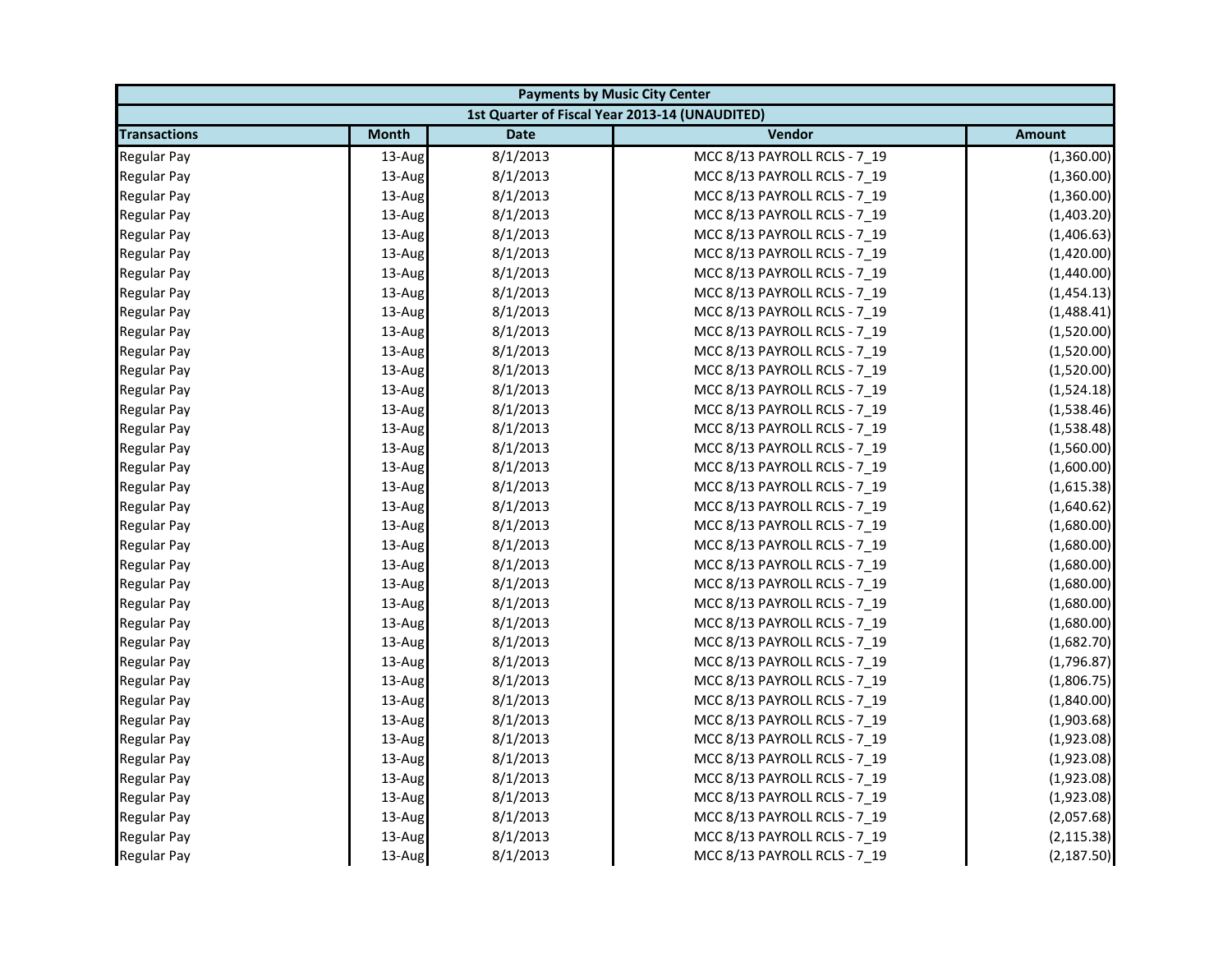| <b>Payments by Music City Center</b> |              |             |                                                |               |
|--------------------------------------|--------------|-------------|------------------------------------------------|---------------|
|                                      |              |             | 1st Quarter of Fiscal Year 2013-14 (UNAUDITED) |               |
| <b>Transactions</b>                  | <b>Month</b> | <b>Date</b> | Vendor                                         | <b>Amount</b> |
| <b>Regular Pay</b>                   | 13-Aug       | 8/1/2013    | MCC 8/13 PAYROLL RCLS - 7 19                   | (2,211.20)    |
| <b>Regular Pay</b>                   | 13-Aug       | 8/1/2013    | MCC 8/13 PAYROLL RCLS - 7_19                   | (2,250.00)    |
| <b>Regular Pay</b>                   | 13-Aug       | 8/1/2013    | MCC 8/13 PAYROLL RCLS - 7 19                   | (2,308.00)    |
| <b>Regular Pay</b>                   | 13-Aug       | 8/1/2013    | MCC 8/13 PAYROLL RCLS - 7 19                   | (2,328.12)    |
| <b>Regular Pay</b>                   | 13-Aug       | 8/1/2013    | MCC 8/13 PAYROLL RCLS - 7_19                   | (2,500.00)    |
| <b>Regular Pay</b>                   | 13-Aug       | 8/1/2013    | MCC 8/13 PAYROLL RCLS - 7 19                   | (2,500.00)    |
| <b>Regular Pay</b>                   | 13-Aug       | 8/1/2013    | MCC 8/13 PAYROLL RCLS - 7_19                   | (2,692.31)    |
| <b>Regular Pay</b>                   | 13-Aug       | 8/1/2013    | MCC 8/13 PAYROLL RCLS - 7_19                   | (3,076.92)    |
| <b>Regular Pay</b>                   | 13-Aug       | 8/1/2013    | MCC 8/13 PAYROLL RCLS - 7_19                   | (3,269.23)    |
| <b>Regular Pay</b>                   | 13-Aug       | 8/1/2013    | MCC 8/13 PAYROLL RCLS - 7_19                   | (3,365.38)    |
| <b>Regular Pay</b>                   | 13-Aug       | 8/1/2013    | MCC 8/13 PAYROLL RCLS - 7 19                   | (3,375.00)    |
| <b>Regular Pay</b>                   | 13-Aug       | 8/1/2013    | MCC 8/13 PAYROLL RCLS - 7_19                   | (3,461.54)    |
| <b>Regular Pay</b>                   | 13-Aug       | 8/1/2013    | MCC 8/13 PAYROLL RCLS - 7_19                   | (3,461.54)    |
| <b>Regular Pay</b>                   | 13-Aug       | 8/1/2013    | MCC 8/13 PAYROLL RCLS - 7 19                   | (3,726.92)    |
| <b>Regular Pay</b>                   | 13-Aug       | 8/1/2013    | MCC 8/13 PAYROLL RCLS - 7 19                   | (4, 111.44)   |
| <b>Regular Pay</b>                   | 13-Aug       | 8/1/2013    | MCC 8/13 PAYROLL RCLS - 7_19                   | (4,807.69)    |
| <b>Regular Pay</b>                   | 13-Aug       | 8/1/2013    | MCC 8/13 PAYROLL RCLS - 7_19                   | (7,023.13)    |
| Leave Pay                            | 13-Aug       | 8/1/2013    | MCC 8/13 PAYROLL RCLS - 7 19                   | 175.00        |
| Leave Pay                            | 13-Aug       | 8/1/2013    | MCC 8/13 PAYROLL RCLS - 7_19                   | (22.05)       |
| Leave Pay                            | 13-Aug       | 8/1/2013    | MCC 8/13 PAYROLL RCLS - 7 19                   | (48.08)       |
| Leave Pay                            | 13-Aug       | 8/1/2013    | MCC 8/13 PAYROLL RCLS - 7 19                   | (48.13)       |
| Leave Pay                            | 13-Aug       | 8/1/2013    | MCC 8/13 PAYROLL RCLS - 7_19                   | (57.75)       |
| Leave Pay                            | 13-Aug       | 8/1/2013    | MCC 8/13 PAYROLL RCLS - 7_19                   | (58.08)       |
| Leave Pay                            | 13-Aug       | 8/1/2013    | MCC 8/13 PAYROLL RCLS - 7 19                   | (77.00)       |
| Leave Pay                            | 13-Aug       | 8/1/2013    | MCC 8/13 PAYROLL RCLS - 7_19                   | (78.13)       |
| Leave Pay                            | 13-Aug       | 8/1/2013    | MCC 8/13 PAYROLL RCLS - 7_19                   | (86.54)       |
| Leave Pay                            | 13-Aug       | 8/1/2013    | MCC 8/13 PAYROLL RCLS - 7_19                   | (88.00)       |
| Leave Pay                            | 13-Aug       | 8/1/2013    | MCC 8/13 PAYROLL RCLS - 7 19                   | (92.00)       |
| Leave Pay                            | 13-Aug       | 8/1/2013    | MCC 8/13 PAYROLL RCLS - 7_19                   | (92.40)       |
| Leave Pay                            | 13-Aug       | 8/1/2013    | MCC 8/13 PAYROLL RCLS - 7_19                   | (92.40)       |
| Leave Pay                            | 13-Aug       | 8/1/2013    | MCC 8/13 PAYROLL RCLS - 7 19                   | (107.60)      |
| Leave Pay                            | 13-Aug       | 8/1/2013    | MCC 8/13 PAYROLL RCLS - 7_19                   | (128.00)      |
| Leave Pay                            | 13-Aug       | 8/1/2013    | MCC 8/13 PAYROLL RCLS - 7_19                   | (136.00)      |
| Leave Pay                            | 13-Aug       | 8/1/2013    | MCC 8/13 PAYROLL RCLS - 7_19                   | (150.00)      |
| Leave Pay                            | 13-Aug       | 8/1/2013    | MCC 8/13 PAYROLL RCLS - 7 19                   | (152.00)      |
| Leave Pay                            | 13-Aug       | 8/1/2013    | MCC 8/13 PAYROLL RCLS - 7_19                   | (154.00)      |
| Leave Pay                            | 13-Aug       | 8/1/2013    | MCC 8/13 PAYROLL RCLS - 7 19                   | (160.00)      |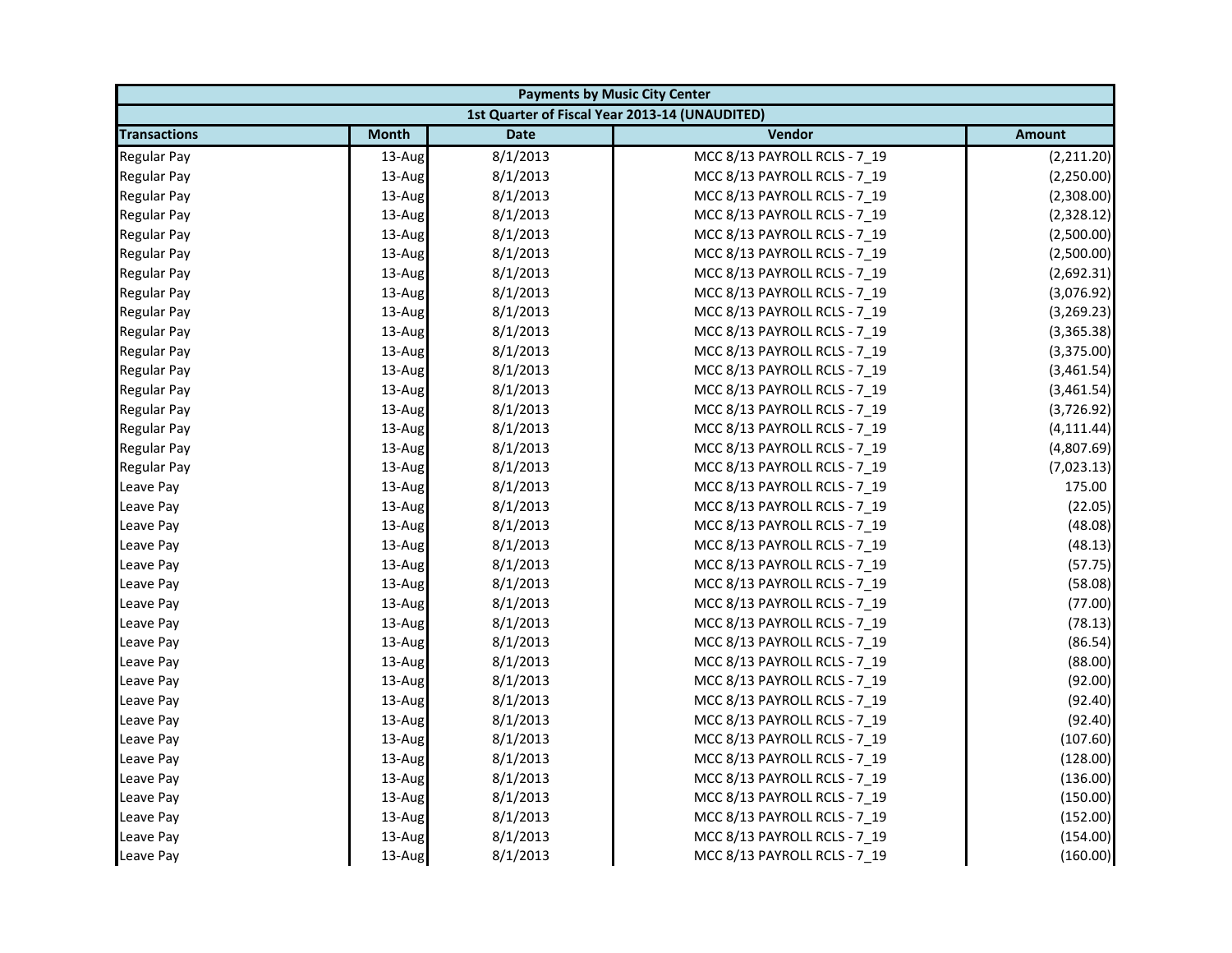| <b>Payments by Music City Center</b> |              |             |                                                |               |
|--------------------------------------|--------------|-------------|------------------------------------------------|---------------|
|                                      |              |             | 1st Quarter of Fiscal Year 2013-14 (UNAUDITED) |               |
| <b>Transactions</b>                  | <b>Month</b> | <b>Date</b> | Vendor                                         | <b>Amount</b> |
| Leave Pay                            | 13-Aug       | 8/1/2013    | MCC 8/13 PAYROLL RCLS - 7_19                   | (160.08)      |
| Leave Pay                            | 13-Aug       | 8/1/2013    | MCC 8/13 PAYROLL RCLS - 7_19                   | (168.00)      |
| Leave Pay                            | 13-Aug       | 8/1/2013    | MCC 8/13 PAYROLL RCLS - 7 19                   | (171.88)      |
| Leave Pay                            | 13-Aug       | 8/1/2013    | MCC 8/13 PAYROLL RCLS - 7 19                   | (175.00)      |
| Leave Pay                            | 13-Aug       | 8/1/2013    | MCC 8/13 PAYROLL RCLS - 7_19                   | (192.30)      |
| Leave Pay                            | 13-Aug       | 8/1/2013    | MCC 8/13 PAYROLL RCLS - 7_19                   | (211.52)      |
| Leave Pay                            | 13-Aug       | 8/1/2013    | MCC 8/13 PAYROLL RCLS - 7 19                   | (215.63)      |
| Leave Pay                            | 13-Aug       | 8/1/2013    | MCC 8/13 PAYROLL RCLS - 7_19                   | (250.00)      |
| Leave Pay                            | 13-Aug       | 8/1/2013    | MCC 8/13 PAYROLL RCLS - 7 19                   | (312.50)      |
| Leave Pay                            | 13-Aug       | 8/1/2013    | MCC 8/13 PAYROLL RCLS - 7 19                   | (346.15)      |
| Leave Pay                            | 13-Aug       | 8/1/2013    | MCC 8/13 PAYROLL RCLS - 7_19                   | (462.00)      |
| Leave Pay                            | 13-Aug       | 8/1/2013    | MCC 8/13 PAYROLL RCLS - 7 19                   | (538.00)      |
| Leave Pay                            | 13-Aug       | 8/1/2013    | MCC 8/13 PAYROLL RCLS - 7_19                   | (609.38)      |
| Leave Pay                            | 13-Aug       | 8/1/2013    | MCC 8/13 PAYROLL RCLS - 7_19                   | (625.00)      |
| <b>Holiday Pay</b>                   | 13-Aug       | 8/1/2013    | MCC 8/13 PAYROLL RCLS - 7_19                   | (107.60)      |
| <b>Holiday Pay</b>                   | 13-Aug       | 8/1/2013    | MCC 8/13 PAYROLL RCLS - 7 19                   | (107.60)      |
| <b>Holiday Pay</b>                   | 13-Aug       | 8/1/2013    | MCC 8/13 PAYROLL RCLS - 7 19                   | (107.60)      |
| <b>Holiday Pay</b>                   | 13-Aug       | 8/1/2013    | MCC 8/13 PAYROLL RCLS - 7_19                   | (140.32)      |
| <b>Holiday Pay</b>                   | 13-Aug       | 8/1/2013    | MCC 8/13 PAYROLL RCLS - 7 19                   | (152.00)      |
| Overtime Pay                         | 13-Aug       | 8/1/2013    | MCC 8/13 PAYROLL RCLS - 7_19                   | 2.17          |
| Overtime Pay                         | 13-Aug       | 8/1/2013    | MCC 8/13 PAYROLL RCLS - 7_19                   | 7.60          |
| Overtime Pay                         | 13-Aug       | 8/1/2013    | MCC 8/13 PAYROLL RCLS - 7 19                   | 14.36         |
| Overtime Pay                         | 13-Aug       | 8/1/2013    | MCC 8/13 PAYROLL RCLS - 7_19                   | 31.95         |
| Overtime Pay                         | 13-Aug       | 8/1/2013    | MCC 8/13 PAYROLL RCLS - 7 19                   | 32.63         |
| Overtime Pay                         | 13-Aug       | 8/1/2013    | MCC 8/13 PAYROLL RCLS - 7 19                   | (0.13)        |
| Overtime Pay                         | 13-Aug       | 8/1/2013    | MCC 8/13 PAYROLL RCLS - 7_19                   | (0.64)        |
| Overtime Pay                         | 13-Aug       | 8/1/2013    | MCC 8/13 PAYROLL RCLS - 7_19                   | (0.87)        |
| Overtime Pay                         | 13-Aug       | 8/1/2013    | MCC 8/13 PAYROLL RCLS - 7 19                   | (1.21)        |
| Overtime Pay                         | 13-Aug       | 8/1/2013    | MCC 8/13 PAYROLL RCLS - 7 19                   | (1.44)        |
| Overtime Pay                         | 13-Aug       | 8/1/2013    | MCC 8/13 PAYROLL RCLS - 7_19                   | (2.52)        |
| Overtime Pay                         | 13-Aug       | 8/1/2013    | MCC 8/13 PAYROLL RCLS - 7 19                   | (2.97)        |
| Overtime Pay                         | 13-Aug       | 8/1/2013    | MCC 8/13 PAYROLL RCLS - 7 19                   | (3.06)        |
| Overtime Pay                         | 13-Aug       | 8/1/2013    | MCC 8/13 PAYROLL RCLS - 7_19                   | (3.06)        |
| Overtime Pay                         | 13-Aug       | 8/1/2013    | MCC 8/13 PAYROLL RCLS - 7_19                   | (3.12)        |
| <b>Overtime Pay</b>                  | 13-Aug       | 8/1/2013    | MCC 8/13 PAYROLL RCLS - 7 19                   | (4.47)        |
| Overtime Pay                         | 13-Aug       | 8/1/2013    | MCC 8/13 PAYROLL RCLS - 7_19                   | (4.59)        |
| Overtime Pay                         | 13-Aug       | 8/1/2013    | MCC 8/13 PAYROLL RCLS - 7 19                   | (5.04)        |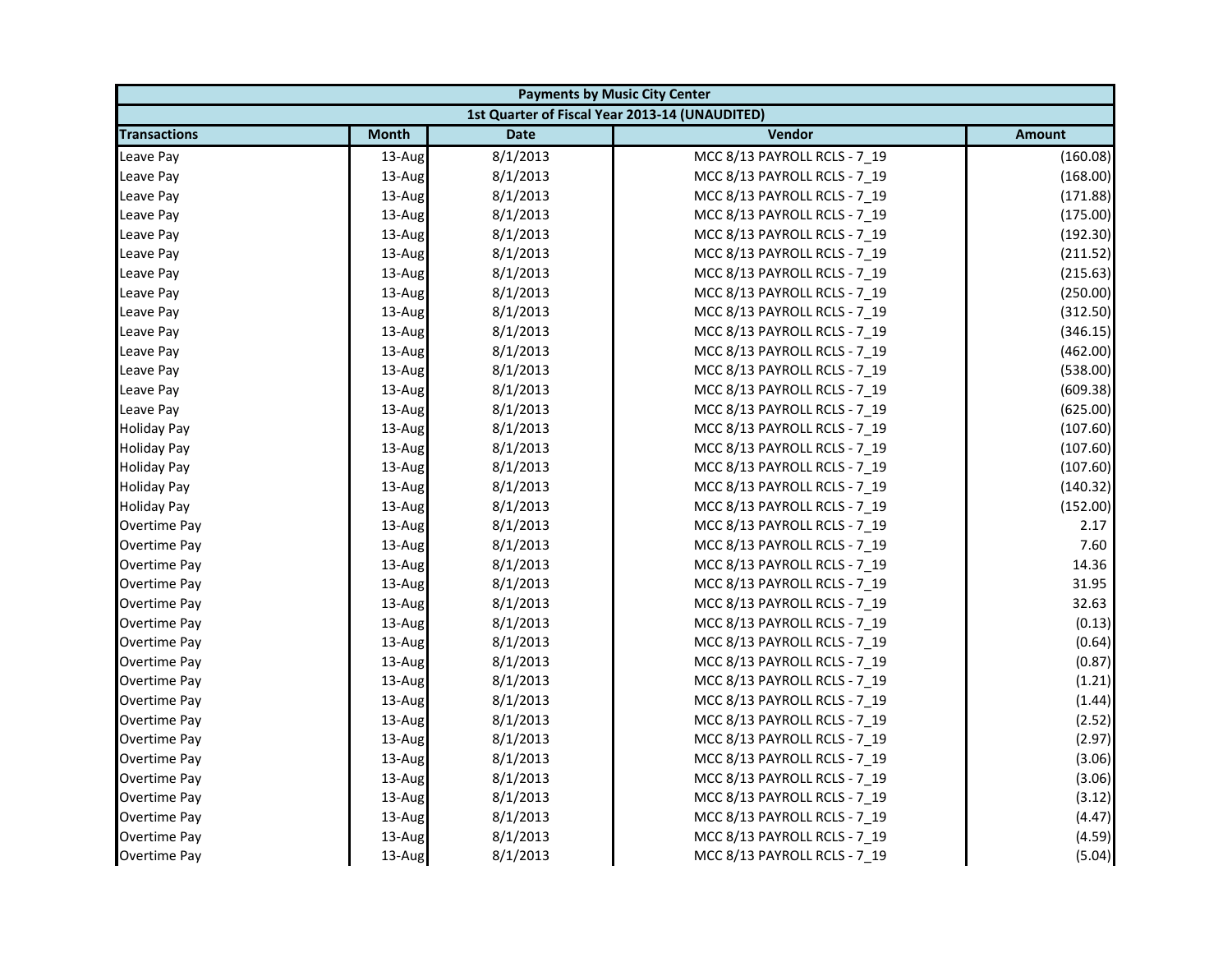| <b>Payments by Music City Center</b> |              |             |                                                |               |
|--------------------------------------|--------------|-------------|------------------------------------------------|---------------|
|                                      |              |             | 1st Quarter of Fiscal Year 2013-14 (UNAUDITED) |               |
| <b>Transactions</b>                  | <b>Month</b> | <b>Date</b> | Vendor                                         | <b>Amount</b> |
| Overtime Pay                         | 13-Aug       | 8/1/2013    | MCC 8/13 PAYROLL RCLS - 7 19                   | (6.27)        |
| <b>Overtime Pay</b>                  | 13-Aug       | 8/1/2013    | MCC 8/13 PAYROLL RCLS - 7_19                   | (6.38)        |
| Overtime Pay                         | 13-Aug       | 8/1/2013    | MCC 8/13 PAYROLL RCLS - 7 19                   | (7.25)        |
| Overtime Pay                         | 13-Aug       | 8/1/2013    | MCC 8/13 PAYROLL RCLS - 7 19                   | (8.32)        |
| <b>Overtime Pay</b>                  | 13-Aug       | 8/1/2013    | MCC 8/13 PAYROLL RCLS - 7_19                   | (10.05)       |
| Overtime Pay                         | 13-Aug       | 8/1/2013    | MCC 8/13 PAYROLL RCLS - 7_19                   | (10.08)       |
| Overtime Pay                         | 13-Aug       | 8/1/2013    | MCC 8/13 PAYROLL RCLS - 7 19                   | (11.97)       |
| Overtime Pay                         | 13-Aug       | 8/1/2013    | MCC 8/13 PAYROLL RCLS - 7_19                   | (12.13)       |
| Overtime Pay                         | 13-Aug       | 8/1/2013    | MCC 8/13 PAYROLL RCLS - 7 19                   | (13.86)       |
| Overtime Pay                         | 13-Aug       | 8/1/2013    | MCC 8/13 PAYROLL RCLS - 7 19                   | (14.91)       |
| Overtime Pay                         | 13-Aug       | 8/1/2013    | MCC 8/13 PAYROLL RCLS - 7_19                   | (15.12)       |
| <b>Overtime Pay</b>                  | 13-Aug       | 8/1/2013    | MCC 8/13 PAYROLL RCLS - 7 19                   | (15.91)       |
| Overtime Pay                         | 13-Aug       | 8/1/2013    | MCC 8/13 PAYROLL RCLS - 7_19                   | (16.70)       |
| Overtime Pay                         | 13-Aug       | 8/1/2013    | MCC 8/13 PAYROLL RCLS - 7_19                   | (17.33)       |
| <b>Overtime Pay</b>                  | 13-Aug       | 8/1/2013    | MCC 8/13 PAYROLL RCLS - 7_19                   | (19.40)       |
| Overtime Pay                         | 13-Aug       | 8/1/2013    | MCC 8/13 PAYROLL RCLS - 7 19                   | (22.80)       |
| Overtime Pay                         | 13-Aug       | 8/1/2013    | MCC 8/13 PAYROLL RCLS - 7 19                   | (24.57)       |
| <b>Overtime Pay</b>                  | 13-Aug       | 8/1/2013    | MCC 8/13 PAYROLL RCLS - 7_19                   | (25.22)       |
| Overtime Pay                         | 13-Aug       | 8/1/2013    | MCC 8/13 PAYROLL RCLS - 7 19                   | (26.63)       |
| Overtime Pay                         | 13-Aug       | 8/1/2013    | MCC 8/13 PAYROLL RCLS - 7_19                   | (28.32)       |
| Overtime Pay                         | 13-Aug       | 8/1/2013    | MCC 8/13 PAYROLL RCLS - 7_19                   | (30.60)       |
| <b>Overtime Pay</b>                  | 13-Aug       | 8/1/2013    | MCC 8/13 PAYROLL RCLS - 7 19                   | (32.63)       |
| Overtime Pay                         | 13-Aug       | 8/1/2013    | MCC 8/13 PAYROLL RCLS - 7_19                   | (37.98)       |
| Overtime Pay                         | 13-Aug       | 8/1/2013    | MCC 8/13 PAYROLL RCLS - 7 19                   | (41.40)       |
| Overtime Pay                         | 13-Aug       | 8/1/2013    | MCC 8/13 PAYROLL RCLS - 7 19                   | (42.19)       |
| Overtime Pay                         | 13-Aug       | 8/1/2013    | MCC 8/13 PAYROLL RCLS - 7_19                   | (47.81)       |
| <b>Overtime Pay</b>                  | 13-Aug       | 8/1/2013    | MCC 8/13 PAYROLL RCLS - 7_19                   | (53.55)       |
| Overtime Pay                         | 13-Aug       | 8/1/2013    | MCC 8/13 PAYROLL RCLS - 7 19                   | (56.16)       |
| Overtime Pay                         | 13-Aug       | 8/1/2013    | MCC 8/13 PAYROLL RCLS - 7 19                   | (61.28)       |
| <b>Overtime Pay</b>                  | 13-Aug       | 8/1/2013    | MCC 8/13 PAYROLL RCLS - 7_19                   | (102.66)      |
| Overtime Pay                         | 13-Aug       | 8/1/2013    | MCC 8/13 PAYROLL RCLS - 7 19                   | (108.00)      |
| Overtime Pay                         | 13-Aug       | 8/1/2013    | MCC 8/13 PAYROLL RCLS - 7 19                   | (131.10)      |
| <b>Overtime Pay</b>                  | 13-Aug       | 8/1/2013    | MCC 8/13 PAYROLL RCLS - 7_19                   | (146.61)      |
| Overtime Pay                         | 13-Aug       | 8/1/2013    | MCC 8/13 PAYROLL RCLS - 7 19                   | (159.75)      |
| Overtime Pay                         | 13-Aug       | 8/1/2013    | MCC 8/13 PAYROLL RCLS - 7 19                   | (179.56)      |
| Overtime Pay                         | 13-Aug       | 8/1/2013    | MCC 8/13 PAYROLL RCLS - 7_19                   | (180.29)      |
| Overtime Pay                         | 13-Aug       | 8/1/2013    | MCC 8/13 PAYROLL RCLS - 7 19                   | (249.48)      |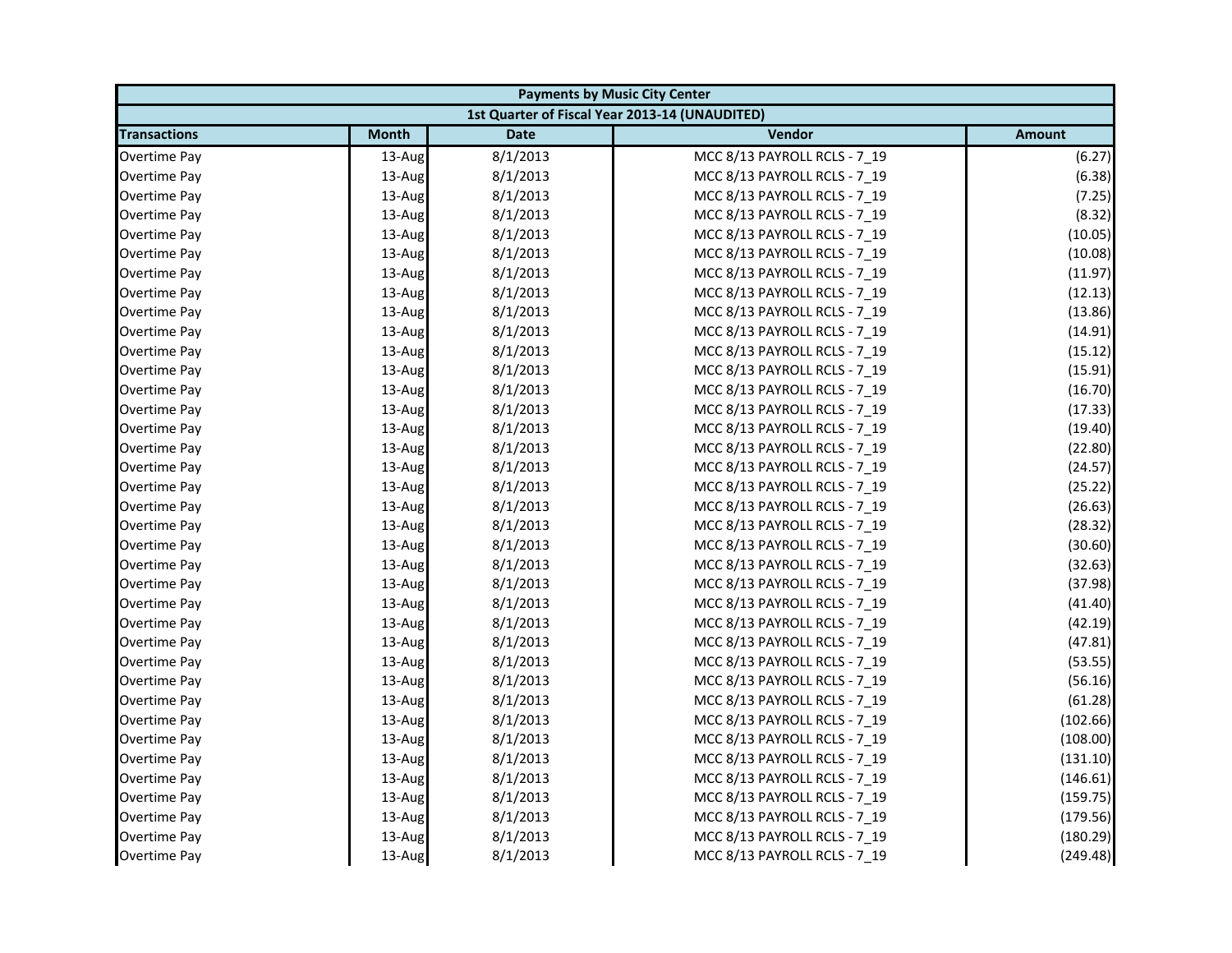| <b>Payments by Music City Center</b> |              |             |                                                |               |
|--------------------------------------|--------------|-------------|------------------------------------------------|---------------|
|                                      |              |             | 1st Quarter of Fiscal Year 2013-14 (UNAUDITED) |               |
| <b>Transactions</b>                  | <b>Month</b> | <b>Date</b> | Vendor                                         | <b>Amount</b> |
| Overtime Pay                         | 13-Aug       | 8/1/2013    | MCC 8/13 PAYROLL RCLS - 7 19                   | (268.93)      |
| <b>Overtime Pay</b>                  | 13-Aug       | 8/1/2013    | MCC 8/13 PAYROLL RCLS - 7_19                   | (299.82)      |
| Overtime Pay                         | 13-Aug       | 8/1/2013    | MCC 8/13 PAYROLL RCLS - 7 19                   | (328.50)      |
| Overtime Pay                         | 13-Aug       | 8/1/2013    | MCC 8/13 PAYROLL RCLS - 7 19                   | (365.66)      |
| <b>Overtime Pay</b>                  | 13-Aug       | 8/1/2013    | MCC 8/13 PAYROLL RCLS - 7_19                   | (423.27)      |
| Overtime Pay                         | 13-Aug       | 8/1/2013    | MCC 8/13 PAYROLL RCLS - 7_19                   | (425.69)      |
| Overtime Pay                         | 13-Aug       | 8/1/2013    | MCC 8/13 PAYROLL RCLS - 7 19                   | (457.38)      |
| <b>Employer OASDI</b>                | 13-Aug       | 8/1/2013    | MCC 8/13 PAYROLL RCLS - 7_19                   | 0.13          |
| <b>Employer OASDI</b>                | 13-Aug       | 8/1/2013    | MCC 8/13 PAYROLL RCLS - 7 19                   | 0.47          |
| <b>Employer OASDI</b>                | 13-Aug       | 8/1/2013    | MCC 8/13 PAYROLL RCLS - 7 19                   | 0.65          |
| <b>Employer OASDI</b>                | 13-Aug       | 8/1/2013    | MCC 8/13 PAYROLL RCLS - 7_19                   | 0.78          |
| <b>Employer OASDI</b>                | 13-Aug       | 8/1/2013    | MCC 8/13 PAYROLL RCLS - 7 19                   | 1.72          |
| <b>Employer OASDI</b>                | 13-Aug       | 8/1/2013    | MCC 8/13 PAYROLL RCLS - 7_19                   | 1.81          |
| <b>Employer OASDI</b>                | 13-Aug       | 8/1/2013    | MCC 8/13 PAYROLL RCLS - 7 19                   | 3.82          |
| <b>Employer OASDI</b>                | 13-Aug       | 8/1/2013    | MCC 8/13 PAYROLL RCLS - 7_19                   | 9.71          |
| <b>Employer OASDI</b>                | 13-Aug       | 8/1/2013    | MCC 8/13 PAYROLL RCLS - 7 19                   | 14.03         |
| <b>Employer OASDI</b>                | 13-Aug       | 8/1/2013    | MCC 8/13 PAYROLL RCLS - 7 19                   | 15.10         |
| Employer OASDI                       | 13-Aug       | 8/1/2013    | MCC 8/13 PAYROLL RCLS - 7_19                   | 26.01         |
| <b>Employer OASDI</b>                | 13-Aug       | 8/1/2013    | MCC 8/13 PAYROLL RCLS - 7 19                   | 39.12         |
| Employer OASDI                       | 13-Aug       | 8/1/2013    | MCC 8/13 PAYROLL RCLS - 7_19                   | 49.12         |
| <b>Employer OASDI</b>                | 13-Aug       | 8/1/2013    | MCC 8/13 PAYROLL RCLS - 7_19                   | 58.64         |
| <b>Employer OASDI</b>                | 13-Aug       | 8/1/2013    | MCC 8/13 PAYROLL RCLS - 7 19                   | 78.48         |
| <b>Employer OASDI</b>                | 13-Aug       | 8/1/2013    | MCC 8/13 PAYROLL RCLS - 7_19                   | 85.31         |
| <b>Employer OASDI</b>                | 13-Aug       | 8/1/2013    | MCC 8/13 PAYROLL RCLS - 7 19                   | 100.22        |
| <b>Employer OASDI</b>                | 13-Aug       | 8/1/2013    | MCC 8/13 PAYROLL RCLS - 7 19                   | 218.15        |
| Employer OASDI                       | 13-Aug       | 8/1/2013    | MCC 8/13 PAYROLL RCLS - 7_19                   | (0.01)        |
| <b>Employer OASDI</b>                | 13-Aug       | 8/1/2013    | MCC 8/13 PAYROLL RCLS - 7_19                   | (0.04)        |
| <b>Employer OASDI</b>                | 13-Aug       | 8/1/2013    | MCC 8/13 PAYROLL RCLS - 7 19                   | (0.05)        |
| <b>Employer OASDI</b>                | 13-Aug       | 8/1/2013    | MCC 8/13 PAYROLL RCLS - 7 19                   | (0.08)        |
| Employer OASDI                       | 13-Aug       | 8/1/2013    | MCC 8/13 PAYROLL RCLS - 7_19                   | (0.08)        |
| <b>Employer OASDI</b>                | 13-Aug       | 8/1/2013    | MCC 8/13 PAYROLL RCLS - 7 19                   | (0.15)        |
| <b>Employer OASDI</b>                | 13-Aug       | 8/1/2013    | MCC 8/13 PAYROLL RCLS - 7 19                   | (0.16)        |
| Employer OASDI                       | 13-Aug       | 8/1/2013    | MCC 8/13 PAYROLL RCLS - 7_19                   | (0.17)        |
| <b>Employer OASDI</b>                | 13-Aug       | 8/1/2013    | MCC 8/13 PAYROLL RCLS - 7_19                   | (0.18)        |
| <b>Employer OASDI</b>                | 13-Aug       | 8/1/2013    | MCC 8/13 PAYROLL RCLS - 7 19                   | (0.19)        |
| <b>Employer OASDI</b>                | 13-Aug       | 8/1/2013    | MCC 8/13 PAYROLL RCLS - 7_19                   | (0.24)        |
| <b>Employer OASDI</b>                | 13-Aug       | 8/1/2013    | MCC 8/13 PAYROLL RCLS - 7 19                   | (0.27)        |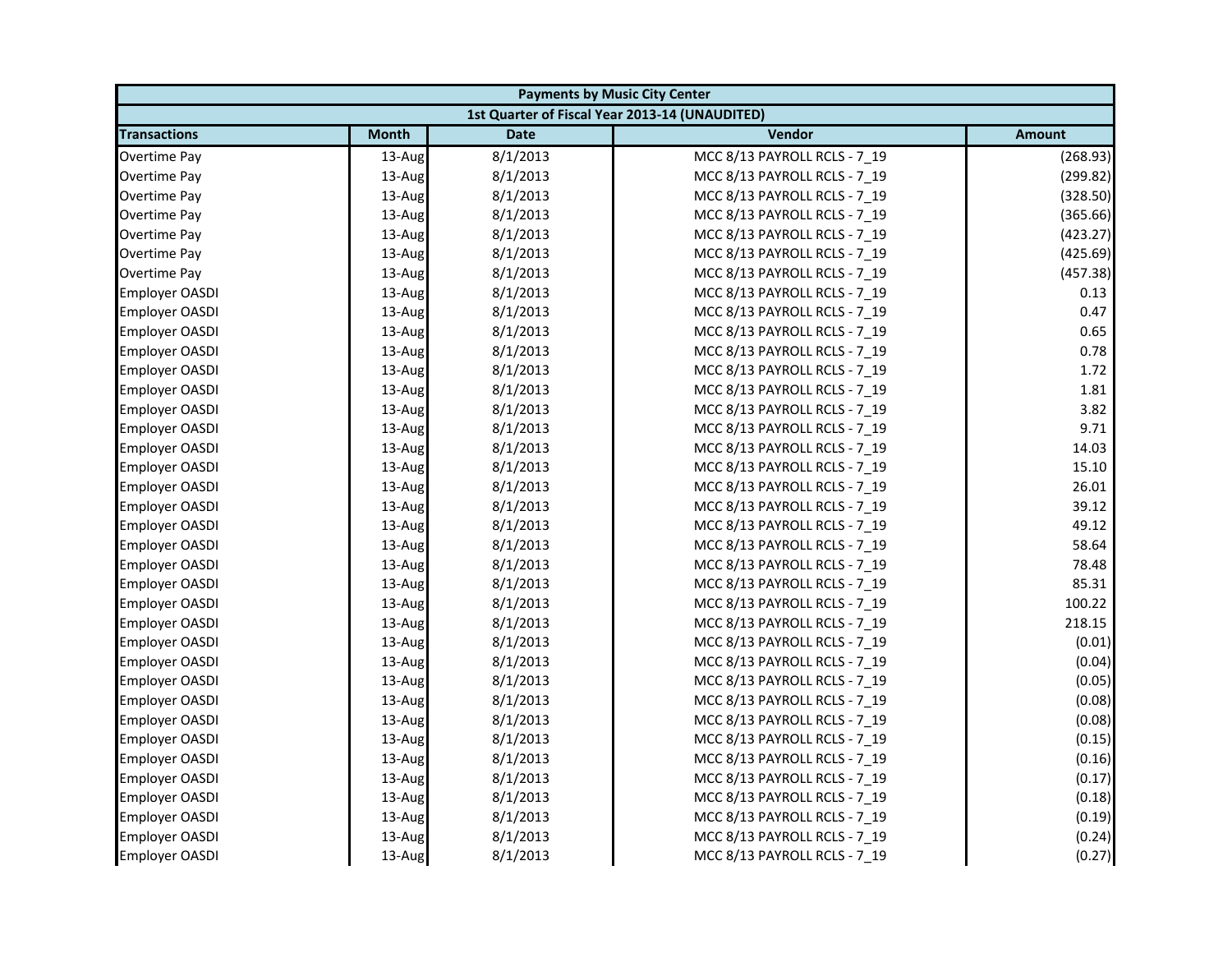| <b>Payments by Music City Center</b> |              |             |                                                |               |
|--------------------------------------|--------------|-------------|------------------------------------------------|---------------|
|                                      |              |             | 1st Quarter of Fiscal Year 2013-14 (UNAUDITED) |               |
| <b>Transactions</b>                  | <b>Month</b> | <b>Date</b> | Vendor                                         | <b>Amount</b> |
| <b>Employer OASDI</b>                | 13-Aug       | 8/1/2013    | MCC 8/13 PAYROLL RCLS - 7 19                   | (0.31)        |
| <b>Employer OASDI</b>                | 13-Aug       | 8/1/2013    | MCC 8/13 PAYROLL RCLS - 7_19                   | (0.35)        |
| <b>Employer OASDI</b>                | 13-Aug       | 8/1/2013    | MCC 8/13 PAYROLL RCLS - 7 19                   | (0.36)        |
| Employer OASDI                       | 13-Aug       | 8/1/2013    | MCC 8/13 PAYROLL RCLS - 7 19                   | (0.39)        |
| <b>Employer OASDI</b>                | 13-Aug       | 8/1/2013    | MCC 8/13 PAYROLL RCLS - 7_19                   | (0.47)        |
| <b>Employer OASDI</b>                | 13-Aug       | 8/1/2013    | MCC 8/13 PAYROLL RCLS - 7_19                   | (0.55)        |
| Employer OASDI                       | 13-Aug       | 8/1/2013    | MCC 8/13 PAYROLL RCLS - 7 19                   | (0.62)        |
| <b>Employer OASDI</b>                | 13-Aug       | 8/1/2013    | MCC 8/13 PAYROLL RCLS - 7_19                   | (0.69)        |
| <b>Employer OASDI</b>                | 13-Aug       | 8/1/2013    | MCC 8/13 PAYROLL RCLS - 7 19                   | (0.71)        |
| Employer OASDI                       | 13-Aug       | 8/1/2013    | MCC 8/13 PAYROLL RCLS - 7 19                   | (0.78)        |
| Employer OASDI                       | 13-Aug       | 8/1/2013    | MCC 8/13 PAYROLL RCLS - 7_19                   | (0.79)        |
| <b>Employer OASDI</b>                | 13-Aug       | 8/1/2013    | MCC 8/13 PAYROLL RCLS - 7 19                   | (0.88)        |
| <b>Employer OASDI</b>                | 13-Aug       | 8/1/2013    | MCC 8/13 PAYROLL RCLS - 7_19                   | (0.91)        |
| <b>Employer OASDI</b>                | 13-Aug       | 8/1/2013    | MCC 8/13 PAYROLL RCLS - 7_19                   | (0.94)        |
| <b>Employer OASDI</b>                | 13-Aug       | 8/1/2013    | MCC 8/13 PAYROLL RCLS - 7_19                   | (0.94)        |
| <b>Employer OASDI</b>                | 13-Aug       | 8/1/2013    | MCC 8/13 PAYROLL RCLS - 7 19                   | (1.07)        |
| Employer OASDI                       | 13-Aug       | 8/1/2013    | MCC 8/13 PAYROLL RCLS - 7 19                   | (1.30)        |
| Employer OASDI                       | 13-Aug       | 8/1/2013    | MCC 8/13 PAYROLL RCLS - 7_19                   | (1.41)        |
| Employer OASDI                       | 13-Aug       | 8/1/2013    | MCC 8/13 PAYROLL RCLS - 7 19                   | (1.45)        |
| <b>Employer OASDI</b>                | 13-Aug       | 8/1/2013    | MCC 8/13 PAYROLL RCLS - 7_19                   | (1.45)        |
| <b>Employer OASDI</b>                | 13-Aug       | 8/1/2013    | MCC 8/13 PAYROLL RCLS - 7_19                   | (1.62)        |
| <b>Employer OASDI</b>                | 13-Aug       | 8/1/2013    | MCC 8/13 PAYROLL RCLS - 7 19                   | (1.65)        |
| <b>Employer OASDI</b>                | 13-Aug       | 8/1/2013    | MCC 8/13 PAYROLL RCLS - 7_19                   | (1.81)        |
| <b>Employer OASDI</b>                | 13-Aug       | 8/1/2013    | MCC 8/13 PAYROLL RCLS - 7 19                   | (1.90)        |
| <b>Employer OASDI</b>                | 13-Aug       | 8/1/2013    | MCC 8/13 PAYROLL RCLS - 7 19                   | (2.35)        |
| Employer OASDI                       | 13-Aug       | 8/1/2013    | MCC 8/13 PAYROLL RCLS - 7_19                   | (2.46)        |
| <b>Employer OASDI</b>                | 13-Aug       | 8/1/2013    | MCC 8/13 PAYROLL RCLS - 7_19                   | (2.58)        |
| <b>Employer OASDI</b>                | 13-Aug       | 8/1/2013    | MCC 8/13 PAYROLL RCLS - 7 19                   | (2.59)        |
| <b>Employer OASDI</b>                | 13-Aug       | 8/1/2013    | MCC 8/13 PAYROLL RCLS - 7_19                   | (2.62)        |
| Employer OASDI                       | 13-Aug       | 8/1/2013    | MCC 8/13 PAYROLL RCLS - 7_19                   | (2.66)        |
| <b>Employer OASDI</b>                | 13-Aug       | 8/1/2013    | MCC 8/13 PAYROLL RCLS - 7 19                   | (2.96)        |
| <b>Employer OASDI</b>                | 13-Aug       | 8/1/2013    | MCC 8/13 PAYROLL RCLS - 7 19                   | (3.06)        |
| <b>Employer OASDI</b>                | 13-Aug       | 8/1/2013    | MCC 8/13 PAYROLL RCLS - 7_19                   | (3.14)        |
| <b>Employer OASDI</b>                | 13-Aug       | 8/1/2013    | MCC 8/13 PAYROLL RCLS - 7_19                   | (3.58)        |
| <b>Employer OASDI</b>                | 13-Aug       | 8/1/2013    | MCC 8/13 PAYROLL RCLS - 7 19                   | (3.61)        |
| <b>Employer OASDI</b>                | 13-Aug       | 8/1/2013    | MCC 8/13 PAYROLL RCLS - 7_19                   | (4.34)        |
| <b>Employer OASDI</b>                | 13-Aug       | 8/1/2013    | MCC 8/13 PAYROLL RCLS - 7 19                   | (4.69)        |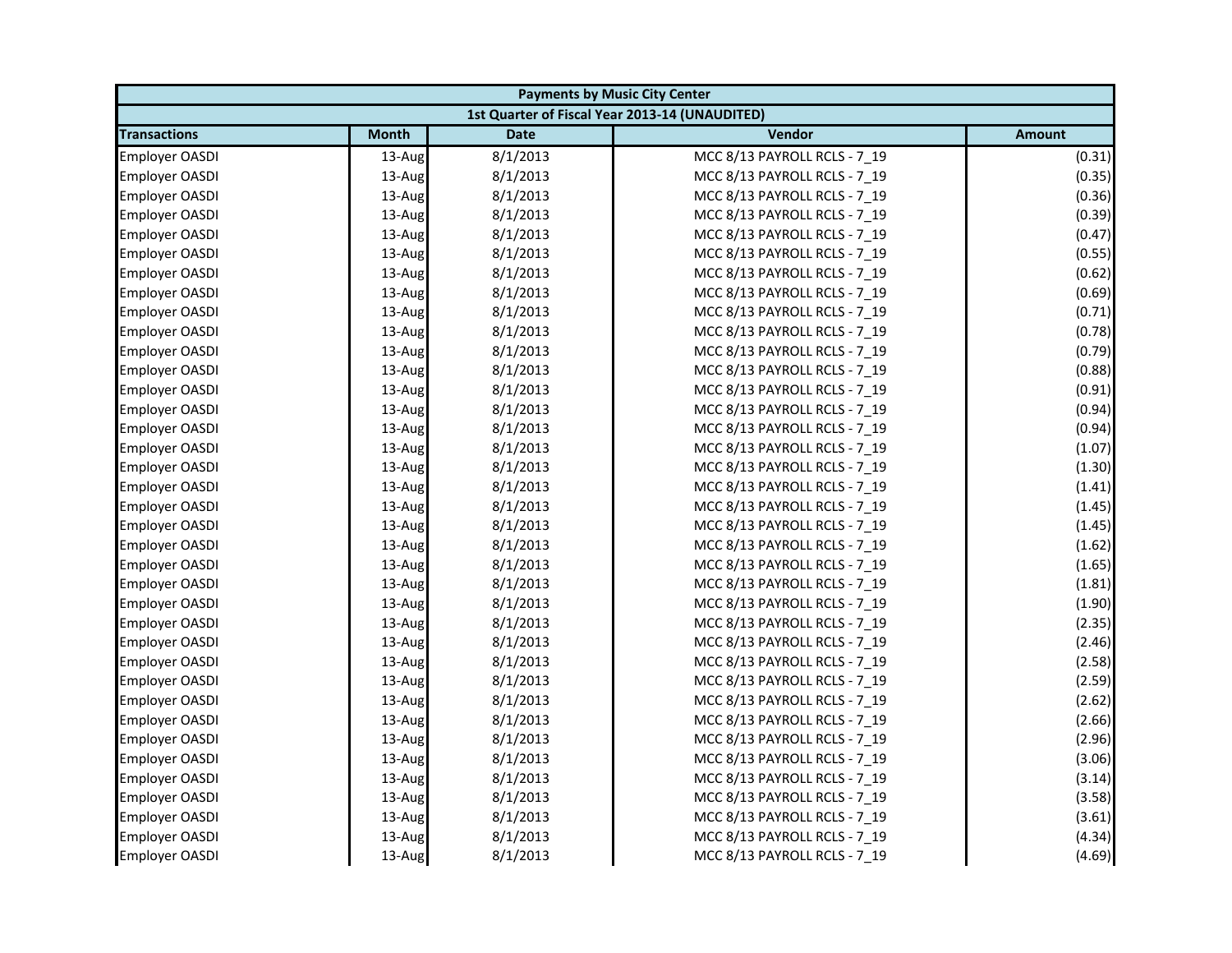| <b>Payments by Music City Center</b> |              |             |                                                |               |
|--------------------------------------|--------------|-------------|------------------------------------------------|---------------|
|                                      |              |             | 1st Quarter of Fiscal Year 2013-14 (UNAUDITED) |               |
| <b>Transactions</b>                  | <b>Month</b> | <b>Date</b> | Vendor                                         | <b>Amount</b> |
| <b>Employer OASDI</b>                | 13-Aug       | 8/1/2013    | MCC 8/13 PAYROLL RCLS - 7 19                   | (4.96)        |
| <b>Employer OASDI</b>                | 13-Aug       | 8/1/2013    | MCC 8/13 PAYROLL RCLS - 7_19                   | (5.21)        |
| <b>Employer OASDI</b>                | 13-Aug       | 8/1/2013    | MCC 8/13 PAYROLL RCLS - 7 19                   | (5.24)        |
| Employer OASDI                       | 13-Aug       | 8/1/2013    | MCC 8/13 PAYROLL RCLS - 7 19                   | (5.25)        |
| <b>Employer OASDI</b>                | 13-Aug       | 8/1/2013    | MCC 8/13 PAYROLL RCLS - 7_19                   | (5.37)        |
| <b>Employer OASDI</b>                | 13-Aug       | 8/1/2013    | MCC 8/13 PAYROLL RCLS - 7_19                   | (6.15)        |
| Employer OASDI                       | 13-Aug       | 8/1/2013    | MCC 8/13 PAYROLL RCLS - 7 19                   | (6.16)        |
| <b>Employer OASDI</b>                | 13-Aug       | 8/1/2013    | MCC 8/13 PAYROLL RCLS - 7_19                   | (6.17)        |
| <b>Employer OASDI</b>                | 13-Aug       | 8/1/2013    | MCC 8/13 PAYROLL RCLS - 7 19                   | (6.19)        |
| Employer OASDI                       | 13-Aug       | 8/1/2013    | MCC 8/13 PAYROLL RCLS - 7 19                   | (6.36)        |
| Employer OASDI                       | 13-Aug       | 8/1/2013    | MCC 8/13 PAYROLL RCLS - 7_19                   | (6.67)        |
| <b>Employer OASDI</b>                | 13-Aug       | 8/1/2013    | MCC 8/13 PAYROLL RCLS - 7 19                   | (7.08)        |
| <b>Employer OASDI</b>                | 13-Aug       | 8/1/2013    | MCC 8/13 PAYROLL RCLS - 7_19                   | (7.39)        |
| <b>Employer OASDI</b>                | 13-Aug       | 8/1/2013    | MCC 8/13 PAYROLL RCLS - 7_19                   | (7.44)        |
| <b>Employer OASDI</b>                | 13-Aug       | 8/1/2013    | MCC 8/13 PAYROLL RCLS - 7_19                   | (7.94)        |
| <b>Employer OASDI</b>                | 13-Aug       | 8/1/2013    | MCC 8/13 PAYROLL RCLS - 7 19                   | (8.36)        |
| <b>Employer OASDI</b>                | 13-Aug       | 8/1/2013    | MCC 8/13 PAYROLL RCLS - 7 19                   | (8.37)        |
| Employer OASDI                       | 13-Aug       | 8/1/2013    | MCC 8/13 PAYROLL RCLS - 7_19                   | (8.58)        |
| Employer OASDI                       | 13-Aug       | 8/1/2013    | MCC 8/13 PAYROLL RCLS - 7 19                   | (8.80)        |
| <b>Employer OASDI</b>                | 13-Aug       | 8/1/2013    | MCC 8/13 PAYROLL RCLS - 7_19                   | (9.43)        |
| <b>Employer OASDI</b>                | 13-Aug       | 8/1/2013    | MCC 8/13 PAYROLL RCLS - 7_19                   | (9.43)        |
| <b>Employer OASDI</b>                | 13-Aug       | 8/1/2013    | MCC 8/13 PAYROLL RCLS - 7 19                   | (9.55)        |
| <b>Employer OASDI</b>                | 13-Aug       | 8/1/2013    | MCC 8/13 PAYROLL RCLS - 7_19                   | (9.55)        |
| <b>Employer OASDI</b>                | 13-Aug       | 8/1/2013    | MCC 8/13 PAYROLL RCLS - 7 19                   | (9.65)        |
| <b>Employer OASDI</b>                | 13-Aug       | 8/1/2013    | MCC 8/13 PAYROLL RCLS - 7 19                   | (9.71)        |
| Employer OASDI                       | 13-Aug       | 8/1/2013    | MCC 8/13 PAYROLL RCLS - 7_19                   | (9.93)        |
| <b>Employer OASDI</b>                | 13-Aug       | 8/1/2013    | MCC 8/13 PAYROLL RCLS - 7_19                   | (10.42)       |
| <b>Employer OASDI</b>                | 13-Aug       | 8/1/2013    | MCC 8/13 PAYROLL RCLS - 7 19                   | (10.60)       |
| <b>Employer OASDI</b>                | 13-Aug       | 8/1/2013    | MCC 8/13 PAYROLL RCLS - 7_19                   | (10.65)       |
| Employer OASDI                       | 13-Aug       | 8/1/2013    | MCC 8/13 PAYROLL RCLS - 7_19                   | (11.80)       |
| <b>Employer OASDI</b>                | 13-Aug       | 8/1/2013    | MCC 8/13 PAYROLL RCLS - 7 19                   | (12.58)       |
| <b>Employer OASDI</b>                | 13-Aug       | 8/1/2013    | MCC 8/13 PAYROLL RCLS - 7 19                   | (13.37)       |
| <b>Employer OASDI</b>                | 13-Aug       | 8/1/2013    | MCC 8/13 PAYROLL RCLS - 7_19                   | (13.82)       |
| <b>Employer OASDI</b>                | 13-Aug       | 8/1/2013    | MCC 8/13 PAYROLL RCLS - 7_19                   | (14.25)       |
| <b>Employer OASDI</b>                | 13-Aug       | 8/1/2013    | MCC 8/13 PAYROLL RCLS - 7 19                   | (15.50)       |
| <b>Employer OASDI</b>                | 13-Aug       | 8/1/2013    | MCC 8/13 PAYROLL RCLS - 7_19                   | (17.77)       |
| <b>Employer OASDI</b>                | 13-Aug       | 8/1/2013    | MCC 8/13 PAYROLL RCLS - 7 19                   | (18.76)       |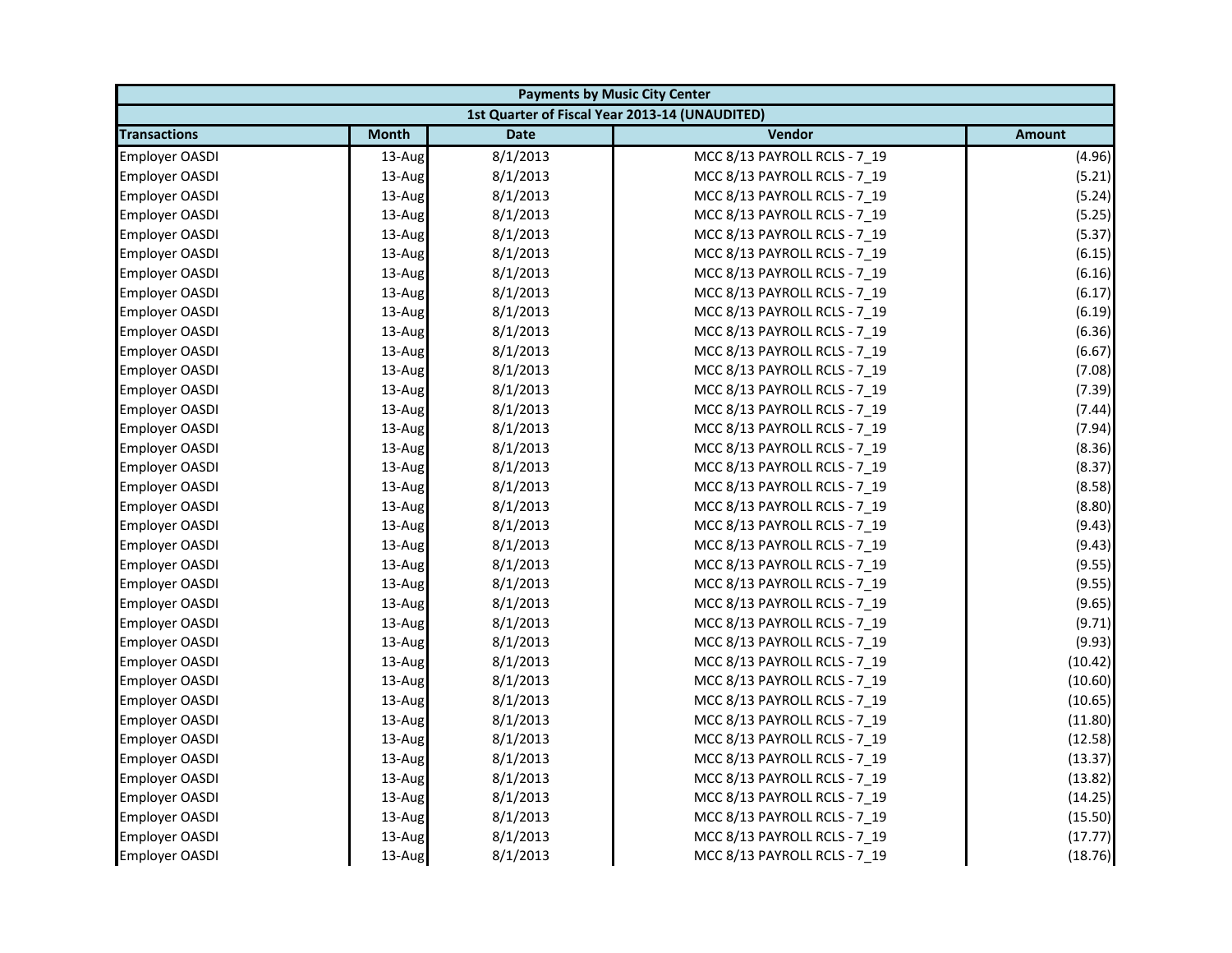| <b>Payments by Music City Center</b> |              |             |                                                |               |
|--------------------------------------|--------------|-------------|------------------------------------------------|---------------|
|                                      |              |             | 1st Quarter of Fiscal Year 2013-14 (UNAUDITED) |               |
| <b>Transactions</b>                  | <b>Month</b> | <b>Date</b> | Vendor                                         | <b>Amount</b> |
| <b>Employer OASDI</b>                | 13-Aug       | 8/1/2013    | MCC 8/13 PAYROLL RCLS - 7_19                   | (19.13)       |
| <b>Employer OASDI</b>                | 13-Aug       | 8/1/2013    | MCC 8/13 PAYROLL RCLS - 7_19                   | (20.13)       |
| <b>Employer OASDI</b>                | 13-Aug       | 8/1/2013    | MCC 8/13 PAYROLL RCLS - 7 19                   | (20.16)       |
| Employer OASDI                       | 13-Aug       | 8/1/2013    | MCC 8/13 PAYROLL RCLS - 7 19                   | (22.51)       |
| <b>Employer OASDI</b>                | 13-Aug       | 8/1/2013    | MCC 8/13 PAYROLL RCLS - 7_19                   | (24.99)       |
| <b>Employer OASDI</b>                | 13-Aug       | 8/1/2013    | MCC 8/13 PAYROLL RCLS - 7_19                   | (26.18)       |
| Employer OASDI                       | 13-Aug       | 8/1/2013    | MCC 8/13 PAYROLL RCLS - 7 19                   | (26.19)       |
| <b>Employer OASDI</b>                | 13-Aug       | 8/1/2013    | MCC 8/13 PAYROLL RCLS - 7_19                   | (26.79)       |
| <b>Employer OASDI</b>                | 13-Aug       | 8/1/2013    | MCC 8/13 PAYROLL RCLS - 7 19                   | (26.96)       |
| <b>Employer OASDI</b>                | 13-Aug       | 8/1/2013    | MCC 8/13 PAYROLL RCLS - 7 19                   | (27.22)       |
| <b>Employer OASDI</b>                | 13-Aug       | 8/1/2013    | MCC 8/13 PAYROLL RCLS - 7_19                   | (28.45)       |
| <b>Employer OASDI</b>                | 13-Aug       | 8/1/2013    | MCC 8/13 PAYROLL RCLS - 7 19                   | (28.64)       |
| <b>Employer OASDI</b>                | 13-Aug       | 8/1/2013    | MCC 8/13 PAYROLL RCLS - 7_19                   | (33.36)       |
| <b>Employer OASDI</b>                | 13-Aug       | 8/1/2013    | MCC 8/13 PAYROLL RCLS - 7_19                   | (33.36)       |
| <b>Employer OASDI</b>                | 13-Aug       | 8/1/2013    | MCC 8/13 PAYROLL RCLS - 7_19                   | (35.14)       |
| <b>Employer OASDI</b>                | 13-Aug       | 8/1/2013    | MCC 8/13 PAYROLL RCLS - 7 19                   | (37.51)       |
| <b>Employer OASDI</b>                | 13-Aug       | 8/1/2013    | MCC 8/13 PAYROLL RCLS - 7 19                   | (37.78)       |
| Employer OASDI                       | 13-Aug       | 8/1/2013    | MCC 8/13 PAYROLL RCLS - 7_19                   | (44.45)       |
| Employer OASDI                       | 13-Aug       | 8/1/2013    | MCC 8/13 PAYROLL RCLS - 7 19                   | (44.64)       |
| <b>Employer OASDI</b>                | 13-Aug       | 8/1/2013    | MCC 8/13 PAYROLL RCLS - 7_19                   | (44.69)       |
| <b>Employer OASDI</b>                | 13-Aug       | 8/1/2013    | MCC 8/13 PAYROLL RCLS - 7_19                   | (45.62)       |
| <b>Employer OASDI</b>                | 13-Aug       | 8/1/2013    | MCC 8/13 PAYROLL RCLS - 7 19                   | (46.91)       |
| <b>Employer OASDI</b>                | 13-Aug       | 8/1/2013    | MCC 8/13 PAYROLL RCLS - 7_19                   | (46.99)       |
| <b>Employer OASDI</b>                | 13-Aug       | 8/1/2013    | MCC 8/13 PAYROLL RCLS - 7 19                   | (47.40)       |
| <b>Employer OASDI</b>                | 13-Aug       | 8/1/2013    | MCC 8/13 PAYROLL RCLS - 7 19                   | (47.82)       |
| Employer OASDI                       | 13-Aug       | 8/1/2013    | MCC 8/13 PAYROLL RCLS - 7_19                   | (47.92)       |
| <b>Employer OASDI</b>                | 13-Aug       | 8/1/2013    | MCC 8/13 PAYROLL RCLS - 7_19                   | (49.41)       |
| <b>Employer OASDI</b>                | 13-Aug       | 8/1/2013    | MCC 8/13 PAYROLL RCLS - 7 19                   | (49.60)       |
| <b>Employer OASDI</b>                | 13-Aug       | 8/1/2013    | MCC 8/13 PAYROLL RCLS - 7_19                   | (49.71)       |
| Employer OASDI                       | 13-Aug       | 8/1/2013    | MCC 8/13 PAYROLL RCLS - 7_19                   | (50.37)       |
| <b>Employer OASDI</b>                | 13-Aug       | 8/1/2013    | MCC 8/13 PAYROLL RCLS - 7 19                   | (51.70)       |
| <b>Employer OASDI</b>                | 13-Aug       | 8/1/2013    | MCC 8/13 PAYROLL RCLS - 7 19                   | (52.37)       |
| Employer OASDI                       | 13-Aug       | 8/1/2013    | MCC 8/13 PAYROLL RCLS - 7_19                   | (52.40)       |
| <b>Employer OASDI</b>                | 13-Aug       | 8/1/2013    | MCC 8/13 PAYROLL RCLS - 7_19                   | (52.42)       |
| <b>Employer OASDI</b>                | 13-Aug       | 8/1/2013    | MCC 8/13 PAYROLL RCLS - 7 19                   | (55.06)       |
| <b>Employer OASDI</b>                | 13-Aug       | 8/1/2013    | MCC 8/13 PAYROLL RCLS - 7_19                   | (55.89)       |
| <b>Employer OASDI</b>                | 13-Aug       | 8/1/2013    | MCC 8/13 PAYROLL RCLS - 7 19                   | (56.23)       |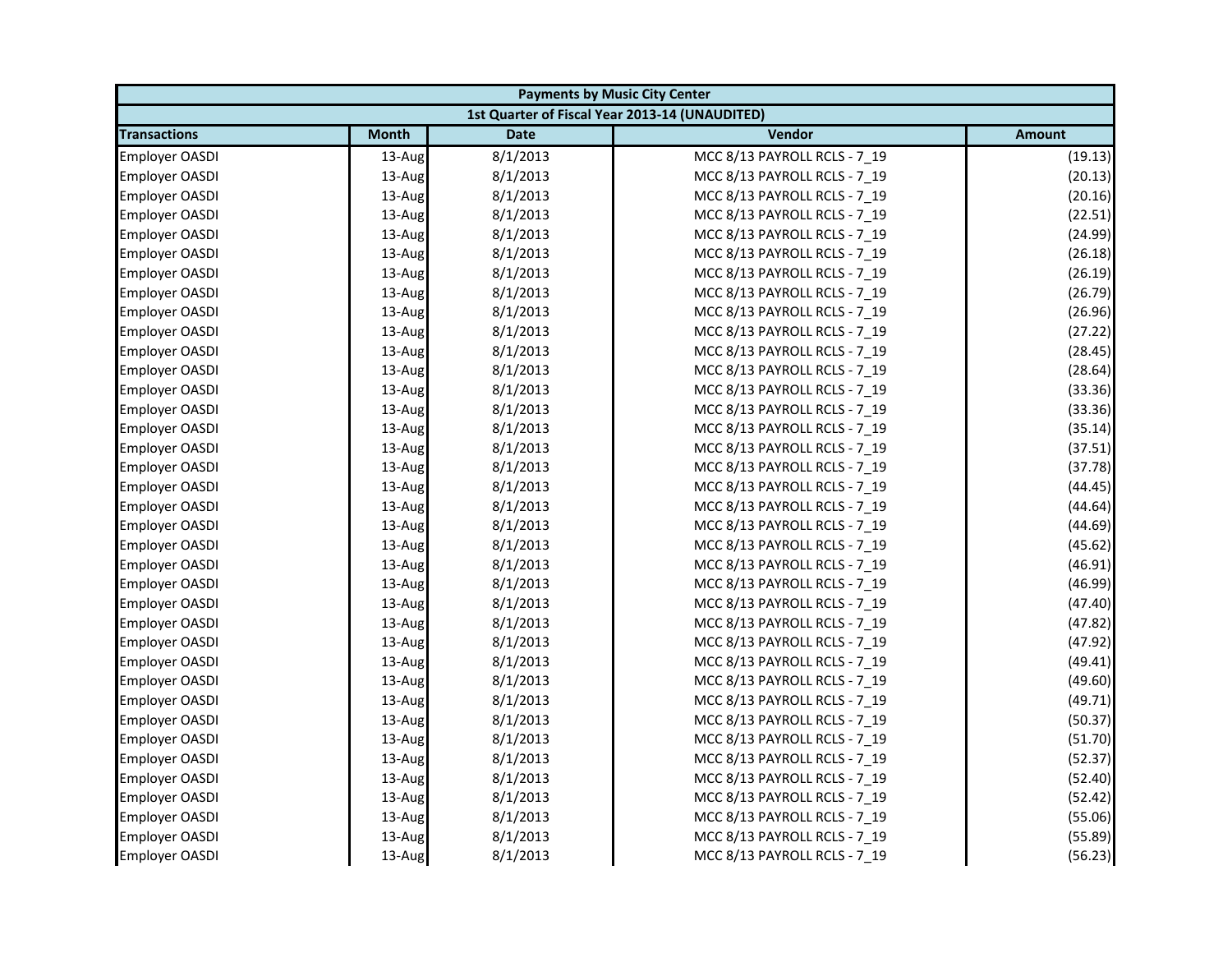| <b>Payments by Music City Center</b> |              |             |                                                |               |
|--------------------------------------|--------------|-------------|------------------------------------------------|---------------|
|                                      |              |             | 1st Quarter of Fiscal Year 2013-14 (UNAUDITED) |               |
| <b>Transactions</b>                  | <b>Month</b> | <b>Date</b> | Vendor                                         | <b>Amount</b> |
| <b>Employer OASDI</b>                | 13-Aug       | 8/1/2013    | MCC 8/13 PAYROLL RCLS - 7_19                   | (56.95)       |
| <b>Employer OASDI</b>                | 13-Aug       | 8/1/2013    | MCC 8/13 PAYROLL RCLS - 7_19                   | (57.01)       |
| <b>Employer OASDI</b>                | 13-Aug       | 8/1/2013    | MCC 8/13 PAYROLL RCLS - 7 19                   | (57.02)       |
| <b>Employer OASDI</b>                | 13-Aug       | 8/1/2013    | MCC 8/13 PAYROLL RCLS - 7 19                   | (57.23)       |
| <b>Employer OASDI</b>                | 13-Aug       | 8/1/2013    | MCC 8/13 PAYROLL RCLS - 7_19                   | (58.95)       |
| <b>Employer OASDI</b>                | 13-Aug       | 8/1/2013    | MCC 8/13 PAYROLL RCLS - 7_19                   | (60.08)       |
| <b>Employer OASDI</b>                | 13-Aug       | 8/1/2013    | MCC 8/13 PAYROLL RCLS - 7 19                   | (61.57)       |
| <b>Employer OASDI</b>                | 13-Aug       | 8/1/2013    | MCC 8/13 PAYROLL RCLS - 7_19                   | (61.86)       |
| <b>Employer OASDI</b>                | 13-Aug       | 8/1/2013    | MCC 8/13 PAYROLL RCLS - 7 19                   | (62.43)       |
| <b>Employer OASDI</b>                | 13-Aug       | 8/1/2013    | MCC 8/13 PAYROLL RCLS - 7 19                   | (63.01)       |
| <b>Employer OASDI</b>                | 13-Aug       | 8/1/2013    | MCC 8/13 PAYROLL RCLS - 7_19                   | (63.15)       |
| <b>Employer OASDI</b>                | 13-Aug       | 8/1/2013    | MCC 8/13 PAYROLL RCLS - 7 19                   | (65.03)       |
| <b>Employer OASDI</b>                | 13-Aug       | 8/1/2013    | MCC 8/13 PAYROLL RCLS - 7_19                   | (65.67)       |
| <b>Employer OASDI</b>                | 13-Aug       | 8/1/2013    | MCC 8/13 PAYROLL RCLS - 7_19                   | (66.43)       |
| <b>Employer OASDI</b>                | 13-Aug       | 8/1/2013    | MCC 8/13 PAYROLL RCLS - 7_19                   | (66.61)       |
| <b>Employer OASDI</b>                | 13-Aug       | 8/1/2013    | MCC 8/13 PAYROLL RCLS - 7 19                   | (66.72)       |
| <b>Employer OASDI</b>                | 13-Aug       | 8/1/2013    | MCC 8/13 PAYROLL RCLS - 7 19                   | (66.85)       |
| Employer OASDI                       | 13-Aug       | 8/1/2013    | MCC 8/13 PAYROLL RCLS - 7_19                   | (66.92)       |
| <b>Employer OASDI</b>                | 13-Aug       | 8/1/2013    | MCC 8/13 PAYROLL RCLS - 7 19                   | (67.25)       |
| <b>Employer OASDI</b>                | 13-Aug       | 8/1/2013    | MCC 8/13 PAYROLL RCLS - 7_19                   | (70.13)       |
| <b>Employer OASDI</b>                | 13-Aug       | 8/1/2013    | MCC 8/13 PAYROLL RCLS - 7_19                   | (71.15)       |
| <b>Employer OASDI</b>                | 13-Aug       | 8/1/2013    | MCC 8/13 PAYROLL RCLS - 7 19                   | (71.29)       |
| <b>Employer OASDI</b>                | 13-Aug       | 8/1/2013    | MCC 8/13 PAYROLL RCLS - 7_19                   | (71.29)       |
| <b>Employer OASDI</b>                | 13-Aug       | 8/1/2013    | MCC 8/13 PAYROLL RCLS - 7 19                   | (71.32)       |
| <b>Employer OASDI</b>                | 13-Aug       | 8/1/2013    | MCC 8/13 PAYROLL RCLS - 7 19                   | (71.64)       |
| Employer OASDI                       | 13-Aug       | 8/1/2013    | MCC 8/13 PAYROLL RCLS - 7_19                   | (74.46)       |
| <b>Employer OASDI</b>                | 13-Aug       | 8/1/2013    | MCC 8/13 PAYROLL RCLS - 7_19                   | (75.51)       |
| <b>Employer OASDI</b>                | 13-Aug       | 8/1/2013    | MCC 8/13 PAYROLL RCLS - 7 19                   | (79.36)       |
| <b>Employer OASDI</b>                | 13-Aug       | 8/1/2013    | MCC 8/13 PAYROLL RCLS - 7_19                   | (79.37)       |
| Employer OASDI                       | 13-Aug       | 8/1/2013    | MCC 8/13 PAYROLL RCLS - 7_19                   | (79.64)       |
| <b>Employer OASDI</b>                | 13-Aug       | 8/1/2013    | MCC 8/13 PAYROLL RCLS - 7 19                   | (79.94)       |
| <b>Employer OASDI</b>                | 13-Aug       | 8/1/2013    | MCC 8/13 PAYROLL RCLS - 7 19                   | (79.96)       |
| Employer OASDI                       | 13-Aug       | 8/1/2013    | MCC 8/13 PAYROLL RCLS - 7_19                   | (80.41)       |
| <b>Employer OASDI</b>                | 13-Aug       | 8/1/2013    | MCC 8/13 PAYROLL RCLS - 7_19                   | (82.13)       |
| <b>Employer OASDI</b>                | 13-Aug       | 8/1/2013    | MCC 8/13 PAYROLL RCLS - 7 19                   | (82.78)       |
| <b>Employer OASDI</b>                | 13-Aug       | 8/1/2013    | MCC 8/13 PAYROLL RCLS - 7_19                   | (82.79)       |
| <b>Employer OASDI</b>                | 13-Aug       | 8/1/2013    | MCC 8/13 PAYROLL RCLS - 7 19                   | (84.31)       |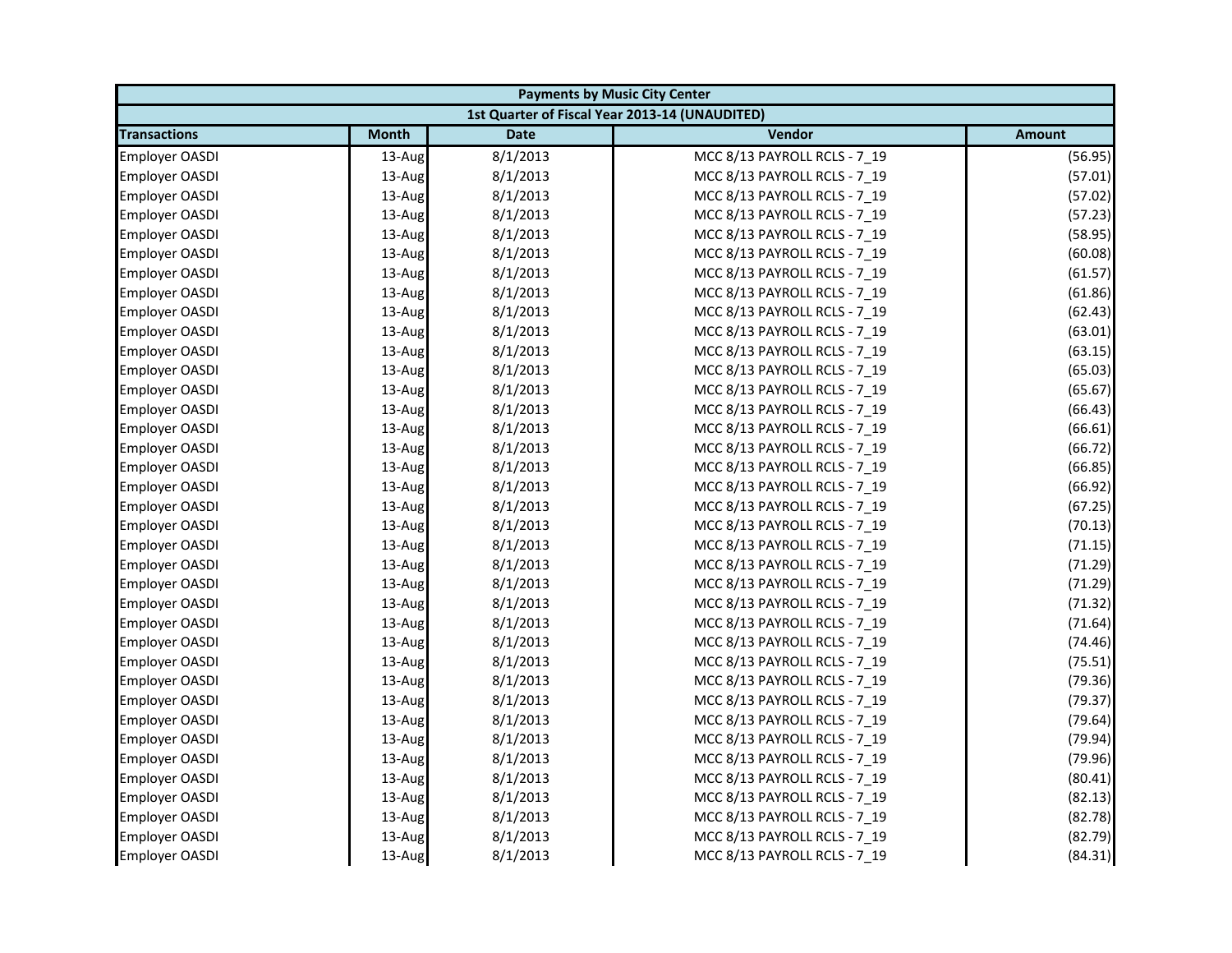| <b>Payments by Music City Center</b> |              |             |                                                |               |
|--------------------------------------|--------------|-------------|------------------------------------------------|---------------|
|                                      |              |             | 1st Quarter of Fiscal Year 2013-14 (UNAUDITED) |               |
| <b>Transactions</b>                  | <b>Month</b> | <b>Date</b> | Vendor                                         | <b>Amount</b> |
| <b>Employer OASDI</b>                | 13-Aug       | 8/1/2013    | MCC 8/13 PAYROLL RCLS - 7_19                   | (84.91)       |
| <b>Employer OASDI</b>                | 13-Aug       | 8/1/2013    | MCC 8/13 PAYROLL RCLS - 7_19                   | (85.09)       |
| <b>Employer OASDI</b>                | 13-Aug       | 8/1/2013    | MCC 8/13 PAYROLL RCLS - 7 19                   | (85.70)       |
| <b>Employer OASDI</b>                | 13-Aug       | 8/1/2013    | MCC 8/13 PAYROLL RCLS - 7 19                   | (87.00)       |
| <b>Employer OASDI</b>                | 13-Aug       | 8/1/2013    | MCC 8/13 PAYROLL RCLS - 7_19                   | (89.50)       |
| <b>Employer OASDI</b>                | 13-Aug       | 8/1/2013    | MCC 8/13 PAYROLL RCLS - 7_19                   | (90.06)       |
| <b>Employer OASDI</b>                | 13-Aug       | 8/1/2013    | MCC 8/13 PAYROLL RCLS - 7 19                   | (90.06)       |
| <b>Employer OASDI</b>                | 13-Aug       | 8/1/2013    | MCC 8/13 PAYROLL RCLS - 7_19                   | (90.39)       |
| <b>Employer OASDI</b>                | 13-Aug       | 8/1/2013    | MCC 8/13 PAYROLL RCLS - 7 19                   | (90.42)       |
| Employer OASDI                       | 13-Aug       | 8/1/2013    | MCC 8/13 PAYROLL RCLS - 7 19                   | (90.86)       |
| Employer OASDI                       | 13-Aug       | 8/1/2013    | MCC 8/13 PAYROLL RCLS - 7_19                   | (91.02)       |
| <b>Employer OASDI</b>                | 13-Aug       | 8/1/2013    | MCC 8/13 PAYROLL RCLS - 7 19                   | (91.26)       |
| <b>Employer OASDI</b>                | 13-Aug       | 8/1/2013    | MCC 8/13 PAYROLL RCLS - 7_19                   | (93.07)       |
| <b>Employer OASDI</b>                | 13-Aug       | 8/1/2013    | MCC 8/13 PAYROLL RCLS - 7_19                   | (93.19)       |
| <b>Employer OASDI</b>                | 13-Aug       | 8/1/2013    | MCC 8/13 PAYROLL RCLS - 7_19                   | (99.19)       |
| <b>Employer OASDI</b>                | 13-Aug       | 8/1/2013    | MCC 8/13 PAYROLL RCLS - 7 19                   | (99.20)       |
| <b>Employer OASDI</b>                | 13-Aug       | 8/1/2013    | MCC 8/13 PAYROLL RCLS - 7 19                   | (99.20)       |
| Employer OASDI                       | 13-Aug       | 8/1/2013    | MCC 8/13 PAYROLL RCLS - 7_19                   | (100.16)      |
| <b>Employer OASDI</b>                | 13-Aug       | 8/1/2013    | MCC 8/13 PAYROLL RCLS - 7 19                   | (100.22)      |
| <b>Employer OASDI</b>                | 13-Aug       | 8/1/2013    | MCC 8/13 PAYROLL RCLS - 7_19                   | (101.72)      |
| <b>Employer OASDI</b>                | 13-Aug       | 8/1/2013    | MCC 8/13 PAYROLL RCLS - 7_19                   | (106.08)      |
| <b>Employer OASDI</b>                | 13-Aug       | 8/1/2013    | MCC 8/13 PAYROLL RCLS - 7 19                   | (106.14)      |
| <b>Employer OASDI</b>                | 13-Aug       | 8/1/2013    | MCC 8/13 PAYROLL RCLS - 7_19                   | (106.18)      |
| <b>Employer OASDI</b>                | 13-Aug       | 8/1/2013    | MCC 8/13 PAYROLL RCLS - 7 19                   | (107.83)      |
| <b>Employer OASDI</b>                | 13-Aug       | 8/1/2013    | MCC 8/13 PAYROLL RCLS - 7 19                   | (109.25)      |
| Employer OASDI                       | 13-Aug       | 8/1/2013    | MCC 8/13 PAYROLL RCLS - 7_19                   | (114.23)      |
| <b>Employer OASDI</b>                | 13-Aug       | 8/1/2013    | MCC 8/13 PAYROLL RCLS - 7_19                   | (114.27)      |
| <b>Employer OASDI</b>                | 13-Aug       | 8/1/2013    | MCC 8/13 PAYROLL RCLS - 7 19                   | (126.19)      |
| <b>Employer OASDI</b>                | 13-Aug       | 8/1/2013    | MCC 8/13 PAYROLL RCLS - 7_19                   | (126.29)      |
| <b>Employer OASDI</b>                | 13-Aug       | 8/1/2013    | MCC 8/13 PAYROLL RCLS - 7_19                   | (129.30)      |
| <b>Employer OASDI</b>                | 13-Aug       | 8/1/2013    | MCC 8/13 PAYROLL RCLS - 7 19                   | (129.88)      |
| <b>Employer OASDI</b>                | 13-Aug       | 8/1/2013    | MCC 8/13 PAYROLL RCLS - 7 19                   | (131.31)      |
| <b>Employer OASDI</b>                | 13-Aug       | 8/1/2013    | MCC 8/13 PAYROLL RCLS - 7_19                   | (135.39)      |
| <b>Employer OASDI</b>                | 13-Aug       | 8/1/2013    | MCC 8/13 PAYROLL RCLS - 7_19                   | (137.09)      |
| <b>Employer OASDI</b>                | 13-Aug       | 8/1/2013    | MCC 8/13 PAYROLL RCLS - 7 19                   | (141.91)      |
| <b>Employer OASDI</b>                | 13-Aug       | 8/1/2013    | MCC 8/13 PAYROLL RCLS - 7_19                   | (153.89)      |
| <b>Employer OASDI</b>                | 13-Aug       | 8/1/2013    | MCC 8/13 PAYROLL RCLS - 7 19                   | (154.99)      |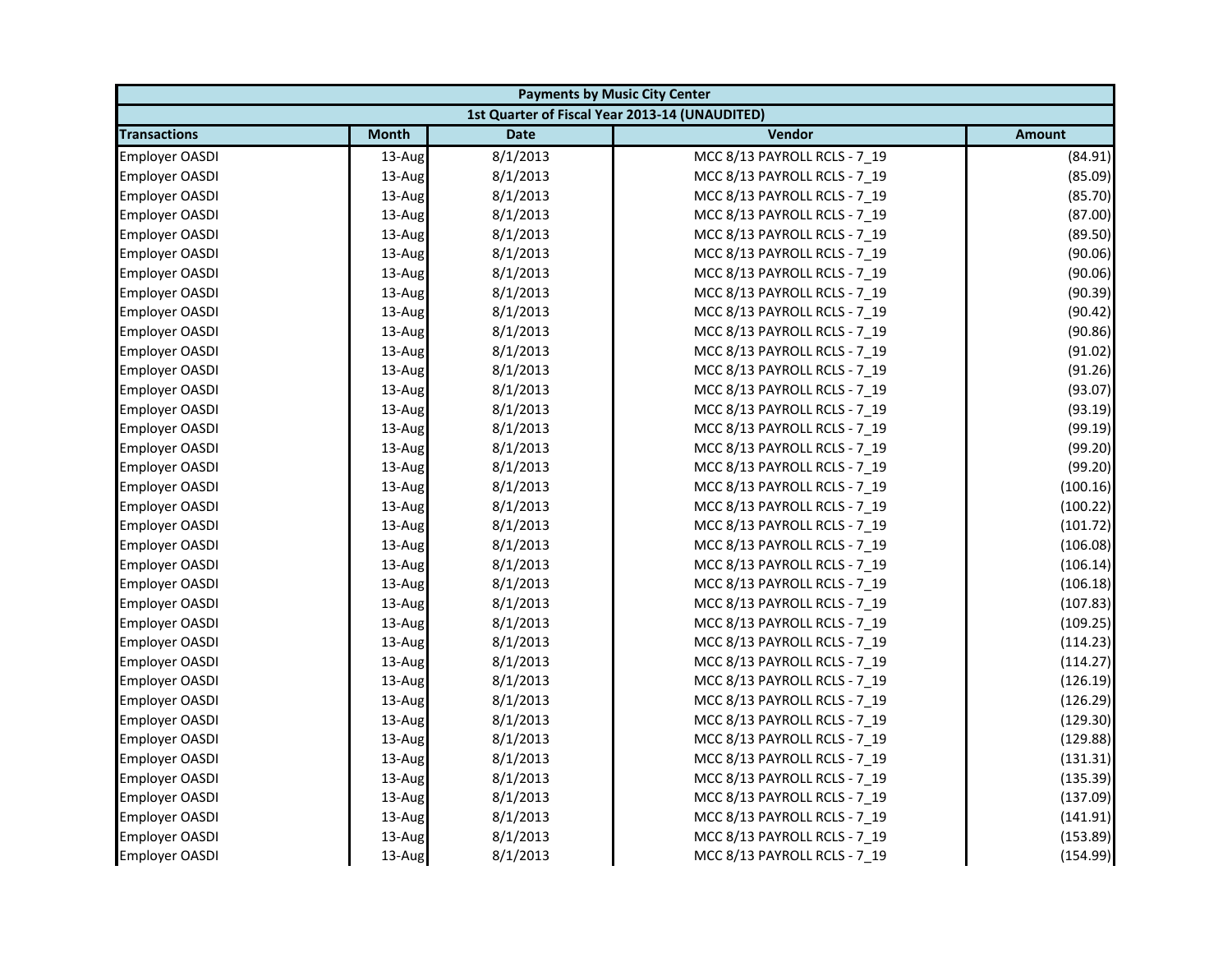|                             | <b>Payments by Music City Center</b> |             |                                                |               |  |
|-----------------------------|--------------------------------------|-------------|------------------------------------------------|---------------|--|
|                             |                                      |             | 1st Quarter of Fiscal Year 2013-14 (UNAUDITED) |               |  |
| <b>Transactions</b>         | <b>Month</b>                         | <b>Date</b> | Vendor                                         | <b>Amount</b> |  |
| <b>Employer OASDI</b>       | 13-Aug                               | 8/1/2013    | MCC 8/13 PAYROLL RCLS - 7 19                   | (177.69)      |  |
| <b>Employer OASDI</b>       | 13-Aug                               | 8/1/2013    | MCC 8/13 PAYROLL RCLS - 7_19                   | (197.82)      |  |
| <b>Employer OASDI</b>       | 13-Aug                               | 8/1/2013    | MCC 8/13 PAYROLL RCLS - 7 19                   | (201.59)      |  |
| <b>Employer OASDI</b>       | 13-Aug                               | 8/1/2013    | MCC 8/13 PAYROLL RCLS - 7 19                   | (208.65)      |  |
| <b>Employer OASDI</b>       | 13-Aug                               | 8/1/2013    | MCC 8/13 PAYROLL RCLS - 7_19                   | (209.25)      |  |
| <b>Employer OASDI</b>       | 13-Aug                               | 8/1/2013    | MCC 8/13 PAYROLL RCLS - 7_19                   | (209.62)      |  |
| <b>Employer OASDI</b>       | 13-Aug                               | 8/1/2013    | MCC 8/13 PAYROLL RCLS - 7 19                   | (218.15)      |  |
| <b>Employer OASDI</b>       | 13-Aug                               | 8/1/2013    | MCC 8/13 PAYROLL RCLS - 7_19                   | (248.45)      |  |
| <b>Employer OASDI</b>       | 13-Aug                               | 8/1/2013    | MCC 8/13 PAYROLL RCLS - 7 19                   | (293.21)      |  |
| <b>Employer SSN Medical</b> | 13-Aug                               | 8/1/2013    | MCC 8/13 PAYROLL RCLS - 7 19                   | 0.03          |  |
| <b>Employer SSN Medical</b> | 13-Aug                               | 8/1/2013    | MCC 8/13 PAYROLL RCLS - 7 19                   | 0.11          |  |
| <b>Employer SSN Medical</b> | 13-Aug                               | 8/1/2013    | MCC 8/13 PAYROLL RCLS - 7 19                   | 0.15          |  |
| <b>Employer SSN Medical</b> | 13-Aug                               | 8/1/2013    | MCC 8/13 PAYROLL RCLS - 7_19                   | 0.18          |  |
| <b>Employer SSN Medical</b> | 13-Aug                               | 8/1/2013    | MCC 8/13 PAYROLL RCLS - 7 19                   | 0.40          |  |
| <b>Employer SSN Medical</b> | 13-Aug                               | 8/1/2013    | MCC 8/13 PAYROLL RCLS - 7_19                   | 0.42          |  |
| <b>Employer SSN Medical</b> | 13-Aug                               | 8/1/2013    | MCC 8/13 PAYROLL RCLS - 7 19                   | 0.89          |  |
| <b>Employer SSN Medical</b> | 13-Aug                               | 8/1/2013    | MCC 8/13 PAYROLL RCLS - 7 19                   | 2.27          |  |
| <b>Employer SSN Medical</b> | 13-Aug                               | 8/1/2013    | MCC 8/13 PAYROLL RCLS - 7_19                   | 3.28          |  |
| <b>Employer SSN Medical</b> | 13-Aug                               | 8/1/2013    | MCC 8/13 PAYROLL RCLS - 7 19                   | 3.53          |  |
| <b>Employer SSN Medical</b> | 13-Aug                               | 8/1/2013    | MCC 8/13 PAYROLL RCLS - 7_19                   | 6.08          |  |
| <b>Employer SSN Medical</b> | 13-Aug                               | 8/1/2013    | MCC 8/13 PAYROLL RCLS - 7_19                   | 9.15          |  |
| <b>Employer SSN Medical</b> | 13-Aug                               | 8/1/2013    | MCC 8/13 PAYROLL RCLS - 7 19                   | 11.48         |  |
| <b>Employer SSN Medical</b> | 13-Aug                               | 8/1/2013    | MCC 8/13 PAYROLL RCLS - 7_19                   | 13.72         |  |
| <b>Employer SSN Medical</b> | 13-Aug                               | 8/1/2013    | MCC 8/13 PAYROLL RCLS - 7 19                   | 18.36         |  |
| <b>Employer SSN Medical</b> | 13-Aug                               | 8/1/2013    | MCC 8/13 PAYROLL RCLS - 7 19                   | 19.96         |  |
| <b>Employer SSN Medical</b> | 13-Aug                               | 8/1/2013    | MCC 8/13 PAYROLL RCLS - 7 19                   | 23.44         |  |
| Employer SSN Medical        | 13-Aug                               | 8/1/2013    | MCC 8/13 PAYROLL RCLS - 7_19                   | 51.03         |  |
| <b>Employer SSN Medical</b> | 13-Aug                               | 8/1/2013    | MCC 8/13 PAYROLL RCLS - 7 19                   | (0.01)        |  |
| <b>Employer SSN Medical</b> | 13-Aug                               | 8/1/2013    | MCC 8/13 PAYROLL RCLS - 7 19                   | (0.01)        |  |
| <b>Employer SSN Medical</b> | 13-Aug                               | 8/1/2013    | MCC 8/13 PAYROLL RCLS - 7_19                   | (0.02)        |  |
| <b>Employer SSN Medical</b> | 13-Aug                               | 8/1/2013    | MCC 8/13 PAYROLL RCLS - 7 19                   | (0.02)        |  |
| <b>Employer SSN Medical</b> | 13-Aug                               | 8/1/2013    | MCC 8/13 PAYROLL RCLS - 7 19                   | (0.03)        |  |
| <b>Employer SSN Medical</b> | 13-Aug                               | 8/1/2013    | MCC 8/13 PAYROLL RCLS - 7_19                   | (0.04)        |  |
| <b>Employer SSN Medical</b> | 13-Aug                               | 8/1/2013    | MCC 8/13 PAYROLL RCLS - 7 19                   | (0.04)        |  |
| <b>Employer SSN Medical</b> | 13-Aug                               | 8/1/2013    | MCC 8/13 PAYROLL RCLS - 7 19                   | (0.04)        |  |
| <b>Employer SSN Medical</b> | 13-Aug                               | 8/1/2013    | MCC 8/13 PAYROLL RCLS - 7 19                   | (0.04)        |  |
| <b>Employer SSN Medical</b> | 13-Aug                               | 8/1/2013    | MCC 8/13 PAYROLL RCLS - 7 19                   | (0.06)        |  |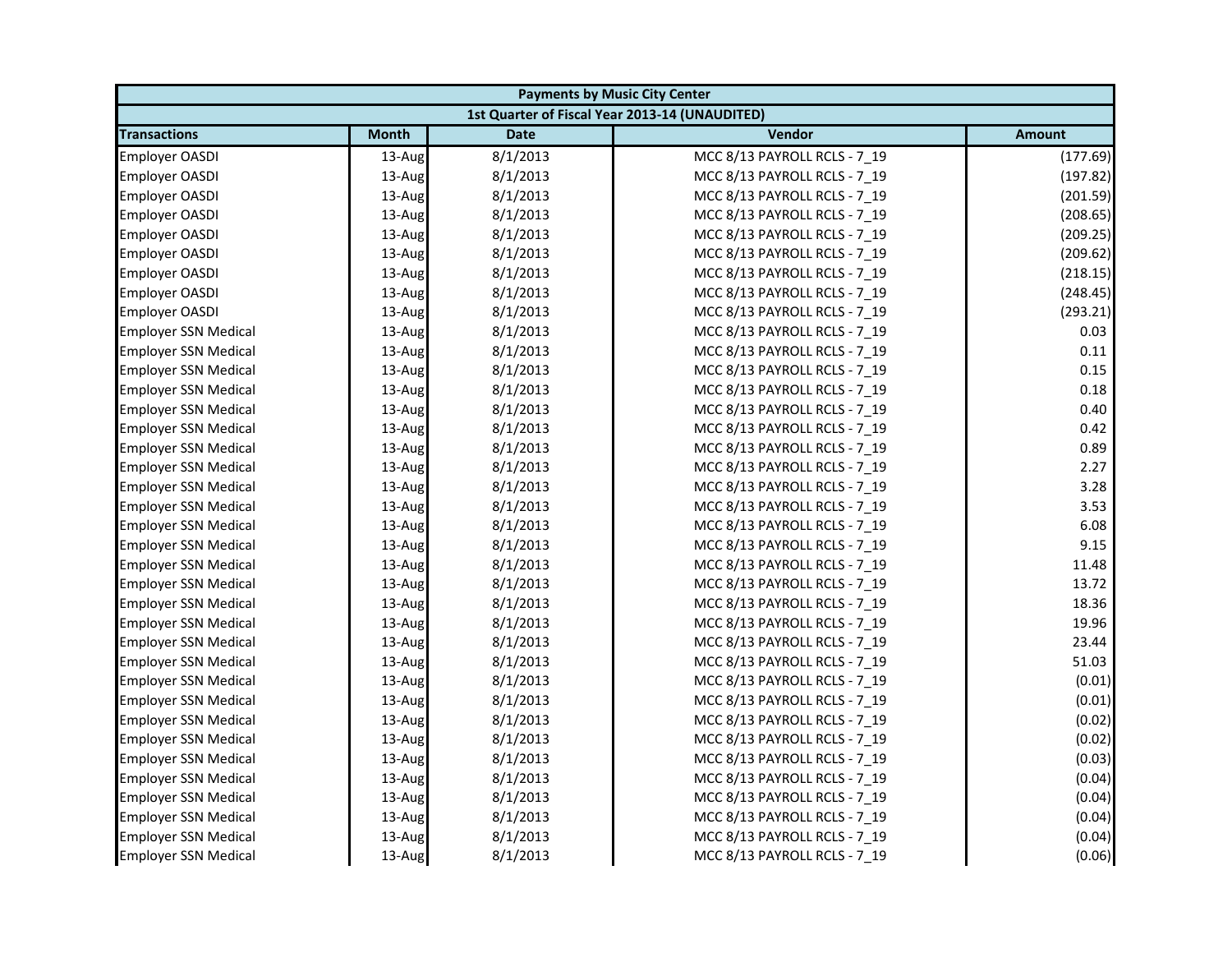| <b>Payments by Music City Center</b> |              |             |                                                |               |
|--------------------------------------|--------------|-------------|------------------------------------------------|---------------|
|                                      |              |             | 1st Quarter of Fiscal Year 2013-14 (UNAUDITED) |               |
| <b>Transactions</b>                  | <b>Month</b> | <b>Date</b> | Vendor                                         | <b>Amount</b> |
| <b>Employer SSN Medical</b>          | 13-Aug       | 8/1/2013    | MCC 8/13 PAYROLL RCLS - 7 19                   | (0.06)        |
| <b>Employer SSN Medical</b>          | 13-Aug       | 8/1/2013    | MCC 8/13 PAYROLL RCLS - 7_19                   | (0.07)        |
| <b>Employer SSN Medical</b>          | 13-Aug       | 8/1/2013    | MCC 8/13 PAYROLL RCLS - 7 19                   | (0.08)        |
| <b>Employer SSN Medical</b>          | 13-Aug       | 8/1/2013    | MCC 8/13 PAYROLL RCLS - 7 19                   | (0.08)        |
| <b>Employer SSN Medical</b>          | 13-Aug       | 8/1/2013    | MCC 8/13 PAYROLL RCLS - 7_19                   | (0.09)        |
| <b>Employer SSN Medical</b>          | 13-Aug       | 8/1/2013    | MCC 8/13 PAYROLL RCLS - 7_19                   | (0.11)        |
| <b>Employer SSN Medical</b>          | 13-Aug       | 8/1/2013    | MCC 8/13 PAYROLL RCLS - 7 19                   | (0.13)        |
| <b>Employer SSN Medical</b>          | 13-Aug       | 8/1/2013    | MCC 8/13 PAYROLL RCLS - 7_19                   | (0.15)        |
| <b>Employer SSN Medical</b>          | 13-Aug       | 8/1/2013    | MCC 8/13 PAYROLL RCLS - 7 19                   | (0.16)        |
| <b>Employer SSN Medical</b>          | 13-Aug       | 8/1/2013    | MCC 8/13 PAYROLL RCLS - 7 19                   | (0.17)        |
| <b>Employer SSN Medical</b>          | 13-Aug       | 8/1/2013    | MCC 8/13 PAYROLL RCLS - 7 19                   | (0.18)        |
| <b>Employer SSN Medical</b>          | 13-Aug       | 8/1/2013    | MCC 8/13 PAYROLL RCLS - 7 19                   | (0.18)        |
| <b>Employer SSN Medical</b>          | 13-Aug       | 8/1/2013    | MCC 8/13 PAYROLL RCLS - 7_19                   | (0.20)        |
| <b>Employer SSN Medical</b>          | 13-Aug       | 8/1/2013    | MCC 8/13 PAYROLL RCLS - 7 19                   | (0.21)        |
| <b>Employer SSN Medical</b>          | 13-Aug       | 8/1/2013    | MCC 8/13 PAYROLL RCLS - 7_19                   | (0.22)        |
| <b>Employer SSN Medical</b>          | 13-Aug       | 8/1/2013    | MCC 8/13 PAYROLL RCLS - 7 19                   | (0.22)        |
| <b>Employer SSN Medical</b>          | 13-Aug       | 8/1/2013    | MCC 8/13 PAYROLL RCLS - 7 19                   | (0.25)        |
| <b>Employer SSN Medical</b>          | 13-Aug       | 8/1/2013    | MCC 8/13 PAYROLL RCLS - 7_19                   | (0.31)        |
| <b>Employer SSN Medical</b>          | 13-Aug       | 8/1/2013    | MCC 8/13 PAYROLL RCLS - 7 19                   | (0.33)        |
| <b>Employer SSN Medical</b>          | 13-Aug       | 8/1/2013    | MCC 8/13 PAYROLL RCLS - 7_19                   | (0.34)        |
| <b>Employer SSN Medical</b>          | 13-Aug       | 8/1/2013    | MCC 8/13 PAYROLL RCLS - 7_19                   | (0.34)        |
| <b>Employer SSN Medical</b>          | 13-Aug       | 8/1/2013    | MCC 8/13 PAYROLL RCLS - 7 19                   | (0.38)        |
| <b>Employer SSN Medical</b>          | 13-Aug       | 8/1/2013    | MCC 8/13 PAYROLL RCLS - 7_19                   | (0.39)        |
| <b>Employer SSN Medical</b>          | 13-Aug       | 8/1/2013    | MCC 8/13 PAYROLL RCLS - 7 19                   | (0.42)        |
| <b>Employer SSN Medical</b>          | 13-Aug       | 8/1/2013    | MCC 8/13 PAYROLL RCLS - 7 19                   | (0.44)        |
| <b>Employer SSN Medical</b>          | 13-Aug       | 8/1/2013    | MCC 8/13 PAYROLL RCLS - 7 19                   | (0.55)        |
| Employer SSN Medical                 | 13-Aug       | 8/1/2013    | MCC 8/13 PAYROLL RCLS - 7_19                   | (0.57)        |
| <b>Employer SSN Medical</b>          | 13-Aug       | 8/1/2013    | MCC 8/13 PAYROLL RCLS - 7 19                   | (0.60)        |
| <b>Employer SSN Medical</b>          | 13-Aug       | 8/1/2013    | MCC 8/13 PAYROLL RCLS - 7_19                   | (0.60)        |
| <b>Employer SSN Medical</b>          | 13-Aug       | 8/1/2013    | MCC 8/13 PAYROLL RCLS - 7_19                   | (0.61)        |
| <b>Employer SSN Medical</b>          | 13-Aug       | 8/1/2013    | MCC 8/13 PAYROLL RCLS - 7 19                   | (0.62)        |
| <b>Employer SSN Medical</b>          | 13-Aug       | 8/1/2013    | MCC 8/13 PAYROLL RCLS - 7 19                   | (0.69)        |
| <b>Employer SSN Medical</b>          | 13-Aug       | 8/1/2013    | MCC 8/13 PAYROLL RCLS - 7_19                   | (0.72)        |
| <b>Employer SSN Medical</b>          | 13-Aug       | 8/1/2013    | MCC 8/13 PAYROLL RCLS - 7 19                   | (0.73)        |
| <b>Employer SSN Medical</b>          | 13-Aug       | 8/1/2013    | MCC 8/13 PAYROLL RCLS - 7 19                   | (0.84)        |
| <b>Employer SSN Medical</b>          | 13-Aug       | 8/1/2013    | MCC 8/13 PAYROLL RCLS - 7 19                   | (0.84)        |
| <b>Employer SSN Medical</b>          | 13-Aug       | 8/1/2013    | MCC 8/13 PAYROLL RCLS - 7 19                   | (1.01)        |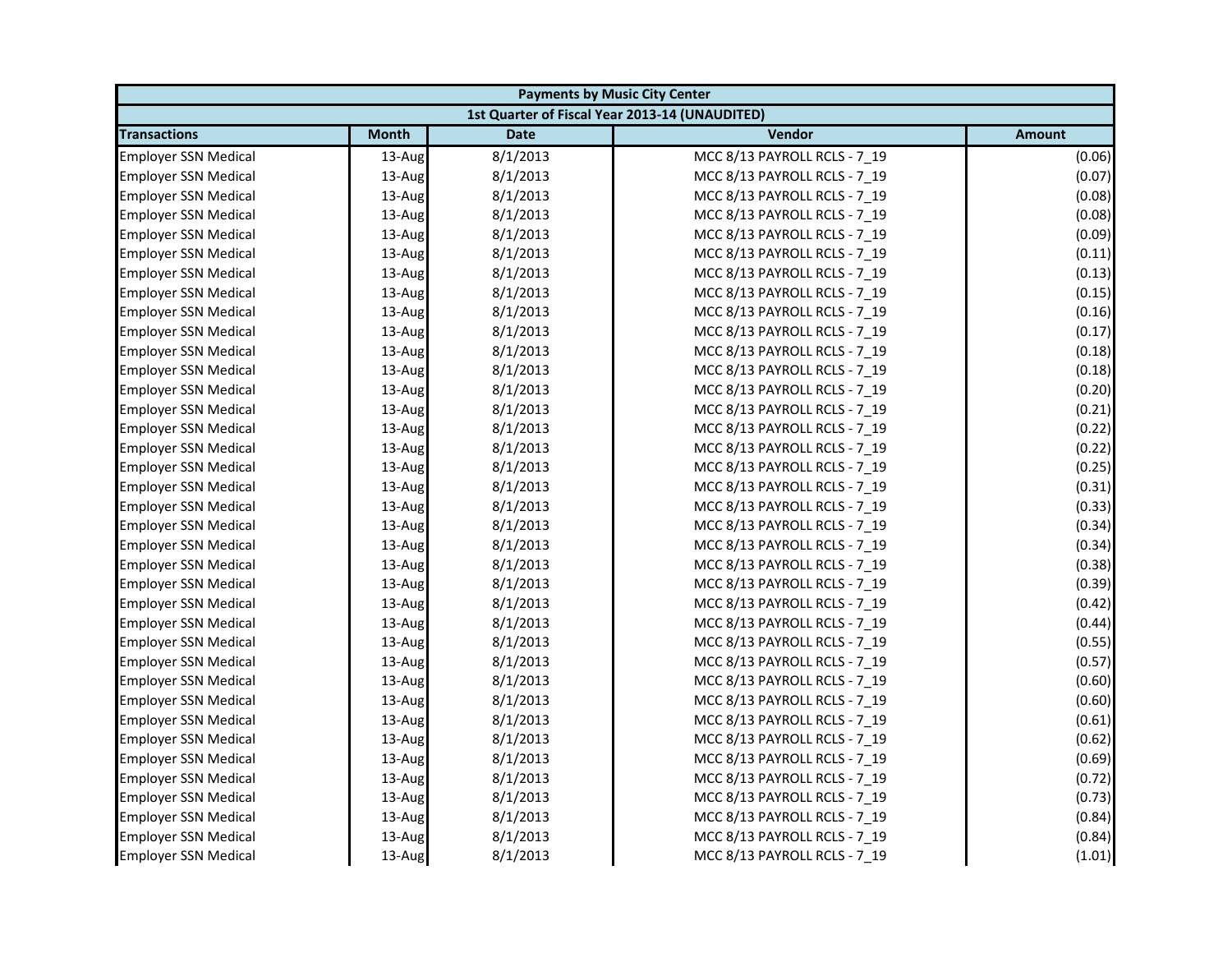|                             | <b>Payments by Music City Center</b> |             |                                                |               |  |
|-----------------------------|--------------------------------------|-------------|------------------------------------------------|---------------|--|
|                             |                                      |             | 1st Quarter of Fiscal Year 2013-14 (UNAUDITED) |               |  |
| <b>Transactions</b>         | <b>Month</b>                         | <b>Date</b> | Vendor                                         | <b>Amount</b> |  |
| <b>Employer SSN Medical</b> | 13-Aug                               | 8/1/2013    | MCC 8/13 PAYROLL RCLS - 7 19                   | (1.10)        |  |
| <b>Employer SSN Medical</b> | 13-Aug                               | 8/1/2013    | MCC 8/13 PAYROLL RCLS - 7_19                   | (1.16)        |  |
| <b>Employer SSN Medical</b> | 13-Aug                               | 8/1/2013    | MCC 8/13 PAYROLL RCLS - 7 19                   | (1.22)        |  |
| <b>Employer SSN Medical</b> | 13-Aug                               | 8/1/2013    | MCC 8/13 PAYROLL RCLS - 7 19                   | (1.23)        |  |
| <b>Employer SSN Medical</b> | 13-Aug                               | 8/1/2013    | MCC 8/13 PAYROLL RCLS - 7_19                   | (1.23)        |  |
| <b>Employer SSN Medical</b> | 13-Aug                               | 8/1/2013    | MCC 8/13 PAYROLL RCLS - 7_19                   | (1.25)        |  |
| <b>Employer SSN Medical</b> | 13-Aug                               | 8/1/2013    | MCC 8/13 PAYROLL RCLS - 7 19                   | (1.44)        |  |
| <b>Employer SSN Medical</b> | 13-Aug                               | 8/1/2013    | MCC 8/13 PAYROLL RCLS - 7_19                   | (1.44)        |  |
| <b>Employer SSN Medical</b> | 13-Aug                               | 8/1/2013    | MCC 8/13 PAYROLL RCLS - 7 19                   | (1.44)        |  |
| <b>Employer SSN Medical</b> | 13-Aug                               | 8/1/2013    | MCC 8/13 PAYROLL RCLS - 7 19                   | (1.45)        |  |
| <b>Employer SSN Medical</b> | 13-Aug                               | 8/1/2013    | MCC 8/13 PAYROLL RCLS - 7_19                   | (1.49)        |  |
| <b>Employer SSN Medical</b> | 13-Aug                               | 8/1/2013    | MCC 8/13 PAYROLL RCLS - 7 19                   | (1.56)        |  |
| <b>Employer SSN Medical</b> | 13-Aug                               | 8/1/2013    | MCC 8/13 PAYROLL RCLS - 7_19                   | (1.66)        |  |
| <b>Employer SSN Medical</b> | 13-Aug                               | 8/1/2013    | MCC 8/13 PAYROLL RCLS - 7 19                   | (1.73)        |  |
| <b>Employer SSN Medical</b> | 13-Aug                               | 8/1/2013    | MCC 8/13 PAYROLL RCLS - 7_19                   | (1.74)        |  |
| <b>Employer SSN Medical</b> | 13-Aug                               | 8/1/2013    | MCC 8/13 PAYROLL RCLS - 7 19                   | (1.86)        |  |
| <b>Employer SSN Medical</b> | 13-Aug                               | 8/1/2013    | MCC 8/13 PAYROLL RCLS - 7 19                   | (1.95)        |  |
| <b>Employer SSN Medical</b> | 13-Aug                               | 8/1/2013    | MCC 8/13 PAYROLL RCLS - 7_19                   | (1.96)        |  |
| <b>Employer SSN Medical</b> | 13-Aug                               | 8/1/2013    | MCC 8/13 PAYROLL RCLS - 7 19                   | (2.01)        |  |
| <b>Employer SSN Medical</b> | 13-Aug                               | 8/1/2013    | MCC 8/13 PAYROLL RCLS - 7_19                   | (2.06)        |  |
| <b>Employer SSN Medical</b> | 13-Aug                               | 8/1/2013    | MCC 8/13 PAYROLL RCLS - 7_19                   | (2.21)        |  |
| <b>Employer SSN Medical</b> | 13-Aug                               | 8/1/2013    | MCC 8/13 PAYROLL RCLS - 7 19                   | (2.21)        |  |
| <b>Employer SSN Medical</b> | 13-Aug                               | 8/1/2013    | MCC 8/13 PAYROLL RCLS - 7_19                   | (2.23)        |  |
| <b>Employer SSN Medical</b> | 13-Aug                               | 8/1/2013    | MCC 8/13 PAYROLL RCLS - 7 19                   | (2.23)        |  |
| <b>Employer SSN Medical</b> | 13-Aug                               | 8/1/2013    | MCC 8/13 PAYROLL RCLS - 7 19                   | (2.26)        |  |
| <b>Employer SSN Medical</b> | 13-Aug                               | 8/1/2013    | MCC 8/13 PAYROLL RCLS - 7_19                   | (2.27)        |  |
| Employer SSN Medical        | 13-Aug                               | 8/1/2013    | MCC 8/13 PAYROLL RCLS - 7_19                   | (2.32)        |  |
| <b>Employer SSN Medical</b> | 13-Aug                               | 8/1/2013    | MCC 8/13 PAYROLL RCLS - 7 19                   | (2.44)        |  |
| <b>Employer SSN Medical</b> | 13-Aug                               | 8/1/2013    | MCC 8/13 PAYROLL RCLS - 7_19                   | (2.48)        |  |
| <b>Employer SSN Medical</b> | 13-Aug                               | 8/1/2013    | MCC 8/13 PAYROLL RCLS - 7_19                   | (2.49)        |  |
| <b>Employer SSN Medical</b> | 13-Aug                               | 8/1/2013    | MCC 8/13 PAYROLL RCLS - 7 19                   | (2.76)        |  |
| <b>Employer SSN Medical</b> | 13-Aug                               | 8/1/2013    | MCC 8/13 PAYROLL RCLS - 7 19                   | (2.94)        |  |
| <b>Employer SSN Medical</b> | 13-Aug                               | 8/1/2013    | MCC 8/13 PAYROLL RCLS - 7_19                   | (3.13)        |  |
| <b>Employer SSN Medical</b> | 13-Aug                               | 8/1/2013    | MCC 8/13 PAYROLL RCLS - 7 19                   | (3.23)        |  |
| <b>Employer SSN Medical</b> | 13-Aug                               | 8/1/2013    | MCC 8/13 PAYROLL RCLS - 7 19                   | (3.33)        |  |
| <b>Employer SSN Medical</b> | 13-Aug                               | 8/1/2013    | MCC 8/13 PAYROLL RCLS - 7_19                   | (3.62)        |  |
| <b>Employer SSN Medical</b> | 13-Aug                               | 8/1/2013    | MCC 8/13 PAYROLL RCLS - 7 19                   | (4.16)        |  |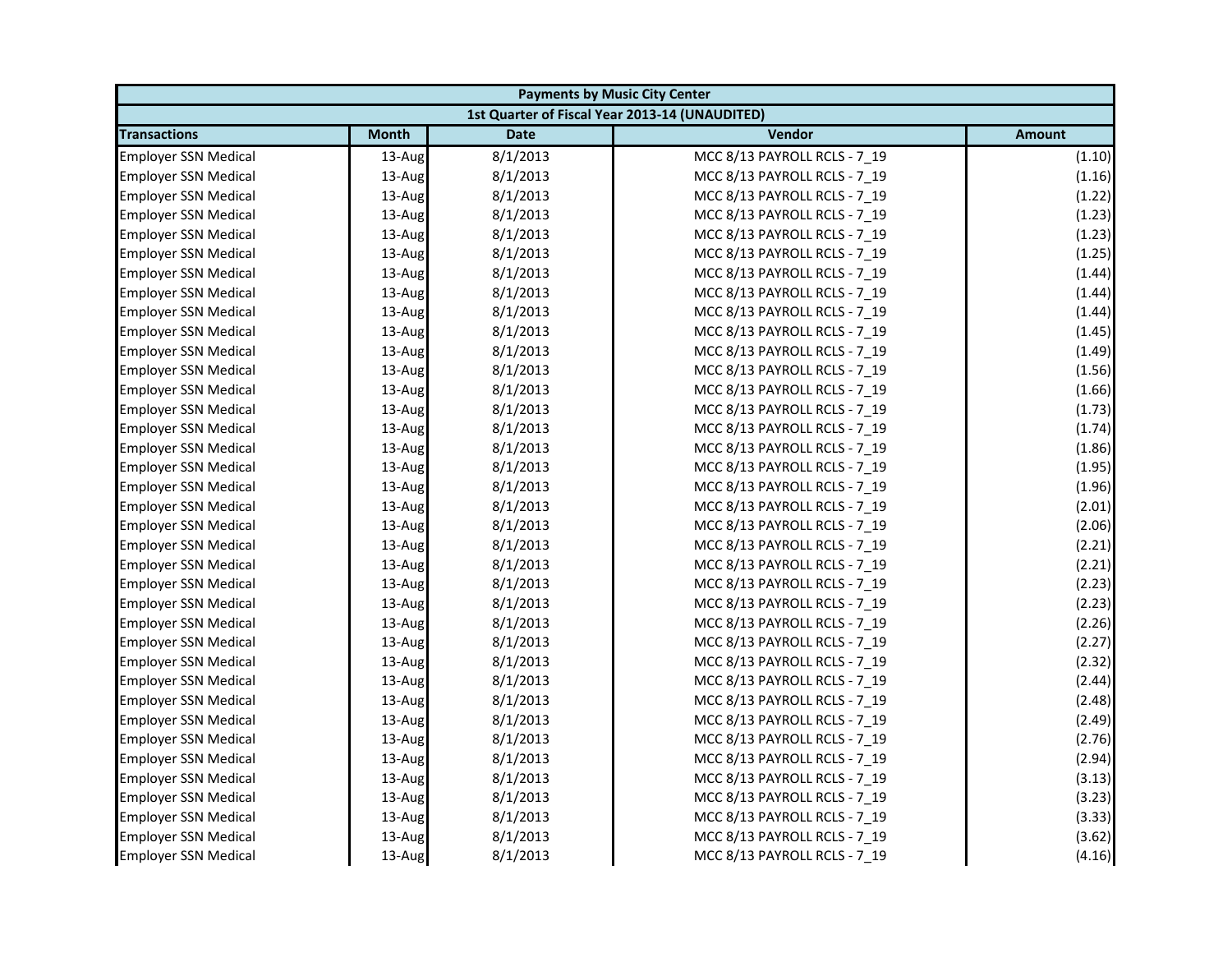| <b>Payments by Music City Center</b> |              |             |                                                |               |
|--------------------------------------|--------------|-------------|------------------------------------------------|---------------|
|                                      |              |             | 1st Quarter of Fiscal Year 2013-14 (UNAUDITED) |               |
| <b>Transactions</b>                  | <b>Month</b> | <b>Date</b> | Vendor                                         | <b>Amount</b> |
| <b>Employer SSN Medical</b>          | 13-Aug       | 8/1/2013    | MCC 8/13 PAYROLL RCLS - 7 19                   | (4.39)        |
| <b>Employer SSN Medical</b>          | 13-Aug       | 8/1/2013    | MCC 8/13 PAYROLL RCLS - 7_19                   | (4.47)        |
| <b>Employer SSN Medical</b>          | 13-Aug       | 8/1/2013    | MCC 8/13 PAYROLL RCLS - 7 19                   | (4.71)        |
| <b>Employer SSN Medical</b>          | 13-Aug       | 8/1/2013    | MCC 8/13 PAYROLL RCLS - 7 19                   | (4.71)        |
| <b>Employer SSN Medical</b>          | 13-Aug       | 8/1/2013    | MCC 8/13 PAYROLL RCLS - 7_19                   | (5.27)        |
| <b>Employer SSN Medical</b>          | 13-Aug       | 8/1/2013    | MCC 8/13 PAYROLL RCLS - 7_19                   | (5.85)        |
| <b>Employer SSN Medical</b>          | 13-Aug       | 8/1/2013    | MCC 8/13 PAYROLL RCLS - 7 19                   | (6.12)        |
| <b>Employer SSN Medical</b>          | 13-Aug       | 8/1/2013    | MCC 8/13 PAYROLL RCLS - 7_19                   | (6.12)        |
| <b>Employer SSN Medical</b>          | 13-Aug       | 8/1/2013    | MCC 8/13 PAYROLL RCLS - 7 19                   | (6.26)        |
| <b>Employer SSN Medical</b>          | 13-Aug       | 8/1/2013    | MCC 8/13 PAYROLL RCLS - 7 19                   | (6.30)        |
| <b>Employer SSN Medical</b>          | 13-Aug       | 8/1/2013    | MCC 8/13 PAYROLL RCLS - 7_19                   | (6.36)        |
| <b>Employer SSN Medical</b>          | 13-Aug       | 8/1/2013    | MCC 8/13 PAYROLL RCLS - 7 19                   | (6.65)        |
| <b>Employer SSN Medical</b>          | 13-Aug       | 8/1/2013    | MCC 8/13 PAYROLL RCLS - 7_19                   | (6.70)        |
| <b>Employer SSN Medical</b>          | 13-Aug       | 8/1/2013    | MCC 8/13 PAYROLL RCLS - 7 19                   | (7.80)        |
| <b>Employer SSN Medical</b>          | 13-Aug       | 8/1/2013    | MCC 8/13 PAYROLL RCLS - 7_19                   | (7.80)        |
| <b>Employer SSN Medical</b>          | 13-Aug       | 8/1/2013    | MCC 8/13 PAYROLL RCLS - 7 19                   | (8.22)        |
| <b>Employer SSN Medical</b>          | 13-Aug       | 8/1/2013    | MCC 8/13 PAYROLL RCLS - 7 19                   | (8.77)        |
| <b>Employer SSN Medical</b>          | 13-Aug       | 8/1/2013    | MCC 8/13 PAYROLL RCLS - 7_19                   | (8.84)        |
| <b>Employer SSN Medical</b>          | 13-Aug       | 8/1/2013    | MCC 8/13 PAYROLL RCLS - 7 19                   | (10.40)       |
| <b>Employer SSN Medical</b>          | 13-Aug       | 8/1/2013    | MCC 8/13 PAYROLL RCLS - 7_19                   | (10.44)       |
| <b>Employer SSN Medical</b>          | 13-Aug       | 8/1/2013    | MCC 8/13 PAYROLL RCLS - 7_19                   | (10.45)       |
| <b>Employer SSN Medical</b>          | 13-Aug       | 8/1/2013    | MCC 8/13 PAYROLL RCLS - 7 19                   | (10.67)       |
| <b>Employer SSN Medical</b>          | 13-Aug       | 8/1/2013    | MCC 8/13 PAYROLL RCLS - 7_19                   | (10.97)       |
| <b>Employer SSN Medical</b>          | 13-Aug       | 8/1/2013    | MCC 8/13 PAYROLL RCLS - 7 19                   | (10.99)       |
| <b>Employer SSN Medical</b>          | 13-Aug       | 8/1/2013    | MCC 8/13 PAYROLL RCLS - 7 19                   | (11.08)       |
| <b>Employer SSN Medical</b>          | 13-Aug       | 8/1/2013    | MCC 8/13 PAYROLL RCLS - 7_19                   | (11.18)       |
| Employer SSN Medical                 | 13-Aug       | 8/1/2013    | MCC 8/13 PAYROLL RCLS - 7_19                   | (11.21)       |
| <b>Employer SSN Medical</b>          | 13-Aug       | 8/1/2013    | MCC 8/13 PAYROLL RCLS - 7 19                   | (11.56)       |
| <b>Employer SSN Medical</b>          | 13-Aug       | 8/1/2013    | MCC 8/13 PAYROLL RCLS - 7_19                   | (11.60)       |
| <b>Employer SSN Medical</b>          | 13-Aug       | 8/1/2013    | MCC 8/13 PAYROLL RCLS - 7_19                   | (11.63)       |
| <b>Employer SSN Medical</b>          | 13-Aug       | 8/1/2013    | MCC 8/13 PAYROLL RCLS - 7 19                   | (11.78)       |
| <b>Employer SSN Medical</b>          | 13-Aug       | 8/1/2013    | MCC 8/13 PAYROLL RCLS - 7 19                   | (12.09)       |
| <b>Employer SSN Medical</b>          | 13-Aug       | 8/1/2013    | MCC 8/13 PAYROLL RCLS - 7_19                   | (12.25)       |
| <b>Employer SSN Medical</b>          | 13-Aug       | 8/1/2013    | MCC 8/13 PAYROLL RCLS - 7 19                   | (12.26)       |
| <b>Employer SSN Medical</b>          | 13-Aug       | 8/1/2013    | MCC 8/13 PAYROLL RCLS - 7 19                   | (12.26)       |
| <b>Employer SSN Medical</b>          | 13-Aug       | 8/1/2013    | MCC 8/13 PAYROLL RCLS - 7_19                   | (12.87)       |
| <b>Employer SSN Medical</b>          | 13-Aug       | 8/1/2013    | MCC 8/13 PAYROLL RCLS - 7 19                   | (13.07)       |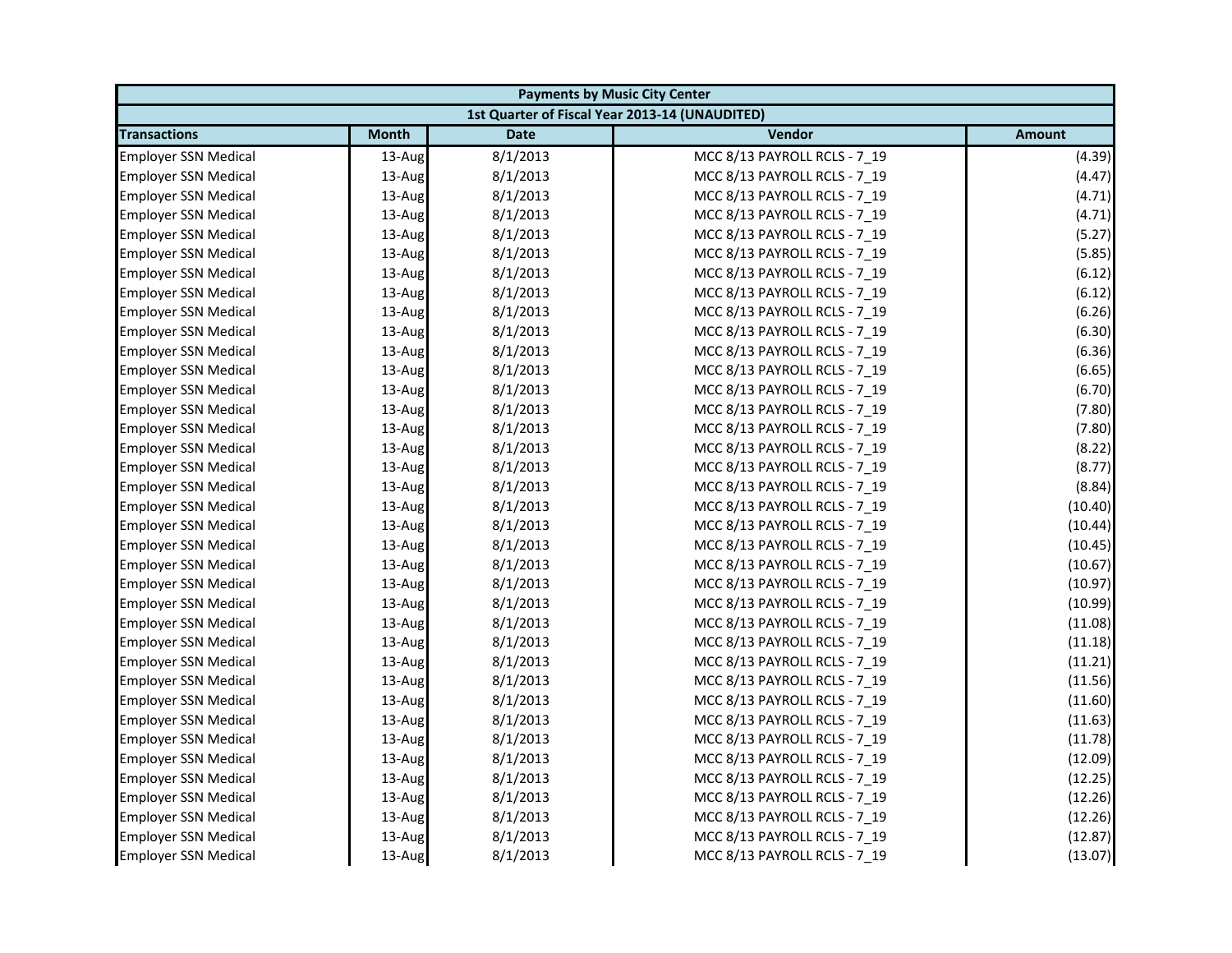| <b>Payments by Music City Center</b> |              |             |                                                |               |
|--------------------------------------|--------------|-------------|------------------------------------------------|---------------|
|                                      |              |             | 1st Quarter of Fiscal Year 2013-14 (UNAUDITED) |               |
| <b>Transactions</b>                  | <b>Month</b> | <b>Date</b> | Vendor                                         | <b>Amount</b> |
| <b>Employer SSN Medical</b>          | 13-Aug       | 8/1/2013    | MCC 8/13 PAYROLL RCLS - 7 19                   | (13.15)       |
| <b>Employer SSN Medical</b>          | 13-Aug       | 8/1/2013    | MCC 8/13 PAYROLL RCLS - 7_19                   | (13.31)       |
| <b>Employer SSN Medical</b>          | 13-Aug       | 8/1/2013    | MCC 8/13 PAYROLL RCLS - 7 19                   | (13.33)       |
| <b>Employer SSN Medical</b>          | 13-Aug       | 8/1/2013    | MCC 8/13 PAYROLL RCLS - 7 19                   | (13.33)       |
| <b>Employer SSN Medical</b>          | 13-Aug       | 8/1/2013    | MCC 8/13 PAYROLL RCLS - 7_19                   | (13.38)       |
| <b>Employer SSN Medical</b>          | 13-Aug       | 8/1/2013    | MCC 8/13 PAYROLL RCLS - 7_19                   | (13.78)       |
| <b>Employer SSN Medical</b>          | 13-Aug       | 8/1/2013    | MCC 8/13 PAYROLL RCLS - 7 19                   | (14.05)       |
| <b>Employer SSN Medical</b>          | 13-Aug       | 8/1/2013    | MCC 8/13 PAYROLL RCLS - 7_19                   | (14.40)       |
| <b>Employer SSN Medical</b>          | 13-Aug       | 8/1/2013    | MCC 8/13 PAYROLL RCLS - 7 19                   | (14.47)       |
| <b>Employer SSN Medical</b>          | 13-Aug       | 8/1/2013    | MCC 8/13 PAYROLL RCLS - 7 19                   | (14.60)       |
| <b>Employer SSN Medical</b>          | 13-Aug       | 8/1/2013    | MCC 8/13 PAYROLL RCLS - 7_19                   | (14.73)       |
| <b>Employer SSN Medical</b>          | 13-Aug       | 8/1/2013    | MCC 8/13 PAYROLL RCLS - 7 19                   | (14.77)       |
| <b>Employer SSN Medical</b>          | 13-Aug       | 8/1/2013    | MCC 8/13 PAYROLL RCLS - 7_19                   | (15.21)       |
| <b>Employer SSN Medical</b>          | 13-Aug       | 8/1/2013    | MCC 8/13 PAYROLL RCLS - 7 19                   | (15.36)       |
| <b>Employer SSN Medical</b>          | 13-Aug       | 8/1/2013    | MCC 8/13 PAYROLL RCLS - 7_19                   | (15.54)       |
| <b>Employer SSN Medical</b>          | 13-Aug       | 8/1/2013    | MCC 8/13 PAYROLL RCLS - 7 19                   | (15.57)       |
| <b>Employer SSN Medical</b>          | 13-Aug       | 8/1/2013    | MCC 8/13 PAYROLL RCLS - 7 19                   | (15.60)       |
| <b>Employer SSN Medical</b>          | 13-Aug       | 8/1/2013    | MCC 8/13 PAYROLL RCLS - 7_19                   | (15.63)       |
| <b>Employer SSN Medical</b>          | 13-Aug       | 8/1/2013    | MCC 8/13 PAYROLL RCLS - 7 19                   | (15.65)       |
| <b>Employer SSN Medical</b>          | 13-Aug       | 8/1/2013    | MCC 8/13 PAYROLL RCLS - 7_19                   | (15.73)       |
| <b>Employer SSN Medical</b>          | 13-Aug       | 8/1/2013    | MCC 8/13 PAYROLL RCLS - 7_19                   | (16.40)       |
| <b>Employer SSN Medical</b>          | 13-Aug       | 8/1/2013    | MCC 8/13 PAYROLL RCLS - 7 19                   | (16.64)       |
| <b>Employer SSN Medical</b>          | 13-Aug       | 8/1/2013    | MCC 8/13 PAYROLL RCLS - 7_19                   | (16.67)       |
| <b>Employer SSN Medical</b>          | 13-Aug       | 8/1/2013    | MCC 8/13 PAYROLL RCLS - 7 19                   | (16.67)       |
| <b>Employer SSN Medical</b>          | 13-Aug       | 8/1/2013    | MCC 8/13 PAYROLL RCLS - 7 19                   | (16.68)       |
| <b>Employer SSN Medical</b>          | 13-Aug       | 8/1/2013    | MCC 8/13 PAYROLL RCLS - 7_19                   | (16.75)       |
| Employer SSN Medical                 | 13-Aug       | 8/1/2013    | MCC 8/13 PAYROLL RCLS - 7_19                   | (17.41)       |
| <b>Employer SSN Medical</b>          | 13-Aug       | 8/1/2013    | MCC 8/13 PAYROLL RCLS - 7 19                   | (17.66)       |
| <b>Employer SSN Medical</b>          | 13-Aug       | 8/1/2013    | MCC 8/13 PAYROLL RCLS - 7_19                   | (18.56)       |
| <b>Employer SSN Medical</b>          | 13-Aug       | 8/1/2013    | MCC 8/13 PAYROLL RCLS - 7_19                   | (18.57)       |
| <b>Employer SSN Medical</b>          | 13-Aug       | 8/1/2013    | MCC 8/13 PAYROLL RCLS - 7 19                   | (18.62)       |
| <b>Employer SSN Medical</b>          | 13-Aug       | 8/1/2013    | MCC 8/13 PAYROLL RCLS - 7 19                   | (18.69)       |
| <b>Employer SSN Medical</b>          | 13-Aug       | 8/1/2013    | MCC 8/13 PAYROLL RCLS - 7_19                   | (18.71)       |
| <b>Employer SSN Medical</b>          | 13-Aug       | 8/1/2013    | MCC 8/13 PAYROLL RCLS - 7 19                   | (18.80)       |
| <b>Employer SSN Medical</b>          | 13-Aug       | 8/1/2013    | MCC 8/13 PAYROLL RCLS - 7 19                   | (19.21)       |
| <b>Employer SSN Medical</b>          | 13-Aug       | 8/1/2013    | MCC 8/13 PAYROLL RCLS - 7_19                   | (19.36)       |
| <b>Employer SSN Medical</b>          | 13-Aug       | 8/1/2013    | MCC 8/13 PAYROLL RCLS - 7 19                   | (19.36)       |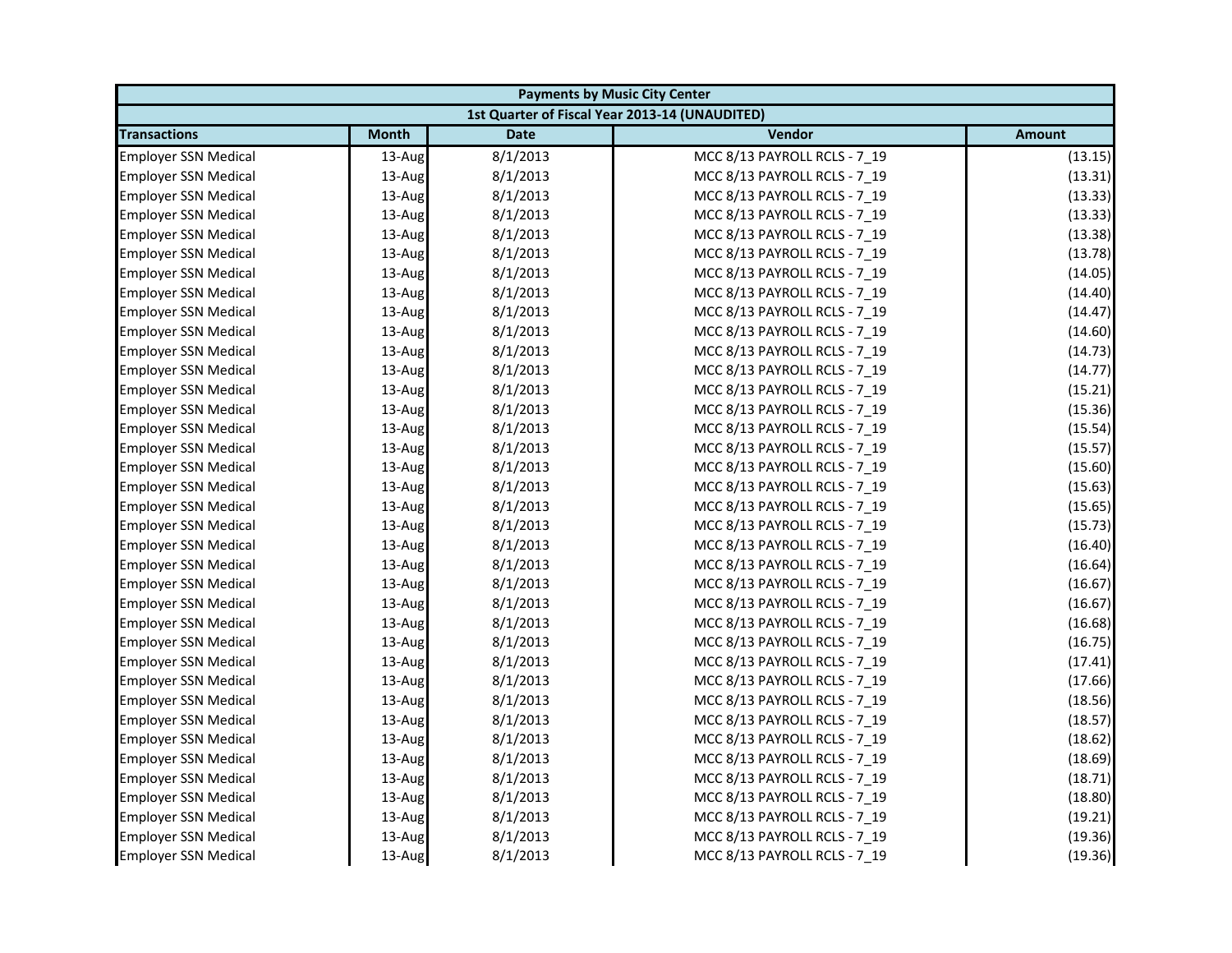| <b>Payments by Music City Center</b> |              |             |                                                |               |
|--------------------------------------|--------------|-------------|------------------------------------------------|---------------|
|                                      |              |             | 1st Quarter of Fiscal Year 2013-14 (UNAUDITED) |               |
| <b>Transactions</b>                  | <b>Month</b> | <b>Date</b> | Vendor                                         | <b>Amount</b> |
| <b>Employer SSN Medical</b>          | 13-Aug       | 8/1/2013    | MCC 8/13 PAYROLL RCLS - 7 19                   | (19.73)       |
| <b>Employer SSN Medical</b>          | 13-Aug       | 8/1/2013    | MCC 8/13 PAYROLL RCLS - 7_19                   | (19.85)       |
| <b>Employer SSN Medical</b>          | 13-Aug       | 8/1/2013    | MCC 8/13 PAYROLL RCLS - 7 19                   | (19.90)       |
| <b>Employer SSN Medical</b>          | 13-Aug       | 8/1/2013    | MCC 8/13 PAYROLL RCLS - 7 19                   | (20.04)       |
| <b>Employer SSN Medical</b>          | 13-Aug       | 8/1/2013    | MCC 8/13 PAYROLL RCLS - 7_19                   | (20.34)       |
| <b>Employer SSN Medical</b>          | 13-Aug       | 8/1/2013    | MCC 8/13 PAYROLL RCLS - 7_19                   | (20.93)       |
| <b>Employer SSN Medical</b>          | 13-Aug       | 8/1/2013    | MCC 8/13 PAYROLL RCLS - 7 19                   | (21.06)       |
| <b>Employer SSN Medical</b>          | 13-Aug       | 8/1/2013    | MCC 8/13 PAYROLL RCLS - 7_19                   | (21.07)       |
| <b>Employer SSN Medical</b>          | 13-Aug       | 8/1/2013    | MCC 8/13 PAYROLL RCLS - 7 19                   | (21.14)       |
| <b>Employer SSN Medical</b>          | 13-Aug       | 8/1/2013    | MCC 8/13 PAYROLL RCLS - 7 19                   | (21.15)       |
| <b>Employer SSN Medical</b>          | 13-Aug       | 8/1/2013    | MCC 8/13 PAYROLL RCLS - 7 19                   | (21.25)       |
| <b>Employer SSN Medical</b>          | 13-Aug       | 8/1/2013    | MCC 8/13 PAYROLL RCLS - 7 19                   | (21.29)       |
| <b>Employer SSN Medical</b>          | 13-Aug       | 8/1/2013    | MCC 8/13 PAYROLL RCLS - 7_19                   | (21.35)       |
| <b>Employer SSN Medical</b>          | 13-Aug       | 8/1/2013    | MCC 8/13 PAYROLL RCLS - 7 19                   | (21.78)       |
| <b>Employer SSN Medical</b>          | 13-Aug       | 8/1/2013    | MCC 8/13 PAYROLL RCLS - 7_19                   | (21.79)       |
| <b>Employer SSN Medical</b>          | 13-Aug       | 8/1/2013    | MCC 8/13 PAYROLL RCLS - 7 19                   | (23.19)       |
| <b>Employer SSN Medical</b>          | 13-Aug       | 8/1/2013    | MCC 8/13 PAYROLL RCLS - 7 19                   | (23.20)       |
| <b>Employer SSN Medical</b>          | 13-Aug       | 8/1/2013    | MCC 8/13 PAYROLL RCLS - 7_19                   | (23.21)       |
| <b>Employer SSN Medical</b>          | 13-Aug       | 8/1/2013    | MCC 8/13 PAYROLL RCLS - 7 19                   | (23.42)       |
| <b>Employer SSN Medical</b>          | 13-Aug       | 8/1/2013    | MCC 8/13 PAYROLL RCLS - 7_19                   | (23.44)       |
| <b>Employer SSN Medical</b>          | 13-Aug       | 8/1/2013    | MCC 8/13 PAYROLL RCLS - 7_19                   | (23.79)       |
| <b>Employer SSN Medical</b>          | $13$ -Aug    | 8/1/2013    | MCC 8/13 PAYROLL RCLS - 7 19                   | (24.81)       |
| <b>Employer SSN Medical</b>          | 13-Aug       | 8/1/2013    | MCC 8/13 PAYROLL RCLS - 7_19                   | (24.82)       |
| <b>Employer SSN Medical</b>          | 13-Aug       | 8/1/2013    | MCC 8/13 PAYROLL RCLS - 7 19                   | (24.83)       |
| <b>Employer SSN Medical</b>          | 13-Aug       | 8/1/2013    | MCC 8/13 PAYROLL RCLS - 7 19                   | (25.22)       |
| <b>Employer SSN Medical</b>          | 13-Aug       | 8/1/2013    | MCC 8/13 PAYROLL RCLS - 7_19                   | (25.56)       |
| Employer SSN Medical                 | 13-Aug       | 8/1/2013    | MCC 8/13 PAYROLL RCLS - 7_19                   | (26.71)       |
| <b>Employer SSN Medical</b>          | 13-Aug       | 8/1/2013    | MCC 8/13 PAYROLL RCLS - 7 19                   | (26.73)       |
| <b>Employer SSN Medical</b>          | 13-Aug       | 8/1/2013    | MCC 8/13 PAYROLL RCLS - 7 19                   | (29.52)       |
| <b>Employer SSN Medical</b>          | 13-Aug       | 8/1/2013    | MCC 8/13 PAYROLL RCLS - 7_19                   | (29.54)       |
| <b>Employer SSN Medical</b>          | 13-Aug       | 8/1/2013    | MCC 8/13 PAYROLL RCLS - 7 19                   | (30.25)       |
| <b>Employer SSN Medical</b>          | 13-Aug       | 8/1/2013    | MCC 8/13 PAYROLL RCLS - 7 19                   | (30.37)       |
| <b>Employer SSN Medical</b>          | 13-Aug       | 8/1/2013    | MCC 8/13 PAYROLL RCLS - 7_19                   | (30.70)       |
| <b>Employer SSN Medical</b>          | 13-Aug       | 8/1/2013    | MCC 8/13 PAYROLL RCLS - 7 19                   | (31.66)       |
| <b>Employer SSN Medical</b>          | 13-Aug       | 8/1/2013    | MCC 8/13 PAYROLL RCLS - 7 19                   | (32.07)       |
| <b>Employer SSN Medical</b>          | 13-Aug       | 8/1/2013    | MCC 8/13 PAYROLL RCLS - 7_19                   | (33.19)       |
| <b>Employer SSN Medical</b>          | 13-Aug       | 8/1/2013    | MCC 8/13 PAYROLL RCLS - 7 19                   | (35.99)       |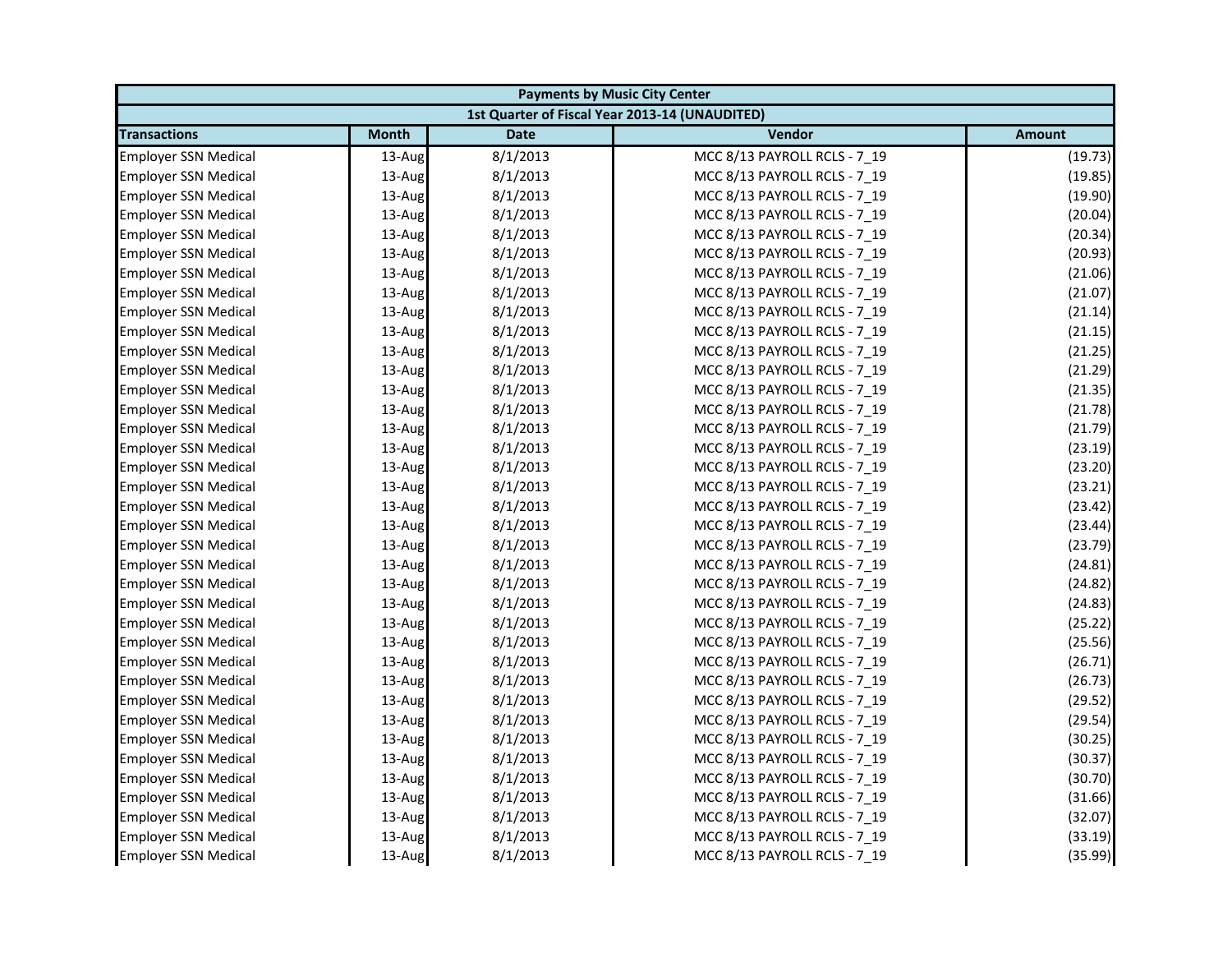| <b>Payments by Music City Center</b> |              |             |                                                |               |
|--------------------------------------|--------------|-------------|------------------------------------------------|---------------|
|                                      |              |             | 1st Quarter of Fiscal Year 2013-14 (UNAUDITED) |               |
| <b>Transactions</b>                  | <b>Month</b> | <b>Date</b> | Vendor                                         | <b>Amount</b> |
| <b>Employer SSN Medical</b>          | 13-Aug       | 8/1/2013    | MCC 8/13 PAYROLL RCLS - 7 19                   | (36.24)       |
| <b>Employer SSN Medical</b>          | 13-Aug       | 8/1/2013    | MCC 8/13 PAYROLL RCLS - 7_19                   | (41.55)       |
| <b>Employer SSN Medical</b>          | 13-Aug       | 8/1/2013    | MCC 8/13 PAYROLL RCLS - 7 19                   | (46.27)       |
| <b>Employer SSN Medical</b>          | 13-Aug       | 8/1/2013    | MCC 8/13 PAYROLL RCLS - 7 19                   | (47.14)       |
| <b>Employer SSN Medical</b>          | 13-Aug       | 8/1/2013    | MCC 8/13 PAYROLL RCLS - 7_19                   | (48.80)       |
| <b>Employer SSN Medical</b>          | 13-Aug       | 8/1/2013    | MCC 8/13 PAYROLL RCLS - 7 19                   | (48.94)       |
| <b>Employer SSN Medical</b>          | 13-Aug       | 8/1/2013    | MCC 8/13 PAYROLL RCLS - 7 19                   | (49.02)       |
| <b>Employer SSN Medical</b>          | 13-Aug       | 8/1/2013    | MCC 8/13 PAYROLL RCLS - 7 19                   | (51.03)       |
| <b>Employer SSN Medical</b>          | 13-Aug       | 8/1/2013    | MCC 8/13 PAYROLL RCLS - 7_19                   | (58.10)       |
| <b>Employer SSN Medical</b>          | 13-Aug       | 8/1/2013    | MCC 8/13 PAYROLL RCLS - 7 19                   | (68.58)       |
| <b>Employer SSN Medical</b>          | 13-Aug       | 8/1/2013    | MCC 8/13 PAYROLL RCLS - 7 19                   | (97.33)       |
| <b>Employer Group Health</b>         | 13-Aug       | 8/1/2013    | MCC 8/13 PAYROLL RCLS - 7 19                   | 0.30          |
| <b>Employer Group Health</b>         | 13-Aug       | 8/1/2013    | MCC 8/13 PAYROLL RCLS - 7_19                   | 4.74          |
| <b>Employer Group Health</b>         | $13$ -Aug    | 8/1/2013    | MCC 8/13 PAYROLL RCLS - 7 19                   | 9.06          |
| <b>Employer Group Health</b>         | 13-Aug       | 8/1/2013    | MCC 8/13 PAYROLL RCLS - 7 19                   | 11.41         |
| <b>Employer Group Health</b>         | 13-Aug       | 8/1/2013    | MCC 8/13 PAYROLL RCLS - 7_19                   | 18.30         |
| <b>Employer Group Health</b>         | 13-Aug       | 8/1/2013    | MCC 8/13 PAYROLL RCLS - 7 19                   | 47.10         |
| <b>Employer Group Health</b>         | 13-Aug       | 8/1/2013    | MCC 8/13 PAYROLL RCLS - 7 19                   | 48.61         |
| <b>Employer Group Health</b>         | 13-Aug       | 8/1/2013    | MCC 8/13 PAYROLL RCLS - 7_19                   | 100.49        |
| <b>Employer Group Health</b>         | 13-Aug       | 8/1/2013    | MCC 8/13 PAYROLL RCLS - 7 19                   | 187.62        |
| <b>Employer Group Health</b>         | 13-Aug       | 8/1/2013    | MCC 8/13 PAYROLL RCLS - 7 19                   | 202.23        |
| <b>Employer Group Health</b>         | 13-Aug       | 8/1/2013    | MCC 8/13 PAYROLL RCLS - 7_19                   | 468.00        |
| <b>Employer Group Health</b>         | 13-Aug       | 8/1/2013    | MCC 8/13 PAYROLL RCLS - 7_19                   | 476.43        |
| <b>Employer Group Health</b>         | 13-Aug       | 8/1/2013    | MCC 8/13 PAYROLL RCLS - 7 19                   | 501.83        |
| <b>Employer Group Health</b>         | 13-Aug       | 8/1/2013    | MCC 8/13 PAYROLL RCLS - 7 19                   | 562.50        |
| <b>Employer Group Health</b>         | 13-Aug       | 8/1/2013    | MCC 8/13 PAYROLL RCLS - 7_19                   | 1,119.00      |
| <b>Employer Group Health</b>         | 13-Aug       | 8/1/2013    | MCC 8/13 PAYROLL RCLS - 7 19                   | (0.02)        |
| <b>Employer Group Health</b>         | 13-Aug       | 8/1/2013    | MCC 8/13 PAYROLL RCLS - 7 19                   | (0.13)        |
| <b>Employer Group Health</b>         | 13-Aug       | 8/1/2013    | MCC 8/13 PAYROLL RCLS - 7_19                   | (0.22)        |
| <b>Employer Group Health</b>         | 13-Aug       | 8/1/2013    | MCC 8/13 PAYROLL RCLS - 7 19                   | (0.35)        |
| <b>Employer Group Health</b>         | 13-Aug       | 8/1/2013    | MCC 8/13 PAYROLL RCLS - 7 19                   | (0.52)        |
| <b>Employer Group Health</b>         | 13-Aug       | 8/1/2013    | MCC 8/13 PAYROLL RCLS - 7 19                   | (0.78)        |
| <b>Employer Group Health</b>         | 13-Aug       | 8/1/2013    | MCC 8/13 PAYROLL RCLS - 7_19                   | (0.79)        |
| <b>Employer Group Health</b>         | 13-Aug       | 8/1/2013    | MCC 8/13 PAYROLL RCLS - 7_19                   | (0.79)        |
| <b>Employer Group Health</b>         | 13-Aug       | 8/1/2013    | MCC 8/13 PAYROLL RCLS - 7 19                   | (1.26)        |
| <b>Employer Group Health</b>         | 13-Aug       | 8/1/2013    | MCC 8/13 PAYROLL RCLS - 7_19                   | (1.62)        |
| <b>Employer Group Health</b>         | 13-Aug       | 8/1/2013    | MCC 8/13 PAYROLL RCLS - 7 19                   | (1.67)        |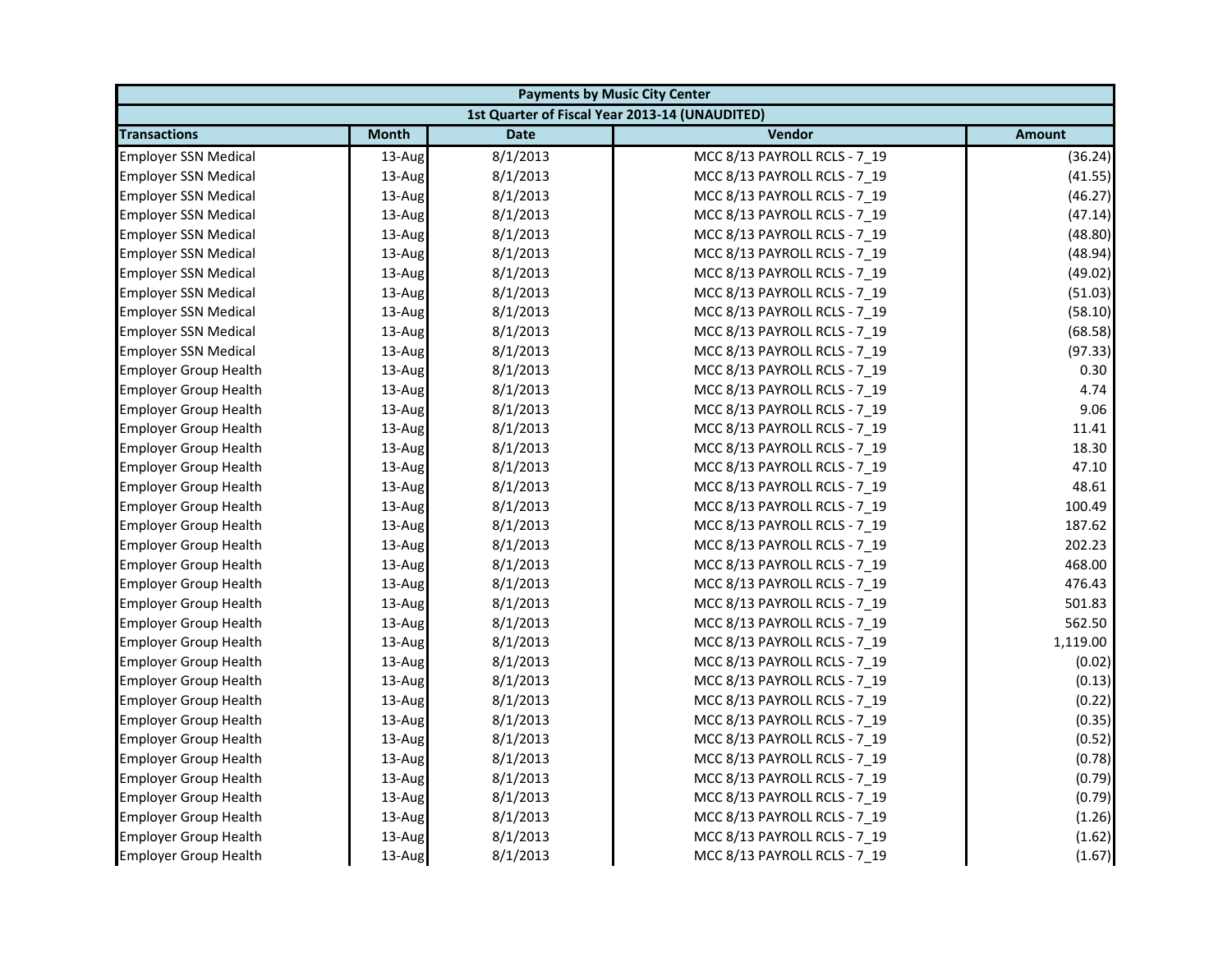| <b>Payments by Music City Center</b> |              |             |                                                |               |
|--------------------------------------|--------------|-------------|------------------------------------------------|---------------|
|                                      |              |             | 1st Quarter of Fiscal Year 2013-14 (UNAUDITED) |               |
| <b>Transactions</b>                  | <b>Month</b> | <b>Date</b> | Vendor                                         | <b>Amount</b> |
| <b>Employer Group Health</b>         | 13-Aug       | 8/1/2013    | MCC 8/13 PAYROLL RCLS - 7 19                   | (1.68)        |
| <b>Employer Group Health</b>         | 13-Aug       | 8/1/2013    | MCC 8/13 PAYROLL RCLS - 7_19                   | (1.77)        |
| <b>Employer Group Health</b>         | 13-Aug       | 8/1/2013    | MCC 8/13 PAYROLL RCLS - 7_19                   | (2.10)        |
| <b>Employer Group Health</b>         | 13-Aug       | 8/1/2013    | MCC 8/13 PAYROLL RCLS - 7 19                   | (2.30)        |
| <b>Employer Group Health</b>         | 13-Aug       | 8/1/2013    | MCC 8/13 PAYROLL RCLS - 7_19                   | (2.32)        |
| <b>Employer Group Health</b>         | 13-Aug       | 8/1/2013    | MCC 8/13 PAYROLL RCLS - 7 19                   | (2.40)        |
| <b>Employer Group Health</b>         | 13-Aug       | 8/1/2013    | MCC 8/13 PAYROLL RCLS - 7 19                   | (3.05)        |
| <b>Employer Group Health</b>         | 13-Aug       | 8/1/2013    | MCC 8/13 PAYROLL RCLS - 7 19                   | (3.09)        |
| <b>Employer Group Health</b>         | 13-Aug       | 8/1/2013    | MCC 8/13 PAYROLL RCLS - 7_19                   | (3.35)        |
| <b>Employer Group Health</b>         | 13-Aug       | 8/1/2013    | MCC 8/13 PAYROLL RCLS - 7 19                   | (3.37)        |
| <b>Employer Group Health</b>         | 13-Aug       | 8/1/2013    | MCC 8/13 PAYROLL RCLS - 7 19                   | (3.48)        |
| <b>Employer Group Health</b>         | 13-Aug       | 8/1/2013    | MCC 8/13 PAYROLL RCLS - 7 19                   | (5.10)        |
| <b>Employer Group Health</b>         | 13-Aug       | 8/1/2013    | MCC 8/13 PAYROLL RCLS - 7_19                   | (5.15)        |
| <b>Employer Group Health</b>         | 13-Aug       | 8/1/2013    | MCC 8/13 PAYROLL RCLS - 7 19                   | (5.39)        |
| <b>Employer Group Health</b>         | 13-Aug       | 8/1/2013    | MCC 8/13 PAYROLL RCLS - 7 19                   | (5.51)        |
| <b>Employer Group Health</b>         | 13-Aug       | 8/1/2013    | MCC 8/13 PAYROLL RCLS - 7_19                   | (6.57)        |
| <b>Employer Group Health</b>         | 13-Aug       | 8/1/2013    | MCC 8/13 PAYROLL RCLS - 7 19                   | (7.31)        |
| <b>Employer Group Health</b>         | 13-Aug       | 8/1/2013    | MCC 8/13 PAYROLL RCLS - 7 19                   | (8.92)        |
| <b>Employer Group Health</b>         | 13-Aug       | 8/1/2013    | MCC 8/13 PAYROLL RCLS - 7_19                   | (9.06)        |
| <b>Employer Group Health</b>         | 13-Aug       | 8/1/2013    | MCC 8/13 PAYROLL RCLS - 7 19                   | (9.07)        |
| <b>Employer Group Health</b>         | 13-Aug       | 8/1/2013    | MCC 8/13 PAYROLL RCLS - 7 19                   | (11.51)       |
| <b>Employer Group Health</b>         | 13-Aug       | 8/1/2013    | MCC 8/13 PAYROLL RCLS - 7_19                   | (13.99)       |
| <b>Employer Group Health</b>         | 13-Aug       | 8/1/2013    | MCC 8/13 PAYROLL RCLS - 7_19                   | (17.51)       |
| <b>Employer Group Health</b>         | 13-Aug       | 8/1/2013    | MCC 8/13 PAYROLL RCLS - 7 19                   | (19.55)       |
| <b>Employer Group Health</b>         | 13-Aug       | 8/1/2013    | MCC 8/13 PAYROLL RCLS - 7 19                   | (20.79)       |
| <b>Employer Group Health</b>         | 13-Aug       | 8/1/2013    | MCC 8/13 PAYROLL RCLS - 7_19                   | (23.05)       |
| <b>Employer Group Health</b>         | 13-Aug       | 8/1/2013    | MCC 8/13 PAYROLL RCLS - 7_19                   | (23.08)       |
| <b>Employer Group Health</b>         | 13-Aug       | 8/1/2013    | MCC 8/13 PAYROLL RCLS - 7 19                   | (23.12)       |
| <b>Employer Group Health</b>         | 13-Aug       | 8/1/2013    | MCC 8/13 PAYROLL RCLS - 7_19                   | (23.29)       |
| <b>Employer Group Health</b>         | 13-Aug       | 8/1/2013    | MCC 8/13 PAYROLL RCLS - 7 19                   | (23.35)       |
| <b>Employer Group Health</b>         | 13-Aug       | 8/1/2013    | MCC 8/13 PAYROLL RCLS - 7 19                   | (23.44)       |
| <b>Employer Group Health</b>         | 13-Aug       | 8/1/2013    | MCC 8/13 PAYROLL RCLS - 7 19                   | (23.52)       |
| <b>Employer Group Health</b>         | 13-Aug       | 8/1/2013    | MCC 8/13 PAYROLL RCLS - 7 19                   | (23.55)       |
| <b>Employer Group Health</b>         | 13-Aug       | 8/1/2013    | MCC 8/13 PAYROLL RCLS - 7_19                   | (23.55)       |
| <b>Employer Group Health</b>         | 13-Aug       | 8/1/2013    | MCC 8/13 PAYROLL RCLS - 7 19                   | (23.55)       |
| <b>Employer Group Health</b>         | 13-Aug       | 8/1/2013    | MCC 8/13 PAYROLL RCLS - 7_19                   | (23.66)       |
| <b>Employer Group Health</b>         | 13-Aug       | 8/1/2013    | MCC 8/13 PAYROLL RCLS - 7 19                   | (24.09)       |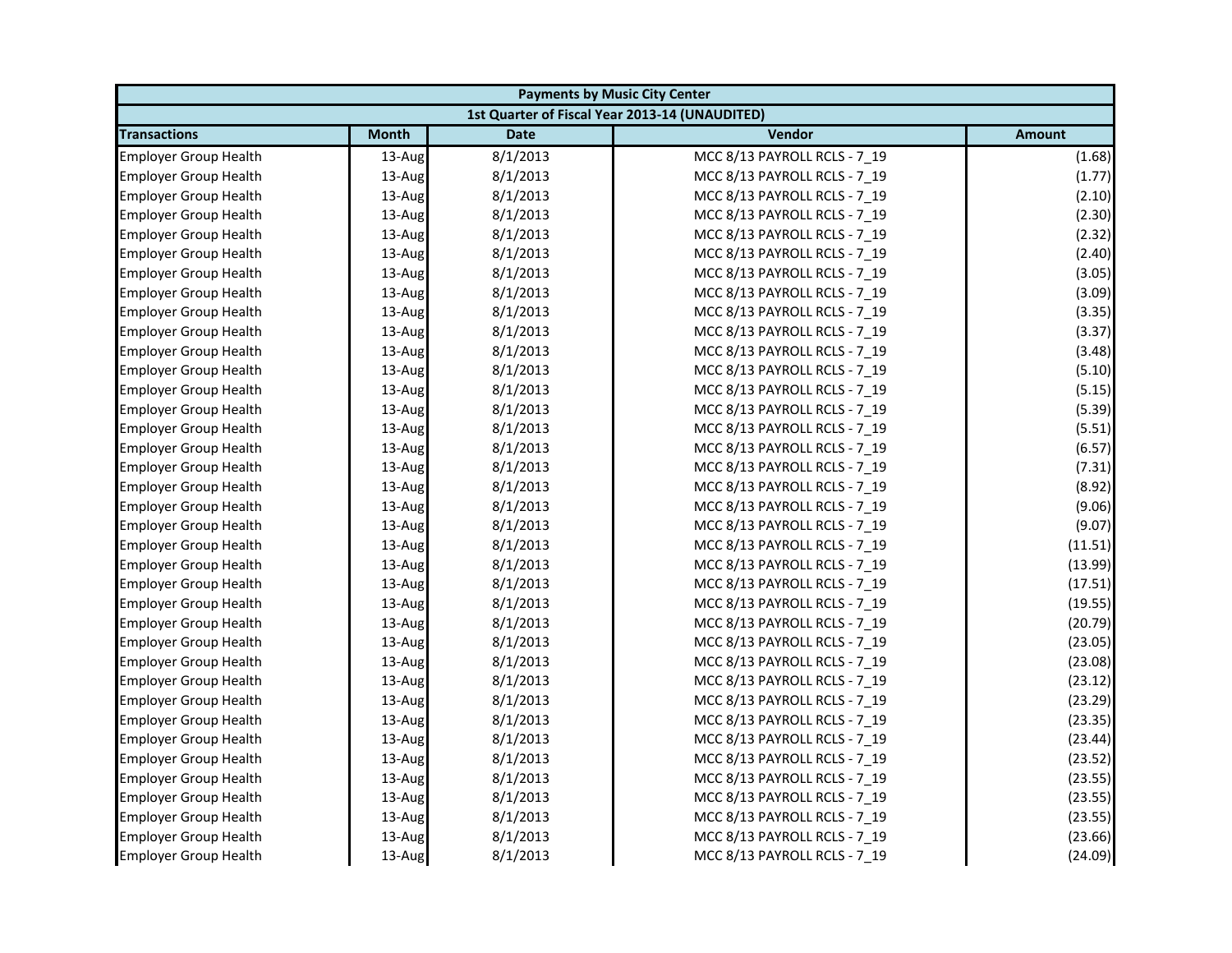| <b>Payments by Music City Center</b> |              |             |                                                |               |
|--------------------------------------|--------------|-------------|------------------------------------------------|---------------|
|                                      |              |             | 1st Quarter of Fiscal Year 2013-14 (UNAUDITED) |               |
| <b>Transactions</b>                  | <b>Month</b> | <b>Date</b> | Vendor                                         | <b>Amount</b> |
| <b>Employer Group Health</b>         | 13-Aug       | 8/1/2013    | MCC 8/13 PAYROLL RCLS - 7 19                   | (24.09)       |
| <b>Employer Group Health</b>         | 13-Aug       | 8/1/2013    | MCC 8/13 PAYROLL RCLS - 7_19                   | (25.45)       |
| <b>Employer Group Health</b>         | 13-Aug       | 8/1/2013    | MCC 8/13 PAYROLL RCLS - 7 19                   | (27.57)       |
| <b>Employer Group Health</b>         | 13-Aug       | 8/1/2013    | MCC 8/13 PAYROLL RCLS - 7 19                   | (29.25)       |
| <b>Employer Group Health</b>         | 13-Aug       | 8/1/2013    | MCC 8/13 PAYROLL RCLS - 7_19                   | (29.86)       |
| <b>Employer Group Health</b>         | 13-Aug       | 8/1/2013    | MCC 8/13 PAYROLL RCLS - 7 19                   | (33.68)       |
| <b>Employer Group Health</b>         | 13-Aug       | 8/1/2013    | MCC 8/13 PAYROLL RCLS - 7 19                   | (38.67)       |
| <b>Employer Group Health</b>         | 13-Aug       | 8/1/2013    | MCC 8/13 PAYROLL RCLS - 7 19                   | (38.80)       |
| <b>Employer Group Health</b>         | 13-Aug       | 8/1/2013    | MCC 8/13 PAYROLL RCLS - 7_19                   | (44.43)       |
| <b>Employer Group Health</b>         | 13-Aug       | 8/1/2013    | MCC 8/13 PAYROLL RCLS - 7_19                   | (44.96)       |
| <b>Employer Group Health</b>         | 13-Aug       | 8/1/2013    | MCC 8/13 PAYROLL RCLS - 7 19                   | (44.97)       |
| <b>Employer Group Health</b>         | 13-Aug       | 8/1/2013    | MCC 8/13 PAYROLL RCLS - 7 19                   | (48.61)       |
| <b>Employer Group Health</b>         | 13-Aug       | 8/1/2013    | MCC 8/13 PAYROLL RCLS - 7_19                   | (55.70)       |
| <b>Employer Group Health</b>         | 13-Aug       | 8/1/2013    | MCC 8/13 PAYROLL RCLS - 7 19                   | (55.95)       |
| <b>Employer Group Health</b>         | 13-Aug       | 8/1/2013    | MCC 8/13 PAYROLL RCLS - 7 19                   | (55.95)       |
| <b>Employer Group Health</b>         | 13-Aug       | 8/1/2013    | MCC 8/13 PAYROLL RCLS - 7_19                   | (57.06)       |
| <b>Employer Group Health</b>         | 13-Aug       | 8/1/2013    | MCC 8/13 PAYROLL RCLS - 7 19                   | (58.50)       |
| <b>Employer Group Health</b>         | 13-Aug       | 8/1/2013    | MCC 8/13 PAYROLL RCLS - 7 19                   | (60.04)       |
| <b>Employer Group Health</b>         | 13-Aug       | 8/1/2013    | MCC 8/13 PAYROLL RCLS - 7_19                   | (66.76)       |
| <b>Employer Group Health</b>         | 13-Aug       | 8/1/2013    | MCC 8/13 PAYROLL RCLS - 7 19                   | (72.34)       |
| <b>Employer Group Health</b>         | 13-Aug       | 8/1/2013    | MCC 8/13 PAYROLL RCLS - 7 19                   | (75.99)       |
| <b>Employer Group Health</b>         | 13-Aug       | 8/1/2013    | MCC 8/13 PAYROLL RCLS - 7_19                   | (104.14)      |
| <b>Employer Group Health</b>         | 13-Aug       | 8/1/2013    | MCC 8/13 PAYROLL RCLS - 7 19                   | (108.17)      |
| <b>Employer Group Health</b>         | 13-Aug       | 8/1/2013    | MCC 8/13 PAYROLL RCLS - 7 19                   | (116.70)      |
| <b>Employer Group Health</b>         | 13-Aug       | 8/1/2013    | MCC 8/13 PAYROLL RCLS - 7 19                   | (116.70)      |
| <b>Employer Group Health</b>         | 13-Aug       | 8/1/2013    | MCC 8/13 PAYROLL RCLS - 7_19                   | (158.80)      |
| <b>Employer Group Health</b>         | 13-Aug       | 8/1/2013    | MCC 8/13 PAYROLL RCLS - 7_19                   | (159.51)      |
| <b>Employer Group Health</b>         | 13-Aug       | 8/1/2013    | MCC 8/13 PAYROLL RCLS - 7 19                   | (168.19)      |
| <b>Employer Group Health</b>         | 13-Aug       | 8/1/2013    | MCC 8/13 PAYROLL RCLS - 7_19                   | (168.74)      |
| <b>Employer Group Health</b>         | 13-Aug       | 8/1/2013    | MCC 8/13 PAYROLL RCLS - 7 19                   | (175.46)      |
| <b>Employer Group Health</b>         | 13-Aug       | 8/1/2013    | MCC 8/13 PAYROLL RCLS - 7 19                   | (187.32)      |
| <b>Employer Group Health</b>         | 13-Aug       | 8/1/2013    | MCC 8/13 PAYROLL RCLS - 7 19                   | (196.70)      |
| <b>Employer Group Health</b>         | 13-Aug       | 8/1/2013    | MCC 8/13 PAYROLL RCLS - 7 19                   | (201.82)      |
| <b>Employer Group Health</b>         | 13-Aug       | 8/1/2013    | MCC 8/13 PAYROLL RCLS - 7_19                   | (204.75)      |
| <b>Employer Group Health</b>         | 13-Aug       | 8/1/2013    | MCC 8/13 PAYROLL RCLS - 7 19                   | (207.93)      |
| <b>Employer Group Health</b>         | 13-Aug       | 8/1/2013    | MCC 8/13 PAYROLL RCLS - 7_19                   | (208.55)      |
| <b>Employer Group Health</b>         | 13-Aug       | 8/1/2013    | MCC 8/13 PAYROLL RCLS - 7 19                   | (209.08)      |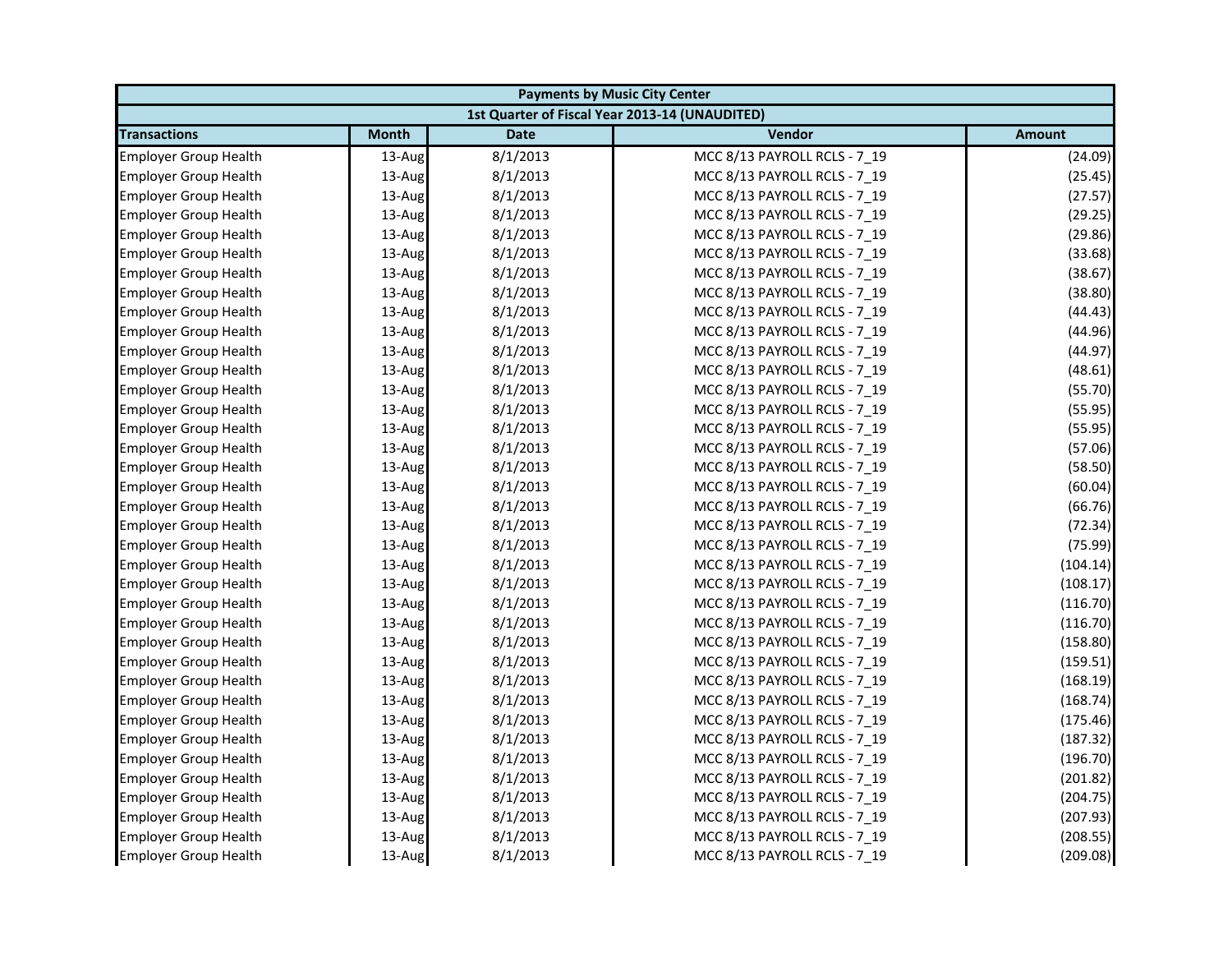| <b>Payments by Music City Center</b> |              |             |                                                |               |
|--------------------------------------|--------------|-------------|------------------------------------------------|---------------|
|                                      |              |             | 1st Quarter of Fiscal Year 2013-14 (UNAUDITED) |               |
| <b>Transactions</b>                  | <b>Month</b> | <b>Date</b> | Vendor                                         | <b>Amount</b> |
| <b>Employer Group Health</b>         | 13-Aug       | 8/1/2013    | MCC 8/13 PAYROLL RCLS - 7 19                   | (209.89)      |
| <b>Employer Group Health</b>         | 13-Aug       | 8/1/2013    | MCC 8/13 PAYROLL RCLS - 7_19                   | (210.08)      |
| <b>Employer Group Health</b>         | 13-Aug       | 8/1/2013    | MCC 8/13 PAYROLL RCLS - 7_19                   | (210.14)      |
| <b>Employer Group Health</b>         | 13-Aug       | 8/1/2013    | MCC 8/13 PAYROLL RCLS - 7 19                   | (210.34)      |
| <b>Employer Group Health</b>         | 13-Aug       | 8/1/2013    | MCC 8/13 PAYROLL RCLS - 7_19                   | (210.48)      |
| <b>Employer Group Health</b>         | 13-Aug       | 8/1/2013    | MCC 8/13 PAYROLL RCLS - 7 19                   | (210.53)      |
| <b>Employer Group Health</b>         | 13-Aug       | 8/1/2013    | MCC 8/13 PAYROLL RCLS - 7 19                   | (210.56)      |
| <b>Employer Group Health</b>         | 13-Aug       | 8/1/2013    | MCC 8/13 PAYROLL RCLS - 7 19                   | (211.95)      |
| <b>Employer Group Health</b>         | 13-Aug       | 8/1/2013    | MCC 8/13 PAYROLL RCLS - 7_19                   | (211.95)      |
| <b>Employer Group Health</b>         | 13-Aug       | 8/1/2013    | MCC 8/13 PAYROLL RCLS - 7 19                   | (211.95)      |
| <b>Employer Group Health</b>         | 13-Aug       | 8/1/2013    | MCC 8/13 PAYROLL RCLS - 7 19                   | (213.21)      |
| <b>Employer Group Health</b>         | 13-Aug       | 8/1/2013    | MCC 8/13 PAYROLL RCLS - 7 19                   | (224.93)      |
| <b>Employer Group Health</b>         | 13-Aug       | 8/1/2013    | MCC 8/13 PAYROLL RCLS - 7_19                   | (226.58)      |
| <b>Employer Group Health</b>         | 13-Aug       | 8/1/2013    | MCC 8/13 PAYROLL RCLS - 7 19                   | (228.85)      |
| <b>Employer Group Health</b>         | 13-Aug       | 8/1/2013    | MCC 8/13 PAYROLL RCLS - 7 19                   | (230.11)      |
| <b>Employer Group Health</b>         | 13-Aug       | 8/1/2013    | MCC 8/13 PAYROLL RCLS - 7_19                   | (230.40)      |
| <b>Employer Group Health</b>         | 13-Aug       | 8/1/2013    | MCC 8/13 PAYROLL RCLS - 7 19                   | (232.02)      |
| <b>Employer Group Health</b>         | 13-Aug       | 8/1/2013    | MCC 8/13 PAYROLL RCLS - 7 19                   | (232.45)      |
| <b>Employer Group Health</b>         | 13-Aug       | 8/1/2013    | MCC 8/13 PAYROLL RCLS - 7_19                   | (233.82)      |
| <b>Employer Group Health</b>         | 13-Aug       | 8/1/2013    | MCC 8/13 PAYROLL RCLS - 7 19                   | (233.83)      |
| <b>Employer Group Health</b>         | 13-Aug       | 8/1/2013    | MCC 8/13 PAYROLL RCLS - 7 19                   | (234.00)      |
| <b>Employer Group Health</b>         | 13-Aug       | 8/1/2013    | MCC 8/13 PAYROLL RCLS - 7_19                   | (234.00)      |
| <b>Employer Group Health</b>         | 13-Aug       | 8/1/2013    | MCC 8/13 PAYROLL RCLS - 7_19                   | (234.00)      |
| <b>Employer Group Health</b>         | 13-Aug       | 8/1/2013    | MCC 8/13 PAYROLL RCLS - 7 19                   | (234.71)      |
| <b>Employer Group Health</b>         | 13-Aug       | 8/1/2013    | MCC 8/13 PAYROLL RCLS - 7 19                   | (234.71)      |
| <b>Employer Group Health</b>         | 13-Aug       | 8/1/2013    | MCC 8/13 PAYROLL RCLS - 7_19                   | (235.15)      |
| <b>Employer Group Health</b>         | 13-Aug       | 8/1/2013    | MCC 8/13 PAYROLL RCLS - 7_19                   | (235.28)      |
| <b>Employer Group Health</b>         | 13-Aug       | 8/1/2013    | MCC 8/13 PAYROLL RCLS - 7 19                   | (235.37)      |
| <b>Employer Group Health</b>         | 13-Aug       | 8/1/2013    | MCC 8/13 PAYROLL RCLS - 7_19                   | (235.50)      |
| <b>Employer Group Health</b>         | 13-Aug       | 8/1/2013    | MCC 8/13 PAYROLL RCLS - 7 19                   | (235.50)      |
| <b>Employer Group Health</b>         | 13-Aug       | 8/1/2013    | MCC 8/13 PAYROLL RCLS - 7 19                   | (235.50)      |
| <b>Employer Group Health</b>         | 13-Aug       | 8/1/2013    | MCC 8/13 PAYROLL RCLS - 7 19                   | (235.50)      |
| <b>Employer Group Health</b>         | 13-Aug       | 8/1/2013    | MCC 8/13 PAYROLL RCLS - 7 19                   | (235.50)      |
| <b>Employer Group Health</b>         | 13-Aug       | 8/1/2013    | MCC 8/13 PAYROLL RCLS - 7_19                   | (235.50)      |
| <b>Employer Group Health</b>         | 13-Aug       | 8/1/2013    | MCC 8/13 PAYROLL RCLS - 7 19                   | (235.50)      |
| <b>Employer Group Health</b>         | 13-Aug       | 8/1/2013    | MCC 8/13 PAYROLL RCLS - 7_19                   | (235.50)      |
| <b>Employer Group Health</b>         | 13-Aug       | 8/1/2013    | MCC 8/13 PAYROLL RCLS - 7 19                   | (235.50)      |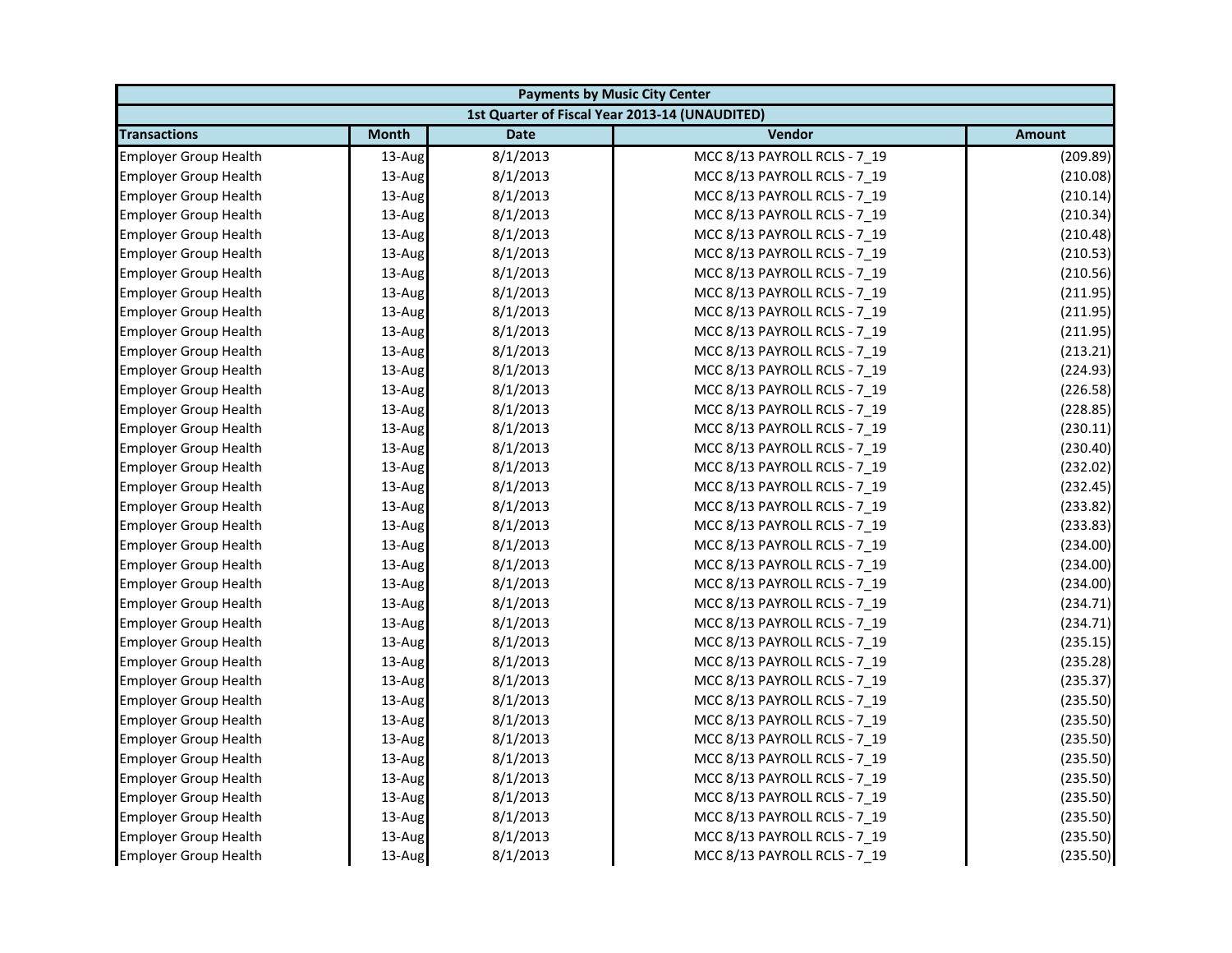| <b>Payments by Music City Center</b> |              |             |                                                |               |
|--------------------------------------|--------------|-------------|------------------------------------------------|---------------|
|                                      |              |             | 1st Quarter of Fiscal Year 2013-14 (UNAUDITED) |               |
| <b>Transactions</b>                  | <b>Month</b> | <b>Date</b> | Vendor                                         | <b>Amount</b> |
| <b>Employer Group Health</b>         | 13-Aug       | 8/1/2013    | MCC 8/13 PAYROLL RCLS - 7 19                   | (235.50)      |
| <b>Employer Group Health</b>         | 13-Aug       | 8/1/2013    | MCC 8/13 PAYROLL RCLS - 7_19                   | (235.50)      |
| <b>Employer Group Health</b>         | 13-Aug       | 8/1/2013    | MCC 8/13 PAYROLL RCLS - 7_19                   | (361.40)      |
| <b>Employer Group Health</b>         | 13-Aug       | 8/1/2013    | MCC 8/13 PAYROLL RCLS - 7 19                   | (403.70)      |
| <b>Employer Group Health</b>         | 13-Aug       | 8/1/2013    | MCC 8/13 PAYROLL RCLS - 7_19                   | (416.69)      |
| <b>Employer Group Health</b>         | 13-Aug       | 8/1/2013    | MCC 8/13 PAYROLL RCLS - 7 19                   | (487.16)      |
| <b>Employer Group Health</b>         | 13-Aug       | 8/1/2013    | MCC 8/13 PAYROLL RCLS - 7 19                   | (489.56)      |
| <b>Employer Group Health</b>         | 13-Aug       | 8/1/2013    | MCC 8/13 PAYROLL RCLS - 7 19                   | (501.83)      |
| <b>Employer Group Health</b>         | 13-Aug       | 8/1/2013    | MCC 8/13 PAYROLL RCLS - 7_19                   | (502.03)      |
| <b>Employer Group Health</b>         | 13-Aug       | 8/1/2013    | MCC 8/13 PAYROLL RCLS - 7 19                   | (502.44)      |
| <b>Employer Group Health</b>         | 13-Aug       | 8/1/2013    | MCC 8/13 PAYROLL RCLS - 7 19                   | (503.55)      |
| <b>Employer Group Health</b>         | 13-Aug       | 8/1/2013    | MCC 8/13 PAYROLL RCLS - 7 19                   | (515.07)      |
| <b>Employer Group Health</b>         | 13-Aug       | 8/1/2013    | MCC 8/13 PAYROLL RCLS - 7_19                   | (523.83)      |
| <b>Employer Group Health</b>         | 13-Aug       | 8/1/2013    | MCC 8/13 PAYROLL RCLS - 7 19                   | (541.47)      |
| <b>Employer Group Health</b>         | 13-Aug       | 8/1/2013    | MCC 8/13 PAYROLL RCLS - 7 19                   | (542.95)      |
| <b>Employer Group Health</b>         | 13-Aug       | 8/1/2013    | MCC 8/13 PAYROLL RCLS - 7_19                   | (547.99)      |
| <b>Employer Group Health</b>         | 13-Aug       | 8/1/2013    | MCC 8/13 PAYROLL RCLS - 7 19                   | (553.99)      |
| <b>Employer Group Health</b>         | 13-Aug       | 8/1/2013    | MCC 8/13 PAYROLL RCLS - 7 19                   | (555.93)      |
| <b>Employer Group Health</b>         | 13-Aug       | 8/1/2013    | MCC 8/13 PAYROLL RCLS - 7_19                   | (557.10)      |
| <b>Employer Group Health</b>         | 13-Aug       | 8/1/2013    | MCC 8/13 PAYROLL RCLS - 7 19                   | (558.24)      |
| <b>Employer Group Health</b>         | 13-Aug       | 8/1/2013    | MCC 8/13 PAYROLL RCLS - 7 19                   | (559.15)      |
| <b>Employer Group Health</b>         | 13-Aug       | 8/1/2013    | MCC 8/13 PAYROLL RCLS - 7_19                   | (559.50)      |
| <b>Employer Group Health</b>         | 13-Aug       | 8/1/2013    | MCC 8/13 PAYROLL RCLS - 7_19                   | (559.50)      |
| <b>Employer Group Health</b>         | 13-Aug       | 8/1/2013    | MCC 8/13 PAYROLL RCLS - 7 19                   | (559.50)      |
| <b>Employer Group Health</b>         | 13-Aug       | 8/1/2013    | MCC 8/13 PAYROLL RCLS - 7 19                   | (559.50)      |
| <b>Employer Group Health</b>         | 13-Aug       | 8/1/2013    | MCC 8/13 PAYROLL RCLS - 7_19                   | (559.50)      |
| <b>Employer Group Health</b>         | 13-Aug       | 8/1/2013    | MCC 8/13 PAYROLL RCLS - 7_19                   | (562.50)      |
| <b>Employer Group Health</b>         | 13-Aug       | 8/1/2013    | MCC 8/13 PAYROLL RCLS - 7 19                   | (562.50)      |
| <b>Employer Group Health</b>         | 13-Aug       | 8/1/2013    | MCC 8/13 PAYROLL RCLS - 7_19                   | (562.50)      |
| <b>Employer Group Health</b>         | 13-Aug       | 8/1/2013    | MCC 8/13 PAYROLL RCLS - 7 19                   | (562.50)      |
| <b>Employer Group Health</b>         | 13-Aug       | 8/1/2013    | MCC 8/13 PAYROLL RCLS - 7 19                   | (562.50)      |
| <b>Employer Group Health</b>         | 13-Aug       | 8/1/2013    | MCC 8/13 PAYROLL RCLS - 7 19                   | (562.50)      |
| <b>Employer Group Health</b>         | 13-Aug       | 8/1/2013    | MCC 8/13 PAYROLL RCLS - 7_19                   | (562.50)      |
| <b>Employer Group Health</b>         | 13-Aug       | 8/1/2013    | MCC 8/13 PAYROLL RCLS - 7_19                   | (702.00)      |
| <b>Employer Group Health</b>         | 13-Aug       | 8/1/2013    | MCC 8/13 PAYROLL RCLS - 7 19                   | (1,678.50)    |
| <b>Employer Dental Group</b>         | 13-Aug       | 8/1/2013    | MCC 8/13 PAYROLL RCLS - 7_19                   | 0.02          |
| <b>Employer Dental Group</b>         | 13-Aug       | 8/1/2013    | MCC 8/13 PAYROLL RCLS - 7 19                   | 0.12          |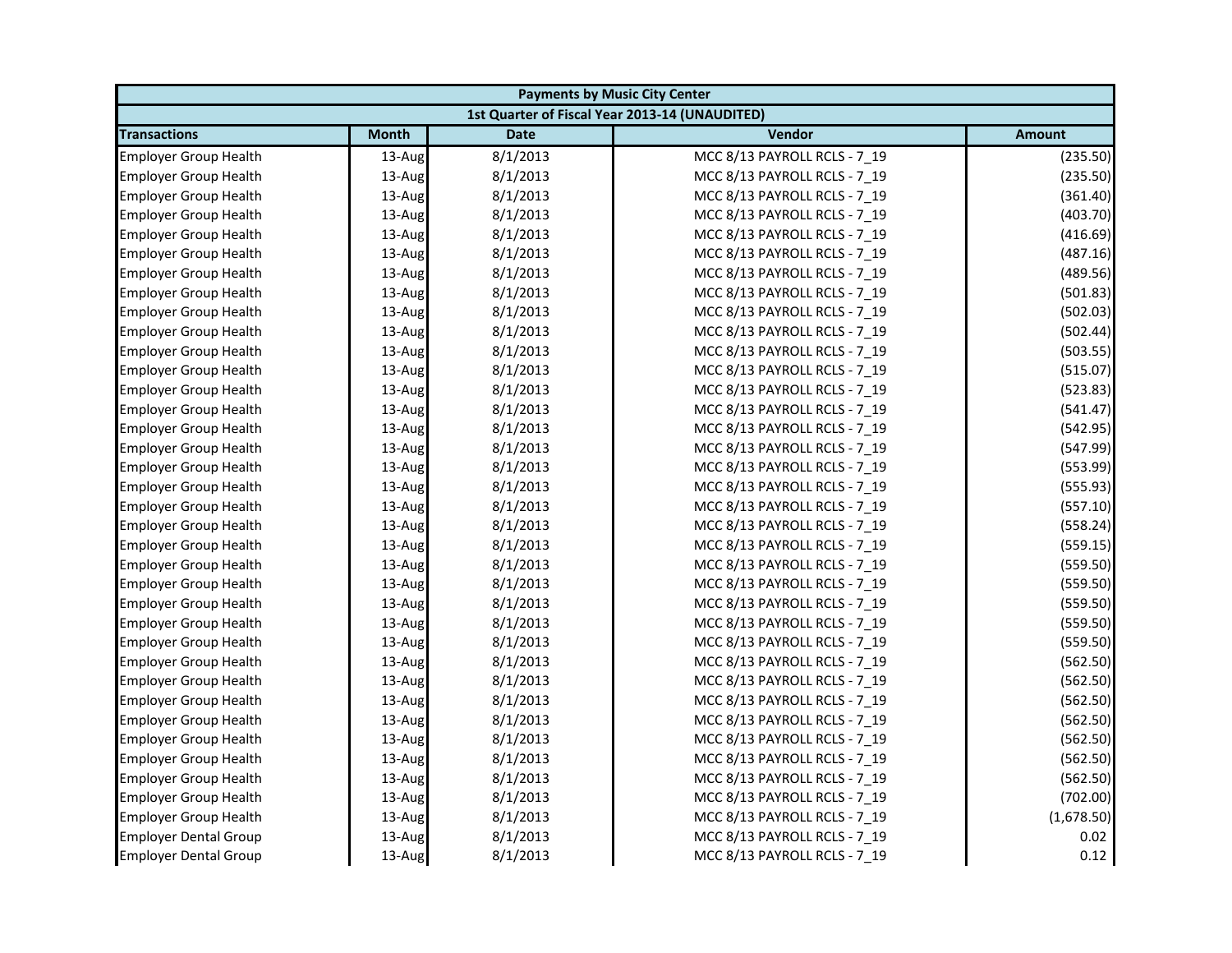| <b>Payments by Music City Center</b> |              |             |                                                |               |
|--------------------------------------|--------------|-------------|------------------------------------------------|---------------|
|                                      |              |             | 1st Quarter of Fiscal Year 2013-14 (UNAUDITED) |               |
| <b>Transactions</b>                  | <b>Month</b> | <b>Date</b> | Vendor                                         | <b>Amount</b> |
| <b>Employer Dental Group</b>         | 13-Aug       | 8/1/2013    | MCC 8/13 PAYROLL RCLS - 7 19                   | 0.14          |
| <b>Employer Dental Group</b>         | 13-Aug       | 8/1/2013    | MCC 8/13 PAYROLL RCLS - 7_19                   | 0.23          |
| <b>Employer Dental Group</b>         | 13-Aug       | 8/1/2013    | MCC 8/13 PAYROLL RCLS - 7 19                   | 0.29          |
| <b>Employer Dental Group</b>         | 13-Aug       | 8/1/2013    | MCC 8/13 PAYROLL RCLS - 7 19                   | 1.11          |
| <b>Employer Dental Group</b>         | 13-Aug       | 8/1/2013    | MCC 8/13 PAYROLL RCLS - 7_19                   | 1.23          |
| <b>Employer Dental Group</b>         | 13-Aug       | 8/1/2013    | MCC 8/13 PAYROLL RCLS - 7_19                   | 2.54          |
| <b>Employer Dental Group</b>         | 13-Aug       | 8/1/2013    | MCC 8/13 PAYROLL RCLS - 7 19                   | 2.83          |
| <b>Employer Dental Group</b>         | 13-Aug       | 8/1/2013    | MCC 8/13 PAYROLL RCLS - 7 19                   | 5.52          |
| <b>Employer Dental Group</b>         | 13-Aug       | 8/1/2013    | MCC 8/13 PAYROLL RCLS - 7_19                   | 11.33         |
| <b>Employer Dental Group</b>         | 13-Aug       | 8/1/2013    | MCC 8/13 PAYROLL RCLS - 7 19                   | 12.04         |
| <b>Employer Dental Group</b>         | 13-Aug       | 8/1/2013    | MCC 8/13 PAYROLL RCLS - 7 19                   | 12.14         |
| <b>Employer Dental Group</b>         | 13-Aug       | 8/1/2013    | MCC 8/13 PAYROLL RCLS - 7 19                   | 12.68         |
| <b>Employer Dental Group</b>         | 13-Aug       | 8/1/2013    | MCC 8/13 PAYROLL RCLS - 7_19                   | 12.79         |
| <b>Employer Dental Group</b>         | 13-Aug       | 8/1/2013    | MCC 8/13 PAYROLL RCLS - 7 19                   | 14.14         |
| <b>Employer Dental Group</b>         | 13-Aug       | 8/1/2013    | MCC 8/13 PAYROLL RCLS - 7 19                   | (0.01)        |
| <b>Employer Dental Group</b>         | 13-Aug       | 8/1/2013    | MCC 8/13 PAYROLL RCLS - 7_19                   | (0.01)        |
| <b>Employer Dental Group</b>         | 13-Aug       | 8/1/2013    | MCC 8/13 PAYROLL RCLS - 7 19                   | (0.01)        |
| <b>Employer Dental Group</b>         | 13-Aug       | 8/1/2013    | MCC 8/13 PAYROLL RCLS - 7 19                   | (0.02)        |
| <b>Employer Dental Group</b>         | 13-Aug       | 8/1/2013    | MCC 8/13 PAYROLL RCLS - 7_19                   | (0.03)        |
| <b>Employer Dental Group</b>         | 13-Aug       | 8/1/2013    | MCC 8/13 PAYROLL RCLS - 7 19                   | (0.03)        |
| <b>Employer Dental Group</b>         | 13-Aug       | 8/1/2013    | MCC 8/13 PAYROLL RCLS - 7 19                   | (0.04)        |
| <b>Employer Dental Group</b>         | 13-Aug       | 8/1/2013    | MCC 8/13 PAYROLL RCLS - 7 19                   | (0.05)        |
| <b>Employer Dental Group</b>         | 13-Aug       | 8/1/2013    | MCC 8/13 PAYROLL RCLS - 7_19                   | (0.05)        |
| <b>Employer Dental Group</b>         | 13-Aug       | 8/1/2013    | MCC 8/13 PAYROLL RCLS - 7 19                   | (0.06)        |
| <b>Employer Dental Group</b>         | 13-Aug       | 8/1/2013    | MCC 8/13 PAYROLL RCLS - 7 19                   | (0.08)        |
| <b>Employer Dental Group</b>         | 13-Aug       | 8/1/2013    | MCC 8/13 PAYROLL RCLS - 7_19                   | (0.10)        |
| <b>Employer Dental Group</b>         | 13-Aug       | 8/1/2013    | MCC 8/13 PAYROLL RCLS - 7_19                   | (0.10)        |
| <b>Employer Dental Group</b>         | 13-Aug       | 8/1/2013    | MCC 8/13 PAYROLL RCLS - 7 19                   | (0.10)        |
| <b>Employer Dental Group</b>         | 13-Aug       | 8/1/2013    | MCC 8/13 PAYROLL RCLS - 7_19                   | (0.13)        |
| <b>Employer Dental Group</b>         | 13-Aug       | 8/1/2013    | MCC 8/13 PAYROLL RCLS - 7 19                   | (0.14)        |
| <b>Employer Dental Group</b>         | 13-Aug       | 8/1/2013    | MCC 8/13 PAYROLL RCLS - 7 19                   | (0.14)        |
| <b>Employer Dental Group</b>         | 13-Aug       | 8/1/2013    | MCC 8/13 PAYROLL RCLS - 7 19                   | (0.14)        |
| <b>Employer Dental Group</b>         | 13-Aug       | 8/1/2013    | MCC 8/13 PAYROLL RCLS - 7 19                   | (0.15)        |
| <b>Employer Dental Group</b>         | 13-Aug       | 8/1/2013    | MCC 8/13 PAYROLL RCLS - 7_19                   | (0.17)        |
| <b>Employer Dental Group</b>         | 13-Aug       | 8/1/2013    | MCC 8/13 PAYROLL RCLS - 7 19                   | (0.18)        |
| <b>Employer Dental Group</b>         | 13-Aug       | 8/1/2013    | MCC 8/13 PAYROLL RCLS - 7_19                   | (0.18)        |
| <b>Employer Dental Group</b>         | 13-Aug       | 8/1/2013    | MCC 8/13 PAYROLL RCLS - 7 19                   | (0.20)        |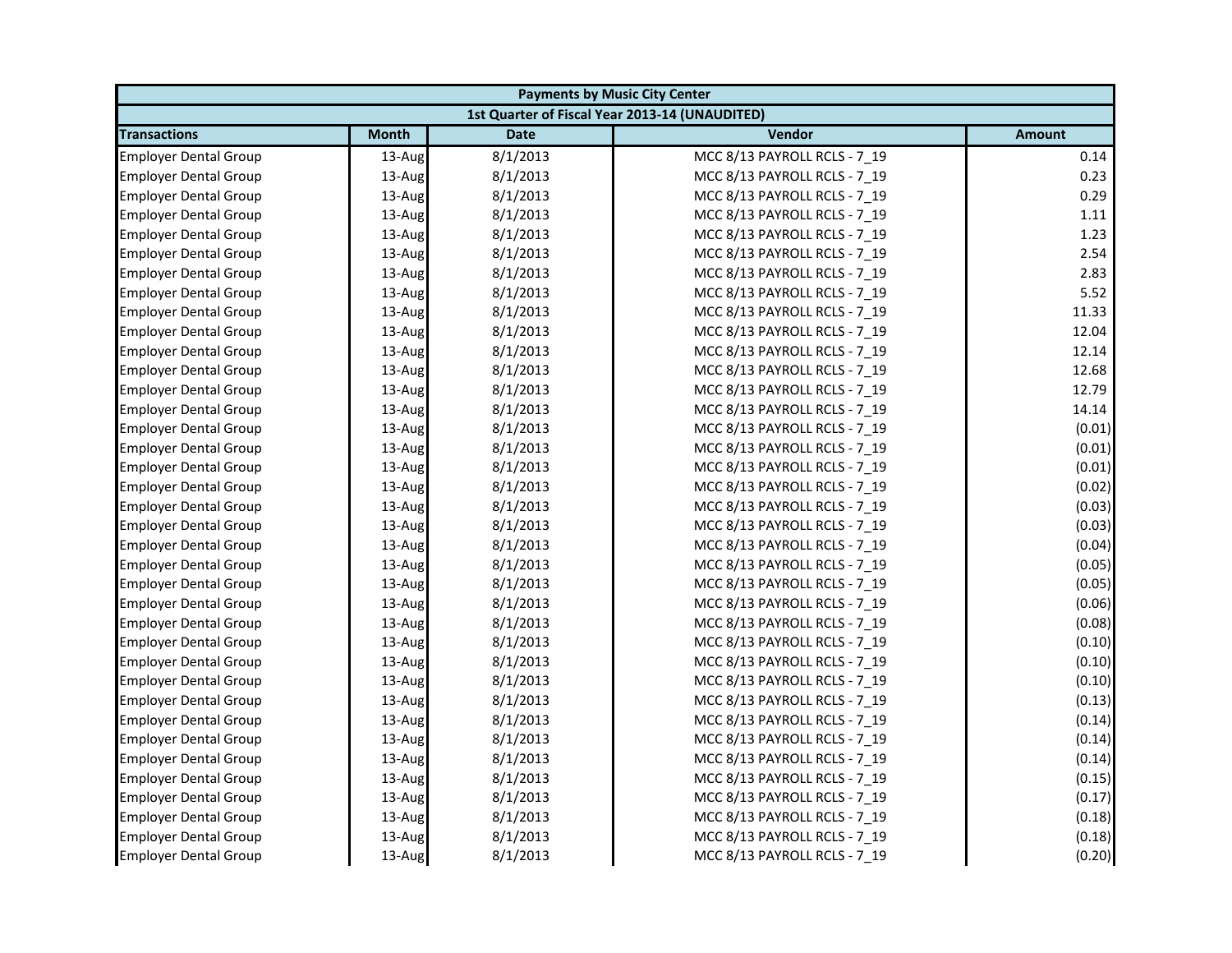| <b>Payments by Music City Center</b> |              |             |                                                |        |
|--------------------------------------|--------------|-------------|------------------------------------------------|--------|
|                                      |              |             | 1st Quarter of Fiscal Year 2013-14 (UNAUDITED) |        |
| <b>Transactions</b>                  | <b>Month</b> | <b>Date</b> | Vendor                                         | Amount |
| <b>Employer Dental Group</b>         | 13-Aug       | 8/1/2013    | MCC 8/13 PAYROLL RCLS - 7 19                   | (0.21) |
| <b>Employer Dental Group</b>         | 13-Aug       | 8/1/2013    | MCC 8/13 PAYROLL RCLS - 7 19                   | (0.23) |
| <b>Employer Dental Group</b>         | 13-Aug       | 8/1/2013    | MCC 8/13 PAYROLL RCLS - 7 19                   | (0.29) |
| <b>Employer Dental Group</b>         | 13-Aug       | 8/1/2013    | MCC 8/13 PAYROLL RCLS - 7 19                   | (0.31) |
| <b>Employer Dental Group</b>         | 13-Aug       | 8/1/2013    | MCC 8/13 PAYROLL RCLS - 7_19                   | (0.31) |
| <b>Employer Dental Group</b>         | 13-Aug       | 8/1/2013    | MCC 8/13 PAYROLL RCLS - 7 19                   | (0.32) |
| <b>Employer Dental Group</b>         | 13-Aug       | 8/1/2013    | MCC 8/13 PAYROLL RCLS - 7 19                   | (0.34) |
| <b>Employer Dental Group</b>         | 13-Aug       | 8/1/2013    | MCC 8/13 PAYROLL RCLS - 7 19                   | (0.35) |
| <b>Employer Dental Group</b>         | 13-Aug       | 8/1/2013    | MCC 8/13 PAYROLL RCLS - 7_19                   | (0.35) |
| <b>Employer Dental Group</b>         | 13-Aug       | 8/1/2013    | MCC 8/13 PAYROLL RCLS - 7 19                   | (0.44) |
| <b>Employer Dental Group</b>         | 13-Aug       | 8/1/2013    | MCC 8/13 PAYROLL RCLS - 7 19                   | (0.45) |
| <b>Employer Dental Group</b>         | 13-Aug       | 8/1/2013    | MCC 8/13 PAYROLL RCLS - 7 19                   | (0.50) |
| <b>Employer Dental Group</b>         | 13-Aug       | 8/1/2013    | MCC 8/13 PAYROLL RCLS - 7_19                   | (0.54) |
| <b>Employer Dental Group</b>         | $13$ -Aug    | 8/1/2013    | MCC 8/13 PAYROLL RCLS - 7 19                   | (0.55) |
| <b>Employer Dental Group</b>         | 13-Aug       | 8/1/2013    | MCC 8/13 PAYROLL RCLS - 7 19                   | (0.67) |
| <b>Employer Dental Group</b>         | 13-Aug       | 8/1/2013    | MCC 8/13 PAYROLL RCLS - 7_19                   | (0.94) |
| <b>Employer Dental Group</b>         | 13-Aug       | 8/1/2013    | MCC 8/13 PAYROLL RCLS - 7 19                   | (0.97) |
| <b>Employer Dental Group</b>         | 13-Aug       | 8/1/2013    | MCC 8/13 PAYROLL RCLS - 7 19                   | (1.12) |
| <b>Employer Dental Group</b>         | 13-Aug       | 8/1/2013    | MCC 8/13 PAYROLL RCLS - 7_19                   | (1.14) |
| <b>Employer Dental Group</b>         | 13-Aug       | 8/1/2013    | MCC 8/13 PAYROLL RCLS - 7 19                   | (1.14) |
| <b>Employer Dental Group</b>         | 13-Aug       | 8/1/2013    | MCC 8/13 PAYROLL RCLS - 7 19                   | (1.23) |
| <b>Employer Dental Group</b>         | 13-Aug       | 8/1/2013    | MCC 8/13 PAYROLL RCLS - 7 19                   | (1.26) |
| <b>Employer Dental Group</b>         | 13-Aug       | 8/1/2013    | MCC 8/13 PAYROLL RCLS - 7_19                   | (1.39) |
| <b>Employer Dental Group</b>         | 13-Aug       | 8/1/2013    | MCC 8/13 PAYROLL RCLS - 7 19                   | (1.39) |
| <b>Employer Dental Group</b>         | 13-Aug       | 8/1/2013    | MCC 8/13 PAYROLL RCLS - 7 19                   | (1.39) |
| <b>Employer Dental Group</b>         | 13-Aug       | 8/1/2013    | MCC 8/13 PAYROLL RCLS - 7_19                   | (1.40) |
| <b>Employer Dental Group</b>         | 13-Aug       | 8/1/2013    | MCC 8/13 PAYROLL RCLS - 7 19                   | (1.40) |
| <b>Employer Dental Group</b>         | 13-Aug       | 8/1/2013    | MCC 8/13 PAYROLL RCLS - 7 19                   | (1.41) |
| <b>Employer Dental Group</b>         | 13-Aug       | 8/1/2013    | MCC 8/13 PAYROLL RCLS - 7_19                   | (1.41) |
| <b>Employer Dental Group</b>         | 13-Aug       | 8/1/2013    | MCC 8/13 PAYROLL RCLS - 7 19                   | (1.41) |
| <b>Employer Dental Group</b>         | 13-Aug       | 8/1/2013    | MCC 8/13 PAYROLL RCLS - 7 19                   | (1.41) |
| <b>Employer Dental Group</b>         | 13-Aug       | 8/1/2013    | MCC 8/13 PAYROLL RCLS - 7 19                   | (1.41) |
| <b>Employer Dental Group</b>         | 13-Aug       | 8/1/2013    | MCC 8/13 PAYROLL RCLS - 7_19                   | (1.41) |
| <b>Employer Dental Group</b>         | 13-Aug       | 8/1/2013    | MCC 8/13 PAYROLL RCLS - 7_19                   | (1.41) |
| <b>Employer Dental Group</b>         | 13-Aug       | 8/1/2013    | MCC 8/13 PAYROLL RCLS - 7 19                   | (1.42) |
| <b>Employer Dental Group</b>         | 13-Aug       | 8/1/2013    | MCC 8/13 PAYROLL RCLS - 7_19                   | (1.42) |
| <b>Employer Dental Group</b>         | 13-Aug       | 8/1/2013    | MCC 8/13 PAYROLL RCLS - 7 19                   | (1.42) |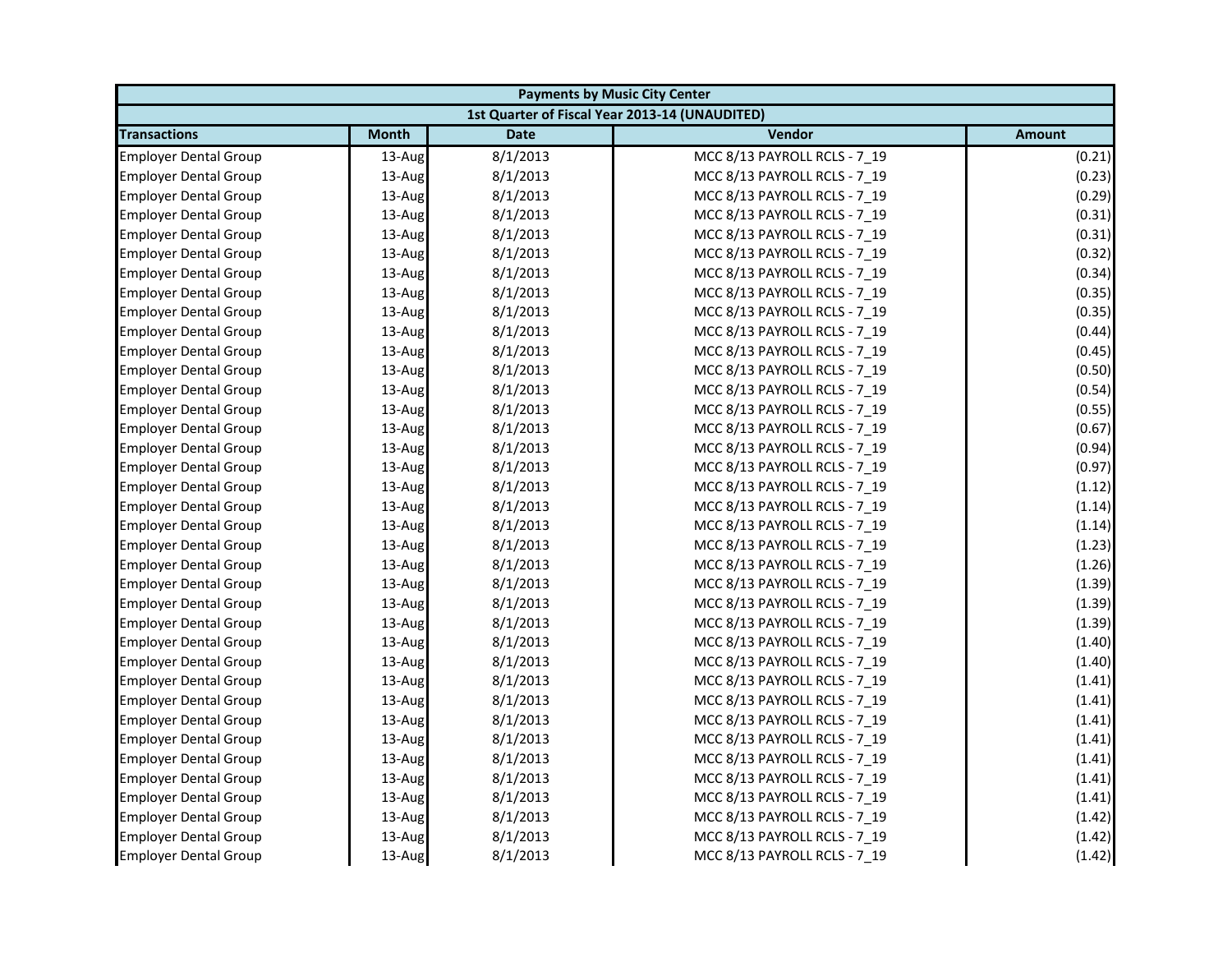| <b>Payments by Music City Center</b> |              |             |                                                |               |
|--------------------------------------|--------------|-------------|------------------------------------------------|---------------|
|                                      |              |             | 1st Quarter of Fiscal Year 2013-14 (UNAUDITED) |               |
| <b>Transactions</b>                  | <b>Month</b> | <b>Date</b> | Vendor                                         | <b>Amount</b> |
| <b>Employer Dental Group</b>         | 13-Aug       | 8/1/2013    | MCC 8/13 PAYROLL RCLS - 7 19                   | (1.44)        |
| <b>Employer Dental Group</b>         | 13-Aug       | 8/1/2013    | MCC 8/13 PAYROLL RCLS - 7_19                   | (1.44)        |
| <b>Employer Dental Group</b>         | 13-Aug       | 8/1/2013    | MCC 8/13 PAYROLL RCLS - 7 19                   | (1.45)        |
| <b>Employer Dental Group</b>         | 13-Aug       | 8/1/2013    | MCC 8/13 PAYROLL RCLS - 7 19                   | (1.54)        |
| <b>Employer Dental Group</b>         | 13-Aug       | 8/1/2013    | MCC 8/13 PAYROLL RCLS - 7_19                   | (1.66)        |
| <b>Employer Dental Group</b>         | 13-Aug       | 8/1/2013    | MCC 8/13 PAYROLL RCLS - 7 19                   | (1.77)        |
| <b>Employer Dental Group</b>         | 13-Aug       | 8/1/2013    | MCC 8/13 PAYROLL RCLS - 7 19                   | (1.79)        |
| <b>Employer Dental Group</b>         | 13-Aug       | 8/1/2013    | MCC 8/13 PAYROLL RCLS - 7 19                   | (1.83)        |
| <b>Employer Dental Group</b>         | 13-Aug       | 8/1/2013    | MCC 8/13 PAYROLL RCLS - 7_19                   | (2.02)        |
| <b>Employer Dental Group</b>         | 13-Aug       | 8/1/2013    | MCC 8/13 PAYROLL RCLS - 7 19                   | (2.33)        |
| <b>Employer Dental Group</b>         | 13-Aug       | 8/1/2013    | MCC 8/13 PAYROLL RCLS - 7 19                   | (2.62)        |
| <b>Employer Dental Group</b>         | 13-Aug       | 8/1/2013    | MCC 8/13 PAYROLL RCLS - 7 19                   | (2.73)        |
| <b>Employer Dental Group</b>         | 13-Aug       | 8/1/2013    | MCC 8/13 PAYROLL RCLS - 7_19                   | (3.45)        |
| <b>Employer Dental Group</b>         | 13-Aug       | 8/1/2013    | MCC 8/13 PAYROLL RCLS - 7 19                   | (3.54)        |
| <b>Employer Dental Group</b>         | 13-Aug       | 8/1/2013    | MCC 8/13 PAYROLL RCLS - 7 19                   | (3.60)        |
| <b>Employer Dental Group</b>         | 13-Aug       | 8/1/2013    | MCC 8/13 PAYROLL RCLS - 7_19                   | (3.99)        |
| <b>Employer Dental Group</b>         | 13-Aug       | 8/1/2013    | MCC 8/13 PAYROLL RCLS - 7 19                   | (4.01)        |
| <b>Employer Dental Group</b>         | 13-Aug       | 8/1/2013    | MCC 8/13 PAYROLL RCLS - 7 19                   | (4.56)        |
| <b>Employer Dental Group</b>         | 13-Aug       | 8/1/2013    | MCC 8/13 PAYROLL RCLS - 7_19                   | (7.00)        |
| <b>Employer Dental Group</b>         | 13-Aug       | 8/1/2013    | MCC 8/13 PAYROLL RCLS - 7 19                   | (7.01)        |
| <b>Employer Dental Group</b>         | 13-Aug       | 8/1/2013    | MCC 8/13 PAYROLL RCLS - 7 19                   | (9.13)        |
| <b>Employer Dental Group</b>         | 13-Aug       | 8/1/2013    | MCC 8/13 PAYROLL RCLS - 7_19                   | (9.28)        |
| <b>Employer Dental Group</b>         | 13-Aug       | 8/1/2013    | MCC 8/13 PAYROLL RCLS - 7_19                   | (9.58)        |
| <b>Employer Dental Group</b>         | 13-Aug       | 8/1/2013    | MCC 8/13 PAYROLL RCLS - 7 19                   | (10.13)       |
| <b>Employer Dental Group</b>         | 13-Aug       | 8/1/2013    | MCC 8/13 PAYROLL RCLS - 7 19                   | (10.15)       |
| <b>Employer Dental Group</b>         | 13-Aug       | 8/1/2013    | MCC 8/13 PAYROLL RCLS - 7_19                   | (10.16)       |
| <b>Employer Dental Group</b>         | 13-Aug       | 8/1/2013    | MCC 8/13 PAYROLL RCLS - 7 19                   | (10.47)       |
| <b>Employer Dental Group</b>         | 13-Aug       | 8/1/2013    | MCC 8/13 PAYROLL RCLS - 7 19                   | (10.54)       |
| <b>Employer Dental Group</b>         | 13-Aug       | 8/1/2013    | MCC 8/13 PAYROLL RCLS - 7_19                   | (11.25)       |
| <b>Employer Dental Group</b>         | 13-Aug       | 8/1/2013    | MCC 8/13 PAYROLL RCLS - 7 19                   | (11.81)       |
| <b>Employer Dental Group</b>         | 13-Aug       | 8/1/2013    | MCC 8/13 PAYROLL RCLS - 7 19                   | (12.12)       |
| <b>Employer Dental Group</b>         | 13-Aug       | 8/1/2013    | MCC 8/13 PAYROLL RCLS - 7 19                   | (12.31)       |
| <b>Employer Dental Group</b>         | 13-Aug       | 8/1/2013    | MCC 8/13 PAYROLL RCLS - 7 19                   | (12.37)       |
| <b>Employer Dental Group</b>         | 13-Aug       | 8/1/2013    | MCC 8/13 PAYROLL RCLS - 7_19                   | (12.37)       |
| <b>Employer Dental Group</b>         | 13-Aug       | 8/1/2013    | MCC 8/13 PAYROLL RCLS - 7 19                   | (12.48)       |
| <b>Employer Dental Group</b>         | 13-Aug       | 8/1/2013    | MCC 8/13 PAYROLL RCLS - 7_19                   | (12.55)       |
| <b>Employer Dental Group</b>         | 13-Aug       | 8/1/2013    | MCC 8/13 PAYROLL RCLS - 7 19                   | (12.60)       |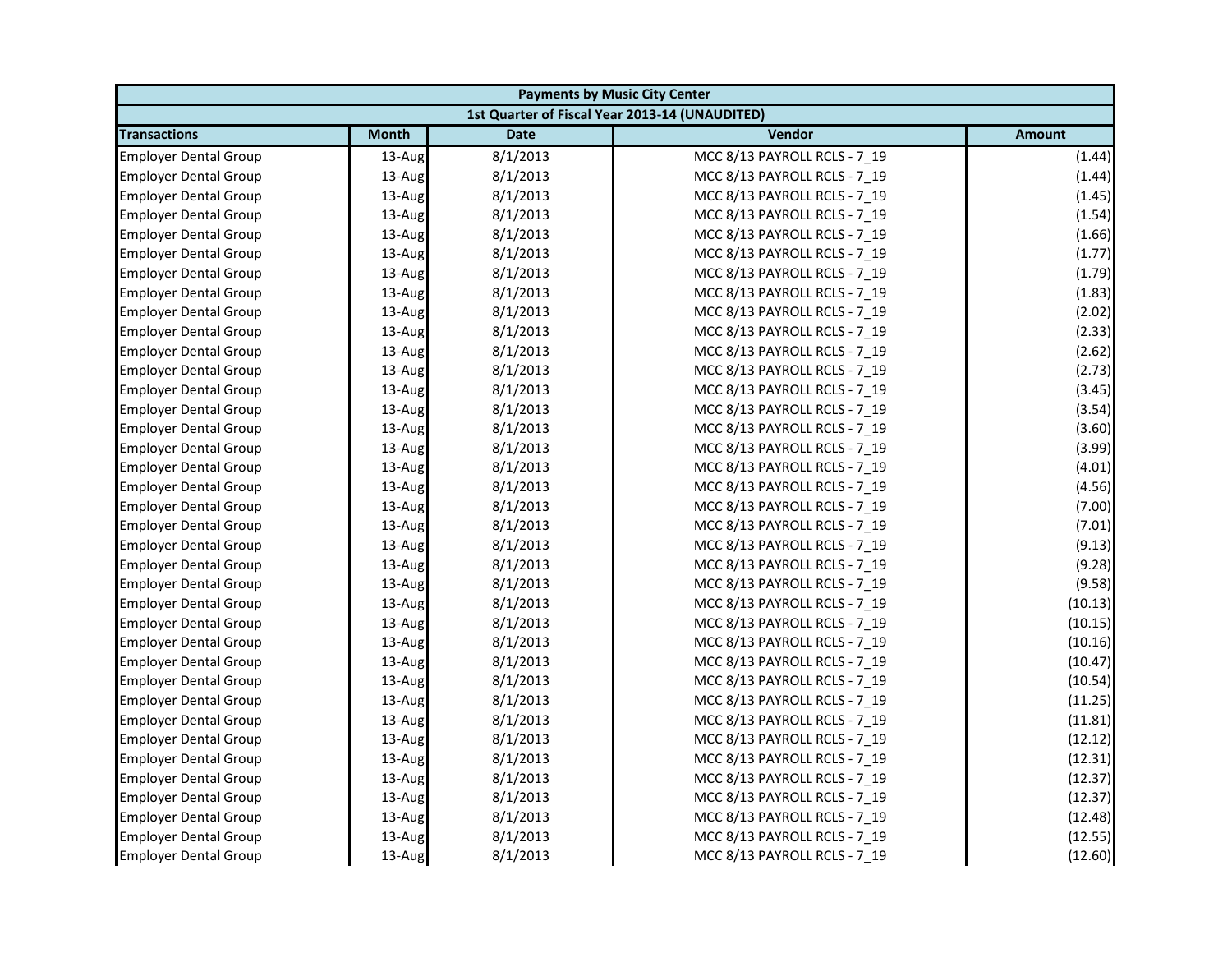| <b>Payments by Music City Center</b> |              |             |                                                |         |
|--------------------------------------|--------------|-------------|------------------------------------------------|---------|
|                                      |              |             | 1st Quarter of Fiscal Year 2013-14 (UNAUDITED) |         |
| <b>Transactions</b>                  | <b>Month</b> | <b>Date</b> | Vendor                                         | Amount  |
| <b>Employer Dental Group</b>         | 13-Aug       | 8/1/2013    | MCC 8/13 PAYROLL RCLS - 7 19                   | (12.60) |
| <b>Employer Dental Group</b>         | 13-Aug       | 8/1/2013    | MCC 8/13 PAYROLL RCLS - 7 19                   | (12.61) |
| <b>Employer Dental Group</b>         | 13-Aug       | 8/1/2013    | MCC 8/13 PAYROLL RCLS - 7 19                   | (12.64) |
| <b>Employer Dental Group</b>         | 13-Aug       | 8/1/2013    | MCC 8/13 PAYROLL RCLS - 7 19                   | (12.68) |
| <b>Employer Dental Group</b>         | 13-Aug       | 8/1/2013    | MCC 8/13 PAYROLL RCLS - 7_19                   | (12.69) |
| <b>Employer Dental Group</b>         | 13-Aug       | 8/1/2013    | MCC 8/13 PAYROLL RCLS - 7 19                   | (12.70) |
| <b>Employer Dental Group</b>         | 13-Aug       | 8/1/2013    | MCC 8/13 PAYROLL RCLS - 7 19                   | (12.70) |
| <b>Employer Dental Group</b>         | 13-Aug       | 8/1/2013    | MCC 8/13 PAYROLL RCLS - 7 19                   | (12.72) |
| <b>Employer Dental Group</b>         | 13-Aug       | 8/1/2013    | MCC 8/13 PAYROLL RCLS - 7_19                   | (12.72) |
| <b>Employer Dental Group</b>         | 13-Aug       | 8/1/2013    | MCC 8/13 PAYROLL RCLS - 7 19                   | (12.73) |
| <b>Employer Dental Group</b>         | 13-Aug       | 8/1/2013    | MCC 8/13 PAYROLL RCLS - 7 19                   | (12.73) |
| <b>Employer Dental Group</b>         | 13-Aug       | 8/1/2013    | MCC 8/13 PAYROLL RCLS - 7 19                   | (12.73) |
| <b>Employer Dental Group</b>         | 13-Aug       | 8/1/2013    | MCC 8/13 PAYROLL RCLS - 7_19                   | (12.73) |
| <b>Employer Dental Group</b>         | $13$ -Aug    | 8/1/2013    | MCC 8/13 PAYROLL RCLS - 7 19                   | (12.88) |
| <b>Employer Dental Group</b>         | 13-Aug       | 8/1/2013    | MCC 8/13 PAYROLL RCLS - 7 19                   | (13.02) |
| <b>Employer Dental Group</b>         | 13-Aug       | 8/1/2013    | MCC 8/13 PAYROLL RCLS - 7_19                   | (13.17) |
| <b>Employer Dental Group</b>         | 13-Aug       | 8/1/2013    | MCC 8/13 PAYROLL RCLS - 7 19                   | (13.20) |
| <b>Employer Dental Group</b>         | 13-Aug       | 8/1/2013    | MCC 8/13 PAYROLL RCLS - 7 19                   | (13.47) |
| <b>Employer Dental Group</b>         | 13-Aug       | 8/1/2013    | MCC 8/13 PAYROLL RCLS - 7_19                   | (13.59) |
| <b>Employer Dental Group</b>         | 13-Aug       | 8/1/2013    | MCC 8/13 PAYROLL RCLS - 7 19                   | (13.60) |
| <b>Employer Dental Group</b>         | 13-Aug       | 8/1/2013    | MCC 8/13 PAYROLL RCLS - 7 19                   | (13.64) |
| <b>Employer Dental Group</b>         | 13-Aug       | 8/1/2013    | MCC 8/13 PAYROLL RCLS - 7_19                   | (13.68) |
| <b>Employer Dental Group</b>         | 13-Aug       | 8/1/2013    | MCC 8/13 PAYROLL RCLS - 7_19                   | (13.79) |
| <b>Employer Dental Group</b>         | 13-Aug       | 8/1/2013    | MCC 8/13 PAYROLL RCLS - 7 19                   | (13.80) |
| <b>Employer Dental Group</b>         | 13-Aug       | 8/1/2013    | MCC 8/13 PAYROLL RCLS - 7 19                   | (13.82) |
| <b>Employer Dental Group</b>         | 13-Aug       | 8/1/2013    | MCC 8/13 PAYROLL RCLS - 7_19                   | (13.83) |
| <b>Employer Dental Group</b>         | 13-Aug       | 8/1/2013    | MCC 8/13 PAYROLL RCLS - 7 19                   | (13.83) |
| <b>Employer Dental Group</b>         | 13-Aug       | 8/1/2013    | MCC 8/13 PAYROLL RCLS - 7 19                   | (13.85) |
| <b>Employer Dental Group</b>         | 13-Aug       | 8/1/2013    | MCC 8/13 PAYROLL RCLS - 7_19                   | (13.93) |
| <b>Employer Dental Group</b>         | 13-Aug       | 8/1/2013    | MCC 8/13 PAYROLL RCLS - 7 19                   | (13.96) |
| <b>Employer Dental Group</b>         | 13-Aug       | 8/1/2013    | MCC 8/13 PAYROLL RCLS - 7 19                   | (13.97) |
| <b>Employer Dental Group</b>         | 13-Aug       | 8/1/2013    | MCC 8/13 PAYROLL RCLS - 7 19                   | (13.99) |
| <b>Employer Dental Group</b>         | 13-Aug       | 8/1/2013    | MCC 8/13 PAYROLL RCLS - 7_19                   | (14.00) |
| <b>Employer Dental Group</b>         | 13-Aug       | 8/1/2013    | MCC 8/13 PAYROLL RCLS - 7_19                   | (14.04) |
| <b>Employer Dental Group</b>         | 13-Aug       | 8/1/2013    | MCC 8/13 PAYROLL RCLS - 7 19                   | (14.04) |
| <b>Employer Dental Group</b>         | 13-Aug       | 8/1/2013    | MCC 8/13 PAYROLL RCLS - 7_19                   | (14.06) |
| <b>Employer Dental Group</b>         | 13-Aug       | 8/1/2013    | MCC 8/13 PAYROLL RCLS - 7 19                   | (14.08) |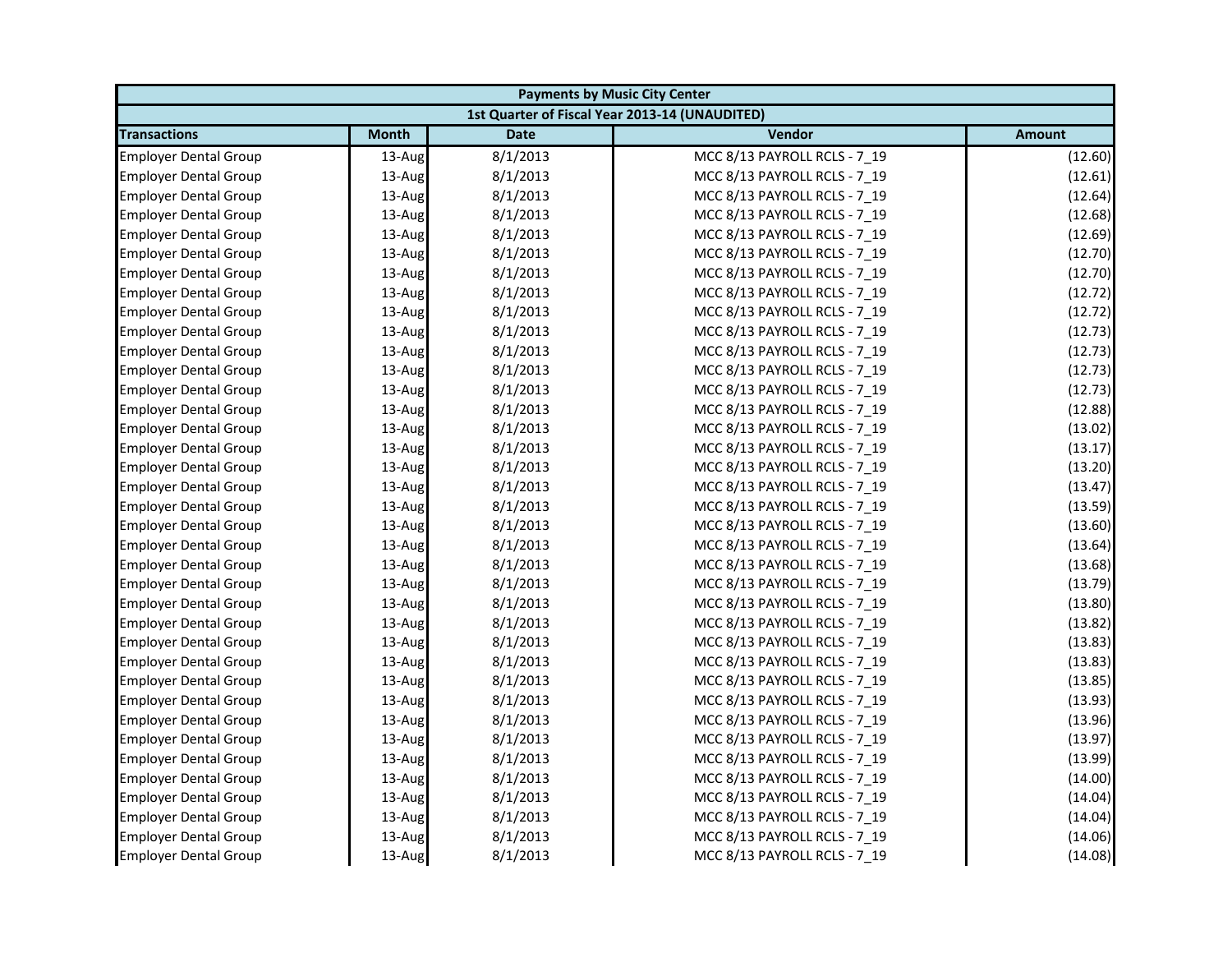| <b>Payments by Music City Center</b> |              |             |                                                |               |
|--------------------------------------|--------------|-------------|------------------------------------------------|---------------|
|                                      |              |             | 1st Quarter of Fiscal Year 2013-14 (UNAUDITED) |               |
| <b>Transactions</b>                  | <b>Month</b> | <b>Date</b> | Vendor                                         | <b>Amount</b> |
| <b>Employer Dental Group</b>         | 13-Aug       | 8/1/2013    | MCC 8/13 PAYROLL RCLS - 7 19                   | (14.09)       |
| <b>Employer Dental Group</b>         | 13-Aug       | 8/1/2013    | MCC 8/13 PAYROLL RCLS - 7_19                   | (14.11)       |
| <b>Employer Dental Group</b>         | 13-Aug       | 8/1/2013    | MCC 8/13 PAYROLL RCLS - 7_19                   | (14.11)       |
| <b>Employer Dental Group</b>         | 13-Aug       | 8/1/2013    | MCC 8/13 PAYROLL RCLS - 7 19                   | (14.12)       |
| <b>Employer Dental Group</b>         | 13-Aug       | 8/1/2013    | MCC 8/13 PAYROLL RCLS - 7_19                   | (14.13)       |
| <b>Employer Dental Group</b>         | 13-Aug       | 8/1/2013    | MCC 8/13 PAYROLL RCLS - 7 19                   | (14.13)       |
| <b>Employer Dental Group</b>         | 13-Aug       | 8/1/2013    | MCC 8/13 PAYROLL RCLS - 7 19                   | (14.14)       |
| <b>Employer Dental Group</b>         | 13-Aug       | 8/1/2013    | MCC 8/13 PAYROLL RCLS - 7 19                   | (14.14)       |
| <b>Employer Dental Group</b>         | 13-Aug       | 8/1/2013    | MCC 8/13 PAYROLL RCLS - 7_19                   | (14.14)       |
| <b>Employer Dental Group</b>         | 13-Aug       | 8/1/2013    | MCC 8/13 PAYROLL RCLS - 7 19                   | (14.14)       |
| <b>Employer Dental Group</b>         | 13-Aug       | 8/1/2013    | MCC 8/13 PAYROLL RCLS - 7 19                   | (14.14)       |
| <b>Employer Dental Group</b>         | 13-Aug       | 8/1/2013    | MCC 8/13 PAYROLL RCLS - 7 19                   | (14.14)       |
| <b>Employer Dental Group</b>         | 13-Aug       | 8/1/2013    | MCC 8/13 PAYROLL RCLS - 7_19                   | (14.14)       |
| <b>Employer Dental Group</b>         | 13-Aug       | 8/1/2013    | MCC 8/13 PAYROLL RCLS - 7 19                   | (14.14)       |
| <b>Employer Dental Group</b>         | 13-Aug       | 8/1/2013    | MCC 8/13 PAYROLL RCLS - 7 19                   | (14.14)       |
| <b>Employer Dental Group</b>         | 13-Aug       | 8/1/2013    | MCC 8/13 PAYROLL RCLS - 7_19                   | (14.14)       |
| <b>Employer Dental Group</b>         | 13-Aug       | 8/1/2013    | MCC 8/13 PAYROLL RCLS - 7 19                   | (14.14)       |
| <b>Employer Dental Group</b>         | 13-Aug       | 8/1/2013    | MCC 8/13 PAYROLL RCLS - 7 19                   | (14.14)       |
| <b>Employer Dental Group</b>         | 13-Aug       | 8/1/2013    | MCC 8/13 PAYROLL RCLS - 7_19                   | (14.14)       |
| <b>Employer Dental Group</b>         | 13-Aug       | 8/1/2013    | MCC 8/13 PAYROLL RCLS - 7 19                   | (14.14)       |
| <b>Employer Dental Group</b>         | 13-Aug       | 8/1/2013    | MCC 8/13 PAYROLL RCLS - 7 19                   | (14.14)       |
| <b>Employer Dental Group</b>         | 13-Aug       | 8/1/2013    | MCC 8/13 PAYROLL RCLS - 7_19                   | (14.14)       |
| <b>Employer Dental Group</b>         | 13-Aug       | 8/1/2013    | MCC 8/13 PAYROLL RCLS - 7_19                   | (14.14)       |
| <b>Employer Dental Group</b>         | 13-Aug       | 8/1/2013    | MCC 8/13 PAYROLL RCLS - 7 19                   | (14.14)       |
| <b>Employer Dental Group</b>         | 13-Aug       | 8/1/2013    | MCC 8/13 PAYROLL RCLS - 7 19                   | (14.14)       |
| <b>Employer Dental Group</b>         | 13-Aug       | 8/1/2013    | MCC 8/13 PAYROLL RCLS - 7_19                   | (14.14)       |
| <b>Employer Dental Group</b>         | 13-Aug       | 8/1/2013    | MCC 8/13 PAYROLL RCLS - 7 19                   | (14.14)       |
| <b>Employer Dental Group</b>         | 13-Aug       | 8/1/2013    | MCC 8/13 PAYROLL RCLS - 7 19                   | (14.14)       |
| <b>Employer Dental Group</b>         | 13-Aug       | 8/1/2013    | MCC 8/13 PAYROLL RCLS - 7_19                   | (14.14)       |
| <b>Employer Dental Group</b>         | 13-Aug       | 8/1/2013    | MCC 8/13 PAYROLL RCLS - 7 19                   | (14.14)       |
| <b>Employer Dental Group</b>         | 13-Aug       | 8/1/2013    | MCC 8/13 PAYROLL RCLS - 7 19                   | (14.14)       |
| <b>Employer Dental Group</b>         | 13-Aug       | 8/1/2013    | MCC 8/13 PAYROLL RCLS - 7 19                   | (14.14)       |
| <b>Employer Dental Group</b>         | 13-Aug       | 8/1/2013    | MCC 8/13 PAYROLL RCLS - 7 19                   | (14.14)       |
| <b>Employer Dental Group</b>         | 13-Aug       | 8/1/2013    | MCC 8/13 PAYROLL RCLS - 7_19                   | (14.14)       |
| <b>Employer Dental Group</b>         | 13-Aug       | 8/1/2013    | MCC 8/13 PAYROLL RCLS - 7 19                   | (14.14)       |
| <b>Employer Dental Group</b>         | 13-Aug       | 8/1/2013    | MCC 8/13 PAYROLL RCLS - 7_19                   | (28.28)       |
| <b>Employer Pension</b>              | 13-Aug       | 8/1/2013    | MCC 8/13 PAYROLL RCLS - 7 19                   | 164.59        |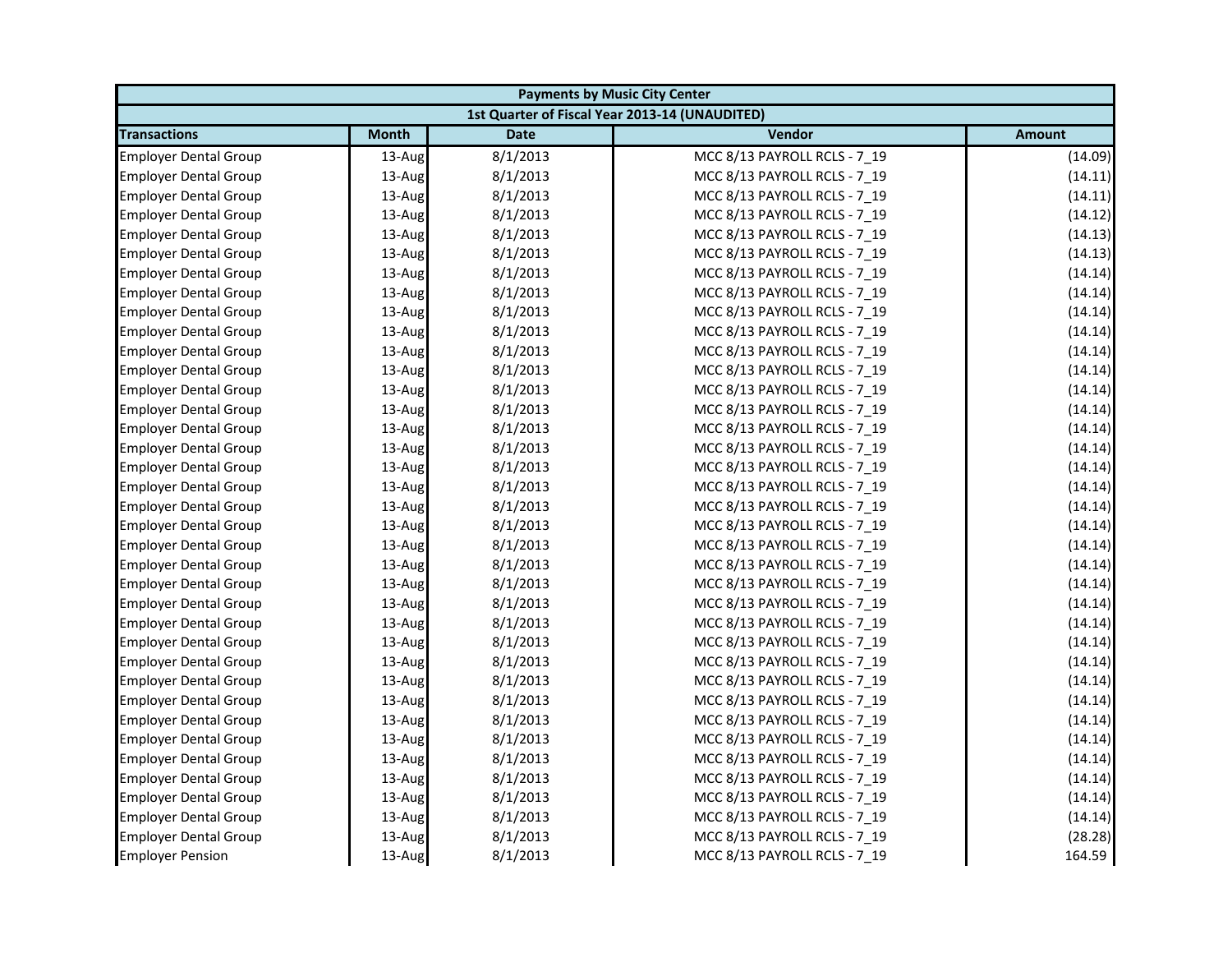| <b>Payments by Music City Center</b> |              |             |                                                |               |
|--------------------------------------|--------------|-------------|------------------------------------------------|---------------|
|                                      |              |             | 1st Quarter of Fiscal Year 2013-14 (UNAUDITED) |               |
| <b>Transactions</b>                  | <b>Month</b> | <b>Date</b> | Vendor                                         | <b>Amount</b> |
| <b>Employer Pension</b>              | 13-Aug       | 8/1/2013    | MCC 8/13 PAYROLL RCLS - 7 19                   | (0.25)        |
| <b>Employer Pension</b>              | 13-Aug       | 8/1/2013    | MCC 8/13 PAYROLL RCLS - 7_19                   | (1.24)        |
| <b>Employer Pension</b>              | 13-Aug       | 8/1/2013    | MCC 8/13 PAYROLL RCLS - 7 19                   | (1.73)        |
| <b>Employer Pension</b>              | 13-Aug       | 8/1/2013    | MCC 8/13 PAYROLL RCLS - 7 19                   | (2.05)        |
| <b>Employer Pension</b>              | 13-Aug       | 8/1/2013    | MCC 8/13 PAYROLL RCLS - 7_19                   | (8.24)        |
| <b>Employer Pension</b>              | 13-Aug       | 8/1/2013    | MCC 8/13 PAYROLL RCLS - 7 19                   | (9.17)        |
| <b>Employer Pension</b>              | 13-Aug       | 8/1/2013    | MCC 8/13 PAYROLL RCLS - 7 19                   | (9.89)        |
| <b>Employer Pension</b>              | 13-Aug       | 8/1/2013    | MCC 8/13 PAYROLL RCLS - 7 19                   | (13.37)       |
| <b>Employer Pension</b>              | 13-Aug       | 8/1/2013    | MCC 8/13 PAYROLL RCLS - 7_19                   | (22.44)       |
| <b>Employer Pension</b>              | 13-Aug       | 8/1/2013    | MCC 8/13 PAYROLL RCLS - 7_19                   | (25.10)       |
| <b>Employer Pension</b>              | 13-Aug       | 8/1/2013    | MCC 8/13 PAYROLL RCLS - 7 19                   | (26.01)       |
| <b>Employer Pension</b>              | 13-Aug       | 8/1/2013    | MCC 8/13 PAYROLL RCLS - 7 19                   | (26.02)       |
| <b>Employer Pension</b>              | 13-Aug       | 8/1/2013    | MCC 8/13 PAYROLL RCLS - 7_19                   | (26.36)       |
| <b>Employer Pension</b>              | 13-Aug       | 8/1/2013    | MCC 8/13 PAYROLL RCLS - 7 19                   | (29.42)       |
| <b>Employer Pension</b>              | 13-Aug       | 8/1/2013    | MCC 8/13 PAYROLL RCLS - 7_19                   | (36.21)       |
| <b>Employer Pension</b>              | 13-Aug       | 8/1/2013    | MCC 8/13 PAYROLL RCLS - 7_19                   | (42.70)       |
| <b>Employer Pension</b>              | 13-Aug       | 8/1/2013    | MCC 8/13 PAYROLL RCLS - 7 19                   | (42.79)       |
| <b>Employer Pension</b>              | 13-Aug       | 8/1/2013    | MCC 8/13 PAYROLL RCLS - 7 19                   | (46.03)       |
| <b>Employer Pension</b>              | 13-Aug       | 8/1/2013    | MCC 8/13 PAYROLL RCLS - 7_19                   | (51.32)       |
| <b>Employer Pension</b>              | 13-Aug       | 8/1/2013    | MCC 8/13 PAYROLL RCLS - 7 19                   | (53.49)       |
| <b>Employer Pension</b>              | 13-Aug       | 8/1/2013    | MCC 8/13 PAYROLL RCLS - 7 19                   | (59.25)       |
| <b>Employer Pension</b>              | 13-Aug       | 8/1/2013    | MCC 8/13 PAYROLL RCLS - 7_19                   | (62.59)       |
| <b>Employer Pension</b>              | 13-Aug       | 8/1/2013    | MCC 8/13 PAYROLL RCLS - 7 19                   | (78.29)       |
| <b>Employer Pension</b>              | 13-Aug       | 8/1/2013    | MCC 8/13 PAYROLL RCLS - 7 19                   | (104.31)      |
| <b>Employer Pension</b>              | 13-Aug       | 8/1/2013    | MCC 8/13 PAYROLL RCLS - 7 19                   | (106.99)      |
| <b>Employer Pension</b>              | 13-Aug       | 8/1/2013    | MCC 8/13 PAYROLL RCLS - 7_19                   | (164.32)      |
| <b>Employer Pension</b>              | 13-Aug       | 8/1/2013    | MCC 8/13 PAYROLL RCLS - 7 19                   | (184.18)      |
| <b>Employer Pension</b>              | 13-Aug       | 8/1/2013    | MCC 8/13 PAYROLL RCLS - 7 19                   | (209.12)      |
| <b>Employer Pension</b>              | 13-Aug       | 8/1/2013    | MCC 8/13 PAYROLL RCLS - 7_19                   | (228.57)      |
| <b>Employer Pension</b>              | 13-Aug       | 8/1/2013    | MCC 8/13 PAYROLL RCLS - 7 19                   | (232.79)      |
| <b>Employer Pension</b>              | 13-Aug       | 8/1/2013    | MCC 8/13 PAYROLL RCLS - 7 19                   | (254.77)      |
| <b>Employer Pension</b>              | 13-Aug       | 8/1/2013    | MCC 8/13 PAYROLL RCLS - 7 19                   | (260.18)      |
| <b>Employer Pension</b>              | 13-Aug       | 8/1/2013    | MCC 8/13 PAYROLL RCLS - 7_19                   | (260.18)      |
| <b>Employer Pension</b>              | 13-Aug       | 8/1/2013    | MCC 8/13 PAYROLL RCLS - 7_19                   | (280.83)      |
| <b>Employer Pension</b>              | 13-Aug       | 8/1/2013    | MCC 8/13 PAYROLL RCLS - 7 19                   | (287.56)      |
| <b>Employer Pension</b>              | 13-Aug       | 8/1/2013    | MCC 8/13 PAYROLL RCLS - 7_19                   | (287.56)      |
| <b>Employer Pension</b>              | 13-Aug       | 8/1/2013    | MCC 8/13 PAYROLL RCLS - 7 19                   | (287.57)      |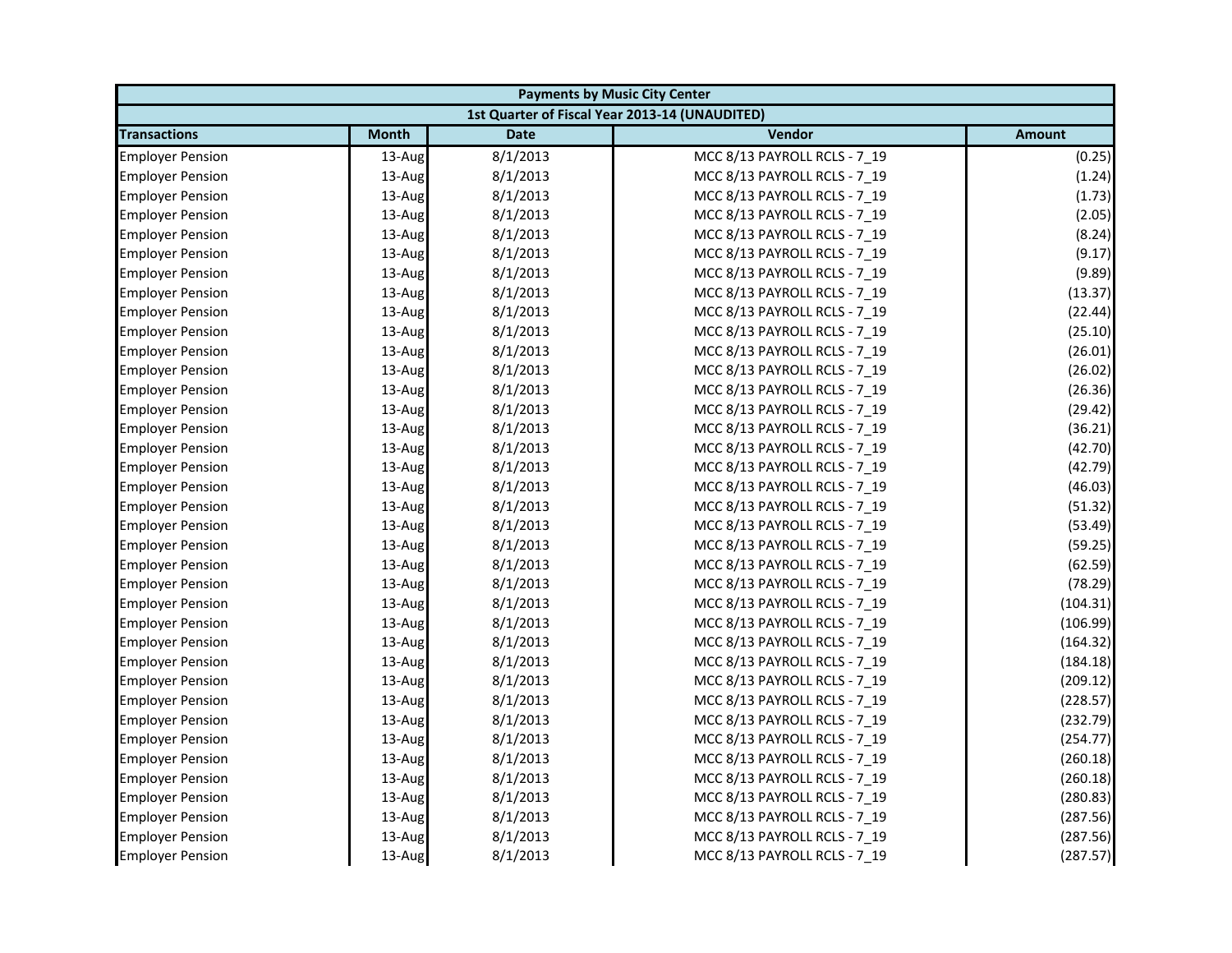|                            | <b>Payments by Music City Center</b> |             |                                                |               |  |
|----------------------------|--------------------------------------|-------------|------------------------------------------------|---------------|--|
|                            |                                      |             | 1st Quarter of Fiscal Year 2013-14 (UNAUDITED) |               |  |
| <b>Transactions</b>        | <b>Month</b>                         | <b>Date</b> | Vendor                                         | <b>Amount</b> |  |
| <b>Employer Pension</b>    | 13-Aug                               | 8/1/2013    | MCC 8/13 PAYROLL RCLS - 7 19                   | (287.57)      |  |
| <b>Employer Pension</b>    | 13-Aug                               | 8/1/2013    | MCC 8/13 PAYROLL RCLS - 7_19                   | (307.57)      |  |
| <b>Employer Pension</b>    | 13-Aug                               | 8/1/2013    | MCC 8/13 PAYROLL RCLS - 7 19                   | (325.85)      |  |
| <b>Employer Pension</b>    | 13-Aug                               | 8/1/2013    | MCC 8/13 PAYROLL RCLS - 7 19                   | (352.21)      |  |
| <b>Employer Pension</b>    | 13-Aug                               | 8/1/2013    | MCC 8/13 PAYROLL RCLS - 7_19                   | (374.44)      |  |
| <b>Employer Pension</b>    | 13-Aug                               | 8/1/2013    | MCC 8/13 PAYROLL RCLS - 7_19                   | (378.49)      |  |
| <b>Employer Pension</b>    | 13-Aug                               | 8/1/2013    | MCC 8/13 PAYROLL RCLS - 7 19                   | (395.06)      |  |
| <b>Employer Pension</b>    | 13-Aug                               | 8/1/2013    | MCC 8/13 PAYROLL RCLS - 7_19                   | (398.51)      |  |
| <b>Employer Pension</b>    | 13-Aug                               | 8/1/2013    | MCC 8/13 PAYROLL RCLS - 7 19                   | (592.51)      |  |
| <b>Employer Pension</b>    | 13-Aug                               | 8/1/2013    | MCC 8/13 PAYROLL RCLS - 7 19                   | (703.76)      |  |
| <b>Employer Pension</b>    | 13-Aug                               | 8/1/2013    | MCC 8/13 PAYROLL RCLS - 7 19                   | (822.93)      |  |
| <b>Employer Pension</b>    | 13-Aug                               | 8/1/2013    | MCC 8/13 PAYROLL RCLS - 7 19                   | (1,202.15)    |  |
| <b>FSA Pre-Tax Savings</b> | 13-Aug                               | 8/1/2013    | MCC 8/13 PAYROLL RCLS - 7_19                   | (0.21)        |  |
| <b>FSA Pre-Tax Savings</b> | 13-Aug                               | 8/1/2013    | MCC 8/13 PAYROLL RCLS - 7 19                   | (0.28)        |  |
| FSA Pre-Tax Savings        | 13-Aug                               | 8/1/2013    | MCC 8/13 PAYROLL RCLS - 7_19                   | (0.77)        |  |
| <b>FSA Pre-Tax Savings</b> | 13-Aug                               | 8/1/2013    | MCC 8/13 PAYROLL RCLS - 7 19                   | (1.59)        |  |
| <b>FSA Pre-Tax Savings</b> | 13-Aug                               | 8/1/2013    | MCC 8/13 PAYROLL RCLS - 7 19                   | (2.98)        |  |
| <b>FSA Pre-Tax Savings</b> | 13-Aug                               | 8/1/2013    | MCC 8/13 PAYROLL RCLS - 7_19                   | (3.86)        |  |
| <b>FSA Pre-Tax Savings</b> | 13-Aug                               | 8/1/2013    | MCC 8/13 PAYROLL RCLS - 7 19                   | (7.97)        |  |
| Cafe Plan Pre-Tax Savings  | 13-Aug                               | 8/1/2013    | MCC 8/13 PAYROLL RCLS - 7_19                   | 0.01          |  |
| Cafe Plan Pre-Tax Savings  | 13-Aug                               | 8/1/2013    | MCC 8/13 PAYROLL RCLS - 7_19                   | 0.02          |  |
| Cafe Plan Pre-Tax Savings  | 13-Aug                               | 8/1/2013    | MCC 8/13 PAYROLL RCLS - 7 19                   | 0.14          |  |
| Cafe Plan Pre-Tax Savings  | 13-Aug                               | 8/1/2013    | MCC 8/13 PAYROLL RCLS - 7_19                   | 0.25          |  |
| Cafe Plan Pre-Tax Savings  | 13-Aug                               | 8/1/2013    | MCC 8/13 PAYROLL RCLS - 7 19                   | 0.33          |  |
| Cafe Plan Pre-Tax Savings  | 13-Aug                               | 8/1/2013    | MCC 8/13 PAYROLL RCLS - 7 19                   | 0.48          |  |
| Cafe Plan Pre-Tax Savings  | 13-Aug                               | 8/1/2013    | MCC 8/13 PAYROLL RCLS - 7 19                   | 0.71          |  |
| Cafe Plan Pre-Tax Savings  | 13-Aug                               | 8/1/2013    | MCC 8/13 PAYROLL RCLS - 7_19                   | 1.20          |  |
| Cafe Plan Pre-Tax Savings  | 13-Aug                               | 8/1/2013    | MCC 8/13 PAYROLL RCLS - 7 19                   | 1.37          |  |
| Cafe Plan Pre-Tax Savings  | 13-Aug                               | 8/1/2013    | MCC 8/13 PAYROLL RCLS - 7 19                   | 2.89          |  |
| Cafe Plan Pre-Tax Savings  | 13-Aug                               | 8/1/2013    | MCC 8/13 PAYROLL RCLS - 7_19                   | 4.88          |  |
| Cafe Plan Pre-Tax Savings  | 13-Aug                               | 8/1/2013    | MCC 8/13 PAYROLL RCLS - 7 19                   | 5.25          |  |
| Cafe Plan Pre-Tax Savings  | 13-Aug                               | 8/1/2013    | MCC 8/13 PAYROLL RCLS - 7 19                   | 13.52         |  |
| Cafe Plan Pre-Tax Savings  | 13-Aug                               | 8/1/2013    | MCC 8/13 PAYROLL RCLS - 7_19                   | 13.68         |  |
| Cafe Plan Pre-Tax Savings  | 13-Aug                               | 8/1/2013    | MCC 8/13 PAYROLL RCLS - 7 19                   | 14.09         |  |
| Cafe Plan Pre-Tax Savings  | 13-Aug                               | 8/1/2013    | MCC 8/13 PAYROLL RCLS - 7 19                   | 15.79         |  |
| Cafe Plan Pre-Tax Savings  | 13-Aug                               | 8/1/2013    | MCC 8/13 PAYROLL RCLS - 7 19                   | (0.01)        |  |
| Cafe Plan Pre-Tax Savings  | 13-Aug                               | 8/1/2013    | MCC 8/13 PAYROLL RCLS - 7 19                   | (0.01)        |  |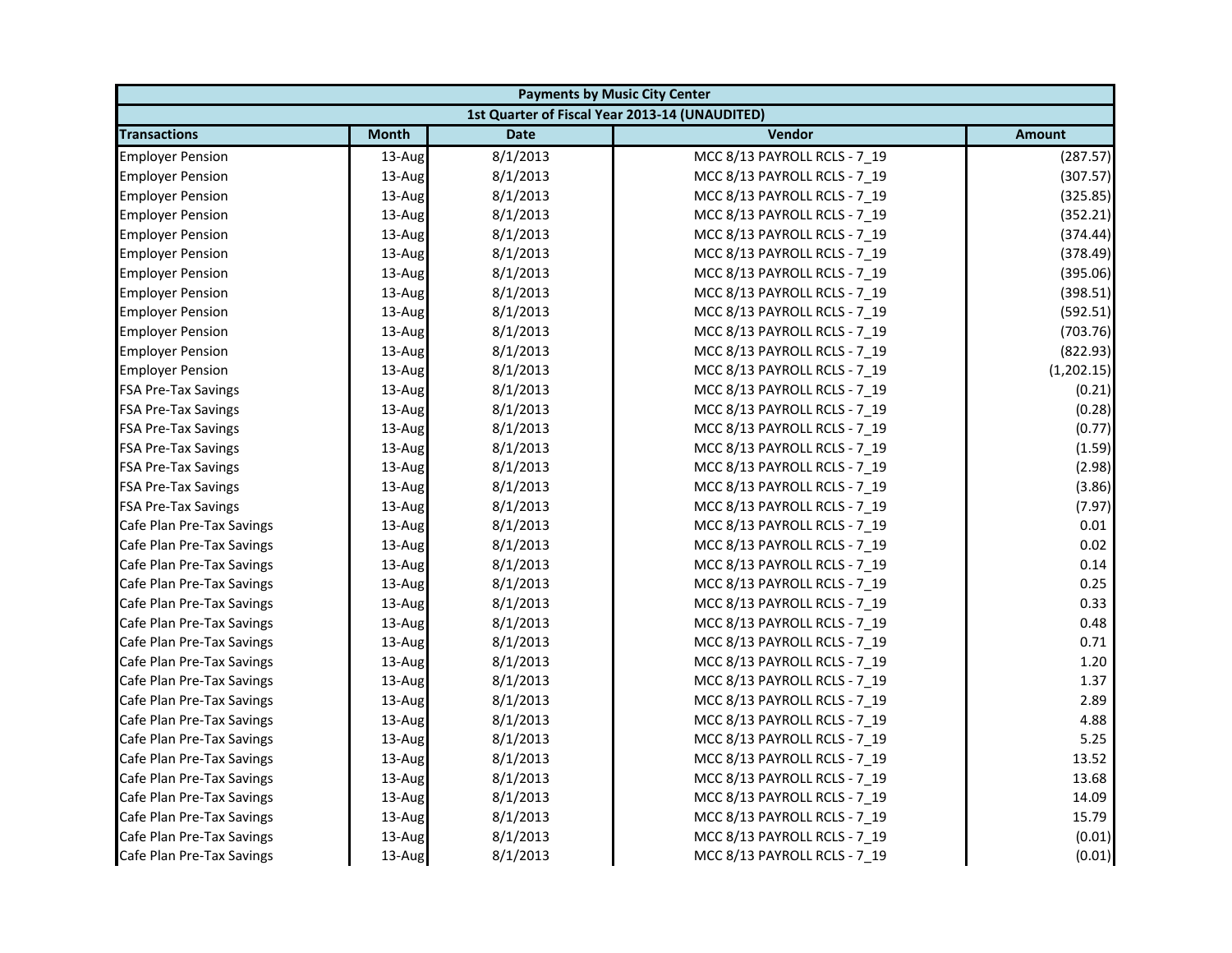| <b>Payments by Music City Center</b> |              |             |                                                |               |
|--------------------------------------|--------------|-------------|------------------------------------------------|---------------|
|                                      |              |             | 1st Quarter of Fiscal Year 2013-14 (UNAUDITED) |               |
| <b>Transactions</b>                  | <b>Month</b> | <b>Date</b> | Vendor                                         | <b>Amount</b> |
| Cafe Plan Pre-Tax Savings            | 13-Aug       | 8/1/2013    | MCC 8/13 PAYROLL RCLS - 7 19                   | (0.01)        |
| Cafe Plan Pre-Tax Savings            | 13-Aug       | 8/1/2013    | MCC 8/13 PAYROLL RCLS - 7_19                   | (0.02)        |
| Cafe Plan Pre-Tax Savings            | 13-Aug       | 8/1/2013    | MCC 8/13 PAYROLL RCLS - 7 19                   | (0.02)        |
| Cafe Plan Pre-Tax Savings            | 13-Aug       | 8/1/2013    | MCC 8/13 PAYROLL RCLS - 7 19                   | (0.02)        |
| Cafe Plan Pre-Tax Savings            | 13-Aug       | 8/1/2013    | MCC 8/13 PAYROLL RCLS - 7_19                   | (0.04)        |
| Cafe Plan Pre-Tax Savings            | 13-Aug       | 8/1/2013    | MCC 8/13 PAYROLL RCLS - 7_19                   | (0.04)        |
| Cafe Plan Pre-Tax Savings            | 13-Aug       | 8/1/2013    | MCC 8/13 PAYROLL RCLS - 7 19                   | (0.04)        |
| Cafe Plan Pre-Tax Savings            | 13-Aug       | 8/1/2013    | MCC 8/13 PAYROLL RCLS - 7_19                   | (0.04)        |
| Cafe Plan Pre-Tax Savings            | $13$ -Aug    | 8/1/2013    | MCC 8/13 PAYROLL RCLS - 7 19                   | (0.04)        |
| Cafe Plan Pre-Tax Savings            | 13-Aug       | 8/1/2013    | MCC 8/13 PAYROLL RCLS - 7 19                   | (0.05)        |
| Cafe Plan Pre-Tax Savings            | 13-Aug       | 8/1/2013    | MCC 8/13 PAYROLL RCLS - 7 19                   | (0.05)        |
| Cafe Plan Pre-Tax Savings            | 13-Aug       | 8/1/2013    | MCC 8/13 PAYROLL RCLS - 7 19                   | (0.06)        |
| Cafe Plan Pre-Tax Savings            | 13-Aug       | 8/1/2013    | MCC 8/13 PAYROLL RCLS - 7_19                   | (0.06)        |
| Cafe Plan Pre-Tax Savings            | 13-Aug       | 8/1/2013    | MCC 8/13 PAYROLL RCLS - 7 19                   | (0.07)        |
| Cafe Plan Pre-Tax Savings            | 13-Aug       | 8/1/2013    | MCC 8/13 PAYROLL RCLS - 7_19                   | (0.08)        |
| Cafe Plan Pre-Tax Savings            | 13-Aug       | 8/1/2013    | MCC 8/13 PAYROLL RCLS - 7 19                   | (0.08)        |
| Cafe Plan Pre-Tax Savings            | 13-Aug       | 8/1/2013    | MCC 8/13 PAYROLL RCLS - 7 19                   | (0.09)        |
| Cafe Plan Pre-Tax Savings            | 13-Aug       | 8/1/2013    | MCC 8/13 PAYROLL RCLS - 7_19                   | (0.09)        |
| Cafe Plan Pre-Tax Savings            | 13-Aug       | 8/1/2013    | MCC 8/13 PAYROLL RCLS - 7 19                   | (0.09)        |
| Cafe Plan Pre-Tax Savings            | 13-Aug       | 8/1/2013    | MCC 8/13 PAYROLL RCLS - 7_19                   | (0.13)        |
| Cafe Plan Pre-Tax Savings            | 13-Aug       | 8/1/2013    | MCC 8/13 PAYROLL RCLS - 7_19                   | (0.13)        |
| Cafe Plan Pre-Tax Savings            | $13$ -Aug    | 8/1/2013    | MCC 8/13 PAYROLL RCLS - 7 19                   | (0.14)        |
| Cafe Plan Pre-Tax Savings            | 13-Aug       | 8/1/2013    | MCC 8/13 PAYROLL RCLS - 7 19                   | (0.16)        |
| Cafe Plan Pre-Tax Savings            | 13-Aug       | 8/1/2013    | MCC 8/13 PAYROLL RCLS - 7 19                   | (0.19)        |
| Cafe Plan Pre-Tax Savings            | 13-Aug       | 8/1/2013    | MCC 8/13 PAYROLL RCLS - 7 19                   | (0.19)        |
| Cafe Plan Pre-Tax Savings            | 13-Aug       | 8/1/2013    | MCC 8/13 PAYROLL RCLS - 7_19                   | (0.23)        |
| Cafe Plan Pre-Tax Savings            | 13-Aug       | 8/1/2013    | MCC 8/13 PAYROLL RCLS - 7_19                   | (0.24)        |
| Cafe Plan Pre-Tax Savings            | 13-Aug       | 8/1/2013    | MCC 8/13 PAYROLL RCLS - 7 19                   | (0.25)        |
| Cafe Plan Pre-Tax Savings            | 13-Aug       | 8/1/2013    | MCC 8/13 PAYROLL RCLS - 7 19                   | (0.32)        |
| Cafe Plan Pre-Tax Savings            | 13-Aug       | 8/1/2013    | MCC 8/13 PAYROLL RCLS - 7_19                   | (0.36)        |
| Cafe Plan Pre-Tax Savings            | 13-Aug       | 8/1/2013    | MCC 8/13 PAYROLL RCLS - 7 19                   | (0.39)        |
| Cafe Plan Pre-Tax Savings            | 13-Aug       | 8/1/2013    | MCC 8/13 PAYROLL RCLS - 7 19                   | (0.50)        |
| Cafe Plan Pre-Tax Savings            | 13-Aug       | 8/1/2013    | MCC 8/13 PAYROLL RCLS - 7_19                   | (0.50)        |
| Cafe Plan Pre-Tax Savings            | 13-Aug       | 8/1/2013    | MCC 8/13 PAYROLL RCLS - 7 19                   | (0.54)        |
| Cafe Plan Pre-Tax Savings            | 13-Aug       | 8/1/2013    | MCC 8/13 PAYROLL RCLS - 7 19                   | (0.58)        |
| Cafe Plan Pre-Tax Savings            | 13-Aug       | 8/1/2013    | MCC 8/13 PAYROLL RCLS - 7 19                   | (0.59)        |
| Cafe Plan Pre-Tax Savings            | 13-Aug       | 8/1/2013    | MCC 8/13 PAYROLL RCLS - 7 19                   | (0.59)        |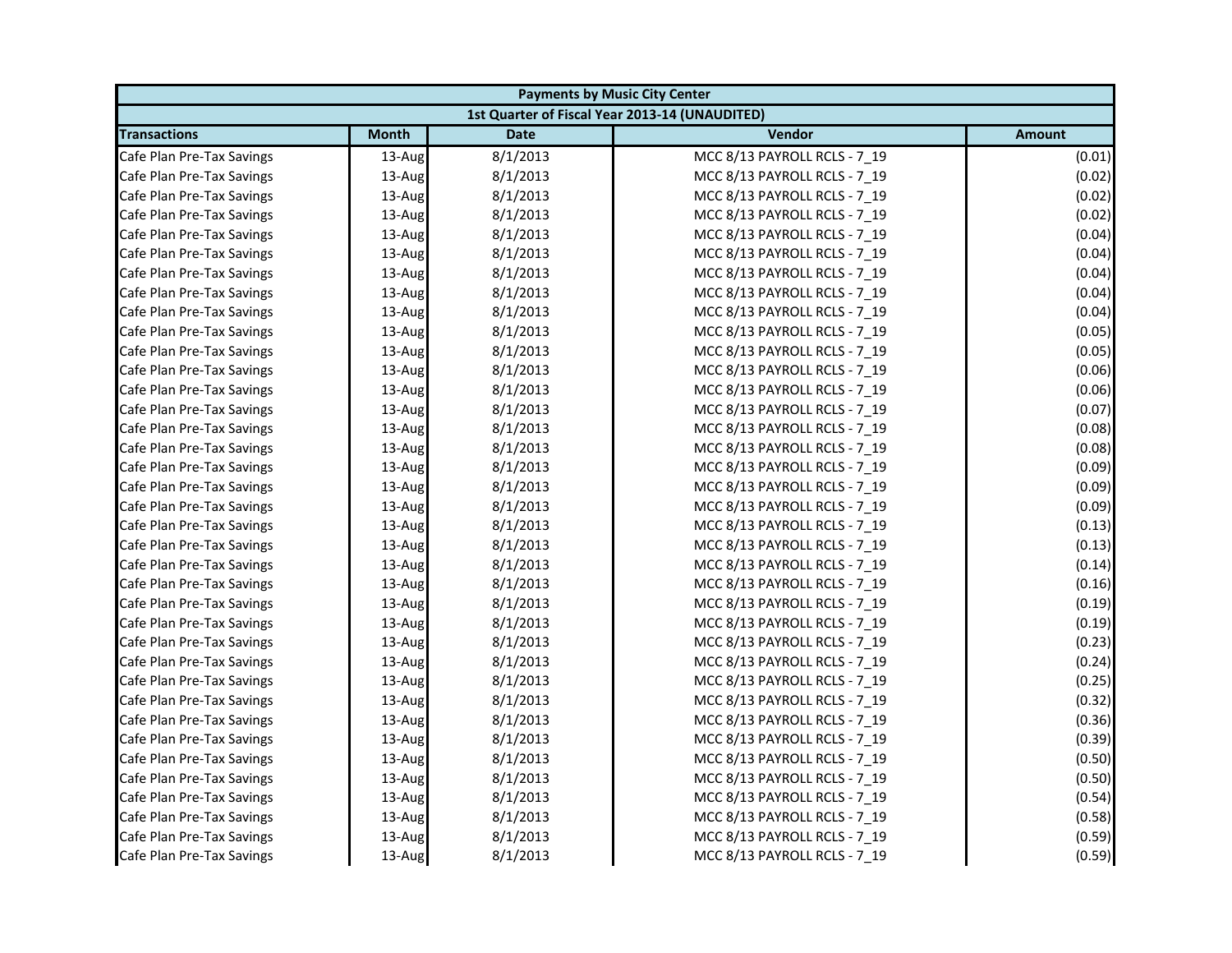| <b>Payments by Music City Center</b> |              |             |                                                |        |
|--------------------------------------|--------------|-------------|------------------------------------------------|--------|
|                                      |              |             | 1st Quarter of Fiscal Year 2013-14 (UNAUDITED) |        |
| <b>Transactions</b>                  | <b>Month</b> | <b>Date</b> | Vendor                                         | Amount |
| Cafe Plan Pre-Tax Savings            | $13$ -Aug    | 8/1/2013    | MCC 8/13 PAYROLL RCLS - 7 19                   | (0.60) |
| Cafe Plan Pre-Tax Savings            | 13-Aug       | 8/1/2013    | MCC 8/13 PAYROLL RCLS - 7_19                   | (0.60) |
| Cafe Plan Pre-Tax Savings            | 13-Aug       | 8/1/2013    | MCC 8/13 PAYROLL RCLS - 7 19                   | (0.60) |
| Cafe Plan Pre-Tax Savings            | 13-Aug       | 8/1/2013    | MCC 8/13 PAYROLL RCLS - 7 19                   | (0.60) |
| Cafe Plan Pre-Tax Savings            | 13-Aug       | 8/1/2013    | MCC 8/13 PAYROLL RCLS - 7_19                   | (0.61) |
| Cafe Plan Pre-Tax Savings            | 13-Aug       | 8/1/2013    | MCC 8/13 PAYROLL RCLS - 7_19                   | (0.61) |
| Cafe Plan Pre-Tax Savings            | 13-Aug       | 8/1/2013    | MCC 8/13 PAYROLL RCLS - 7 19                   | (0.61) |
| Cafe Plan Pre-Tax Savings            | 13-Aug       | 8/1/2013    | MCC 8/13 PAYROLL RCLS - 7_19                   | (0.61) |
| Cafe Plan Pre-Tax Savings            | 13-Aug       | 8/1/2013    | MCC 8/13 PAYROLL RCLS - 7 19                   | (0.62) |
| Cafe Plan Pre-Tax Savings            | 13-Aug       | 8/1/2013    | MCC 8/13 PAYROLL RCLS - 7 19                   | (0.63) |
| Cafe Plan Pre-Tax Savings            | 13-Aug       | 8/1/2013    | MCC 8/13 PAYROLL RCLS - 7 19                   | (0.65) |
| Cafe Plan Pre-Tax Savings            | 13-Aug       | 8/1/2013    | MCC 8/13 PAYROLL RCLS - 7 19                   | (0.72) |
| Cafe Plan Pre-Tax Savings            | 13-Aug       | 8/1/2013    | MCC 8/13 PAYROLL RCLS - 7_19                   | (0.76) |
| Cafe Plan Pre-Tax Savings            | 13-Aug       | 8/1/2013    | MCC 8/13 PAYROLL RCLS - 7 19                   | (0.78) |
| Cafe Plan Pre-Tax Savings            | 13-Aug       | 8/1/2013    | MCC 8/13 PAYROLL RCLS - 7_19                   | (0.86) |
| Cafe Plan Pre-Tax Savings            | 13-Aug       | 8/1/2013    | MCC 8/13 PAYROLL RCLS - 7 19                   | (0.99) |
| Cafe Plan Pre-Tax Savings            | 13-Aug       | 8/1/2013    | MCC 8/13 PAYROLL RCLS - 7 19                   | (1.09) |
| Cafe Plan Pre-Tax Savings            | 13-Aug       | 8/1/2013    | MCC 8/13 PAYROLL RCLS - 7_19                   | (1.25) |
| Cafe Plan Pre-Tax Savings            | 13-Aug       | 8/1/2013    | MCC 8/13 PAYROLL RCLS - 7 19                   | (1.26) |
| Cafe Plan Pre-Tax Savings            | 13-Aug       | 8/1/2013    | MCC 8/13 PAYROLL RCLS - 7_19                   | (1.26) |
| Cafe Plan Pre-Tax Savings            | 13-Aug       | 8/1/2013    | MCC 8/13 PAYROLL RCLS - 7_19                   | (1.37) |
| Cafe Plan Pre-Tax Savings            | $13$ -Aug    | 8/1/2013    | MCC 8/13 PAYROLL RCLS - 7 19                   | (1.49) |
| Cafe Plan Pre-Tax Savings            | 13-Aug       | 8/1/2013    | MCC 8/13 PAYROLL RCLS - 7_19                   | (1.53) |
| Cafe Plan Pre-Tax Savings            | 13-Aug       | 8/1/2013    | MCC 8/13 PAYROLL RCLS - 7 19                   | (1.56) |
| Cafe Plan Pre-Tax Savings            | 13-Aug       | 8/1/2013    | MCC 8/13 PAYROLL RCLS - 7 19                   | (1.57) |
| Cafe Plan Pre-Tax Savings            | 13-Aug       | 8/1/2013    | MCC 8/13 PAYROLL RCLS - 7_19                   | (1.57) |
| Cafe Plan Pre-Tax Savings            | 13-Aug       | 8/1/2013    | MCC 8/13 PAYROLL RCLS - 7_19                   | (1.64) |
| Cafe Plan Pre-Tax Savings            | 13-Aug       | 8/1/2013    | MCC 8/13 PAYROLL RCLS - 7 19                   | (1.73) |
| Cafe Plan Pre-Tax Savings            | $13$ -Aug    | 8/1/2013    | MCC 8/13 PAYROLL RCLS - 7 19                   | (1.77) |
| Cafe Plan Pre-Tax Savings            | 13-Aug       | 8/1/2013    | MCC 8/13 PAYROLL RCLS - 7_19                   | (1.94) |
| Cafe Plan Pre-Tax Savings            | 13-Aug       | 8/1/2013    | MCC 8/13 PAYROLL RCLS - 7 19                   | (2.03) |
| Cafe Plan Pre-Tax Savings            | $13$ -Aug    | 8/1/2013    | MCC 8/13 PAYROLL RCLS - 7 19                   | (2.99) |
| Cafe Plan Pre-Tax Savings            | 13-Aug       | 8/1/2013    | MCC 8/13 PAYROLL RCLS - 7_19                   | (3.03) |
| Cafe Plan Pre-Tax Savings            | 13-Aug       | 8/1/2013    | MCC 8/13 PAYROLL RCLS - 7 19                   | (3.04) |
| Cafe Plan Pre-Tax Savings            | 13-Aug       | 8/1/2013    | MCC 8/13 PAYROLL RCLS - 7 19                   | (3.04) |
| Cafe Plan Pre-Tax Savings            | 13-Aug       | 8/1/2013    | MCC 8/13 PAYROLL RCLS - 7 19                   | (4.07) |
| Cafe Plan Pre-Tax Savings            | 13-Aug       | 8/1/2013    | MCC 8/13 PAYROLL RCLS - 7 19                   | (4.29) |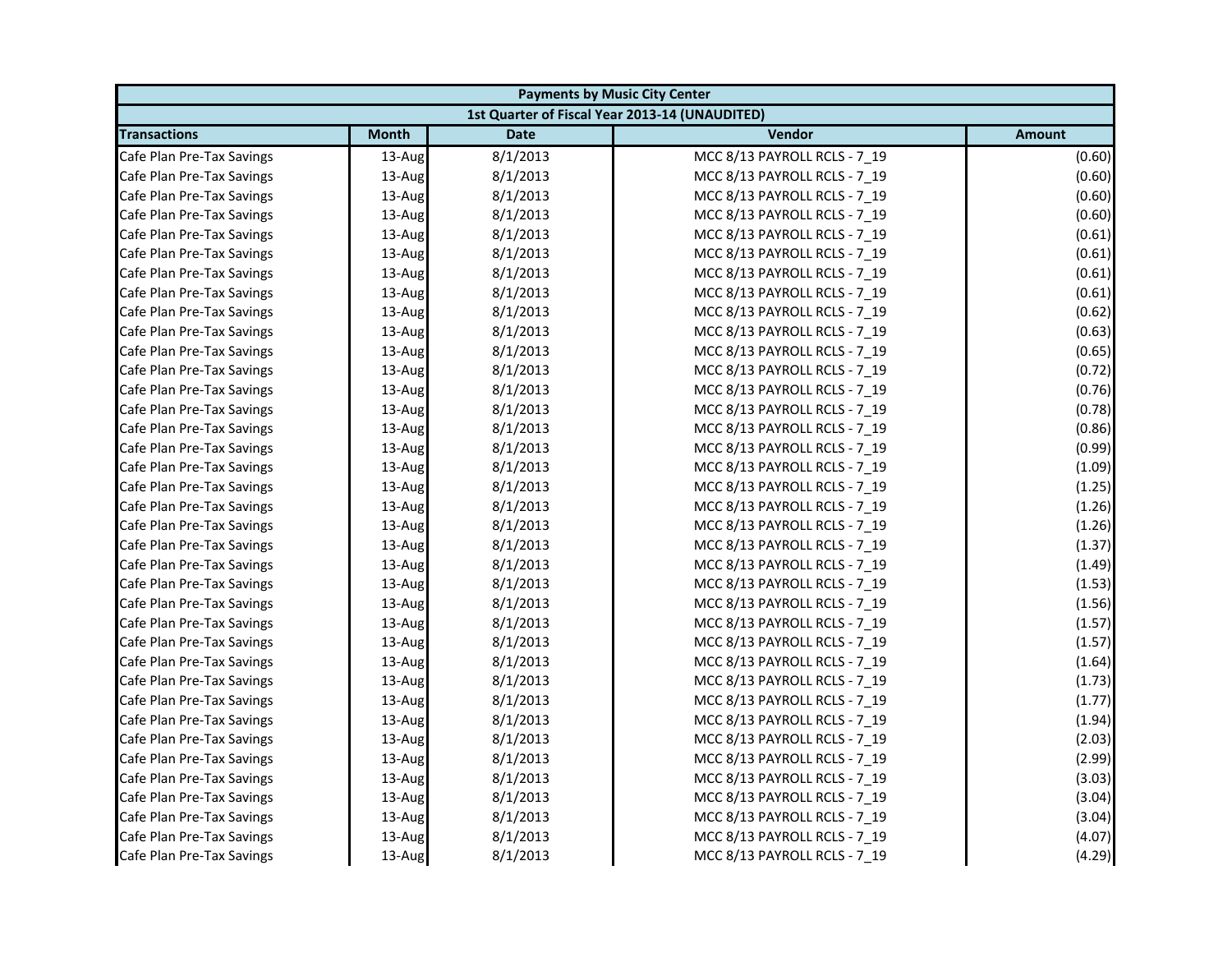| <b>Payments by Music City Center</b> |              |             |                                                |        |
|--------------------------------------|--------------|-------------|------------------------------------------------|--------|
|                                      |              |             | 1st Quarter of Fiscal Year 2013-14 (UNAUDITED) |        |
| <b>Transactions</b>                  | <b>Month</b> | <b>Date</b> | Vendor                                         | Amount |
| Cafe Plan Pre-Tax Savings            | $13$ -Aug    | 8/1/2013    | MCC 8/13 PAYROLL RCLS - 7 19                   | (4.39) |
| Cafe Plan Pre-Tax Savings            | 13-Aug       | 8/1/2013    | MCC 8/13 PAYROLL RCLS - 7_19                   | (4.46) |
| Cafe Plan Pre-Tax Savings            | 13-Aug       | 8/1/2013    | MCC 8/13 PAYROLL RCLS - 7 19                   | (4.48) |
| Cafe Plan Pre-Tax Savings            | 13-Aug       | 8/1/2013    | MCC 8/13 PAYROLL RCLS - 7 19                   | (4.87) |
| Cafe Plan Pre-Tax Savings            | 13-Aug       | 8/1/2013    | MCC 8/13 PAYROLL RCLS - 7_19                   | (5.02) |
| Cafe Plan Pre-Tax Savings            | 13-Aug       | 8/1/2013    | MCC 8/13 PAYROLL RCLS - 7_19                   | (5.15) |
| Cafe Plan Pre-Tax Savings            | 13-Aug       | 8/1/2013    | MCC 8/13 PAYROLL RCLS - 7 19                   | (5.32) |
| Cafe Plan Pre-Tax Savings            | 13-Aug       | 8/1/2013    | MCC 8/13 PAYROLL RCLS - 7_19                   | (5.33) |
| Cafe Plan Pre-Tax Savings            | 13-Aug       | 8/1/2013    | MCC 8/13 PAYROLL RCLS - 7 19                   | (5.34) |
| Cafe Plan Pre-Tax Savings            | 13-Aug       | 8/1/2013    | MCC 8/13 PAYROLL RCLS - 7 19                   | (5.36) |
| Cafe Plan Pre-Tax Savings            | 13-Aug       | 8/1/2013    | MCC 8/13 PAYROLL RCLS - 7 19                   | (5.36) |
| Cafe Plan Pre-Tax Savings            | 13-Aug       | 8/1/2013    | MCC 8/13 PAYROLL RCLS - 7 19                   | (5.37) |
| Cafe Plan Pre-Tax Savings            | 13-Aug       | 8/1/2013    | MCC 8/13 PAYROLL RCLS - 7_19                   | (5.37) |
| Cafe Plan Pre-Tax Savings            | 13-Aug       | 8/1/2013    | MCC 8/13 PAYROLL RCLS - 7 19                   | (5.40) |
| Cafe Plan Pre-Tax Savings            | 13-Aug       | 8/1/2013    | MCC 8/13 PAYROLL RCLS - 7_19                   | (5.41) |
| Cafe Plan Pre-Tax Savings            | 13-Aug       | 8/1/2013    | MCC 8/13 PAYROLL RCLS - 7 19                   | (5.41) |
| Cafe Plan Pre-Tax Savings            | 13-Aug       | 8/1/2013    | MCC 8/13 PAYROLL RCLS - 7 19                   | (5.45) |
| Cafe Plan Pre-Tax Savings            | 13-Aug       | 8/1/2013    | MCC 8/13 PAYROLL RCLS - 7_19                   | (5.47) |
| Cafe Plan Pre-Tax Savings            | 13-Aug       | 8/1/2013    | MCC 8/13 PAYROLL RCLS - 7 19                   | (5.48) |
| Cafe Plan Pre-Tax Savings            | 13-Aug       | 8/1/2013    | MCC 8/13 PAYROLL RCLS - 7_19                   | (5.51) |
| Cafe Plan Pre-Tax Savings            | 13-Aug       | 8/1/2013    | MCC 8/13 PAYROLL RCLS - 7_19                   | (5.55) |
| Cafe Plan Pre-Tax Savings            | $13$ -Aug    | 8/1/2013    | MCC 8/13 PAYROLL RCLS - 7 19                   | (5.78) |
| Cafe Plan Pre-Tax Savings            | 13-Aug       | 8/1/2013    | MCC 8/13 PAYROLL RCLS - 7_19                   | (5.85) |
| Cafe Plan Pre-Tax Savings            | 13-Aug       | 8/1/2013    | MCC 8/13 PAYROLL RCLS - 7 19                   | (5.88) |
| Cafe Plan Pre-Tax Savings            | 13-Aug       | 8/1/2013    | MCC 8/13 PAYROLL RCLS - 7 19                   | (5.96) |
| Cafe Plan Pre-Tax Savings            | 13-Aug       | 8/1/2013    | MCC 8/13 PAYROLL RCLS - 7_19                   | (5.97) |
| Cafe Plan Pre-Tax Savings            | 13-Aug       | 8/1/2013    | MCC 8/13 PAYROLL RCLS - 7_19                   | (5.97) |
| Cafe Plan Pre-Tax Savings            | 13-Aug       | 8/1/2013    | MCC 8/13 PAYROLL RCLS - 7 19                   | (5.97) |
| Cafe Plan Pre-Tax Savings            | $13$ -Aug    | 8/1/2013    | MCC 8/13 PAYROLL RCLS - 7 19                   | (5.97) |
| Cafe Plan Pre-Tax Savings            | 13-Aug       | 8/1/2013    | MCC 8/13 PAYROLL RCLS - 7_19                   | (5.98) |
| Cafe Plan Pre-Tax Savings            | 13-Aug       | 8/1/2013    | MCC 8/13 PAYROLL RCLS - 7 19                   | (5.99) |
| Cafe Plan Pre-Tax Savings            | $13$ -Aug    | 8/1/2013    | MCC 8/13 PAYROLL RCLS - 7 19                   | (6.00) |
| Cafe Plan Pre-Tax Savings            | 13-Aug       | 8/1/2013    | MCC 8/13 PAYROLL RCLS - 7_19                   | (6.01) |
| Cafe Plan Pre-Tax Savings            | 13-Aug       | 8/1/2013    | MCC 8/13 PAYROLL RCLS - 7 19                   | (6.01) |
| Cafe Plan Pre-Tax Savings            | 13-Aug       | 8/1/2013    | MCC 8/13 PAYROLL RCLS - 7 19                   | (6.01) |
| Cafe Plan Pre-Tax Savings            | 13-Aug       | 8/1/2013    | MCC 8/13 PAYROLL RCLS - 7 19                   | (6.01) |
| Cafe Plan Pre-Tax Savings            | 13-Aug       | 8/1/2013    | MCC 8/13 PAYROLL RCLS - 7 19                   | (6.01) |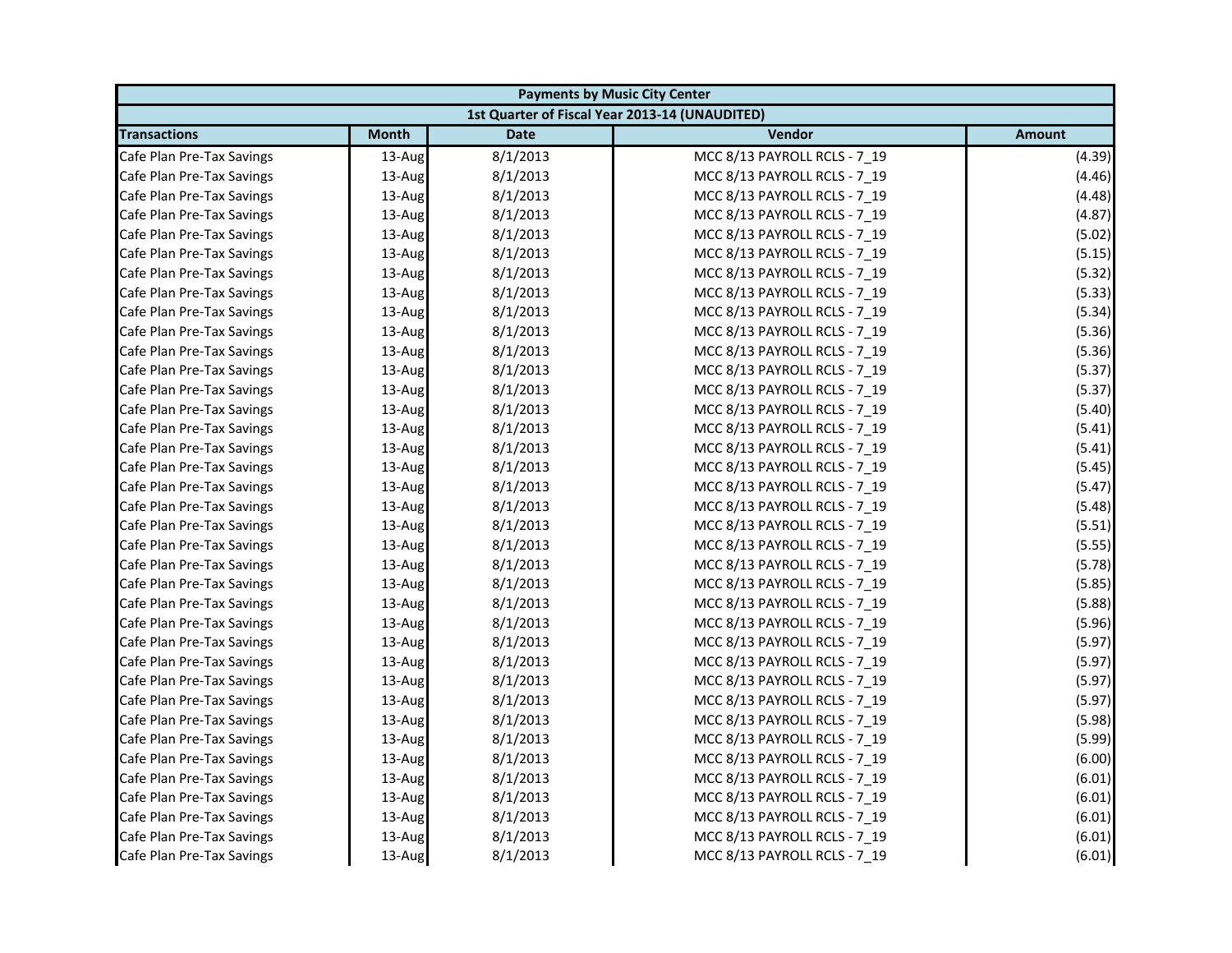| <b>Payments by Music City Center</b> |              |             |                                                |         |
|--------------------------------------|--------------|-------------|------------------------------------------------|---------|
|                                      |              |             | 1st Quarter of Fiscal Year 2013-14 (UNAUDITED) |         |
| <b>Transactions</b>                  | <b>Month</b> | <b>Date</b> | Vendor                                         | Amount  |
| Cafe Plan Pre-Tax Savings            | $13$ -Aug    | 8/1/2013    | MCC 8/13 PAYROLL RCLS - 7 19                   | (6.03)  |
| Cafe Plan Pre-Tax Savings            | 13-Aug       | 8/1/2013    | MCC 8/13 PAYROLL RCLS - 7_19                   | (6.04)  |
| Cafe Plan Pre-Tax Savings            | 13-Aug       | 8/1/2013    | MCC 8/13 PAYROLL RCLS - 7 19                   | (6.09)  |
| Cafe Plan Pre-Tax Savings            | 13-Aug       | 8/1/2013    | MCC 8/13 PAYROLL RCLS - 7 19                   | (6.10)  |
| Cafe Plan Pre-Tax Savings            | 13-Aug       | 8/1/2013    | MCC 8/13 PAYROLL RCLS - 7_19                   | (6.11)  |
| Cafe Plan Pre-Tax Savings            | 13-Aug       | 8/1/2013    | MCC 8/13 PAYROLL RCLS - 7_19                   | (6.12)  |
| Cafe Plan Pre-Tax Savings            | 13-Aug       | 8/1/2013    | MCC 8/13 PAYROLL RCLS - 7 19                   | (6.12)  |
| Cafe Plan Pre-Tax Savings            | 13-Aug       | 8/1/2013    | MCC 8/13 PAYROLL RCLS - 7_19                   | (6.12)  |
| Cafe Plan Pre-Tax Savings            | 13-Aug       | 8/1/2013    | MCC 8/13 PAYROLL RCLS - 7 19                   | (6.12)  |
| Cafe Plan Pre-Tax Savings            | 13-Aug       | 8/1/2013    | MCC 8/13 PAYROLL RCLS - 7 19                   | (6.12)  |
| Cafe Plan Pre-Tax Savings            | 13-Aug       | 8/1/2013    | MCC 8/13 PAYROLL RCLS - 7 19                   | (7.45)  |
| Cafe Plan Pre-Tax Savings            | 13-Aug       | 8/1/2013    | MCC 8/13 PAYROLL RCLS - 7 19                   | (7.81)  |
| Cafe Plan Pre-Tax Savings            | 13-Aug       | 8/1/2013    | MCC 8/13 PAYROLL RCLS - 7_19                   | (10.15) |
| Cafe Plan Pre-Tax Savings            | 13-Aug       | 8/1/2013    | MCC 8/13 PAYROLL RCLS - 7 19                   | (11.33) |
| Cafe Plan Pre-Tax Savings            | 13-Aug       | 8/1/2013    | MCC 8/13 PAYROLL RCLS - 7_19                   | (11.96) |
| Cafe Plan Pre-Tax Savings            | 13-Aug       | 8/1/2013    | MCC 8/13 PAYROLL RCLS - 7 19                   | (13.68) |
| Cafe Plan Pre-Tax Savings            | 13-Aug       | 8/1/2013    | MCC 8/13 PAYROLL RCLS - 7 19                   | (13.75) |
| Cafe Plan Pre-Tax Savings            | 13-Aug       | 8/1/2013    | MCC 8/13 PAYROLL RCLS - 7_19                   | (13.84) |
| Cafe Plan Pre-Tax Savings            | 13-Aug       | 8/1/2013    | MCC 8/13 PAYROLL RCLS - 7 19                   | (14.09) |
| Cafe Plan Pre-Tax Savings            | 13-Aug       | 8/1/2013    | MCC 8/13 PAYROLL RCLS - 7_19                   | (14.10) |
| Cafe Plan Pre-Tax Savings            | 13-Aug       | 8/1/2013    | MCC 8/13 PAYROLL RCLS - 7_19                   | (14.14) |
| Cafe Plan Pre-Tax Savings            | $13$ -Aug    | 8/1/2013    | MCC 8/13 PAYROLL RCLS - 7 19                   | (14.43) |
| Cafe Plan Pre-Tax Savings            | 13-Aug       | 8/1/2013    | MCC 8/13 PAYROLL RCLS - 7_19                   | (14.46) |
| Cafe Plan Pre-Tax Savings            | 13-Aug       | 8/1/2013    | MCC 8/13 PAYROLL RCLS - 7 19                   | (14.70) |
| Cafe Plan Pre-Tax Savings            | 13-Aug       | 8/1/2013    | MCC 8/13 PAYROLL RCLS - 7 19                   | (15.20) |
| Cafe Plan Pre-Tax Savings            | 13-Aug       | 8/1/2013    | MCC 8/13 PAYROLL RCLS - 7_19                   | (15.39) |
| Cafe Plan Pre-Tax Savings            | 13-Aug       | 8/1/2013    | MCC 8/13 PAYROLL RCLS - 7_19                   | (15.64) |
| Cafe Plan Pre-Tax Savings            | 13-Aug       | 8/1/2013    | MCC 8/13 PAYROLL RCLS - 7 19                   | (15.67) |
| Cafe Plan Pre-Tax Savings            | 13-Aug       | 8/1/2013    | MCC 8/13 PAYROLL RCLS - 7 19                   | (15.70) |
| Cafe Plan Pre-Tax Savings            | 13-Aug       | 8/1/2013    | MCC 8/13 PAYROLL RCLS - 7_19                   | (15.71) |
| Cafe Plan Pre-Tax Savings            | 13-Aug       | 8/1/2013    | MCC 8/13 PAYROLL RCLS - 7 19                   | (15.79) |
| Cafe Plan Pre-Tax Savings            | 13-Aug       | 8/1/2013    | MCC 8/13 PAYROLL RCLS - 7 19                   | (15.79) |
| Cafe Plan Pre-Tax Savings            | 13-Aug       | 8/1/2013    | MCC 8/13 PAYROLL RCLS - 7_19                   | (15.79) |
| Cafe Plan Pre-Tax Savings            | 13-Aug       | 8/1/2013    | MCC 8/13 PAYROLL RCLS - 7 19                   | (15.79) |
| Cafe Plan Pre-Tax Savings            | 13-Aug       | 8/1/2013    | MCC 8/13 PAYROLL RCLS - 7 19                   | (15.83) |
| Cafe Plan Pre-Tax Savings            | 13-Aug       | 8/1/2013    | MCC 8/13 PAYROLL RCLS - 7 19                   | (15.91) |
| Cafe Plan Pre-Tax Savings            | 13-Aug       | 8/1/2013    | MCC 8/13 PAYROLL RCLS - 7 19                   | (15.96) |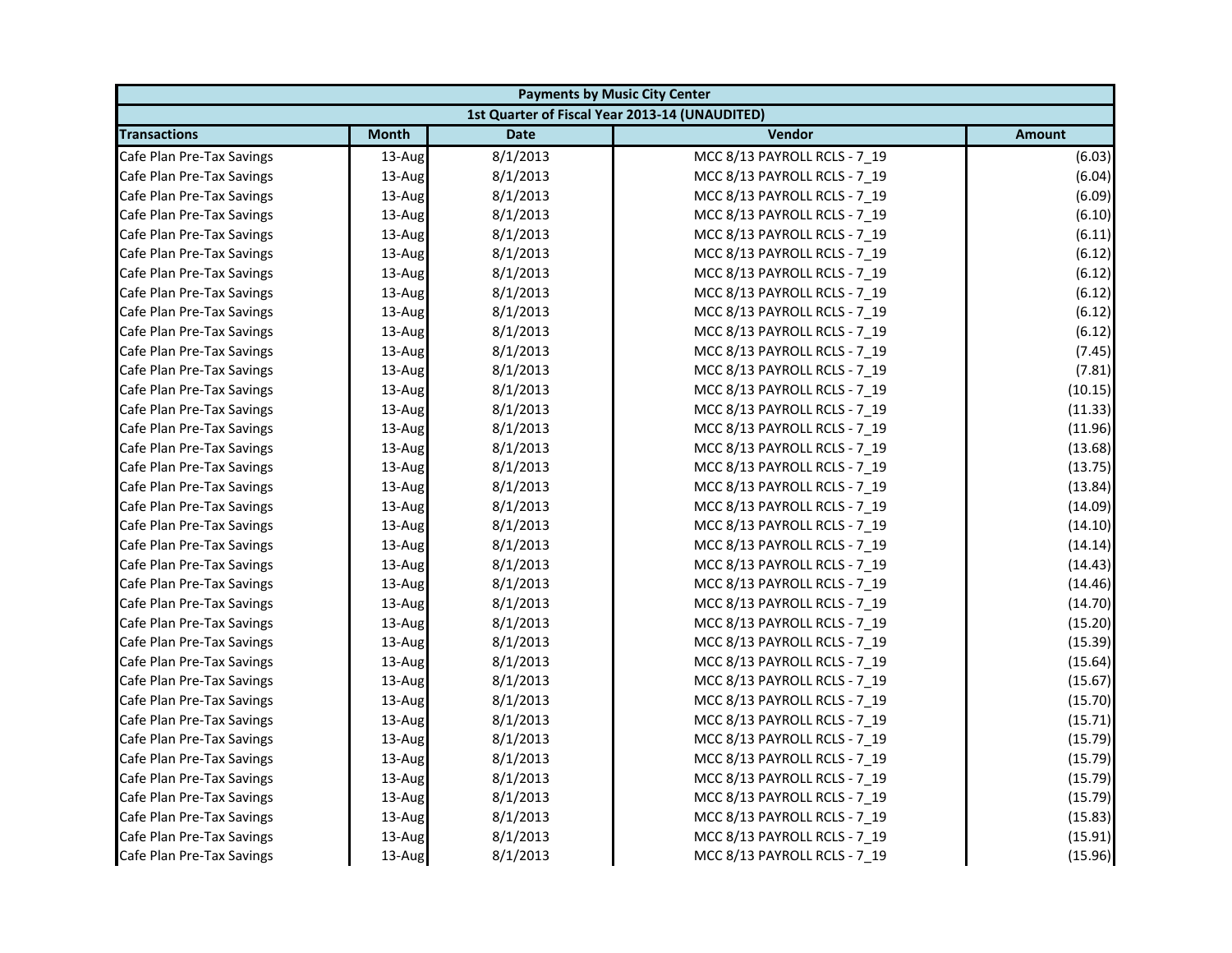| <b>Payments by Music City Center</b> |              |             |                                                |               |
|--------------------------------------|--------------|-------------|------------------------------------------------|---------------|
|                                      |              |             | 1st Quarter of Fiscal Year 2013-14 (UNAUDITED) |               |
| <b>Transactions</b>                  | <b>Month</b> | <b>Date</b> | Vendor                                         | <b>Amount</b> |
| Cafe Plan Pre-Tax Savings            | 13-Aug       | 8/1/2013    | MCC 8/13 PAYROLL RCLS - 7 19                   | (16.07)       |
| Cafe Plan Pre-Tax Savings            | 13-Aug       | 8/1/2013    | MCC 8/13 PAYROLL RCLS - 7_19                   | (16.07)       |
| Cafe Plan Pre-Tax Savings            | 13-Aug       | 8/1/2013    | MCC 8/13 PAYROLL RCLS - 7 19                   | (16.07)       |
| Cafe Plan Pre-Tax Savings            | 13-Aug       | 8/1/2013    | MCC 8/13 PAYROLL RCLS - 7 19                   | (16.15)       |
| Cafe Plan Pre-Tax Savings            | 13-Aug       | 8/1/2013    | MCC 8/13 PAYROLL RCLS - 7_19                   | (16.15)       |
| Cafe Plan Pre-Tax Savings            | 13-Aug       | 8/1/2013    | MCC 8/13 PAYROLL RCLS - 7_19                   | (16.15)       |
| Cafe Plan Pre-Tax Savings            | 13-Aug       | 8/1/2013    | MCC 8/13 PAYROLL RCLS - 7 19                   | (25.45)       |
| Electric                             | 13-Aug       | 8/1/2013    | MCC 7/13 NES ACCRUAL                           | (152, 873.70) |
| District Energy System               | 13-Aug       | 8/1/2013    | MCC 7/13 DES ACCRUAL                           | (287, 922.09) |
| Other Rpr & Maint Srvc               | 13-Aug       | 8/1/2013    | MCC 7/13 RICOH ACCRUAL                         | (12.44)       |
| <b>Small Equipment Supply</b>        | 13-Aug       | 8/1/2013    | W W GRAINGER (P#)                              | 53.88         |
| Regular Pay                          | 13-Aug       | 8/1/2013    | MCC 8/13 PAYROLL RCLS - 7 19                   | 1,444.80      |
| Regular Pay                          | 13-Aug       | 8/1/2013    | MCC 8/13 PAYROLL RCLS - 7_19                   | 1,444.80      |
| Overtime Pay                         | 13-Aug       | 8/1/2013    | MCC 8/13 PAYROLL RCLS - 7 19                   | 8.67          |
| Overtime Pay                         | 13-Aug       | 8/1/2013    | MCC 8/13 PAYROLL RCLS - 7_19                   | 10.29         |
| <b>Employer OASDI</b>                | 13-Aug       | 8/1/2013    | MCC 8/13 PAYROLL RCLS - 7 19                   | 0.47          |
| <b>Employer OASDI</b>                | 13-Aug       | 8/1/2013    | MCC 8/13 PAYROLL RCLS - 7 19                   | 0.61          |
| Employer OASDI                       | 13-Aug       | 8/1/2013    | MCC 8/13 PAYROLL RCLS - 7_19                   | 78.28         |
| <b>Employer OASDI</b>                | 13-Aug       | 8/1/2013    | MCC 8/13 PAYROLL RCLS - 7 19                   | 85.31         |
| <b>Employer SSN Medical</b>          | 13-Aug       | 8/1/2013    | MCC 8/13 PAYROLL RCLS - 7_19                   | 0.11          |
| <b>Employer SSN Medical</b>          | 13-Aug       | 8/1/2013    | MCC 8/13 PAYROLL RCLS - 7_19                   | 0.15          |
| <b>Employer SSN Medical</b>          | 13-Aug       | 8/1/2013    | MCC 8/13 PAYROLL RCLS - 7 19                   | 18.31         |
| <b>Employer SSN Medical</b>          | 13-Aug       | 8/1/2013    | MCC 8/13 PAYROLL RCLS - 7 19                   | 19.94         |
| <b>Employer Group Health</b>         | 13-Aug       | 8/1/2013    | MCC 8/13 PAYROLL RCLS - 7 19                   | 1.44          |
| <b>Employer Group Health</b>         | 13-Aug       | 8/1/2013    | MCC 8/13 PAYROLL RCLS - 7 19                   | 2.88          |
| <b>Employer Group Health</b>         | 13-Aug       | 8/1/2013    | MCC 8/13 PAYROLL RCLS - 7 19                   | 201.09        |
| <b>Employer Group Health</b>         | 13-Aug       | 8/1/2013    | MCC 8/13 PAYROLL RCLS - 7_19                   | 480.87        |
| <b>Employer Dental Group</b>         | 13-Aug       | 8/1/2013    | MCC 8/13 PAYROLL RCLS - 7 19                   | 0.07          |
| <b>Employer Dental Group</b>         | 13-Aug       | 8/1/2013    | MCC 8/13 PAYROLL RCLS - 7 19                   | 0.09          |
| <b>Employer Dental Group</b>         | 13-Aug       | 8/1/2013    | MCC 8/13 PAYROLL RCLS - 7_19                   | 12.07         |
| <b>Employer Dental Group</b>         | 13-Aug       | 8/1/2013    | MCC 8/13 PAYROLL RCLS - 7 19                   | 12.09         |
| <b>Employer Pension</b>              | 13-Aug       | 8/1/2013    | MCC 8/13 PAYROLL RCLS - 7 19                   | 1.49          |
| <b>Employer Pension</b>              | 13-Aug       | 8/1/2013    | MCC 8/13 PAYROLL RCLS - 7_19                   | 1.76          |
| <b>Employer Pension</b>              | 13-Aug       | 8/1/2013    | MCC 8/13 PAYROLL RCLS - 7 19                   | 247.30        |
| <b>Employer Pension</b>              | 13-Aug       | 8/1/2013    | MCC 8/13 PAYROLL RCLS - 7 19                   | 247.30        |
| Cafe Plan Pre-Tax Savings            | 13-Aug       | 8/1/2013    | MCC 8/13 PAYROLL RCLS - 7 19                   | 0.03          |
| Cafe Plan Pre-Tax Savings            | 13-Aug       | 8/1/2013    | MCC 8/13 PAYROLL RCLS - 7 19                   | 0.08          |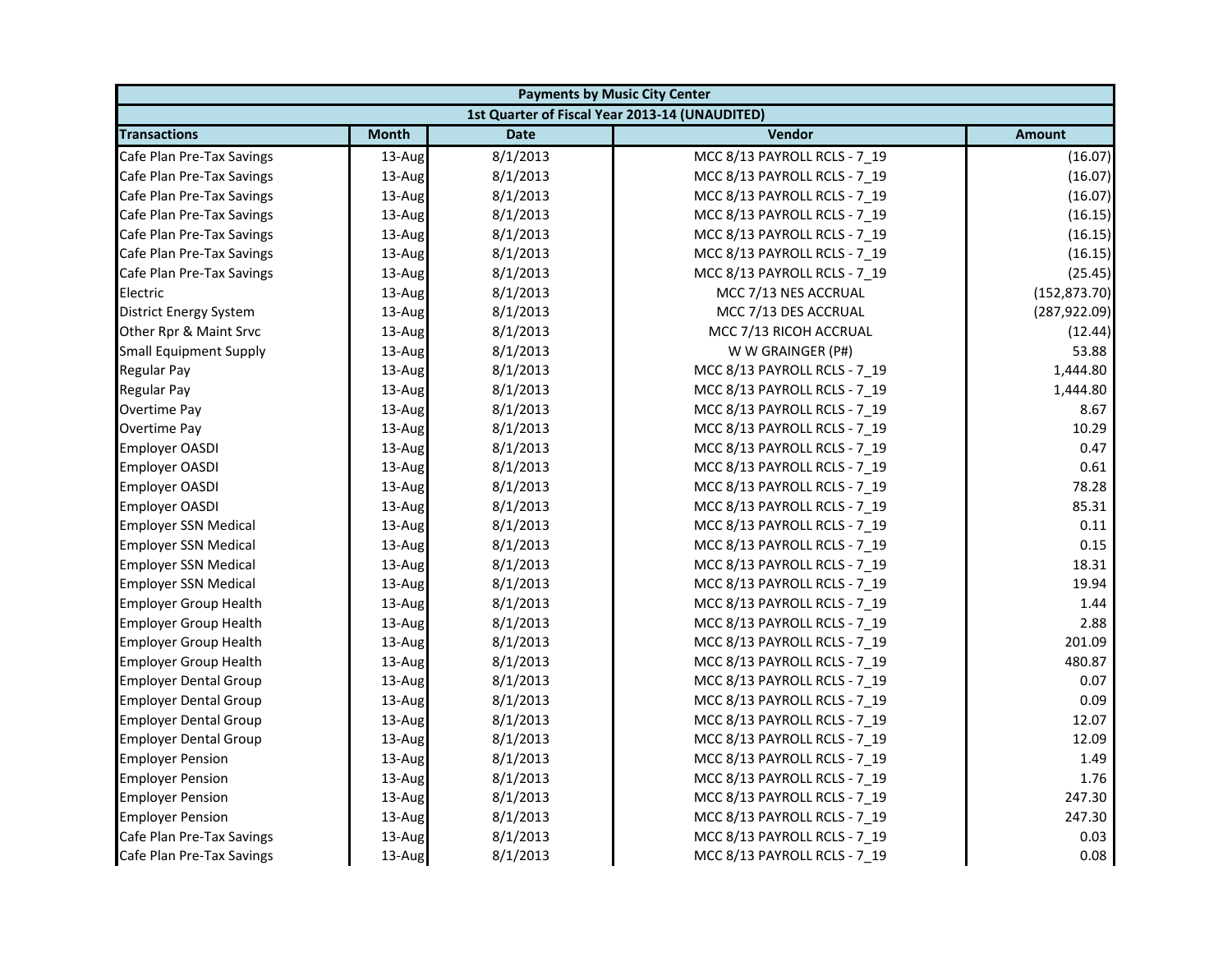| <b>Payments by Music City Center</b> |              |             |                                                |               |
|--------------------------------------|--------------|-------------|------------------------------------------------|---------------|
|                                      |              |             | 1st Quarter of Fiscal Year 2013-14 (UNAUDITED) |               |
| <b>Transactions</b>                  | <b>Month</b> | <b>Date</b> | Vendor                                         | <b>Amount</b> |
| Cafe Plan Pre-Tax Savings            | 13-Aug       | 8/1/2013    | MCC 8/13 PAYROLL RCLS - 7_19                   | 5.13          |
| Cafe Plan Pre-Tax Savings            | 13-Aug       | 8/1/2013    | MCC 8/13 PAYROLL RCLS - 7_19                   | 13.50         |
| <b>Regular Pay</b>                   | 13-Aug       | 8/1/2013    | MCC 8/13 PAYROLL RCLS - 7 19                   | 226.22        |
| <b>Regular Pay</b>                   | 13-Aug       | 8/1/2013    | MCC 8/13 PAYROLL RCLS - 7 19                   | 281.33        |
| <b>Regular Pay</b>                   | 13-Aug       | 8/1/2013    | MCC 8/13 PAYROLL RCLS - 7_19                   | 462.00        |
| <b>Regular Pay</b>                   | 13-Aug       | 8/1/2013    | MCC 8/13 PAYROLL RCLS - 7_19                   | 462.00        |
| <b>Regular Pay</b>                   | 13-Aug       | 8/1/2013    | MCC 8/13 PAYROLL RCLS - 7 19                   | 694.83        |
| <b>Regular Pay</b>                   | 13-Aug       | 8/1/2013    | MCC 8/13 PAYROLL RCLS - 7_19                   | 696.96        |
| <b>Regular Pay</b>                   | 13-Aug       | 8/1/2013    | MCC 8/13 PAYROLL RCLS - 7 19                   | 735.74        |
| <b>Regular Pay</b>                   | 13-Aug       | 8/1/2013    | MCC 8/13 PAYROLL RCLS - 7 19                   | 762.59        |
| <b>Regular Pay</b>                   | 13-Aug       | 8/1/2013    | MCC 8/13 PAYROLL RCLS - 7_19                   | 769.75        |
| <b>Regular Pay</b>                   | 13-Aug       | 8/1/2013    | MCC 8/13 PAYROLL RCLS - 7 19                   | 774.40        |
| <b>Regular Pay</b>                   | 13-Aug       | 8/1/2013    | MCC 8/13 PAYROLL RCLS - 7_19                   | 774.40        |
| <b>Regular Pay</b>                   | 13-Aug       | 8/1/2013    | MCC 8/13 PAYROLL RCLS - 7_19                   | 826.75        |
| <b>Regular Pay</b>                   | 13-Aug       | 8/1/2013    | MCC 8/13 PAYROLL RCLS - 7_19                   | 829.38        |
| <b>Regular Pay</b>                   | 13-Aug       | 8/1/2013    | MCC 8/13 PAYROLL RCLS - 7 19                   | 841.42        |
| <b>Regular Pay</b>                   | 13-Aug       | 8/1/2013    | MCC 8/13 PAYROLL RCLS - 7 19                   | 918.46        |
| <b>Regular Pay</b>                   | 13-Aug       | 8/1/2013    | MCC 8/13 PAYROLL RCLS - 7_19                   | 923.77        |
| <b>Regular Pay</b>                   | 13-Aug       | 8/1/2013    | MCC 8/13 PAYROLL RCLS - 7 19                   | 924.00        |
| <b>Regular Pay</b>                   | 13-Aug       | 8/1/2013    | MCC 8/13 PAYROLL RCLS - 7_19                   | 924.00        |
| <b>Regular Pay</b>                   | 13-Aug       | 8/1/2013    | MCC 8/13 PAYROLL RCLS - 7_19                   | 924.00        |
| <b>Regular Pay</b>                   | 13-Aug       | 8/1/2013    | MCC 8/13 PAYROLL RCLS - 7 19                   | 924.00        |
| <b>Regular Pay</b>                   | 13-Aug       | 8/1/2013    | MCC 8/13 PAYROLL RCLS - 7_19                   | 961.54        |
| <b>Regular Pay</b>                   | 13-Aug       | 8/1/2013    | MCC 8/13 PAYROLL RCLS - 7 19                   | 1,021.20      |
| <b>Regular Pay</b>                   | 13-Aug       | 8/1/2013    | MCC 8/13 PAYROLL RCLS - 7 19                   | 1,280.00      |
| <b>Regular Pay</b>                   | 13-Aug       | 8/1/2013    | MCC 8/13 PAYROLL RCLS - 7_19                   | 1,280.00      |
| <b>Regular Pay</b>                   | 13-Aug       | 8/1/2013    | MCC 8/13 PAYROLL RCLS - 7_19                   | 1,376.00      |
| <b>Regular Pay</b>                   | 13-Aug       | 8/1/2013    | MCC 8/13 PAYROLL RCLS - 7 19                   | 1,615.38      |
| <b>Regular Pay</b>                   | 13-Aug       | 8/1/2013    | MCC 8/13 PAYROLL RCLS - 7 19                   | 1,923.08      |
| <b>Regular Pay</b>                   | 13-Aug       | 8/1/2013    | MCC 8/13 PAYROLL RCLS - 7_19                   | 3,269.23      |
| Leave Pay                            | 13-Aug       | 8/1/2013    | MCC 8/13 PAYROLL RCLS - 7 19                   | 67.76         |
| Leave Pay                            | 13-Aug       | 8/1/2013    | MCC 8/13 PAYROLL RCLS - 7 19                   | 77.44         |
| Leave Pay                            | 13-Aug       | 8/1/2013    | MCC 8/13 PAYROLL RCLS - 7_19                   | 92.00         |
| Leave Pay                            | 13-Aug       | 8/1/2013    | MCC 8/13 PAYROLL RCLS - 7_19                   | 92.40         |
| Leave Pay                            | 13-Aug       | 8/1/2013    | MCC 8/13 PAYROLL RCLS - 7 19                   | 92.40         |
| Leave Pay                            | 13-Aug       | 8/1/2013    | MCC 8/13 PAYROLL RCLS - 7_19                   | 112.56        |
| Leave Pay                            | 13-Aug       | 8/1/2013    | MCC 8/13 PAYROLL RCLS - 7 19                   | 462.00        |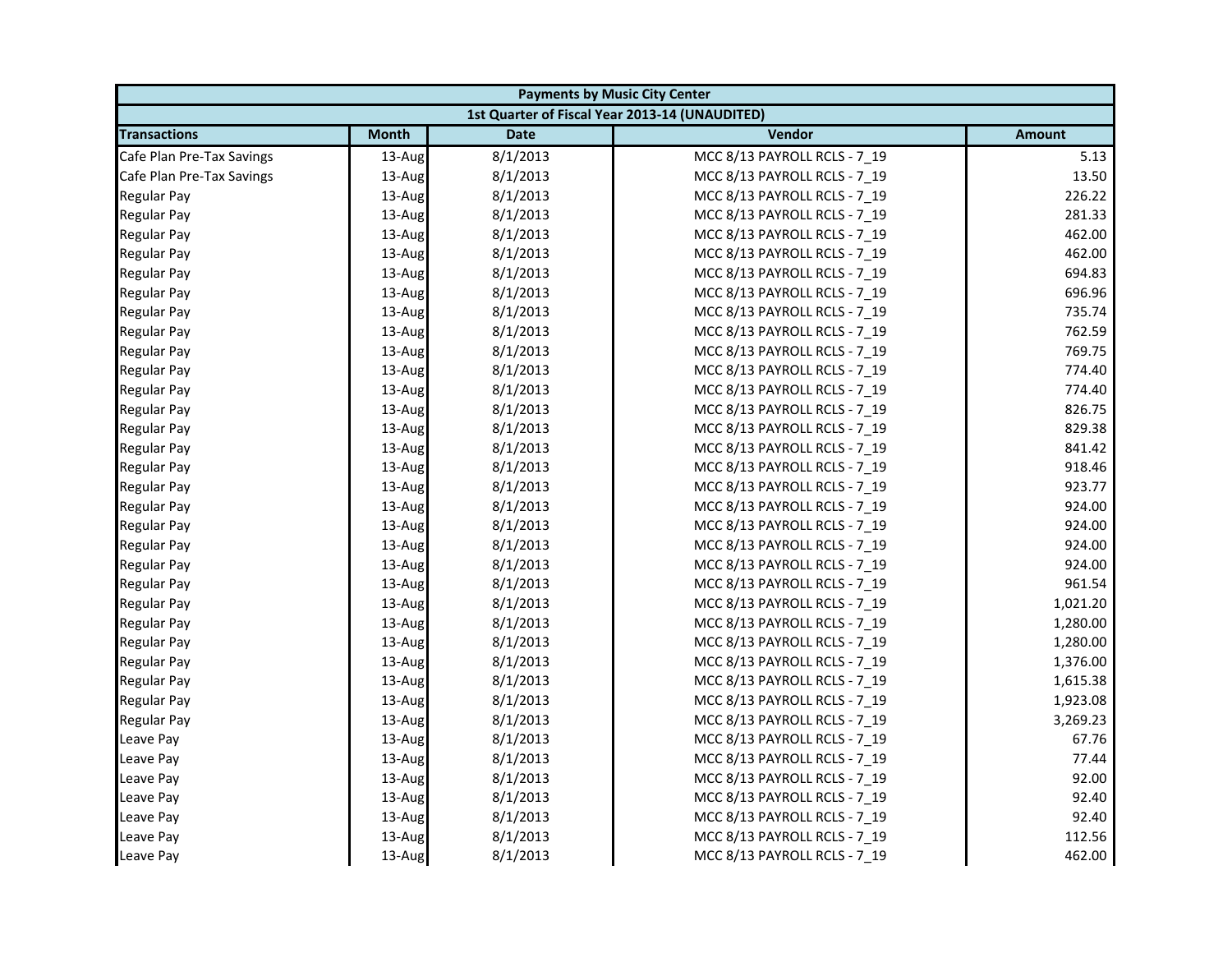| <b>Payments by Music City Center</b> |              |             |                                                |               |
|--------------------------------------|--------------|-------------|------------------------------------------------|---------------|
|                                      |              |             | 1st Quarter of Fiscal Year 2013-14 (UNAUDITED) |               |
| <b>Transactions</b>                  | <b>Month</b> | <b>Date</b> | Vendor                                         | <b>Amount</b> |
| Overtime Pay                         | 13-Aug       | 8/1/2013    | MCC 8/13 PAYROLL RCLS - 7 19                   | 0.87          |
| Overtime Pay                         | 13-Aug       | 8/1/2013    | MCC 8/13 PAYROLL RCLS - 7_19                   | 1.21          |
| Overtime Pay                         | 13-Aug       | 8/1/2013    | MCC 8/13 PAYROLL RCLS - 7 19                   | 2.61          |
| Overtime Pay                         | 13-Aug       | 8/1/2013    | MCC 8/13 PAYROLL RCLS - 7 19                   | 3.12          |
| Overtime Pay                         | 13-Aug       | 8/1/2013    | MCC 8/13 PAYROLL RCLS - 7_19                   | 5.52          |
| Overtime Pay                         | 13-Aug       | 8/1/2013    | MCC 8/13 PAYROLL RCLS - 7_19                   | 6.38          |
| Overtime Pay                         | 13-Aug       | 8/1/2013    | MCC 8/13 PAYROLL RCLS - 7 19                   | 7.60          |
| Overtime Pay                         | 13-Aug       | 8/1/2013    | MCC 8/13 PAYROLL RCLS - 7_19                   | 8.32          |
| Overtime Pay                         | 13-Aug       | 8/1/2013    | MCC 8/13 PAYROLL RCLS - 7 19                   | 10.05         |
| Overtime Pay                         | 13-Aug       | 8/1/2013    | MCC 8/13 PAYROLL RCLS - 7 19                   | 12.13         |
| Overtime Pay                         | 13-Aug       | 8/1/2013    | MCC 8/13 PAYROLL RCLS - 7_19                   | 13.86         |
| Overtime Pay                         | 13-Aug       | 8/1/2013    | MCC 8/13 PAYROLL RCLS - 7 19                   | 15.12         |
| Overtime Pay                         | 13-Aug       | 8/1/2013    | MCC 8/13 PAYROLL RCLS - 7_19                   | 16.46         |
| Overtime Pay                         | 13-Aug       | 8/1/2013    | MCC 8/13 PAYROLL RCLS - 7 19                   | 17.33         |
| Overtime Pay                         | 13-Aug       | 8/1/2013    | MCC 8/13 PAYROLL RCLS - 7_19                   | 19.40         |
| Overtime Pay                         | 13-Aug       | 8/1/2013    | MCC 8/13 PAYROLL RCLS - 7 19                   | 26.32         |
| Overtime Pay                         | 13-Aug       | 8/1/2013    | MCC 8/13 PAYROLL RCLS - 7 19                   | 28.32         |
| <b>Overtime Pay</b>                  | 13-Aug       | 8/1/2013    | MCC 8/13 PAYROLL RCLS - 7_19                   | 31.95         |
| Employer OASDI                       | 13-Aug       | 8/1/2013    | MCC 8/13 PAYROLL RCLS - 7 19                   | 0.05          |
| <b>Employer OASDI</b>                | 13-Aug       | 8/1/2013    | MCC 8/13 PAYROLL RCLS - 7_19                   | 0.08          |
| <b>Employer OASDI</b>                | 13-Aug       | 8/1/2013    | MCC 8/13 PAYROLL RCLS - 7_19                   | 0.15          |
| <b>Employer OASDI</b>                | 13-Aug       | 8/1/2013    | MCC 8/13 PAYROLL RCLS - 7 19                   | 0.18          |
| <b>Employer OASDI</b>                | 13-Aug       | 8/1/2013    | MCC 8/13 PAYROLL RCLS - 7_19                   | 0.31          |
| Employer OASDI                       | 13-Aug       | 8/1/2013    | MCC 8/13 PAYROLL RCLS - 7 19                   | 0.36          |
| <b>Employer OASDI</b>                | 13-Aug       | 8/1/2013    | MCC 8/13 PAYROLL RCLS - 7 19                   | 0.47          |
| <b>Employer OASDI</b>                | 13-Aug       | 8/1/2013    | MCC 8/13 PAYROLL RCLS - 7_19                   | 0.47          |
| Employer OASDI                       | 13-Aug       | 8/1/2013    | MCC 8/13 PAYROLL RCLS - 7_19                   | 0.62          |
| <b>Employer OASDI</b>                | 13-Aug       | 8/1/2013    | MCC 8/13 PAYROLL RCLS - 7 19                   | 0.69          |
| <b>Employer OASDI</b>                | 13-Aug       | 8/1/2013    | MCC 8/13 PAYROLL RCLS - 7 19                   | 0.78          |
| Employer OASDI                       | 13-Aug       | 8/1/2013    | MCC 8/13 PAYROLL RCLS - 7_19                   | 0.79          |
| <b>Employer OASDI</b>                | 13-Aug       | 8/1/2013    | MCC 8/13 PAYROLL RCLS - 7 19                   | 0.94          |
| Employer OASDI                       | 13-Aug       | 8/1/2013    | MCC 8/13 PAYROLL RCLS - 7 19                   | 0.97          |
| Employer OASDI                       | 13-Aug       | 8/1/2013    | MCC 8/13 PAYROLL RCLS - 7_19                   | 1.07          |
| <b>Employer OASDI</b>                | 13-Aug       | 8/1/2013    | MCC 8/13 PAYROLL RCLS - 7 19                   | 1.63          |
| <b>Employer OASDI</b>                | 13-Aug       | 8/1/2013    | MCC 8/13 PAYROLL RCLS - 7 19                   | 1.65          |
| <b>Employer OASDI</b>                | 13-Aug       | 8/1/2013    | MCC 8/13 PAYROLL RCLS - 7_19                   | 1.72          |
| <b>Employer OASDI</b>                | 13-Aug       | 8/1/2013    | MCC 8/13 PAYROLL RCLS - 7 19                   | 4.36          |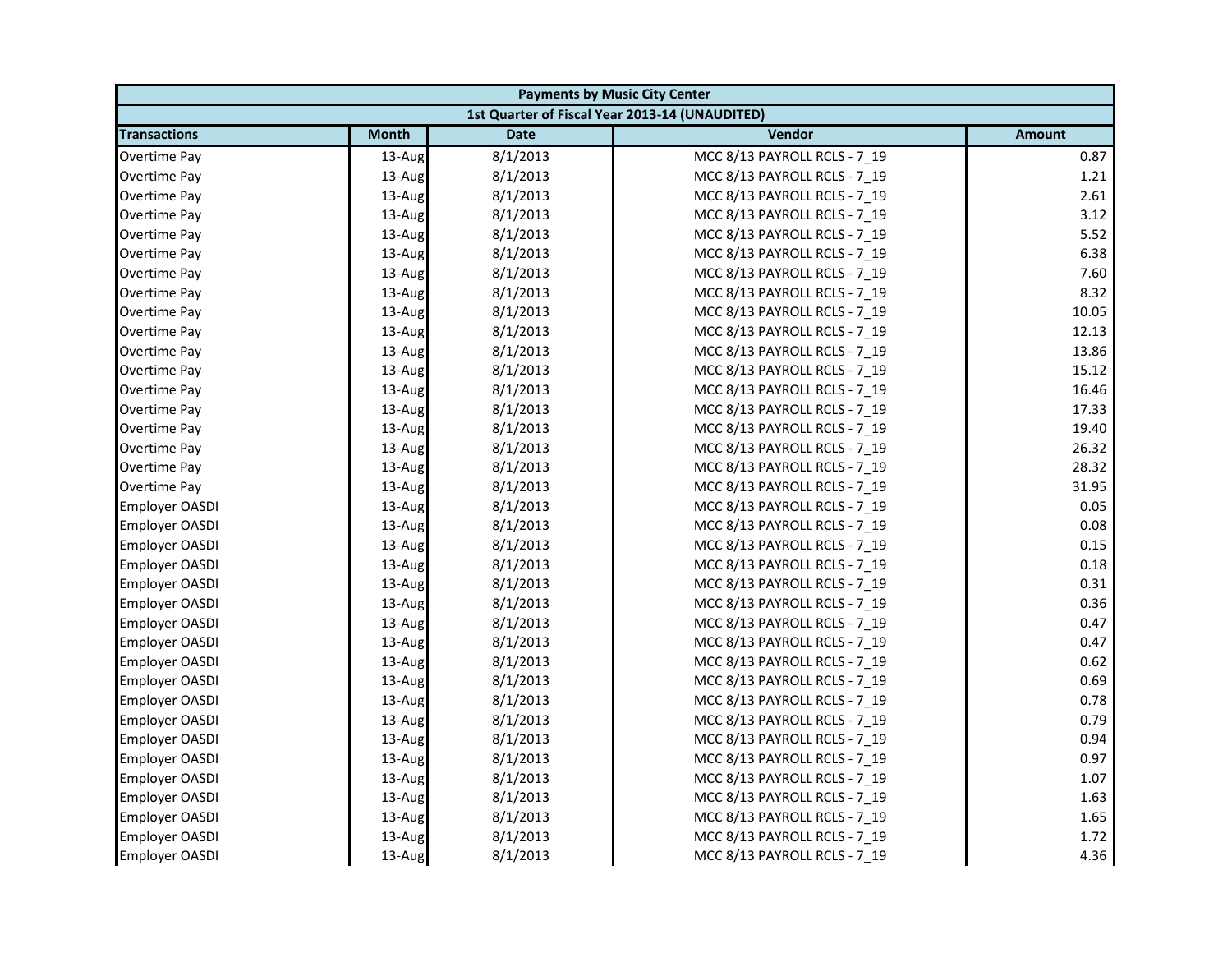| <b>Payments by Music City Center</b> |              |             |                                                |               |
|--------------------------------------|--------------|-------------|------------------------------------------------|---------------|
|                                      |              |             | 1st Quarter of Fiscal Year 2013-14 (UNAUDITED) |               |
| <b>Transactions</b>                  | <b>Month</b> | <b>Date</b> | Vendor                                         | <b>Amount</b> |
| <b>Employer OASDI</b>                | 13-Aug       | 8/1/2013    | MCC 8/13 PAYROLL RCLS - 7 19                   | 5.21          |
| <b>Employer OASDI</b>                | 13-Aug       | 8/1/2013    | MCC 8/13 PAYROLL RCLS - 7_19                   | 5.24          |
| <b>Employer OASDI</b>                | 13-Aug       | 8/1/2013    | MCC 8/13 PAYROLL RCLS - 7 19                   | 5.25          |
| Employer OASDI                       | 13-Aug       | 8/1/2013    | MCC 8/13 PAYROLL RCLS - 7 19                   | 6.65          |
| Employer OASDI                       | 13-Aug       | 8/1/2013    | MCC 8/13 PAYROLL RCLS - 7_19                   | 14.03         |
| <b>Employer OASDI</b>                | 13-Aug       | 8/1/2013    | MCC 8/13 PAYROLL RCLS - 7_19                   | 15.10         |
| <b>Employer OASDI</b>                | 13-Aug       | 8/1/2013    | MCC 8/13 PAYROLL RCLS - 7 19                   | 26.18         |
| <b>Employer OASDI</b>                | 13-Aug       | 8/1/2013    | MCC 8/13 PAYROLL RCLS - 7_19                   | 26.19         |
| <b>Employer OASDI</b>                | 13-Aug       | 8/1/2013    | MCC 8/13 PAYROLL RCLS - 7 19                   | 28.64         |
| Employer OASDI                       | 13-Aug       | 8/1/2013    | MCC 8/13 PAYROLL RCLS - 7 19                   | 39.28         |
| Employer OASDI                       | 13-Aug       | 8/1/2013    | MCC 8/13 PAYROLL RCLS - 7_19                   | 41.71         |
| <b>Employer OASDI</b>                | 13-Aug       | 8/1/2013    | MCC 8/13 PAYROLL RCLS - 7 19                   | 43.48         |
| Employer OASDI                       | 13-Aug       | 8/1/2013    | MCC 8/13 PAYROLL RCLS - 7_19                   | 43.65         |
| <b>Employer OASDI</b>                | 13-Aug       | 8/1/2013    | MCC 8/13 PAYROLL RCLS - 7 19                   | 43.74         |
| <b>Employer OASDI</b>                | 13-Aug       | 8/1/2013    | MCC 8/13 PAYROLL RCLS - 7_19                   | 44.69         |
| <b>Employer OASDI</b>                | 13-Aug       | 8/1/2013    | MCC 8/13 PAYROLL RCLS - 7 19                   | 45.62         |
| <b>Employer OASDI</b>                | 13-Aug       | 8/1/2013    | MCC 8/13 PAYROLL RCLS - 7 19                   | 46.91         |
| Employer OASDI                       | 13-Aug       | 8/1/2013    | MCC 8/13 PAYROLL RCLS - 7_19                   | 46.99         |
| Employer OASDI                       | 13-Aug       | 8/1/2013    | MCC 8/13 PAYROLL RCLS - 7 19                   | 47.82         |
| <b>Employer OASDI</b>                | 13-Aug       | 8/1/2013    | MCC 8/13 PAYROLL RCLS - 7_19                   | 52.37         |
| <b>Employer OASDI</b>                | 13-Aug       | 8/1/2013    | MCC 8/13 PAYROLL RCLS - 7_19                   | 52.40         |
| <b>Employer OASDI</b>                | 13-Aug       | 8/1/2013    | MCC 8/13 PAYROLL RCLS - 7 19                   | 52.42         |
| <b>Employer OASDI</b>                | 13-Aug       | 8/1/2013    | MCC 8/13 PAYROLL RCLS - 7_19                   | 56.95         |
| <b>Employer OASDI</b>                | 13-Aug       | 8/1/2013    | MCC 8/13 PAYROLL RCLS - 7 19                   | 57.01         |
| <b>Employer OASDI</b>                | 13-Aug       | 8/1/2013    | MCC 8/13 PAYROLL RCLS - 7 19                   | 58.64         |
| <b>Employer OASDI</b>                | 13-Aug       | 8/1/2013    | MCC 8/13 PAYROLL RCLS - 7_19                   | 60.34         |
| <b>Employer OASDI</b>                | 13-Aug       | 8/1/2013    | MCC 8/13 PAYROLL RCLS - 7_19                   | 66.43         |
| <b>Employer OASDI</b>                | 13-Aug       | 8/1/2013    | MCC 8/13 PAYROLL RCLS - 7 19                   | 74.46         |
| <b>Employer OASDI</b>                | 13-Aug       | 8/1/2013    | MCC 8/13 PAYROLL RCLS - 7 19                   | 85.30         |
| <b>Employer OASDI</b>                | 13-Aug       | 8/1/2013    | MCC 8/13 PAYROLL RCLS - 7_19                   | 100.16        |
| <b>Employer OASDI</b>                | 13-Aug       | 8/1/2013    | MCC 8/13 PAYROLL RCLS - 7 19                   | 106.14        |
| Employer OASDI                       | 13-Aug       | 8/1/2013    | MCC 8/13 PAYROLL RCLS - 7 19                   | 197.82        |
| <b>Employer SSN Medical</b>          | 13-Aug       | 8/1/2013    | MCC 8/13 PAYROLL RCLS - 7_19                   | 0.01          |
| <b>Employer SSN Medical</b>          | 13-Aug       | 8/1/2013    | MCC 8/13 PAYROLL RCLS - 7 19                   | 0.02          |
| <b>Employer SSN Medical</b>          | 13-Aug       | 8/1/2013    | MCC 8/13 PAYROLL RCLS - 7 19                   | 0.04          |
| <b>Employer SSN Medical</b>          | 13-Aug       | 8/1/2013    | MCC 8/13 PAYROLL RCLS - 7_19                   | 0.04          |
| <b>Employer SSN Medical</b>          | 13-Aug       | 8/1/2013    | MCC 8/13 PAYROLL RCLS - 7 19                   | 0.07          |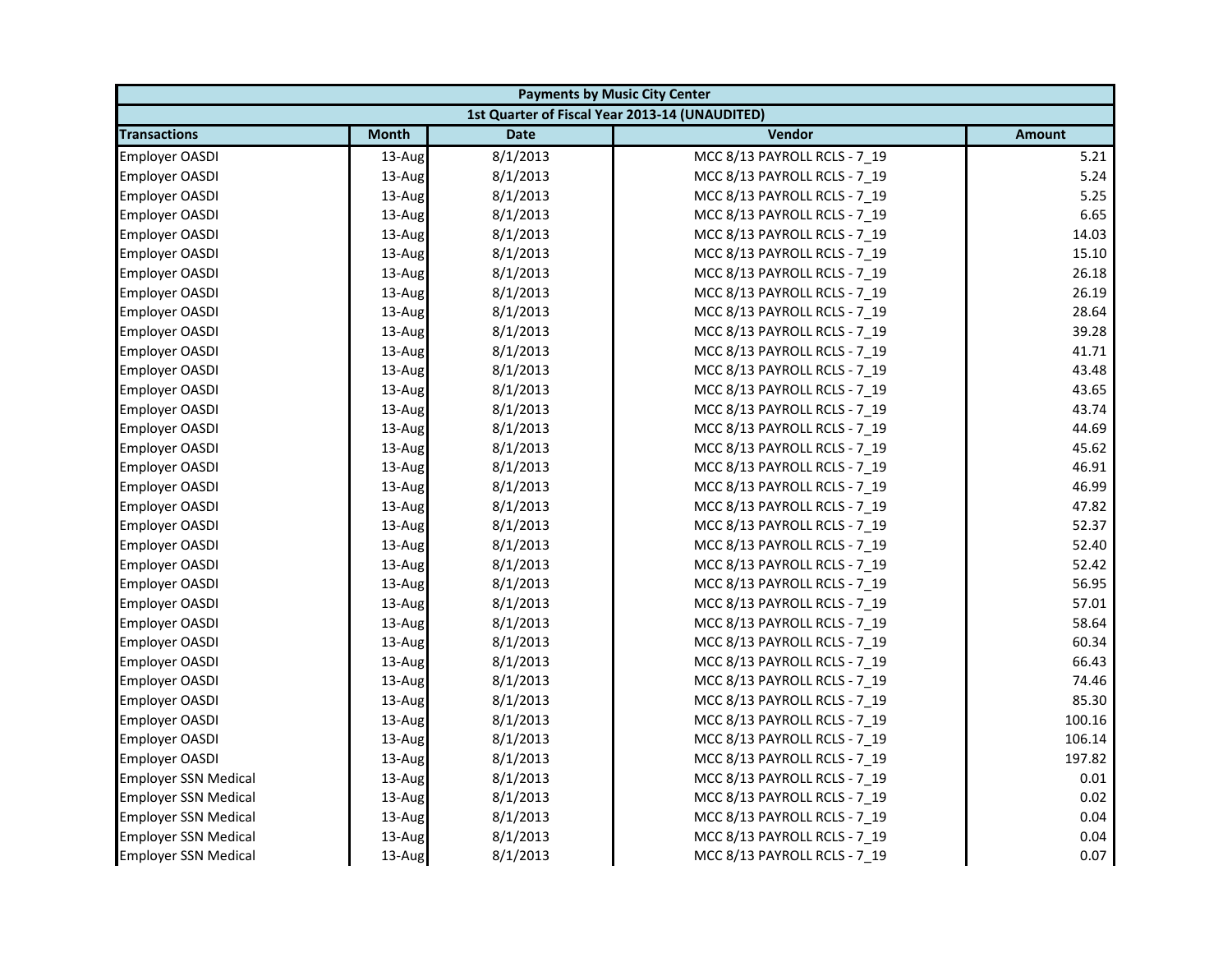|                             | <b>Payments by Music City Center</b> |             |                                                |               |  |
|-----------------------------|--------------------------------------|-------------|------------------------------------------------|---------------|--|
|                             |                                      |             | 1st Quarter of Fiscal Year 2013-14 (UNAUDITED) |               |  |
| <b>Transactions</b>         | <b>Month</b>                         | <b>Date</b> | Vendor                                         | <b>Amount</b> |  |
| <b>Employer SSN Medical</b> | 13-Aug                               | 8/1/2013    | MCC 8/13 PAYROLL RCLS - 7 19                   | 0.08          |  |
| <b>Employer SSN Medical</b> | 13-Aug                               | 8/1/2013    | MCC 8/13 PAYROLL RCLS - 7_19                   | 0.11          |  |
| <b>Employer SSN Medical</b> | 13-Aug                               | 8/1/2013    | MCC 8/13 PAYROLL RCLS - 7 19                   | 0.11          |  |
| <b>Employer SSN Medical</b> | 13-Aug                               | 8/1/2013    | MCC 8/13 PAYROLL RCLS - 7 19                   | 0.15          |  |
| <b>Employer SSN Medical</b> | 13-Aug                               | 8/1/2013    | MCC 8/13 PAYROLL RCLS - 7_19                   | 0.16          |  |
| <b>Employer SSN Medical</b> | 13-Aug                               | 8/1/2013    | MCC 8/13 PAYROLL RCLS - 7_19                   | 0.18          |  |
| <b>Employer SSN Medical</b> | 13-Aug                               | 8/1/2013    | MCC 8/13 PAYROLL RCLS - 7 19                   | 0.18          |  |
| <b>Employer SSN Medical</b> | 13-Aug                               | 8/1/2013    | MCC 8/13 PAYROLL RCLS - 7_19                   | 0.22          |  |
| <b>Employer SSN Medical</b> | 13-Aug                               | 8/1/2013    | MCC 8/13 PAYROLL RCLS - 7 19                   | 0.23          |  |
| <b>Employer SSN Medical</b> | 13-Aug                               | 8/1/2013    | MCC 8/13 PAYROLL RCLS - 7 19                   | 0.25          |  |
| <b>Employer SSN Medical</b> | 13-Aug                               | 8/1/2013    | MCC 8/13 PAYROLL RCLS - 7 19                   | 0.38          |  |
| <b>Employer SSN Medical</b> | 13-Aug                               | 8/1/2013    | MCC 8/13 PAYROLL RCLS - 7 19                   | 0.39          |  |
| <b>Employer SSN Medical</b> | 13-Aug                               | 8/1/2013    | MCC 8/13 PAYROLL RCLS - 7_19                   | 0.40          |  |
| <b>Employer SSN Medical</b> | 13-Aug                               | 8/1/2013    | MCC 8/13 PAYROLL RCLS - 7 19                   | 1.02          |  |
| <b>Employer SSN Medical</b> | 13-Aug                               | 8/1/2013    | MCC 8/13 PAYROLL RCLS - 7_19                   | 1.22          |  |
| <b>Employer SSN Medical</b> | 13-Aug                               | 8/1/2013    | MCC 8/13 PAYROLL RCLS - 7 19                   | 1.23          |  |
| <b>Employer SSN Medical</b> | 13-Aug                               | 8/1/2013    | MCC 8/13 PAYROLL RCLS - 7 19                   | 1.23          |  |
| <b>Employer SSN Medical</b> | 13-Aug                               | 8/1/2013    | MCC 8/13 PAYROLL RCLS - 7_19                   | 1.55          |  |
| <b>Employer SSN Medical</b> | 13-Aug                               | 8/1/2013    | MCC 8/13 PAYROLL RCLS - 7 19                   | 3.28          |  |
| <b>Employer SSN Medical</b> | 13-Aug                               | 8/1/2013    | MCC 8/13 PAYROLL RCLS - 7_19                   | 3.53          |  |
| <b>Employer SSN Medical</b> | 13-Aug                               | 8/1/2013    | MCC 8/13 PAYROLL RCLS - 7_19                   | 6.12          |  |
| <b>Employer SSN Medical</b> | 13-Aug                               | 8/1/2013    | MCC 8/13 PAYROLL RCLS - 7 19                   | 6.12          |  |
| <b>Employer SSN Medical</b> | 13-Aug                               | 8/1/2013    | MCC 8/13 PAYROLL RCLS - 7 19                   | 6.70          |  |
| <b>Employer SSN Medical</b> | 13-Aug                               | 8/1/2013    | MCC 8/13 PAYROLL RCLS - 7 19                   | 9.19          |  |
| <b>Employer SSN Medical</b> | 13-Aug                               | 8/1/2013    | MCC 8/13 PAYROLL RCLS - 7 19                   | 9.75          |  |
| <b>Employer SSN Medical</b> | 13-Aug                               | 8/1/2013    | MCC 8/13 PAYROLL RCLS - 7 19                   | 10.17         |  |
| Employer SSN Medical        | 13-Aug                               | 8/1/2013    | MCC 8/13 PAYROLL RCLS - 7_19                   | 10.21         |  |
| <b>Employer SSN Medical</b> | 13-Aug                               | 8/1/2013    | MCC 8/13 PAYROLL RCLS - 7 19                   | 10.23         |  |
| <b>Employer SSN Medical</b> | 13-Aug                               | 8/1/2013    | MCC 8/13 PAYROLL RCLS - 7 19                   | 10.45         |  |
| <b>Employer SSN Medical</b> | 13-Aug                               | 8/1/2013    | MCC 8/13 PAYROLL RCLS - 7_19                   | 10.67         |  |
| <b>Employer SSN Medical</b> | 13-Aug                               | 8/1/2013    | MCC 8/13 PAYROLL RCLS - 7 19                   | 10.97         |  |
| <b>Employer SSN Medical</b> | 13-Aug                               | 8/1/2013    | MCC 8/13 PAYROLL RCLS - 7 19                   | 10.99         |  |
| <b>Employer SSN Medical</b> | 13-Aug                               | 8/1/2013    | MCC 8/13 PAYROLL RCLS - 7_19                   | 11.18         |  |
| <b>Employer SSN Medical</b> | 13-Aug                               | 8/1/2013    | MCC 8/13 PAYROLL RCLS - 7 19                   | 12.25         |  |
| <b>Employer SSN Medical</b> | 13-Aug                               | 8/1/2013    | MCC 8/13 PAYROLL RCLS - 7 19                   | 12.26         |  |
| <b>Employer SSN Medical</b> | 13-Aug                               | 8/1/2013    | MCC 8/13 PAYROLL RCLS - 7 19                   | 12.26         |  |
| <b>Employer SSN Medical</b> | 13-Aug                               | 8/1/2013    | MCC 8/13 PAYROLL RCLS - 7 19                   | 13.31         |  |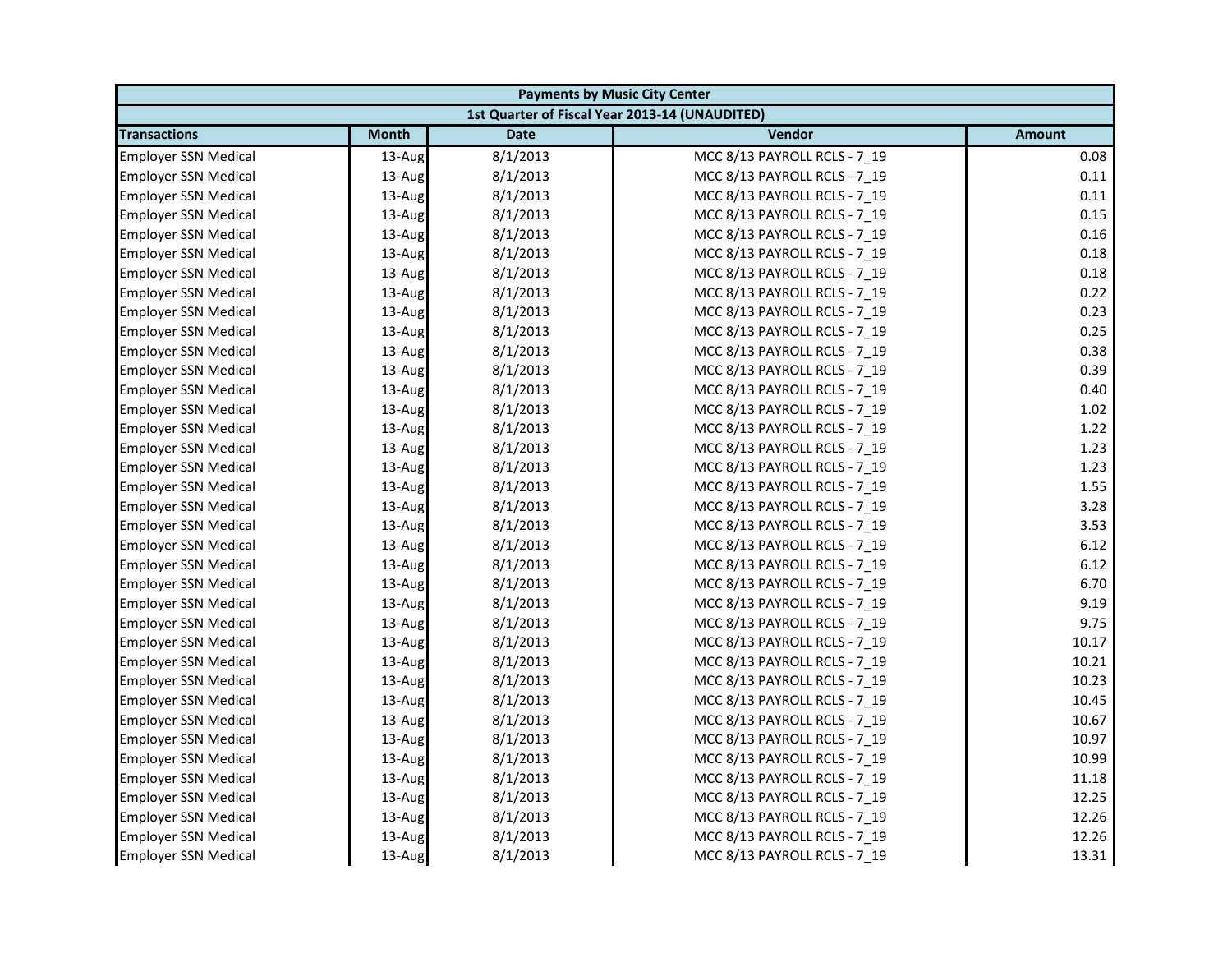| <b>Payments by Music City Center</b> |              |             |                                                |               |
|--------------------------------------|--------------|-------------|------------------------------------------------|---------------|
|                                      |              |             | 1st Quarter of Fiscal Year 2013-14 (UNAUDITED) |               |
| <b>Transactions</b>                  | <b>Month</b> | <b>Date</b> | Vendor                                         | <b>Amount</b> |
| <b>Employer SSN Medical</b>          | 13-Aug       | 8/1/2013    | MCC 8/13 PAYROLL RCLS - 7 19                   | 13.33         |
| <b>Employer SSN Medical</b>          | 13-Aug       | 8/1/2013    | MCC 8/13 PAYROLL RCLS - 7 19                   | 13.72         |
| <b>Employer SSN Medical</b>          | 13-Aug       | 8/1/2013    | MCC 8/13 PAYROLL RCLS - 7 19                   | 14.12         |
| <b>Employer SSN Medical</b>          | 13-Aug       | 8/1/2013    | MCC 8/13 PAYROLL RCLS - 7 19                   | 15.54         |
| <b>Employer SSN Medical</b>          | 13-Aug       | 8/1/2013    | MCC 8/13 PAYROLL RCLS - 7_19                   | 17.41         |
| <b>Employer SSN Medical</b>          | 13-Aug       | 8/1/2013    | MCC 8/13 PAYROLL RCLS - 7 19                   | 19.95         |
| <b>Employer SSN Medical</b>          | 13-Aug       | 8/1/2013    | MCC 8/13 PAYROLL RCLS - 7 19                   | 23.42         |
| <b>Employer SSN Medical</b>          | 13-Aug       | 8/1/2013    | MCC 8/13 PAYROLL RCLS - 7 19                   | 24.82         |
| <b>Employer SSN Medical</b>          | 13-Aug       | 8/1/2013    | MCC 8/13 PAYROLL RCLS - 7_19                   | 46.27         |
| <b>Employer Group Health</b>         | 13-Aug       | 8/1/2013    | MCC 8/13 PAYROLL RCLS - 7 19                   | 0.22          |
| <b>Employer Group Health</b>         | 13-Aug       | 8/1/2013    | MCC 8/13 PAYROLL RCLS - 7 19                   | 0.70          |
| <b>Employer Group Health</b>         | 13-Aug       | 8/1/2013    | MCC 8/13 PAYROLL RCLS - 7 19                   | 0.78          |
| <b>Employer Group Health</b>         | 13-Aug       | 8/1/2013    | MCC 8/13 PAYROLL RCLS - 7_19                   | 1.48          |
| <b>Employer Group Health</b>         | $13$ -Aug    | 8/1/2013    | MCC 8/13 PAYROLL RCLS - 7 19                   | 1.62          |
| <b>Employer Group Health</b>         | 13-Aug       | 8/1/2013    | MCC 8/13 PAYROLL RCLS - 7 19                   | 2.10          |
| <b>Employer Group Health</b>         | 13-Aug       | 8/1/2013    | MCC 8/13 PAYROLL RCLS - 7_19                   | 2.26          |
| <b>Employer Group Health</b>         | 13-Aug       | 8/1/2013    | MCC 8/13 PAYROLL RCLS - 7 19                   | 3.05          |
| <b>Employer Group Health</b>         | 13-Aug       | 8/1/2013    | MCC 8/13 PAYROLL RCLS - 7 19                   | 3.48          |
| <b>Employer Group Health</b>         | 13-Aug       | 8/1/2013    | MCC 8/13 PAYROLL RCLS - 7_19                   | 5.10          |
| <b>Employer Group Health</b>         | 13-Aug       | 8/1/2013    | MCC 8/13 PAYROLL RCLS - 7 19                   | 6.57          |
| <b>Employer Group Health</b>         | 13-Aug       | 8/1/2013    | MCC 8/13 PAYROLL RCLS - 7 19                   | 11.41         |
| <b>Employer Group Health</b>         | 13-Aug       | 8/1/2013    | MCC 8/13 PAYROLL RCLS - 7 19                   | 11.51         |
| <b>Employer Group Health</b>         | 13-Aug       | 8/1/2013    | MCC 8/13 PAYROLL RCLS - 7_19                   | 15.44         |
| <b>Employer Group Health</b>         | 13-Aug       | 8/1/2013    | MCC 8/13 PAYROLL RCLS - 7 19                   | 20.72         |
| <b>Employer Group Health</b>         | 13-Aug       | 8/1/2013    | MCC 8/13 PAYROLL RCLS - 7 19                   | 23.08         |
| <b>Employer Group Health</b>         | 13-Aug       | 8/1/2013    | MCC 8/13 PAYROLL RCLS - 7_19                   | 23.35         |
| <b>Employer Group Health</b>         | $13$ -Aug    | 8/1/2013    | MCC 8/13 PAYROLL RCLS - 7 19                   | 23.52         |
| <b>Employer Group Health</b>         | 13-Aug       | 8/1/2013    | MCC 8/13 PAYROLL RCLS - 7 19                   | 47.10         |
| <b>Employer Group Health</b>         | 13-Aug       | 8/1/2013    | MCC 8/13 PAYROLL RCLS - 7_19                   | 100.49        |
| <b>Employer Group Health</b>         | 13-Aug       | 8/1/2013    | MCC 8/13 PAYROLL RCLS - 7 19                   | 116.70        |
| <b>Employer Group Health</b>         | 13-Aug       | 8/1/2013    | MCC 8/13 PAYROLL RCLS - 7 19                   | 116.70        |
| <b>Employer Group Health</b>         | 13-Aug       | 8/1/2013    | MCC 8/13 PAYROLL RCLS - 7 19                   | 140.08        |
| <b>Employer Group Health</b>         | 13-Aug       | 8/1/2013    | MCC 8/13 PAYROLL RCLS - 7 19                   | 186.52        |
| <b>Employer Group Health</b>         | 13-Aug       | 8/1/2013    | MCC 8/13 PAYROLL RCLS - 7_19                   | 205.76        |
| <b>Employer Group Health</b>         | 13-Aug       | 8/1/2013    | MCC 8/13 PAYROLL RCLS - 7 19                   | 206.54        |
| <b>Employer Group Health</b>         | 13-Aug       | 8/1/2013    | MCC 8/13 PAYROLL RCLS - 7_19                   | 207.24        |
| <b>Employer Group Health</b>         | 13-Aug       | 8/1/2013    | MCC 8/13 PAYROLL RCLS - 7 19                   | 207.24        |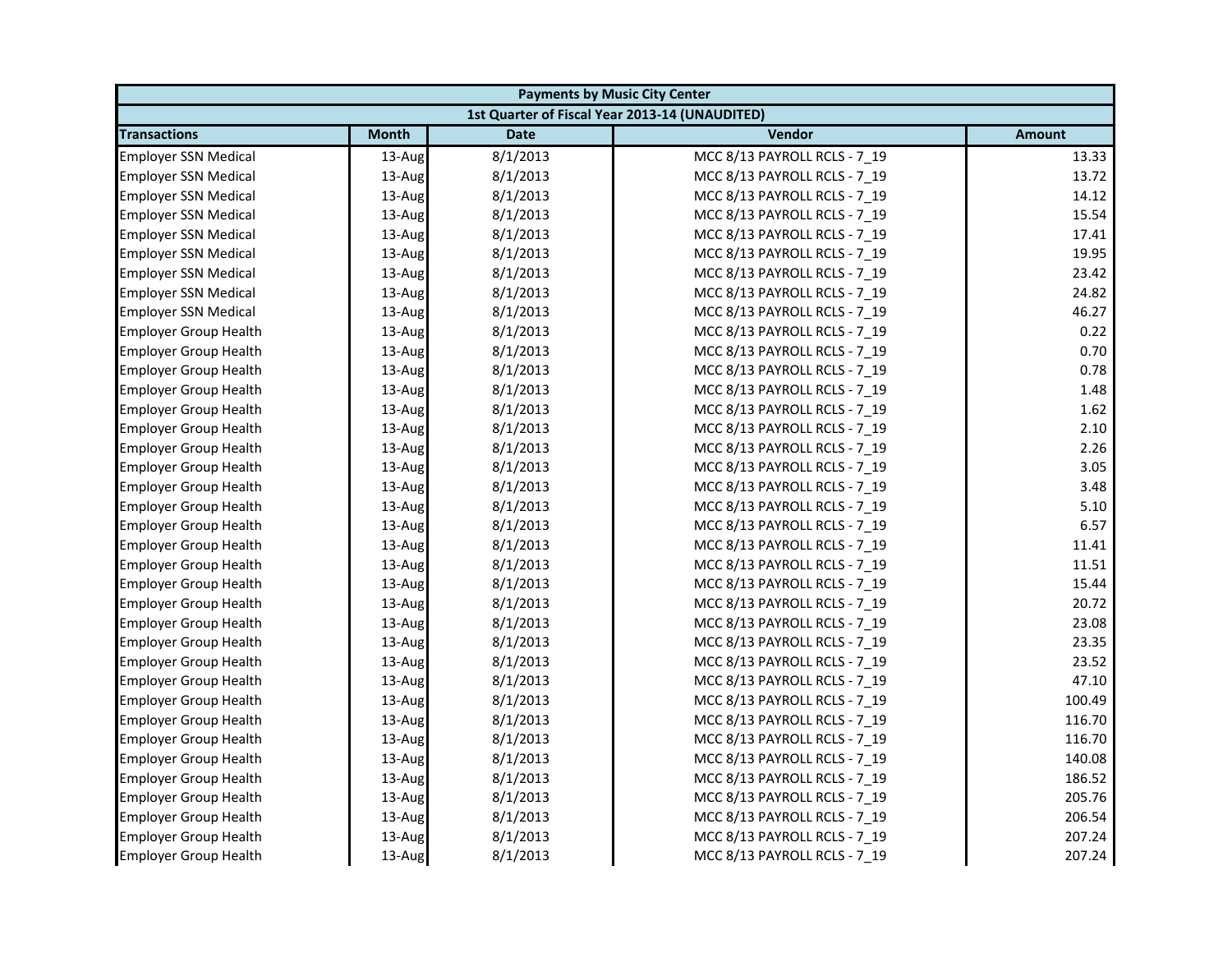| <b>Payments by Music City Center</b> |              |             |                                                |               |
|--------------------------------------|--------------|-------------|------------------------------------------------|---------------|
|                                      |              |             | 1st Quarter of Fiscal Year 2013-14 (UNAUDITED) |               |
| <b>Transactions</b>                  | <b>Month</b> | <b>Date</b> | Vendor                                         | <b>Amount</b> |
| <b>Employer Group Health</b>         | 13-Aug       | 8/1/2013    | MCC 8/13 PAYROLL RCLS - 7 19                   | 210.14        |
| <b>Employer Group Health</b>         | 13-Aug       | 8/1/2013    | MCC 8/13 PAYROLL RCLS - 7_19                   | 210.48        |
| <b>Employer Group Health</b>         | 13-Aug       | 8/1/2013    | MCC 8/13 PAYROLL RCLS - 7 19                   | 210.53        |
| <b>Employer Group Health</b>         | 13-Aug       | 8/1/2013    | MCC 8/13 PAYROLL RCLS - 7 19                   | 230.40        |
| <b>Employer Group Health</b>         | 13-Aug       | 8/1/2013    | MCC 8/13 PAYROLL RCLS - 7_19                   | 232.02        |
| <b>Employer Group Health</b>         | 13-Aug       | 8/1/2013    | MCC 8/13 PAYROLL RCLS - 7 19                   | 232.45        |
| <b>Employer Group Health</b>         | 13-Aug       | 8/1/2013    | MCC 8/13 PAYROLL RCLS - 7 19                   | 235.28        |
| <b>Employer Group Health</b>         | 13-Aug       | 8/1/2013    | MCC 8/13 PAYROLL RCLS - 7 19                   | 235.50        |
| <b>Employer Group Health</b>         | 13-Aug       | 8/1/2013    | MCC 8/13 PAYROLL RCLS - 7_19                   | 547.99        |
| <b>Employer Group Health</b>         | 13-Aug       | 8/1/2013    | MCC 8/13 PAYROLL RCLS - 7 19                   | 555.93        |
| <b>Employer Group Health</b>         | 13-Aug       | 8/1/2013    | MCC 8/13 PAYROLL RCLS - 7 19                   | 562.50        |
| <b>Employer Dental Group</b>         | 13-Aug       | 8/1/2013    | MCC 8/13 PAYROLL RCLS - 7 19                   | 0.01          |
| <b>Employer Dental Group</b>         | 13-Aug       | 8/1/2013    | MCC 8/13 PAYROLL RCLS - 7_19                   | 0.05          |
| <b>Employer Dental Group</b>         | 13-Aug       | 8/1/2013    | MCC 8/13 PAYROLL RCLS - 7 19                   | 0.09          |
| <b>Employer Dental Group</b>         | 13-Aug       | 8/1/2013    | MCC 8/13 PAYROLL RCLS - 7 19                   | 0.10          |
| <b>Employer Dental Group</b>         | 13-Aug       | 8/1/2013    | MCC 8/13 PAYROLL RCLS - 7_19                   | 0.13          |
| <b>Employer Dental Group</b>         | 13-Aug       | 8/1/2013    | MCC 8/13 PAYROLL RCLS - 7 19                   | 0.13          |
| <b>Employer Dental Group</b>         | 13-Aug       | 8/1/2013    | MCC 8/13 PAYROLL RCLS - 7 19                   | 0.15          |
| <b>Employer Dental Group</b>         | 13-Aug       | 8/1/2013    | MCC 8/13 PAYROLL RCLS - 7_19                   | 0.17          |
| <b>Employer Dental Group</b>         | 13-Aug       | 8/1/2013    | MCC 8/13 PAYROLL RCLS - 7 19                   | 0.18          |
| <b>Employer Dental Group</b>         | 13-Aug       | 8/1/2013    | MCC 8/13 PAYROLL RCLS - 7 19                   | 0.21          |
| <b>Employer Dental Group</b>         | 13-Aug       | 8/1/2013    | MCC 8/13 PAYROLL RCLS - 7 19                   | 0.29          |
| <b>Employer Dental Group</b>         | 13-Aug       | 8/1/2013    | MCC 8/13 PAYROLL RCLS - 7 19                   | 0.29          |
| <b>Employer Dental Group</b>         | 13-Aug       | 8/1/2013    | MCC 8/13 PAYROLL RCLS - 7 19                   | 0.31          |
| <b>Employer Dental Group</b>         | 13-Aug       | 8/1/2013    | MCC 8/13 PAYROLL RCLS - 7 19                   | 0.93          |
| <b>Employer Dental Group</b>         | 13-Aug       | 8/1/2013    | MCC 8/13 PAYROLL RCLS - 7_19                   | 1.24          |
| <b>Employer Dental Group</b>         | 13-Aug       | 8/1/2013    | MCC 8/13 PAYROLL RCLS - 7 19                   | 1.39          |
| <b>Employer Dental Group</b>         | 13-Aug       | 8/1/2013    | MCC 8/13 PAYROLL RCLS - 7 19                   | 1.40          |
| <b>Employer Dental Group</b>         | 13-Aug       | 8/1/2013    | MCC 8/13 PAYROLL RCLS - 7_19                   | 1.42          |
| <b>Employer Dental Group</b>         | 13-Aug       | 8/1/2013    | MCC 8/13 PAYROLL RCLS - 7 19                   | 2.54          |
| <b>Employer Dental Group</b>         | 13-Aug       | 8/1/2013    | MCC 8/13 PAYROLL RCLS - 7 19                   | 2.83          |
| <b>Employer Dental Group</b>         | 13-Aug       | 8/1/2013    | MCC 8/13 PAYROLL RCLS - 7 19                   | 7.00          |
| <b>Employer Dental Group</b>         | 13-Aug       | 8/1/2013    | MCC 8/13 PAYROLL RCLS - 7_19                   | 7.01          |
| <b>Employer Dental Group</b>         | 13-Aug       | 8/1/2013    | MCC 8/13 PAYROLL RCLS - 7_19                   | 8.41          |
| <b>Employer Dental Group</b>         | 13-Aug       | 8/1/2013    | MCC 8/13 PAYROLL RCLS - 7 19                   | 11.20         |
| <b>Employer Dental Group</b>         | 13-Aug       | 8/1/2013    | MCC 8/13 PAYROLL RCLS - 7_19                   | 12.36         |
| <b>Employer Dental Group</b>         | 13-Aug       | 8/1/2013    | MCC 8/13 PAYROLL RCLS - 7 19                   | 12.44         |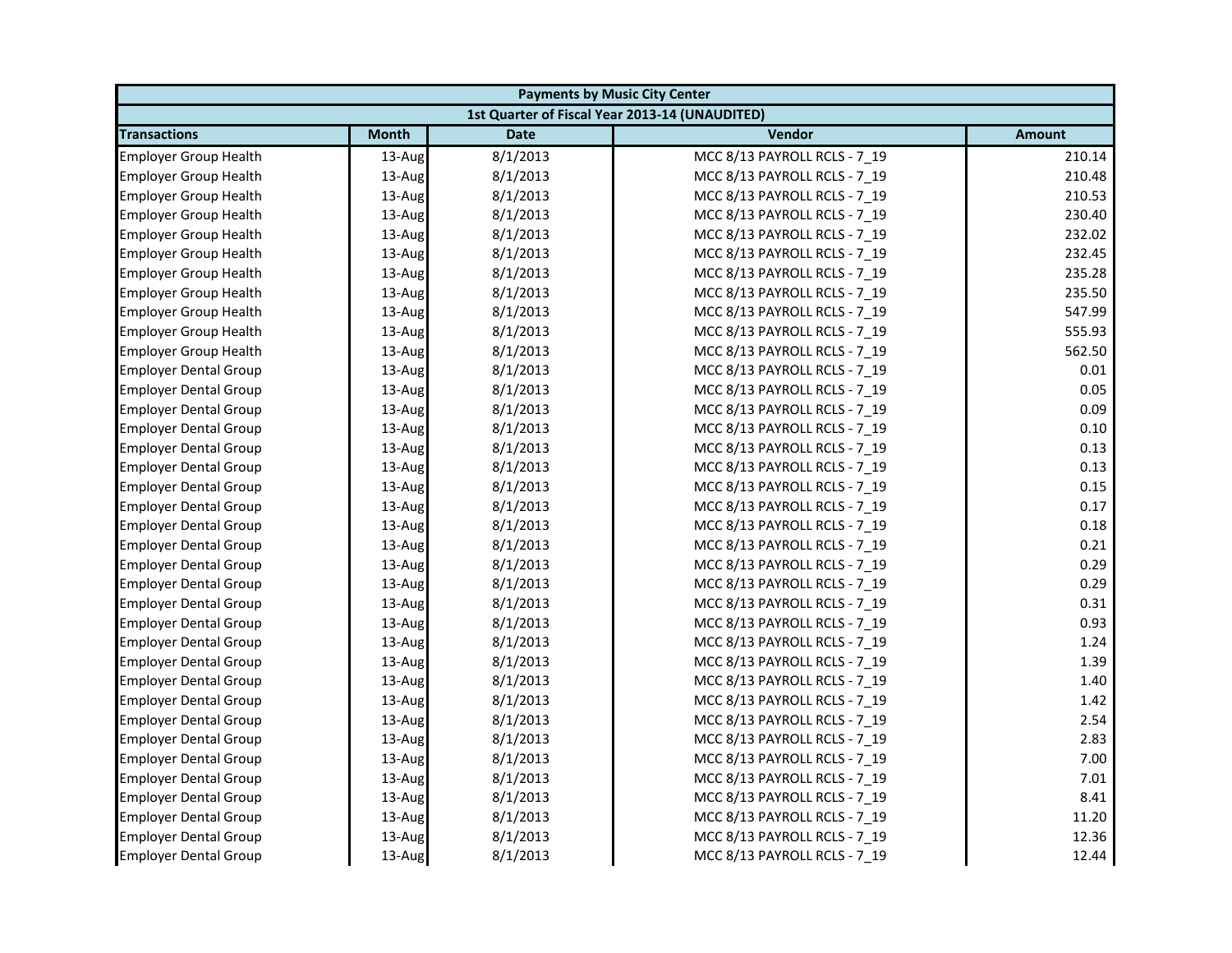| <b>Payments by Music City Center</b> |              |             |                                                |               |
|--------------------------------------|--------------|-------------|------------------------------------------------|---------------|
|                                      |              |             | 1st Quarter of Fiscal Year 2013-14 (UNAUDITED) |               |
| <b>Transactions</b>                  | <b>Month</b> | <b>Date</b> | Vendor                                         | <b>Amount</b> |
| <b>Employer Dental Group</b>         | 13-Aug       | 8/1/2013    | MCC 8/13 PAYROLL RCLS - 7 19                   | 12.44         |
| <b>Employer Dental Group</b>         | 13-Aug       | 8/1/2013    | MCC 8/13 PAYROLL RCLS - 7_19                   | 12.64         |
| <b>Employer Dental Group</b>         | 13-Aug       | 8/1/2013    | MCC 8/13 PAYROLL RCLS - 7 19                   | 12.70         |
| <b>Employer Dental Group</b>         | 13-Aug       | 8/1/2013    | MCC 8/13 PAYROLL RCLS - 7 19                   | 12.72         |
| <b>Employer Dental Group</b>         | 13-Aug       | 8/1/2013    | MCC 8/13 PAYROLL RCLS - 7_19                   | 13.83         |
| <b>Employer Dental Group</b>         | 13-Aug       | 8/1/2013    | MCC 8/13 PAYROLL RCLS - 7_19                   | 13.85         |
| <b>Employer Dental Group</b>         | 13-Aug       | 8/1/2013    | MCC 8/13 PAYROLL RCLS - 7 19                   | 13.93         |
| <b>Employer Dental Group</b>         | 13-Aug       | 8/1/2013    | MCC 8/13 PAYROLL RCLS - 7_19                   | 13.96         |
| <b>Employer Dental Group</b>         | 13-Aug       | 8/1/2013    | MCC 8/13 PAYROLL RCLS - 7 19                   | 13.97         |
| <b>Employer Dental Group</b>         | 13-Aug       | 8/1/2013    | MCC 8/13 PAYROLL RCLS - 7 19                   | 13.99         |
| <b>Employer Dental Group</b>         | 13-Aug       | 8/1/2013    | MCC 8/13 PAYROLL RCLS - 7 19                   | 14.13         |
| <b>Employer Dental Group</b>         | 13-Aug       | 8/1/2013    | MCC 8/13 PAYROLL RCLS - 7 19                   | 14.14         |
| <b>Employer Dental Group</b>         | 13-Aug       | 8/1/2013    | MCC 8/13 PAYROLL RCLS - 7_19                   | 14.14         |
| <b>Employer Dental Group</b>         | 13-Aug       | 8/1/2013    | MCC 8/13 PAYROLL RCLS - 7 19                   | 14.14         |
| <b>Employer Dental Group</b>         | 13-Aug       | 8/1/2013    | MCC 8/13 PAYROLL RCLS - 7_19                   | 28.28         |
| <b>Employer Pension</b>              | 13-Aug       | 8/1/2013    | MCC 8/13 PAYROLL RCLS - 7 19                   | 164.59        |
| Cafe Plan Pre-Tax Savings            | 13-Aug       | 8/1/2013    | MCC 8/13 PAYROLL RCLS - 7 19                   | 0.01          |
| Cafe Plan Pre-Tax Savings            | 13-Aug       | 8/1/2013    | MCC 8/13 PAYROLL RCLS - 7_19                   | 0.02          |
| Cafe Plan Pre-Tax Savings            | 13-Aug       | 8/1/2013    | MCC 8/13 PAYROLL RCLS - 7 19                   | 0.02          |
| Cafe Plan Pre-Tax Savings            | 13-Aug       | 8/1/2013    | MCC 8/13 PAYROLL RCLS - 7_19                   | 0.04          |
| Cafe Plan Pre-Tax Savings            | 13-Aug       | 8/1/2013    | MCC 8/13 PAYROLL RCLS - 7_19                   | 0.04          |
| Cafe Plan Pre-Tax Savings            | 13-Aug       | 8/1/2013    | MCC 8/13 PAYROLL RCLS - 7 19                   | 0.05          |
| Cafe Plan Pre-Tax Savings            | 13-Aug       | 8/1/2013    | MCC 8/13 PAYROLL RCLS - 7 19                   | 0.06          |
| Cafe Plan Pre-Tax Savings            | 13-Aug       | 8/1/2013    | MCC 8/13 PAYROLL RCLS - 7 19                   | 0.08          |
| Cafe Plan Pre-Tax Savings            | 13-Aug       | 8/1/2013    | MCC 8/13 PAYROLL RCLS - 7 19                   | 0.09          |
| Cafe Plan Pre-Tax Savings            | 13-Aug       | 8/1/2013    | MCC 8/13 PAYROLL RCLS - 7 19                   | 0.13          |
| Cafe Plan Pre-Tax Savings            | 13-Aug       | 8/1/2013    | MCC 8/13 PAYROLL RCLS - 7_19                   | 0.19          |
| Cafe Plan Pre-Tax Savings            | 13-Aug       | 8/1/2013    | MCC 8/13 PAYROLL RCLS - 7 19                   | 0.32          |
| Cafe Plan Pre-Tax Savings            | 13-Aug       | 8/1/2013    | MCC 8/13 PAYROLL RCLS - 7 19                   | 0.33          |
| Cafe Plan Pre-Tax Savings            | 13-Aug       | 8/1/2013    | MCC 8/13 PAYROLL RCLS - 7_19                   | 0.36          |
| Cafe Plan Pre-Tax Savings            | 13-Aug       | 8/1/2013    | MCC 8/13 PAYROLL RCLS - 7 19                   | 0.39          |
| Cafe Plan Pre-Tax Savings            | 13-Aug       | 8/1/2013    | MCC 8/13 PAYROLL RCLS - 7 19                   | 0.54          |
| Cafe Plan Pre-Tax Savings            | 13-Aug       | 8/1/2013    | MCC 8/13 PAYROLL RCLS - 7_19                   | 0.59          |
| Cafe Plan Pre-Tax Savings            | 13-Aug       | 8/1/2013    | MCC 8/13 PAYROLL RCLS - 7 19                   | 0.60          |
| Cafe Plan Pre-Tax Savings            | 13-Aug       | 8/1/2013    | MCC 8/13 PAYROLL RCLS - 7 19                   | 0.61          |
| Cafe Plan Pre-Tax Savings            | 13-Aug       | 8/1/2013    | MCC 8/13 PAYROLL RCLS - 7 19                   | 1.20          |
| Cafe Plan Pre-Tax Savings            | 13-Aug       | 8/1/2013    | MCC 8/13 PAYROLL RCLS - 7 19                   | 2.89          |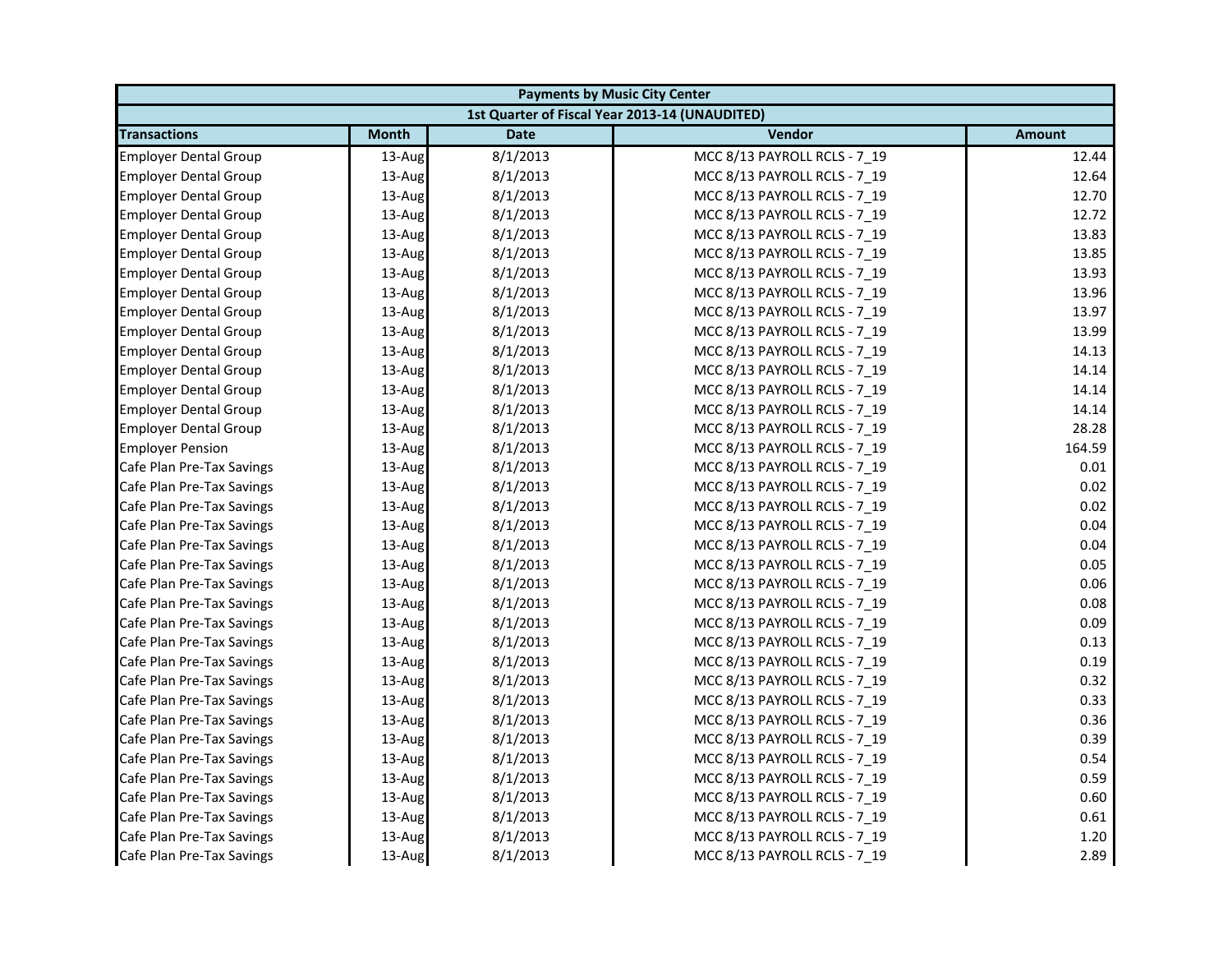|                                 | <b>Payments by Music City Center</b> |             |                                                |               |  |
|---------------------------------|--------------------------------------|-------------|------------------------------------------------|---------------|--|
|                                 |                                      |             | 1st Quarter of Fiscal Year 2013-14 (UNAUDITED) |               |  |
| <b>Transactions</b>             | <b>Month</b>                         | <b>Date</b> | Vendor                                         | <b>Amount</b> |  |
| Cafe Plan Pre-Tax Savings       | 13-Aug                               | 8/1/2013    | MCC 8/13 PAYROLL RCLS - 7 19                   | 3.03          |  |
| Cafe Plan Pre-Tax Savings       | 13-Aug                               | 8/1/2013    | MCC 8/13 PAYROLL RCLS - 7_19                   | 3.04          |  |
| Cafe Plan Pre-Tax Savings       | 13-Aug                               | 8/1/2013    | MCC 8/13 PAYROLL RCLS - 7 19                   | 3.58          |  |
| Cafe Plan Pre-Tax Savings       | 13-Aug                               | 8/1/2013    | MCC 8/13 PAYROLL RCLS - 7 19                   | 4.85          |  |
| Cafe Plan Pre-Tax Savings       | 13-Aug                               | 8/1/2013    | MCC 8/13 PAYROLL RCLS - 7_19                   | 5.25          |  |
| Cafe Plan Pre-Tax Savings       | 13-Aug                               | 8/1/2013    | MCC 8/13 PAYROLL RCLS - 7_19                   | 5.27          |  |
| Cafe Plan Pre-Tax Savings       | 13-Aug                               | 8/1/2013    | MCC 8/13 PAYROLL RCLS - 7 19                   | 5.36          |  |
| Cafe Plan Pre-Tax Savings       | 13-Aug                               | 8/1/2013    | MCC 8/13 PAYROLL RCLS - 7_19                   | 5.37          |  |
| Cafe Plan Pre-Tax Savings       | 13-Aug                               | 8/1/2013    | MCC 8/13 PAYROLL RCLS - 7 19                   | 5.39          |  |
| Cafe Plan Pre-Tax Savings       | 13-Aug                               | 8/1/2013    | MCC 8/13 PAYROLL RCLS - 7 19                   | 5.47          |  |
| Cafe Plan Pre-Tax Savings       | 13-Aug                               | 8/1/2013    | MCC 8/13 PAYROLL RCLS - 7 19                   | 5.88          |  |
| Cafe Plan Pre-Tax Savings       | 13-Aug                               | 8/1/2013    | MCC 8/13 PAYROLL RCLS - 7 19                   | 6.00          |  |
| Cafe Plan Pre-Tax Savings       | 13-Aug                               | 8/1/2013    | MCC 8/13 PAYROLL RCLS - 7_19                   | 6.01          |  |
| Cafe Plan Pre-Tax Savings       | 13-Aug                               | 8/1/2013    | MCC 8/13 PAYROLL RCLS - 7 19                   | 6.03          |  |
| Cafe Plan Pre-Tax Savings       | 13-Aug                               | 8/1/2013    | MCC 8/13 PAYROLL RCLS - 7_19                   | 6.04          |  |
| Cafe Plan Pre-Tax Savings       | 13-Aug                               | 8/1/2013    | MCC 8/13 PAYROLL RCLS - 7 19                   | 6.87          |  |
| Cafe Plan Pre-Tax Savings       | 13-Aug                               | 8/1/2013    | MCC 8/13 PAYROLL RCLS - 7 19                   | 15.39         |  |
| Cafe Plan Pre-Tax Savings       | 13-Aug                               | 8/1/2013    | MCC 8/13 PAYROLL RCLS - 7_19                   | 15.96         |  |
| Cafe Plan Pre-Tax Savings       | 13-Aug                               | 8/1/2013    | MCC 8/13 PAYROLL RCLS - 7 19                   | 16.15         |  |
| Refuse Disposal-Reimb           | 13-Aug                               | 8/1/2013    | MCC 7/13 ALLIED WASTE ACCRUAL                  | (3,584.81)    |  |
| <b>Laundry Services</b>         | 13-Aug                               | 8/1/2013    | MCC 7/13 ALSCO ACCRUAL                         | (116.10)      |  |
| Janitorial Srvc                 | 13-Aug                               | 8/1/2013    | MCC 7/13 SMS ACCRUAL                           | (1,455.50)    |  |
| Janitorial Srvc                 | 13-Aug                               | 8/1/2013    | MCC 7/13 SMS ACCRUAL                           | (3,381.85)    |  |
| Janitorial Srvc                 | 13-Aug                               | 8/1/2013    | MCC 7/13 SMS ACCRUAL                           | (1,804.95)    |  |
| Other Rpr & Maint Srvc          | 13-Aug                               | 8/1/2013    | MCC 7/13 RICOH ACCRUAL                         | (31.11)       |  |
| <b>HHold &amp; Jnitr Supply</b> | 13-Aug                               | 8/1/2013    | MCC 7/13 GRAINGER ACCRUAL                      | 281.50        |  |
| <b>HHold &amp; Jnitr Supply</b> | 13-Aug                               | 8/1/2013    | AMERICAN PAPER & TWINE CO (ACH                 | 80.56         |  |
| <b>Regular Pay</b>              | 13-Aug                               | 8/1/2013    | MCC 8/13 PAYROLL RCLS - 7 19                   | 1,125.60      |  |
| <b>Regular Pay</b>              | 13-Aug                               | 8/1/2013    | MCC 8/13 PAYROLL RCLS - 7 19                   | 1,125.60      |  |
| <b>Regular Pay</b>              | 13-Aug                               | 8/1/2013    | MCC 8/13 PAYROLL RCLS - 7_19                   | 1,152.00      |  |
| Leave Pay                       | 13-Aug                               | 8/1/2013    | MCC 8/13 PAYROLL RCLS - 7 19                   | 128.00        |  |
| <b>Overtime Pay</b>             | 13-Aug                               | 8/1/2013    | MCC 8/13 PAYROLL RCLS - 7 19                   | 4.86          |  |
| <b>Overtime Pay</b>             | 13-Aug                               | 8/1/2013    | MCC 8/13 PAYROLL RCLS - 7_19                   | 167.15        |  |
| Employer OASDI                  | 13-Aug                               | 8/1/2013    | MCC 8/13 PAYROLL RCLS - 7 19                   | 0.26          |  |
| <b>Employer OASDI</b>           | 13-Aug                               | 8/1/2013    | MCC 8/13 PAYROLL RCLS - 7 19                   | 7.44          |  |
| <b>Employer OASDI</b>           | 13-Aug                               | 8/1/2013    | MCC 8/13 PAYROLL RCLS - 7 19                   | 9.26          |  |
| <b>Employer OASDI</b>           | 13-Aug                               | 8/1/2013    | MCC 8/13 PAYROLL RCLS - 7 19                   | 60.88         |  |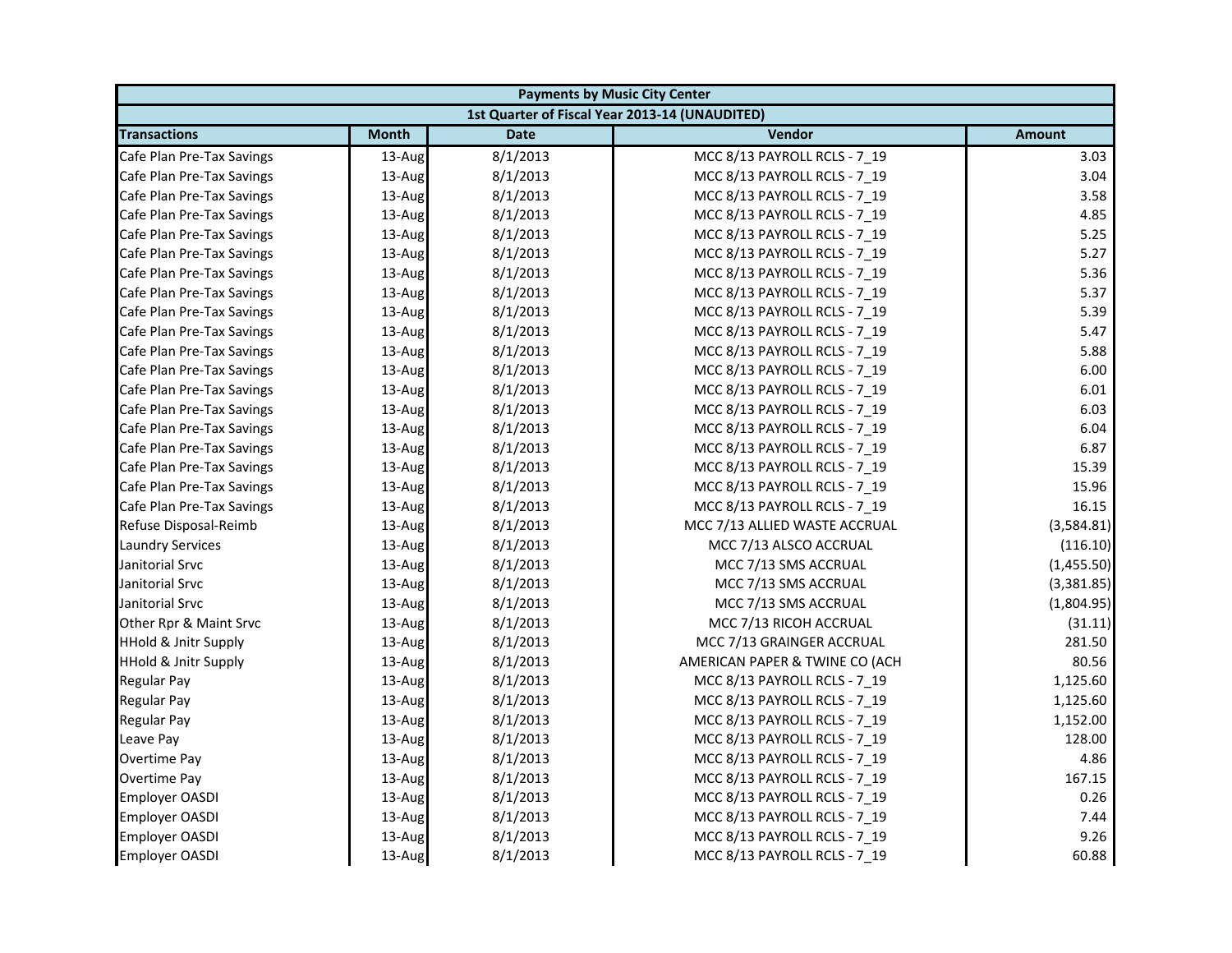| <b>Payments by Music City Center</b> |              |             |                                                |               |
|--------------------------------------|--------------|-------------|------------------------------------------------|---------------|
|                                      |              |             | 1st Quarter of Fiscal Year 2013-14 (UNAUDITED) |               |
| <b>Transactions</b>                  | <b>Month</b> | <b>Date</b> | Vendor                                         | <b>Amount</b> |
| <b>Employer OASDI</b>                | 13-Aug       | 8/1/2013    | MCC 8/13 PAYROLL RCLS - 7 19                   | 62.36         |
| <b>Employer OASDI</b>                | 13-Aug       | 8/1/2013    | MCC 8/13 PAYROLL RCLS - 7_19                   | 66.92         |
| <b>Employer SSN Medical</b>          | 13-Aug       | 8/1/2013    | MCC 8/13 PAYROLL RCLS - 7 19                   | 0.06          |
| <b>Employer SSN Medical</b>          | 13-Aug       | 8/1/2013    | MCC 8/13 PAYROLL RCLS - 7 19                   | 1.74          |
| <b>Employer SSN Medical</b>          | 13-Aug       | 8/1/2013    | MCC 8/13 PAYROLL RCLS - 7_19                   | 2.16          |
| <b>Employer SSN Medical</b>          | 13-Aug       | 8/1/2013    | MCC 8/13 PAYROLL RCLS - 7 19                   | 14.24         |
| <b>Employer SSN Medical</b>          | 13-Aug       | 8/1/2013    | MCC 8/13 PAYROLL RCLS - 7 19                   | 14.59         |
| <b>Employer SSN Medical</b>          | 13-Aug       | 8/1/2013    | MCC 8/13 PAYROLL RCLS - 7_19                   | 15.65         |
| <b>Employer Group Health</b>         | 13-Aug       | 8/1/2013    | MCC 8/13 PAYROLL RCLS - 7 19                   | 1.61          |
| <b>Employer Group Health</b>         | 13-Aug       | 8/1/2013    | MCC 8/13 PAYROLL RCLS - 7 19                   | 23.55         |
| <b>Employer Group Health</b>         | 13-Aug       | 8/1/2013    | MCC 8/13 PAYROLL RCLS - 7 19                   | 48.47         |
| <b>Employer Group Health</b>         | 13-Aug       | 8/1/2013    | MCC 8/13 PAYROLL RCLS - 7 19                   | 211.95        |
| <b>Employer Group Health</b>         | 13-Aug       | 8/1/2013    | MCC 8/13 PAYROLL RCLS - 7_19                   | 326.40        |
| <b>Employer Group Health</b>         | 13-Aug       | 8/1/2013    | MCC 8/13 PAYROLL RCLS - 7 19                   | 373.26        |
| <b>Employer Dental Group</b>         | 13-Aug       | 8/1/2013    | MCC 8/13 PAYROLL RCLS - 7_19                   | 0.04          |
| <b>Employer Dental Group</b>         | 13-Aug       | 8/1/2013    | MCC 8/13 PAYROLL RCLS - 7 19                   | 1.23          |
| <b>Employer Dental Group</b>         | 13-Aug       | 8/1/2013    | MCC 8/13 PAYROLL RCLS - 7 19                   | 1.41          |
| <b>Employer Dental Group</b>         | 13-Aug       | 8/1/2013    | MCC 8/13 PAYROLL RCLS - 7_19                   | 8.25          |
| <b>Employer Dental Group</b>         | 13-Aug       | 8/1/2013    | MCC 8/13 PAYROLL RCLS - 7 19                   | 9.43          |
| <b>Employer Dental Group</b>         | 13-Aug       | 8/1/2013    | MCC 8/13 PAYROLL RCLS - 7_19                   | 12.73         |
| <b>Employer Pension</b>              | 13-Aug       | 8/1/2013    | MCC 8/13 PAYROLL RCLS - 7_19                   | 0.83          |
| <b>Employer Pension</b>              | 13-Aug       | 8/1/2013    | MCC 8/13 PAYROLL RCLS - 7 19                   | 28.61         |
| <b>Employer Pension</b>              | 13-Aug       | 8/1/2013    | MCC 8/13 PAYROLL RCLS - 7_19                   | 192.67        |
| <b>Employer Pension</b>              | 13-Aug       | 8/1/2013    | MCC 8/13 PAYROLL RCLS - 7 19                   | 192.67        |
| <b>FSA Pre-Tax Savings</b>           | 13-Aug       | 8/1/2013    | MCC 8/13 PAYROLL RCLS - 7 19                   | 0.52          |
| Cafe Plan Pre-Tax Savings            | 13-Aug       | 8/1/2013    | MCC 8/13 PAYROLL RCLS - 7 19                   | 0.05          |
| Cafe Plan Pre-Tax Savings            | 13-Aug       | 8/1/2013    | MCC 8/13 PAYROLL RCLS - 7_19                   | 0.60          |
| Cafe Plan Pre-Tax Savings            | 13-Aug       | 8/1/2013    | MCC 8/13 PAYROLL RCLS - 7 19                   | 1.36          |
| Cafe Plan Pre-Tax Savings            | 13-Aug       | 8/1/2013    | MCC 8/13 PAYROLL RCLS - 7 19                   | 5.41          |
| Cafe Plan Pre-Tax Savings            | 13-Aug       | 8/1/2013    | MCC 8/13 PAYROLL RCLS - 7_19                   | 9.17          |
| Cafe Plan Pre-Tax Savings            | 13-Aug       | 8/1/2013    | MCC 8/13 PAYROLL RCLS - 7 19                   | 10.48         |
| Regular Pay                          | 13-Aug       | 8/1/2013    | MCC 8/13 PAYROLL RCLS - 7 19                   | 226.22        |
| <b>Regular Pay</b>                   | 13-Aug       | 8/1/2013    | MCC 8/13 PAYROLL RCLS - 7_19                   | 281.33        |
| <b>Regular Pay</b>                   | 13-Aug       | 8/1/2013    | MCC 8/13 PAYROLL RCLS - 7 19                   | 961.54        |
| <b>Regular Pay</b>                   | 13-Aug       | 8/1/2013    | MCC 8/13 PAYROLL RCLS - 7 19                   | 1,016.43      |
| <b>Regular Pay</b>                   | 13-Aug       | 8/1/2013    | MCC 8/13 PAYROLL RCLS - 7 19                   | 1,020.00      |
| <b>Regular Pay</b>                   | 13-Aug       | 8/1/2013    | MCC 8/13 PAYROLL RCLS - 7 19                   | 1,020.00      |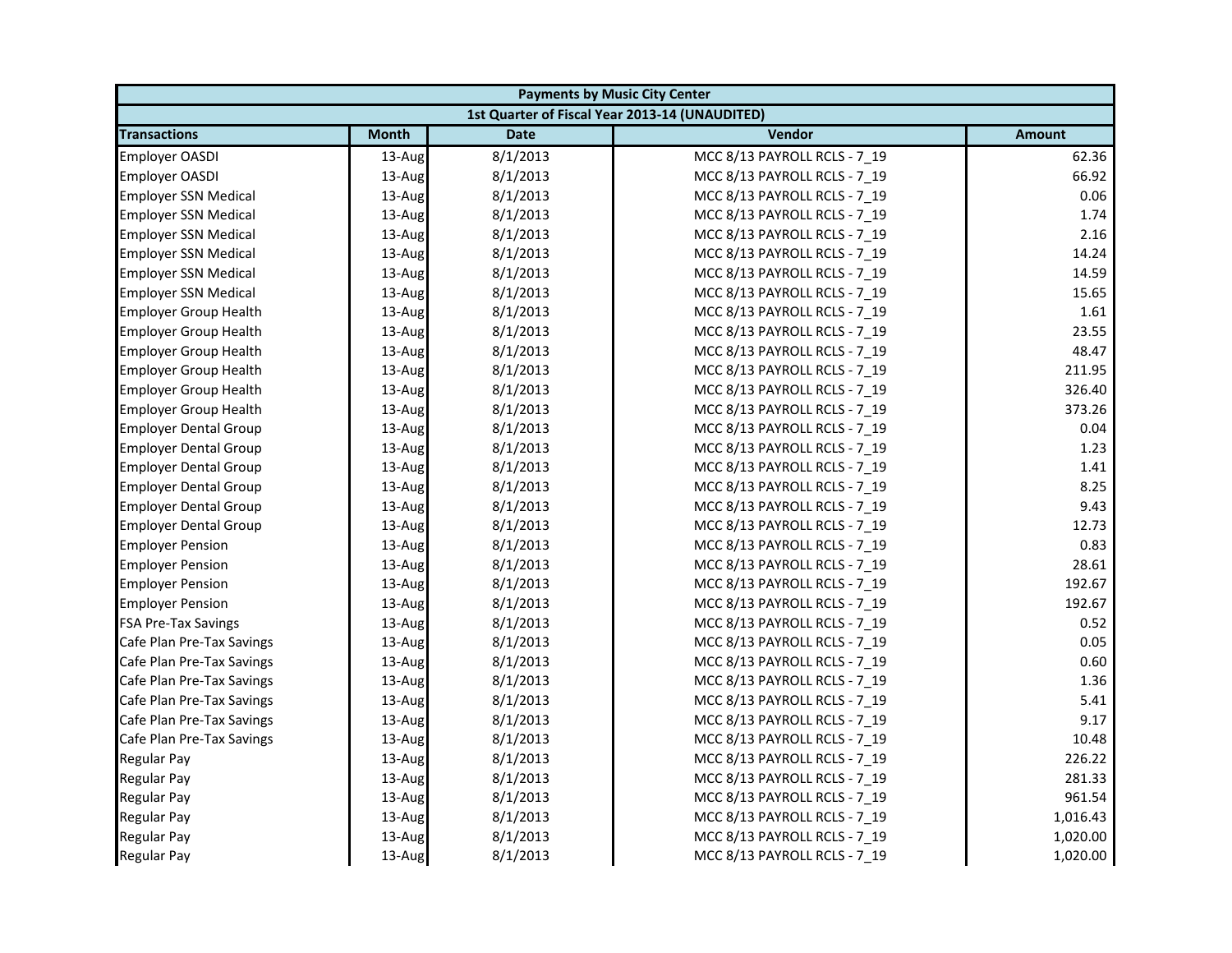| <b>Payments by Music City Center</b> |              |             |                                                |               |
|--------------------------------------|--------------|-------------|------------------------------------------------|---------------|
|                                      |              |             | 1st Quarter of Fiscal Year 2013-14 (UNAUDITED) |               |
| <b>Transactions</b>                  | <b>Month</b> | <b>Date</b> | Vendor                                         | <b>Amount</b> |
| Regular Pay                          | 13-Aug       | 8/1/2013    | MCC 8/13 PAYROLL RCLS - 7 19                   | 1,020.00      |
| Regular Pay                          | 13-Aug       | 8/1/2013    | MCC 8/13 PAYROLL RCLS - 7_19                   | 2,500.00      |
| Overtime Pay                         | 13-Aug       | 8/1/2013    | MCC 8/13 PAYROLL RCLS - 7 19                   | 2.30          |
| Overtime Pay                         | 13-Aug       | 8/1/2013    | MCC 8/13 PAYROLL RCLS - 7 19                   | 2.30          |
| Overtime Pay                         | 13-Aug       | 8/1/2013    | MCC 8/13 PAYROLL RCLS - 7_19                   | 3.44          |
| Overtime Pay                         | 13-Aug       | 8/1/2013    | MCC 8/13 PAYROLL RCLS - 7 19                   | 7.60          |
| Overtime Pay                         | 13-Aug       | 8/1/2013    | MCC 8/13 PAYROLL RCLS - 7 19                   | 31.95         |
| Employer OASDI                       | 13-Aug       | 8/1/2013    | MCC 8/13 PAYROLL RCLS - 7 19                   | 0.12          |
| <b>Employer OASDI</b>                | 13-Aug       | 8/1/2013    | MCC 8/13 PAYROLL RCLS - 7_19                   | 0.14          |
| Employer OASDI                       | 13-Aug       | 8/1/2013    | MCC 8/13 PAYROLL RCLS - 7 19                   | 0.20          |
| Employer OASDI                       | 13-Aug       | 8/1/2013    | MCC 8/13 PAYROLL RCLS - 7 19                   | 0.47          |
| <b>Employer OASDI</b>                | 13-Aug       | 8/1/2013    | MCC 8/13 PAYROLL RCLS - 7 19                   | 1.72          |
| <b>Employer OASDI</b>                | 13-Aug       | 8/1/2013    | MCC 8/13 PAYROLL RCLS - 7_19                   | 14.03         |
| <b>Employer OASDI</b>                | 13-Aug       | 8/1/2013    | MCC 8/13 PAYROLL RCLS - 7 19                   | 15.10         |
| <b>Employer OASDI</b>                | 13-Aug       | 8/1/2013    | MCC 8/13 PAYROLL RCLS - 7 19                   | 53.47         |
| <b>Employer OASDI</b>                | 13-Aug       | 8/1/2013    | MCC 8/13 PAYROLL RCLS - 7_19                   | 53.49         |
| <b>Employer OASDI</b>                | 13-Aug       | 8/1/2013    | MCC 8/13 PAYROLL RCLS - 7 19                   | 58.64         |
| Employer OASDI                       | 13-Aug       | 8/1/2013    | MCC 8/13 PAYROLL RCLS - 7 19                   | 59.53         |
| <b>Employer OASDI</b>                | 13-Aug       | 8/1/2013    | MCC 8/13 PAYROLL RCLS - 7_19                   | 154.99        |
| <b>Employer OASDI</b>                | 13-Aug       | 8/1/2013    | MCC 8/13 PAYROLL RCLS - 7 19                   | 63.23         |
| <b>Employer SSN Medical</b>          | 13-Aug       | 8/1/2013    | MCC 8/13 PAYROLL RCLS - 7 19                   | 0.03          |
| <b>Employer SSN Medical</b>          | 13-Aug       | 8/1/2013    | MCC 8/13 PAYROLL RCLS - 7 19                   | 0.03          |
| <b>Employer SSN Medical</b>          | 13-Aug       | 8/1/2013    | MCC 8/13 PAYROLL RCLS - 7_19                   | 0.05          |
| <b>Employer SSN Medical</b>          | 13-Aug       | 8/1/2013    | MCC 8/13 PAYROLL RCLS - 7 19                   | 0.11          |
| <b>Employer SSN Medical</b>          | 13-Aug       | 8/1/2013    | MCC 8/13 PAYROLL RCLS - 7 19                   | 0.40          |
| <b>Employer SSN Medical</b>          | 13-Aug       | 8/1/2013    | MCC 8/13 PAYROLL RCLS - 7_19                   | 3.28          |
| <b>Employer SSN Medical</b>          | 13-Aug       | 8/1/2013    | MCC 8/13 PAYROLL RCLS - 7 19                   | 3.53          |
| <b>Employer SSN Medical</b>          | 13-Aug       | 8/1/2013    | MCC 8/13 PAYROLL RCLS - 7 19                   | 12.50         |
| <b>Employer SSN Medical</b>          | 13-Aug       | 8/1/2013    | MCC 8/13 PAYROLL RCLS - 7_19                   | 12.51         |
| <b>Employer SSN Medical</b>          | 13-Aug       | 8/1/2013    | MCC 8/13 PAYROLL RCLS - 7 19                   | 13.72         |
| <b>Employer SSN Medical</b>          | 13-Aug       | 8/1/2013    | MCC 8/13 PAYROLL RCLS - 7 19                   | 13.93         |
| <b>Employer SSN Medical</b>          | 13-Aug       | 8/1/2013    | MCC 8/13 PAYROLL RCLS - 7 19                   | 36.24         |
| <b>Employer SSN Medical</b>          | 13-Aug       | 8/1/2013    | MCC 8/13 PAYROLL RCLS - 7_19                   | 14.80         |
| <b>Employer Group Health</b>         | 13-Aug       | 8/1/2013    | MCC 8/13 PAYROLL RCLS - 7 19                   | 0.59          |
| <b>Employer Group Health</b>         | 13-Aug       | 8/1/2013    | MCC 8/13 PAYROLL RCLS - 7 19                   | 0.95          |
| <b>Employer Group Health</b>         | 13-Aug       | 8/1/2013    | MCC 8/13 PAYROLL RCLS - 7 19                   | 11.41         |
| <b>Employer Group Health</b>         | 13-Aug       | 8/1/2013    | MCC 8/13 PAYROLL RCLS - 7 19                   | 47.10         |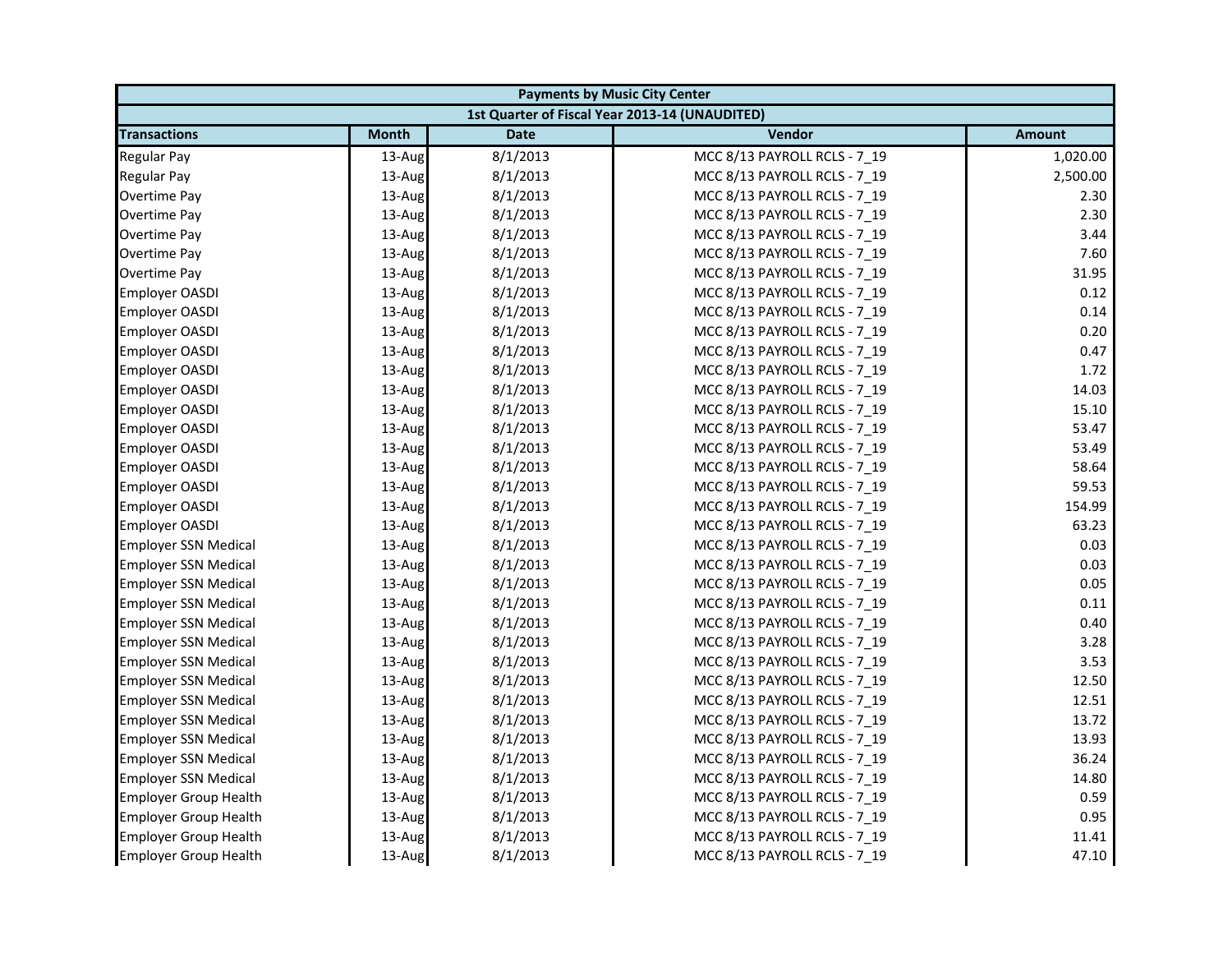| <b>Payments by Music City Center</b> |              |             |                                                |               |
|--------------------------------------|--------------|-------------|------------------------------------------------|---------------|
|                                      |              |             | 1st Quarter of Fiscal Year 2013-14 (UNAUDITED) |               |
| <b>Transactions</b>                  | <b>Month</b> | <b>Date</b> | Vendor                                         | <b>Amount</b> |
| <b>Employer Group Health</b>         | 13-Aug       | 8/1/2013    | MCC 8/13 PAYROLL RCLS - 7 19                   | 100.49        |
| <b>Employer Group Health</b>         | 13-Aug       | 8/1/2013    | MCC 8/13 PAYROLL RCLS - 7_19                   | 176.03        |
| <b>Employer Group Health</b>         | 13-Aug       | 8/1/2013    | MCC 8/13 PAYROLL RCLS - 7 19                   | 418.68        |
| <b>Employer Group Health</b>         | 13-Aug       | 8/1/2013    | MCC 8/13 PAYROLL RCLS - 7 19                   | 419.63        |
| <b>Employer Dental Group</b>         | 13-Aug       | 8/1/2013    | MCC 8/13 PAYROLL RCLS - 7_19                   | 0.02          |
| <b>Employer Dental Group</b>         | 13-Aug       | 8/1/2013    | MCC 8/13 PAYROLL RCLS - 7 19                   | 0.02          |
| <b>Employer Dental Group</b>         | 13-Aug       | 8/1/2013    | MCC 8/13 PAYROLL RCLS - 7 19                   | 0.04          |
| <b>Employer Dental Group</b>         | 13-Aug       | 8/1/2013    | MCC 8/13 PAYROLL RCLS - 7_19                   | 0.29          |
| <b>Employer Dental Group</b>         | 13-Aug       | 8/1/2013    | MCC 8/13 PAYROLL RCLS - 7 19                   | 2.54          |
| <b>Employer Dental Group</b>         | 13-Aug       | 8/1/2013    | MCC 8/13 PAYROLL RCLS - 7 19                   | 2.83          |
| <b>Employer Dental Group</b>         | 13-Aug       | 8/1/2013    | MCC 8/13 PAYROLL RCLS - 7 19                   | 10.57         |
| <b>Employer Dental Group</b>         | 13-Aug       | 8/1/2013    | MCC 8/13 PAYROLL RCLS - 7 19                   | 10.58         |
| <b>Employer Dental Group</b>         | 13-Aug       | 8/1/2013    | MCC 8/13 PAYROLL RCLS - 7_19                   | 10.61         |
| <b>Employer Dental Group</b>         | 13-Aug       | 8/1/2013    | MCC 8/13 PAYROLL RCLS - 7 19                   | 10.33         |
| <b>Employer Pension</b>              | 13-Aug       | 8/1/2013    | MCC 8/13 PAYROLL RCLS - 7_19                   | 164.59        |
| Cafe Plan Pre-Tax Savings            | 13-Aug       | 8/1/2013    | MCC 8/13 PAYROLL RCLS - 7 19                   | 0.02          |
| Cafe Plan Pre-Tax Savings            | 13-Aug       | 8/1/2013    | MCC 8/13 PAYROLL RCLS - 7 19                   | 0.03          |
| Cafe Plan Pre-Tax Savings            | 13-Aug       | 8/1/2013    | MCC 8/13 PAYROLL RCLS - 7_19                   | 0.33          |
| Cafe Plan Pre-Tax Savings            | 13-Aug       | 8/1/2013    | MCC 8/13 PAYROLL RCLS - 7 19                   | 1.20          |
| Cafe Plan Pre-Tax Savings            | 13-Aug       | 8/1/2013    | MCC 8/13 PAYROLL RCLS - 7_19                   | 2.89          |
| Cafe Plan Pre-Tax Savings            | 13-Aug       | 8/1/2013    | MCC 8/13 PAYROLL RCLS - 7_19                   | 4.58          |
| Cafe Plan Pre-Tax Savings            | 13-Aug       | 8/1/2013    | MCC 8/13 PAYROLL RCLS - 7 19                   | 11.75         |
| Cafe Plan Pre-Tax Savings            | 13-Aug       | 8/1/2013    | MCC 8/13 PAYROLL RCLS - 7_19                   | 12.05         |
| Telephone & Telegraph                | 13-Aug       | 8/1/2013    | MCC 7/13 AT&T ACCRUAL                          | (1,004.73)    |
| Other Rpr & Maint Srvc               | 13-Aug       | 8/1/2013    | MCC 7/13 RICOH ACCRUAL                         | (31.11)       |
| Info Systems Charge                  | 13-Aug       | 8/1/2013    | ITS 08/13 ISF Billing                          | 3,816.67      |
| Regular Pay                          | 13-Aug       | 8/1/2013    | MCC 8/13 PAYROLL RCLS - 7_19                   | 3,461.54      |
| <b>Employer OASDI</b>                | 13-Aug       | 8/1/2013    | MCC 8/13 PAYROLL RCLS - 7 19                   | 201.59        |
| <b>Employer SSN Medical</b>          | 13-Aug       | 8/1/2013    | MCC 8/13 PAYROLL RCLS - 7 19                   | 47.14         |
| <b>Employer Group Health</b>         | 13-Aug       | 8/1/2013    | MCC 8/13 PAYROLL RCLS - 7_19                   | 559.50        |
| <b>Employer Dental Group</b>         | 13-Aug       | 8/1/2013    | MCC 8/13 PAYROLL RCLS - 7 19                   | 14.14         |
| <b>Employer Pension</b>              | 13-Aug       | 8/1/2013    | MCC 8/13 PAYROLL RCLS - 7 19                   | 592.51        |
| Cafe Plan Pre-Tax Savings            | 13-Aug       | 8/1/2013    | MCC 8/13 PAYROLL RCLS - 7_19                   | 16.07         |
| Regular Pay                          | 13-Aug       | 8/1/2013    | MCC 8/13 PAYROLL RCLS - 7 19                   | 215.20        |
| <b>Regular Pay</b>                   | 13-Aug       | 8/1/2013    | MCC 8/13 PAYROLL RCLS - 7 19                   | 226.22        |
| <b>Regular Pay</b>                   | 13-Aug       | 8/1/2013    | MCC 8/13 PAYROLL RCLS - 7 19                   | 281.33        |
| <b>Regular Pay</b>                   | 13-Aug       | 8/1/2013    | MCC 8/13 PAYROLL RCLS - 7 19                   | 334.64        |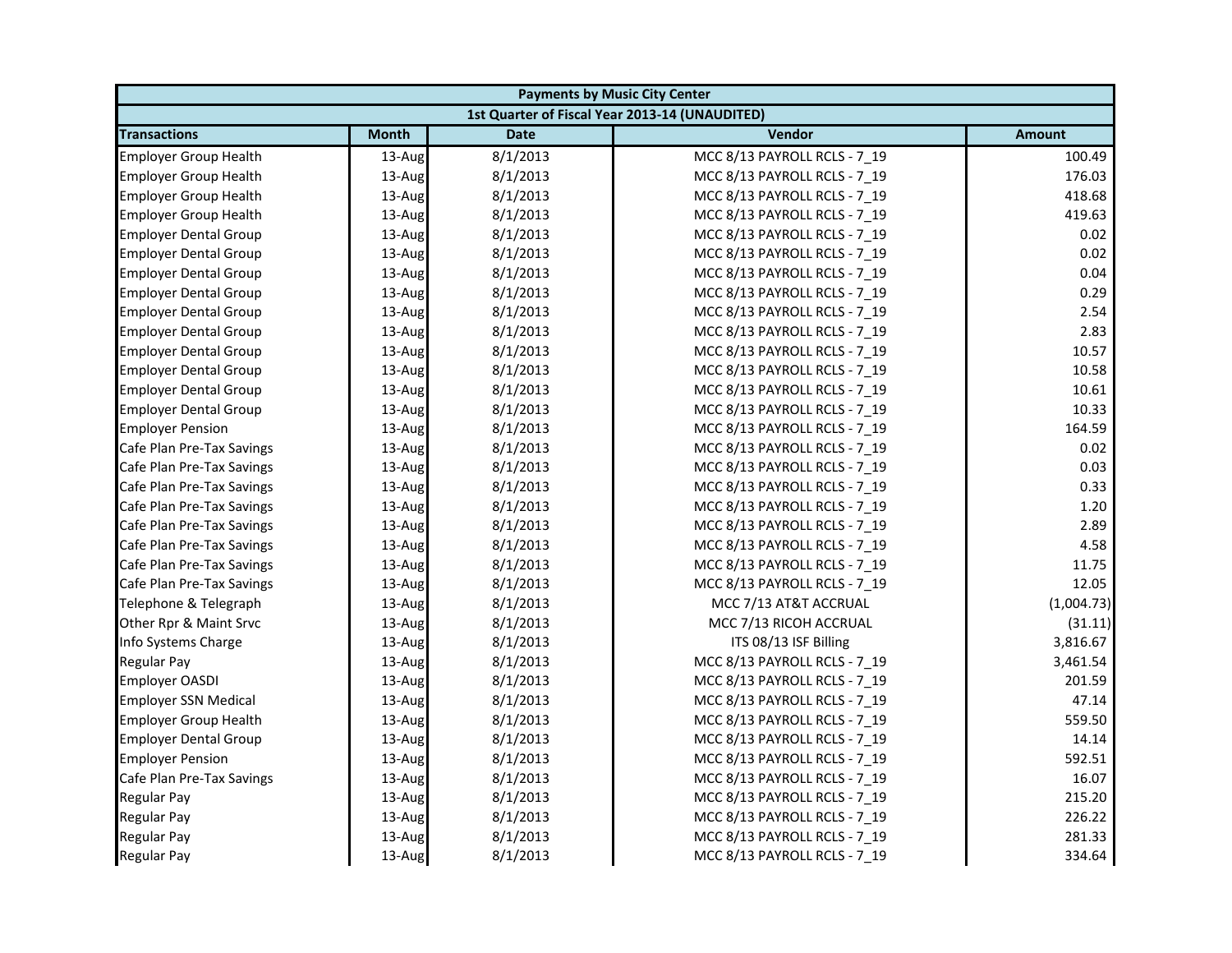| <b>Payments by Music City Center</b> |              |             |                                                |               |
|--------------------------------------|--------------|-------------|------------------------------------------------|---------------|
|                                      |              |             | 1st Quarter of Fiscal Year 2013-14 (UNAUDITED) |               |
| <b>Transactions</b>                  | <b>Month</b> | <b>Date</b> | Vendor                                         | <b>Amount</b> |
| <b>Regular Pay</b>                   | 13-Aug       | 8/1/2013    | MCC 8/13 PAYROLL RCLS - 7_19                   | 352.77        |
| <b>Regular Pay</b>                   | 13-Aug       | 8/1/2013    | MCC 8/13 PAYROLL RCLS - 7_19                   | 387.63        |
| <b>Regular Pay</b>                   | 13-Aug       | 8/1/2013    | MCC 8/13 PAYROLL RCLS - 7 19                   | 428.79        |
| Regular Pay                          | 13-Aug       | 8/1/2013    | MCC 8/13 PAYROLL RCLS - 7 19                   | 429.22        |
| <b>Regular Pay</b>                   | 13-Aug       | 8/1/2013    | MCC 8/13 PAYROLL RCLS - 7_19                   | 430.40        |
| <b>Regular Pay</b>                   | 13-Aug       | 8/1/2013    | MCC 8/13 PAYROLL RCLS - 7_19                   | 430.40        |
| <b>Regular Pay</b>                   | 13-Aug       | 8/1/2013    | MCC 8/13 PAYROLL RCLS - 7 19                   | 430.40        |
| <b>Regular Pay</b>                   | 13-Aug       | 8/1/2013    | MCC 8/13 PAYROLL RCLS - 7_19                   | 430.40        |
| Regular Pay                          | 13-Aug       | 8/1/2013    | MCC 8/13 PAYROLL RCLS - 7 19                   | 430.40        |
| <b>Regular Pay</b>                   | 13-Aug       | 8/1/2013    | MCC 8/13 PAYROLL RCLS - 7 19                   | 430.40        |
| <b>Regular Pay</b>                   | 13-Aug       | 8/1/2013    | MCC 8/13 PAYROLL RCLS - 7_19                   | 434.84        |
| <b>Regular Pay</b>                   | 13-Aug       | 8/1/2013    | MCC 8/13 PAYROLL RCLS - 7 19                   | 961.54        |
| <b>Regular Pay</b>                   | 13-Aug       | 8/1/2013    | MCC 8/13 PAYROLL RCLS - 7_19                   | 1,520.00      |
| <b>Regular Pay</b>                   | 13-Aug       | 8/1/2013    | MCC 8/13 PAYROLL RCLS - 7_19                   | 1,560.00      |
| <b>Regular Pay</b>                   | 13-Aug       | 8/1/2013    | MCC 8/13 PAYROLL RCLS - 7_19                   | 1,923.08      |
| <b>Regular Pay</b>                   | 13-Aug       | 8/1/2013    | MCC 8/13 PAYROLL RCLS - 7 19                   | 1,923.08      |
| <b>Regular Pay</b>                   | 13-Aug       | 8/1/2013    | MCC 8/13 PAYROLL RCLS - 7 19                   | 1,923.08      |
| <b>Regular Pay</b>                   | 13-Aug       | 8/1/2013    | MCC 8/13 PAYROLL RCLS - 7_19                   | 3,076.92      |
| Leave Pay                            | 13-Aug       | 8/1/2013    | MCC 8/13 PAYROLL RCLS - 7 19                   | 43.04         |
| Leave Pay                            | 13-Aug       | 8/1/2013    | MCC 8/13 PAYROLL RCLS - 7_19                   | 215.20        |
| <b>Holiday Pay</b>                   | 13-Aug       | 8/1/2013    | MCC 8/13 PAYROLL RCLS - 7_19                   | 43.04         |
| <b>Holiday Pay</b>                   | 13-Aug       | 8/1/2013    | MCC 8/13 PAYROLL RCLS - 7_19                   | 43.04         |
| <b>Holiday Pay</b>                   | 13-Aug       | 8/1/2013    | MCC 8/13 PAYROLL RCLS - 7_19                   | 43.04         |
| Overtime Pay                         | 13-Aug       | 8/1/2013    | MCC 8/13 PAYROLL RCLS - 7 19                   | 2.02          |
| Overtime Pay                         | 13-Aug       | 8/1/2013    | MCC 8/13 PAYROLL RCLS - 7 19                   | 7.60          |
| Overtime Pay                         | 13-Aug       | 8/1/2013    | MCC 8/13 PAYROLL RCLS - 7_19                   | 9.12          |
| Overtime Pay                         | 13-Aug       | 8/1/2013    | MCC 8/13 PAYROLL RCLS - 7_19                   | 10.09         |
| <b>Overtime Pay</b>                  | 13-Aug       | 8/1/2013    | MCC 8/13 PAYROLL RCLS - 7 19                   | 10.65         |
| <b>Overtime Pay</b>                  | 13-Aug       | 8/1/2013    | MCC 8/13 PAYROLL RCLS - 7 19                   | 19.12         |
| Overtime Pay                         | 13-Aug       | 8/1/2013    | MCC 8/13 PAYROLL RCLS - 7_19                   | 31.95         |
| <b>Overtime Pay</b>                  | 13-Aug       | 8/1/2013    | MCC 8/13 PAYROLL RCLS - 7 19                   | 56.16         |
| <b>Overtime Pay</b>                  | 13-Aug       | 8/1/2013    | MCC 8/13 PAYROLL RCLS - 7 19                   | 61.28         |
| Overtime Pay                         | 13-Aug       | 8/1/2013    | MCC 8/13 PAYROLL RCLS - 7_19                   | 71.82         |
| Overtime Pay                         | 13-Aug       | 8/1/2013    | MCC 8/13 PAYROLL RCLS - 7_19                   | 107.57        |
| Overtime Pay                         | 13-Aug       | 8/1/2013    | MCC 8/13 PAYROLL RCLS - 7 19                   | 169.31        |
| Overtime Pay                         | 13-Aug       | 8/1/2013    | MCC 8/13 PAYROLL RCLS - 7_19                   | 170.28        |
| <b>Employer OASDI</b>                | 13-Aug       | 8/1/2013    | MCC 8/13 PAYROLL RCLS - 7 19                   | 0.12          |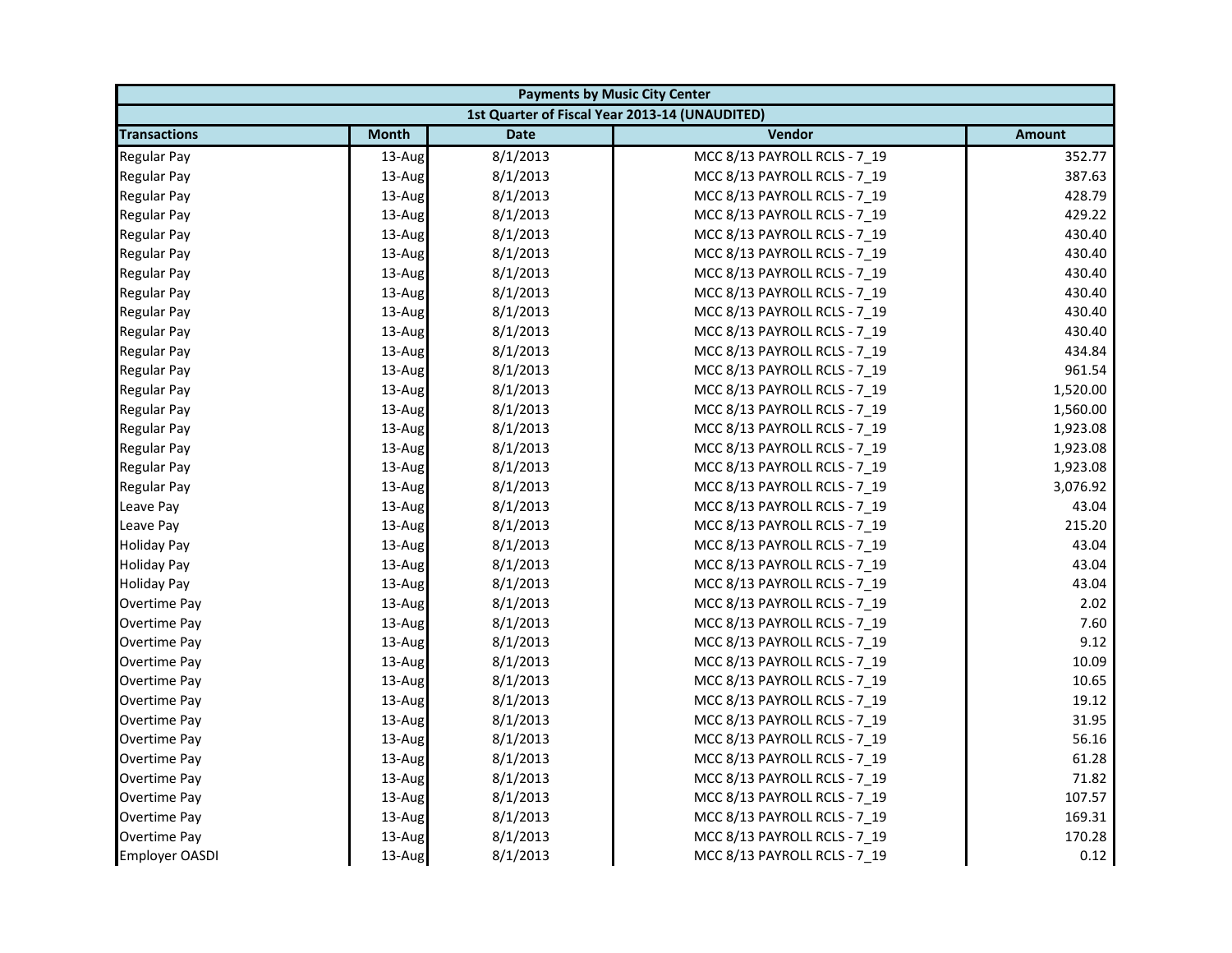| <b>Payments by Music City Center</b> |              |             |                                                |               |
|--------------------------------------|--------------|-------------|------------------------------------------------|---------------|
|                                      |              |             | 1st Quarter of Fiscal Year 2013-14 (UNAUDITED) |               |
| <b>Transactions</b>                  | <b>Month</b> | <b>Date</b> | Vendor                                         | <b>Amount</b> |
| <b>Employer OASDI</b>                | 13-Aug       | 8/1/2013    | MCC 8/13 PAYROLL RCLS - 7 19                   | 0.47          |
| <b>Employer OASDI</b>                | 13-Aug       | 8/1/2013    | MCC 8/13 PAYROLL RCLS - 7_19                   | 0.56          |
| <b>Employer OASDI</b>                | 13-Aug       | 8/1/2013    | MCC 8/13 PAYROLL RCLS - 7 19                   | 0.58          |
| <b>Employer OASDI</b>                | 13-Aug       | 8/1/2013    | MCC 8/13 PAYROLL RCLS - 7 19                   | 1.18          |
| Employer OASDI                       | 13-Aug       | 8/1/2013    | MCC 8/13 PAYROLL RCLS - 7_19                   | 1.72          |
| <b>Employer OASDI</b>                | 13-Aug       | 8/1/2013    | MCC 8/13 PAYROLL RCLS - 7_19                   | 2.46          |
| <b>Employer OASDI</b>                | 13-Aug       | 8/1/2013    | MCC 8/13 PAYROLL RCLS - 7 19                   | 2.46          |
| <b>Employer OASDI</b>                | 13-Aug       | 8/1/2013    | MCC 8/13 PAYROLL RCLS - 7_19                   | 2.47          |
| <b>Employer OASDI</b>                | 13-Aug       | 8/1/2013    | MCC 8/13 PAYROLL RCLS - 7 19                   | 2.67          |
| Employer OASDI                       | 13-Aug       | 8/1/2013    | MCC 8/13 PAYROLL RCLS - 7 19                   | 3.06          |
| Employer OASDI                       | 13-Aug       | 8/1/2013    | MCC 8/13 PAYROLL RCLS - 7_19                   | 3.61          |
| <b>Employer OASDI</b>                | 13-Aug       | 8/1/2013    | MCC 8/13 PAYROLL RCLS - 7 19                   | 4.17          |
| Employer OASDI                       | 13-Aug       | 8/1/2013    | MCC 8/13 PAYROLL RCLS - 7_19                   | 5.70          |
| <b>Employer OASDI</b>                | 13-Aug       | 8/1/2013    | MCC 8/13 PAYROLL RCLS - 7 19                   | 9.00          |
| Employer OASDI                       | 13-Aug       | 8/1/2013    | MCC 8/13 PAYROLL RCLS - 7_19                   | 10.00         |
| <b>Employer OASDI</b>                | 13-Aug       | 8/1/2013    | MCC 8/13 PAYROLL RCLS - 7 19                   | 13.34         |
| <b>Employer OASDI</b>                | 13-Aug       | 8/1/2013    | MCC 8/13 PAYROLL RCLS - 7 19                   | 13.34         |
| Employer OASDI                       | 13-Aug       | 8/1/2013    | MCC 8/13 PAYROLL RCLS - 7_19                   | 14.03         |
| <b>Employer OASDI</b>                | 13-Aug       | 8/1/2013    | MCC 8/13 PAYROLL RCLS - 7 19                   | 15.10         |
| <b>Employer OASDI</b>                | 13-Aug       | 8/1/2013    | MCC 8/13 PAYROLL RCLS - 7_19                   | 19.17         |
| <b>Employer OASDI</b>                | 13-Aug       | 8/1/2013    | MCC 8/13 PAYROLL RCLS - 7_19                   | 20.15         |
| <b>Employer OASDI</b>                | 13-Aug       | 8/1/2013    | MCC 8/13 PAYROLL RCLS - 7 19                   | 22.81         |
| <b>Employer OASDI</b>                | 13-Aug       | 8/1/2013    | MCC 8/13 PAYROLL RCLS - 7_19                   | 22.89         |
| <b>Employer OASDI</b>                | 13-Aug       | 8/1/2013    | MCC 8/13 PAYROLL RCLS - 7 19                   | 24.03         |
| <b>Employer OASDI</b>                | 13-Aug       | 8/1/2013    | MCC 8/13 PAYROLL RCLS - 7 19                   | 24.63         |
| Employer OASDI                       | 13-Aug       | 8/1/2013    | MCC 8/13 PAYROLL RCLS - 7_19                   | 24.74         |
| <b>Employer OASDI</b>                | 13-Aug       | 8/1/2013    | MCC 8/13 PAYROLL RCLS - 7_19                   | 24.97         |
| <b>Employer OASDI</b>                | 13-Aug       | 8/1/2013    | MCC 8/13 PAYROLL RCLS - 7 19                   | 25.26         |
| <b>Employer OASDI</b>                | 13-Aug       | 8/1/2013    | MCC 8/13 PAYROLL RCLS - 7 19                   | 26.69         |
| Employer OASDI                       | 13-Aug       | 8/1/2013    | MCC 8/13 PAYROLL RCLS - 7_19                   | 26.96         |
| <b>Employer OASDI</b>                | 13-Aug       | 8/1/2013    | MCC 8/13 PAYROLL RCLS - 7 19                   | 58.64         |
| <b>Employer OASDI</b>                | 13-Aug       | 8/1/2013    | MCC 8/13 PAYROLL RCLS - 7 19                   | 85.09         |
| <b>Employer OASDI</b>                | 13-Aug       | 8/1/2013    | MCC 8/13 PAYROLL RCLS - 7_19                   | 89.50         |
| <b>Employer OASDI</b>                | 13-Aug       | 8/1/2013    | MCC 8/13 PAYROLL RCLS - 7 19                   | 106.08        |
| <b>Employer OASDI</b>                | 13-Aug       | 8/1/2013    | MCC 8/13 PAYROLL RCLS - 7 19                   | 114.23        |
| <b>Employer OASDI</b>                | 13-Aug       | 8/1/2013    | MCC 8/13 PAYROLL RCLS - 7 19                   | 114.27        |
| <b>Employer OASDI</b>                | 13-Aug       | 8/1/2013    | MCC 8/13 PAYROLL RCLS - 7 19                   | 177.69        |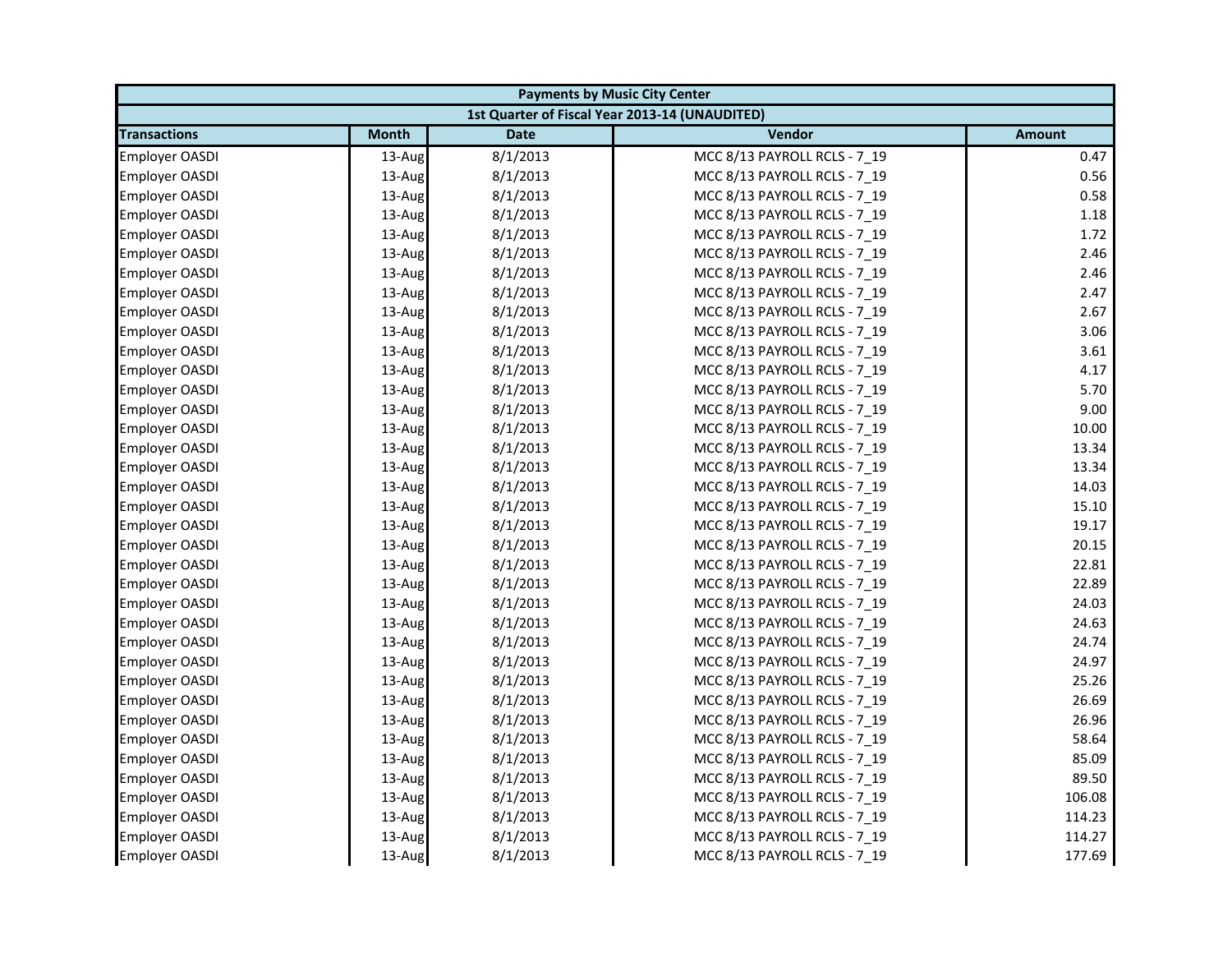|                             | <b>Payments by Music City Center</b> |             |                                                |               |  |
|-----------------------------|--------------------------------------|-------------|------------------------------------------------|---------------|--|
|                             |                                      |             | 1st Quarter of Fiscal Year 2013-14 (UNAUDITED) |               |  |
| <b>Transactions</b>         | <b>Month</b>                         | <b>Date</b> | Vendor                                         | <b>Amount</b> |  |
| <b>Employer SSN Medical</b> | 13-Aug                               | 8/1/2013    | MCC 8/13 PAYROLL RCLS - 7 19                   | 0.03          |  |
| <b>Employer SSN Medical</b> | 13-Aug                               | 8/1/2013    | MCC 8/13 PAYROLL RCLS - 7_19                   | 0.11          |  |
| <b>Employer SSN Medical</b> | 13-Aug                               | 8/1/2013    | MCC 8/13 PAYROLL RCLS - 7 19                   | 0.13          |  |
| <b>Employer SSN Medical</b> | 13-Aug                               | 8/1/2013    | MCC 8/13 PAYROLL RCLS - 7 19                   | 0.14          |  |
| <b>Employer SSN Medical</b> | 13-Aug                               | 8/1/2013    | MCC 8/13 PAYROLL RCLS - 7_19                   | 0.28          |  |
| <b>Employer SSN Medical</b> | 13-Aug                               | 8/1/2013    | MCC 8/13 PAYROLL RCLS - 7_19                   | 0.40          |  |
| <b>Employer SSN Medical</b> | 13-Aug                               | 8/1/2013    | MCC 8/13 PAYROLL RCLS - 7 19                   | 0.58          |  |
| <b>Employer SSN Medical</b> | 13-Aug                               | 8/1/2013    | MCC 8/13 PAYROLL RCLS - 7_19                   | 0.58          |  |
| <b>Employer SSN Medical</b> | 13-Aug                               | 8/1/2013    | MCC 8/13 PAYROLL RCLS - 7 19                   | 0.58          |  |
| <b>Employer SSN Medical</b> | 13-Aug                               | 8/1/2013    | MCC 8/13 PAYROLL RCLS - 7 19                   | 0.62          |  |
| <b>Employer SSN Medical</b> | 13-Aug                               | 8/1/2013    | MCC 8/13 PAYROLL RCLS - 7 19                   | 0.72          |  |
| <b>Employer SSN Medical</b> | 13-Aug                               | 8/1/2013    | MCC 8/13 PAYROLL RCLS - 7 19                   | 0.84          |  |
| <b>Employer SSN Medical</b> | 13-Aug                               | 8/1/2013    | MCC 8/13 PAYROLL RCLS - 7_19                   | 0.98          |  |
| <b>Employer SSN Medical</b> | 13-Aug                               | 8/1/2013    | MCC 8/13 PAYROLL RCLS - 7 19                   | 1.33          |  |
| <b>Employer SSN Medical</b> | 13-Aug                               | 8/1/2013    | MCC 8/13 PAYROLL RCLS - 7_19                   | 2.11          |  |
| <b>Employer SSN Medical</b> | 13-Aug                               | 8/1/2013    | MCC 8/13 PAYROLL RCLS - 7 19                   | 2.34          |  |
| <b>Employer SSN Medical</b> | 13-Aug                               | 8/1/2013    | MCC 8/13 PAYROLL RCLS - 7 19                   | 3.12          |  |
| <b>Employer SSN Medical</b> | 13-Aug                               | 8/1/2013    | MCC 8/13 PAYROLL RCLS - 7_19                   | 3.12          |  |
| <b>Employer SSN Medical</b> | 13-Aug                               | 8/1/2013    | MCC 8/13 PAYROLL RCLS - 7 19                   | 3.28          |  |
| <b>Employer SSN Medical</b> | 13-Aug                               | 8/1/2013    | MCC 8/13 PAYROLL RCLS - 7_19                   | 3.53          |  |
| <b>Employer SSN Medical</b> | 13-Aug                               | 8/1/2013    | MCC 8/13 PAYROLL RCLS - 7_19                   | 4.48          |  |
| <b>Employer SSN Medical</b> | 13-Aug                               | 8/1/2013    | MCC 8/13 PAYROLL RCLS - 7 19                   | 4.71          |  |
| <b>Employer SSN Medical</b> | 13-Aug                               | 8/1/2013    | MCC 8/13 PAYROLL RCLS - 7_19                   | 5.33          |  |
| <b>Employer SSN Medical</b> | 13-Aug                               | 8/1/2013    | MCC 8/13 PAYROLL RCLS - 7 19                   | 5.35          |  |
| <b>Employer SSN Medical</b> | 13-Aug                               | 8/1/2013    | MCC 8/13 PAYROLL RCLS - 7 19                   | 5.62          |  |
| <b>Employer SSN Medical</b> | 13-Aug                               | 8/1/2013    | MCC 8/13 PAYROLL RCLS - 7 19                   | 5.76          |  |
| Employer SSN Medical        | 13-Aug                               | 8/1/2013    | MCC 8/13 PAYROLL RCLS - 7_19                   | 5.79          |  |
| <b>Employer SSN Medical</b> | 13-Aug                               | 8/1/2013    | MCC 8/13 PAYROLL RCLS - 7 19                   | 5.84          |  |
| <b>Employer SSN Medical</b> | 13-Aug                               | 8/1/2013    | MCC 8/13 PAYROLL RCLS - 7 19                   | 5.91          |  |
| <b>Employer SSN Medical</b> | 13-Aug                               | 8/1/2013    | MCC 8/13 PAYROLL RCLS - 7_19                   | 6.24          |  |
| <b>Employer SSN Medical</b> | 13-Aug                               | 8/1/2013    | MCC 8/13 PAYROLL RCLS - 7 19                   | 6.30          |  |
| <b>Employer SSN Medical</b> | 13-Aug                               | 8/1/2013    | MCC 8/13 PAYROLL RCLS - 7 19                   | 13.72         |  |
| <b>Employer SSN Medical</b> | 13-Aug                               | 8/1/2013    | MCC 8/13 PAYROLL RCLS - 7_19                   | 19.90         |  |
| <b>Employer SSN Medical</b> | 13-Aug                               | 8/1/2013    | MCC 8/13 PAYROLL RCLS - 7 19                   | 20.93         |  |
| <b>Employer SSN Medical</b> | 13-Aug                               | 8/1/2013    | MCC 8/13 PAYROLL RCLS - 7 19                   | 24.81         |  |
| <b>Employer SSN Medical</b> | 13-Aug                               | 8/1/2013    | MCC 8/13 PAYROLL RCLS - 7 19                   | 26.71         |  |
| <b>Employer SSN Medical</b> | 13-Aug                               | 8/1/2013    | MCC 8/13 PAYROLL RCLS - 7 19                   | 26.73         |  |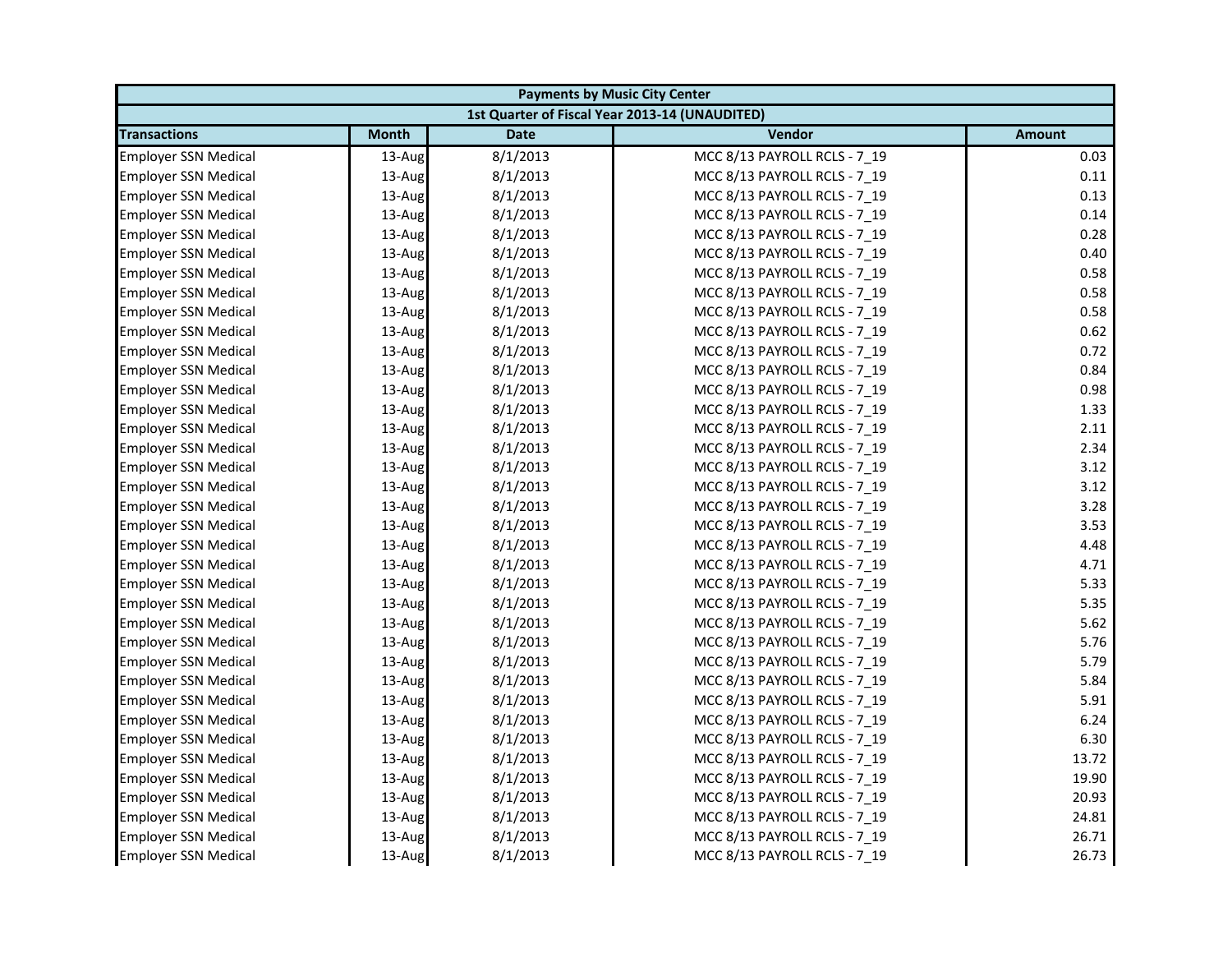| <b>Payments by Music City Center</b> |              |             |                                                |               |
|--------------------------------------|--------------|-------------|------------------------------------------------|---------------|
|                                      |              |             | 1st Quarter of Fiscal Year 2013-14 (UNAUDITED) |               |
| <b>Transactions</b>                  | <b>Month</b> | <b>Date</b> | Vendor                                         | <b>Amount</b> |
| <b>Employer SSN Medical</b>          | 13-Aug       | 8/1/2013    | MCC 8/13 PAYROLL RCLS - 7 19                   | 41.55         |
| <b>Employer Group Health</b>         | 13-Aug       | 8/1/2013    | MCC 8/13 PAYROLL RCLS - 7 19                   | 2.16          |
| <b>Employer Group Health</b>         | 13-Aug       | 8/1/2013    | MCC 8/13 PAYROLL RCLS - 7 19                   | 9.07          |
| <b>Employer Group Health</b>         | 13-Aug       | 8/1/2013    | MCC 8/13 PAYROLL RCLS - 7 19                   | 9.64          |
| <b>Employer Group Health</b>         | 13-Aug       | 8/1/2013    | MCC 8/13 PAYROLL RCLS - 7 19                   | 9.64          |
| <b>Employer Group Health</b>         | 13-Aug       | 8/1/2013    | MCC 8/13 PAYROLL RCLS - 7 19                   | 10.18         |
| <b>Employer Group Health</b>         | 13-Aug       | 8/1/2013    | MCC 8/13 PAYROLL RCLS - 7 19                   | 11.41         |
| <b>Employer Group Health</b>         | 13-Aug       | 8/1/2013    | MCC 8/13 PAYROLL RCLS - 7 19                   | 13.47         |
| <b>Employer Group Health</b>         | 13-Aug       | 8/1/2013    | MCC 8/13 PAYROLL RCLS - 7_19                   | 19.55         |
| <b>Employer Group Health</b>         | 13-Aug       | 8/1/2013    | MCC 8/13 PAYROLL RCLS - 7 19                   | 26.70         |
| <b>Employer Group Health</b>         | 13-Aug       | 8/1/2013    | MCC 8/13 PAYROLL RCLS - 7 19                   | 41.66         |
| <b>Employer Group Health</b>         | 13-Aug       | 8/1/2013    | MCC 8/13 PAYROLL RCLS - 7 19                   | 47.10         |
| <b>Employer Group Health</b>         | 13-Aug       | 8/1/2013    | MCC 8/13 PAYROLL RCLS - 7_19                   | 63.52         |
| <b>Employer Group Health</b>         | 13-Aug       | 8/1/2013    | MCC 8/13 PAYROLL RCLS - 7 19                   | 67.50         |
| <b>Employer Group Health</b>         | 13-Aug       | 8/1/2013    | MCC 8/13 PAYROLL RCLS - 7 19                   | 74.93         |
| <b>Employer Group Health</b>         | 13-Aug       | 8/1/2013    | MCC 8/13 PAYROLL RCLS - 7_19                   | 80.73         |
| <b>Employer Group Health</b>         | 13-Aug       | 8/1/2013    | MCC 8/13 PAYROLL RCLS - 7 19                   | 83.42         |
| <b>Employer Group Health</b>         | 13-Aug       | 8/1/2013    | MCC 8/13 PAYROLL RCLS - 7 19                   | 92.04         |
| <b>Employer Group Health</b>         | 13-Aug       | 8/1/2013    | MCC 8/13 PAYROLL RCLS - 7_19                   | 94.20         |
| <b>Employer Group Health</b>         | 13-Aug       | 8/1/2013    | MCC 8/13 PAYROLL RCLS - 7 19                   | 100.49        |
| <b>Employer Group Health</b>         | 13-Aug       | 8/1/2013    | MCC 8/13 PAYROLL RCLS - 7 19                   | 161.48        |
| <b>Employer Group Health</b>         | 13-Aug       | 8/1/2013    | MCC 8/13 PAYROLL RCLS - 7 19                   | 166.68        |
| <b>Employer Group Health</b>         | 13-Aug       | 8/1/2013    | MCC 8/13 PAYROLL RCLS - 7_19                   | 224.93        |
| <b>Employer Group Health</b>         | 13-Aug       | 8/1/2013    | MCC 8/13 PAYROLL RCLS - 7 19                   | 235.50        |
| <b>Employer Group Health</b>         | 13-Aug       | 8/1/2013    | MCC 8/13 PAYROLL RCLS - 7 19                   | 235.50        |
| <b>Employer Group Health</b>         | 13-Aug       | 8/1/2013    | MCC 8/13 PAYROLL RCLS - 7_19                   | 542.95        |
| <b>Employer Group Health</b>         | 13-Aug       | 8/1/2013    | MCC 8/13 PAYROLL RCLS - 7 19                   | 559.50        |
| <b>Employer Group Health</b>         | 13-Aug       | 8/1/2013    | MCC 8/13 PAYROLL RCLS - 7 19                   | 562.50        |
| <b>Employer Dental Group</b>         | 13-Aug       | 8/1/2013    | MCC 8/13 PAYROLL RCLS - 7_19                   | 0.13          |
| <b>Employer Dental Group</b>         | 13-Aug       | 8/1/2013    | MCC 8/13 PAYROLL RCLS - 7 19                   | 0.29          |
| <b>Employer Dental Group</b>         | 13-Aug       | 8/1/2013    | MCC 8/13 PAYROLL RCLS - 7 19                   | 0.55          |
| <b>Employer Dental Group</b>         | 13-Aug       | 8/1/2013    | MCC 8/13 PAYROLL RCLS - 7 19                   | 0.58          |
| <b>Employer Dental Group</b>         | 13-Aug       | 8/1/2013    | MCC 8/13 PAYROLL RCLS - 7_19                   | 0.58          |
| <b>Employer Dental Group</b>         | 13-Aug       | 8/1/2013    | MCC 8/13 PAYROLL RCLS - 7 19                   | 0.62          |
| <b>Employer Dental Group</b>         | 13-Aug       | 8/1/2013    | MCC 8/13 PAYROLL RCLS - 7 19                   | 0.81          |
| <b>Employer Dental Group</b>         | 13-Aug       | 8/1/2013    | MCC 8/13 PAYROLL RCLS - 7_19                   | 1.05          |
| <b>Employer Dental Group</b>         | 13-Aug       | 8/1/2013    | MCC 8/13 PAYROLL RCLS - 7 19                   | 1.60          |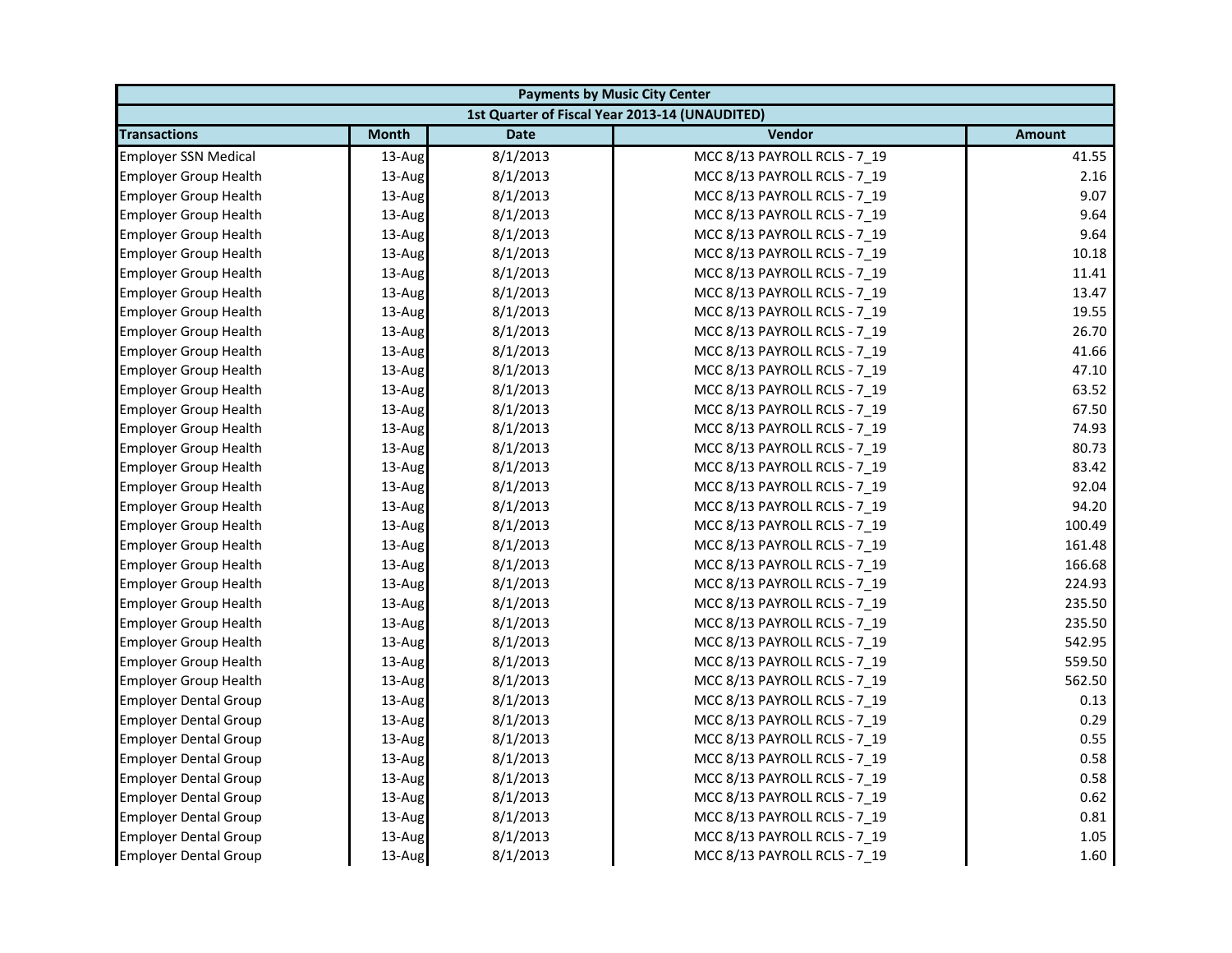| <b>Payments by Music City Center</b> |              |             |                                                |               |
|--------------------------------------|--------------|-------------|------------------------------------------------|---------------|
|                                      |              |             | 1st Quarter of Fiscal Year 2013-14 (UNAUDITED) |               |
| <b>Transactions</b>                  | <b>Month</b> | <b>Date</b> | Vendor                                         | <b>Amount</b> |
| <b>Employer Dental Group</b>         | 13-Aug       | 8/1/2013    | MCC 8/13 PAYROLL RCLS - 7 19                   | 1.60          |
| <b>Employer Dental Group</b>         | 13-Aug       | 8/1/2013    | MCC 8/13 PAYROLL RCLS - 7_19                   | 2.54          |
| <b>Employer Dental Group</b>         | 13-Aug       | 8/1/2013    | MCC 8/13 PAYROLL RCLS - 7 19                   | 2.83          |
| <b>Employer Dental Group</b>         | 13-Aug       | 8/1/2013    | MCC 8/13 PAYROLL RCLS - 7 19                   | 4.05          |
| <b>Employer Dental Group</b>         | 13-Aug       | 8/1/2013    | MCC 8/13 PAYROLL RCLS - 7_19                   | 4.06          |
| <b>Employer Dental Group</b>         | 13-Aug       | 8/1/2013    | MCC 8/13 PAYROLL RCLS - 7_19                   | 4.19          |
| <b>Employer Dental Group</b>         | 13-Aug       | 8/1/2013    | MCC 8/13 PAYROLL RCLS - 7 19                   | 4.50          |
| <b>Employer Dental Group</b>         | 13-Aug       | 8/1/2013    | MCC 8/13 PAYROLL RCLS - 7_19                   | 4.85          |
| <b>Employer Dental Group</b>         | 13-Aug       | 8/1/2013    | MCC 8/13 PAYROLL RCLS - 7 19                   | 5.04          |
| <b>Employer Dental Group</b>         | 13-Aug       | 8/1/2013    | MCC 8/13 PAYROLL RCLS - 7 19                   | 5.53          |
| <b>Employer Dental Group</b>         | 13-Aug       | 8/1/2013    | MCC 8/13 PAYROLL RCLS - 7 19                   | 5.66          |
| <b>Employer Dental Group</b>         | 13-Aug       | 8/1/2013    | MCC 8/13 PAYROLL RCLS - 7 19                   | 13.59         |
| <b>Employer Dental Group</b>         | 13-Aug       | 8/1/2013    | MCC 8/13 PAYROLL RCLS - 7_19                   | 14.14         |
| <b>Employer Dental Group</b>         | 13-Aug       | 8/1/2013    | MCC 8/13 PAYROLL RCLS - 7 19                   | 14.14         |
| <b>Employer Dental Group</b>         | 13-Aug       | 8/1/2013    | MCC 8/13 PAYROLL RCLS - 7_19                   | 14.14         |
| <b>Employer Dental Group</b>         | 13-Aug       | 8/1/2013    | MCC 8/13 PAYROLL RCLS - 7 19                   | 14.14         |
| <b>Employer Pension</b>              | 13-Aug       | 8/1/2013    | MCC 8/13 PAYROLL RCLS - 7 19                   | 18.41         |
| <b>Employer Pension</b>              | 13-Aug       | 8/1/2013    | MCC 8/13 PAYROLL RCLS - 7_19                   | 73.67         |
| <b>Employer Pension</b>              | 13-Aug       | 8/1/2013    | MCC 8/13 PAYROLL RCLS - 7 19                   | 164.59        |
| Cafe Plan Pre-Tax Savings            | 13-Aug       | 8/1/2013    | MCC 8/13 PAYROLL RCLS - 7_19                   | 0.06          |
| Cafe Plan Pre-Tax Savings            | 13-Aug       | 8/1/2013    | MCC 8/13 PAYROLL RCLS - 7_19                   | 0.24          |
| Cafe Plan Pre-Tax Savings            | 13-Aug       | 8/1/2013    | MCC 8/13 PAYROLL RCLS - 7 19                   | 0.25          |
| Cafe Plan Pre-Tax Savings            | 13-Aug       | 8/1/2013    | MCC 8/13 PAYROLL RCLS - 7 19                   | 0.25          |
| Cafe Plan Pre-Tax Savings            | 13-Aug       | 8/1/2013    | MCC 8/13 PAYROLL RCLS - 7 19                   | 0.26          |
| Cafe Plan Pre-Tax Savings            | 13-Aug       | 8/1/2013    | MCC 8/13 PAYROLL RCLS - 7 19                   | 0.33          |
| Cafe Plan Pre-Tax Savings            | 13-Aug       | 8/1/2013    | MCC 8/13 PAYROLL RCLS - 7 19                   | 0.34          |
| Cafe Plan Pre-Tax Savings            | 13-Aug       | 8/1/2013    | MCC 8/13 PAYROLL RCLS - 7_19                   | 0.50          |
| Cafe Plan Pre-Tax Savings            | 13-Aug       | 8/1/2013    | MCC 8/13 PAYROLL RCLS - 7 19                   | 0.69          |
| Cafe Plan Pre-Tax Savings            | 13-Aug       | 8/1/2013    | MCC 8/13 PAYROLL RCLS - 7 19                   | 1.20          |
| Cafe Plan Pre-Tax Savings            | 13-Aug       | 8/1/2013    | MCC 8/13 PAYROLL RCLS - 7_19                   | 1.20          |
| Cafe Plan Pre-Tax Savings            | 13-Aug       | 8/1/2013    | MCC 8/13 PAYROLL RCLS - 7 19                   | 1.76          |
| Cafe Plan Pre-Tax Savings            | 13-Aug       | 8/1/2013    | MCC 8/13 PAYROLL RCLS - 7 19                   | 1.78          |
| Cafe Plan Pre-Tax Savings            | 13-Aug       | 8/1/2013    | MCC 8/13 PAYROLL RCLS - 7_19                   | 1.95          |
| Cafe Plan Pre-Tax Savings            | 13-Aug       | 8/1/2013    | MCC 8/13 PAYROLL RCLS - 7 19                   | 2.06          |
| Cafe Plan Pre-Tax Savings            | 13-Aug       | 8/1/2013    | MCC 8/13 PAYROLL RCLS - 7 19                   | 2.13          |
| Cafe Plan Pre-Tax Savings            | 13-Aug       | 8/1/2013    | MCC 8/13 PAYROLL RCLS - 7 19                   | 2.39          |
| Cafe Plan Pre-Tax Savings            | 13-Aug       | 8/1/2013    | MCC 8/13 PAYROLL RCLS - 7 19                   | 2.45          |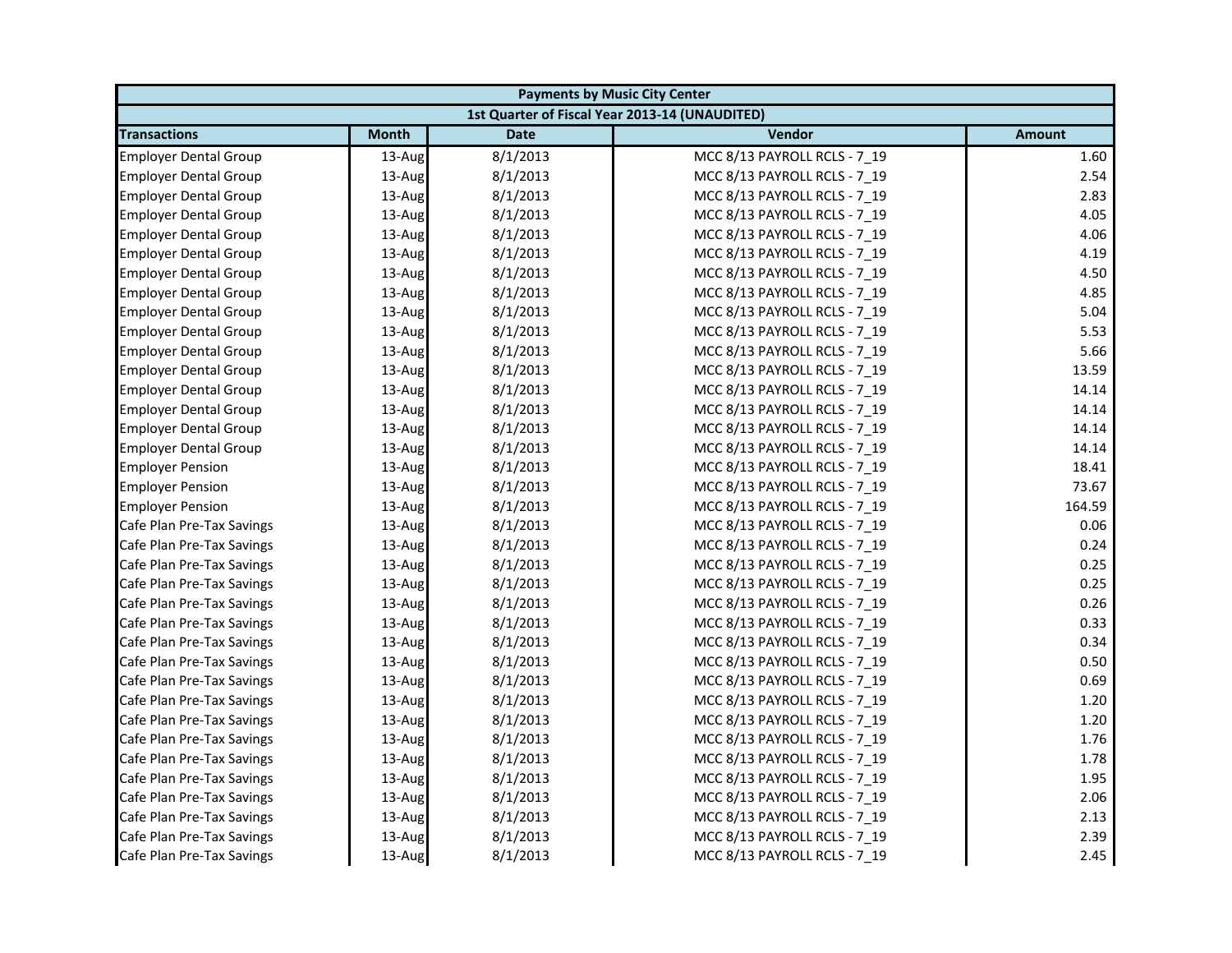| <b>Payments by Music City Center</b> |              |             |                                                |               |
|--------------------------------------|--------------|-------------|------------------------------------------------|---------------|
|                                      |              |             | 1st Quarter of Fiscal Year 2013-14 (UNAUDITED) |               |
| <b>Transactions</b>                  | <b>Month</b> | <b>Date</b> | Vendor                                         | <b>Amount</b> |
| Cafe Plan Pre-Tax Savings            | 13-Aug       | 8/1/2013    | MCC 8/13 PAYROLL RCLS - 7 19                   | 2.89          |
| Cafe Plan Pre-Tax Savings            | 13-Aug       | 8/1/2013    | MCC 8/13 PAYROLL RCLS - 7_19                   | 4.53          |
| Cafe Plan Pre-Tax Savings            | 13-Aug       | 8/1/2013    | MCC 8/13 PAYROLL RCLS - 7 19                   | 4.78          |
| Cafe Plan Pre-Tax Savings            | 13-Aug       | 8/1/2013    | MCC 8/13 PAYROLL RCLS - 7 19                   | 5.85          |
| Cafe Plan Pre-Tax Savings            | 13-Aug       | 8/1/2013    | MCC 8/13 PAYROLL RCLS - 7_19                   | 6.01          |
| Cafe Plan Pre-Tax Savings            | 13-Aug       | 8/1/2013    | MCC 8/13 PAYROLL RCLS - 7_19                   | 6.12          |
| Cafe Plan Pre-Tax Savings            | 13-Aug       | 8/1/2013    | MCC 8/13 PAYROLL RCLS - 7 19                   | 13.84         |
| Cafe Plan Pre-Tax Savings            | 13-Aug       | 8/1/2013    | MCC 8/13 PAYROLL RCLS - 7_19                   | 15.71         |
| Cafe Plan Pre-Tax Savings            | 13-Aug       | 8/1/2013    | MCC 8/13 PAYROLL RCLS - 7 19                   | 16.15         |
| <b>Temporary Service</b>             | 13-Aug       | 8/1/2013    | MCC 7/13 BRANTLEY ACCRUAL                      | (916.75)      |
| Auto Fuel                            | 13-Aug       | 8/1/2013    | MCC 7/13 WEX ACCRUAL                           | (225.73)      |
| <b>Small Equipment Supply</b>        | 13-Aug       | 8/1/2013    | MCC 7/13 GRAINGER ACCRUAL                      | 59.58         |
| Regular Pay                          | 13-Aug       | 8/1/2013    | MCC 8/13 PAYROLL RCLS - 7 19                   | 438.87        |
| Regular Pay                          | 13-Aug       | 8/1/2013    | MCC 8/13 PAYROLL RCLS - 7 19                   | 1,221.70      |
| <b>Regular Pay</b>                   | 13-Aug       | 8/1/2013    | MCC 8/13 PAYROLL RCLS - 7_19                   | 1,520.00      |
| <b>Regular Pay</b>                   | 13-Aug       | 8/1/2013    | MCC 8/13 PAYROLL RCLS - 7 19                   | 1,520.00      |
| Leave Pay                            | 13-Aug       | 8/1/2013    | MCC 8/13 PAYROLL RCLS - 7 19                   | 152.00        |
| <b>Holiday Pay</b>                   | 13-Aug       | 8/1/2013    | MCC 8/13 PAYROLL RCLS - 7_19                   | 152.00        |
| Overtime Pay                         | 13-Aug       | 8/1/2013    | MCC 8/13 PAYROLL RCLS - 7 19                   | 131.10        |
| Overtime Pay                         | 13-Aug       | 8/1/2013    | MCC 8/13 PAYROLL RCLS - 7_19                   | 299.82        |
| Overtime Pay                         | 13-Aug       | 8/1/2013    | MCC 8/13 PAYROLL RCLS - 7_19                   | 365.66        |
| <b>Employer OASDI</b>                | 13-Aug       | 8/1/2013    | MCC 8/13 PAYROLL RCLS - 7 19                   | 7.08          |
| Employer OASDI                       | 13-Aug       | 8/1/2013    | MCC 8/13 PAYROLL RCLS - 7_19                   | 8.36          |
| Employer OASDI                       | 13-Aug       | 8/1/2013    | MCC 8/13 PAYROLL RCLS - 7 19                   | 8.37          |
| <b>Employer OASDI</b>                | 13-Aug       | 8/1/2013    | MCC 8/13 PAYROLL RCLS - 7 19                   | 17.77         |
| Employer OASDI                       | 13-Aug       | 8/1/2013    | MCC 8/13 PAYROLL RCLS - 7 19                   | 20.13         |
| <b>Employer OASDI</b>                | 13-Aug       | 8/1/2013    | MCC 8/13 PAYROLL RCLS - 7_19                   | 27.22         |
| <b>Employer OASDI</b>                | 13-Aug       | 8/1/2013    | MCC 8/13 PAYROLL RCLS - 7 19                   | 67.25         |
| Employer OASDI                       | 13-Aug       | 8/1/2013    | MCC 8/13 PAYROLL RCLS - 7 19                   | 82.13         |
| <b>Employer OASDI</b>                | 13-Aug       | 8/1/2013    | MCC 8/13 PAYROLL RCLS - 7_19                   | 90.06         |
| <b>Employer SSN Medical</b>          | 13-Aug       | 8/1/2013    | MCC 8/13 PAYROLL RCLS - 7 19                   | 1.66          |
| <b>Employer SSN Medical</b>          | 13-Aug       | 8/1/2013    | MCC 8/13 PAYROLL RCLS - 7 19                   | 1.95          |
| <b>Employer SSN Medical</b>          | 13-Aug       | 8/1/2013    | MCC 8/13 PAYROLL RCLS - 7_19                   | 1.96          |
| <b>Employer SSN Medical</b>          | 13-Aug       | 8/1/2013    | MCC 8/13 PAYROLL RCLS - 7 19                   | 4.16          |
| <b>Employer SSN Medical</b>          | 13-Aug       | 8/1/2013    | MCC 8/13 PAYROLL RCLS - 7 19                   | 4.71          |
| <b>Employer SSN Medical</b>          | 13-Aug       | 8/1/2013    | MCC 8/13 PAYROLL RCLS - 7 19                   | 6.36          |
| <b>Employer SSN Medical</b>          | 13-Aug       | 8/1/2013    | MCC 8/13 PAYROLL RCLS - 7 19                   | 15.73         |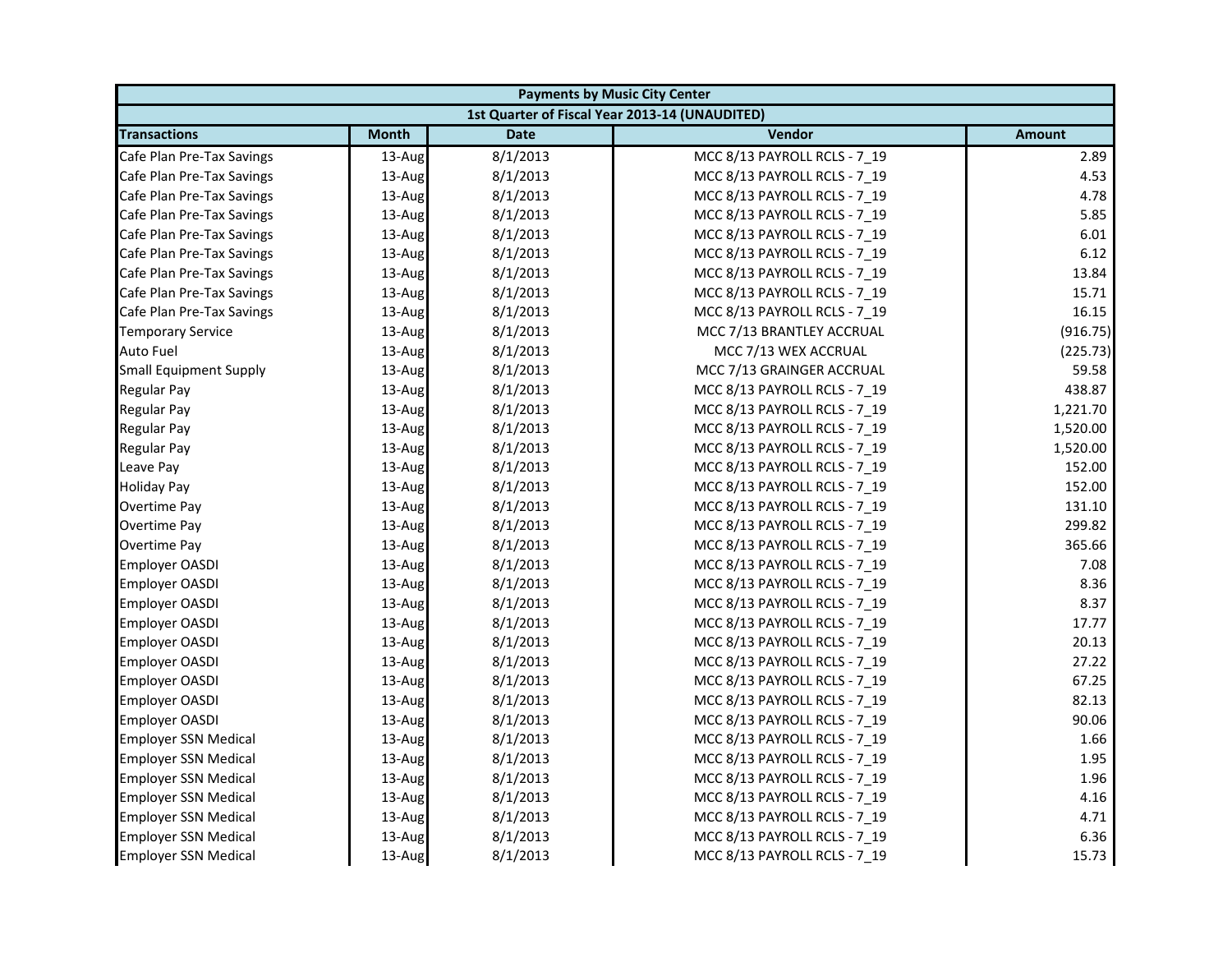| <b>Payments by Music City Center</b> |              |             |                                                |               |
|--------------------------------------|--------------|-------------|------------------------------------------------|---------------|
|                                      |              |             | 1st Quarter of Fiscal Year 2013-14 (UNAUDITED) |               |
| <b>Transactions</b>                  | <b>Month</b> | <b>Date</b> | Vendor                                         | <b>Amount</b> |
| <b>Employer SSN Medical</b>          | 13-Aug       | 8/1/2013    | MCC 8/13 PAYROLL RCLS - 7 19                   | 19.21         |
| <b>Employer SSN Medical</b>          | 13-Aug       | 8/1/2013    | MCC 8/13 PAYROLL RCLS - 7_19                   | 21.06         |
| <b>Employer Group Health</b>         | 13-Aug       | 8/1/2013    | MCC 8/13 PAYROLL RCLS - 7 19                   | 38.80         |
| <b>Employer Group Health</b>         | 13-Aug       | 8/1/2013    | MCC 8/13 PAYROLL RCLS - 7 19                   | 44.43         |
| <b>Employer Group Health</b>         | 13-Aug       | 8/1/2013    | MCC 8/13 PAYROLL RCLS - 7_19                   | 44.96         |
| <b>Employer Group Health</b>         | 13-Aug       | 8/1/2013    | MCC 8/13 PAYROLL RCLS - 7_19                   | 44.97         |
| <b>Employer Group Health</b>         | 13-Aug       | 8/1/2013    | MCC 8/13 PAYROLL RCLS - 7 19                   | 108.17        |
| <b>Employer Group Health</b>         | 13-Aug       | 8/1/2013    | MCC 8/13 PAYROLL RCLS - 7_19                   | 196.70        |
| <b>Employer Group Health</b>         | 13-Aug       | 8/1/2013    | MCC 8/13 PAYROLL RCLS - 7 19                   | 361.40        |
| <b>Employer Group Health</b>         | 13-Aug       | 8/1/2013    | MCC 8/13 PAYROLL RCLS - 7 19                   | 515.07        |
| <b>Employer Dental Group</b>         | 13-Aug       | 8/1/2013    | MCC 8/13 PAYROLL RCLS - 7 19                   | 1.12          |
| <b>Employer Dental Group</b>         | 13-Aug       | 8/1/2013    | MCC 8/13 PAYROLL RCLS - 7 19                   | 1.14          |
| <b>Employer Dental Group</b>         | 13-Aug       | 8/1/2013    | MCC 8/13 PAYROLL RCLS - 7_19                   | 1.14          |
| <b>Employer Dental Group</b>         | 13-Aug       | 8/1/2013    | MCC 8/13 PAYROLL RCLS - 7 19                   | 2.33          |
| <b>Employer Dental Group</b>         | 13-Aug       | 8/1/2013    | MCC 8/13 PAYROLL RCLS - 7_19                   | 2.73          |
| <b>Employer Dental Group</b>         | 13-Aug       | 8/1/2013    | MCC 8/13 PAYROLL RCLS - 7 19                   | 9.13          |
| <b>Employer Dental Group</b>         | 13-Aug       | 8/1/2013    | MCC 8/13 PAYROLL RCLS - 7 19                   | 11.81         |
| <b>Employer Dental Group</b>         | 13-Aug       | 8/1/2013    | MCC 8/13 PAYROLL RCLS - 7_19                   | 13.02         |
| <b>Employer Pension</b>              | 13-Aug       | 8/1/2013    | MCC 8/13 PAYROLL RCLS - 7 19                   | 22.44         |
| <b>Employer Pension</b>              | 13-Aug       | 8/1/2013    | MCC 8/13 PAYROLL RCLS - 7_19                   | 26.01         |
| <b>Employer Pension</b>              | 13-Aug       | 8/1/2013    | MCC 8/13 PAYROLL RCLS - 7_19                   | 26.02         |
| <b>Employer Pension</b>              | 13-Aug       | 8/1/2013    | MCC 8/13 PAYROLL RCLS - 7 19                   | 51.32         |
| <b>Employer Pension</b>              | 13-Aug       | 8/1/2013    | MCC 8/13 PAYROLL RCLS - 7_19                   | 62.59         |
| <b>Employer Pension</b>              | 13-Aug       | 8/1/2013    | MCC 8/13 PAYROLL RCLS - 7 19                   | 209.12        |
| <b>Employer Pension</b>              | 13-Aug       | 8/1/2013    | MCC 8/13 PAYROLL RCLS - 7 19                   | 260.18        |
| <b>Employer Pension</b>              | 13-Aug       | 8/1/2013    | MCC 8/13 PAYROLL RCLS - 7 19                   | 260.18        |
| Cafe Plan Pre-Tax Savings            | 13-Aug       | 8/1/2013    | MCC 8/13 PAYROLL RCLS - 7_19                   | 0.99          |
| Cafe Plan Pre-Tax Savings            | 13-Aug       | 8/1/2013    | MCC 8/13 PAYROLL RCLS - 7 19                   | 1.25          |
| Cafe Plan Pre-Tax Savings            | 13-Aug       | 8/1/2013    | MCC 8/13 PAYROLL RCLS - 7 19                   | 1.26          |
| Cafe Plan Pre-Tax Savings            | 13-Aug       | 8/1/2013    | MCC 8/13 PAYROLL RCLS - 7_19                   | 1.26          |
| Cafe Plan Pre-Tax Savings            | 13-Aug       | 8/1/2013    | MCC 8/13 PAYROLL RCLS - 7 19                   | 3.04          |
| Cafe Plan Pre-Tax Savings            | 13-Aug       | 8/1/2013    | MCC 8/13 PAYROLL RCLS - 7 19                   | 5.02          |
| Cafe Plan Pre-Tax Savings            | 13-Aug       | 8/1/2013    | MCC 8/13 PAYROLL RCLS - 7_19                   | 10.15         |
| Cafe Plan Pre-Tax Savings            | 13-Aug       | 8/1/2013    | MCC 8/13 PAYROLL RCLS - 7_19                   | 14.46         |
| Other Rpr & Maint Srvc               | 13-Aug       | 8/1/2013    | MCC 7/13 RICOH ACCRUAL                         | (130.66)      |
| <b>Regular Pay</b>                   | 13-Aug       | 8/1/2013    | MCC 8/13 PAYROLL RCLS - 7 19                   | 3,365.38      |
| <b>Employer OASDI</b>                | 13-Aug       | 8/1/2013    | MCC 8/13 PAYROLL RCLS - 7 19                   | 208.65        |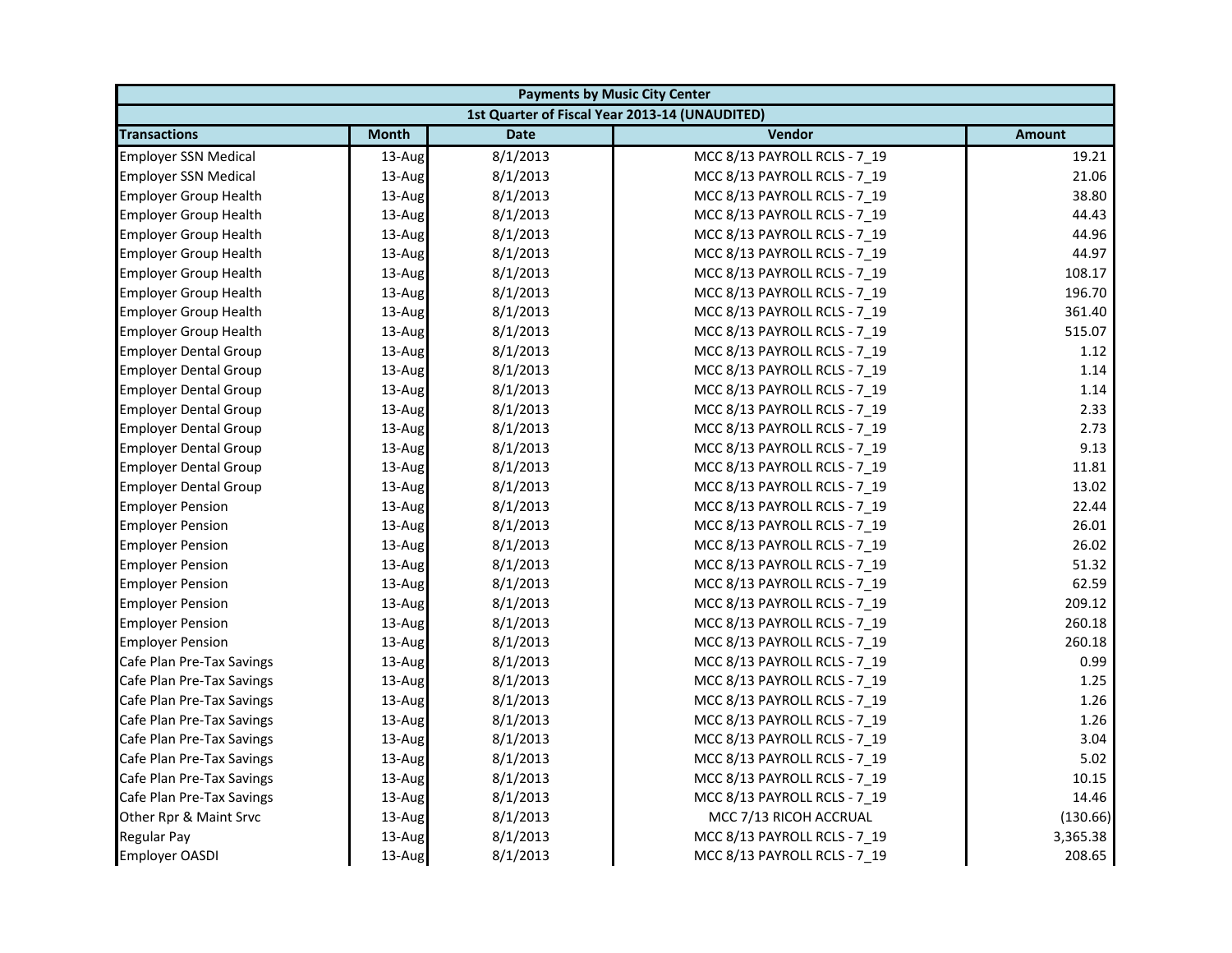| <b>Payments by Music City Center</b> |              |             |                                                |               |
|--------------------------------------|--------------|-------------|------------------------------------------------|---------------|
|                                      |              |             | 1st Quarter of Fiscal Year 2013-14 (UNAUDITED) |               |
| <b>Transactions</b>                  | <b>Month</b> | <b>Date</b> | Vendor                                         | <b>Amount</b> |
| <b>Employer SSN Medical</b>          | 13-Aug       | 8/1/2013    | MCC 8/13 PAYROLL RCLS - 7_19                   | 48.80         |
| Other Rpr & Maint Srvc               | 13-Aug       | 8/1/2013    | MCC 7/13 RICOH ACCRUAL                         | (62.22)       |
| <b>Regular Pay</b>                   | 13-Aug       | 8/1/2013    | MCC 8/13 PAYROLL RCLS - 7 19                   | 1,312.50      |
| <b>Regular Pay</b>                   | 13-Aug       | 8/1/2013    | MCC 8/13 PAYROLL RCLS - 7 19                   | 1,335.37      |
| <b>Regular Pay</b>                   | 13-Aug       | 8/1/2013    | MCC 8/13 PAYROLL RCLS - 7_19                   | 1,437.50      |
| <b>Regular Pay</b>                   | 13-Aug       | 8/1/2013    | MCC 8/13 PAYROLL RCLS - 7_19                   | 1,488.41      |
| <b>Regular Pay</b>                   | 13-Aug       | 8/1/2013    | MCC 8/13 PAYROLL RCLS - 7 19                   | 1,750.00      |
| <b>Regular Pay</b>                   | 13-Aug       | 8/1/2013    | MCC 8/13 PAYROLL RCLS - 7_19                   | 1,862.50      |
| Regular Pay                          | 13-Aug       | 8/1/2013    | MCC 8/13 PAYROLL RCLS - 7 19                   | 4,111.44      |
| Leave Pay                            | 13-Aug       | 8/1/2013    | MCC 8/13 PAYROLL RCLS - 7 19                   | 48.13         |
| Leave Pay                            | 13-Aug       | 8/1/2013    | MCC 8/13 PAYROLL RCLS - 7_19                   | 57.75         |
| Leave Pay                            | 13-Aug       | 8/1/2013    | MCC 8/13 PAYROLL RCLS - 7 19                   | 62.50         |
| Leave Pay                            | 13-Aug       | 8/1/2013    | MCC 8/13 PAYROLL RCLS - 7_19                   | 137.50        |
| Leave Pay                            | 13-Aug       | 8/1/2013    | MCC 8/13 PAYROLL RCLS - 7_19                   | 154.00        |
| Leave Pay                            | 13-Aug       | 8/1/2013    | MCC 8/13 PAYROLL RCLS - 7_19                   | 200.00        |
| Leave Pay                            | 13-Aug       | 8/1/2013    | MCC 8/13 PAYROLL RCLS - 7 19                   | 250.00        |
| Leave Pay                            | 13-Aug       | 8/1/2013    | MCC 8/13 PAYROLL RCLS - 7 19                   | 487.50        |
| Leave Pay                            | 13-Aug       | 8/1/2013    | MCC 8/13 PAYROLL RCLS - 7_19                   | 500.00        |
| Overtime Pay                         | $13$ -Aug    | 8/1/2013    | MCC 8/13 PAYROLL RCLS - 7 19                   | 1.44          |
| <b>Employer OASDI</b>                | 13-Aug       | 8/1/2013    | MCC 8/13 PAYROLL RCLS - 7_19                   | 0.08          |
| <b>Employer OASDI</b>                | 13-Aug       | 8/1/2013    | MCC 8/13 PAYROLL RCLS - 7_19                   | 2.58          |
| <b>Employer OASDI</b>                | 13-Aug       | 8/1/2013    | MCC 8/13 PAYROLL RCLS - 7 19                   | 3.58          |
| <b>Employer OASDI</b>                | 13-Aug       | 8/1/2013    | MCC 8/13 PAYROLL RCLS - 7_19                   | 3.75          |
| <b>Employer OASDI</b>                | 13-Aug       | 8/1/2013    | MCC 8/13 PAYROLL RCLS - 7 19                   | 7.64          |
| <b>Employer OASDI</b>                | 13-Aug       | 8/1/2013    | MCC 8/13 PAYROLL RCLS - 7 19                   | 9.55          |
| <b>Employer OASDI</b>                | 13-Aug       | 8/1/2013    | MCC 8/13 PAYROLL RCLS - 7_19                   | 12.40         |
| <b>Employer OASDI</b>                | 13-Aug       | 8/1/2013    | MCC 8/13 PAYROLL RCLS - 7_19                   | 15.01         |
| <b>Employer OASDI</b>                | 13-Aug       | 8/1/2013    | MCC 8/13 PAYROLL RCLS - 7 19                   | 30.01         |
| <b>Employer OASDI</b>                | 13-Aug       | 8/1/2013    | MCC 8/13 PAYROLL RCLS - 7 19                   | 30.22         |
| <b>Employer OASDI</b>                | 13-Aug       | 8/1/2013    | MCC 8/13 PAYROLL RCLS - 7_19                   | 79.96         |
| <b>Employer OASDI</b>                | 13-Aug       | 8/1/2013    | MCC 8/13 PAYROLL RCLS - 7 19                   | 81.38         |
| <b>Employer OASDI</b>                | 13-Aug       | 8/1/2013    | MCC 8/13 PAYROLL RCLS - 7 19                   | 82.79         |
| <b>Employer OASDI</b>                | 13-Aug       | 8/1/2013    | MCC 8/13 PAYROLL RCLS - 7_19                   | 86.26         |
| Employer OASDI                       | 13-Aug       | 8/1/2013    | MCC 8/13 PAYROLL RCLS - 7 19                   | 103.44        |
| <b>Employer OASDI</b>                | 13-Aug       | 8/1/2013    | MCC 8/13 PAYROLL RCLS - 7 19                   | 105.05        |
| <b>Employer OASDI</b>                | 13-Aug       | 8/1/2013    | MCC 8/13 PAYROLL RCLS - 7_19                   | 248.45        |
| <b>Employer SSN Medical</b>          | 13-Aug       | 8/1/2013    | MCC 8/13 PAYROLL RCLS - 7 19                   | 0.02          |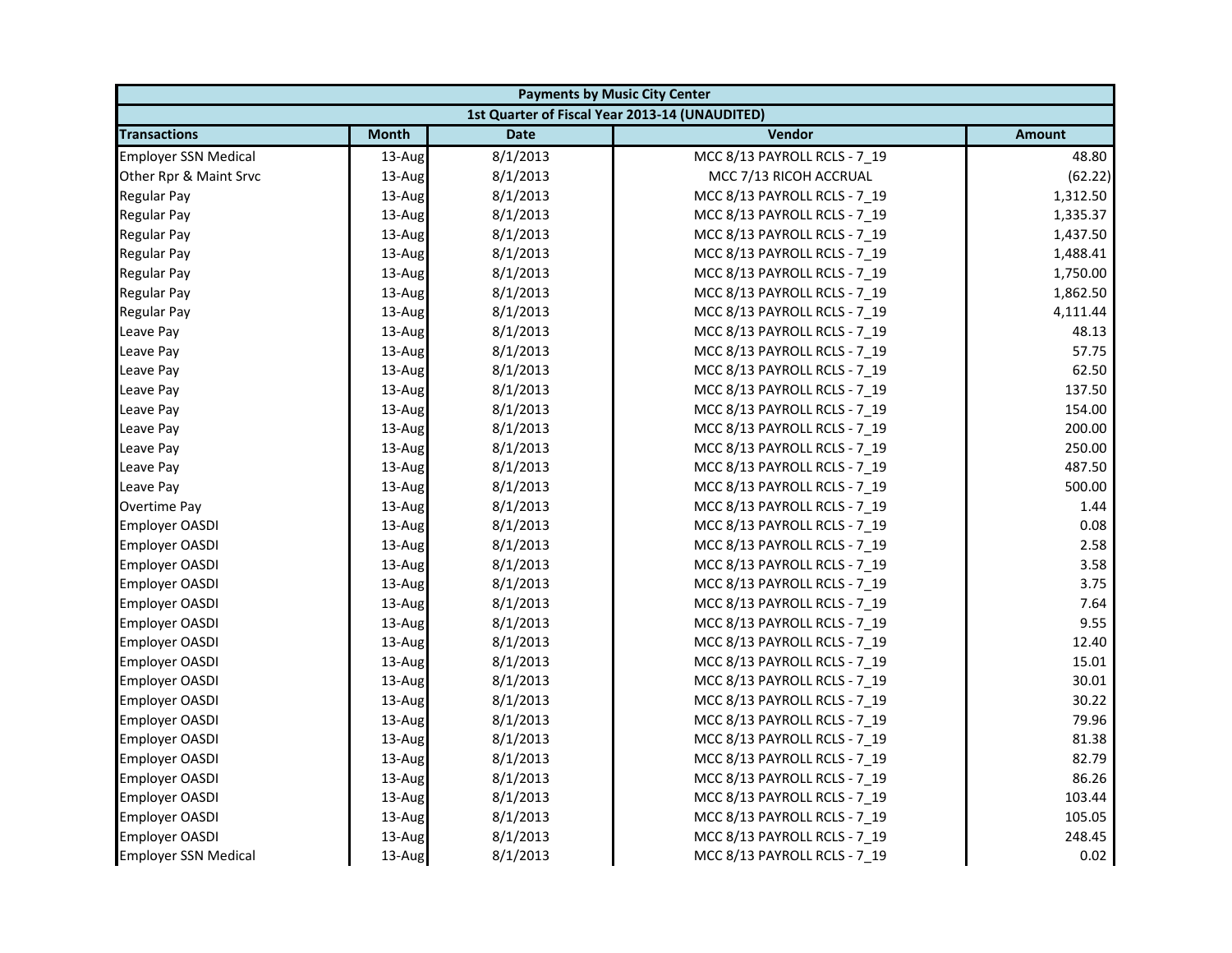|                              | <b>Payments by Music City Center</b> |             |                                                |               |  |
|------------------------------|--------------------------------------|-------------|------------------------------------------------|---------------|--|
|                              |                                      |             | 1st Quarter of Fiscal Year 2013-14 (UNAUDITED) |               |  |
| <b>Transactions</b>          | <b>Month</b>                         | <b>Date</b> | Vendor                                         | <b>Amount</b> |  |
| <b>Employer SSN Medical</b>  | 13-Aug                               | 8/1/2013    | MCC 8/13 PAYROLL RCLS - 7 19                   | 0.60          |  |
| <b>Employer SSN Medical</b>  | 13-Aug                               | 8/1/2013    | MCC 8/13 PAYROLL RCLS - 7 19                   | 0.84          |  |
| <b>Employer SSN Medical</b>  | 13-Aug                               | 8/1/2013    | MCC 8/13 PAYROLL RCLS - 7 19                   | 0.88          |  |
| <b>Employer SSN Medical</b>  | 13-Aug                               | 8/1/2013    | MCC 8/13 PAYROLL RCLS - 7 19                   | 1.78          |  |
| <b>Employer SSN Medical</b>  | 13-Aug                               | 8/1/2013    | MCC 8/13 PAYROLL RCLS - 7 19                   | 2.23          |  |
| <b>Employer SSN Medical</b>  | 13-Aug                               | 8/1/2013    | MCC 8/13 PAYROLL RCLS - 7 19                   | 2.90          |  |
| <b>Employer SSN Medical</b>  | 13-Aug                               | 8/1/2013    | MCC 8/13 PAYROLL RCLS - 7 19                   | 3.51          |  |
| <b>Employer SSN Medical</b>  | 13-Aug                               | 8/1/2013    | MCC 8/13 PAYROLL RCLS - 7 19                   | 7.02          |  |
| <b>Employer SSN Medical</b>  | 13-Aug                               | 8/1/2013    | MCC 8/13 PAYROLL RCLS - 7_19                   | 7.07          |  |
| <b>Employer SSN Medical</b>  | 13-Aug                               | 8/1/2013    | MCC 8/13 PAYROLL RCLS - 7 19                   | 18.71         |  |
| <b>Employer SSN Medical</b>  | 13-Aug                               | 8/1/2013    | MCC 8/13 PAYROLL RCLS - 7 19                   | 19.03         |  |
| <b>Employer SSN Medical</b>  | 13-Aug                               | 8/1/2013    | MCC 8/13 PAYROLL RCLS - 7 19                   | 19.36         |  |
| <b>Employer SSN Medical</b>  | 13-Aug                               | 8/1/2013    | MCC 8/13 PAYROLL RCLS - 7_19                   | 20.18         |  |
| <b>Employer SSN Medical</b>  | 13-Aug                               | 8/1/2013    | MCC 8/13 PAYROLL RCLS - 7 19                   | 24.20         |  |
| <b>Employer SSN Medical</b>  | 13-Aug                               | 8/1/2013    | MCC 8/13 PAYROLL RCLS - 7 19                   | 24.56         |  |
| <b>Employer SSN Medical</b>  | 13-Aug                               | 8/1/2013    | MCC 8/13 PAYROLL RCLS - 7_19                   | 58.10         |  |
| <b>Employer Group Health</b> | 13-Aug                               | 8/1/2013    | MCC 8/13 PAYROLL RCLS - 7 19                   | 0.52          |  |
| <b>Employer Group Health</b> | 13-Aug                               | 8/1/2013    | MCC 8/13 PAYROLL RCLS - 7 19                   | 5.85          |  |
| <b>Employer Group Health</b> | 13-Aug                               | 8/1/2013    | MCC 8/13 PAYROLL RCLS - 7_19                   | 17.51         |  |
| <b>Employer Group Health</b> | 13-Aug                               | 8/1/2013    | MCC 8/13 PAYROLL RCLS - 7 19                   | 23.40         |  |
| <b>Employer Group Health</b> | 13-Aug                               | 8/1/2013    | MCC 8/13 PAYROLL RCLS - 7 19                   | 30.94         |  |
| <b>Employer Group Health</b> | 13-Aug                               | 8/1/2013    | MCC 8/13 PAYROLL RCLS - 7 19                   | 46.80         |  |
| <b>Employer Group Health</b> | 13-Aug                               | 8/1/2013    | MCC 8/13 PAYROLL RCLS - 7_19                   | 134.55        |  |
| <b>Employer Group Health</b> | 13-Aug                               | 8/1/2013    | MCC 8/13 PAYROLL RCLS - 7 19                   | 163.80        |  |
| <b>Employer Group Health</b> | 13-Aug                               | 8/1/2013    | MCC 8/13 PAYROLL RCLS - 7 19                   | 235.50        |  |
| <b>Employer Group Health</b> | 13-Aug                               | 8/1/2013    | MCC 8/13 PAYROLL RCLS - 7_19                   | 419.06        |  |
| <b>Employer Group Health</b> | 13-Aug                               | 8/1/2013    | MCC 8/13 PAYROLL RCLS - 7 19                   | 541.47        |  |
| <b>Employer Dental Group</b> | 13-Aug                               | 8/1/2013    | MCC 8/13 PAYROLL RCLS - 7 19                   | 0.01          |  |
| <b>Employer Dental Group</b> | 13-Aug                               | 8/1/2013    | MCC 8/13 PAYROLL RCLS - 7_19                   | 0.35          |  |
| <b>Employer Dental Group</b> | 13-Aug                               | 8/1/2013    | MCC 8/13 PAYROLL RCLS - 7 19                   | 0.45          |  |
| <b>Employer Dental Group</b> | 13-Aug                               | 8/1/2013    | MCC 8/13 PAYROLL RCLS - 7 19                   | 0.78          |  |
| <b>Employer Dental Group</b> | 13-Aug                               | 8/1/2013    | MCC 8/13 PAYROLL RCLS - 7 19                   | 1.13          |  |
| <b>Employer Dental Group</b> | 13-Aug                               | 8/1/2013    | MCC 8/13 PAYROLL RCLS - 7 19                   | 1.42          |  |
| <b>Employer Dental Group</b> | 13-Aug                               | 8/1/2013    | MCC 8/13 PAYROLL RCLS - 7 19                   | 2.76          |  |
| <b>Employer Dental Group</b> | 13-Aug                               | 8/1/2013    | MCC 8/13 PAYROLL RCLS - 7 19                   | 2.83          |  |
| <b>Employer Dental Group</b> | 13-Aug                               | 8/1/2013    | MCC 8/13 PAYROLL RCLS - 7_19                   | 7.42          |  |
| <b>Employer Dental Group</b> | 13-Aug                               | 8/1/2013    | MCC 8/13 PAYROLL RCLS - 7 19                   | 8.13          |  |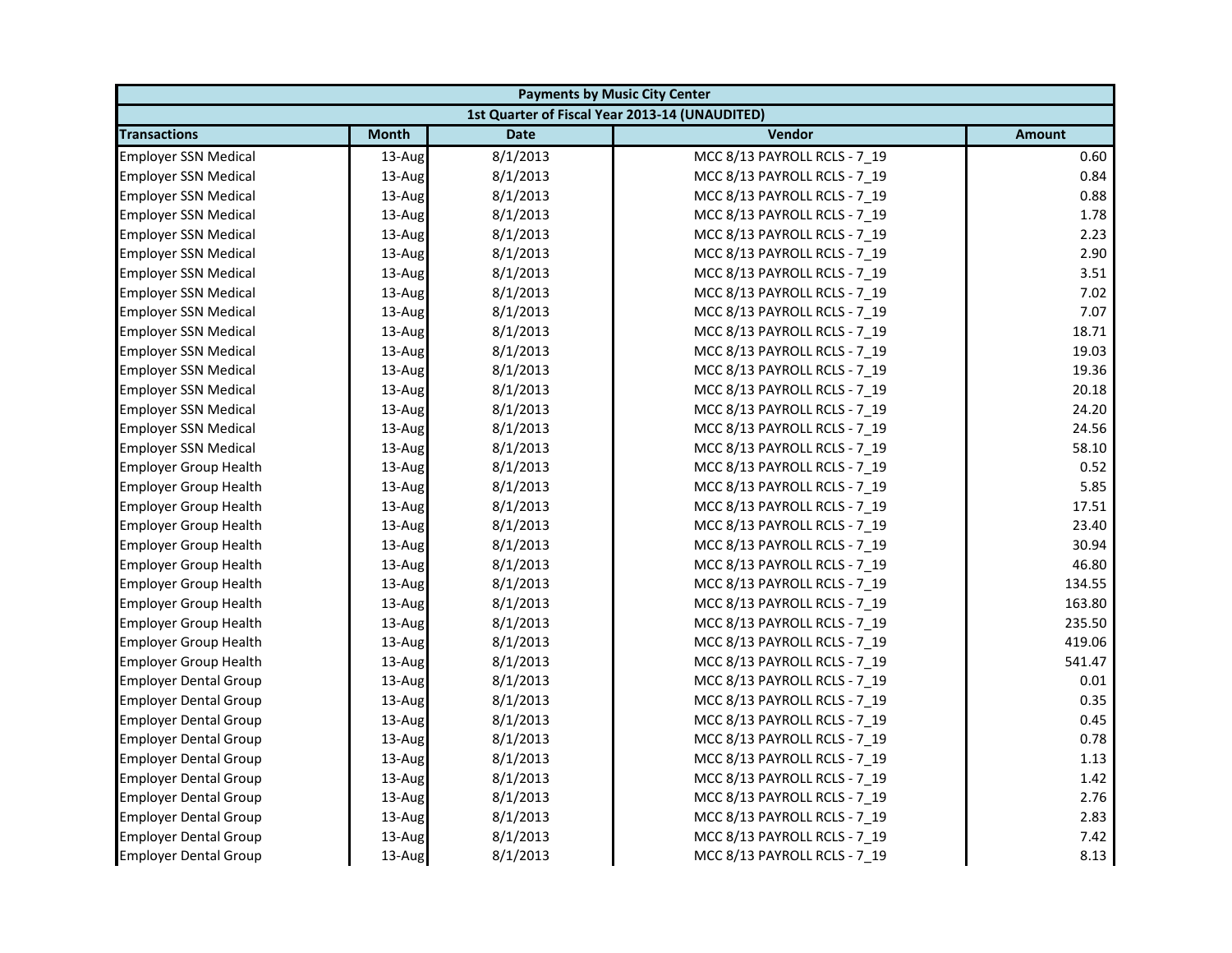| <b>Payments by Music City Center</b> |              |             |                                                |               |
|--------------------------------------|--------------|-------------|------------------------------------------------|---------------|
|                                      |              |             | 1st Quarter of Fiscal Year 2013-14 (UNAUDITED) |               |
| <b>Transactions</b>                  | <b>Month</b> | <b>Date</b> | Vendor                                         | <b>Amount</b> |
| <b>Employer Dental Group</b>         | 13-Aug       | 8/1/2013    | MCC 8/13 PAYROLL RCLS - 7 19                   | 9.90          |
| <b>Employer Dental Group</b>         | 13-Aug       | 8/1/2013    | MCC 8/13 PAYROLL RCLS - 7_19                   | 10.54         |
| <b>Employer Dental Group</b>         | 13-Aug       | 8/1/2013    | MCC 8/13 PAYROLL RCLS - 7 19                   | 13.68         |
| <b>Employer Dental Group</b>         | 13-Aug       | 8/1/2013    | MCC 8/13 PAYROLL RCLS - 7 19                   | 14.14         |
| <b>Employer Pension</b>              | 13-Aug       | 8/1/2013    | MCC 8/13 PAYROLL RCLS - 7_19                   | 0.25          |
| <b>Employer Pension</b>              | 13-Aug       | 8/1/2013    | MCC 8/13 PAYROLL RCLS - 7 19                   | 8.24          |
| <b>Employer Pension</b>              | 13-Aug       | 8/1/2013    | MCC 8/13 PAYROLL RCLS - 7 19                   | 9.89          |
| <b>Employer Pension</b>              | 13-Aug       | 8/1/2013    | MCC 8/13 PAYROLL RCLS - 7_19                   | 10.70         |
| <b>Employer Pension</b>              | 13-Aug       | 8/1/2013    | MCC 8/13 PAYROLL RCLS - 7 19                   | 23.54         |
| <b>Employer Pension</b>              | 13-Aug       | 8/1/2013    | MCC 8/13 PAYROLL RCLS - 7 19                   | 26.36         |
| <b>Employer Pension</b>              | 13-Aug       | 8/1/2013    | MCC 8/13 PAYROLL RCLS - 7 19                   | 34.23         |
| <b>Employer Pension</b>              | 13-Aug       | 8/1/2013    | MCC 8/13 PAYROLL RCLS - 7 19                   | 42.79         |
| <b>Employer Pension</b>              | 13-Aug       | 8/1/2013    | MCC 8/13 PAYROLL RCLS - 7_19                   | 83.45         |
| <b>Employer Pension</b>              | 13-Aug       | 8/1/2013    | MCC 8/13 PAYROLL RCLS - 7 19                   | 85.59         |
| <b>Employer Pension</b>              | 13-Aug       | 8/1/2013    | MCC 8/13 PAYROLL RCLS - 7_19                   | 224.66        |
| <b>Employer Pension</b>              | 13-Aug       | 8/1/2013    | MCC 8/13 PAYROLL RCLS - 7 19                   | 228.57        |
| <b>Employer Pension</b>              | 13-Aug       | 8/1/2013    | MCC 8/13 PAYROLL RCLS - 7 19                   | 246.06        |
| <b>Employer Pension</b>              | 13-Aug       | 8/1/2013    | MCC 8/13 PAYROLL RCLS - 7_19                   | 254.77        |
| <b>Employer Pension</b>              | 13-Aug       | 8/1/2013    | MCC 8/13 PAYROLL RCLS - 7 19                   | 299.55        |
| <b>Employer Pension</b>              | 13-Aug       | 8/1/2013    | MCC 8/13 PAYROLL RCLS - 7_19                   | 318.81        |
| <b>Employer Pension</b>              | 13-Aug       | 8/1/2013    | MCC 8/13 PAYROLL RCLS - 7_19                   | 703.76        |
| <b>FSA Pre-Tax Savings</b>           | 13-Aug       | 8/1/2013    | MCC 8/13 PAYROLL RCLS - 7 19                   | 0.22          |
| <b>FSA Pre-Tax Savings</b>           | 13-Aug       | 8/1/2013    | MCC 8/13 PAYROLL RCLS - 7_19                   | 3.09          |
| Cafe Plan Pre-Tax Savings            | 13-Aug       | 8/1/2013    | MCC 8/13 PAYROLL RCLS - 7 19                   | 0.01          |
| Cafe Plan Pre-Tax Savings            | 13-Aug       | 8/1/2013    | MCC 8/13 PAYROLL RCLS - 7 19                   | 0.15          |
| Cafe Plan Pre-Tax Savings            | 13-Aug       | 8/1/2013    | MCC 8/13 PAYROLL RCLS - 7 19                   | 0.50          |
| Cafe Plan Pre-Tax Savings            | 13-Aug       | 8/1/2013    | MCC 8/13 PAYROLL RCLS - 7_19                   | 0.61          |
| Cafe Plan Pre-Tax Savings            | 13-Aug       | 8/1/2013    | MCC 8/13 PAYROLL RCLS - 7 19                   | 0.87          |
| Cafe Plan Pre-Tax Savings            | $13$ -Aug    | 8/1/2013    | MCC 8/13 PAYROLL RCLS - 7 19                   | 1.19          |
| Cafe Plan Pre-Tax Savings            | 13-Aug       | 8/1/2013    | MCC 8/13 PAYROLL RCLS - 7_19                   | 3.43          |
| Cafe Plan Pre-Tax Savings            | 13-Aug       | 8/1/2013    | MCC 8/13 PAYROLL RCLS - 7 19                   | 4.26          |
| Cafe Plan Pre-Tax Savings            | 13-Aug       | 8/1/2013    | MCC 8/13 PAYROLL RCLS - 7 19                   | 7.45          |
| Cafe Plan Pre-Tax Savings            | 13-Aug       | 8/1/2013    | MCC 8/13 PAYROLL RCLS - 7_19                   | 11.76         |
| Cafe Plan Pre-Tax Savings            | 13-Aug       | 8/1/2013    | MCC 8/13 PAYROLL RCLS - 7 19                   | 15.20         |
| <b>Regular Pay</b>                   | 13-Aug       | 8/1/2013    | MCC 8/13 PAYROLL RCLS - 7 19                   | 1,440.00      |
| Leave Pay                            | 13-Aug       | 8/1/2013    | MCC 8/13 PAYROLL RCLS - 7 19                   | 160.00        |
| <b>Employer OASDI</b>                | 13-Aug       | 8/1/2013    | MCC 8/13 PAYROLL RCLS - 7 19                   | 9.43          |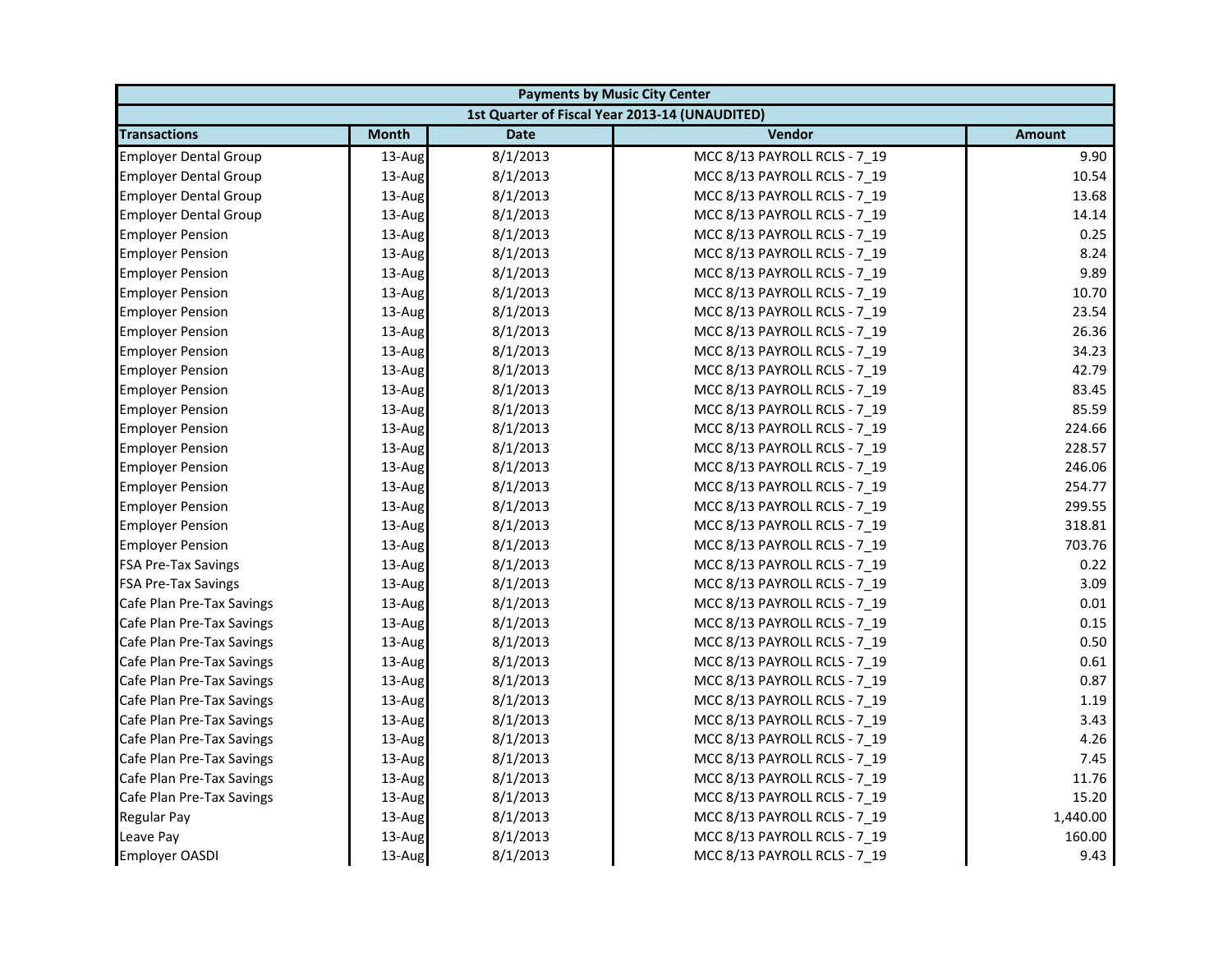| <b>Payments by Music City Center</b> |              |             |                                                |               |
|--------------------------------------|--------------|-------------|------------------------------------------------|---------------|
|                                      |              |             | 1st Quarter of Fiscal Year 2013-14 (UNAUDITED) |               |
| <b>Transactions</b>                  | <b>Month</b> | <b>Date</b> | Vendor                                         | <b>Amount</b> |
| <b>Employer OASDI</b>                | 13-Aug       | 8/1/2013    | MCC 8/13 PAYROLL RCLS - 7 19                   | 84.91         |
| <b>Employer SSN Medical</b>          | 13-Aug       | 8/1/2013    | MCC 8/13 PAYROLL RCLS - 7_19                   | 2.21          |
| <b>Employer SSN Medical</b>          | 13-Aug       | 8/1/2013    | MCC 8/13 PAYROLL RCLS - 7 19                   | 19.85         |
| <b>Employer Group Health</b>         | 13-Aug       | 8/1/2013    | MCC 8/13 PAYROLL RCLS - 7 19                   | 23.55         |
| <b>Employer Group Health</b>         | 13-Aug       | 8/1/2013    | MCC 8/13 PAYROLL RCLS - 7_19                   | 211.95        |
| <b>Employer Dental Group</b>         | 13-Aug       | 8/1/2013    | MCC 8/13 PAYROLL RCLS - 7_19                   | 1.41          |
| <b>Employer Dental Group</b>         | 13-Aug       | 8/1/2013    | MCC 8/13 PAYROLL RCLS - 7 19                   | 12.73         |
| Cafe Plan Pre-Tax Savings            | 13-Aug       | 8/1/2013    | MCC 8/13 PAYROLL RCLS - 7_19                   | 0.60          |
| Cafe Plan Pre-Tax Savings            | 13-Aug       | 8/1/2013    | MCC 8/13 PAYROLL RCLS - 7 19                   | 5.41          |
| Other Rpr & Maint Srvc               | 13-Aug       | 8/1/2013    | MCC 7/13 RICOH ACCRUAL                         | (6.22)        |
| Regular Pay                          | 13-Aug       | 8/1/2013    | MCC 8/13 PAYROLL RCLS - 7_19                   | 566.81        |
| <b>Regular Pay</b>                   | 13-Aug       | 8/1/2013    | MCC 8/13 PAYROLL RCLS - 7 19                   | 1,161.52      |
| Regular Pay                          | 13-Aug       | 8/1/2013    | MCC 8/13 PAYROLL RCLS - 7_19                   | 1,221.45      |
| <b>Regular Pay</b>                   | 13-Aug       | 8/1/2013    | MCC 8/13 PAYROLL RCLS - 7 19                   | 1,264.63      |
| <b>Regular Pay</b>                   | 13-Aug       | 8/1/2013    | MCC 8/13 PAYROLL RCLS - 7_19                   | 1,351.31      |
| <b>Regular Pay</b>                   | 13-Aug       | 8/1/2013    | MCC 8/13 PAYROLL RCLS - 7 19                   | 1,403.20      |
| <b>Regular Pay</b>                   | 13-Aug       | 8/1/2013    | MCC 8/13 PAYROLL RCLS - 7 19                   | 1,682.70      |
| <b>Regular Pay</b>                   | 13-Aug       | 8/1/2013    | MCC 8/13 PAYROLL RCLS - 7_19                   | 1,840.00      |
| <b>Regular Pay</b>                   | 13-Aug       | 8/1/2013    | MCC 8/13 PAYROLL RCLS - 7 19                   | (1, 103.44)   |
| Leave Pay                            | 13-Aug       | 8/1/2013    | MCC 8/13 PAYROLL RCLS - 7_19                   | 48.08         |
| Leave Pay                            | 13-Aug       | 8/1/2013    | MCC 8/13 PAYROLL RCLS - 7_19                   | 58.08         |
| Leave Pay                            | 13-Aug       | 8/1/2013    | MCC 8/13 PAYROLL RCLS - 7 19                   | 136.00        |
| Leave Pay                            | 13-Aug       | 8/1/2013    | MCC 8/13 PAYROLL RCLS - 7_19                   | 150.00        |
| Leave Pay                            | 13-Aug       | 8/1/2013    | MCC 8/13 PAYROLL RCLS - 7 19                   | 192.30        |
| <b>Holiday Pay</b>                   | 13-Aug       | 8/1/2013    | MCC 8/13 PAYROLL RCLS - 7 19                   | 140.32        |
| Overtime Pay                         | 13-Aug       | 8/1/2013    | MCC 8/13 PAYROLL RCLS - 7_19                   | 4.47          |
| Overtime Pay                         | 13-Aug       | 8/1/2013    | MCC 8/13 PAYROLL RCLS - 7_19                   | 14.91         |
| <b>Overtime Pay</b>                  | 13-Aug       | 8/1/2013    | MCC 8/13 PAYROLL RCLS - 7 19                   | 41.40         |
| <b>Employer OASDI</b>                | 13-Aug       | 8/1/2013    | MCC 8/13 PAYROLL RCLS - 7 19                   | 0.24          |
| <b>Employer OASDI</b>                | 13-Aug       | 8/1/2013    | MCC 8/13 PAYROLL RCLS - 7_19                   | 0.88          |
| <b>Employer OASDI</b>                | 13-Aug       | 8/1/2013    | MCC 8/13 PAYROLL RCLS - 7 19                   | 2.46          |
| <b>Employer OASDI</b>                | 13-Aug       | 8/1/2013    | MCC 8/13 PAYROLL RCLS - 7 19                   | 2.59          |
| <b>Employer OASDI</b>                | 13-Aug       | 8/1/2013    | MCC 8/13 PAYROLL RCLS - 7_19                   | 2.66          |
| <b>Employer OASDI</b>                | 13-Aug       | 8/1/2013    | MCC 8/13 PAYROLL RCLS - 7 19                   | 7.39          |
| <b>Employer OASDI</b>                | 13-Aug       | 8/1/2013    | MCC 8/13 PAYROLL RCLS - 7 19                   | 7.94          |
| <b>Employer OASDI</b>                | 13-Aug       | 8/1/2013    | MCC 8/13 PAYROLL RCLS - 7_19                   | 8.80          |
| <b>Employer OASDI</b>                | 13-Aug       | 8/1/2013    | MCC 8/13 PAYROLL RCLS - 7 19                   | 10.65         |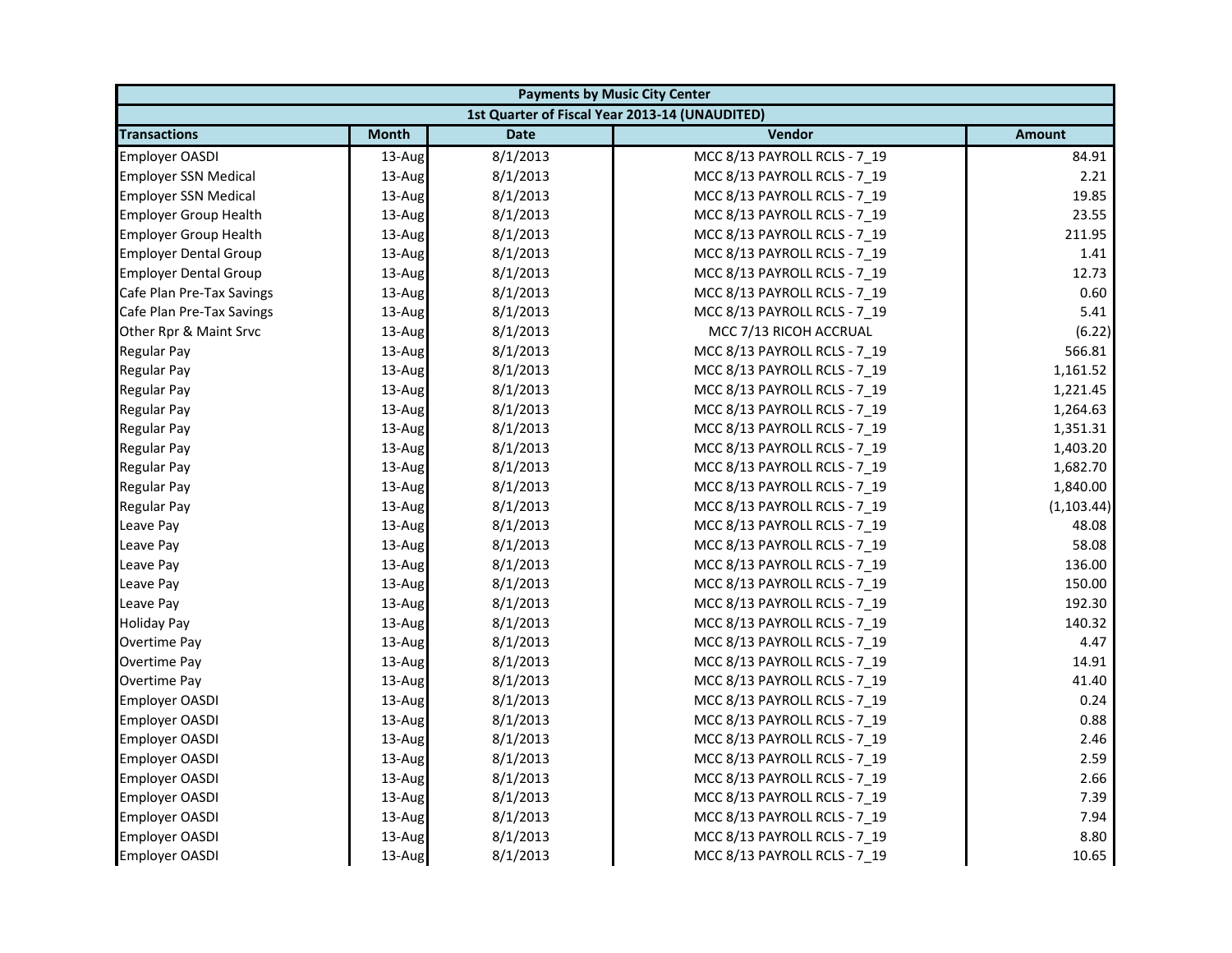| <b>Payments by Music City Center</b> |              |             |                                                |               |
|--------------------------------------|--------------|-------------|------------------------------------------------|---------------|
|                                      |              |             | 1st Quarter of Fiscal Year 2013-14 (UNAUDITED) |               |
| <b>Transactions</b>                  | <b>Month</b> | <b>Date</b> | Vendor                                         | <b>Amount</b> |
| <b>Employer OASDI</b>                | 13-Aug       | 8/1/2013    | MCC 8/13 PAYROLL RCLS - 7 19                   | 35.14         |
| <b>Employer OASDI</b>                | 13-Aug       | 8/1/2013    | MCC 8/13 PAYROLL RCLS - 7_19                   | 51.70         |
| Employer OASDI                       | 13-Aug       | 8/1/2013    | MCC 8/13 PAYROLL RCLS - 7 19                   | 66.61         |
| Employer OASDI                       | 13-Aug       | 8/1/2013    | MCC 8/13 PAYROLL RCLS - 7 19                   | 71.29         |
| Employer OASDI                       | 13-Aug       | 8/1/2013    | MCC 8/13 PAYROLL RCLS - 7_19                   | 79.36         |
| Employer OASDI                       | 13-Aug       | 8/1/2013    | MCC 8/13 PAYROLL RCLS - 7 19                   | 87.00         |
| Employer OASDI                       | 13-Aug       | 8/1/2013    | MCC 8/13 PAYROLL RCLS - 7 19                   | 93.19         |
| Employer OASDI                       | 13-Aug       | 8/1/2013    | MCC 8/13 PAYROLL RCLS - 7 19                   | 109.25        |
| <b>Employer OASDI</b>                | 13-Aug       | 8/1/2013    | MCC 8/13 PAYROLL RCLS - 7_19                   | (49.12)       |
| <b>Employer SSN Medical</b>          | 13-Aug       | 8/1/2013    | MCC 8/13 PAYROLL RCLS - 7 19                   | 0.06          |
| <b>Employer SSN Medical</b>          | 13-Aug       | 8/1/2013    | MCC 8/13 PAYROLL RCLS - 7 19                   | 0.20          |
| <b>Employer SSN Medical</b>          | 13-Aug       | 8/1/2013    | MCC 8/13 PAYROLL RCLS - 7 19                   | 0.57          |
| <b>Employer SSN Medical</b>          | 13-Aug       | 8/1/2013    | MCC 8/13 PAYROLL RCLS - 7_19                   | 0.60          |
| <b>Employer SSN Medical</b>          | $13$ -Aug    | 8/1/2013    | MCC 8/13 PAYROLL RCLS - 7 19                   | 0.62          |
| <b>Employer SSN Medical</b>          | 13-Aug       | 8/1/2013    | MCC 8/13 PAYROLL RCLS - 7 19                   | 1.73          |
| <b>Employer SSN Medical</b>          | 13-Aug       | 8/1/2013    | MCC 8/13 PAYROLL RCLS - 7_19                   | 1.86          |
| <b>Employer SSN Medical</b>          | 13-Aug       | 8/1/2013    | MCC 8/13 PAYROLL RCLS - 7 19                   | 2.06          |
| <b>Employer SSN Medical</b>          | 13-Aug       | 8/1/2013    | MCC 8/13 PAYROLL RCLS - 7 19                   | 2.49          |
| <b>Employer SSN Medical</b>          | 13-Aug       | 8/1/2013    | MCC 8/13 PAYROLL RCLS - 7_19                   | 8.22          |
| <b>Employer SSN Medical</b>          | 13-Aug       | 8/1/2013    | MCC 8/13 PAYROLL RCLS - 7 19                   | 12.09         |
| <b>Employer SSN Medical</b>          | 13-Aug       | 8/1/2013    | MCC 8/13 PAYROLL RCLS - 7 19                   | 15.57         |
| <b>Employer SSN Medical</b>          | 13-Aug       | 8/1/2013    | MCC 8/13 PAYROLL RCLS - 7_19                   | 16.67         |
| <b>Employer SSN Medical</b>          | 13-Aug       | 8/1/2013    | MCC 8/13 PAYROLL RCLS - 7_19                   | 18.56         |
| <b>Employer SSN Medical</b>          | 13-Aug       | 8/1/2013    | MCC 8/13 PAYROLL RCLS - 7 19                   | 20.34         |
| <b>Employer SSN Medical</b>          | 13-Aug       | 8/1/2013    | MCC 8/13 PAYROLL RCLS - 7 19                   | 21.79         |
| <b>Employer SSN Medical</b>          | 13-Aug       | 8/1/2013    | MCC 8/13 PAYROLL RCLS - 7_19                   | 25.56         |
| <b>Employer SSN Medical</b>          | 13-Aug       | 8/1/2013    | MCC 8/13 PAYROLL RCLS - 7 19                   | (11.48)       |
| <b>Employer Group Health</b>         | 13-Aug       | 8/1/2013    | MCC 8/13 PAYROLL RCLS - 7 19                   | 1.77          |
| <b>Employer Group Health</b>         | 13-Aug       | 8/1/2013    | MCC 8/13 PAYROLL RCLS - 7_19                   | 2.32          |
| <b>Employer Group Health</b>         | 13-Aug       | 8/1/2013    | MCC 8/13 PAYROLL RCLS - 7 19                   | 5.15          |
| <b>Employer Group Health</b>         | 13-Aug       | 8/1/2013    | MCC 8/13 PAYROLL RCLS - 7 19                   | 13.99         |
| <b>Employer Group Health</b>         | 13-Aug       | 8/1/2013    | MCC 8/13 PAYROLL RCLS - 7 19                   | 23.29         |
| <b>Employer Group Health</b>         | 13-Aug       | 8/1/2013    | MCC 8/13 PAYROLL RCLS - 7_19                   | 23.44         |
| <b>Employer Group Health</b>         | 13-Aug       | 8/1/2013    | MCC 8/13 PAYROLL RCLS - 7_19                   | 55.70         |
| <b>Employer Group Health</b>         | 13-Aug       | 8/1/2013    | MCC 8/13 PAYROLL RCLS - 7 19                   | 55.95         |
| <b>Employer Group Health</b>         | 13-Aug       | 8/1/2013    | MCC 8/13 PAYROLL RCLS - 7_19                   | 209.89        |
| <b>Employer Group Health</b>         | 13-Aug       | 8/1/2013    | MCC 8/13 PAYROLL RCLS - 7 19                   | 210.56        |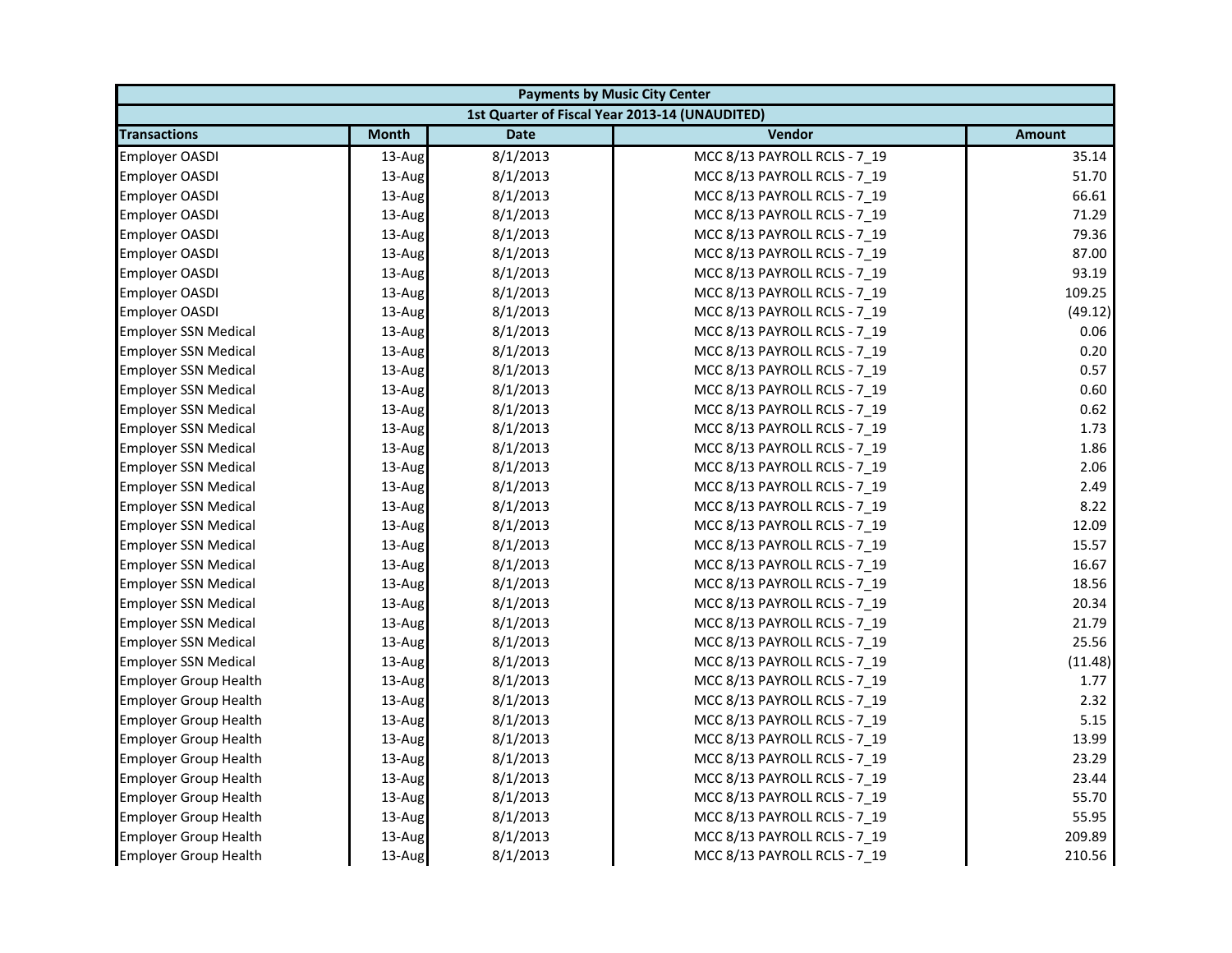| <b>Payments by Music City Center</b> |              |             |                                                |               |
|--------------------------------------|--------------|-------------|------------------------------------------------|---------------|
|                                      |              |             | 1st Quarter of Fiscal Year 2013-14 (UNAUDITED) |               |
| <b>Transactions</b>                  | <b>Month</b> | <b>Date</b> | Vendor                                         | <b>Amount</b> |
| <b>Employer Group Health</b>         | 13-Aug       | 8/1/2013    | MCC 8/13 PAYROLL RCLS - 7 19                   | 228.85        |
| <b>Employer Group Health</b>         | 13-Aug       | 8/1/2013    | MCC 8/13 PAYROLL RCLS - 7_19                   | 489.56        |
| <b>Employer Group Health</b>         | 13-Aug       | 8/1/2013    | MCC 8/13 PAYROLL RCLS - 7 19                   | 502.03        |
| <b>Employer Group Health</b>         | 13-Aug       | 8/1/2013    | MCC 8/13 PAYROLL RCLS - 7 19                   | 1,678.50      |
| <b>Employer Group Health</b>         | 13-Aug       | 8/1/2013    | MCC 8/13 PAYROLL RCLS - 7_19                   | (468.00)      |
| <b>Employer Dental Group</b>         | 13-Aug       | 8/1/2013    | MCC 8/13 PAYROLL RCLS - 7_19                   | 0.04          |
| <b>Employer Dental Group</b>         | 13-Aug       | 8/1/2013    | MCC 8/13 PAYROLL RCLS - 7 19                   | 0.14          |
| <b>Employer Dental Group</b>         | 13-Aug       | 8/1/2013    | MCC 8/13 PAYROLL RCLS - 7_19                   | 0.31          |
| <b>Employer Dental Group</b>         | 13-Aug       | 8/1/2013    | MCC 8/13 PAYROLL RCLS - 7 19                   | 0.35          |
| <b>Employer Dental Group</b>         | 13-Aug       | 8/1/2013    | MCC 8/13 PAYROLL RCLS - 7 19                   | 0.67          |
| <b>Employer Dental Group</b>         | 13-Aug       | 8/1/2013    | MCC 8/13 PAYROLL RCLS - 7 19                   | 1.40          |
| <b>Employer Dental Group</b>         | 13-Aug       | 8/1/2013    | MCC 8/13 PAYROLL RCLS - 7 19                   | 1.41          |
| <b>Employer Dental Group</b>         | 13-Aug       | 8/1/2013    | MCC 8/13 PAYROLL RCLS - 7_19                   | 1.42          |
| <b>Employer Dental Group</b>         | 13-Aug       | 8/1/2013    | MCC 8/13 PAYROLL RCLS - 7 19                   | 1.42          |
| <b>Employer Dental Group</b>         | 13-Aug       | 8/1/2013    | MCC 8/13 PAYROLL RCLS - 7_19                   | 12.37         |
| <b>Employer Dental Group</b>         | 13-Aug       | 8/1/2013    | MCC 8/13 PAYROLL RCLS - 7 19                   | 12.60         |
| <b>Employer Dental Group</b>         | 13-Aug       | 8/1/2013    | MCC 8/13 PAYROLL RCLS - 7 19                   | 12.69         |
| <b>Employer Dental Group</b>         | 13-Aug       | 8/1/2013    | MCC 8/13 PAYROLL RCLS - 7_19                   | 12.72         |
| <b>Employer Dental Group</b>         | 13-Aug       | 8/1/2013    | MCC 8/13 PAYROLL RCLS - 7 19                   | 13.47         |
| <b>Employer Dental Group</b>         | 13-Aug       | 8/1/2013    | MCC 8/13 PAYROLL RCLS - 7_19                   | 13.83         |
| <b>Employer Dental Group</b>         | 13-Aug       | 8/1/2013    | MCC 8/13 PAYROLL RCLS - 7_19                   | 14.14         |
| <b>Employer Dental Group</b>         | 13-Aug       | 8/1/2013    | MCC 8/13 PAYROLL RCLS - 7 19                   | (12.79)       |
| Cafe Plan Pre-Tax Savings            | 13-Aug       | 8/1/2013    | MCC 8/13 PAYROLL RCLS - 7_19                   | 0.05          |
| Cafe Plan Pre-Tax Savings            | 13-Aug       | 8/1/2013    | MCC 8/13 PAYROLL RCLS - 7 19                   | 0.06          |
| Cafe Plan Pre-Tax Savings            | 13-Aug       | 8/1/2013    | MCC 8/13 PAYROLL RCLS - 7 19                   | 0.13          |
| Cafe Plan Pre-Tax Savings            | 13-Aug       | 8/1/2013    | MCC 8/13 PAYROLL RCLS - 7 19                   | 0.39          |
| Cafe Plan Pre-Tax Savings            | 13-Aug       | 8/1/2013    | MCC 8/13 PAYROLL RCLS - 7_19                   | 0.61          |
| Cafe Plan Pre-Tax Savings            | 13-Aug       | 8/1/2013    | MCC 8/13 PAYROLL RCLS - 7 19                   | 0.61          |
| Cafe Plan Pre-Tax Savings            | 13-Aug       | 8/1/2013    | MCC 8/13 PAYROLL RCLS - 7 19                   | 1.56          |
| Cafe Plan Pre-Tax Savings            | 13-Aug       | 8/1/2013    | MCC 8/13 PAYROLL RCLS - 7_19                   | 1.57          |
| Cafe Plan Pre-Tax Savings            | 13-Aug       | 8/1/2013    | MCC 8/13 PAYROLL RCLS - 7 19                   | 5.45          |
| Cafe Plan Pre-Tax Savings            | 13-Aug       | 8/1/2013    | MCC 8/13 PAYROLL RCLS - 7 19                   | 5.48          |
| Cafe Plan Pre-Tax Savings            | 13-Aug       | 8/1/2013    | MCC 8/13 PAYROLL RCLS - 7_19                   | 5.96          |
| Cafe Plan Pre-Tax Savings            | 13-Aug       | 8/1/2013    | MCC 8/13 PAYROLL RCLS - 7 19                   | 13.75         |
| Cafe Plan Pre-Tax Savings            | 13-Aug       | 8/1/2013    | MCC 8/13 PAYROLL RCLS - 7 19                   | 14.10         |
| Cafe Plan Pre-Tax Savings            | 13-Aug       | 8/1/2013    | MCC 8/13 PAYROLL RCLS - 7_19                   | 25.45         |
| Other Rpr & Maint Srvc               | 13-Aug       | 8/1/2013    | MCC 7/13 RICOH ACCRUAL                         | (56.00)       |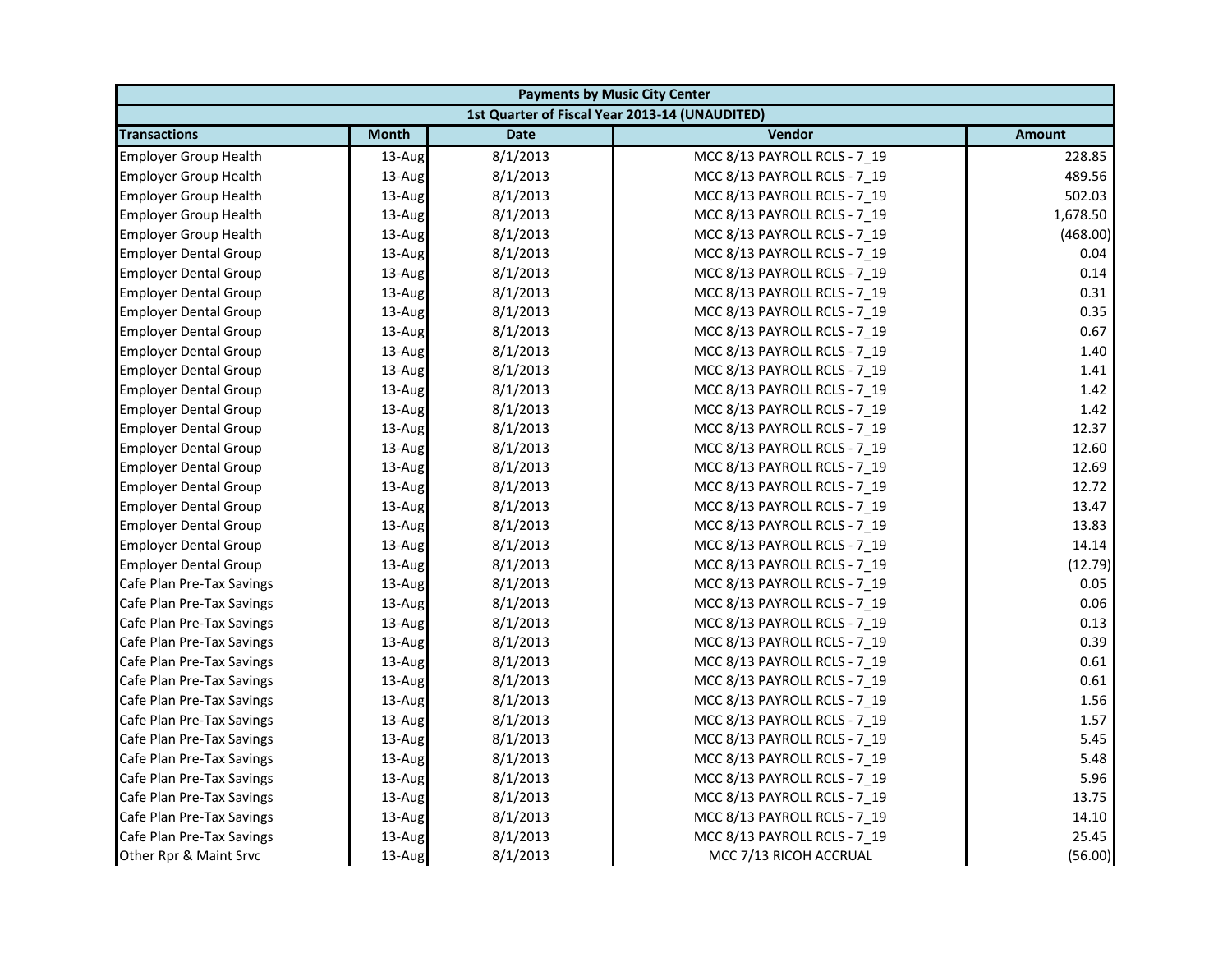| <b>Payments by Music City Center</b> |              |             |                                                |               |
|--------------------------------------|--------------|-------------|------------------------------------------------|---------------|
|                                      |              |             | 1st Quarter of Fiscal Year 2013-14 (UNAUDITED) |               |
| <b>Transactions</b>                  | <b>Month</b> | <b>Date</b> | Vendor                                         | <b>Amount</b> |
| Insurance-Vehicles                   | 13-Aug       | 8/1/2013    | MCC 08/13 INSURANCE RCLS                       | 596.33        |
| Insurance-Workman's Comp             | 13-Aug       | 8/1/2013    | MCC 08/13 INSURANCE RCLS                       | 8,741.08      |
| Insurance-Liability/PropDmg          | 13-Aug       | 8/1/2013    | MCC 08/13 INSURANCE RCLS                       | 22,037.58     |
| Insurance-Liability/PropDmg          | 13-Aug       | 8/1/2013    | MCC 08/13 INSURANCE RCLS                       | 2,169.17      |
| Insurance-Liability/PropDmg          | 13-Aug       | 8/1/2013    | MCC 08/13 INSURANCE RCLS                       | 1,029.50      |
| Insurance-Liability/PropDmg          | 13-Aug       | 8/1/2013    | MCC 08/13 INSURANCE RCLS                       | 2,091.67      |
| Insurance-Liability/PropDmg          | 13-Aug       | 8/1/2013    | MCC 08/13 INSURANCE RCLS                       | 2,125.25      |
| Insurance-Liability/PropDmg          | 13-Aug       | 8/1/2013    | MCC 08/13 INSURANCE RCLS                       | 3,171.67      |
| Insurance-Liability/PropDmg          | 13-Aug       | 8/1/2013    | MCC 08/13 INSURANCE RCLS                       | 1,743.42      |
| <b>Regular Pay</b>                   | 13-Aug       | 8/1/2013    | MCC 8/13 PAYROLL RCLS - 7 19                   | 1,903.68      |
| Leave Pay                            | 13-Aug       | 8/1/2013    | MCC 8/13 PAYROLL RCLS - 7 19                   | 211.52        |
| Leave Pay                            | 13-Aug       | 8/1/2013    | MCC 8/13 PAYROLL RCLS - 7 19                   | 346.15        |
| <b>Employer OASDI</b>                | 13-Aug       | 8/1/2013    | MCC 8/13 PAYROLL RCLS - 7_19                   | 11.80         |
| Employer OASDI                       | 13-Aug       | 8/1/2013    | MCC 8/13 PAYROLL RCLS - 7 19                   | 20.16         |
| <b>Employer OASDI</b>                | 13-Aug       | 8/1/2013    | MCC 8/13 PAYROLL RCLS - 7_19                   | 106.18        |
| <b>Employer SSN Medical</b>          | 13-Aug       | 8/1/2013    | MCC 8/13 PAYROLL RCLS - 7 19                   | 2.76          |
| <b>Employer SSN Medical</b>          | 13-Aug       | 8/1/2013    | MCC 8/13 PAYROLL RCLS - 7 19                   | 4.71          |
| <b>Employer SSN Medical</b>          | 13-Aug       | 8/1/2013    | MCC 8/13 PAYROLL RCLS - 7_19                   | 24.83         |
| <b>Employer Group Health</b>         | 13-Aug       | 8/1/2013    | MCC 8/13 PAYROLL RCLS - 7 19                   | 55.95         |
| <b>Employer Group Health</b>         | 13-Aug       | 8/1/2013    | MCC 8/13 PAYROLL RCLS - 7_19                   | 503.55        |
| <b>Employer Dental Group</b>         | 13-Aug       | 8/1/2013    | MCC 8/13 PAYROLL RCLS - 7_19                   | 1.41          |
| <b>Employer Dental Group</b>         | $13$ -Aug    | 8/1/2013    | MCC 8/13 PAYROLL RCLS - 7 19                   | 1.41          |
| <b>Employer Dental Group</b>         | 13-Aug       | 8/1/2013    | MCC 8/13 PAYROLL RCLS - 7 19                   | 12.73         |
| <b>Employer Pension</b>              | 13-Aug       | 8/1/2013    | MCC 8/13 PAYROLL RCLS - 7 19                   | 36.21         |
| <b>Employer Pension</b>              | 13-Aug       | 8/1/2013    | MCC 8/13 PAYROLL RCLS - 7 19                   | 59.25         |
| <b>Employer Pension</b>              | 13-Aug       | 8/1/2013    | MCC 8/13 PAYROLL RCLS - 7 19                   | 325.85        |
| <b>FSA Pre-Tax Savings</b>           | 13-Aug       | 8/1/2013    | MCC 8/13 PAYROLL RCLS - 7_19                   | 1.59          |
| Cafe Plan Pre-Tax Savings            | 13-Aug       | 8/1/2013    | MCC 8/13 PAYROLL RCLS - 7 19                   | 1.57          |
| Cafe Plan Pre-Tax Savings            | $13$ -Aug    | 8/1/2013    | MCC 8/13 PAYROLL RCLS - 7 19                   | 14.14         |
| <b>Regular Pay</b>                   | 13-Aug       | 8/1/2013    | MCC 8/13 PAYROLL RCLS - 7_19                   | 1,454.13      |
| <b>Regular Pay</b>                   | 13-Aug       | 8/1/2013    | MCC 8/13 PAYROLL RCLS - 7 19                   | 1,538.48      |
| <b>Regular Pay</b>                   | 13-Aug       | 8/1/2013    | MCC 8/13 PAYROLL RCLS - 7 19                   | 2,115.38      |
| Regular Pay                          | 13-Aug       | 8/1/2013    | MCC 8/13 PAYROLL RCLS - 7_19                   | 3,375.00      |
| Leave Pay                            | 13-Aug       | 8/1/2013    | MCC 8/13 PAYROLL RCLS - 7 19                   | 86.54         |
| Leave Pay                            | 13-Aug       | 8/1/2013    | MCC 8/13 PAYROLL RCLS - 7 19                   | 160.08        |
| <b>Overtime Pay</b>                  | 13-Aug       | 8/1/2013    | MCC 8/13 PAYROLL RCLS - 7 19                   | 15.91         |
| <b>Employer OASDI</b>                | 13-Aug       | 8/1/2013    | MCC 8/13 PAYROLL RCLS - 7 19                   | 0.94          |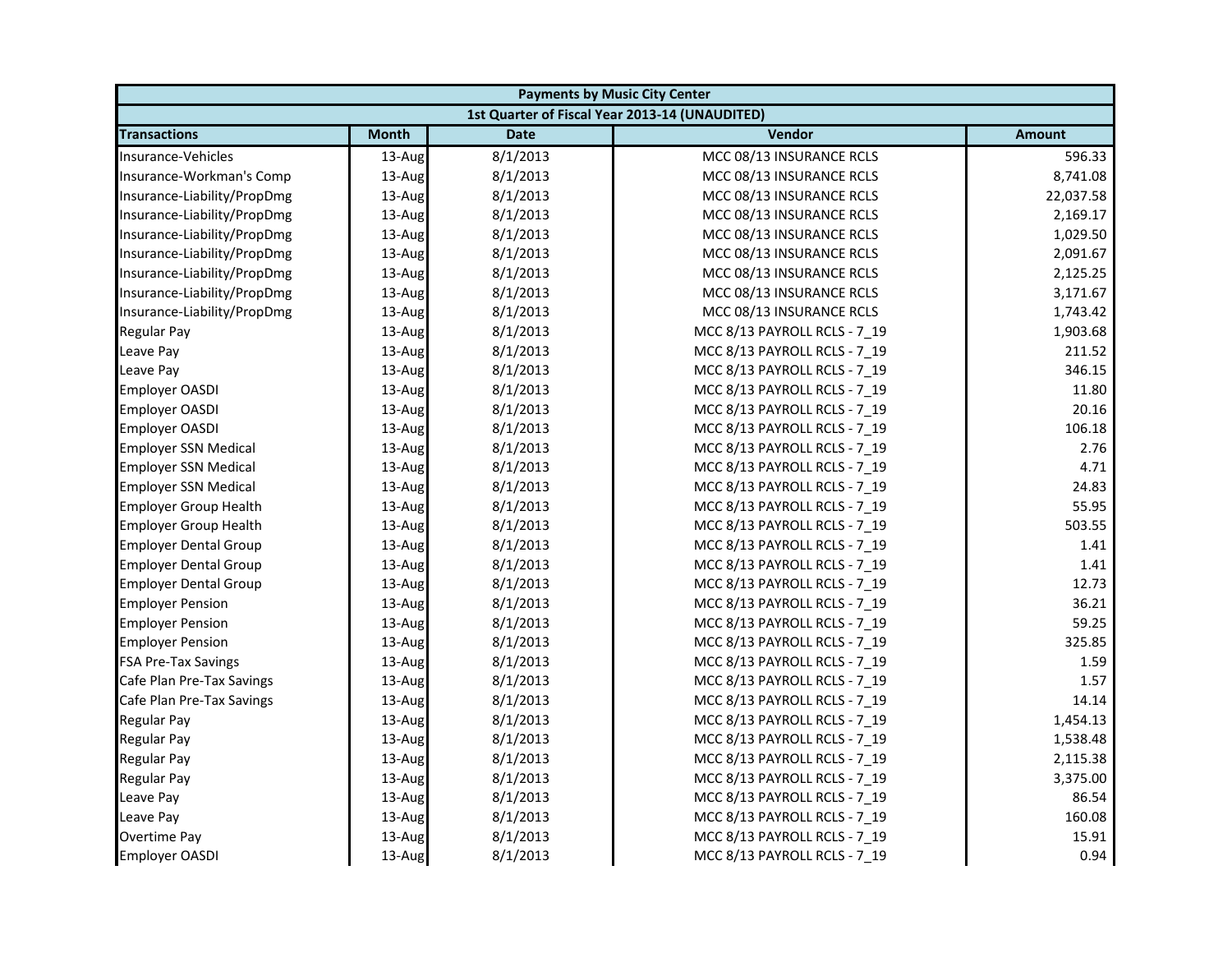| <b>Payments by Music City Center</b> |              |             |                                                |               |
|--------------------------------------|--------------|-------------|------------------------------------------------|---------------|
|                                      |              |             | 1st Quarter of Fiscal Year 2013-14 (UNAUDITED) |               |
| <b>Transactions</b>                  | <b>Month</b> | <b>Date</b> | Vendor                                         | <b>Amount</b> |
| <b>Employer OASDI</b>                | 13-Aug       | 8/1/2013    | MCC 8/13 PAYROLL RCLS - 7 19                   | 5.37          |
| <b>Employer OASDI</b>                | 13-Aug       | 8/1/2013    | MCC 8/13 PAYROLL RCLS - 7_19                   | 9.43          |
| <b>Employer OASDI</b>                | 13-Aug       | 8/1/2013    | MCC 8/13 PAYROLL RCLS - 7 19                   | 85.70         |
| <b>Employer OASDI</b>                | 13-Aug       | 8/1/2013    | MCC 8/13 PAYROLL RCLS - 7 19                   | 90.42         |
| Employer OASDI                       | 13-Aug       | 8/1/2013    | MCC 8/13 PAYROLL RCLS - 7_19                   | 126.19        |
| <b>Employer OASDI</b>                | 13-Aug       | 8/1/2013    | MCC 8/13 PAYROLL RCLS - 7_19                   | 209.25        |
| <b>Employer SSN Medical</b>          | 13-Aug       | 8/1/2013    | MCC 8/13 PAYROLL RCLS - 7 19                   | 0.22          |
| <b>Employer SSN Medical</b>          | 13-Aug       | 8/1/2013    | MCC 8/13 PAYROLL RCLS - 7_19                   | 1.25          |
| <b>Employer SSN Medical</b>          | 13-Aug       | 8/1/2013    | MCC 8/13 PAYROLL RCLS - 7 19                   | 2.21          |
| <b>Employer SSN Medical</b>          | 13-Aug       | 8/1/2013    | MCC 8/13 PAYROLL RCLS - 7 19                   | 20.04         |
| <b>Employer SSN Medical</b>          | 13-Aug       | 8/1/2013    | MCC 8/13 PAYROLL RCLS - 7 19                   | 21.15         |
| <b>Employer SSN Medical</b>          | 13-Aug       | 8/1/2013    | MCC 8/13 PAYROLL RCLS - 7 19                   | 29.52         |
| <b>Employer SSN Medical</b>          | 13-Aug       | 8/1/2013    | MCC 8/13 PAYROLL RCLS - 7_19                   | 48.94         |
| <b>Employer Group Health</b>         | 13-Aug       | 8/1/2013    | MCC 8/13 PAYROLL RCLS - 7 19                   | 2.30          |
| <b>Employer Group Health</b>         | 13-Aug       | 8/1/2013    | MCC 8/13 PAYROLL RCLS - 7_19                   | 23.12         |
| <b>Employer Group Health</b>         | 13-Aug       | 8/1/2013    | MCC 8/13 PAYROLL RCLS - 7 19                   | 210.08        |
| <b>Employer Group Health</b>         | 13-Aug       | 8/1/2013    | MCC 8/13 PAYROLL RCLS - 7 19                   | 234.00        |
| <b>Employer Group Health</b>         | 13-Aug       | 8/1/2013    | MCC 8/13 PAYROLL RCLS - 7_19                   | 235.50        |
| <b>Employer Dental Group</b>         | 13-Aug       | 8/1/2013    | MCC 8/13 PAYROLL RCLS - 7 19                   | 0.14          |
| <b>Employer Dental Group</b>         | 13-Aug       | 8/1/2013    | MCC 8/13 PAYROLL RCLS - 7_19                   | 0.35          |
| <b>Employer Dental Group</b>         | 13-Aug       | 8/1/2013    | MCC 8/13 PAYROLL RCLS - 7_19                   | 1.39          |
| <b>Employer Dental Group</b>         | 13-Aug       | 8/1/2013    | MCC 8/13 PAYROLL RCLS - 7 19                   | 12.61         |
| <b>Employer Dental Group</b>         | 13-Aug       | 8/1/2013    | MCC 8/13 PAYROLL RCLS - 7_19                   | 13.79         |
| <b>Employer Dental Group</b>         | 13-Aug       | 8/1/2013    | MCC 8/13 PAYROLL RCLS - 7 19                   | 14.14         |
| <b>Employer Dental Group</b>         | 13-Aug       | 8/1/2013    | MCC 8/13 PAYROLL RCLS - 7 19                   | 14.14         |
| Cafe Plan Pre-Tax Savings            | 13-Aug       | 8/1/2013    | MCC 8/13 PAYROLL RCLS - 7 19                   | 0.06          |
| Cafe Plan Pre-Tax Savings            | 13-Aug       | 8/1/2013    | MCC 8/13 PAYROLL RCLS - 7_19                   | 0.59          |
| Cafe Plan Pre-Tax Savings            | 13-Aug       | 8/1/2013    | MCC 8/13 PAYROLL RCLS - 7 19                   | 5.36          |
| Cafe Plan Pre-Tax Savings            | 13-Aug       | 8/1/2013    | MCC 8/13 PAYROLL RCLS - 7 19                   | 5.97          |
| Cafe Plan Pre-Tax Savings            | 13-Aug       | 8/1/2013    | MCC 8/13 PAYROLL RCLS - 7_19                   | 6.12          |
| Mngt Cnsltnt Srvc                    | 13-Aug       | 8/1/2013    | MCC 7/13 INQUIRIES ACCRUAL                     | (236.00)      |
| Other Rpr & Maint Srvc               | 13-Aug       | 8/1/2013    | MCC 7/13 RICOH ACCRUAL                         | (37.34)       |
| Regular Pay                          | 13-Aug       | 8/1/2013    | MCC 8/13 PAYROLL RCLS - 7_19                   | 2,057.68      |
| <b>Regular Pay</b>                   | 13-Aug       | 8/1/2013    | MCC 8/13 PAYROLL RCLS - 7 19                   | 7,023.13      |
| Overtime Pay                         | 13-Aug       | 8/1/2013    | MCC 8/13 PAYROLL RCLS - 7 19                   | 146.61        |
| Employer OASDI                       | 13-Aug       | 8/1/2013    | MCC 8/13 PAYROLL RCLS - 7 19                   | 9.65          |
| <b>Employer OASDI</b>                | 13-Aug       | 8/1/2013    | MCC 8/13 PAYROLL RCLS - 7 19                   | 135.39        |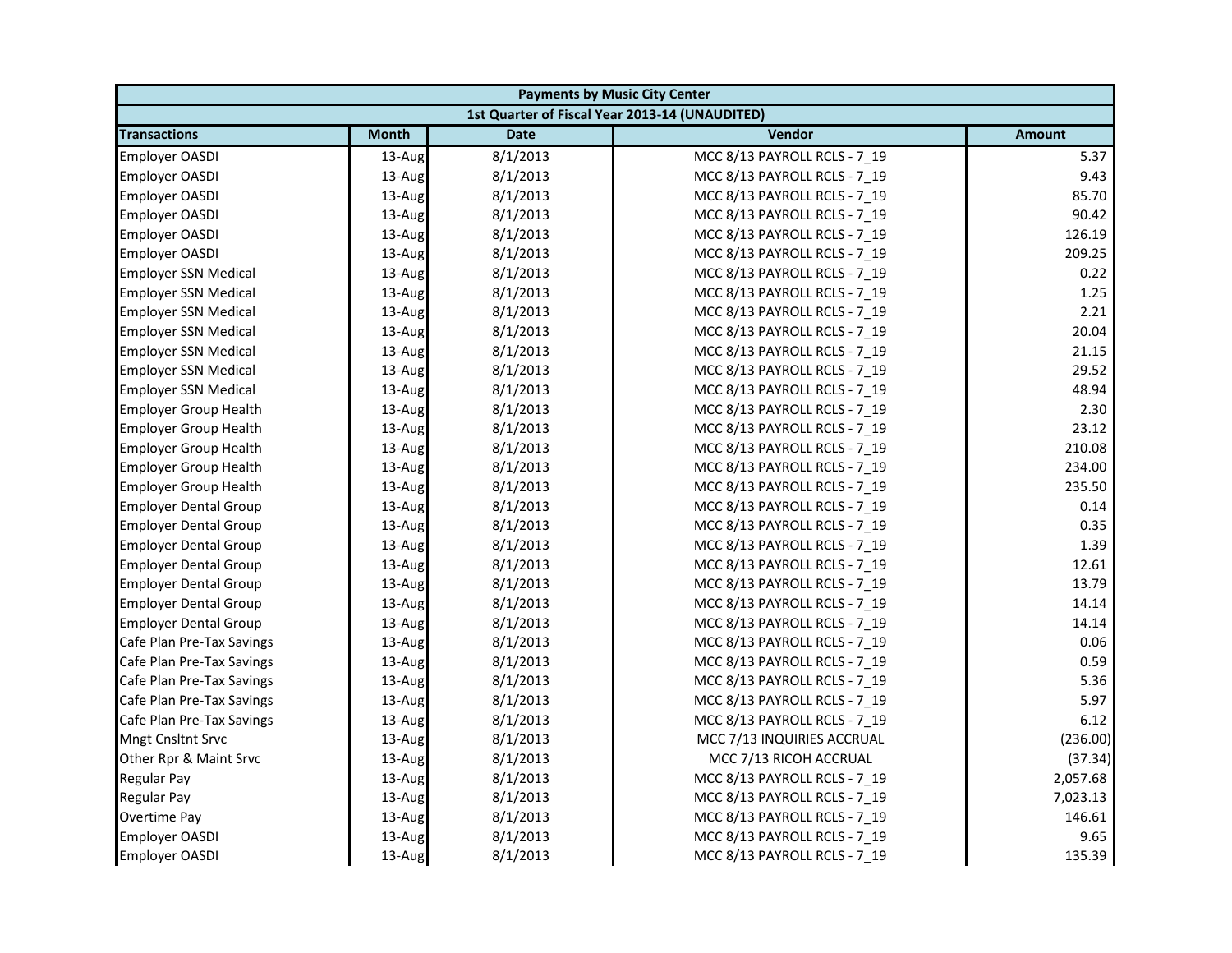| <b>Payments by Music City Center</b> |              |             |                                                |               |
|--------------------------------------|--------------|-------------|------------------------------------------------|---------------|
|                                      |              |             | 1st Quarter of Fiscal Year 2013-14 (UNAUDITED) |               |
| <b>Transactions</b>                  | <b>Month</b> | <b>Date</b> | Vendor                                         | <b>Amount</b> |
| <b>Employer SSN Medical</b>          | 13-Aug       | 8/1/2013    | MCC 8/13 PAYROLL RCLS - 7 19                   | 2.26          |
| <b>Employer SSN Medical</b>          | 13-Aug       | 8/1/2013    | MCC 8/13 PAYROLL RCLS - 7_19                   | 31.66         |
| <b>Employer SSN Medical</b>          | 13-Aug       | 8/1/2013    | MCC 8/13 PAYROLL RCLS - 7 19                   | 97.33         |
| <b>Employer Group Health</b>         | 13-Aug       | 8/1/2013    | MCC 8/13 PAYROLL RCLS - 7 19                   | 562.50        |
| <b>Employer Group Health</b>         | 13-Aug       | 8/1/2013    | MCC 8/13 PAYROLL RCLS - 7_19                   | 702.00        |
| <b>Employer Group Health</b>         | 13-Aug       | 8/1/2013    | MCC 8/13 PAYROLL RCLS - 7 19                   | (1, 119.00)   |
| <b>Employer Dental Group</b>         | 13-Aug       | 8/1/2013    | MCC 8/13 PAYROLL RCLS - 7 19                   | 0.94          |
| <b>Employer Dental Group</b>         | 13-Aug       | 8/1/2013    | MCC 8/13 PAYROLL RCLS - 7 19                   | 13.20         |
| <b>Employer Dental Group</b>         | 13-Aug       | 8/1/2013    | MCC 8/13 PAYROLL RCLS - 7_19                   | 14.14         |
| <b>Employer Pension</b>              | 13-Aug       | 8/1/2013    | MCC 8/13 PAYROLL RCLS - 7 19                   | 25.10         |
| <b>Employer Pension</b>              | 13-Aug       | 8/1/2013    | MCC 8/13 PAYROLL RCLS - 7 19                   | 352.21        |
| <b>Employer Pension</b>              | 13-Aug       | 8/1/2013    | MCC 8/13 PAYROLL RCLS - 7 19                   | 1,202.15      |
| <b>FSA Pre-Tax Savings</b>           | 13-Aug       | 8/1/2013    | MCC 8/13 PAYROLL RCLS - 7_19                   | 0.21          |
| <b>FSA Pre-Tax Savings</b>           | 13-Aug       | 8/1/2013    | MCC 8/13 PAYROLL RCLS - 7 19                   | 2.98          |
| <b>FSA Pre-Tax Savings</b>           | 13-Aug       | 8/1/2013    | MCC 8/13 PAYROLL RCLS - 7 19                   | 7.97          |
| Cafe Plan Pre-Tax Savings            | 13-Aug       | 8/1/2013    | MCC 8/13 PAYROLL RCLS - 7_19                   | 15.79         |
| Cafe Plan Pre-Tax Savings            | 13-Aug       | 8/1/2013    | MCC 8/13 PAYROLL RCLS - 7 19                   | (13.52)       |
| Regular Pay                          | 13-Aug       | 8/1/2013    | MCC 8/13 PAYROLL RCLS - 7 19                   | 1,016.31      |
| <b>Regular Pay</b>                   | 13-Aug       | 8/1/2013    | MCC 8/13 PAYROLL RCLS - 7_19                   | 1,139.29      |
| Regular Pay                          | 13-Aug       | 8/1/2013    | MCC 8/13 PAYROLL RCLS - 7 19                   | 1,420.00      |
| <b>Regular Pay</b>                   | 13-Aug       | 8/1/2013    | MCC 8/13 PAYROLL RCLS - 7 19                   | 2,692.31      |
| Overtime Pay                         | 13-Aug       | 8/1/2013    | MCC 8/13 PAYROLL RCLS - 7 19                   | 0.64          |
| <b>Employer OASDI</b>                | 13-Aug       | 8/1/2013    | MCC 8/13 PAYROLL RCLS - 7_19                   | 0.04          |
| <b>Employer OASDI</b>                | 13-Aug       | 8/1/2013    | MCC 8/13 PAYROLL RCLS - 7 19                   | 63.01         |
| <b>Employer OASDI</b>                | 13-Aug       | 8/1/2013    | MCC 8/13 PAYROLL RCLS - 7 19                   | 65.67         |
| <b>Employer OASDI</b>                | 13-Aug       | 8/1/2013    | MCC 8/13 PAYROLL RCLS - 7_19                   | 82.78         |
| <b>Employer OASDI</b>                | 13-Aug       | 8/1/2013    | MCC 8/13 PAYROLL RCLS - 7 19                   | 153.89        |
| <b>Employer SSN Medical</b>          | 13-Aug       | 8/1/2013    | MCC 8/13 PAYROLL RCLS - 7 19                   | 0.01          |
| <b>Employer SSN Medical</b>          | 13-Aug       | 8/1/2013    | MCC 8/13 PAYROLL RCLS - 7_19                   | 14.73         |
| <b>Employer SSN Medical</b>          | 13-Aug       | 8/1/2013    | MCC 8/13 PAYROLL RCLS - 7 19                   | 15.36         |
| <b>Employer SSN Medical</b>          | 13-Aug       | 8/1/2013    | MCC 8/13 PAYROLL RCLS - 7 19                   | 19.36         |
| <b>Employer SSN Medical</b>          | 13-Aug       | 8/1/2013    | MCC 8/13 PAYROLL RCLS - 7 19                   | 35.99         |
| <b>Employer Group Health</b>         | 13-Aug       | 8/1/2013    | MCC 8/13 PAYROLL RCLS - 7 19                   | 0.13          |
| <b>Employer Group Health</b>         | 13-Aug       | 8/1/2013    | MCC 8/13 PAYROLL RCLS - 7_19                   | 234.00        |
| <b>Employer Group Health</b>         | 13-Aug       | 8/1/2013    | MCC 8/13 PAYROLL RCLS - 7 19                   | 235.37        |
| <b>Employer Group Health</b>         | 13-Aug       | 8/1/2013    | MCC 8/13 PAYROLL RCLS - 7_19                   | 559.50        |
| <b>Employer Dental Group</b>         | 13-Aug       | 8/1/2013    | MCC 8/13 PAYROLL RCLS - 7 19                   | 0.01          |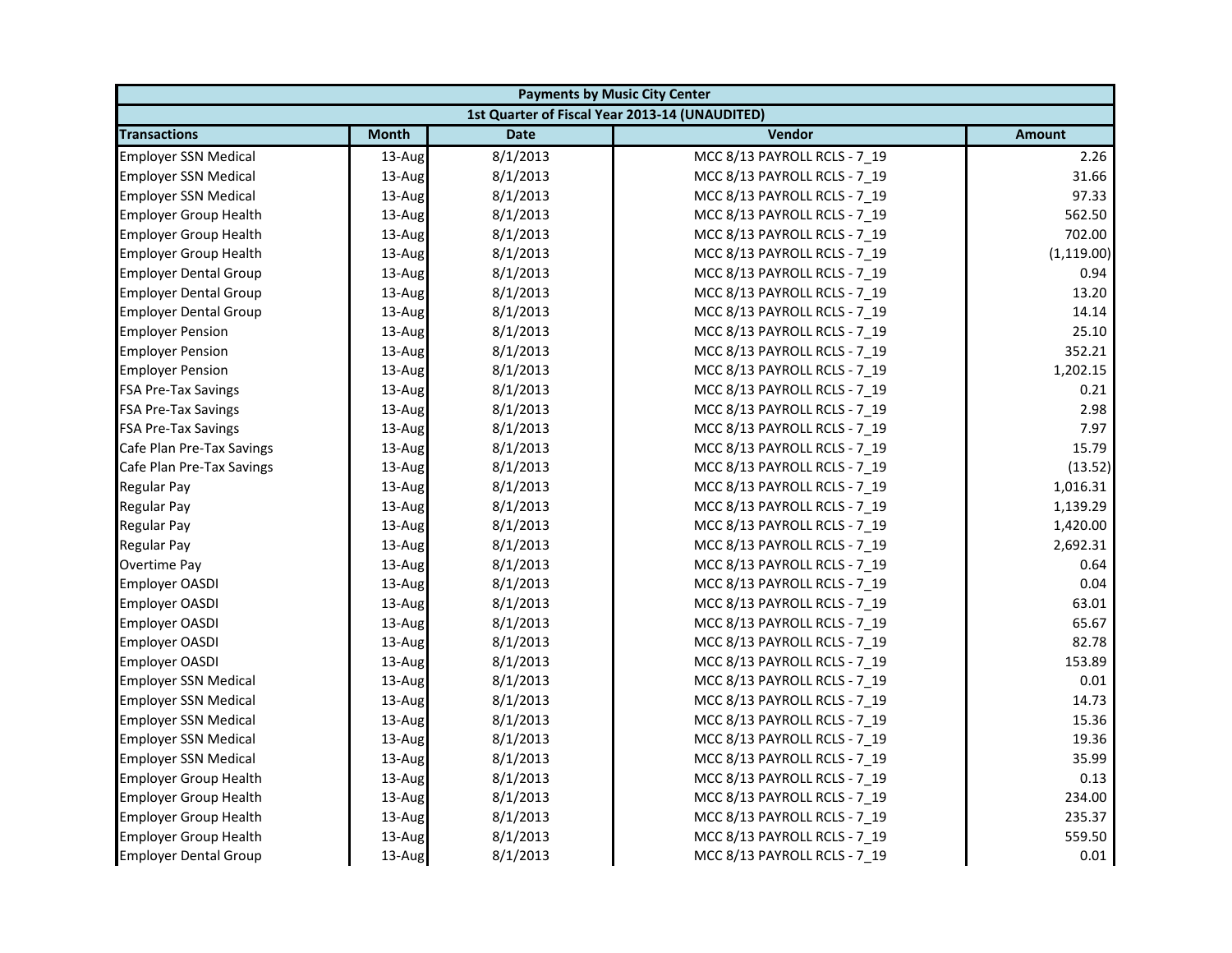| <b>Payments by Music City Center</b> |              |             |                                                |               |
|--------------------------------------|--------------|-------------|------------------------------------------------|---------------|
|                                      |              |             | 1st Quarter of Fiscal Year 2013-14 (UNAUDITED) |               |
| <b>Transactions</b>                  | <b>Month</b> | <b>Date</b> | Vendor                                         | <b>Amount</b> |
| <b>Employer Dental Group</b>         | 13-Aug       | 8/1/2013    | MCC 8/13 PAYROLL RCLS - 7 19                   | 14.13         |
| <b>Employer Dental Group</b>         | 13-Aug       | 8/1/2013    | MCC 8/13 PAYROLL RCLS - 7_19                   | 14.14         |
| <b>Employer Dental Group</b>         | 13-Aug       | 8/1/2013    | MCC 8/13 PAYROLL RCLS - 7_19                   | 14.14         |
| Cafe Plan Pre-Tax Savings            | 13-Aug       | 8/1/2013    | MCC 8/13 PAYROLL RCLS - 7 19                   | 5.97          |
| Cafe Plan Pre-Tax Savings            | 13-Aug       | 8/1/2013    | MCC 8/13 PAYROLL RCLS - 7_19                   | 6.12          |
| Cafe Plan Pre-Tax Savings            | 13-Aug       | 8/1/2013    | MCC 8/13 PAYROLL RCLS - 7_19                   | 16.07         |
| Other Rpr & Maint Srvc               | 13-Aug       | 8/1/2013    | MCC 7/13 RICOH ACCRUAL                         | (56.00)       |
| <b>Regular Pay</b>                   | 13-Aug       | 8/2/2013    | Payroll Labor Distribution                     | 20,191.38     |
| Leave Pay                            | 13-Aug       | 8/2/2013    | Payroll Labor Distribution                     | 67.50         |
| <b>Overtime Pay</b>                  | 13-Aug       | 8/2/2013    | Payroll Labor Distribution                     | 490.49        |
| <b>Employer OASDI</b>                | 13-Aug       | 8/2/2013    | <b>Actual Burden Journal Entries</b>           | 1,218.09      |
| <b>Employer SSN Medical</b>          | 13-Aug       | 8/2/2013    | <b>Actual Burden Journal Entries</b>           | 284.89        |
| <b>Employer Group Health</b>         | 13-Aug       | 8/2/2013    | <b>Actual Burden Journal Entries</b>           | 3,051.54      |
| <b>Employer Dental Group</b>         | 13-Aug       | 8/2/2013    | <b>Actual Burden Journal Entries</b>           | 139.56        |
| <b>Employer Group Life</b>           | 13-Aug       | 8/2/2013    | <b>Actual Burden Journal Entries</b>           | 121.20        |
| Cafe Plan Pre-Tax Savings            | 13-Aug       | 8/2/2013    | <b>Actual Burden Journal Entries</b>           | 83.24         |
| <b>Regular Pay</b>                   | 13-Aug       | 8/2/2013    | Payroll Labor Distribution                     | 5,003.22      |
| Leave Pay                            | 13-Aug       | 8/2/2013    | Payroll Labor Distribution                     | 221.12        |
| Overtime Pay                         | 13-Aug       | 8/2/2013    | Payroll Labor Distribution                     | 30.57         |
| <b>Employer OASDI</b>                | 13-Aug       | 8/2/2013    | <b>Actual Burden Journal Entries</b>           | 280.70        |
| <b>Employer SSN Medical</b>          | 13-Aug       | 8/2/2013    | <b>Actual Burden Journal Entries</b>           | 72.52         |
| <b>Employer Group Health</b>         | 13-Aug       | 8/2/2013    | <b>Actual Burden Journal Entries</b>           | 721.61        |
| <b>Employer Dental Group</b>         | 13-Aug       | 8/2/2013    | <b>Actual Burden Journal Entries</b>           | 33.50         |
| <b>Employer Group Life</b>           | 13-Aug       | 8/2/2013    | <b>Actual Burden Journal Entries</b>           | 31.99         |
| <b>Employer Pension</b>              | 13-Aug       | 8/2/2013    | <b>Actual Burden Journal Entries</b>           | 899.47        |
| Cafe Plan Pre-Tax Savings            | 13-Aug       | 8/2/2013    | <b>Actual Burden Journal Entries</b>           | 19.12         |
| <b>Regular Pay</b>                   | 13-Aug       | 8/2/2013    | Payroll Labor Distribution                     | 22,849.16     |
| Leave Pay                            | 13-Aug       | 8/2/2013    | Payroll Labor Distribution                     | 355.83        |
| <b>Overtime Pay</b>                  | 13-Aug       | 8/2/2013    | Payroll Labor Distribution                     | 125.14        |
| <b>Employer OASDI</b>                | 13-Aug       | 8/2/2013    | <b>Actual Burden Journal Entries</b>           | 1,356.67      |
| <b>Employer SSN Medical</b>          | 13-Aug       | 8/2/2013    | <b>Actual Burden Journal Entries</b>           | 317.28        |
| <b>Employer Group Health</b>         | 13-Aug       | 8/2/2013    | <b>Actual Burden Journal Entries</b>           | 3,915.90      |
| <b>Employer Dental Group</b>         | 13-Aug       | 8/2/2013    | <b>Actual Burden Journal Entries</b>           | 164.59        |
| <b>Employer Group Life</b>           | 13-Aug       | 8/2/2013    | <b>Actual Burden Journal Entries</b>           | 109.05        |
| Cafe Plan Pre-Tax Savings            | 13-Aug       | 8/2/2013    | <b>Actual Burden Journal Entries</b>           | 110.13        |
| <b>Regular Pay</b>                   | 13-Aug       | 8/2/2013    | Payroll Labor Distribution                     | 3,511.99      |
| Leave Pay                            | 13-Aug       | 8/2/2013    | Payroll Labor Distribution                     | 144.48        |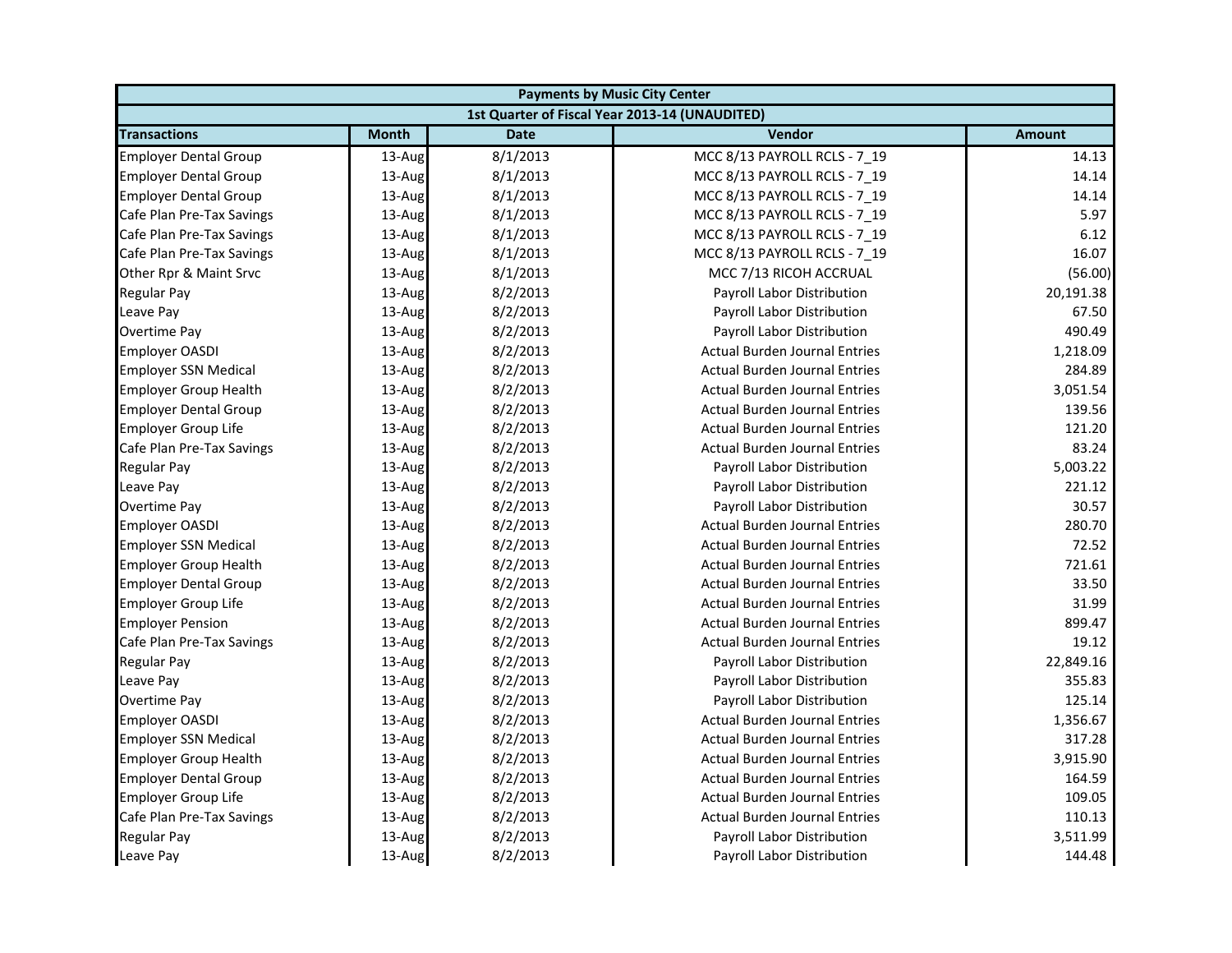| <b>Payments by Music City Center</b> |              |             |                                                |               |
|--------------------------------------|--------------|-------------|------------------------------------------------|---------------|
|                                      |              |             | 1st Quarter of Fiscal Year 2013-14 (UNAUDITED) |               |
| <b>Transactions</b>                  | <b>Month</b> | <b>Date</b> | Vendor                                         | <b>Amount</b> |
| <b>Overtime Pay</b>                  | 13-Aug       | 8/2/2013    | Payroll Labor Distribution                     | 0.63          |
| Injured on Duty Pay                  | $13$ -Aug    | 8/2/2013    | Payroll Labor Distribution                     | 198.66        |
| <b>Employer OASDI</b>                | 13-Aug       | 8/2/2013    | <b>Actual Burden Journal Entries</b>           | 182.28        |
| <b>Employer OASDI</b>                | 13-Aug       | 8/2/2013    | <b>Actual Burden Journal Entries</b>           | 10.76         |
| <b>Employer SSN Medical</b>          | 13-Aug       | 8/2/2013    | <b>Actual Burden Journal Entries</b>           | 49.50         |
| <b>Employer SSN Medical</b>          | 13-Aug       | 8/2/2013    | <b>Actual Burden Journal Entries</b>           | 2.52          |
| <b>Employer Group Health</b>         | 13-Aug       | 8/2/2013    | <b>Actual Burden Journal Entries</b>           | 667.07        |
| <b>Employer Group Health</b>         | 13-Aug       | 8/2/2013    | <b>Actual Burden Journal Entries</b>           | 66.33         |
| <b>Employer Dental Group</b>         | 13-Aug       | 8/2/2013    | <b>Actual Burden Journal Entries</b>           | 25.48         |
| <b>Employer Dental Group</b>         | 13-Aug       | 8/2/2013    | <b>Actual Burden Journal Entries</b>           | 1.67          |
| <b>Employer Group Life</b>           | 13-Aug       | 8/2/2013    | <b>Actual Burden Journal Entries</b>           | 20.10         |
| <b>Employer Group Life</b>           | 13-Aug       | 8/2/2013    | <b>Actual Burden Journal Entries</b>           | 1.31          |
| <b>Employer Pension</b>              | 13-Aug       | 8/2/2013    | <b>Actual Burden Journal Entries</b>           | 625.97        |
| <b>Employer Pension</b>              | 13-Aug       | 8/2/2013    | <b>Actual Burden Journal Entries</b>           | 34.01         |
| Cafe Plan Pre-Tax Savings            | 13-Aug       | 8/2/2013    | <b>Actual Burden Journal Entries</b>           | 18.07         |
| Cafe Plan Pre-Tax Savings            | 13-Aug       | 8/2/2013    | <b>Actual Burden Journal Entries</b>           | 1.86          |
| <b>Regular Pay</b>                   | 13-Aug       | 8/2/2013    | Payroll Labor Distribution                     | 26,888.38     |
| Leave Pay                            | 13-Aug       | 8/2/2013    | Payroll Labor Distribution                     | 508.83        |
| Overtime Pay                         | 13-Aug       | 8/2/2013    | Payroll Labor Distribution                     | 254.90        |
| <b>Employer OASDI</b>                | 13-Aug       | 8/2/2013    | <b>Actual Burden Journal Entries</b>           | 1,593.50      |
| <b>Employer SSN Medical</b>          | 13-Aug       | 8/2/2013    | <b>Actual Burden Journal Entries</b>           | 372.66        |
| <b>Employer Group Health</b>         | 13-Aug       | 8/2/2013    | <b>Actual Burden Journal Entries</b>           | 5,520.14      |
| <b>Employer Dental Group</b>         | 13-Aug       | 8/2/2013    | <b>Actual Burden Journal Entries</b>           | 299.05        |
| <b>Employer Group Life</b>           | 13-Aug       | 8/2/2013    | <b>Actual Burden Journal Entries</b>           | 245.62        |
| Cafe Plan Pre-Tax Savings            | 13-Aug       | 8/2/2013    | <b>Actual Burden Journal Entries</b>           | 148.81        |
| <b>Regular Pay</b>                   | 13-Aug       | 8/2/2013    | Payroll Labor Distribution                     | 4,492.52      |
| <b>Overtime Pay</b>                  | 13-Aug       | 8/2/2013    | Payroll Labor Distribution                     | 34.66         |
| <b>Employer OASDI</b>                | 13-Aug       | 8/2/2013    | <b>Actual Burden Journal Entries</b>           | 227.85        |
| <b>Employer SSN Medical</b>          | 13-Aug       | 8/2/2013    | <b>Actual Burden Journal Entries</b>           | 60.16         |
| <b>Employer Group Health</b>         | 13-Aug       | 8/2/2013    | <b>Actual Burden Journal Entries</b>           | 1,032.29      |
| <b>Employer Dental Group</b>         | 13-Aug       | 8/2/2013    | <b>Actual Burden Journal Entries</b>           | 35.92         |
| <b>Employer Group Life</b>           | 13-Aug       | 8/2/2013    | <b>Actual Burden Journal Entries</b>           | 28.32         |
| <b>Employer Pension</b>              | 13-Aug       | 8/2/2013    | <b>Actual Burden Journal Entries</b>           | 555.82        |
| <b>FSA Pre-Tax Savings</b>           | 13-Aug       | 8/2/2013    | <b>Actual Burden Journal Entries</b>           | 0.52          |
| Cafe Plan Pre-Tax Savings            | 13-Aug       | 8/2/2013    | <b>Actual Burden Journal Entries</b>           | 28.25         |
| <b>Regular Pay</b>                   | 13-Aug       | 8/2/2013    | Payroll Labor Distribution                     | 7,107.28      |
| Leave Pay                            | 13-Aug       | 8/2/2013    | Payroll Labor Distribution                     | 11.25         |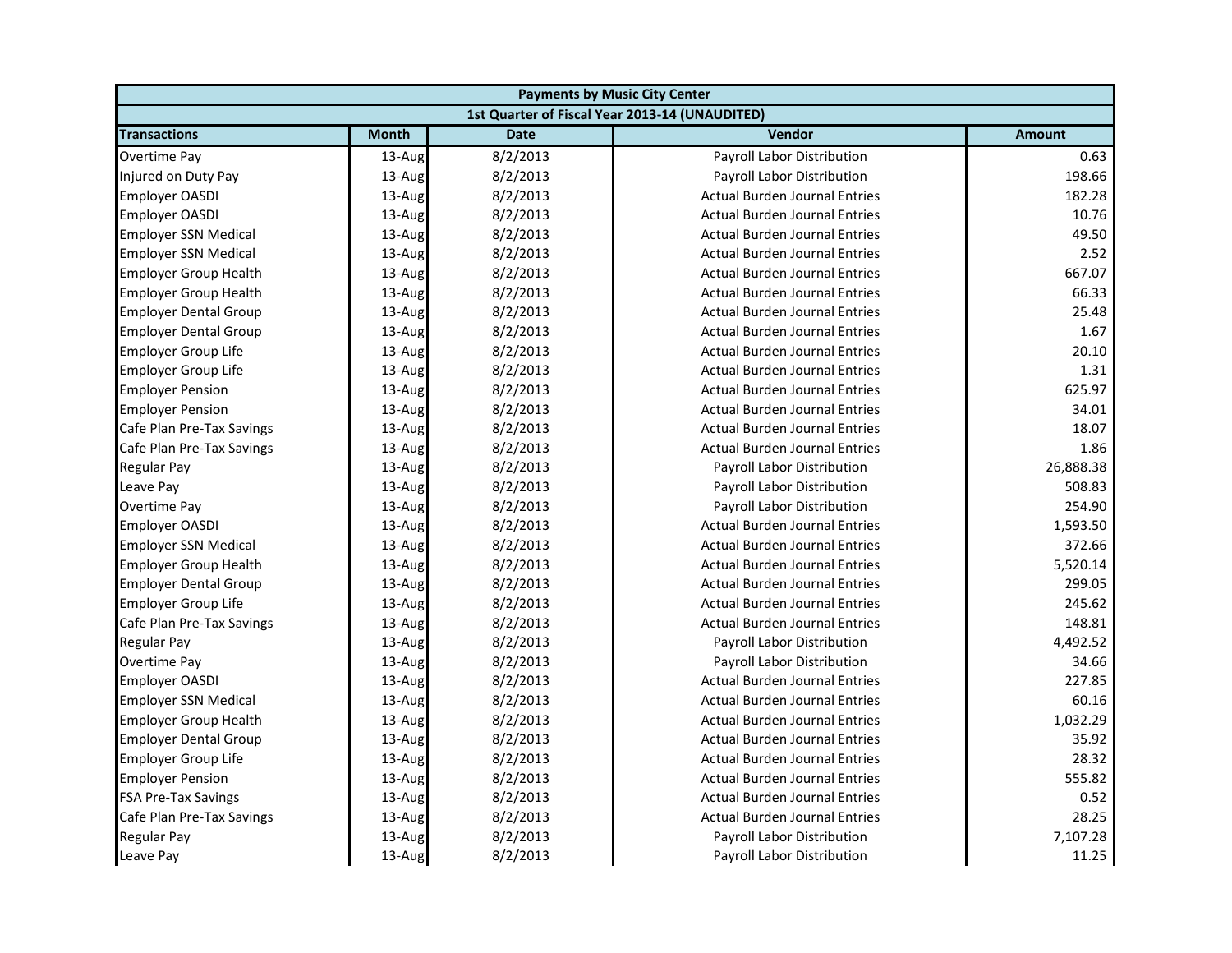| <b>Payments by Music City Center</b> |              |             |                                                |               |
|--------------------------------------|--------------|-------------|------------------------------------------------|---------------|
|                                      |              |             | 1st Quarter of Fiscal Year 2013-14 (UNAUDITED) |               |
| <b>Transactions</b>                  | <b>Month</b> | <b>Date</b> | Vendor                                         | <b>Amount</b> |
| Overtime Pay                         | 13-Aug       | 8/2/2013    | Payroll Labor Distribution                     | 10.67         |
| <b>Employer OASDI</b>                | 13-Aug       | 8/2/2013    | <b>Actual Burden Journal Entries</b>           | 416.38        |
| <b>Employer SSN Medical</b>          | 13-Aug       | 8/2/2013    | <b>Actual Burden Journal Entries</b>           | 97.40         |
| <b>Employer Group Health</b>         | 13-Aug       | 8/2/2013    | <b>Actual Burden Journal Entries</b>           | 1,127.46      |
| <b>Employer Dental Group</b>         | 13-Aug       | 8/2/2013    | <b>Actual Burden Journal Entries</b>           | 45.23         |
| Employer Group Life                  | 13-Aug       | 8/2/2013    | <b>Actual Burden Journal Entries</b>           | 38.46         |
| Cafe Plan Pre-Tax Savings            | 13-Aug       | 8/2/2013    | <b>Actual Burden Journal Entries</b>           | 31.61         |
| <b>Regular Pay</b>                   | 13-Aug       | 8/2/2013    | Payroll Labor Distribution                     | 6,353.85      |
| <b>Employer OASDI</b>                | 13-Aug       | 8/2/2013    | <b>Actual Burden Journal Entries</b>           | 343.65        |
| <b>Employer SSN Medical</b>          | 13-Aug       | 8/2/2013    | <b>Actual Burden Journal Entries</b>           | 87.25         |
| <b>Employer Group Health</b>         | 13-Aug       | 8/2/2013    | <b>Actual Burden Journal Entries</b>           | 840.60        |
| <b>Employer Dental Group</b>         | 13-Aug       | 8/2/2013    | <b>Actual Burden Journal Entries</b>           | 31.11         |
| <b>Employer Group Life</b>           | 13-Aug       | 8/2/2013    | <b>Actual Burden Journal Entries</b>           | 24.53         |
| <b>Employer Pension</b>              | 13-Aug       | 8/2/2013    | <b>Actual Burden Journal Entries</b>           | 1,087.59      |
| <b>FSA Pre-Tax Savings</b>           | 13-Aug       | 8/2/2013    | <b>Actual Burden Journal Entries</b>           | 2.39          |
| Cafe Plan Pre-Tax Savings            | 13-Aug       | 8/2/2013    | <b>Actual Burden Journal Entries</b>           | 23.22         |
| <b>Regular Pay</b>                   | 13-Aug       | 8/2/2013    | <b>Payroll Labor Distribution</b>              | 17,882.17     |
| Leave Pay                            | 13-Aug       | 8/2/2013    | Payroll Labor Distribution                     | 955.38        |
| <b>Holiday Pay</b>                   | 13-Aug       | 8/2/2013    | Payroll Labor Distribution                     | 172.16        |
| Overtime Pay                         | 13-Aug       | 8/2/2013    | Payroll Labor Distribution                     | 721.51        |
| <b>Employer OASDI</b>                | 13-Aug       | 8/2/2013    | <b>Actual Burden Journal Entries</b>           | 1,144.55      |
| <b>Employer SSN Medical</b>          | 13-Aug       | 8/2/2013    | <b>Actual Burden Journal Entries</b>           | 267.64        |
| <b>Employer Group Health</b>         | 13-Aug       | 8/2/2013    | <b>Actual Burden Journal Entries</b>           | 3,516.04      |
| <b>Employer Dental Group</b>         | 13-Aug       | 8/2/2013    | <b>Actual Burden Journal Entries</b>           | 124.41        |
| <b>Employer Group Life</b>           | 13-Aug       | 8/2/2013    | <b>Actual Burden Journal Entries</b>           | 121.11        |
| <b>Employer Pension</b>              | 13-Aug       | 8/2/2013    | <b>Actual Burden Journal Entries</b>           | 83.68         |
| Cafe Plan Pre-Tax Savings            | 13-Aug       | 8/2/2013    | <b>Actual Burden Journal Entries</b>           | 95.75         |
| <b>Regular Pay</b>                   | 13-Aug       | 8/2/2013    | Payroll Labor Distribution                     | 5,315.86      |
| Leave Pay                            | 13-Aug       | 8/2/2013    | Payroll Labor Distribution                     | 756.20        |
| Overtime Pay                         | 13-Aug       | 8/2/2013    | <b>Payroll Labor Distribution</b>              | 279.30        |
| <b>Employer OASDI</b>                | 13-Aug       | 8/2/2013    | <b>Actual Burden Journal Entries</b>           | 332.13        |
| <b>Employer SSN Medical</b>          | 13-Aug       | 8/2/2013    | <b>Actual Burden Journal Entries</b>           | 84.54         |
| <b>Employer Group Health</b>         | 13-Aug       | 8/2/2013    | <b>Actual Burden Journal Entries</b>           | 1,401.60      |
| <b>Employer Dental Group</b>         | 13-Aug       | 8/2/2013    | <b>Actual Burden Journal Entries</b>           | 45.25         |
| <b>Employer Group Life</b>           | 13-Aug       | 8/2/2013    | <b>Actual Burden Journal Entries</b>           | 35.68         |
| <b>Employer Pension</b>              | 13-Aug       | 8/2/2013    | <b>Actual Burden Journal Entries</b>           | 1,001.30      |
| Cafe Plan Pre-Tax Savings            | 13-Aug       | 8/2/2013    | <b>Actual Burden Journal Entries</b>           | 38.61         |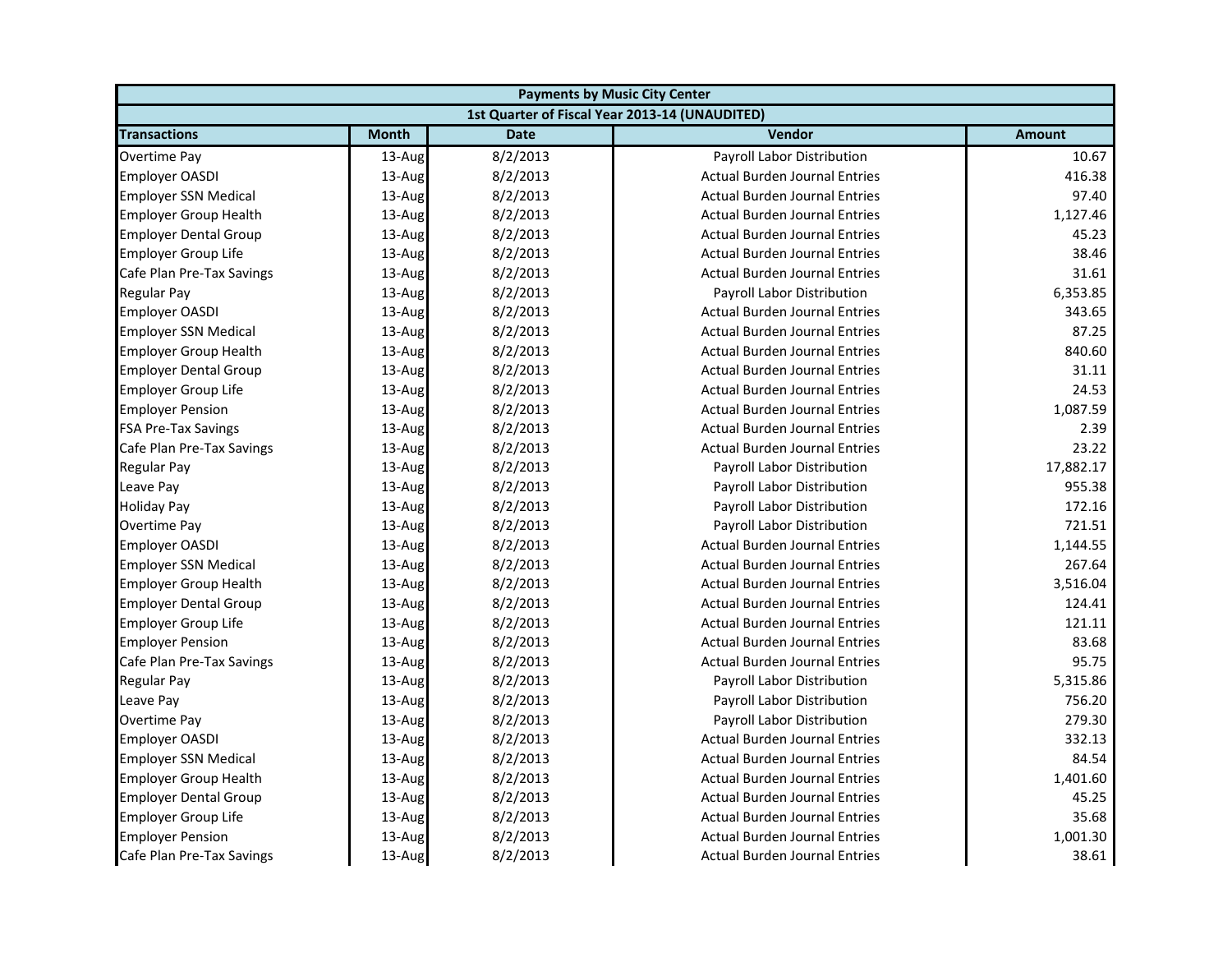| <b>Payments by Music City Center</b> |              |             |                                                |               |
|--------------------------------------|--------------|-------------|------------------------------------------------|---------------|
|                                      |              |             | 1st Quarter of Fiscal Year 2013-14 (UNAUDITED) |               |
| <b>Transactions</b>                  | <b>Month</b> | <b>Date</b> | Vendor                                         | <b>Amount</b> |
| <b>Regular Pay</b>                   | 13-Aug       | 8/2/2013    | Payroll Labor Distribution                     | 3,365.38      |
| <b>Employer OASDI</b>                | 13-Aug       | 8/2/2013    | <b>Actual Burden Journal Entries</b>           | 208.65        |
| <b>Employer SSN Medical</b>          | 13-Aug       | 8/2/2013    | <b>Actual Burden Journal Entries</b>           | 48.79         |
| <b>Employer Group Life</b>           | 13-Aug       | 8/2/2013    | <b>Actual Burden Journal Entries</b>           | 11.15         |
| <b>Regular Pay</b>                   | 13-Aug       | 8/2/2013    | Payroll Labor Distribution                     | 12,807.76     |
| Leave Pay                            | 13-Aug       | 8/2/2013    | Payroll Labor Distribution                     | 2,392.35      |
| Overtime Pay                         | 13-Aug       | 8/2/2013    | Payroll Labor Distribution                     | 11.55         |
| <b>Employer OASDI</b>                | 13-Aug       | 8/2/2013    | <b>Actual Burden Journal Entries</b>           | 897.88        |
| <b>Employer SSN Medical</b>          | 13-Aug       | 8/2/2013    | <b>Actual Burden Journal Entries</b>           | 209.99        |
| <b>Employer Group Health</b>         | 13-Aug       | 8/2/2013    | <b>Actual Burden Journal Entries</b>           | 1,619.41      |
| <b>Employer Dental Group</b>         | 13-Aug       | 8/2/2013    | <b>Actual Burden Journal Entries</b>           | 73.53         |
| <b>Employer Group Life</b>           | 13-Aug       | 8/2/2013    | <b>Actual Burden Journal Entries</b>           | 69.13         |
| <b>Employer Pension</b>              | 13-Aug       | 8/2/2013    | <b>Actual Burden Journal Entries</b>           | 2,603.80      |
| <b>FSA Pre-Tax Savings</b>           | 13-Aug       | 8/2/2013    | <b>Actual Burden Journal Entries</b>           | 9.74          |
| Cafe Plan Pre-Tax Savings            | 13-Aug       | 8/2/2013    | <b>Actual Burden Journal Entries</b>           | 45.43         |
| Regular Pay                          | 13-Aug       | 8/2/2013    | Payroll Labor Distribution                     | 1,600.00      |
| <b>Employer OASDI</b>                | 13-Aug       | 8/2/2013    | <b>Actual Burden Journal Entries</b>           | 94.33         |
| <b>Employer SSN Medical</b>          | 13-Aug       | 8/2/2013    | <b>Actual Burden Journal Entries</b>           | 22.06         |
| <b>Employer Group Health</b>         | 13-Aug       | 8/2/2013    | <b>Actual Burden Journal Entries</b>           | 235.50        |
| <b>Employer Dental Group</b>         | 13-Aug       | 8/2/2013    | <b>Actual Burden Journal Entries</b>           | 14.14         |
| <b>Employer Group Life</b>           | 13-Aug       | 8/2/2013    | <b>Actual Burden Journal Entries</b>           | 11.15         |
| Cafe Plan Pre-Tax Savings            | 13-Aug       | 8/2/2013    | <b>Actual Burden Journal Entries</b>           | 6.01          |
| <b>Regular Pay</b>                   | 13-Aug       | 8/2/2013    | Payroll Labor Distribution                     | 13,005.24     |
| Leave Pay                            | 13-Aug       | 8/2/2013    | Payroll Labor Distribution                     | 300.00        |
| <b>Overtime Pay</b>                  | 13-Aug       | 8/2/2013    | Payroll Labor Distribution                     | 64.59         |
| <b>Employer OASDI</b>                | 13-Aug       | 8/2/2013    | <b>Actual Burden Journal Entries</b>           | 770.11        |
| <b>Employer SSN Medical</b>          | 13-Aug       | 8/2/2013    | <b>Actual Burden Journal Entries</b>           | 180.11        |
| <b>Employer Group Health</b>         | 13-Aug       | 8/2/2013    | <b>Actual Burden Journal Entries</b>           | 2,617.50      |
| <b>Employer Dental Group</b>         | 13-Aug       | 8/2/2013    | <b>Actual Burden Journal Entries</b>           | 98.98         |
| <b>Employer Group Life</b>           | 13-Aug       | 8/2/2013    | <b>Actual Burden Journal Entries</b>           | 89.20         |
| Cafe Plan Pre-Tax Savings            | 13-Aug       | 8/2/2013    | <b>Actual Burden Journal Entries</b>           | 71.55         |
| <b>Regular Pay</b>                   | 13-Aug       | 8/2/2013    | <b>Payroll Labor Distribution</b>              | 5,576.74      |
| <b>Employer OASDI</b>                | 13-Aug       | 8/2/2013    | <b>Actual Burden Journal Entries</b>           | 319.56        |
| <b>Employer SSN Medical</b>          | 13-Aug       | 8/2/2013    | <b>Actual Burden Journal Entries</b>           | 74.73         |
| <b>Employer Group Health</b>         | 13-Aug       | 8/2/2013    | <b>Actual Burden Journal Entries</b>           | 559.50        |
| <b>Employer Dental Group</b>         | 13-Aug       | 8/2/2013    | <b>Actual Burden Journal Entries</b>           | 28.28         |
| <b>Employer Group Life</b>           | 13-Aug       | 8/2/2013    | <b>Actual Burden Journal Entries</b>           | 22.30         |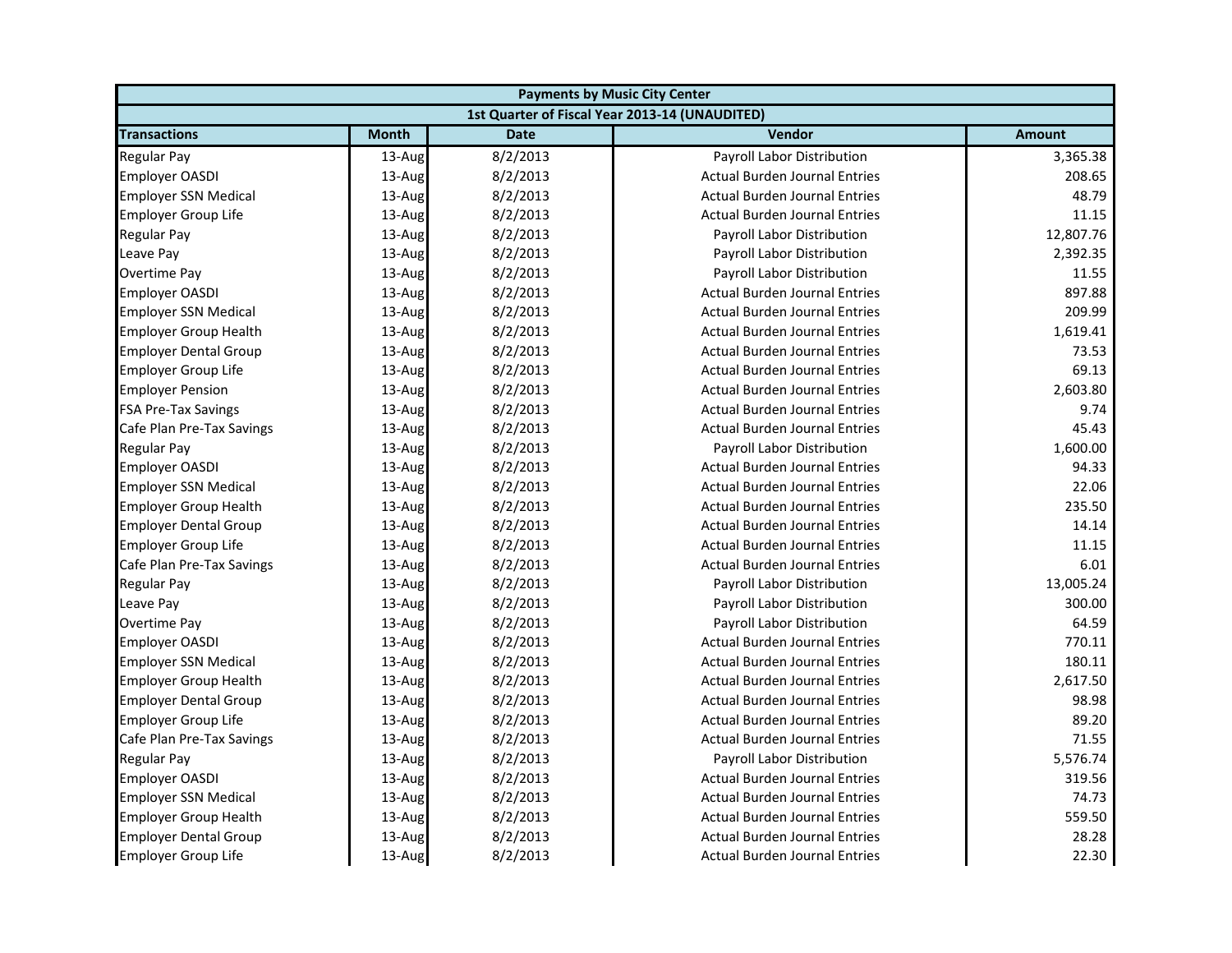| <b>Payments by Music City Center</b> |              |             |                                                |               |
|--------------------------------------|--------------|-------------|------------------------------------------------|---------------|
|                                      |              |             | 1st Quarter of Fiscal Year 2013-14 (UNAUDITED) |               |
| <b>Transactions</b>                  | <b>Month</b> | <b>Date</b> | Vendor                                         | <b>Amount</b> |
| <b>Employer Pension</b>              | 13-Aug       | 8/2/2013    | <b>Actual Burden Journal Entries</b>           | 954.57        |
| <b>FSA Pre-Tax Savings</b>           | 13-Aug       | 8/2/2013    | <b>Actual Burden Journal Entries</b>           | 15.94         |
| Cafe Plan Pre-Tax Savings            | 13-Aug       | 8/2/2013    | <b>Actual Burden Journal Entries</b>           | 15.71         |
| <b>Regular Pay</b>                   | 13-Aug       | 8/2/2013    | Payroll Labor Distribution                     | 7,862.27      |
| Leave Pay                            | 13-Aug       | 8/2/2013    | Payroll Labor Distribution                     | 824.52        |
| <b>Overtime Pay</b>                  | 13-Aug       | 8/2/2013    | Payroll Labor Distribution                     | 8.40          |
| <b>Employer OASDI</b>                | 13-Aug       | 8/2/2013    | <b>Actual Burden Journal Entries</b>           | 524.18        |
| <b>Employer SSN Medical</b>          | 13-Aug       | 8/2/2013    | <b>Actual Burden Journal Entries</b>           | 122.58        |
| <b>Employer Group Health</b>         | 13-Aug       | 8/2/2013    | <b>Actual Burden Journal Entries</b>           | 705.00        |
| <b>Employer Dental Group</b>         | 13-Aug       | 8/2/2013    | <b>Actual Burden Journal Entries</b>           | 56.56         |
| <b>Employer Group Life</b>           | 13-Aug       | 8/2/2013    | <b>Actual Burden Journal Entries</b>           | 44.60         |
| Cafe Plan Pre-Tax Savings            | 13-Aug       | 8/2/2013    | <b>Actual Burden Journal Entries</b>           | 18.10         |
| <b>Regular Pay</b>                   | 13-Aug       | 8/2/2013    | Payroll Labor Distribution                     | 8,628.63      |
| Leave Pay                            | 13-Aug       | 8/2/2013    | Payroll Labor Distribution                     | 411.54        |
| Overtime Pay                         | 13-Aug       | 8/2/2013    | Payroll Labor Distribution                     | 38.58         |
| <b>Employer OASDI</b>                | 13-Aug       | 8/2/2013    | <b>Actual Burden Journal Entries</b>           | 120.03        |
| <b>Employer SSN Medical</b>          | 13-Aug       | 8/2/2013    | <b>Actual Burden Journal Entries</b>           | 125.40        |
| <b>Employer Group Health</b>         | 13-Aug       | 8/2/2013    | <b>Actual Burden Journal Entries</b>           | 796.50        |
| <b>Employer Dental Group</b>         | 13-Aug       | 8/2/2013    | <b>Actual Burden Journal Entries</b>           | 28.28         |
| <b>Employer Group Life</b>           | 13-Aug       | 8/2/2013    | <b>Actual Burden Journal Entries</b>           | 22.30         |
| <b>Employer Pension</b>              | 13-Aug       | 8/2/2013    | <b>Actual Burden Journal Entries</b>           | 1,554.01      |
| <b>FSA Pre-Tax Savings</b>           | 13-Aug       | 8/2/2013    | <b>Actual Burden Journal Entries</b>           | 11.16         |
| Cafe Plan Pre-Tax Savings            | 13-Aug       | 8/2/2013    | <b>Actual Burden Journal Entries</b>           | 21.76         |
| <b>Regular Pay</b>                   | 13-Aug       | 8/2/2013    | Payroll Labor Distribution                     | 4,477.34      |
| Leave Pay                            | 13-Aug       | 8/2/2013    | Payroll Labor Distribution                     | 1,884.62      |
| <b>Overtime Pay</b>                  | 13-Aug       | 8/2/2013    | Payroll Labor Distribution                     | 11.76         |
| <b>Employer OASDI</b>                | 13-Aug       | 8/2/2013    | <b>Actual Burden Journal Entries</b>           | 371.94        |
| <b>Employer SSN Medical</b>          | 13-Aug       | 8/2/2013    | <b>Actual Burden Journal Entries</b>           | 86.98         |
| <b>Employer Group Health</b>         | 13-Aug       | 8/2/2013    | <b>Actual Burden Journal Entries</b>           | 1,029.00      |
| <b>Employer Dental Group</b>         | 13-Aug       | 8/2/2013    | <b>Actual Burden Journal Entries</b>           | 42.42         |
| <b>Employer Group Life</b>           | 13-Aug       | 8/2/2013    | <b>Actual Burden Journal Entries</b>           | 44.60         |
| Cafe Plan Pre-Tax Savings            | 13-Aug       | 8/2/2013    | <b>Actual Burden Journal Entries</b>           | 28.16         |
| <b>Small Equipment Supply</b>        | 13-Aug       | 8/5/2013    | W W GRAINGER (P#)                              | 24.03         |
| Offc & Admin Supply                  | 13-Aug       | 8/5/2013    | A Z OFFICE RESOURCE INC (ACH)                  | 0.66          |
| Offc & Admin Supply                  | 13-Aug       | 8/5/2013    | A Z OFFICE RESOURCE INC (ACH)                  | 183.90        |
| Offc & Admin Supply                  | 13-Aug       | 8/5/2013    | A Z OFFICE RESOURCE INC (ACH)                  | 10.38         |
| Offc & Admin Supply                  | 13-Aug       | 8/5/2013    | A Z OFFICE RESOURCE INC (ACH)                  | 10.38         |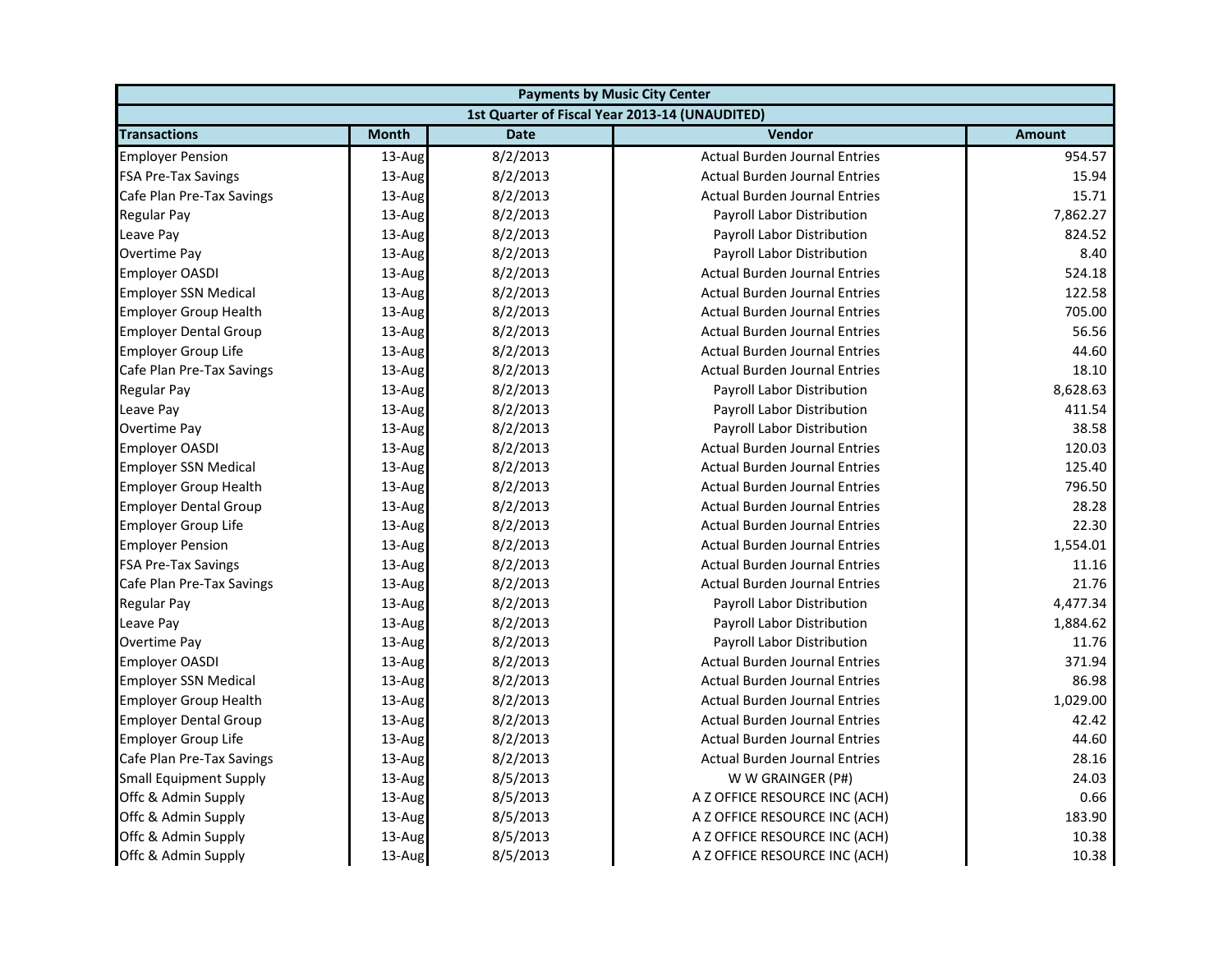| <b>Payments by Music City Center</b> |              |             |                                                |               |
|--------------------------------------|--------------|-------------|------------------------------------------------|---------------|
|                                      |              |             | 1st Quarter of Fiscal Year 2013-14 (UNAUDITED) |               |
| <b>Transactions</b>                  | <b>Month</b> | <b>Date</b> | Vendor                                         | <b>Amount</b> |
| Offc & Admin Supply                  | 13-Aug       | 8/5/2013    | A Z OFFICE RESOURCE INC (ACH)                  | 4.98          |
| Offc & Admin Supply                  | 13-Aug       | 8/5/2013    | A Z OFFICE RESOURCE INC (ACH)                  | 4.16          |
| Offc & Admin Supply                  | 13-Aug       | 8/5/2013    | A Z OFFICE RESOURCE INC (ACH)                  | 1.05          |
| Offc & Admin Supply                  | 13-Aug       | 8/5/2013    | A Z OFFICE RESOURCE INC (ACH)                  | 5.51          |
| Offc & Admin Supply                  | 13-Aug       | 8/5/2013    | A Z OFFICE RESOURCE INC (ACH)                  | 18.44         |
| Offc & Admin Supply                  | 13-Aug       | 8/5/2013    | A Z OFFICE RESOURCE INC (ACH)                  | 5.33          |
| Offc & Admin Supply                  | 13-Aug       | 8/5/2013    | A Z OFFICE RESOURCE INC (ACH)                  | 12.56         |
| Offc & Admin Supply                  | 13-Aug       | 8/5/2013    | A Z OFFICE RESOURCE INC (ACH)                  | 7.10          |
| Offc & Admin Supply                  | 13-Aug       | 8/5/2013    | A Z OFFICE RESOURCE INC (ACH)                  | 36.30         |
| Offc & Admin Supply                  | 13-Aug       | 8/5/2013    | A Z OFFICE RESOURCE INC (ACH)                  | 60.44         |
| Offc & Admin Supply                  | 13-Aug       | 8/5/2013    | A Z OFFICE RESOURCE INC (ACH)                  | 19.74         |
| Offc & Admin Supply                  | 13-Aug       | 8/5/2013    | A Z OFFICE RESOURCE INC (ACH)                  | 13.16         |
| Offc & Admin Supply                  | 13-Aug       | 8/5/2013    | A Z OFFICE RESOURCE INC (ACH)                  | 10.84         |
| Offc & Admin Supply                  | 13-Aug       | 8/5/2013    | A Z OFFICE RESOURCE INC (ACH)                  | 12.64         |
| Offc & Admin Supply                  | 13-Aug       | 8/5/2013    | A Z OFFICE RESOURCE INC (ACH)                  | 8.72          |
| Offc & Admin Supply                  | 13-Aug       | 8/5/2013    | A Z OFFICE RESOURCE INC (ACH)                  | 13.20         |
| Offc & Admin Supply                  | 13-Aug       | 8/5/2013    | A Z OFFICE RESOURCE INC (ACH)                  | 36.48         |
| Offc & Admin Supply                  | 13-Aug       | 8/5/2013    | A Z OFFICE RESOURCE INC (ACH)                  | 6.47          |
| Offc & Admin Supply                  | 13-Aug       | 8/5/2013    | A Z OFFICE RESOURCE INC (ACH)                  | 14.58         |
| Offc & Admin Supply                  | 13-Aug       | 8/5/2013    | A Z OFFICE RESOURCE INC (ACH)                  | 9.21          |
| Offc & Admin Supply                  | 13-Aug       | 8/5/2013    | A Z OFFICE RESOURCE INC (ACH)                  | 5.37          |
| Offc & Admin Supply                  | 13-Aug       | 8/5/2013    | A Z OFFICE RESOURCE INC (ACH)                  | 7.03          |
| Offc & Admin Supply                  | 13-Aug       | 8/5/2013    | A Z OFFICE RESOURCE INC (ACH)                  | 43.20         |
| Offc & Admin Supply                  | 13-Aug       | 8/6/2013    | A Z OFFICE RESOURCE INC (ACH)                  | 52.20         |
| Offc & Admin Supply                  | 13-Aug       | 8/6/2013    | A Z OFFICE RESOURCE INC (ACH)                  | 7.39          |
| Offc & Admin Supply                  | 13-Aug       | 8/6/2013    | A Z OFFICE RESOURCE INC (ACH)                  | 20.85         |
| Offc & Admin Supply                  | 13-Aug       | 8/6/2013    | A Z OFFICE RESOURCE INC (ACH)                  | 4.20          |
| Offc & Admin Supply                  | 13-Aug       | 8/6/2013    | A Z OFFICE RESOURCE INC (ACH)                  | 12.82         |
| Offc & Admin Supply                  | 13-Aug       | 8/6/2013    | A Z OFFICE RESOURCE INC (ACH)                  | 30.90         |
| Offc & Admin Supply                  | 13-Aug       | 8/6/2013    | A Z OFFICE RESOURCE INC (ACH)                  | 18.20         |
| Offc & Admin Supply                  | 13-Aug       | 8/6/2013    | A Z OFFICE RESOURCE INC (ACH)                  | 24.26         |
| Offc & Admin Supply                  | 13-Aug       | 8/6/2013    | A Z OFFICE RESOURCE INC (ACH)                  | 2.43          |
| Offc & Admin Supply                  | 13-Aug       | 8/6/2013    | A Z OFFICE RESOURCE INC (ACH)                  | 26.14         |
| Repair & Maint Supply                | 13-Aug       | 8/7/2013    | COMBINED UTILITIES BOX SYS INC                 | 750.00        |
| <b>Electrical Supply</b>             | 13-Aug       | 8/8/2013    | WILLIAMS WHOLESALE SUPPLY OF N                 | 7.90          |
| <b>Medical Supply</b>                | 13-Aug       | 8/9/2013    | A Z OFFICE RESOURCE INC (ACH)                  | 93.69         |
| <b>Medical Supply</b>                | 13-Aug       | 8/9/2013    | A Z OFFICE RESOURCE INC (ACH)                  | 62.97         |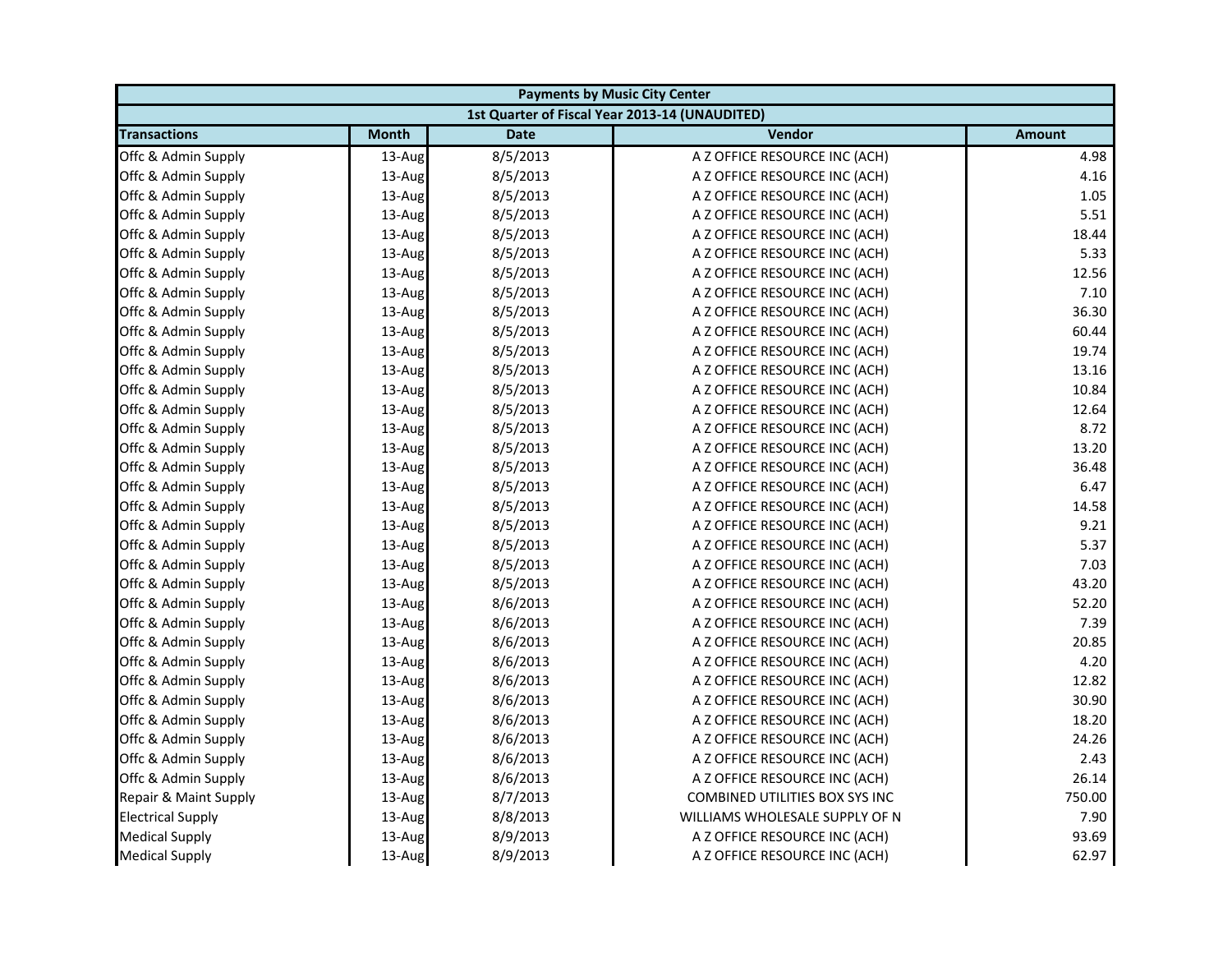| <b>Payments by Music City Center</b> |              |             |                                                |               |
|--------------------------------------|--------------|-------------|------------------------------------------------|---------------|
|                                      |              |             | 1st Quarter of Fiscal Year 2013-14 (UNAUDITED) |               |
| <b>Transactions</b>                  | <b>Month</b> | <b>Date</b> | Vendor                                         | <b>Amount</b> |
| <b>Medical Supply</b>                | 13-Aug       | 8/9/2013    | A Z OFFICE RESOURCE INC (ACH)                  | 132.69        |
| <b>Medical Supply</b>                | 13-Aug       | 8/9/2013    | A Z OFFICE RESOURCE INC (ACH)                  | 114.24        |
| <b>Medical Supply</b>                | 13-Aug       | 8/9/2013    | A Z OFFICE RESOURCE INC (ACH)                  | 34.92         |
| <b>Medical Supply</b>                | 13-Aug       | 8/9/2013    | A Z OFFICE RESOURCE INC (ACH)                  | 85.08         |
| <b>Medical Supply</b>                | 13-Aug       | 8/9/2013    | A Z OFFICE RESOURCE INC (ACH)                  | 20.16         |
| <b>Medical Supply</b>                | 13-Aug       | 8/9/2013    | A Z OFFICE RESOURCE INC (ACH)                  | 103.92        |
| <b>Medical Supply</b>                | 13-Aug       | 8/9/2013    | A Z OFFICE RESOURCE INC (ACH)                  | 78.72         |
| <b>Medical Supply</b>                | 13-Aug       | 8/9/2013    | A Z OFFICE RESOURCE INC (ACH)                  | 58.56         |
| <b>Medical Supply</b>                | 13-Aug       | 8/9/2013    | A Z OFFICE RESOURCE INC (ACH)                  | 47.76         |
| <b>Temporary Service</b>             | 13-Aug       | 8/9/2013    | SAFE HOUSE, THE                                | 950.00        |
| Offc & Admin Supply                  | 13-Aug       | 8/9/2013    | A Z OFFICE RESOURCE INC (ACH)                  | 12.18         |
| Offc & Admin Supply                  | 13-Aug       | 8/9/2013    | A Z OFFICE RESOURCE INC (ACH)                  | 15.09         |
| Offc & Admin Supply                  | 13-Aug       | 8/9/2013    | A Z OFFICE RESOURCE INC (ACH)                  | 15.96         |
| Offc & Admin Supply                  | 13-Aug       | 8/9/2013    | A Z OFFICE RESOURCE INC (ACH)                  | 12.40         |
| Offc & Admin Supply                  | 13-Aug       | 8/9/2013    | A Z OFFICE RESOURCE INC (ACH)                  | 5.94          |
| Offc & Admin Supply                  | 13-Aug       | 8/9/2013    | A Z OFFICE RESOURCE INC (ACH)                  | 0.66          |
| Offc & Admin Supply                  | 13-Aug       | 8/9/2013    | A Z OFFICE RESOURCE INC (ACH)                  | 3.91          |
| Offc & Admin Supply                  | 13-Aug       | 8/9/2013    | A Z OFFICE RESOURCE INC (ACH)                  | 2.20          |
| Offc & Admin Supply                  | 13-Aug       | 8/12/2013   | ATHENS PAPER CO (ACH)                          | 268.25        |
| Offc & Admin Supply                  | 13-Aug       | 8/12/2013   | W W GRAINGER (P#)                              | 52.12         |
| Offc & Admin Supply                  | 13-Aug       | 8/12/2013   | W W GRAINGER (P#)                              | 3.60          |
| Offc & Admin Supply                  | 13-Aug       | 8/12/2013   | ATHENS PAPER CO (ACH)                          | 268.00        |
| Offc & Admin Supply                  | 13-Aug       | 8/12/2013   | A Z OFFICE RESOURCE INC (ACH)                  | 29.16         |
| <b>Membership Dues</b>               | 13-Aug       | 8/12/2013   | NASHVILLE DWNTWN PRTNRSHP(BIKE                 | 2,000.00      |
| Offc & Admin Supply                  | 13-Aug       | 8/12/2013   | ATHENS PAPER CO (ACH)                          | 35.75         |
| Repair & Maint Supply                | 13-Aug       | 8/14/2013   | <b>COMBINED UTILITIES BOX SYS INC</b>          | 26.00         |
| <b>Temporary Service</b>             | 13-Aug       | 8/15/2013   | LMG INC (ACH)                                  | 1,047.00      |
| <b>Temporary Service</b>             | 13-Aug       | 8/15/2013   | LMG INC (ACH)                                  | 250.00        |
| Other Rpr & Maint Srvc               | 13-Aug       | 8/15/2013   | RICOH USA INC (ACH)                            | 74.66         |
| Rent Equipment                       | 13-Aug       | 8/15/2013   | FREEMAN DECORATING SVCS INC                    | 600.00        |
| Electric                             | 13-Aug       | 8/15/2013   | NASHVILLE ELECTRIC SERVICE CO                  | 152,873.70    |
| Pest Control Srvc                    | 13-Aug       | 8/15/2013   | COOKS PEST CONTROL INC COMMERC                 | 680.00        |
| <b>Building Maintenance Srvc</b>     | 13-Aug       | 8/15/2013   | <b>NASHVILLE GLASS CO</b>                      | 2,515.00      |
| Other Rpr & Maint Srvc               | 13-Aug       | 8/15/2013   | RICOH USA INC (ACH)                            | 12.44         |
| <b>Small Equipment Supply</b>        | 13-Aug       | 8/15/2013   | W W GRAINGER (P#)                              | (5.40)        |
| Refuse Disposal-Reimb                | 13-Aug       | 8/15/2013   | ALLIED WASTE (ACH)                             | 3,584.81      |
| <b>Laundry Services</b>              | 13-Aug       | 8/15/2013   | ALSCO                                          | 116.10        |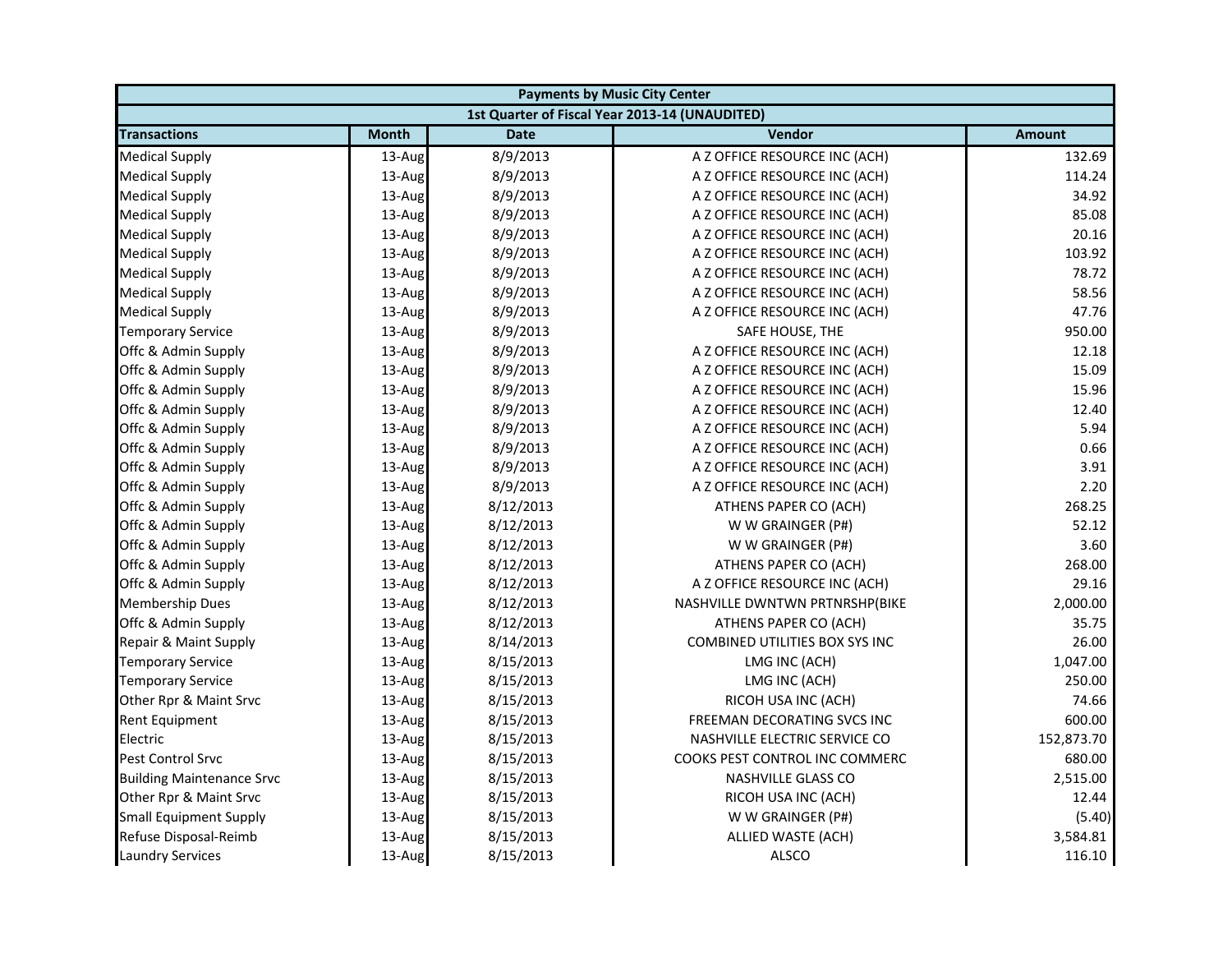| <b>Payments by Music City Center</b> |              |             |                                                |               |
|--------------------------------------|--------------|-------------|------------------------------------------------|---------------|
|                                      |              |             | 1st Quarter of Fiscal Year 2013-14 (UNAUDITED) |               |
| <b>Transactions</b>                  | <b>Month</b> | <b>Date</b> | Vendor                                         | <b>Amount</b> |
| Janitorial Srvc                      | $13$ -Aug    | 8/15/2013   | SERVICE MANAGEMENT SYSTEMS                     | 1,455.50      |
| Other Rpr & Maint Srvc               | 13-Aug       | 8/15/2013   | RICOH USA INC (ACH)                            | 31.11         |
| <b>HHold &amp; Jnitr Supply</b>      | 13-Aug       | 8/15/2013   | W W GRAINGER (P#)                              | (281.50)      |
| Other Rpr & Maint Srvc               | 13-Aug       | 8/15/2013   | RICOH USA INC (ACH)                            | 31.11         |
| <b>Security Services</b>             | 13-Aug       | 8/15/2013   | <b>BRANTLEY SECURITY SERVICES INC</b>          | 2,350.59      |
| <b>Temporary Service</b>             | 13-Aug       | 8/15/2013   | <b>BRANTLEY SECURITY SERVICES INC</b>          | 916.75        |
| <b>Uniform Cleaning Service</b>      | 13-Aug       | 8/15/2013   | <b>COYNE TEXTILE SVCS</b>                      | 400.55        |
| <b>Uniform Cleaning Service</b>      | 13-Aug       | 8/15/2013   | <b>COYNE TEXTILE SVCS</b>                      | 398.60        |
| <b>Auto Fuel</b>                     | 13-Aug       | 8/15/2013   | <b>WRIGHT EXPRESS FINANCIAL SVCS</b>           | 225.73        |
| Auto Oil/Lubricants                  | 13-Aug       | 8/15/2013   | <b>WILLIAMS LUBRICATION EQ SALES</b>           | 1,700.00      |
| <b>Small Equipment Supply</b>        | 13-Aug       | 8/15/2013   | W W GRAINGER (P#)                              | (59.58)       |
| Other Rpr & Maint Srvc               | 13-Aug       | 8/15/2013   | RICOH USA INC (ACH)                            | 130.66        |
| Other Rpr & Maint Srvc               | 13-Aug       | 8/15/2013   | RICOH USA INC (ACH)                            | 62.22         |
| Other Rpr & Maint Srvc               | 13-Aug       | 8/15/2013   | RICOH USA INC (ACH)                            | 6.22          |
| Other Rpr & Maint Srvc               | 13-Aug       | 8/15/2013   | RICOH USA INC (ACH)                            | 56.00         |
| Insurance-Liability/PropDmg          | 13-Aug       | 8/15/2013   | AMER SPECIALTY INS & RISK SVCS                 | 776.00        |
| Other Rpr & Maint Srvc               | 13-Aug       | 8/15/2013   | RICOH USA INC (ACH)                            | 37.34         |
| Other Rpr & Maint Srvc               | 13-Aug       | 8/15/2013   | RICOH USA INC (ACH)                            | 56.00         |
| Regular Pay                          | 13-Aug       | 8/16/2013   | Payroll Labor Distribution                     | 20,494.49     |
| Leave Pay                            | 13-Aug       | 8/16/2013   | Payroll Labor Distribution                     | 119.00        |
| <b>Overtime Pay</b>                  | 13-Aug       | 8/16/2013   | Payroll Labor Distribution                     | 362.62        |
| <b>Employer OASDI</b>                | 13-Aug       | 8/16/2013   | <b>Actual Burden Journal Entries</b>           | 1,249.27      |
| <b>Employer SSN Medical</b>          | 13-Aug       | 8/16/2013   | <b>Actual Burden Journal Entries</b>           | 292.18        |
| <b>Employer Group Health</b>         | 13-Aug       | 8/16/2013   | <b>Actual Burden Journal Entries</b>           | 3,051.47      |
| <b>Employer Dental Group</b>         | 13-Aug       | 8/16/2013   | <b>Actual Burden Journal Entries</b>           | 142.39        |
| Cafe Plan Pre-Tax Savings            | 13-Aug       | 8/16/2013   | <b>Actual Burden Journal Entries</b>           | 83.24         |
| Allowance-Cell/Mobile Devices        | 13-Aug       | 8/16/2013   | Payroll Labor Distribution                     | 275.59        |
| <b>Regular Pay</b>                   | 13-Aug       | 8/16/2013   | Payroll Labor Distribution                     | 5,128.18      |
| Leave Pay                            | 13-Aug       | 8/16/2013   | Payroll Labor Distribution                     | 96.15         |
| <b>Overtime Pay</b>                  | 13-Aug       | 8/16/2013   | Payroll Labor Distribution                     | 99.15         |
| <b>Employer OASDI</b>                | 13-Aug       | 8/16/2013   | <b>Actual Burden Journal Entries</b>           | 260.48        |
| <b>Employer SSN Medical</b>          | 13-Aug       | 8/16/2013   | <b>Actual Burden Journal Entries</b>           | 74.64         |
| <b>Employer Group Health</b>         | 13-Aug       | 8/16/2013   | <b>Actual Burden Journal Entries</b>           | 721.63        |
| <b>Employer Dental Group</b>         | 13-Aug       | 8/16/2013   | <b>Actual Burden Journal Entries</b>           | 33.50         |
| <b>Employer Pension</b>              | 13-Aug       | 8/16/2013   | <b>Actual Burden Journal Entries</b>           | 911.20        |
| Cafe Plan Pre-Tax Savings            | 13-Aug       | 8/16/2013   | <b>Actual Burden Journal Entries</b>           | 19.28         |
| Allowance-Cell/Mobile Devices        | 13-Aug       | 8/16/2013   | Payroll Labor Distribution                     | 78.74         |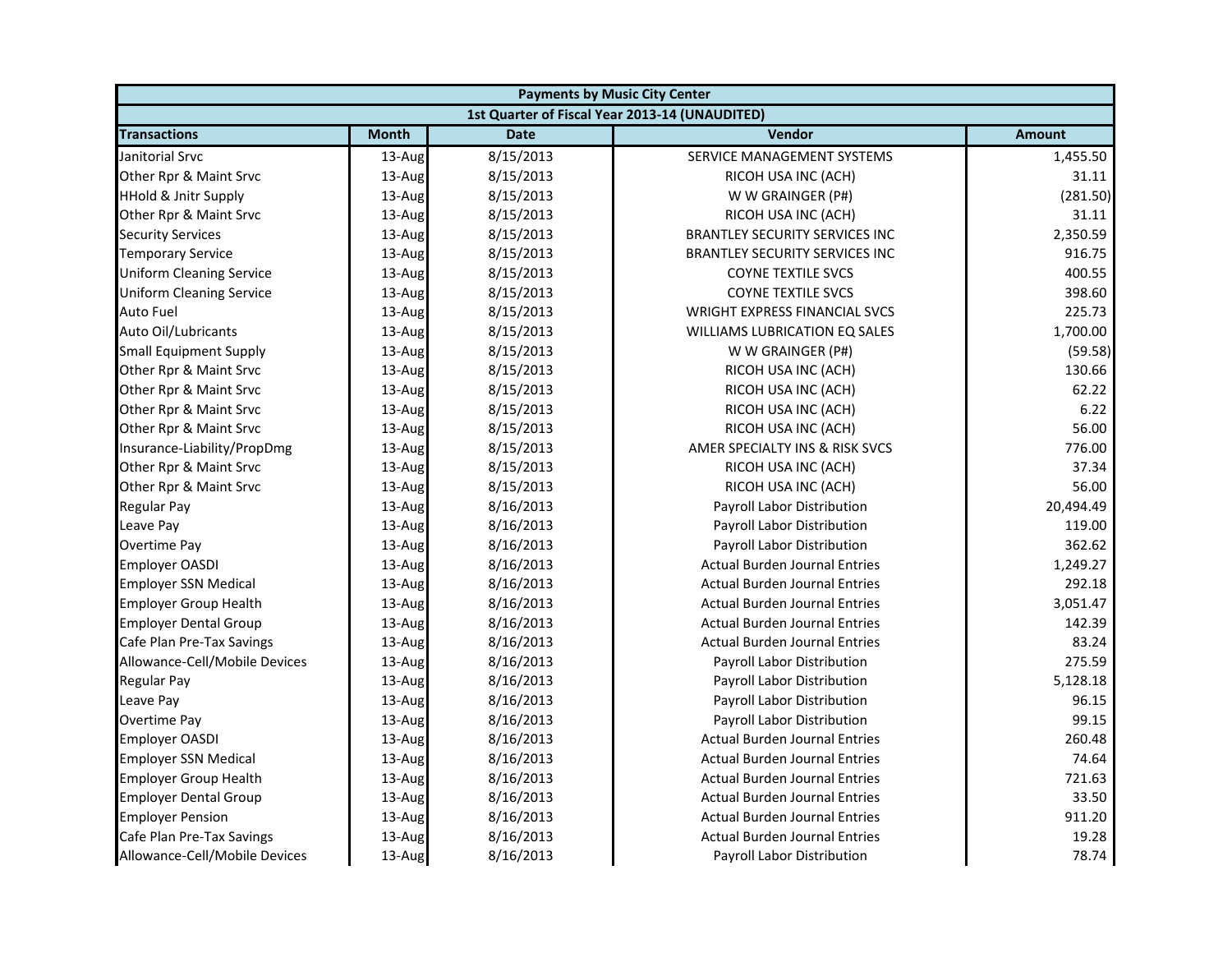| <b>Payments by Music City Center</b> |              |             |                                                |               |
|--------------------------------------|--------------|-------------|------------------------------------------------|---------------|
|                                      |              |             | 1st Quarter of Fiscal Year 2013-14 (UNAUDITED) |               |
| <b>Transactions</b>                  | <b>Month</b> | <b>Date</b> | Vendor                                         | <b>Amount</b> |
| <b>Regular Pay</b>                   | 13-Aug       | 8/16/2013   | Payroll Labor Distribution                     | 21,287.92     |
| Leave Pay                            | $13$ -Aug    | 8/16/2013   | Payroll Labor Distribution                     | 1,658.59      |
| Overtime Pay                         | 13-Aug       | 8/16/2013   | Payroll Labor Distribution                     | 126.40        |
| <b>Employer OASDI</b>                | 13-Aug       | 8/16/2013   | <b>Actual Burden Journal Entries</b>           | 1,376.94      |
| <b>Employer SSN Medical</b>          | 13-Aug       | 8/16/2013   | <b>Actual Burden Journal Entries</b>           | 322.02        |
| <b>Employer Group Health</b>         | 13-Aug       | 8/16/2013   | <b>Actual Burden Journal Entries</b>           | 2,790.86      |
| <b>Employer Dental Group</b>         | 13-Aug       | 8/16/2013   | <b>Actual Burden Journal Entries</b>           | 139.13        |
| Cafe Plan Pre-Tax Savings            | 13-Aug       | 8/16/2013   | <b>Actual Burden Journal Entries</b>           | 77.83         |
| <b>Pest Control Srvc</b>             | $13$ -Aug    | 8/16/2013   | COOKS PEST CONTROL INC COMMERC                 | 1,207.50      |
| Allowance-Cell/Mobile Devices        | 13-Aug       | 8/16/2013   | Payroll Labor Distribution                     | 162.74        |
| Repair & Maint Supply                | 13-Aug       | 8/16/2013   | W W GRAINGER (P#)                              | 29.52         |
| Repair & Maint Supply                | 13-Aug       | 8/16/2013   | W W GRAINGER (P#)                              | 237.36        |
| Repair & Maint Supply                | 13-Aug       | 8/16/2013   | W W GRAINGER (P#)                              | 88.44         |
| Repair & Maint Supply                | 13-Aug       | 8/16/2013   | W W GRAINGER (P#)                              | 101.80        |
| <b>Electrical Supply</b>             | 13-Aug       | 8/16/2013   | WILLIAMS WHOLESALE SUPPLY OF N                 | 470.00        |
| <b>Electrical Supply</b>             | 13-Aug       | 8/16/2013   | WILLIAMS WHOLESALE SUPPLY OF N                 | 21.60         |
| <b>Electrical Supply</b>             | 13-Aug       | 8/16/2013   | WILLIAMS WHOLESALE SUPPLY OF N                 | 319.74        |
| <b>Electrical Supply</b>             | 13-Aug       | 8/16/2013   | WILLIAMS WHOLESALE SUPPLY OF N                 | 21.80         |
| <b>Electrical Supply</b>             | 13-Aug       | 8/16/2013   | WILLIAMS WHOLESALE SUPPLY OF N                 | 29.80         |
| <b>Electrical Supply</b>             | 13-Aug       | 8/16/2013   | WILLIAMS WHOLESALE SUPPLY OF N                 | 29.00         |
| Regular Pay                          | 13-Aug       | 8/16/2013   | Payroll Labor Distribution                     | 2,454.66      |
| Leave Pay                            | 13-Aug       | 8/16/2013   | Payroll Labor Distribution                     | 96.15         |
| Overtime Pay                         | 13-Aug       | 8/16/2013   | Payroll Labor Distribution                     | 1.89          |
| Injured on Duty Pay                  | 13-Aug       | 8/16/2013   | Payroll Labor Distribution                     | 1,300.32      |
| Employer OASDI                       | 13-Aug       | 8/16/2013   | <b>Actual Burden Journal Entries</b>           | 93.22         |
| <b>Employer OASDI</b>                | 13-Aug       | 8/16/2013   | <b>Actual Burden Journal Entries</b>           | 70.40         |
| <b>Employer SSN Medical</b>          | 13-Aug       | 8/16/2013   | <b>Actual Burden Journal Entries</b>           | 35.52         |
| <b>Employer SSN Medical</b>          | 13-Aug       | 8/16/2013   | <b>Actual Burden Journal Entries</b>           | 16.46         |
| <b>Employer Group Health</b>         | 13-Aug       | 8/16/2013   | <b>Actual Burden Journal Entries</b>           | 297.99        |
| <b>Employer Group Health</b>         | 13-Aug       | 8/16/2013   | <b>Actual Burden Journal Entries</b>           | 435.38        |
| <b>Employer Dental Group</b>         | 13-Aug       | 8/16/2013   | <b>Actual Burden Journal Entries</b>           | 16.21         |
| <b>Employer Dental Group</b>         | 13-Aug       | 8/16/2013   | <b>Actual Burden Journal Entries</b>           | 10.94         |
| <b>Employer Pension</b>              | 13-Aug       | 8/16/2013   | <b>Actual Burden Journal Entries</b>           | 436.95        |
| <b>Employer Pension</b>              | 13-Aug       | 8/16/2013   | <b>Actual Burden Journal Entries</b>           | 222.58        |
| Cafe Plan Pre-Tax Savings            | 13-Aug       | 8/16/2013   | <b>Actual Burden Journal Entries</b>           | 7.73          |
| Cafe Plan Pre-Tax Savings            | 13-Aug       | 8/16/2013   | <b>Actual Burden Journal Entries</b>           | 12.22         |
| <b>Regular Pay</b>                   | 13-Aug       | 8/16/2013   | Payroll Labor Distribution                     | 27,178.68     |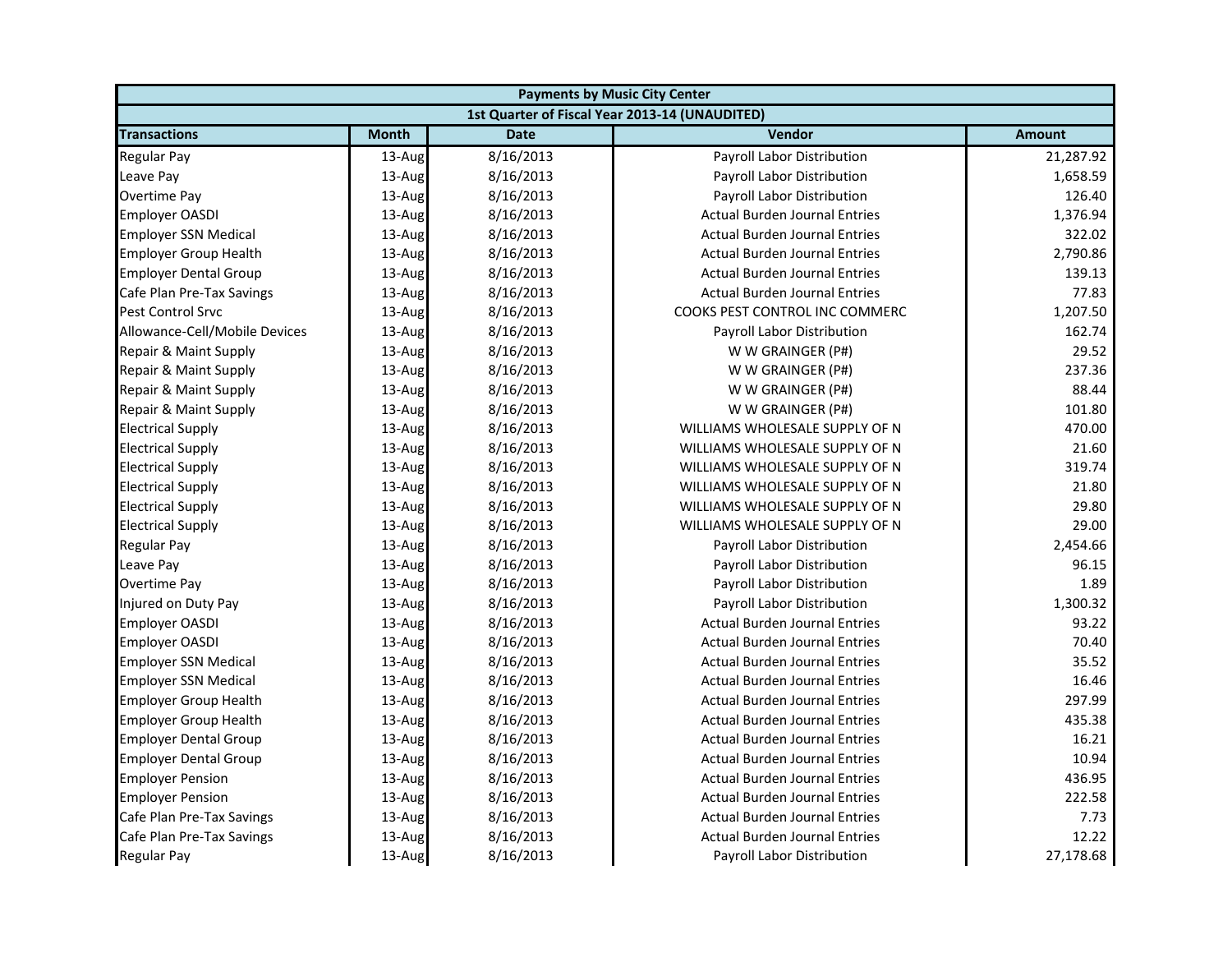| <b>Payments by Music City Center</b> |              |             |                                                |               |
|--------------------------------------|--------------|-------------|------------------------------------------------|---------------|
|                                      |              |             | 1st Quarter of Fiscal Year 2013-14 (UNAUDITED) |               |
| <b>Transactions</b>                  | <b>Month</b> | <b>Date</b> | Vendor                                         | <b>Amount</b> |
| Leave Pay                            | 13-Aug       | 8/16/2013   | Payroll Labor Distribution                     | 2,000.92      |
| Overtime Pay                         | 13-Aug       | 8/16/2013   | Payroll Labor Distribution                     | 136.70        |
| <b>Employer OASDI</b>                | $13$ -Aug    | 8/16/2013   | <b>Actual Burden Journal Entries</b>           | 1,699.08      |
| <b>Employer SSN Medical</b>          | 13-Aug       | 8/16/2013   | <b>Actual Burden Journal Entries</b>           | 397.39        |
| <b>Employer Group Health</b>         | 13-Aug       | 8/16/2013   | <b>Actual Burden Journal Entries</b>           | 5,754.10      |
| <b>Employer Dental Group</b>         | 13-Aug       | 8/16/2013   | <b>Actual Burden Journal Entries</b>           | 330.16        |
| Cafe Plan Pre-Tax Savings            | 13-Aug       | 8/16/2013   | <b>Actual Burden Journal Entries</b>           | 154.89        |
| <b>Laundry Services</b>              | 13-Aug       | 8/16/2013   | <b>ALSCO</b>                                   | 261.17        |
| Allowance-Cell/Mobile Devices        | $13$ -Aug    | 8/16/2013   | Payroll Labor Distribution                     | 118.11        |
| <b>Regular Pay</b>                   | 13-Aug       | 8/16/2013   | Payroll Labor Distribution                     | 4,043.57      |
| Leave Pay                            | 13-Aug       | 8/16/2013   | Payroll Labor Distribution                     | 449.27        |
| <b>Overtime Pay</b>                  | 13-Aug       | 8/16/2013   | Payroll Labor Distribution                     | 25.20         |
| <b>Employer OASDI</b>                | 13-Aug       | 8/16/2013   | <b>Actual Burden Journal Entries</b>           | 198.03        |
| <b>Employer SSN Medical</b>          | 13-Aug       | 8/16/2013   | <b>Actual Burden Journal Entries</b>           | 60.03         |
| <b>Employer Group Health</b>         | 13-Aug       | 8/16/2013   | <b>Actual Burden Journal Entries</b>           | 1,032.27      |
| <b>Employer Dental Group</b>         | 13-Aug       | 8/16/2013   | <b>Actual Burden Journal Entries</b>           | 35.93         |
| <b>Employer Pension</b>              | 13-Aug       | 8/16/2013   | <b>Actual Burden Journal Entries</b>           | 554.06        |
| <b>FSA Pre-Tax Savings</b>           | 13-Aug       | 8/16/2013   | <b>Actual Burden Journal Entries</b>           | 0.52          |
| Cafe Plan Pre-Tax Savings            | 13-Aug       | 8/16/2013   | <b>Actual Burden Journal Entries</b>           | 28.25         |
| <b>Regular Pay</b>                   | 13-Aug       | 8/16/2013   | Payroll Labor Distribution                     | 7,106.30      |
| <b>Overtime Pay</b>                  | 13-Aug       | 8/16/2013   | Payroll Labor Distribution                     | 11.40         |
| <b>Employer OASDI</b>                | 13-Aug       | 8/16/2013   | <b>Actual Burden Journal Entries</b>           | 418.07        |
| <b>Employer SSN Medical</b>          | 13-Aug       | 8/16/2013   | <b>Actual Burden Journal Entries</b>           | 97.79         |
| <b>Employer Group Health</b>         | 13-Aug       | 8/16/2013   | <b>Actual Burden Journal Entries</b>           | 1,127.72      |
| <b>Employer Dental Group</b>         | 13-Aug       | 8/16/2013   | <b>Actual Burden Journal Entries</b>           | 48.09         |
| Cafe Plan Pre-Tax Savings            | 13-Aug       | 8/16/2013   | <b>Actual Burden Journal Entries</b>           | 31.65         |
| Allowance-Cell/Mobile Devices        | 13-Aug       | 8/16/2013   | Payroll Labor Distribution                     | 39.37         |
| <b>Regular Pay</b>                   | 13-Aug       | 8/16/2013   | Payroll Labor Distribution                     | 6,064.61      |
| Leave Pay                            | 13-Aug       | 8/16/2013   | Payroll Labor Distribution                     | 289.23        |
| <b>Employer OASDI</b>                | 13-Aug       | 8/16/2013   | <b>Actual Burden Journal Entries</b>           | 319.27        |
| <b>Employer SSN Medical</b>          | 13-Aug       | 8/16/2013   | <b>Actual Burden Journal Entries</b>           | 88.39         |
| <b>Employer Group Health</b>         | 13-Aug       | 8/16/2013   | <b>Actual Burden Journal Entries</b>           | 840.60        |
| <b>Employer Dental Group</b>         | 13-Aug       | 8/16/2013   | <b>Actual Burden Journal Entries</b>           | 31.11         |
| <b>Employer Pension</b>              | 13-Aug       | 8/16/2013   | <b>Actual Burden Journal Entries</b>           | 1,087.59      |
| <b>FSA Pre-Tax Savings</b>           | 13-Aug       | 8/16/2013   | <b>Actual Burden Journal Entries</b>           | 2.39          |
| Cafe Plan Pre-Tax Savings            | 13-Aug       | 8/16/2013   | <b>Actual Burden Journal Entries</b>           | 23.24         |
| Allowance-Cell/Mobile Devices        | 13-Aug       | 8/16/2013   | Payroll Labor Distribution                     | 78.74         |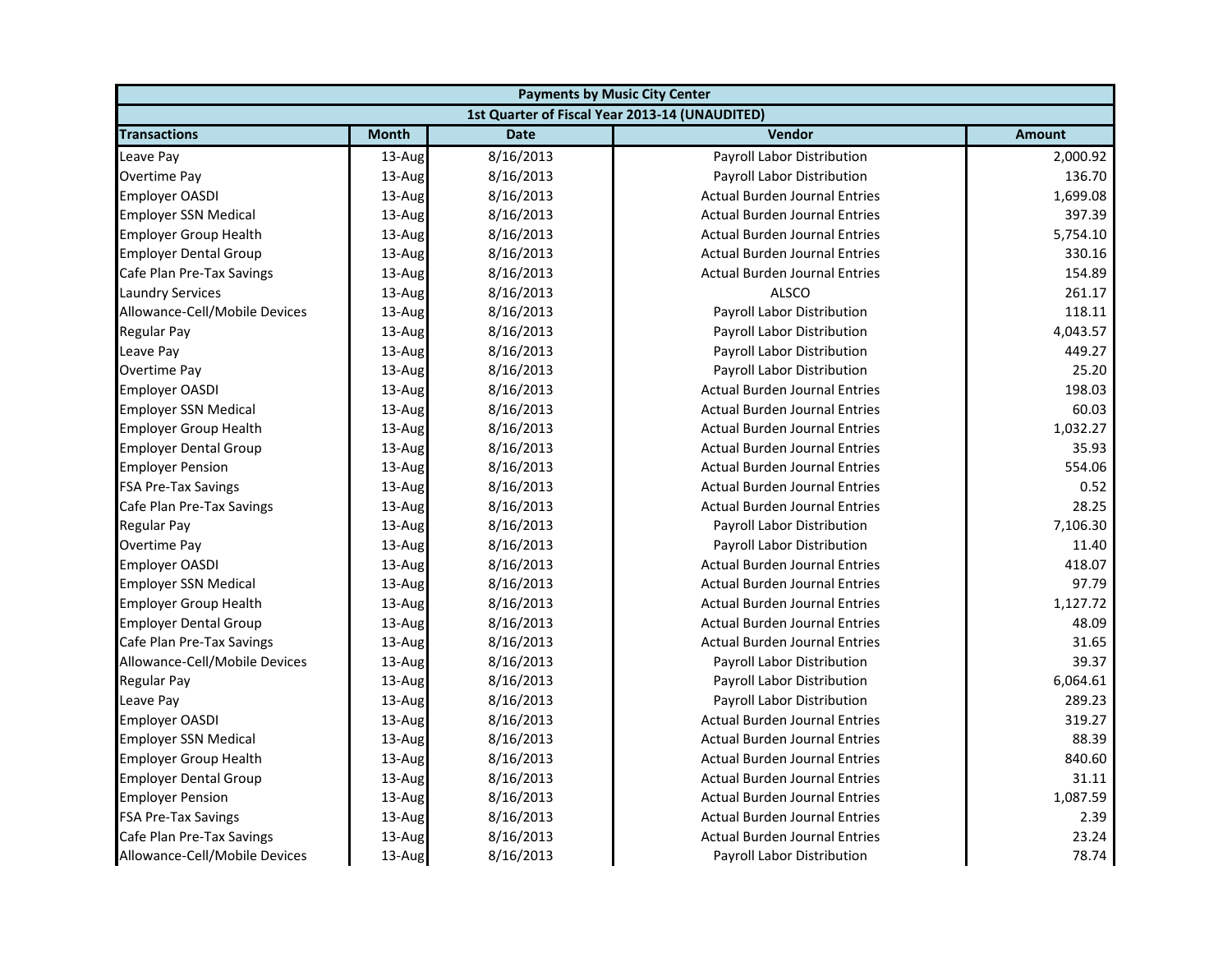| <b>Payments by Music City Center</b> |              |             |                                                |               |
|--------------------------------------|--------------|-------------|------------------------------------------------|---------------|
|                                      |              |             | 1st Quarter of Fiscal Year 2013-14 (UNAUDITED) |               |
| <b>Transactions</b>                  | <b>Month</b> | <b>Date</b> | Vendor                                         | <b>Amount</b> |
| Regular Pay                          | 13-Aug       | 8/16/2013   | <b>Payroll Labor Distribution</b>              | 18,572.18     |
| Leave Pay                            | $13$ -Aug    | 8/16/2013   | Payroll Labor Distribution                     | 294.15        |
| Holiday Pay                          | 13-Aug       | 8/16/2013   | Payroll Labor Distribution                     | 43.04         |
| Overtime Pay                         | 13-Aug       | 8/16/2013   | Payroll Labor Distribution                     | 231.89        |
| <b>Employer OASDI</b>                | 13-Aug       | 8/16/2013   | <b>Actual Burden Journal Entries</b>           | 1,117.74      |
| <b>Employer SSN Medical</b>          | 13-Aug       | 8/16/2013   | <b>Actual Burden Journal Entries</b>           | 261.41        |
| <b>Employer Group Health</b>         | 13-Aug       | 8/16/2013   | <b>Actual Burden Journal Entries</b>           | 3,515.95      |
| <b>Employer Dental Group</b>         | 13-Aug       | 8/16/2013   | <b>Actual Burden Journal Entries</b>           | 141.40        |
| <b>Employer Pension</b>              | $13$ -Aug    | 8/16/2013   | <b>Actual Burden Journal Entries</b>           | 74.54         |
| Cafe Plan Pre-Tax Savings            | 13-Aug       | 8/16/2013   | <b>Actual Burden Journal Entries</b>           | 95.73         |
| Allowance-Cell/Mobile Devices        | 13-Aug       | 8/16/2013   | Payroll Labor Distribution                     | 157.48        |
| <b>Regular Pay</b>                   | 13-Aug       | 8/16/2013   | Payroll Labor Distribution                     | 5,511.46      |
| Leave Pay                            | 13-Aug       | 8/16/2013   | Payroll Labor Distribution                     | 466.65        |
| Overtime Pay                         | 13-Aug       | 8/16/2013   | Payroll Labor Distribution                     | 81.52         |
| <b>Employer OASDI</b>                | 13-Aug       | 8/16/2013   | <b>Actual Burden Journal Entries</b>           | 284.77        |
| <b>Employer SSN Medical</b>          | 13-Aug       | 8/16/2013   | <b>Actual Burden Journal Entries</b>           | 80.33         |
| <b>Employer Group Health</b>         | 13-Aug       | 8/16/2013   | <b>Actual Burden Journal Entries</b>           | 1,401.60      |
| <b>Employer Dental Group</b>         | 13-Aug       | 8/16/2013   | <b>Actual Burden Journal Entries</b>           | 45.25         |
| <b>Employer Pension</b>              | $13$ -Aug    | 8/16/2013   | <b>Actual Burden Journal Entries</b>           | 962.37        |
| Cafe Plan Pre-Tax Savings            | 13-Aug       | 8/16/2013   | <b>Actual Burden Journal Entries</b>           | 38.63         |
| Offc & Admin Supply                  | 13-Aug       | 8/16/2013   | A Z OFFICE RESOURCE INC (ACH)                  | 10.92         |
| Offc & Admin Supply                  | 13-Aug       | 8/16/2013   | A Z OFFICE RESOURCE INC (ACH)                  | 12.78         |
| Offc & Admin Supply                  | 13-Aug       | 8/16/2013   | A Z OFFICE RESOURCE INC (ACH)                  | 13.96         |
| Offc & Admin Supply                  | 13-Aug       | 8/16/2013   | A Z OFFICE RESOURCE INC (ACH)                  | 5.02          |
| Offc & Admin Supply                  | 13-Aug       | 8/16/2013   | A Z OFFICE RESOURCE INC (ACH)                  | 4.02          |
| Offc & Admin Supply                  | 13-Aug       | 8/16/2013   | A Z OFFICE RESOURCE INC (ACH)                  | 6.03          |
| Regular Pay                          | 13-Aug       | 8/16/2013   | Payroll Labor Distribution                     | 3,365.38      |
| <b>Employer OASDI</b>                | 13-Aug       | 8/16/2013   | <b>Actual Burden Journal Entries</b>           | 211.09        |
| <b>Employer SSN Medical</b>          | 13-Aug       | 8/16/2013   | <b>Actual Burden Journal Entries</b>           | 49.37         |
| Allowance-Cell/Mobile Devices        | 13-Aug       | 8/16/2013   | Payroll Labor Distribution                     | 39.37         |
| Regular Pay                          | 13-Aug       | 8/16/2013   | Payroll Labor Distribution                     | 14,758.15     |
| Leave Pay                            | 13-Aug       | 8/16/2013   | Payroll Labor Distribution                     | 431.75        |
| Overtime Pay                         | 13-Aug       | 8/16/2013   | <b>Payroll Labor Distribution</b>              | 13.00         |
| <b>Employer OASDI</b>                | 13-Aug       | 8/16/2013   | <b>Actual Burden Journal Entries</b>           | 912.23        |
| <b>Employer SSN Medical</b>          | 13-Aug       | 8/16/2013   | <b>Actual Burden Journal Entries</b>           | 213.36        |
| <b>Employer Group Health</b>         | 13-Aug       | 8/16/2013   | <b>Actual Burden Journal Entries</b>           | 1,619.39      |
| <b>Employer Dental Group</b>         | 13-Aug       | 8/16/2013   | <b>Actual Burden Journal Entries</b>           | 73.52         |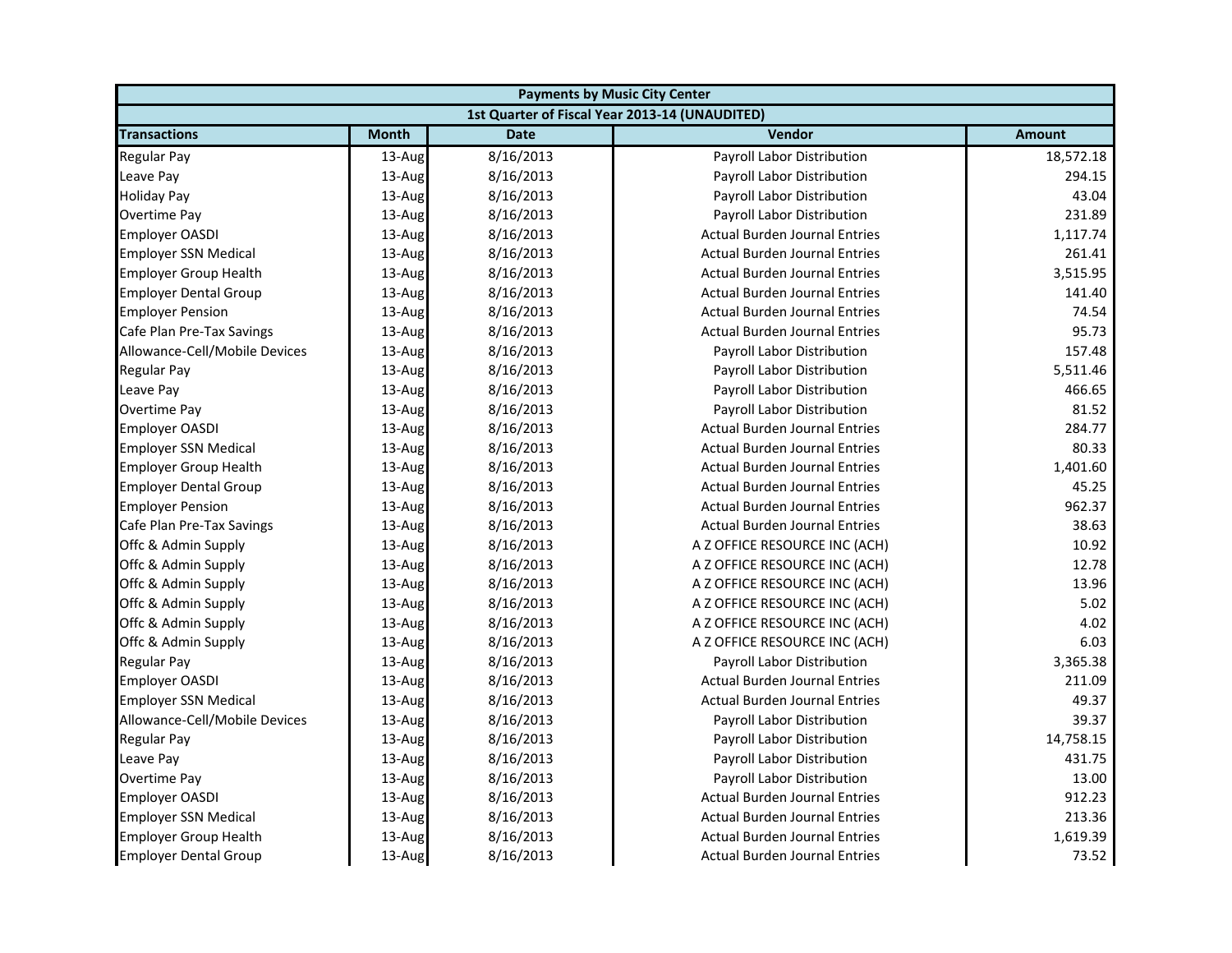| <b>Payments by Music City Center</b> |              |             |                                                |               |
|--------------------------------------|--------------|-------------|------------------------------------------------|---------------|
|                                      |              |             | 1st Quarter of Fiscal Year 2013-14 (UNAUDITED) |               |
| <b>Transactions</b>                  | <b>Month</b> | <b>Date</b> | <b>Vendor</b>                                  | <b>Amount</b> |
| <b>Employer Pension</b>              | 13-Aug       | 8/16/2013   | <b>Actual Burden Journal Entries</b>           | 2,602.28      |
| <b>FSA Pre-Tax Savings</b>           | 13-Aug       | 8/16/2013   | <b>Actual Burden Journal Entries</b>           | 9.76          |
| Cafe Plan Pre-Tax Savings            | 13-Aug       | 8/16/2013   | <b>Actual Burden Journal Entries</b>           | 45.52         |
| Allowance-Cell/Mobile Devices        | 13-Aug       | 8/16/2013   | Payroll Labor Distribution                     | 241.48        |
| Regular Pay                          | 13-Aug       | 8/16/2013   | Payroll Labor Distribution                     | 1,600.00      |
| <b>Employer OASDI</b>                | 13-Aug       | 8/16/2013   | <b>Actual Burden Journal Entries</b>           | 96.77         |
| <b>Employer SSN Medical</b>          | 13-Aug       | 8/16/2013   | <b>Actual Burden Journal Entries</b>           | 22.64         |
| <b>Employer Group Health</b>         | 13-Aug       | 8/16/2013   | <b>Actual Burden Journal Entries</b>           | 235.50        |
| <b>Employer Dental Group</b>         | $13$ -Aug    | 8/16/2013   | <b>Actual Burden Journal Entries</b>           | 14.14         |
| Cafe Plan Pre-Tax Savings            | 13-Aug       | 8/16/2013   | <b>Actual Burden Journal Entries</b>           | 6.01          |
| Allowance-Cell/Mobile Devices        | 13-Aug       | 8/16/2013   | Payroll Labor Distribution                     | 39.37         |
| <b>Regular Pay</b>                   | 13-Aug       | 8/16/2013   | Payroll Labor Distribution                     | 12,480.95     |
| Leave Pay                            | 13-Aug       | 8/16/2013   | Payroll Labor Distribution                     | 744.64        |
| Overtime Pay                         | 13-Aug       | 8/16/2013   | Payroll Labor Distribution                     | 25.34         |
| <b>Employer OASDI</b>                | 13-Aug       | 8/16/2013   | <b>Actual Burden Journal Entries</b>           | 759.41        |
| <b>Employer SSN Medical</b>          | 13-Aug       | 8/16/2013   | <b>Actual Burden Journal Entries</b>           | 177.63        |
| <b>Employer Group Health</b>         | 13-Aug       | 8/16/2013   | <b>Actual Burden Journal Entries</b>           | 2,617.50      |
| <b>Employer Dental Group</b>         | 13-Aug       | 8/16/2013   | <b>Actual Burden Journal Entries</b>           | 98.98         |
| Cafe Plan Pre-Tax Savings            | 13-Aug       | 8/16/2013   | <b>Actual Burden Journal Entries</b>           | 81.29         |
| Allowance-Cell/Mobile Devices        | 13-Aug       | 8/16/2013   | Payroll Labor Distribution                     | 78.74         |
| <b>Regular Pay</b>                   | 13-Aug       | 8/16/2013   | Payroll Labor Distribution                     | 5,230.59      |
| Leave Pay                            | 13-Aug       | 8/16/2013   | Payroll Labor Distribution                     | 346.15        |
| <b>Employer OASDI</b>                | 13-Aug       | 8/16/2013   | <b>Actual Burden Journal Entries</b>           | 324.44        |
| <b>Employer SSN Medical</b>          | 13-Aug       | 8/16/2013   | <b>Actual Burden Journal Entries</b>           | 75.88         |
| <b>Employer Group Health</b>         | 13-Aug       | 8/16/2013   | <b>Actual Burden Journal Entries</b>           | 559.50        |
| <b>Employer Dental Group</b>         | 13-Aug       | 8/16/2013   | <b>Actual Burden Journal Entries</b>           | 28.28         |
| <b>Employer Pension</b>              | 13-Aug       | 8/16/2013   | <b>Actual Burden Journal Entries</b>           | 954.57        |
| <b>FSA Pre-Tax Savings</b>           | 13-Aug       | 8/16/2013   | <b>Actual Burden Journal Entries</b>           | 15.94         |
| Cafe Plan Pre-Tax Savings            | 13-Aug       | 8/16/2013   | <b>Actual Burden Journal Entries</b>           | 15.71         |
| Allowance-Cell/Mobile Devices        | 13-Aug       | 8/16/2013   | Payroll Labor Distribution                     | 78.74         |
| <b>Regular Pay</b>                   | 13-Aug       | 8/16/2013   | Payroll Labor Distribution                     | 7,850.82      |
| Leave Pay                            | 13-Aug       | 8/16/2013   | Payroll Labor Distribution                     | 865.38        |
| Overtime Pay                         | 13-Aug       | 8/16/2013   | <b>Payroll Labor Distribution</b>              | 46.52         |
| <b>Employer OASDI</b>                | 13-Aug       | 8/16/2013   | <b>Actual Burden Journal Entries</b>           | 535.66        |
| <b>Employer SSN Medical</b>          | 13-Aug       | 8/16/2013   | <b>Actual Burden Journal Entries</b>           | 125.27        |
| <b>Employer Group Health</b>         | 13-Aug       | 8/16/2013   | <b>Actual Burden Journal Entries</b>           | 705.00        |
| <b>Employer Dental Group</b>         | 13-Aug       | 8/16/2013   | <b>Actual Burden Journal Entries</b>           | 56.56         |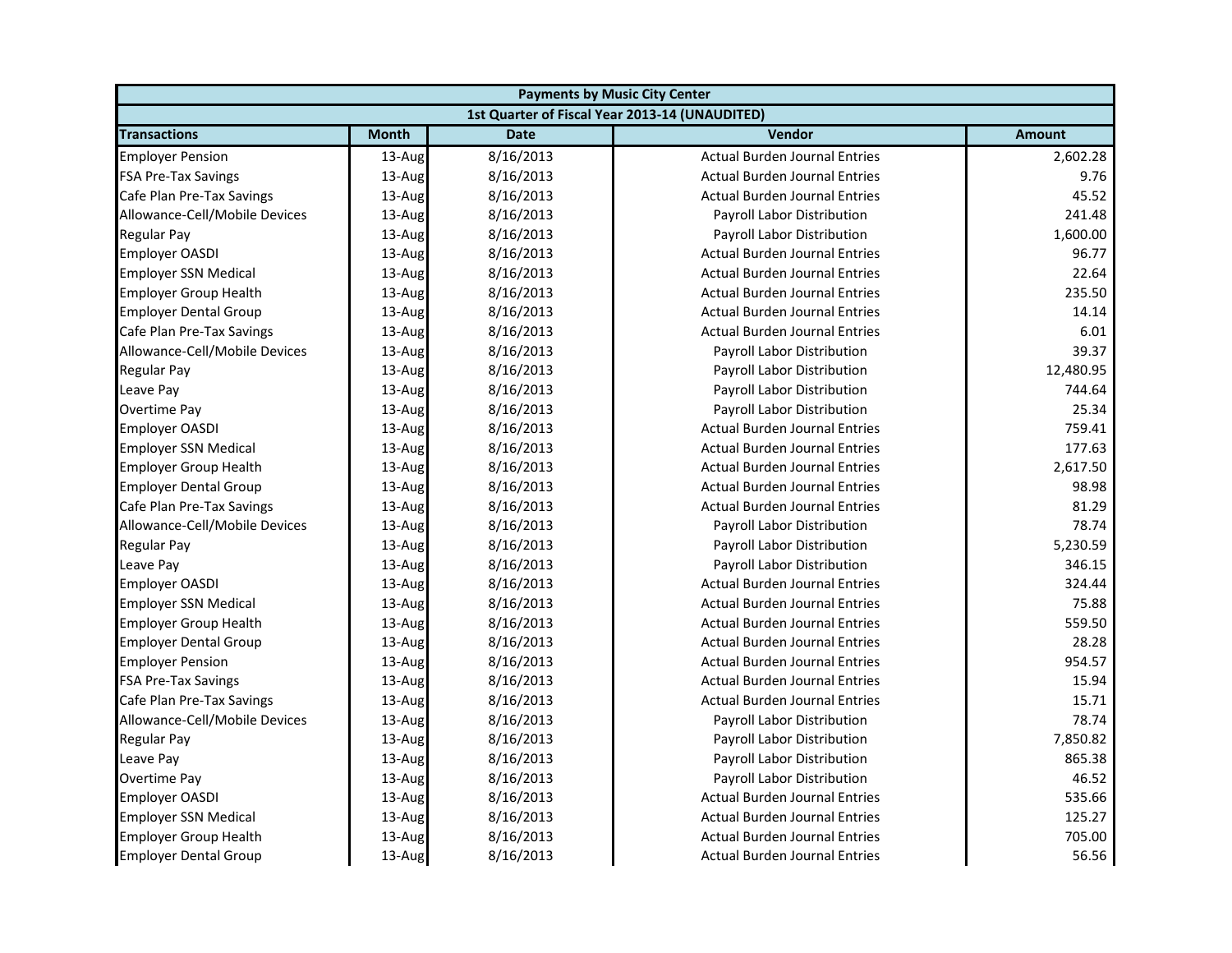| <b>Payments by Music City Center</b> |              |             |                                                |               |
|--------------------------------------|--------------|-------------|------------------------------------------------|---------------|
|                                      |              |             | 1st Quarter of Fiscal Year 2013-14 (UNAUDITED) |               |
| <b>Transactions</b>                  | <b>Month</b> | <b>Date</b> | Vendor                                         | <b>Amount</b> |
| Cafe Plan Pre-Tax Savings            | 13-Aug       | 8/16/2013   | <b>Actual Burden Journal Entries</b>           | 18.10         |
| Allowance-Cell/Mobile Devices        | 13-Aug       | 8/16/2013   | Payroll Labor Distribution                     | 118.11        |
| Regular Pay                          | 13-Aug       | 8/16/2013   | Payroll Labor Distribution                     | 8,661.04      |
| Leave Pay                            | 13-Aug       | 8/16/2013   | Payroll Labor Distribution                     | 411.54        |
| Overtime Pay                         | 13-Aug       | 8/16/2013   | Payroll Labor Distribution                     | 21.22         |
| <b>Employer OASDI</b>                | 13-Aug       | 8/16/2013   | <b>Actual Burden Journal Entries</b>           | 120.96        |
| <b>Employer SSN Medical</b>          | 13-Aug       | 8/16/2013   | <b>Actual Burden Journal Entries</b>           | 125.89        |
| <b>Employer Group Health</b>         | 13-Aug       | 8/16/2013   | <b>Actual Burden Journal Entries</b>           | 769.80        |
| <b>Employer Dental Group</b>         | 13-Aug       | 8/16/2013   | <b>Actual Burden Journal Entries</b>           | 27.61         |
| <b>Employer Pension</b>              | 13-Aug       | 8/16/2013   | <b>Actual Burden Journal Entries</b>           | 1,556.59      |
| <b>FSA Pre-Tax Savings</b>           | 13-Aug       | 8/16/2013   | <b>Actual Burden Journal Entries</b>           | 10.70         |
| Cafe Plan Pre-Tax Savings            | 13-Aug       | 8/16/2013   | <b>Actual Burden Journal Entries</b>           | 20.84         |
| Regular Pay                          | 13-Aug       | 8/16/2013   | Payroll Labor Distribution                     | 5,018.08      |
| Leave Pay                            | 13-Aug       | 8/16/2013   | Payroll Labor Distribution                     | 1,346.16      |
| Overtime Pay                         | 13-Aug       | 8/16/2013   | Payroll Labor Distribution                     | 5.99          |
| <b>Employer OASDI</b>                | 13-Aug       | 8/16/2013   | <b>Actual Burden Journal Entries</b>           | 376.58        |
| <b>Employer SSN Medical</b>          | 13-Aug       | 8/16/2013   | <b>Actual Burden Journal Entries</b>           | 88.07         |
| <b>Employer Group Health</b>         | 13-Aug       | 8/16/2013   | <b>Actual Burden Journal Entries</b>           | 1,029.00      |
| <b>Employer Dental Group</b>         | 13-Aug       | 8/16/2013   | <b>Actual Burden Journal Entries</b>           | 42.42         |
| Cafe Plan Pre-Tax Savings            | 13-Aug       | 8/16/2013   | <b>Actual Burden Journal Entries</b>           | 28.16         |
| Allowance-Cell/Mobile Devices        | 13-Aug       | 8/16/2013   | Payroll Labor Distribution                     | 78.74         |
| <b>HHold &amp; Jnitr Supply</b>      | 13-Aug       | 8/19/2013   | MERCURY SUPPLY CO INC (ACH)                    | 32.40         |
| <b>HHold &amp; Jnitr Supply</b>      | 13-Aug       | 8/19/2013   | MERCURY SUPPLY CO INC (ACH)                    | 397.00        |
| <b>Temporary Service</b>             | 13-Aug       | 8/19/2013   | LOOMIS FARGO & CO                              | 639.56        |
| <b>Mngt Cnsltnt Srvc</b>             | 13-Aug       | 8/20/2013   | INQUIRIES INC (ACH)                            | 236.00        |
| Employee Out-of-town Travel          | 13-Aug       | 8/21/2013   | STARKS, CHARLES L                              | 1,167.54      |
| <b>District Energy System</b>        | 13-Aug       | 8/21/2013   | DES GENERAL / US BANK (WIRE)                   | 287,922.09    |
| Rent Equipment                       | 13-Aug       | 8/21/2013   | FORKLIFT SYSTEMS INC (ACH)                     | 386.66        |
| <b>Laundry Services</b>              | 13-Aug       | 8/21/2013   | <b>ALSCO</b>                                   | 301.35        |
| Rent Equipment                       | 13-Aug       | 8/21/2013   | <b>FORKLIFT SYSTEMS INC (ACH)</b>              | 386.67        |
| Telephone & Telegraph                | 13-Aug       | 8/21/2013   | AT&T (PO BOX 105320)(105262)(7                 | 1,004.73      |
| <b>Medical Services</b>              | 13-Aug       | 8/21/2013   | MED STAR MEDICAL STAFFING INC                  | 666.50        |
| Employee Out-of-town Travel          | 13-Aug       | 8/21/2013   | MCALISTER, TERI A                              | 65.15         |
| Employee Out-of-town Travel          | 13-Aug       | 8/21/2013   | <b>STARKS, CHARLES L</b>                       | 276.56        |
| Employee Out-of-town Travel          | 13-Aug       | 8/21/2013   | STARKS, CHARLES L                              | 583.77        |
| Rent Equipment                       | 13-Aug       | 8/21/2013   | FORKLIFT SYSTEMS INC (ACH)                     | 386.67        |
| <b>Uniform Cleaning Service</b>      | 13-Aug       | 8/22/2013   | <b>COYNE TEXTILE SVCS</b>                      | 528.04        |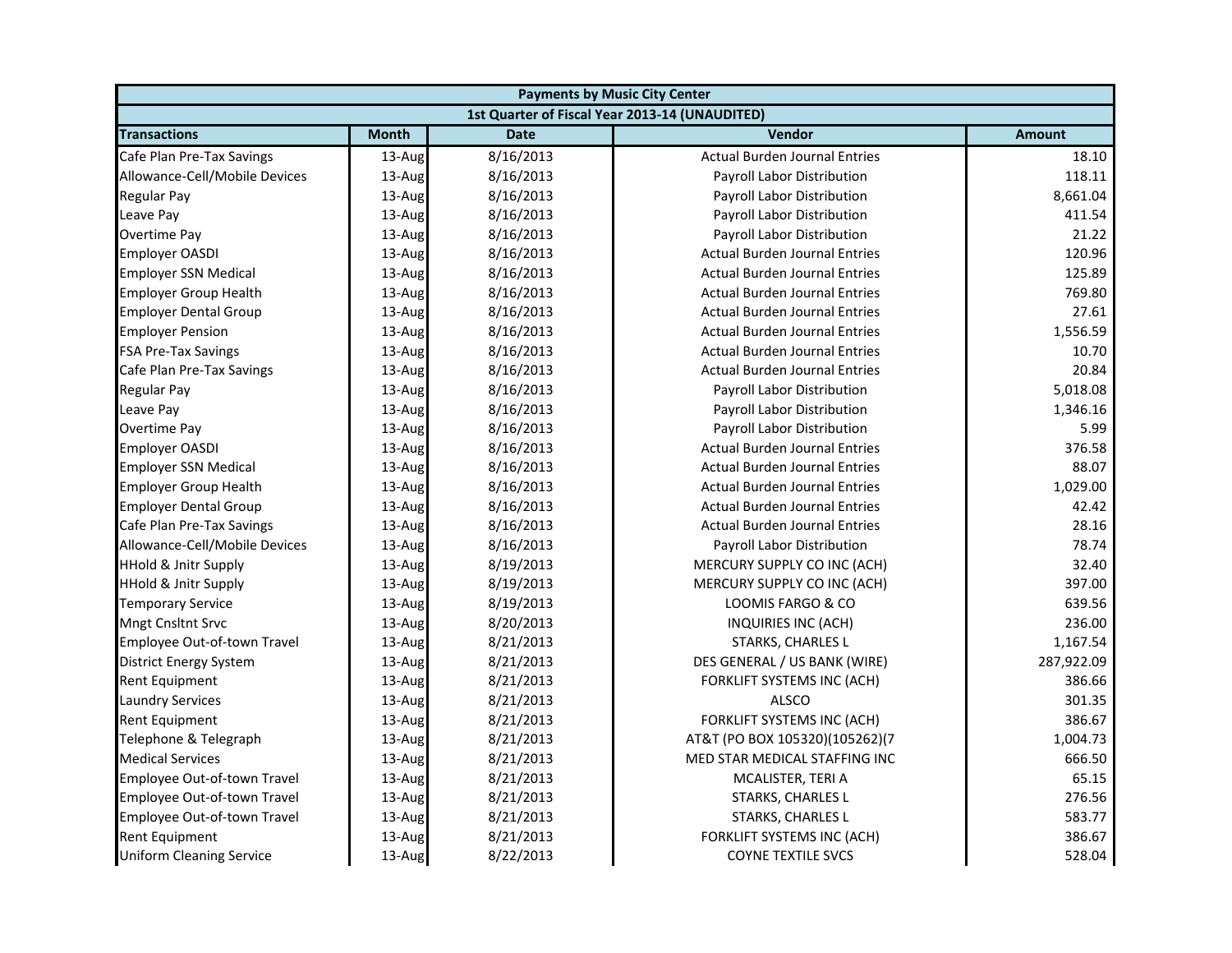| <b>Payments by Music City Center</b> |              |             |                                                |               |
|--------------------------------------|--------------|-------------|------------------------------------------------|---------------|
|                                      |              |             | 1st Quarter of Fiscal Year 2013-14 (UNAUDITED) |               |
| <b>Transactions</b>                  | <b>Month</b> | <b>Date</b> | Vendor                                         | <b>Amount</b> |
| Host & Hostess                       | 13-Aug       | 8/22/2013   | <b>BLINK MARKETING INC (ACH)</b>               | 1,825.00      |
| Host & Hostess                       | 13-Aug       | 8/22/2013   | <b>BLINK MARKETING INC (ACH)</b>               | 47.50         |
| Offc & Admin Supply                  | 13-Aug       | 8/23/2013   | A Z OFFICE RESOURCE INC (ACH)                  | 12.84         |
| Offc & Admin Supply                  | 13-Aug       | 8/23/2013   | A Z OFFICE RESOURCE INC (ACH)                  | 108.52        |
| Offc & Admin Supply                  | 13-Aug       | 8/23/2013   | A Z OFFICE RESOURCE INC (ACH)                  | 10.10         |
| Offc & Admin Supply                  | 13-Aug       | 8/23/2013   | A Z OFFICE RESOURCE INC (ACH)                  | 47.01         |
| Offc & Admin Supply                  | 13-Aug       | 8/23/2013   | A Z OFFICE RESOURCE INC (ACH)                  | 52.42         |
| Offc & Admin Supply                  | 13-Aug       | 8/23/2013   | A Z OFFICE RESOURCE INC (ACH)                  | 3.96          |
| Offc & Admin Supply                  | 13-Aug       | 8/23/2013   | A Z OFFICE RESOURCE INC (ACH)                  | 10.74         |
| Offc & Admin Supply                  | 13-Aug       | 8/23/2013   | A Z OFFICE RESOURCE INC (ACH)                  | 52.42         |
| Employee Out-of-town Travel          | 13-Aug       | 8/26/2013   | PUTMAN, ELISA D.                               | 132.13        |
| Repair & Maint Supply                | 13-Aug       | 8/26/2013   | <b>FERGUSON ENTERPRISES (ACH)</b>              | 28.54         |
| Repair & Maint Supply                | 13-Aug       | 8/26/2013   | W W GRAINGER (P#)                              | (2.96)        |
| Repair & Maint Supply                | 13-Aug       | 8/26/2013   | W W GRAINGER (P#)                              | (10.16)       |
| Repair & Maint Supply                | 13-Aug       | 8/26/2013   | W W GRAINGER (P#)                              | (8.88)        |
| Repair & Maint Supply                | 13-Aug       | 8/26/2013   | W W GRAINGER (P#)                              | (23.76)       |
| <b>Laundry Services</b>              | 13-Aug       | 8/26/2013   | <b>ALSCO</b>                                   | 301.35        |
| <b>Host &amp; Hostess</b>            | 13-Aug       | 8/26/2013   | <b>BLINK MARKETING INC (ACH)</b>               | (27.00)       |
| <b>Medical Services</b>              | 13-Aug       | 8/27/2013   | MED STAR MEDICAL STAFFING INC                  | 731.00        |
| <b>Medical Services</b>              | 13-Aug       | 8/27/2013   | MED STAR MEDICAL STAFFING INC                  | 258.00        |
| Offc & Admin Supply                  | 13-Aug       | 8/27/2013   | RICOH USA INC (ACH)                            | 34.00         |
| Lumber/Wood Products                 | 13-Aug       | 8/29/2013   | WALKER LUMBER & HARDWARE INC (                 | 26.96         |
| Lumber/Wood Products                 | 13-Aug       | 8/29/2013   | WALKER LUMBER & HARDWARE INC (                 | 166.75        |
| Lumber/Wood Products                 | 13-Aug       | 8/29/2013   | WALKER LUMBER & HARDWARE INC (                 | 52.99         |
| <b>HHold &amp; Jnitr Supply</b>      | 13-Aug       | 8/29/2013   | MERCURY SUPPLY CO INC (ACH)                    | 198.50        |
| Telephone & Telegraph                | 13-Aug       | 8/29/2013   | AT&T (PO BOX 105320)(105262)(7                 | 642.22        |
| <b>Medical Services</b>              | 13-Aug       | 8/29/2013   | MED STAR MEDICAL STAFFING INC                  | 569.75        |
| <b>Security Services</b>             | 13-Aug       | 8/29/2013   | <b>BRANTLEY SECURITY SERVICES INC</b>          | 1,201.09      |
| <b>Security Services</b>             | 13-Aug       | 8/29/2013   | <b>BRANTLEY SECURITY SERVICES INC</b>          | 601.76        |
| <b>Security Services</b>             | 13-Aug       | 8/29/2013   | BRANTLEY SECURITY SERVICES INC                 | 775.00        |
| <b>Security Services</b>             | 13-Aug       | 8/29/2013   | <b>BRANTLEY SECURITY SERVICES INC</b>          | 1,885.11      |
| <b>Temporary Service</b>             | 13-Aug       | 8/29/2013   | <b>BRANTLEY SECURITY SERVICES INC</b>          | 290.00        |
| <b>Temporary Service</b>             | 13-Aug       | 8/29/2013   | BRANTLEY SECURITY SERVICES INC                 | 1,096.10      |
| <b>Temporary Service</b>             | 13-Aug       | 8/29/2013   | <b>BRANTLEY SECURITY SERVICES INC</b>          | 583.36        |
| <b>Temporary Service</b>             | 13-Aug       | 8/29/2013   | <b>BRANTLEY SECURITY SERVICES INC</b>          | 232.00        |
| <b>Temporary Service</b>             | 13-Aug       | 8/29/2013   | <b>BRANTLEY SECURITY SERVICES INC</b>          | 656.76        |
| Offc & Admin Supply                  | 13-Aug       | 8/29/2013   | W W GRAINGER (P#)                              | 71.10         |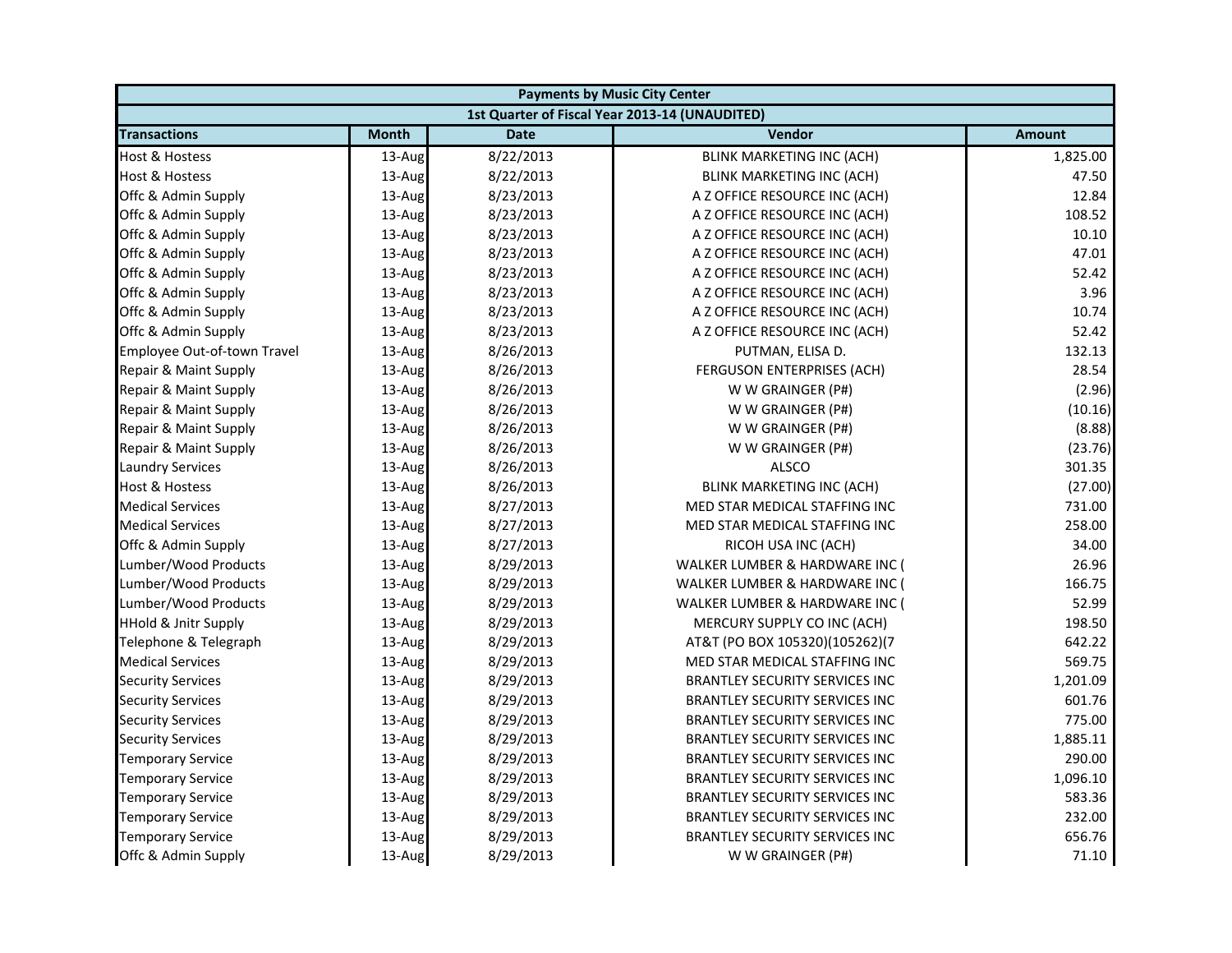| <b>Payments by Music City Center</b> |              |             |                                                |               |
|--------------------------------------|--------------|-------------|------------------------------------------------|---------------|
|                                      |              |             | 1st Quarter of Fiscal Year 2013-14 (UNAUDITED) |               |
| <b>Transactions</b>                  | <b>Month</b> | <b>Date</b> | Vendor                                         | <b>Amount</b> |
| <b>Small Equipment Supply</b>        | 13-Aug       | 8/29/2013   | W W GRAINGER (P#)                              | 22.08         |
| <b>Small Equipment Supply</b>        | 13-Aug       | 8/29/2013   | W W GRAINGER (P#)                              | 89.50         |
| Other Rpr & Maint Srvc               | 13-Aug       | 8/29/2013   | W W GRAINGER (P#)                              | 267.80        |
| Other Rpr & Maint Srvc               | 13-Aug       | 8/29/2013   | W W GRAINGER (P#)                              | 104.20        |
| Other Rpr & Maint Srvc               | 13-Aug       | 8/29/2013   | W W GRAINGER (P#)                              | 26.80         |
| Other Rpr & Maint Srvc               | 13-Aug       | 8/29/2013   | W W GRAINGER (P#)                              | 40.40         |
| Other Rpr & Maint Srvc               | 13-Aug       | 8/29/2013   | W W GRAINGER (P#)                              | 25.70         |
| Other Rpr & Maint Srvc               | 13-Aug       | 8/29/2013   | W W GRAINGER (P#)                              | 14.60         |
| Other Rpr & Maint Srvc               | 13-Aug       | 8/29/2013   | W W GRAINGER (P#)                              | 48.60         |
| Other Rpr & Maint Srvc               | 13-Aug       | 8/29/2013   | W W GRAINGER (P#)                              | 47.22         |
| Other Rpr & Maint Srvc               | 13-Aug       | 8/29/2013   | W W GRAINGER (P#)                              | 20.12         |
| Other Rpr & Maint Srvc               | 13-Aug       | 8/29/2013   | W W GRAINGER (P#)                              | 31.50         |
| Other Rpr & Maint Srvc               | 13-Aug       | 8/29/2013   | W W GRAINGER (P#)                              | 127.90        |
| Offc & Admin Supply                  | 13-Aug       | 8/29/2013   | W W GRAINGER (P#)                              | 97.34         |
| Offc & Admin Supply                  | 13-Aug       | 8/29/2013   | W W GRAINGER (P#)                              | 39.20         |
| Offc & Admin Supply                  | 13-Aug       | 8/29/2013   | W W GRAINGER (P#)                              | 39.20         |
| Offc & Admin Supply                  | 13-Aug       | 8/29/2013   | W W GRAINGER (P#)                              | 63.86         |
| <b>Regular Pay</b>                   | 13-Aug       | 8/30/2013   | Payroll Labor Distribution                     | 19,414.13     |
| Leave Pay                            | 13-Aug       | 8/30/2013   | Payroll Labor Distribution                     | 1,448.93      |
| Overtime Pay                         | 13-Aug       | 8/30/2013   | Payroll Labor Distribution                     | 498.41        |
| <b>Employer OASDI</b>                | 13-Aug       | 8/30/2013   | <b>Actual Burden Journal Entries</b>           | 1,256.04      |
| <b>Employer SSN Medical</b>          | 13-Aug       | 8/30/2013   | <b>Actual Burden Journal Entries</b>           | 293.71        |
| <b>Employer Group Health</b>         | 13-Aug       | 8/30/2013   | <b>Actual Burden Journal Entries</b>           | 3,051.42      |
| <b>Employer Dental Group</b>         | 13-Aug       | 8/30/2013   | <b>Actual Burden Journal Entries</b>           | 142.39        |
| <b>Employer Group Life</b>           | 13-Aug       | 8/30/2013   | <b>Actual Burden Journal Entries</b>           | 123.43        |
| Cafe Plan Pre-Tax Savings            | 13-Aug       | 8/30/2013   | <b>Actual Burden Journal Entries</b>           | 83.25         |
| CCA Employer 401K Plan               | 13-Aug       | 8/30/2013   | <b>Actual Burden Journal Entries</b>           | 700.09        |
| Host & Hostess                       | 13-Aug       | 8/30/2013   | CENTERPLATE MCC (ACH)                          | 88.93         |
| <b>Regular Pay</b>                   | 13-Aug       | 8/30/2013   | Payroll Labor Distribution                     | 4,995.90      |
| Leave Pay                            | 13-Aug       | 8/30/2013   | Payroll Labor Distribution                     | 405.17        |
| Overtime Pay                         | 13-Aug       | 8/30/2013   | Payroll Labor Distribution                     | 5.78          |
| <b>Employer OASDI</b>                | 13-Aug       | 8/30/2013   | <b>Actual Burden Journal Entries</b>           | 253.00        |
| <b>Employer SSN Medical</b>          | 13-Aug       | 8/30/2013   | <b>Actual Burden Journal Entries</b>           | 72.90         |
| <b>Employer Group Health</b>         | 13-Aug       | 8/30/2013   | <b>Actual Burden Journal Entries</b>           | 1,045.64      |
| <b>Employer Dental Group</b>         | 13-Aug       | 8/30/2013   | <b>Actual Burden Journal Entries</b>           | 33.50         |
| <b>Employer Group Life</b>           | 13-Aug       | 8/30/2013   | <b>Actual Burden Journal Entries</b>           | 31.99         |
| <b>Employer Pension</b>              | 13-Aug       | 8/30/2013   | <b>Actual Burden Journal Entries</b>           | 925.47        |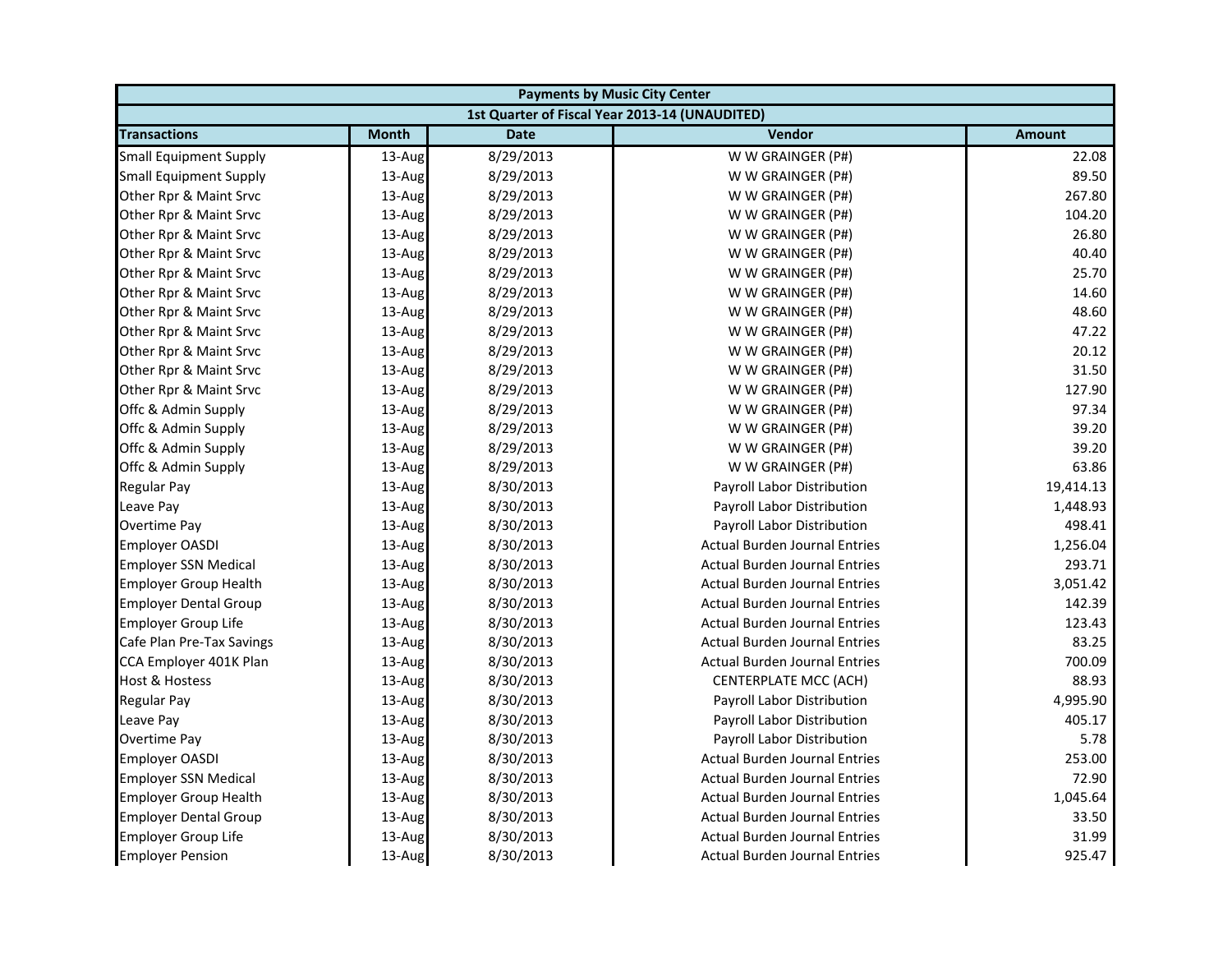| <b>Payments by Music City Center</b> |              |             |                                                |               |
|--------------------------------------|--------------|-------------|------------------------------------------------|---------------|
|                                      |              |             | 1st Quarter of Fiscal Year 2013-14 (UNAUDITED) |               |
| <b>Transactions</b>                  | <b>Month</b> | <b>Date</b> | Vendor                                         | <b>Amount</b> |
| Cafe Plan Pre-Tax Savings            | 13-Aug       | 8/30/2013   | <b>Actual Burden Journal Entries</b>           | 28.84         |
| <b>Regular Pay</b>                   | 13-Aug       | 8/30/2013   | Payroll Labor Distribution                     | 19,765.32     |
| Leave Pay                            | 13-Aug       | 8/30/2013   | Payroll Labor Distribution                     | 622.70        |
| <b>Holiday Pay</b>                   | 13-Aug       | 8/30/2013   | Payroll Labor Distribution                     | 96.00         |
| <b>Overtime Pay</b>                  | 13-Aug       | 8/30/2013   | Payroll Labor Distribution                     | 2,454.28      |
| <b>Employer OASDI</b>                | 13-Aug       | 8/30/2013   | <b>Actual Burden Journal Entries</b>           | 1,358.53      |
| <b>Employer SSN Medical</b>          | 13-Aug       | 8/30/2013   | <b>Actual Burden Journal Entries</b>           | 317.71        |
| <b>Employer Group Health</b>         | 13-Aug       | 8/30/2013   | <b>Actual Burden Journal Entries</b>           | 2,790.86      |
| <b>Employer Dental Group</b>         | 13-Aug       | 8/30/2013   | <b>Actual Burden Journal Entries</b>           | 139.14        |
| <b>Employer Group Life</b>           | 13-Aug       | 8/30/2013   | <b>Actual Burden Journal Entries</b>           | 100.13        |
| Cafe Plan Pre-Tax Savings            | 13-Aug       | 8/30/2013   | <b>Actual Burden Journal Entries</b>           | 77.85         |
| CCA Employer 401K Plan               | 13-Aug       | 8/30/2013   | <b>Actual Burden Journal Entries</b>           | 719.53        |
| Repair & Maint Supply                | 13-Aug       | 8/30/2013   | MCC PCC MUSIC CITY CENTER                      | 13.10         |
| Repair & Maint Supply                | 13-Aug       | 8/30/2013   | MCC PCC MUSIC CITY CENTER                      | 33.24         |
| Repair & Maint Supply                | 13-Aug       | 8/30/2013   | W W GRAINGER (P#)                              | (5.37)        |
| <b>HVAC Supply</b>                   | 13-Aug       | 8/30/2013   | FERGUSON ENTERPRISES (ACH)                     | 106.14        |
| Auto Oil/Lubricants                  | 13-Aug       | 8/30/2013   | MCC PCC MUSIC CITY CENTER                      | 20.00         |
| <b>Regular Pay</b>                   | 13-Aug       | 8/30/2013   | Payroll Labor Distribution                     | 3,272.59      |
| Leave Pay                            | 13-Aug       | 8/30/2013   | Payroll Labor Distribution                     | 577.92        |
| <b>Overtime Pay</b>                  | 13-Aug       | 8/30/2013   | Payroll Labor Distribution                     | 233.10        |
| <b>Employer OASDI</b>                | 13-Aug       | 8/30/2013   | <b>Actual Burden Journal Entries</b>           | 177.90        |
| <b>Employer SSN Medical</b>          | 13-Aug       | 8/30/2013   | <b>Actual Burden Journal Entries</b>           | 55.30         |
| <b>Employer Group Health</b>         | 13-Aug       | 8/30/2013   | <b>Actual Burden Journal Entries</b>           | 733.37        |
| <b>Employer Dental Group</b>         | 13-Aug       | 8/30/2013   | <b>Actual Burden Journal Entries</b>           | 27.16         |
| <b>Employer Group Life</b>           | 13-Aug       | 8/30/2013   | <b>Actual Burden Journal Entries</b>           | 21.41         |
| <b>Employer Pension</b>              | 13-Aug       | 8/30/2013   | <b>Actual Burden Journal Entries</b>           | 699.00        |
| Cafe Plan Pre-Tax Savings            | 13-Aug       | 8/30/2013   | <b>Actual Burden Journal Entries</b>           | 19.95         |
| <b>Regular Pay</b>                   | 13-Aug       | 8/30/2013   | Payroll Labor Distribution                     | 31,130.73     |
| Leave Pay                            | 13-Aug       | 8/30/2013   | Payroll Labor Distribution                     | 121.15        |
| Overtime Pay                         | 13-Aug       | 8/30/2013   | Payroll Labor Distribution                     | 437.19        |
| <b>Employer OASDI</b>                | 13-Aug       | 8/30/2013   | <b>Actual Burden Journal Entries</b>           | 1,838.81      |
| <b>Employer SSN Medical</b>          | 13-Aug       | 8/30/2013   | <b>Actual Burden Journal Entries</b>           | 430.04        |
| <b>Employer Group Health</b>         | 13-Aug       | 8/30/2013   | <b>Actual Burden Journal Entries</b>           | 5,754.04      |
| <b>Employer Dental Group</b>         | 13-Aug       | 8/30/2013   | <b>Actual Burden Journal Entries</b>           | 330.18        |
| <b>Employer Group Life</b>           | 13-Aug       | 8/30/2013   | <b>Actual Burden Journal Entries</b>           | 270.17        |
| Cafe Plan Pre-Tax Savings            | 13-Aug       | 8/30/2013   | <b>Actual Burden Journal Entries</b>           | 154.90        |
| CCA Employer 401K Plan               | 13-Aug       | 8/30/2013   | <b>Actual Burden Journal Entries</b>           | 1,113.87      |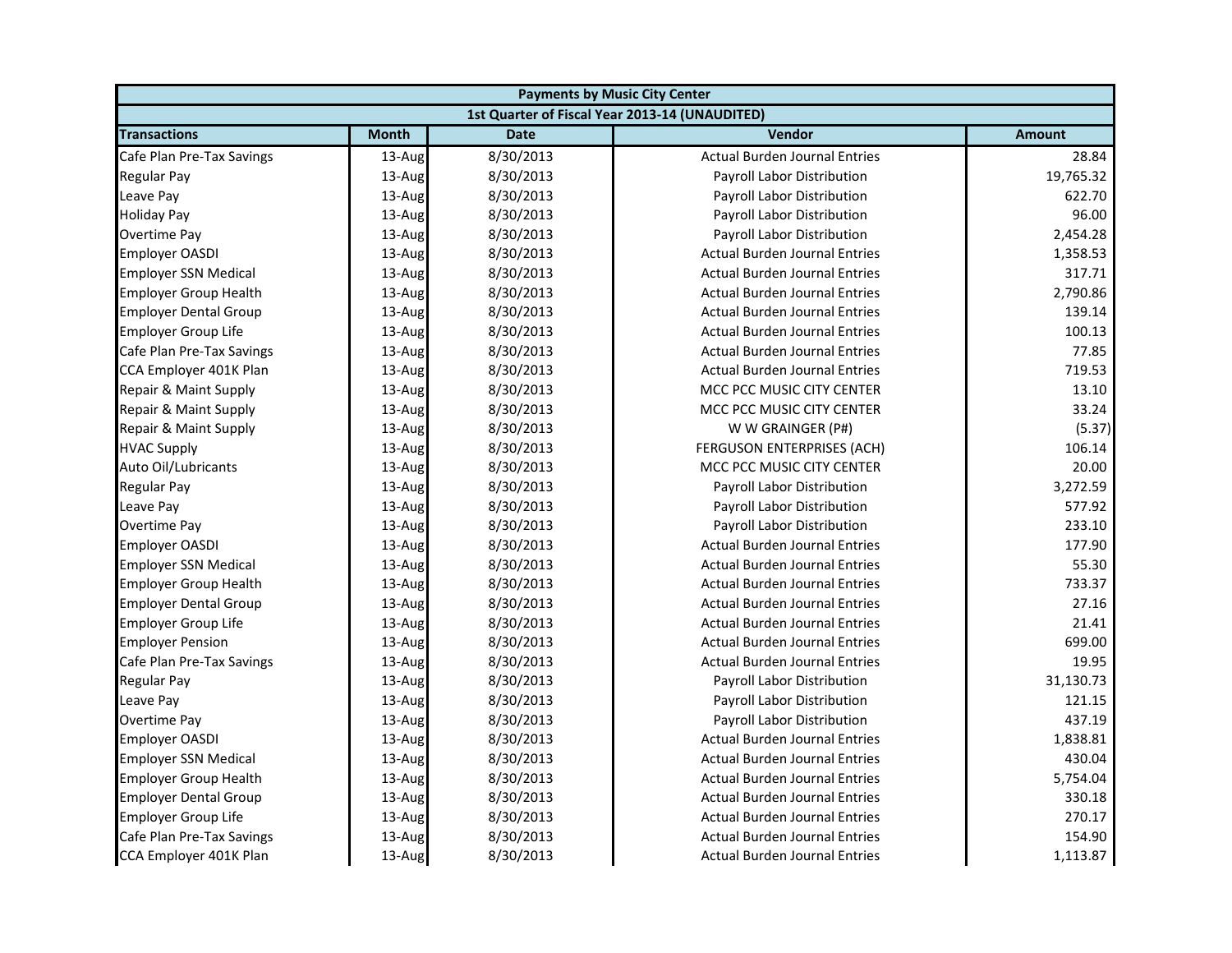| <b>Payments by Music City Center</b> |              |             |                                                |               |
|--------------------------------------|--------------|-------------|------------------------------------------------|---------------|
|                                      |              |             | 1st Quarter of Fiscal Year 2013-14 (UNAUDITED) |               |
| <b>Transactions</b>                  | <b>Month</b> | <b>Date</b> | <b>Vendor</b>                                  | <b>Amount</b> |
| <b>Temporary Service</b>             | 13-Aug       | 8/30/2013   | MCC 8/13 Temp Labor RCLS                       | (905.74)      |
| <b>Temporary Service-Reimb</b>       | 13-Aug       | 8/30/2013   | MCC 8/13 Temp Labor RCLS                       | 905.74        |
| Regular Pay                          | 13-Aug       | 8/30/2013   | Payroll Labor Distribution                     | 4,488.95      |
| <b>Overtime Pay</b>                  | 13-Aug       | 8/30/2013   | Payroll Labor Distribution                     | 7.55          |
| Employer OASDI                       | 13-Aug       | 8/30/2013   | <b>Actual Burden Journal Entries</b>           | 196.70        |
| <b>Employer SSN Medical</b>          | 13-Aug       | 8/30/2013   | <b>Actual Burden Journal Entries</b>           | 59.71         |
| <b>Employer Group Health</b>         | 13-Aug       | 8/30/2013   | <b>Actual Burden Journal Entries</b>           | 1,032.29      |
| <b>Employer Dental Group</b>         | 13-Aug       | 8/30/2013   | <b>Actual Burden Journal Entries</b>           | 35.91         |
| <b>Employer Group Life</b>           | $13$ -Aug    | 8/30/2013   | <b>Actual Burden Journal Entries</b>           | 28.32         |
| <b>Employer Pension</b>              | 13-Aug       | 8/30/2013   | <b>Actual Burden Journal Entries</b>           | 549.87        |
| <b>FSA Pre-Tax Savings</b>           | 13-Aug       | 8/30/2013   | <b>Actual Burden Journal Entries</b>           | 0.52          |
| Cafe Plan Pre-Tax Savings            | 13-Aug       | 8/30/2013   | <b>Actual Burden Journal Entries</b>           | 28.26         |
| Regular Pay                          | 13-Aug       | 8/30/2013   | Payroll Labor Distribution                     | 7,069.96      |
| Overtime Pay                         | 13-Aug       | 8/30/2013   | Payroll Labor Distribution                     | 32.63         |
| <b>Employer OASDI</b>                | 13-Aug       | 8/30/2013   | <b>Actual Burden Journal Entries</b>           | 414.74        |
| <b>Employer SSN Medical</b>          | 13-Aug       | 8/30/2013   | <b>Actual Burden Journal Entries</b>           | 96.98         |
| <b>Employer Group Health</b>         | 13-Aug       | 8/30/2013   | <b>Actual Burden Journal Entries</b>           | 1,127.92      |
| <b>Employer Dental Group</b>         | 13-Aug       | 8/30/2013   | <b>Actual Burden Journal Entries</b>           | 48.08         |
| <b>Employer Group Life</b>           | 13-Aug       | 8/30/2013   | <b>Actual Burden Journal Entries</b>           | 40.69         |
| Cafe Plan Pre-Tax Savings            | 13-Aug       | 8/30/2013   | <b>Actual Burden Journal Entries</b>           | 31.61         |
| CCA Employer 401K Plan               | 13-Aug       | 8/30/2013   | <b>Actual Burden Journal Entries</b>           | 284.10        |
| Cable Television                     | 13-Aug       | 8/30/2013   | COMCAST (ACH)                                  | 615.39        |
| Telephone & Telegraph                | 13-Aug       | 8/30/2013   | AT&T (PO BOX 105320)(105262)(7                 | 915.04        |
| Other Rpr & Maint Srvc               | 13-Aug       | 8/30/2013   | PRESIDIO NETWORKED SOLUTIONS I                 | 50,141.83     |
| Other Rpr & Maint Srvc               | 13-Aug       | 8/30/2013   | PRESIDIO NETWORKED SOLUTIONS I                 | 50,141.83     |
| <b>Regular Pay</b>                   | 13-Aug       | 8/30/2013   | Payroll Labor Distribution                     | 6,007.70      |
| Leave Pay                            | 13-Aug       | 8/30/2013   | Payroll Labor Distribution                     | 346.15        |
| <b>Employer OASDI</b>                | 13-Aug       | 8/30/2013   | <b>Actual Burden Journal Entries</b>           | 314.40        |
| <b>Employer SSN Medical</b>          | 13-Aug       | 8/30/2013   | <b>Actual Burden Journal Entries</b>           | 87.23         |
| <b>Employer Group Health</b>         | 13-Aug       | 8/30/2013   | <b>Actual Burden Journal Entries</b>           | 840.60        |
| <b>Employer Dental Group</b>         | 13-Aug       | 8/30/2013   | <b>Actual Burden Journal Entries</b>           | 31.11         |
| <b>Employer Group Life</b>           | 13-Aug       | 8/30/2013   | <b>Actual Burden Journal Entries</b>           | 24.53         |
| <b>Employer Pension</b>              | 13-Aug       | 8/30/2013   | <b>Actual Burden Journal Entries</b>           | 1,087.59      |
| <b>FSA Pre-Tax Savings</b>           | 13-Aug       | 8/30/2013   | <b>Actual Burden Journal Entries</b>           | 2.39          |
| Cafe Plan Pre-Tax Savings            | 13-Aug       | 8/30/2013   | <b>Actual Burden Journal Entries</b>           | 23.24         |
| <b>Regular Pay</b>                   | 13-Aug       | 8/30/2013   | Payroll Labor Distribution                     | 17,820.17     |
| Leave Pay                            | 13-Aug       | 8/30/2013   | Payroll Labor Distribution                     | 901.01        |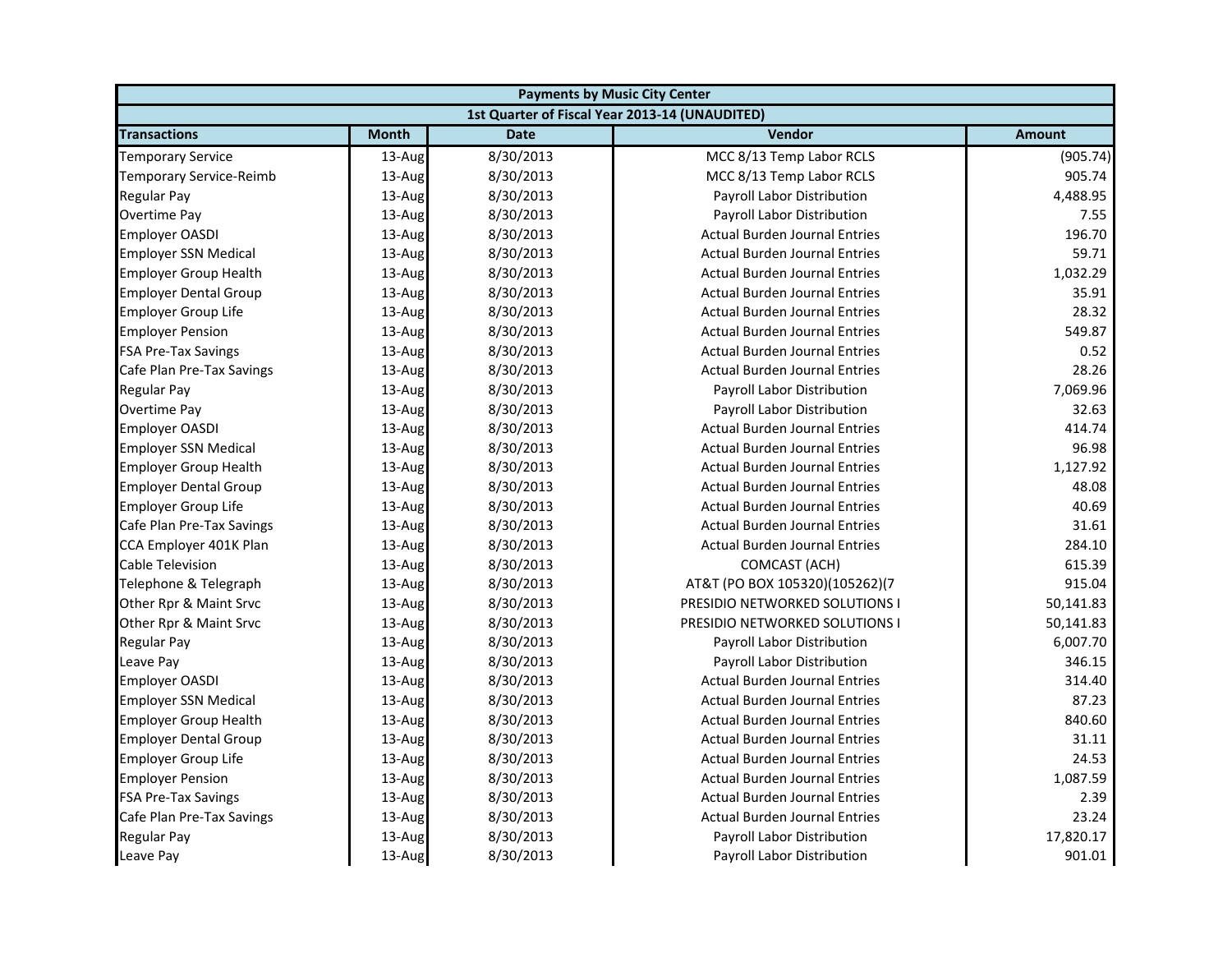| <b>Payments by Music City Center</b> |              |             |                                                |               |
|--------------------------------------|--------------|-------------|------------------------------------------------|---------------|
|                                      |              |             | 1st Quarter of Fiscal Year 2013-14 (UNAUDITED) |               |
| <b>Transactions</b>                  | <b>Month</b> | <b>Date</b> | Vendor                                         | <b>Amount</b> |
| <b>Holiday Pay</b>                   | 13-Aug       | 8/30/2013   | Payroll Labor Distribution                     | 43.04         |
| Overtime Pay                         | 13-Aug       | 8/30/2013   | Payroll Labor Distribution                     | 425.32        |
| <b>Employer OASDI</b>                | 13-Aug       | 8/30/2013   | <b>Actual Burden Journal Entries</b>           | 1,111.00      |
| <b>Employer SSN Medical</b>          | 13-Aug       | 8/30/2013   | <b>Actual Burden Journal Entries</b>           | 259.84        |
| <b>Employer Group Health</b>         | 13-Aug       | 8/30/2013   | <b>Actual Burden Journal Entries</b>           | 3,515.95      |
| <b>Employer Dental Group</b>         | 13-Aug       | 8/30/2013   | <b>Actual Burden Journal Entries</b>           | 141.38        |
| <b>Employer Group Life</b>           | 13-Aug       | 8/30/2013   | <b>Actual Burden Journal Entries</b>           | 134.46        |
| <b>Employer Pension</b>              | 13-Aug       | 8/30/2013   | <b>Actual Burden Journal Entries</b>           | 75.23         |
| Cafe Plan Pre-Tax Savings            | 13-Aug       | 8/30/2013   | <b>Actual Burden Journal Entries</b>           | 95.70         |
| CCA Employer 401K Plan               | 13-Aug       | 8/30/2013   | <b>Actual Burden Journal Entries</b>           | 436.57        |
| <b>Medical Services</b>              | 13-Aug       | 8/30/2013   | MED STAR MEDICAL STAFFING INC                  | 526.75        |
| <b>Temporary Service</b>             | 13-Aug       | 8/30/2013   | <b>BRANTLEY SECURITY SERVICES INC</b>          | 578.84        |
| <b>Uniform Cleaning Service</b>      | 13-Aug       | 8/30/2013   | <b>COYNE TEXTILE SVCS</b>                      | 149.05        |
| <b>Uniform Cleaning Service</b>      | 13-Aug       | 8/30/2013   | <b>COYNE TEXTILE SVCS</b>                      | 22.99         |
| <b>Uniform Cleaning Service</b>      | 13-Aug       | 8/30/2013   | <b>COYNE TEXTILE SVCS</b>                      | 11.55         |
| <b>Uniform Cleaning Service</b>      | 13-Aug       | 8/30/2013   | <b>COYNE TEXTILE SVCS</b>                      | 62.86         |
| <b>Uniform Cleaning Service</b>      | 13-Aug       | 8/30/2013   | <b>COYNE TEXTILE SVCS</b>                      | 54.11         |
| <b>Uniform Cleaning Service</b>      | 13-Aug       | 8/30/2013   | <b>COYNE TEXTILE SVCS</b>                      | 73.19         |
| <b>Uniform Cleaning Service</b>      | 13-Aug       | 8/30/2013   | <b>COYNE TEXTILE SVCS</b>                      | 25.36         |
| <b>Uniform Cleaning Service</b>      | 13-Aug       | 8/30/2013   | <b>COYNE TEXTILE SVCS</b>                      | 10.02         |
| <b>Uniform Cleaning Service</b>      | 13-Aug       | 8/30/2013   | <b>COYNE TEXTILE SVCS</b>                      | 281.05        |
| <b>Uniform Cleaning Service</b>      | 13-Aug       | 8/30/2013   | <b>COYNE TEXTILE SVCS</b>                      | 22.99         |
| <b>Uniform Cleaning Service</b>      | 13-Aug       | 8/30/2013   | <b>COYNE TEXTILE SVCS</b>                      | 11.55         |
| <b>Uniform Cleaning Service</b>      | 13-Aug       | 8/30/2013   | <b>COYNE TEXTILE SVCS</b>                      | 62.86         |
| <b>Uniform Cleaning Service</b>      | 13-Aug       | 8/30/2013   | <b>COYNE TEXTILE SVCS</b>                      | 54.11         |
| <b>Uniform Cleaning Service</b>      | 13-Aug       | 8/30/2013   | <b>COYNE TEXTILE SVCS</b>                      | 73.19         |
| <b>Uniform Cleaning Service</b>      | 13-Aug       | 8/30/2013   | <b>COYNE TEXTILE SVCS</b>                      | 25.36         |
| <b>Uniform Cleaning Service</b>      | 13-Aug       | 8/30/2013   | <b>COYNE TEXTILE SVCS</b>                      | 10.02         |
| Rent Equipment                       | 13-Aug       | 8/30/2013   | WRISTBANDS MEDTECH USA INC                     | 19.25         |
| Rent Equipment                       | 13-Aug       | 8/30/2013   | WRISTBANDS MEDTECH USA INC                     | 17.70         |
| Rent Equipment                       | 13-Aug       | 8/30/2013   | WRISTBANDS MEDTECH USA INC                     | 17.70         |
| Rent Equipment                       | 13-Aug       | 8/30/2013   | WRISTBANDS MEDTECH USA INC                     | 17.70         |
| Rent Equipment                       | 13-Aug       | 8/30/2013   | <b>WRISTBANDS MEDTECH USA INC</b>              | 17.70         |
| <b>Rent Equipment</b>                | 13-Aug       | 8/30/2013   | WRISTBANDS MEDTECH USA INC                     | 17.70         |
| <b>Regular Pay</b>                   | 13-Aug       | 8/30/2013   | Payroll Labor Distribution                     | 5,854.70      |
| Overtime Pay                         | 13-Aug       | 8/30/2013   | Payroll Labor Distribution                     | 291.85        |
| <b>Employer OASDI</b>                | 13-Aug       | 8/30/2013   | <b>Actual Burden Journal Entries</b>           | 290.16        |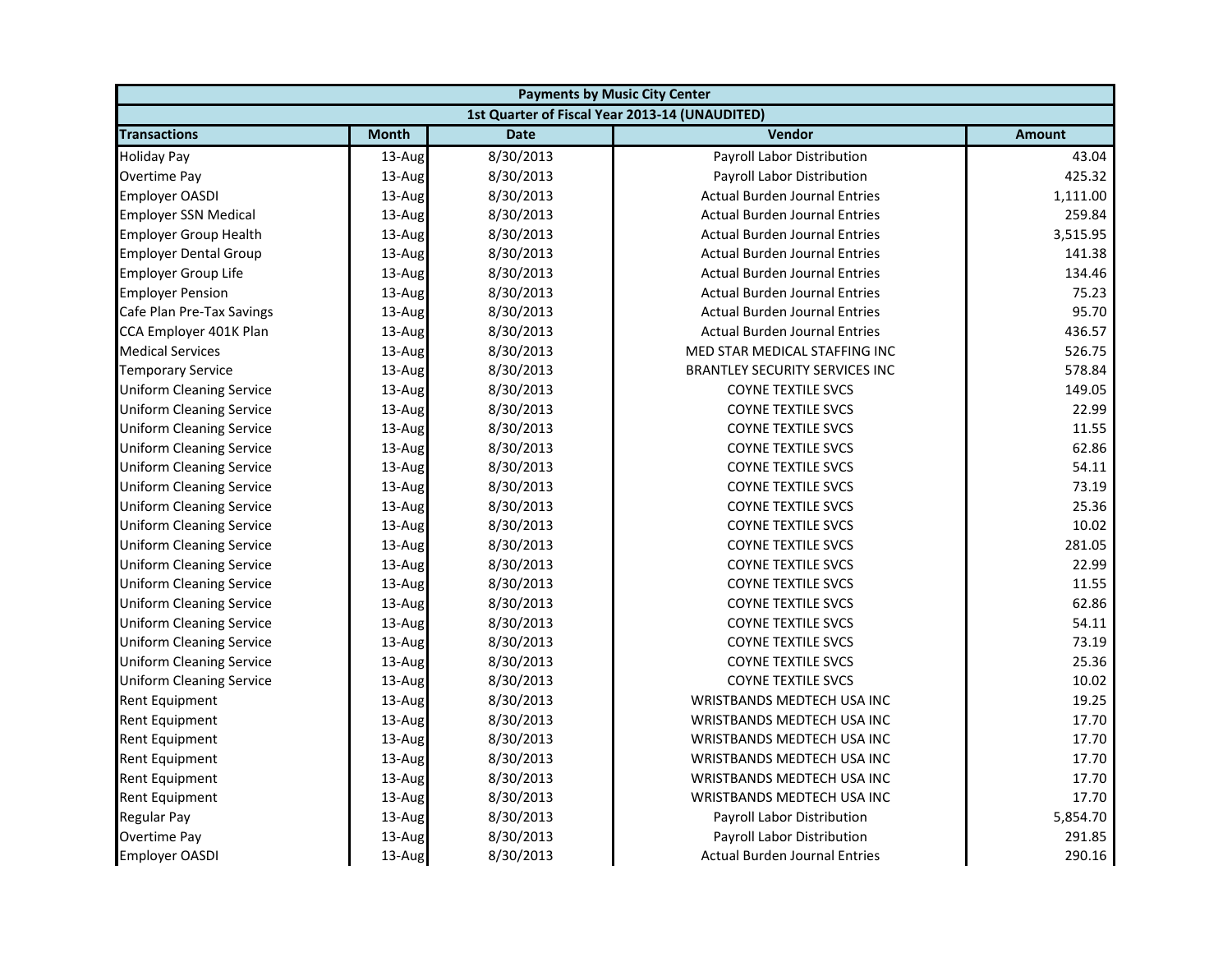| <b>Payments by Music City Center</b> |              |             |                                                |               |
|--------------------------------------|--------------|-------------|------------------------------------------------|---------------|
|                                      |              |             | 1st Quarter of Fiscal Year 2013-14 (UNAUDITED) |               |
| <b>Transactions</b>                  | <b>Month</b> | <b>Date</b> | Vendor                                         | <b>Amount</b> |
| <b>Employer SSN Medical</b>          | 13-Aug       | 8/30/2013   | <b>Actual Burden Journal Entries</b>           | 81.56         |
| <b>Employer Group Health</b>         | 13-Aug       | 8/30/2013   | <b>Actual Burden Journal Entries</b>           | 1,401.60      |
| <b>Employer Dental Group</b>         | 13-Aug       | 8/30/2013   | <b>Actual Burden Journal Entries</b>           | 45.25         |
| <b>Employer Group Life</b>           | 13-Aug       | 8/30/2013   | <b>Actual Burden Journal Entries</b>           | 35.68         |
| <b>Employer Pension</b>              | 13-Aug       | 8/30/2013   | <b>Actual Burden Journal Entries</b>           | 995.08        |
| Cafe Plan Pre-Tax Savings            | 13-Aug       | 8/30/2013   | <b>Actual Burden Journal Entries</b>           | 38.63         |
| Offc & Admin Supply                  | 13-Aug       | 8/30/2013   | RICOH USA INC (ACH)                            | 46.00         |
| Offc & Admin Supply                  | 13-Aug       | 8/30/2013   | RICOH USA PROGRAM (ACH)                        | 46.00         |
| Offc & Admin Supply                  | 13-Aug       | 8/30/2013   | RICOH USA INC (ACH)                            | 46.00         |
| <b>Regular Pay</b>                   | 13-Aug       | 8/30/2013   | Payroll Labor Distribution                     | 3,365.38      |
| <b>Employer OASDI</b>                | 13-Aug       | 8/30/2013   | <b>Actual Burden Journal Entries</b>           | 208.66        |
| <b>Employer SSN Medical</b>          | 13-Aug       | 8/30/2013   | <b>Actual Burden Journal Entries</b>           | 48.80         |
| <b>Employer Group Life</b>           | 13-Aug       | 8/30/2013   | <b>Actual Burden Journal Entries</b>           | 11.15         |
| CCA Employer 401K Plan               | 13-Aug       | 8/30/2013   | <b>Actual Burden Journal Entries</b>           | 134.62        |
| Employee Out-of-town Travel          | 13-Aug       | 8/30/2013   | FIELDS, CRYSTAL A                              | 30.00         |
| <b>Host &amp; Hostess</b>            | 13-Aug       | 8/30/2013   | CENTERPLATE MCC (ACH)                          | 33,262.93     |
| <b>Host &amp; Hostess</b>            | 13-Aug       | 8/30/2013   | CENTERPLATE MCC (ACH)                          | 17,713.79     |
| Host & Hostess                       | 13-Aug       | 8/30/2013   | CENTERPLATE MCC (ACH)                          | 5,962.20      |
| Offc & Admin Supply                  | 13-Aug       | 8/30/2013   | RICOH USA INC (ACH)                            | 117.45        |
| <b>Regular Pay</b>                   | 13-Aug       | 8/30/2013   | Payroll Labor Distribution                     | 12,771.99     |
| Leave Pay                            | 13-Aug       | 8/30/2013   | Payroll Labor Distribution                     | 888.50        |
| <b>Overtime Pay</b>                  | 13-Aug       | 8/30/2013   | Payroll Labor Distribution                     | 4.33          |
| Other Special Pay                    | 13-Aug       | 8/30/2013   | Payroll Labor Distribution                     | 16,900.00     |
| <b>Employer OASDI</b>                | 13-Aug       | 8/30/2013   | <b>Actual Burden Journal Entries</b>           | 1,862.50      |
| <b>Employer SSN Medical</b>          | 13-Aug       | 8/30/2013   | <b>Actual Burden Journal Entries</b>           | 435.57        |
| <b>Employer Group Health</b>         | 13-Aug       | 8/30/2013   | <b>Actual Burden Journal Entries</b>           | 1,059.88      |
| <b>Employer Dental Group</b>         | 13-Aug       | 8/30/2013   | <b>Actual Burden Journal Entries</b>           | 59.38         |
| <b>Employer Group Life</b>           | 13-Aug       | 8/30/2013   | <b>Actual Burden Journal Entries</b>           | 57.97         |
| <b>Employer Pension</b>              | 13-Aug       | 8/30/2013   | <b>Actual Burden Journal Entries</b>           | 2,339.01      |
| <b>FSA Pre-Tax Savings</b>           | 13-Aug       | 8/30/2013   | <b>Actual Burden Journal Entries</b>           | 9.74          |
| Cafe Plan Pre-Tax Savings            | 13-Aug       | 8/30/2013   | <b>Actual Burden Journal Entries</b>           | 29.73         |
| <b>Regular Pay</b>                   | 13-Aug       | 8/30/2013   | Payroll Labor Distribution                     | 1,360.00      |
| Leave Pay                            | 13-Aug       | 8/30/2013   | <b>Payroll Labor Distribution</b>              | 160.00        |
| <b>Employer OASDI</b>                | 13-Aug       | 8/30/2013   | <b>Actual Burden Journal Entries</b>           | 89.38         |
| <b>Employer SSN Medical</b>          | 13-Aug       | 8/30/2013   | <b>Actual Burden Journal Entries</b>           | 20.90         |
| <b>Employer Group Health</b>         | 13-Aug       | 8/30/2013   | <b>Actual Burden Journal Entries</b>           | 235.50        |
| <b>Employer Dental Group</b>         | 13-Aug       | 8/30/2013   | <b>Actual Burden Journal Entries</b>           | 14.14         |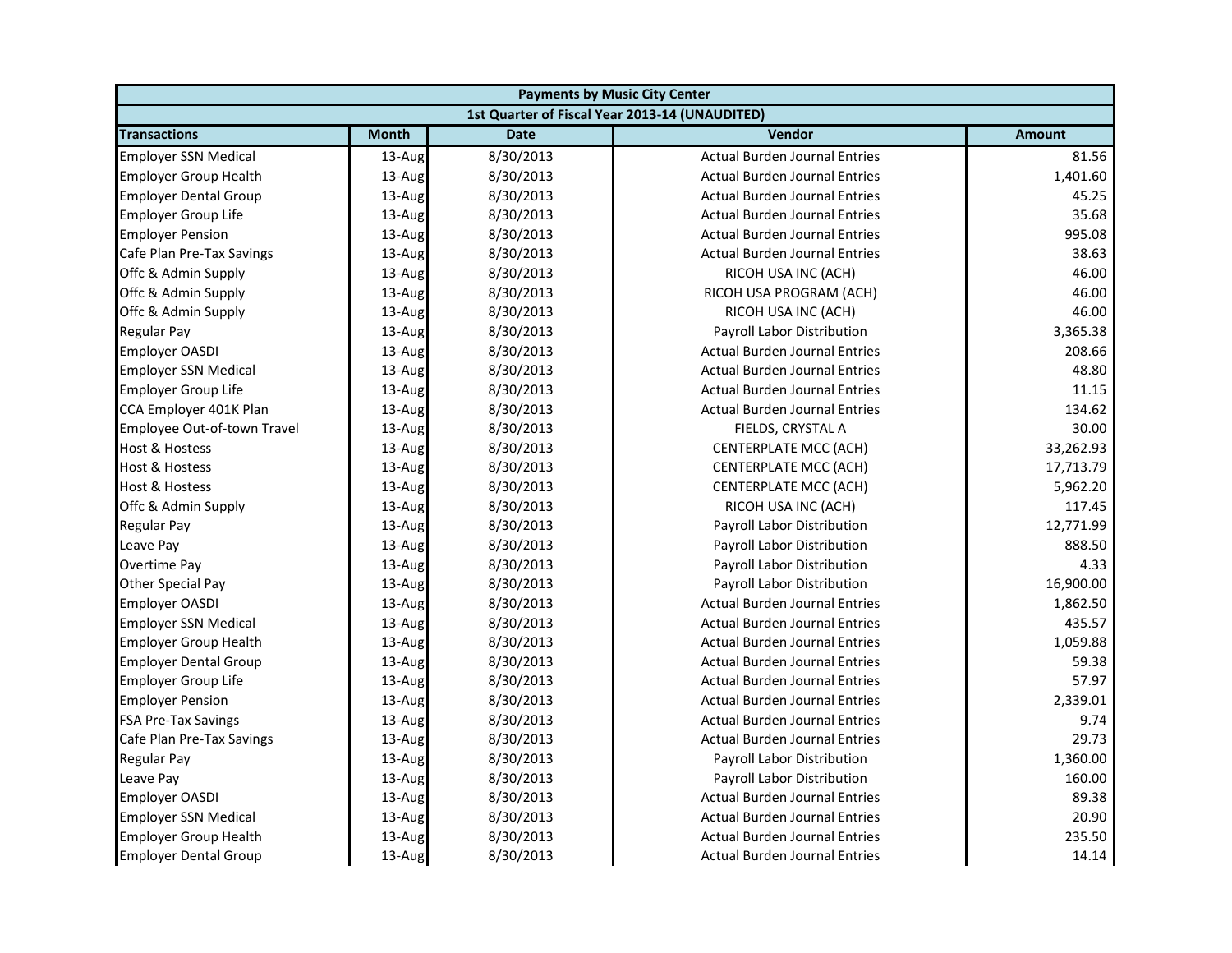| <b>Payments by Music City Center</b> |              |             |                                                |               |
|--------------------------------------|--------------|-------------|------------------------------------------------|---------------|
|                                      |              |             | 1st Quarter of Fiscal Year 2013-14 (UNAUDITED) |               |
| <b>Transactions</b>                  | <b>Month</b> | <b>Date</b> | Vendor                                         | <b>Amount</b> |
| <b>Employer Group Life</b>           | 13-Aug       | 8/30/2013   | <b>Actual Burden Journal Entries</b>           | 11.15         |
| Cafe Plan Pre-Tax Savings            | $13$ -Aug    | 8/30/2013   | <b>Actual Burden Journal Entries</b>           | 6.01          |
| CCA Employer 401K Plan               | 13-Aug       | 8/30/2013   | <b>Actual Burden Journal Entries</b>           | 60.80         |
| Regular Pay                          | 13-Aug       | 8/30/2013   | Payroll Labor Distribution                     | 14,826.21     |
| Leave Pay                            | 13-Aug       | 8/30/2013   | Payroll Labor Distribution                     | 118.25        |
| Overtime Pay                         | 13-Aug       | 8/30/2013   | Payroll Labor Distribution                     | 44.96         |
| <b>Employer OASDI</b>                | 13-Aug       | 8/30/2013   | <b>Actual Burden Journal Entries</b>           | 865.66        |
| <b>Employer SSN Medical</b>          | 13-Aug       | 8/30/2013   | <b>Actual Burden Journal Entries</b>           | 202.44        |
| <b>Employer Group Health</b>         | $13$ -Aug    | 8/30/2013   | <b>Actual Burden Journal Entries</b>           | 2,853.00      |
| <b>Employer Dental Group</b>         | 13-Aug       | 8/30/2013   | <b>Actual Burden Journal Entries</b>           | 113.12        |
| <b>Employer Group Life</b>           | $13$ -Aug    | 8/30/2013   | <b>Actual Burden Journal Entries</b>           | 100.35        |
| <b>Employer Pension</b>              | $13$ -Aug    | 8/30/2013   | <b>Actual Burden Journal Entries</b>           | 232.92        |
| Cafe Plan Pre-Tax Savings            | 13-Aug       | 8/30/2013   | <b>Actual Burden Journal Entries</b>           | 77.56         |
| CCA Employer 401K Plan               | $13$ -Aug    | 8/30/2013   | <b>Actual Burden Journal Entries</b>           | 350.60        |
| Offc & Admin Supply                  | 13-Aug       | 8/30/2013   | MCC PCC MUSIC CITY CENTER                      | 18.50         |
| Regular Pay                          | 13-Aug       | 8/30/2013   | Payroll Labor Distribution                     | 5,177.71      |
| Leave Pay                            | 13-Aug       | 8/30/2013   | Payroll Labor Distribution                     | 399.03        |
| <b>Employer OASDI</b>                | 13-Aug       | 8/30/2013   | <b>Actual Burden Journal Entries</b>           | 319.56        |
| <b>Employer SSN Medical</b>          | 13-Aug       | 8/30/2013   | <b>Actual Burden Journal Entries</b>           | 74.74         |
| <b>Employer Group Health</b>         | 13-Aug       | 8/30/2013   | <b>Actual Burden Journal Entries</b>           | 559.50        |
| <b>Employer Dental Group</b>         | $13$ -Aug    | 8/30/2013   | <b>Actual Burden Journal Entries</b>           | 28.28         |
| <b>Employer Group Life</b>           | $13$ -Aug    | 8/30/2013   | <b>Actual Burden Journal Entries</b>           | 22.30         |
| <b>Employer Pension</b>              | 13-Aug       | 8/30/2013   | <b>Actual Burden Journal Entries</b>           | 954.57        |
| <b>FSA Pre-Tax Savings</b>           | 13-Aug       | 8/30/2013   | <b>Actual Burden Journal Entries</b>           | 15.94         |
| Cafe Plan Pre-Tax Savings            | 13-Aug       | 8/30/2013   | <b>Actual Burden Journal Entries</b>           | 15.71         |
| Regular Pay                          | 13-Aug       | 8/30/2013   | Payroll Labor Distribution                     | 8,248.37      |
| Leave Pay                            | 13-Aug       | 8/30/2013   | Payroll Labor Distribution                     | 460.23        |
| <b>Employer OASDI</b>                | 13-Aug       | 8/30/2013   | <b>Actual Burden Journal Entries</b>           | 525.02        |
| <b>Employer SSN Medical</b>          | $13$ -Aug    | 8/30/2013   | <b>Actual Burden Journal Entries</b>           | 122.78        |
| <b>Employer Group Health</b>         | 13-Aug       | 8/30/2013   | <b>Actual Burden Journal Entries</b>           | 705.00        |
| <b>Employer Dental Group</b>         | $13$ -Aug    | 8/30/2013   | <b>Actual Burden Journal Entries</b>           | 56.56         |
| <b>Employer Group Life</b>           | $13$ -Aug    | 8/30/2013   | <b>Actual Burden Journal Entries</b>           | 44.60         |
| Cafe Plan Pre-Tax Savings            | 13-Aug       | 8/30/2013   | <b>Actual Burden Journal Entries</b>           | 18.10         |
| CCA Employer 401K Plan               | $13$ -Aug    | 8/30/2013   | <b>Actual Burden Journal Entries</b>           | 284.88        |
| Registration                         | 13-Aug       | 8/30/2013   | MCC PCC MUSIC CITY CENTER                      | 9.50          |
| Host & Hostess                       | 13-Aug       | 8/30/2013   | CENTERPLATE MCC (ACH)                          | 1,744.90      |
| Athletic Equip < \$5000              | 13-Aug       | 8/30/2013   | MCC 8/13 IMPREST CHECKING RCLS                 | 558.00        |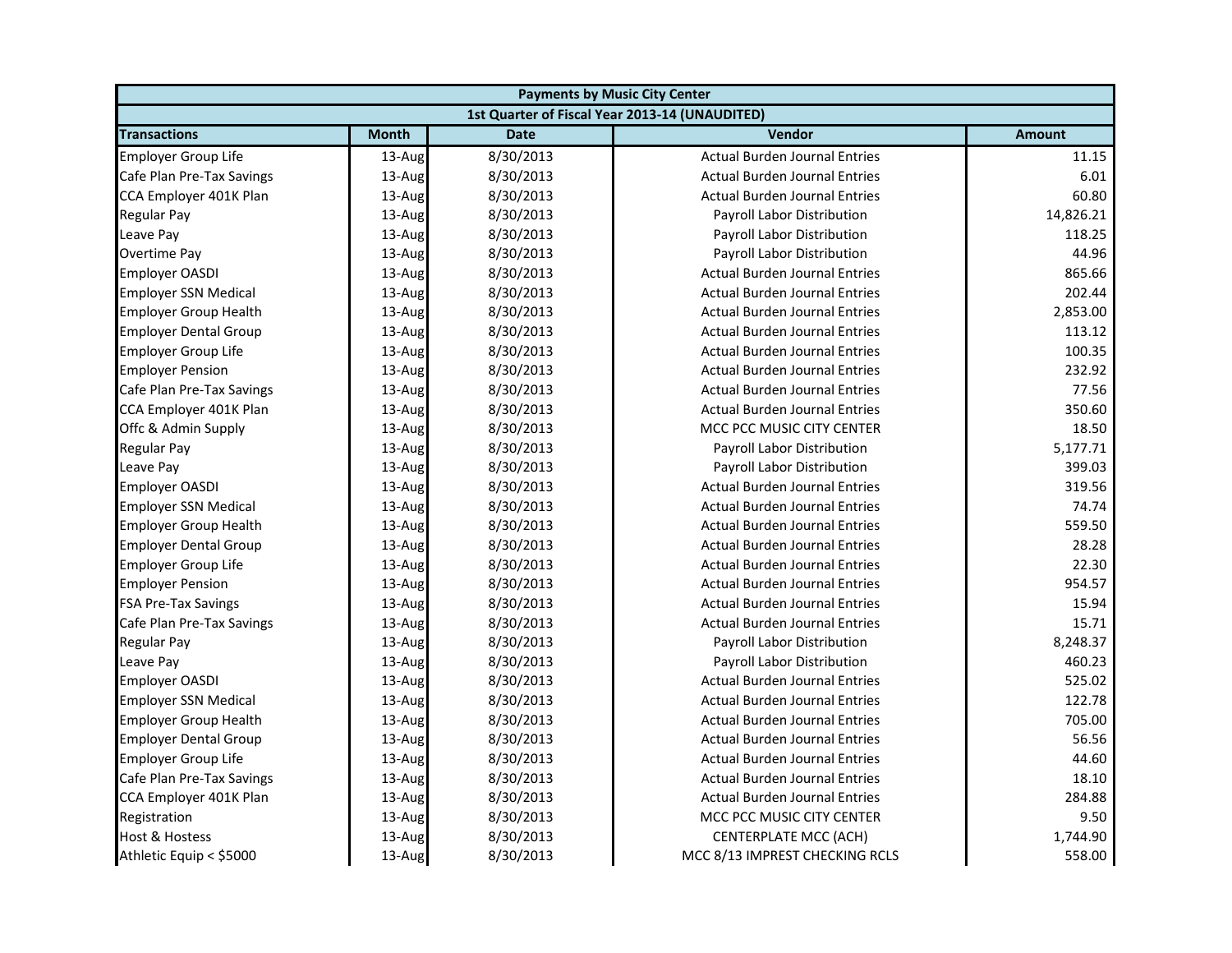| <b>Payments by Music City Center</b> |              |             |                                                |               |
|--------------------------------------|--------------|-------------|------------------------------------------------|---------------|
|                                      |              |             | 1st Quarter of Fiscal Year 2013-14 (UNAUDITED) |               |
| <b>Transactions</b>                  | <b>Month</b> | <b>Date</b> | Vendor                                         | <b>Amount</b> |
| Athletic Equip < \$5000              | 13-Aug       | 8/30/2013   | FRANCIS COMMUNICATIONS INC                     | 255.35        |
| Athletic Equip < \$5000              | 13-Aug       | 8/30/2013   | FRANCIS COMMUNICATIONS INC                     | 333.85        |
| Employee Award/Gift                  | 13-Aug       | 8/30/2013   | <b>TERRYBERRY CO LLC</b>                       | 795.00        |
| Regular Pay                          | 13-Aug       | 8/30/2013   | <b>Payroll Labor Distribution</b>              | 9,079.52      |
| Overtime Pay                         | 13-Aug       | 8/30/2013   | Payroll Labor Distribution                     | 15.43         |
| <b>Employer OASDI</b>                | 13-Aug       | 8/30/2013   | <b>Actual Burden Journal Entries</b>           | 121.03        |
| <b>Employer SSN Medical</b>          | 13-Aug       | 8/30/2013   | <b>Actual Burden Journal Entries</b>           | 125.63        |
| <b>Employer Group Health</b>         | 13-Aug       | 8/30/2013   | <b>Actual Burden Journal Entries</b>           | 796.50        |
| <b>Employer Dental Group</b>         | 13-Aug       | 8/30/2013   | <b>Actual Burden Journal Entries</b>           | 28.28         |
| <b>Employer Group Life</b>           | 13-Aug       | 8/30/2013   | <b>Actual Burden Journal Entries</b>           | 22.30         |
| <b>Employer Pension</b>              | 13-Aug       | 8/30/2013   | <b>Actual Burden Journal Entries</b>           | 1,556.78      |
| <b>FSA Pre-Tax Savings</b>           | 13-Aug       | 8/30/2013   | <b>Actual Burden Journal Entries</b>           | 11.16         |
| Cafe Plan Pre-Tax Savings            | 13-Aug       | 8/30/2013   | <b>Actual Burden Journal Entries</b>           | 21.76         |
| Regular Pay                          | 13-Aug       | 8/30/2013   | Payroll Labor Distribution                     | 6,369.09      |
| Overtime Pay                         | 13-Aug       | 8/30/2013   | Payroll Labor Distribution                     | 7.91          |
| <b>Employer OASDI</b>                | 13-Aug       | 8/30/2013   | <b>Actual Burden Journal Entries</b>           | 372.13        |
| <b>Employer SSN Medical</b>          | 13-Aug       | 8/30/2013   | <b>Actual Burden Journal Entries</b>           | 87.04         |
| <b>Employer Group Health</b>         | 13-Aug       | 8/30/2013   | <b>Actual Burden Journal Entries</b>           | 1,029.00      |
| <b>Employer Dental Group</b>         | 13-Aug       | 8/30/2013   | <b>Actual Burden Journal Entries</b>           | 42.42         |
| <b>Employer Group Life</b>           | 13-Aug       | 8/30/2013   | <b>Actual Burden Journal Entries</b>           | 44.60         |
| Cafe Plan Pre-Tax Savings            | 13-Aug       | 8/30/2013   | <b>Actual Burden Journal Entries</b>           | 28.16         |
| CCA Employer 401K Plan               | 13-Aug       | 8/30/2013   | <b>Actual Burden Journal Entries</b>           | 225.64        |
| Employee Out-of-town Travel          | 13-Aug       | 8/31/2013   | MCC 08/31/13 CC RCLS                           | 364.99        |
| Employee Out-of-town Travel          | 13-Aug       | 8/31/2013   | MCC 08/31/13 CC RCLS                           | 36.00         |
| Water                                | 13-Aug       | 8/31/2013   | W&S / AUG 2013 / IDB WATER                     | 1,809.75      |
| Water                                | 13-Aug       | 8/31/2013   | W&S / AUGUST 2013 / IDB SEWER                  | 1,048.38      |
| <b>Small Equipment Supply</b>        | 13-Aug       | 8/31/2013   | MCC 08/31/13 CC RCLS                           | 408.06        |
| Advertising & Promot'n               | 13-Aug       | 8/31/2013   | MCC 08/31/13 CC RCLS                           | 9.95          |
| Computer Software                    | 13-Aug       | 8/31/2013   | MCC 08/31/13 CC RCLS                           | 109.24        |
| <b>Computer Software</b>             | 13-Aug       | 8/31/2013   | MCC 08/31/13 CC RCLS                           | 45.00         |
| Employee Out-of-town Travel          | 13-Aug       | 8/31/2013   | MCC 08/31/13 CC RCLS                           | 531.28        |
| Employee Out-of-town Travel          | 13-Aug       | 8/31/2013   | MCC 08/31/13 CC RCLS                           | 7.84          |
| Employee Out-of-town Travel          | 13-Aug       | 8/31/2013   | MCC 08/31/13 CC RCLS                           | 304.99        |
| Employee Out-of-town Travel          | 13-Aug       | 8/31/2013   | MCC 08/31/13 CC RCLS                           | 6.00          |
| Employee Out-of-town Travel          | 13-Aug       | 8/31/2013   | MCC 08/31/13 CC RCLS                           | 12.32         |
| Employee Out-of-town Travel          | 13-Aug       | 8/31/2013   | MCC 08/31/13 CC RCLS                           | 17.77         |
| Employee Out-of-town Travel          | 13-Aug       | 8/31/2013   | MCC 08/31/13 CC RCLS                           | 5.18          |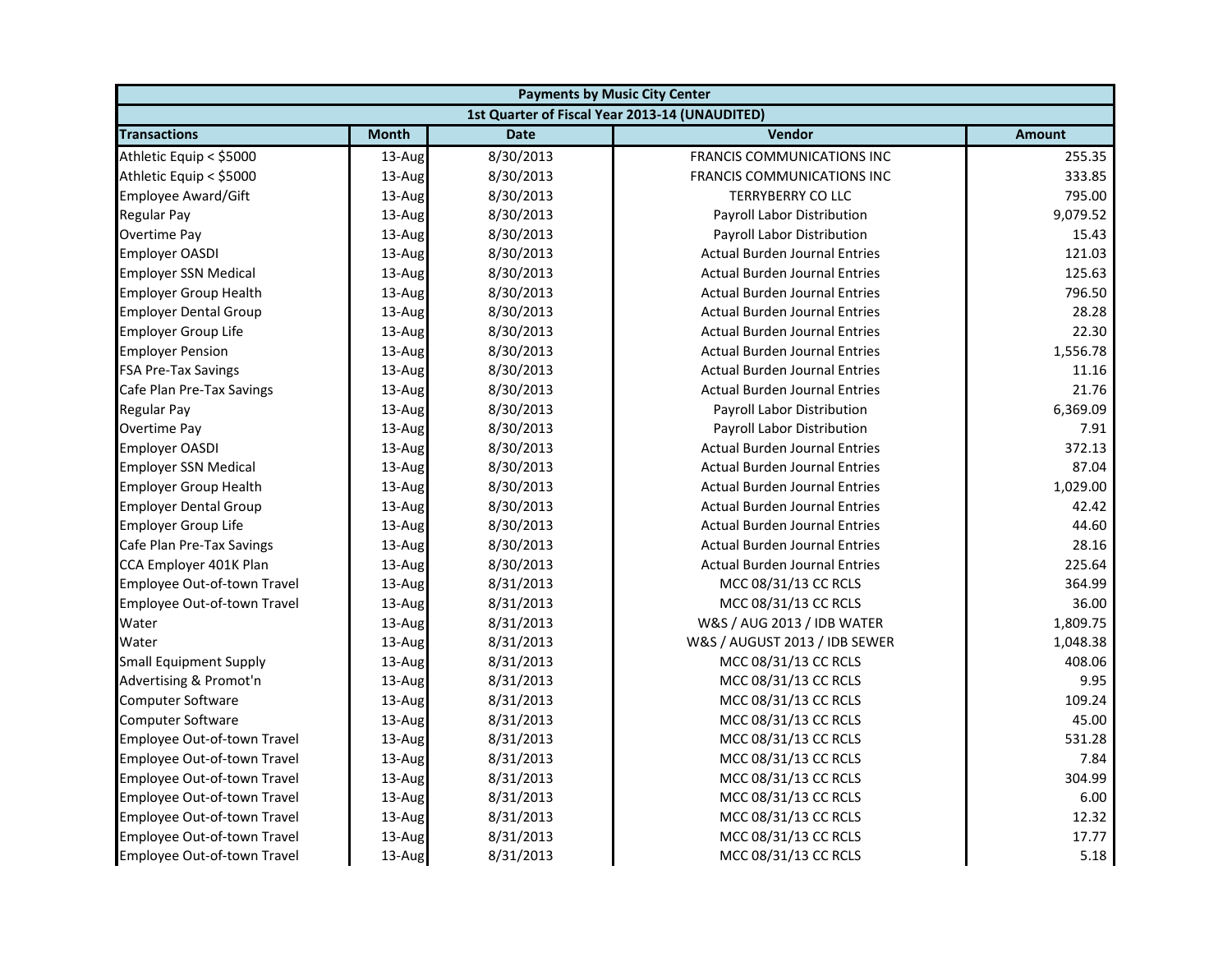|                                | <b>Payments by Music City Center</b> |             |                                                |               |  |
|--------------------------------|--------------------------------------|-------------|------------------------------------------------|---------------|--|
|                                |                                      |             | 1st Quarter of Fiscal Year 2013-14 (UNAUDITED) |               |  |
| <b>Transactions</b>            | <b>Month</b>                         | <b>Date</b> | Vendor                                         | <b>Amount</b> |  |
| Employee Out-of-town Travel    | 13-Aug                               | 8/31/2013   | MCC 08/31/13 CC RCLS                           | 8.97          |  |
| Registration                   | 13-Aug                               | 8/31/2013   | MCC 08/31/13 CC RCLS                           | 35.00         |  |
| Other Special Pay              | 13-Aug                               | 8/31/2013   | CON/MCC 8/13 Sales Incentive RCLS              | (2,600.00)    |  |
| Other Special Pay              | 13-Aug                               | 8/31/2013   | CON/MCC 8/13 Sales Incentive RCLS              | (3,250.00)    |  |
| Other Special Pay              | 13-Aug                               | 8/31/2013   | CON/MCC 8/13 Sales Incentive RCLS              | (6,500.00)    |  |
| Other Special Pay              | 13-Aug                               | 8/31/2013   | CON/MCC 8/13 Sales Incentive RCLS              | (4,550.00)    |  |
| <b>Employer OASDI</b>          | 13-Aug                               | 8/31/2013   | CON/MCC 8/13 Sales Incentive RCLS              | (161.20)      |  |
| <b>Employer OASDI</b>          | 13-Aug                               | 8/31/2013   | CON/MCC 8/13 Sales Incentive RCLS              | (201.50)      |  |
| <b>Employer OASDI</b>          | 13-Aug                               | 8/31/2013   | CON/MCC 8/13 Sales Incentive RCLS              | (403.00)      |  |
| <b>Employer OASDI</b>          | 13-Aug                               | 8/31/2013   | CON/MCC 8/13 Sales Incentive RCLS              | (282.10)      |  |
| <b>Employer SSN Medical</b>    | 13-Aug                               | 8/31/2013   | CON/MCC 8/13 Sales Incentive RCLS              | (37.70)       |  |
| <b>Employer SSN Medical</b>    | 13-Aug                               | 8/31/2013   | CON/MCC 8/13 Sales Incentive RCLS              | (47.13)       |  |
| <b>Employer SSN Medical</b>    | 13-Aug                               | 8/31/2013   | CON/MCC 8/13 Sales Incentive RCLS              | (94.25)       |  |
| <b>Employer SSN Medical</b>    | 13-Aug                               | 8/31/2013   | CON/MCC 8/13 Sales Incentive RCLS              | (65.98)       |  |
| <b>Employer Pension</b>        | 13-Aug                               | 8/31/2013   | CON/MCC 8/13 Sales Incentive RCLS              | (445.04)      |  |
| <b>Employer Pension</b>        | 13-Aug                               | 8/31/2013   | CON/MCC 8/13 Sales Incentive RCLS              | (556.30)      |  |
| <b>Employer Pension</b>        | 13-Aug                               | 8/31/2013   | CON/MCC 8/13 Sales Incentive RCLS              | (1, 112.61)   |  |
| <b>Employer Pension</b>        | 13-Aug                               | 8/31/2013   | CON/MCC 8/13 Sales Incentive RCLS              | (778.82)      |  |
| <b>Internet Services</b>       | 13-Aug                               | 8/31/2013   | MCC 08/31/13 CC RCLS                           | 30.00         |  |
| Employee Out-of-town Travel    | 13-Aug                               | 8/31/2013   | MCC 08/31/13 CC RCLS                           | 60.75         |  |
| <b>Employee Air Travel</b>     | 13-Aug                               | 8/31/2013   | MCC 08/31/13 CC RCLS                           | 734.30        |  |
| Registration                   | 13-Aug                               | 8/31/2013   | MCC 08/31/13 CC RCLS                           | 520.00        |  |
| Host & Hostess                 | 13-Aug                               | 8/31/2013   | MCC 08/31/13 CC RCLS                           | 84.06         |  |
| Offc & Admin Supply            | 13-Aug                               | 8/31/2013   | MCC 08/31/13 CC RCLS                           | 650.44        |  |
| <b>Total</b>                   | 13-Aug                               |             |                                                | 960,986.04    |  |
|                                |                                      |             |                                                |               |  |
| <b>Temporary Service</b>       | 13-Sep                               | 9/1/2013    | MCC JE938735 08/13 RCLS                        | 905.74        |  |
| <b>Temporary Service</b>       | 13-Sep                               | 9/1/2013    | MCC JE938735 08/13 RCLS                        | (1,015.47)    |  |
| <b>Temporary Service-Reimb</b> | 13-Sep                               | 9/1/2013    | MCC JE938735 08/13 RCLS                        | (905.74)      |  |
| <b>Temporary Service-Reimb</b> | 13-Sep                               | 9/1/2013    | MCC JE938735 08/13 RCLS                        | 1,015.47      |  |
| Info Systems Charge            | 13-Sep                               | 9/1/2013    | ITS 09/13 ISF Billing                          | 3,816.67      |  |
| Insurance-Vehicles             | 13-Sep                               | 9/1/2013    | MCC 09/13 INSURANCE RCLS                       | 596.33        |  |
| Insurance-Workman's Comp       | 13-Sep                               | 9/1/2013    | MCC 09/13 INSURANCE RCLS                       | 8,741.08      |  |
| Insurance-Liability/PropDmg    | 13-Sep                               | 9/1/2013    | MCC 09/13 INSURANCE RCLS                       | 22,037.58     |  |
| Insurance-Liability/PropDmg    | 13-Sep                               | 9/1/2013    | MCC 09/13 INSURANCE RCLS                       | 2,169.17      |  |
| Insurance-Liability/PropDmg    | 13-Sep                               | 9/1/2013    | MCC 09/13 INSURANCE RCLS                       | 1,029.50      |  |
| Insurance-Liability/PropDmg    | 13-Sep                               | 9/1/2013    | MCC 09/13 INSURANCE RCLS                       | 2,091.67      |  |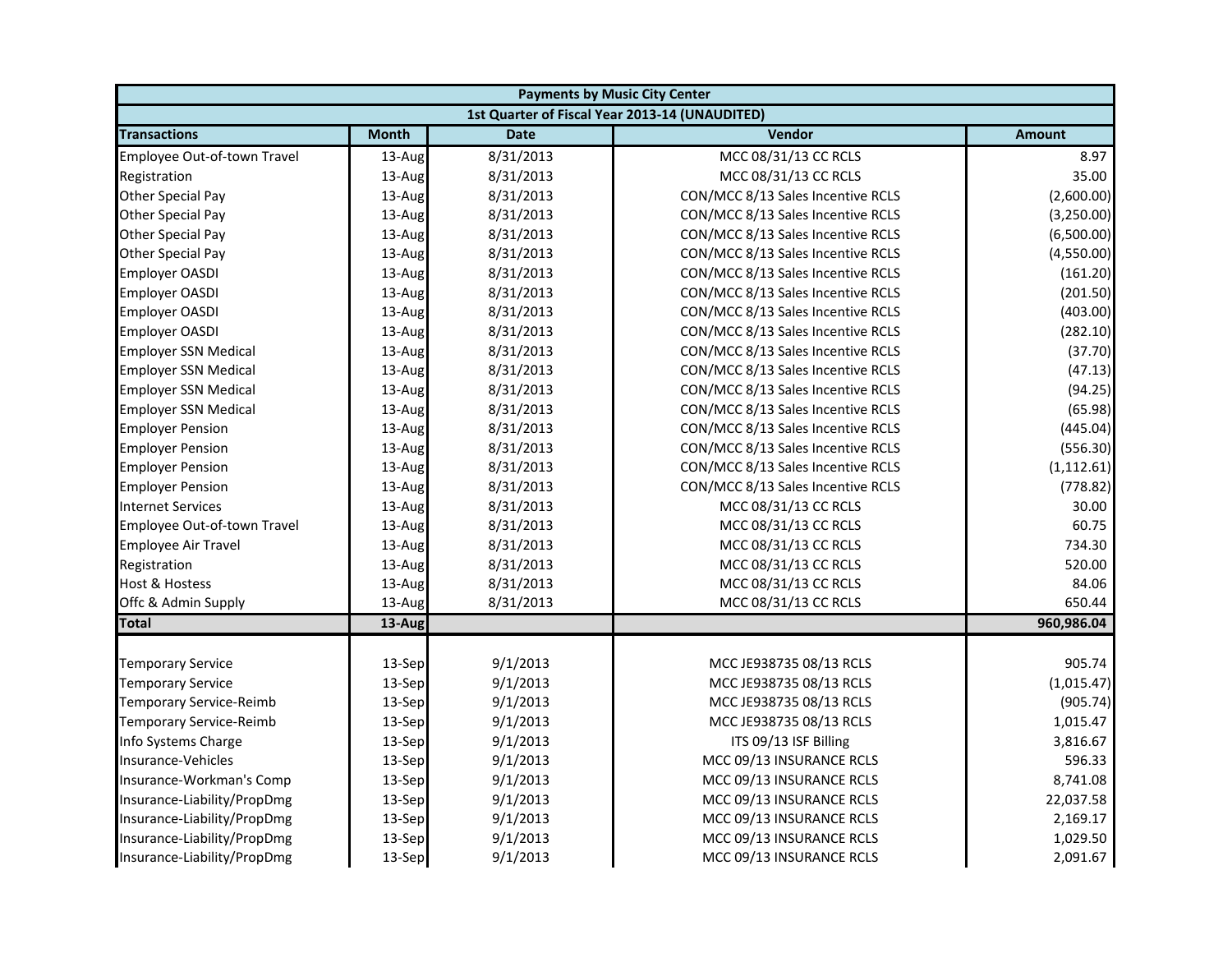| <b>Payments by Music City Center</b> |              |             |                                                |               |
|--------------------------------------|--------------|-------------|------------------------------------------------|---------------|
|                                      |              |             | 1st Quarter of Fiscal Year 2013-14 (UNAUDITED) |               |
| <b>Transactions</b>                  | <b>Month</b> | <b>Date</b> | Vendor                                         | <b>Amount</b> |
| Insurance-Liability/PropDmg          | 13-Sep       | 9/1/2013    | MCC 09/13 INSURANCE RCLS                       | 2,125.25      |
| Insurance-Liability/PropDmg          | 13-Sep       | 9/1/2013    | MCC 09/13 INSURANCE RCLS                       | 3,171.67      |
| Insurance-Liability/PropDmg          | 13-Sep       | 9/1/2013    | MCC 09/13 INSURANCE RCLS                       | 1,743.42      |
| Repair & Maint Supply                | 13-Sep       | 9/5/2013    | W W GRAINGER (P#)                              | 115.36        |
| Repair & Maint Supply                | 13-Sep       | 9/5/2013    | W W GRAINGER (P#)                              | 92.84         |
| Repair & Maint Supply                | 13-Sep       | 9/5/2013    | W W GRAINGER (P#)                              | 156.06        |
| Repair & Maint Supply                | 13-Sep       | 9/6/2013    | W W GRAINGER (P#)                              | 53.82         |
| <b>Electrical Supply</b>             | 13-Sep       | 9/6/2013    | W W GRAINGER (P#)                              | 229.05        |
| <b>Electrical Supply</b>             | 13-Sep       | 9/6/2013    | W W GRAINGER (P#)                              | 65.60         |
| <b>Electrical Supply</b>             | 13-Sep       | 9/6/2013    | W W GRAINGER (P#)                              | 124.52        |
| <b>Electrical Supply</b>             | 13-Sep       | 9/6/2013    | W W GRAINGER (P#)                              | 87.00         |
| <b>Electrical Supply</b>             | 13-Sep       | 9/6/2013    | W W GRAINGER (P#)                              | 8.00          |
| Offc & Admin Supply                  | 13-Sep       | 9/9/2013    | A Z OFFICE RESOURCE INC (ACH)                  | 5.63          |
| Offc & Admin Supply                  | 13-Sep       | 9/9/2013    | A Z OFFICE RESOURCE INC (ACH)                  | 126.00        |
| Offc & Admin Supply                  | 13-Sep       | 9/9/2013    | A Z OFFICE RESOURCE INC (ACH)                  | 17.09         |
| Offc & Admin Supply                  | 13-Sep       | 9/9/2013    | A Z OFFICE RESOURCE INC (ACH)                  | 5.75          |
| Offc & Admin Supply                  | 13-Sep       | 9/9/2013    | A Z OFFICE RESOURCE INC (ACH)                  | 29.84         |
| Offc & Admin Supply                  | 13-Sep       | 9/9/2013    | A Z OFFICE RESOURCE INC (ACH)                  | 7.40          |
| Offc & Admin Supply                  | 13-Sep       | 9/9/2013    | A Z OFFICE RESOURCE INC (ACH)                  | 45.76         |
| Offc & Admin Supply                  | 13-Sep       | 9/9/2013    | A Z OFFICE RESOURCE INC (ACH)                  | 11.63         |
| Offc & Admin Supply                  | 13-Sep       | 9/9/2013    | A Z OFFICE RESOURCE INC (ACH)                  | 183.90        |
| Offc & Admin Supply                  | 13-Sep       | 9/9/2013    | A Z OFFICE RESOURCE INC (ACH)                  | 14.23         |
| Offc & Admin Supply                  | 13-Sep       | 9/9/2013    | A Z OFFICE RESOURCE INC (ACH)                  | 34.30         |
| Offc & Admin Supply                  | 13-Sep       | 9/9/2013    | A Z OFFICE RESOURCE INC (ACH)                  | 168.36        |
| Offc & Admin Supply                  | 13-Sep       | 9/9/2013    | A Z OFFICE RESOURCE INC (ACH)                  | 19.24         |
| Offc & Admin Supply                  | 13-Sep       | 9/9/2013    | A Z OFFICE RESOURCE INC (ACH)                  | 141.96        |
| Repair & Maint Supply                | 13-Sep       | 9/10/2013   | <b>VOLUNTEER WELDING SUPPLY CO</b>             | 20.00         |
| Repair & Maint Supply                | 13-Sep       | 9/10/2013   | <b>VOLUNTEER WELDING SUPPLY CO</b>             | 18.40         |
| Repair & Maint Supply                | 13-Sep       | 9/10/2013   | VOLUNTEER WELDING SUPPLY CO                    | 16.00         |
| Repair & Maint Supply                | 13-Sep       | 9/10/2013   | <b>VOLUNTEER WELDING SUPPLY CO</b>             | 8.50          |
| Repair & Maint Supply                | 13-Sep       | 9/10/2013   | <b>VOLUNTEER WELDING SUPPLY CO</b>             | 180.00        |
| Repair & Maint Supply                | 13-Sep       | 9/10/2013   | <b>VOLUNTEER WELDING SUPPLY CO</b>             | 225.00        |
| Repair & Maint Supply                | 13-Sep       | 9/10/2013   | <b>VOLUNTEER WELDING SUPPLY CO</b>             | 225.00        |
| Repair & Maint Supply                | 13-Sep       | 9/10/2013   | <b>VOLUNTEER WELDING SUPPLY CO</b>             | 185.00        |
| Repair & Maint Supply                | 13-Sep       | 9/10/2013   | VOLUNTEER WELDING SUPPLY CO                    | 65.00         |
| Repair & Maint Supply                | 13-Sep       | 9/10/2013   | VOLUNTEER WELDING SUPPLY CO                    | 55.00         |
| <b>Medical Services</b>              | 13-Sep       | 9/10/2013   | MED STAR MEDICAL STAFFING INC                  | 2,408.00      |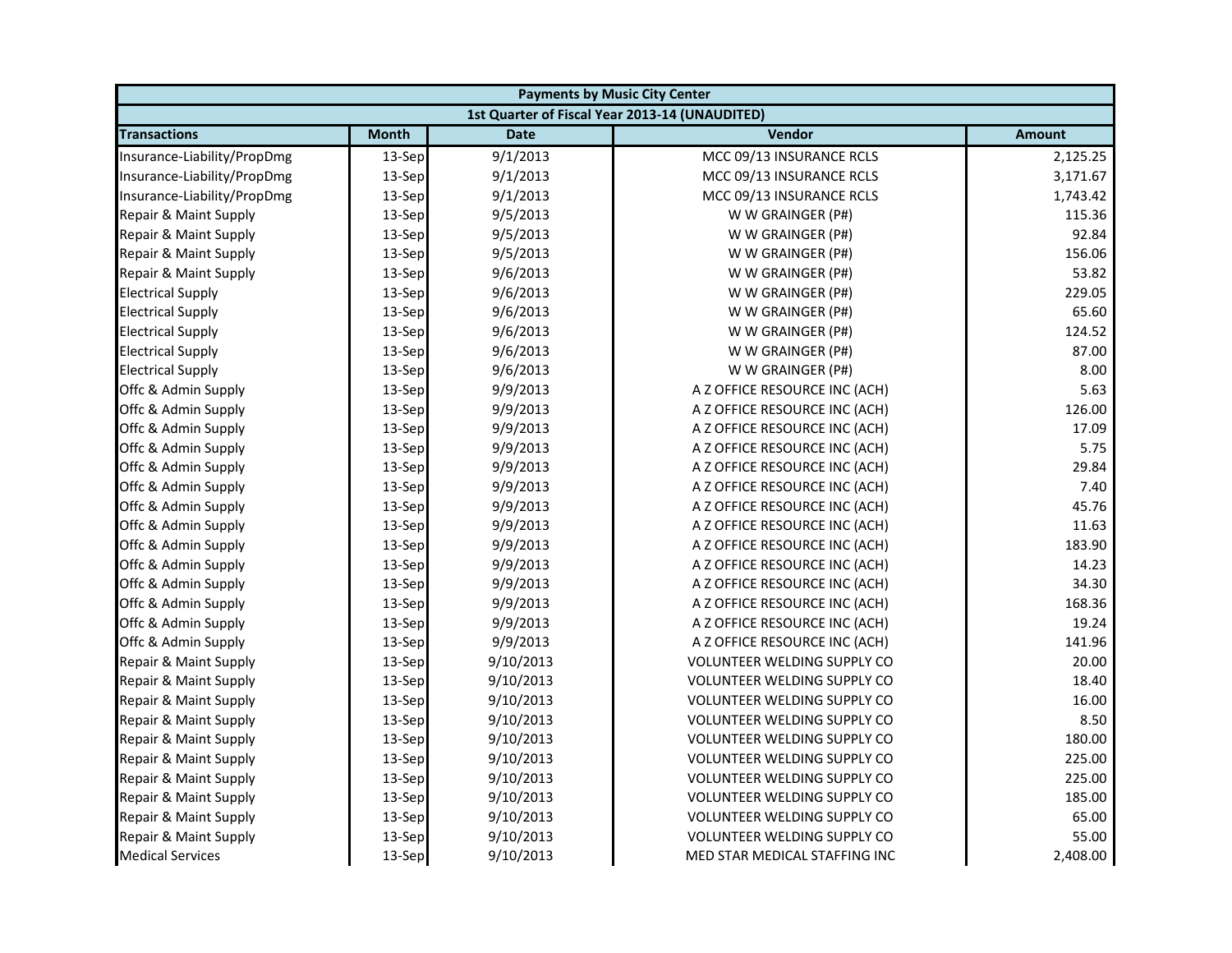| <b>Payments by Music City Center</b> |              |             |                                                |               |
|--------------------------------------|--------------|-------------|------------------------------------------------|---------------|
|                                      |              |             | 1st Quarter of Fiscal Year 2013-14 (UNAUDITED) |               |
| <b>Transactions</b>                  | <b>Month</b> | <b>Date</b> | Vendor                                         | <b>Amount</b> |
| <b>Temporary Service</b>             | 13-Sep       | 9/10/2013   | <b>BRANTLEY SECURITY SERVICES INC</b>          | 499.99        |
| <b>Security Services</b>             | 13-Sep       | 9/11/2013   | <b>BRANTLEY SECURITY SERVICES INC</b>          | 1,810.03      |
| <b>Security Services</b>             | 13-Sep       | 9/11/2013   | <b>BRANTLEY SECURITY SERVICES INC</b>          | 9,683.79      |
| <b>Temporary Service</b>             | 13-Sep       | 9/11/2013   | <b>BRANTLEY SECURITY SERVICES INC</b>          | 174.00        |
| <b>Temporary Service</b>             | 13-Sep       | 9/11/2013   | LOOMIS FARGO & CO                              | 639.56        |
| Other Rpr & Maint Srvc               | 13-Sep       | 9/11/2013   | WEST END LOCK CO                               | 165.00        |
| <b>Small Equipment Supply</b>        | $13-$ Sep    | 9/12/2013   | PCMG INC (ACH)                                 | 576.00        |
| Postage & Delivery Srvc              | 13-Sep       | 9/12/2013   | AWARD CENTER INC, THE (ACH)                    | 12.00         |
| Postage & Delivery Srvc              | 13-Sep       | 9/12/2013   | AWARD CENTER INC, THE (ACH)                    | 10.00         |
| Awrd Rwrd Royalty                    | 13-Sep       | 9/12/2013   | AWARD CENTER INC, THE (ACH)                    | 124.95        |
| Awrd Rwrd Royalty                    | 13-Sep       | 9/12/2013   | AWARD CENTER INC, THE (ACH)                    | 10.00         |
| <b>Regular Pay</b>                   | 13-Sep       | 9/13/2013   | Payroll Labor Distribution                     | 17,310.66     |
| Leave Pay                            | 13-Sep       | 9/13/2013   | Payroll Labor Distribution                     | 59.50         |
| <b>Holiday Pay</b>                   | 13-Sep       | 9/13/2013   | Payroll Labor Distribution                     | 1,885.71      |
| <b>Overtime Pay</b>                  | 13-Sep       | 9/13/2013   | Payroll Labor Distribution                     | 48.09         |
| <b>Employer OASDI</b>                | 13-Sep       | 9/13/2013   | <b>Actual Burden Journal Entries</b>           | 1,155.84      |
| <b>Employer SSN Medical</b>          | 13-Sep       | 9/13/2013   | <b>Actual Burden Journal Entries</b>           | 270.35        |
| <b>Employer Group Health</b>         | 13-Sep       | 9/13/2013   | <b>Actual Burden Journal Entries</b>           | 2,492.00      |
| <b>Employer Dental Group</b>         | 13-Sep       | 9/13/2013   | <b>Actual Burden Journal Entries</b>           | 142.39        |
| Cafe Plan Pre-Tax Savings            | 13-Sep       | 9/13/2013   | <b>Actual Burden Journal Entries</b>           | 67.42         |
| CCA Employer 401K Plan               | 13-Sep       | 9/13/2013   | <b>Actual Burden Journal Entries</b>           | 686.25        |
| Allowance-Cell/Mobile Devices        | 13-Sep       | 9/13/2013   | Payroll Labor Distribution                     | 236.22        |
| Rent Equipment                       | 13-Sep       | 9/13/2013   | FOLIAGE DESIGN SYSTEMS INC                     | 224.00        |
| <b>Regular Pay</b>                   | 13-Sep       | 9/13/2013   | Payroll Labor Distribution                     | 3,860.24      |
| Leave Pay                            | 13-Sep       | 9/13/2013   | Payroll Labor Distribution                     | 985.99        |
| <b>Holiday Pay</b>                   | 13-Sep       | 9/13/2013   | Payroll Labor Distribution                     | 540.43        |
| Employer OASDI                       | 13-Sep       | 9/13/2013   | <b>Actual Burden Journal Entries</b>           | 256.54        |
| <b>Employer SSN Medical</b>          | 13-Sep       | 9/13/2013   | <b>Actual Burden Journal Entries</b>           | 73.75         |
| <b>Employer Group Health</b>         | 13-Sep       | 9/13/2013   | <b>Actual Burden Journal Entries</b>           | 1,045.62      |
| <b>Employer Dental Group</b>         | 13-Sep       | 9/13/2013   | <b>Actual Burden Journal Entries</b>           | 33.50         |
| <b>Employer Pension</b>              | 13-Sep       | 9/13/2013   | <b>Actual Burden Journal Entries</b>           | 922.02        |
| Cafe Plan Pre-Tax Savings            | 13-Sep       | 9/13/2013   | <b>Actual Burden Journal Entries</b>           | 28.91         |
| Allowance-Cell/Mobile Devices        | 13-Sep       | 9/13/2013   | Payroll Labor Distribution                     | 78.74         |
| <b>Regular Pay</b>                   | 13-Sep       | 9/13/2013   | Payroll Labor Distribution                     | 17,398.33     |
| Leave Pay                            | 13-Sep       | 9/13/2013   | Payroll Labor Distribution                     | 1,601.86      |
| <b>Holiday Pay</b>                   | 13-Sep       | 9/13/2013   | Payroll Labor Distribution                     | 1,937.37      |
| Overtime Pay                         | 13-Sep       | 9/13/2013   | Payroll Labor Distribution                     | 471.77        |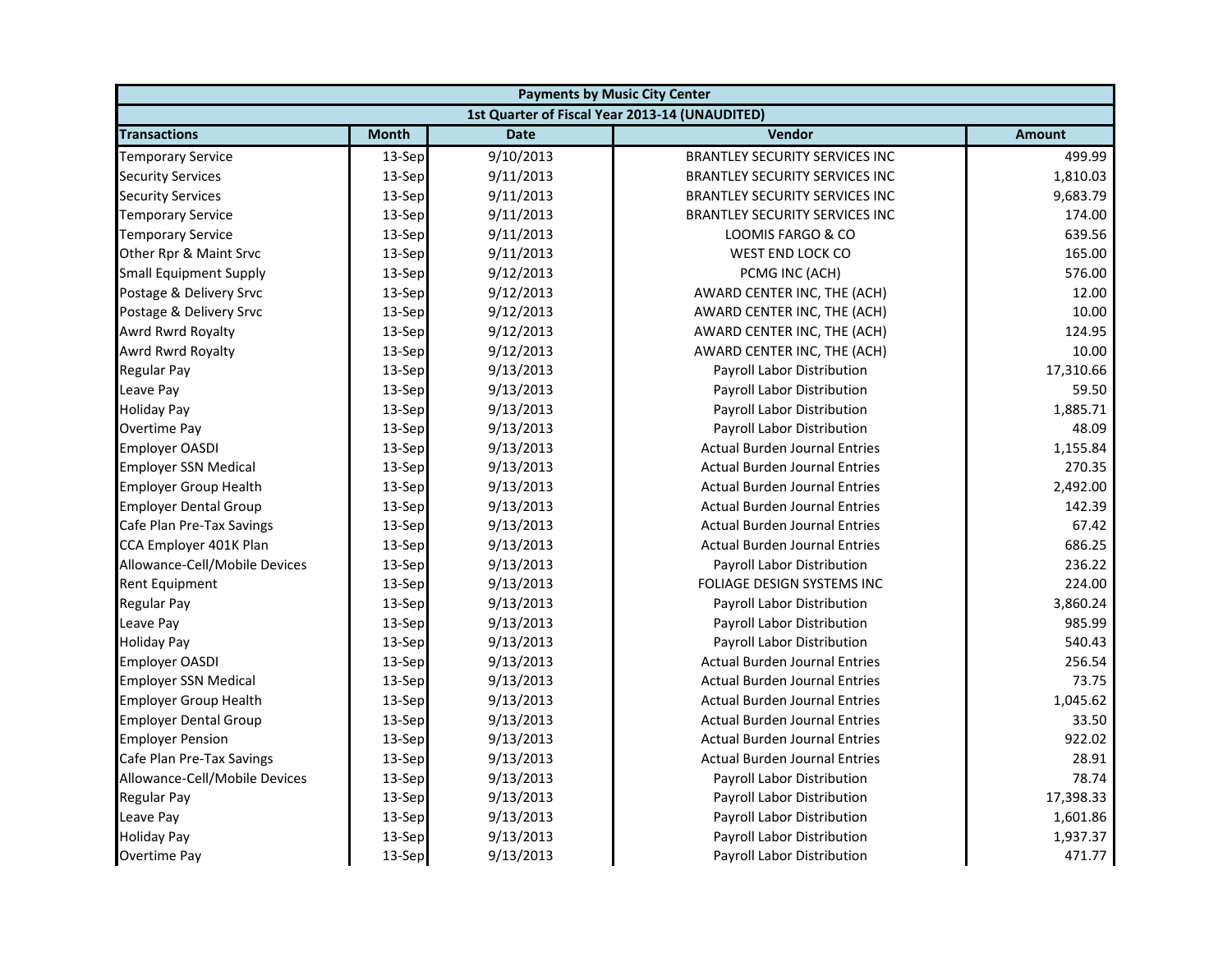| <b>Payments by Music City Center</b> |              |             |                                                |               |
|--------------------------------------|--------------|-------------|------------------------------------------------|---------------|
|                                      |              |             | 1st Quarter of Fiscal Year 2013-14 (UNAUDITED) |               |
| <b>Transactions</b>                  | <b>Month</b> | <b>Date</b> | <b>Vendor</b>                                  | <b>Amount</b> |
| <b>Employer OASDI</b>                | 13-Sep       | 9/13/2013   | <b>Actual Burden Journal Entries</b>           | 1,278.07      |
| <b>Employer SSN Medical</b>          | 13-Sep       | 9/13/2013   | <b>Actual Burden Journal Entries</b>           | 298.92        |
| <b>Employer Group Health</b>         | 13-Sep       | 9/13/2013   | <b>Actual Burden Journal Entries</b>           | 2,588.29      |
| <b>Employer Dental Group</b>         | 13-Sep       | 9/13/2013   | <b>Actual Burden Journal Entries</b>           | 126.97        |
| Cafe Plan Pre-Tax Savings            | 13-Sep       | 9/13/2013   | <b>Actual Burden Journal Entries</b>           | 72.58         |
| CCA Employer 401K Plan               | 13-Sep       | 9/13/2013   | <b>Actual Burden Journal Entries</b>           | 618.83        |
| Allowance-Cell/Mobile Devices        | 13-Sep       | 9/13/2013   | Payroll Labor Distribution                     | 162.74        |
| <b>Regular Pay</b>                   | 13-Sep       | 9/13/2013   | Payroll Labor Distribution                     | 2,523.60      |
| Leave Pay                            | 13-Sep       | 9/13/2013   | Payroll Labor Distribution                     | 914.71        |
| <b>Holiday Pay</b>                   | 13-Sep       | 9/13/2013   | Payroll Labor Distribution                     | 385.11        |
| <b>Overtime Pay</b>                  | 13-Sep       | 9/13/2013   | Payroll Labor Distribution                     | 30.24         |
| <b>Employer OASDI</b>                | 13-Sep       | 9/13/2013   | <b>Actual Burden Journal Entries</b>           | 163.64        |
| <b>Employer SSN Medical</b>          | 13-Sep       | 9/13/2013   | <b>Actual Burden Journal Entries</b>           | 51.99         |
| <b>Employer Group Health</b>         | 13-Sep       | 9/13/2013   | <b>Actual Burden Journal Entries</b>           | 733.34        |
| <b>Employer Dental Group</b>         | 13-Sep       | 9/13/2013   | <b>Actual Burden Journal Entries</b>           | 27.16         |
| <b>Employer Pension</b>              | 13-Sep       | 9/13/2013   | <b>Actual Burden Journal Entries</b>           | 659.62        |
| Cafe Plan Pre-Tax Savings            | 13-Sep       | 9/13/2013   | <b>Actual Burden Journal Entries</b>           | 19.93         |
| <b>Regular Pay</b>                   | 13-Sep       | 9/13/2013   | Payroll Labor Distribution                     | 26,824.12     |
| Leave Pay                            | 13-Sep       | 9/13/2013   | Payroll Labor Distribution                     | 804.50        |
| <b>Holiday Pay</b>                   | 13-Sep       | 9/13/2013   | Payroll Labor Distribution                     | 3,193.75      |
| <b>Overtime Pay</b>                  | 13-Sep       | 9/13/2013   | Payroll Labor Distribution                     | 167.23        |
| <b>Employer OASDI</b>                | 13-Sep       | 9/13/2013   | <b>Actual Burden Journal Entries</b>           | 1,785.03      |
| <b>Employer SSN Medical</b>          | 13-Sep       | 9/13/2013   | <b>Actual Burden Journal Entries</b>           | 417.46        |
| <b>Employer Group Health</b>         | 13-Sep       | 9/13/2013   | <b>Actual Burden Journal Entries</b>           | 6,547.57      |
| <b>Employer Dental Group</b>         | 13-Sep       | 9/13/2013   | <b>Actual Burden Journal Entries</b>           | 372.58        |
| Cafe Plan Pre-Tax Savings            | 13-Sep       | 9/13/2013   | <b>Actual Burden Journal Entries</b>           | 176.69        |
| CCA Employer 401K Plan               | 13-Sep       | 9/13/2013   | <b>Actual Burden Journal Entries</b>           | 1,069.18      |
| Allowance-Cell/Mobile Devices        | 13-Sep       | 9/13/2013   | Payroll Labor Distribution                     | 118.11        |
| <b>Regular Pay</b>                   | 13-Sep       | 9/13/2013   | Payroll Labor Distribution                     | 3,731.41      |
| Leave Pay                            | 13-Sep       | 9/13/2013   | Payroll Labor Distribution                     | 320.31        |
| <b>Holiday Pay</b>                   | 13-Sep       | 9/13/2013   | Payroll Labor Distribution                     | 449.27        |
| Overtime Pay                         | 13-Sep       | 9/13/2013   | Payroll Labor Distribution                     | 0.95          |
| <b>Employer OASDI</b>                | 13-Sep       | 9/13/2013   | <b>Actual Burden Journal Entries</b>           | 197.02        |
| <b>Employer SSN Medical</b>          | 13-Sep       | 9/13/2013   | <b>Actual Burden Journal Entries</b>           | 59.80         |
| <b>Employer Group Health</b>         | 13-Sep       | 9/13/2013   | <b>Actual Burden Journal Entries</b>           | 1,032.33      |
| <b>Employer Dental Group</b>         | 13-Sep       | 9/13/2013   | <b>Actual Burden Journal Entries</b>           | 35.91         |
| <b>Employer Pension</b>              | 13-Sep       | 9/13/2013   | <b>Actual Burden Journal Entries</b>           | 551.31        |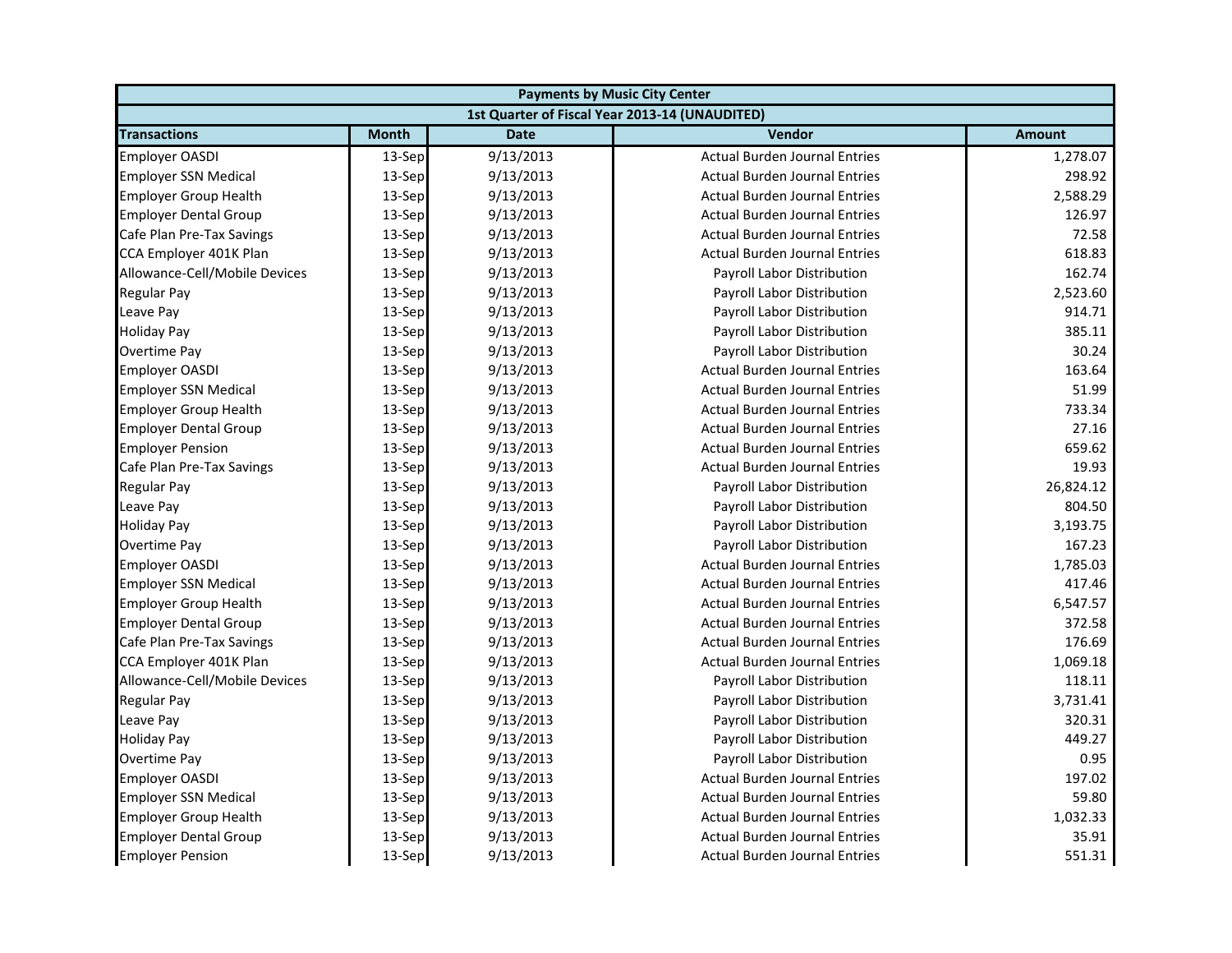| <b>Payments by Music City Center</b> |              |             |                                                |               |
|--------------------------------------|--------------|-------------|------------------------------------------------|---------------|
|                                      |              |             | 1st Quarter of Fiscal Year 2013-14 (UNAUDITED) |               |
| <b>Transactions</b>                  | <b>Month</b> | <b>Date</b> | <b>Vendor</b>                                  | <b>Amount</b> |
| <b>FSA Pre-Tax Savings</b>           | 13-Sep       | 9/13/2013   | <b>Actual Burden Journal Entries</b>           | 0.51          |
| Cafe Plan Pre-Tax Savings            | 13-Sep       | 9/13/2013   | <b>Actual Burden Journal Entries</b>           | 28.26         |
| Regular Pay                          | 13-Sep       | 9/13/2013   | Payroll Labor Distribution                     | 6,412.30      |
| <b>Holiday Pay</b>                   | 13-Sep       | 9/13/2013   | Payroll Labor Distribution                     | 711.15        |
| Overtime Pay                         | 13-Sep       | 9/13/2013   | Payroll Labor Distribution                     | 9.81          |
| <b>Employer OASDI</b>                | 13-Sep       | 9/13/2013   | <b>Actual Burden Journal Entries</b>           | 419.07        |
| <b>Employer SSN Medical</b>          | 13-Sep       | 9/13/2013   | <b>Actual Burden Journal Entries</b>           | 98.07         |
| <b>Employer Group Health</b>         | 13-Sep       | 9/13/2013   | <b>Actual Burden Journal Entries</b>           | 1,127.72      |
| <b>Employer Dental Group</b>         | 13-Sep       | 9/13/2013   | <b>Actual Burden Journal Entries</b>           | 48.09         |
| Cafe Plan Pre-Tax Savings            | 13-Sep       | 9/13/2013   | <b>Actual Burden Journal Entries</b>           | 31.61         |
| CCA Employer 401K Plan               | 13-Sep       | 9/13/2013   | <b>Actual Burden Journal Entries</b>           | 285.37        |
| Allowance-Cell/Mobile Devices        | 13-Sep       | 9/13/2013   | Payroll Labor Distribution                     | 39.37         |
| Other Rpr & Maint Srvc               | 13-Sep       | 9/13/2013   | PRESIDIO NETWORKED SOLUTIONS I                 | (50, 141.83)  |
| <b>Regular Pay</b>                   | 13-Sep       | 9/13/2013   | Payroll Labor Distribution                     | 5,526.16      |
| Leave Pay                            | 13-Sep       | 9/13/2013   | Payroll Labor Distribution                     | 192.31        |
| <b>Holiday Pay</b>                   | 13-Sep       | 9/13/2013   | Payroll Labor Distribution                     | 635.38        |
| <b>Employer OASDI</b>                | 13-Sep       | 9/13/2013   | <b>Actual Burden Journal Entries</b>           | 319.27        |
| <b>Employer SSN Medical</b>          | 13-Sep       | 9/13/2013   | <b>Actual Burden Journal Entries</b>           | 88.38         |
| <b>Employer Group Health</b>         | 13-Sep       | 9/13/2013   | <b>Actual Burden Journal Entries</b>           | 840.60        |
| <b>Employer Dental Group</b>         | 13-Sep       | 9/13/2013   | <b>Actual Burden Journal Entries</b>           | 31.11         |
| <b>Employer Pension</b>              | 13-Sep       | 9/13/2013   | <b>Actual Burden Journal Entries</b>           | 1,087.59      |
| <b>FSA Pre-Tax Savings</b>           | 13-Sep       | 9/13/2013   | <b>Actual Burden Journal Entries</b>           | 2.39          |
| Cafe Plan Pre-Tax Savings            | 13-Sep       | 9/13/2013   | <b>Actual Burden Journal Entries</b>           | 23.23         |
| Allowance-Cell/Mobile Devices        | 13-Sep       | 9/13/2013   | Payroll Labor Distribution                     | 78.74         |
| <b>Regular Pay</b>                   | 13-Sep       | 9/13/2013   | Payroll Labor Distribution                     | 17,001.65     |
| Leave Pay                            | 13-Sep       | 9/13/2013   | Payroll Labor Distribution                     | 315.67        |
| <b>Holiday Pay</b>                   | 13-Sep       | 9/13/2013   | Payroll Labor Distribution                     | 1,697.67      |
| Overtime Pay                         | 13-Sep       | 9/13/2013   | Payroll Labor Distribution                     | 44.48         |
| <b>Employer OASDI</b>                | 13-Sep       | 9/13/2013   | <b>Actual Burden Journal Entries</b>           | 1,114.57      |
| <b>Employer SSN Medical</b>          | 13-Sep       | 9/13/2013   | <b>Actual Burden Journal Entries</b>           | 260.60        |
| <b>Employer Group Health</b>         | 13-Sep       | 9/13/2013   | <b>Actual Burden Journal Entries</b>           | 3,422.39      |
| <b>Employer Dental Group</b>         | 13-Sep       | 9/13/2013   | <b>Actual Burden Journal Entries</b>           | 135.72        |
| <b>Employer Pension</b>              | 13-Sep       | 9/13/2013   | <b>Actual Burden Journal Entries</b>           | 73.77         |
| Cafe Plan Pre-Tax Savings            | 13-Sep       | 9/13/2013   | <b>Actual Burden Journal Entries</b>           | 93.32         |
| CCA Employer 401K Plan               | 13-Sep       | 9/13/2013   | <b>Actual Burden Journal Entries</b>           | 435.68        |
| Allowance-Cell/Mobile Devices        | 13-Sep       | 9/13/2013   | Payroll Labor Distribution                     | 157.48        |
| <b>Regular Pay</b>                   | 13-Sep       | 9/13/2013   | Payroll Labor Distribution                     | 5,022.83      |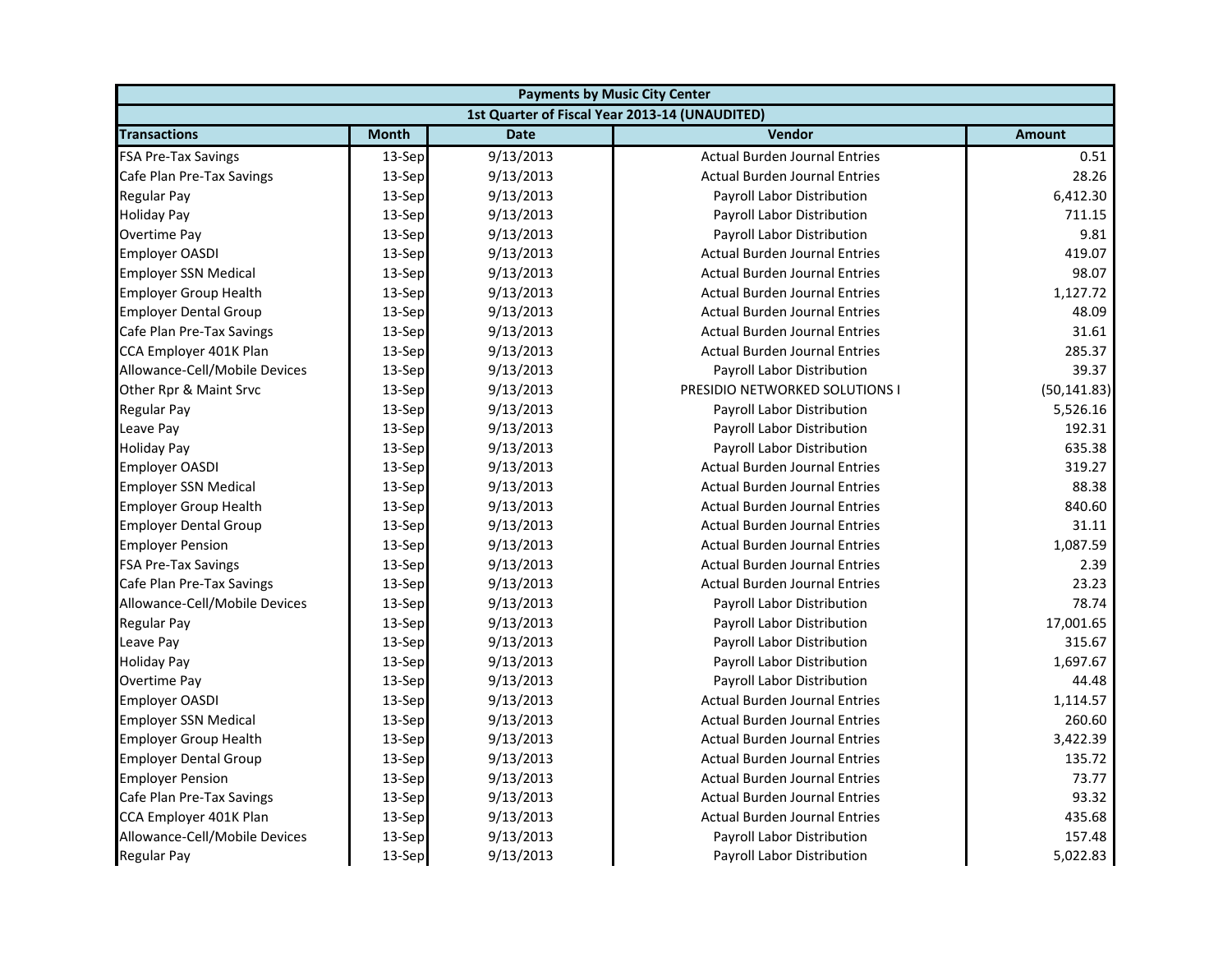| <b>Payments by Music City Center</b> |              |             |                                                |               |
|--------------------------------------|--------------|-------------|------------------------------------------------|---------------|
|                                      |              |             | 1st Quarter of Fiscal Year 2013-14 (UNAUDITED) |               |
| <b>Transactions</b>                  | <b>Month</b> | <b>Date</b> | Vendor                                         | <b>Amount</b> |
| Leave Pay                            | 13-Sep       | 9/13/2013   | Payroll Labor Distribution                     | 439.31        |
| <b>Holiday Pay</b>                   | 13-Sep       | 9/13/2013   | Payroll Labor Distribution                     | 400.15        |
| Overtime Pay                         | 13-Sep       | 9/13/2013   | Payroll Labor Distribution                     | 13.40         |
| <b>Employer OASDI</b>                | 13-Sep       | 9/13/2013   | <b>Actual Burden Journal Entries</b>           | 273.38        |
| <b>Employer SSN Medical</b>          | 13-Sep       | 9/13/2013   | <b>Actual Burden Journal Entries</b>           | 77.64         |
| <b>Employer Group Health</b>         | 13-Sep       | 9/13/2013   | <b>Actual Burden Journal Entries</b>           | 1,401.60      |
| <b>Employer Dental Group</b>         | 13-Sep       | 9/13/2013   | <b>Actual Burden Journal Entries</b>           | 45.25         |
| <b>Employer Pension</b>              | 13-Sep       | 9/13/2013   | <b>Actual Burden Journal Entries</b>           | 949.10        |
| Cafe Plan Pre-Tax Savings            | 13-Sep       | 9/13/2013   | <b>Actual Burden Journal Entries</b>           | 38.62         |
| <b>Regular Pay</b>                   | 13-Sep       | 9/13/2013   | Payroll Labor Distribution                     | 3,028.84      |
| <b>Holiday Pay</b>                   | 13-Sep       | 9/13/2013   | Payroll Labor Distribution                     | 336.54        |
| <b>Employer OASDI</b>                | 13-Sep       | 9/13/2013   | <b>Actual Burden Journal Entries</b>           | 211.09        |
| <b>Employer SSN Medical</b>          | 13-Sep       | 9/13/2013   | <b>Actual Burden Journal Entries</b>           | 49.37         |
| CCA Employer 401K Plan               | 13-Sep       | 9/13/2013   | <b>Actual Burden Journal Entries</b>           | 134.62        |
| Allowance-Cell/Mobile Devices        | 13-Sep       | 9/13/2013   | <b>Payroll Labor Distribution</b>              | 39.37         |
| <b>Regular Pay</b>                   | 13-Sep       | 9/13/2013   | Payroll Labor Distribution                     | 11,830.23     |
| Leave Pay                            | 13-Sep       | 9/13/2013   | Payroll Labor Distribution                     | 456.08        |
| <b>Holiday Pay</b>                   | 13-Sep       | 9/13/2013   | Payroll Labor Distribution                     | 1,365.14      |
| Overtime Pay                         | 13-Sep       | 9/13/2013   | Payroll Labor Distribution                     | 14.44         |
| <b>Employer OASDI</b>                | 13-Sep       | 9/13/2013   | <b>Actual Burden Journal Entries</b>           | 829.69        |
| <b>Employer SSN Medical</b>          | 13-Sep       | 9/13/2013   | <b>Actual Burden Journal Entries</b>           | 194.05        |
| <b>Employer Group Health</b>         | 13-Sep       | 9/13/2013   | <b>Actual Burden Journal Entries</b>           | 1,059.89      |
| <b>Employer Dental Group</b>         | 13-Sep       | 9/13/2013   | <b>Actual Burden Journal Entries</b>           | 59.40         |
| <b>Employer Pension</b>              | 13-Sep       | 9/13/2013   | <b>Actual Burden Journal Entries</b>           | 2,339.20      |
| <b>FSA Pre-Tax Savings</b>           | 13-Sep       | 9/13/2013   | <b>Actual Burden Journal Entries</b>           | 9.76          |
| Cafe Plan Pre-Tax Savings            | 13-Sep       | 9/13/2013   | <b>Actual Burden Journal Entries</b>           | 29.81         |
| Allowance-Cell/Mobile Devices        | 13-Sep       | 9/13/2013   | Payroll Labor Distribution                     | 241.48        |
| <b>Regular Pay</b>                   | 13-Sep       | 9/13/2013   | Payroll Labor Distribution                     | 1,440.00      |
| <b>Holiday Pay</b>                   | 13-Sep       | 9/13/2013   | Payroll Labor Distribution                     | 160.00        |
| <b>Employer OASDI</b>                | 13-Sep       | 9/13/2013   | <b>Actual Burden Journal Entries</b>           | 96.77         |
| <b>Employer SSN Medical</b>          | 13-Sep       | 9/13/2013   | <b>Actual Burden Journal Entries</b>           | 22.63         |
| <b>Employer Group Health</b>         | 13-Sep       | 9/13/2013   | <b>Actual Burden Journal Entries</b>           | 235.50        |
| <b>Employer Dental Group</b>         | 13-Sep       | 9/13/2013   | <b>Actual Burden Journal Entries</b>           | 14.14         |
| Cafe Plan Pre-Tax Savings            | 13-Sep       | 9/13/2013   | <b>Actual Burden Journal Entries</b>           | 6.01          |
| CCA Employer 401K Plan               | 13-Sep       | 9/13/2013   | <b>Actual Burden Journal Entries</b>           | 64.00         |
| Allowance-Cell/Mobile Devices        | 13-Sep       | 9/13/2013   | <b>Payroll Labor Distribution</b>              | 39.37         |
| <b>Regular Pay</b>                   | 13-Sep       | 9/13/2013   | Payroll Labor Distribution                     | 13,368.40     |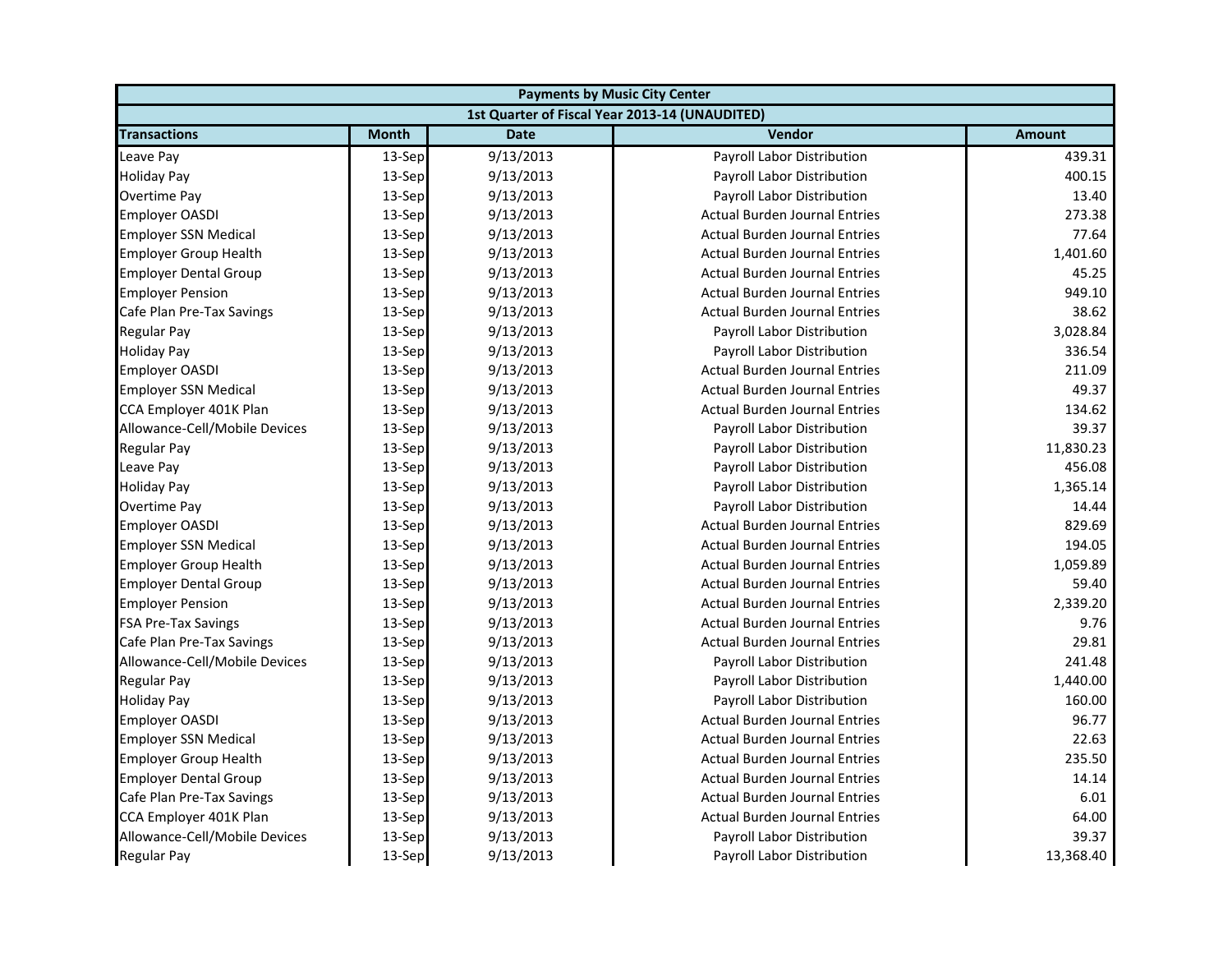| <b>Payments by Music City Center</b> |              |             |                                                |          |
|--------------------------------------|--------------|-------------|------------------------------------------------|----------|
|                                      |              |             | 1st Quarter of Fiscal Year 2013-14 (UNAUDITED) |          |
| <b>Transactions</b>                  | <b>Month</b> | <b>Date</b> | Vendor                                         | Amount   |
| Leave Pay                            | 13-Sep       | 9/13/2013   | Payroll Labor Distribution                     | 175.40   |
| <b>Holiday Pay</b>                   | 13-Sep       | 9/13/2013   | Payroll Labor Distribution                     | 1,427.24 |
| Overtime Pay                         | 13-Sep       | 9/13/2013   | Payroll Labor Distribution                     | 1.86     |
| <b>Employer OASDI</b>                | 13-Sep       | 9/13/2013   | <b>Actual Burden Journal Entries</b>           | 869.49   |
| <b>Employer SSN Medical</b>          | 13-Sep       | 9/13/2013   | <b>Actual Burden Journal Entries</b>           | 203.34   |
| <b>Employer Group Health</b>         | 13-Sep       | 9/13/2013   | <b>Actual Burden Journal Entries</b>           | 2,853.00 |
| <b>Employer Dental Group</b>         | 13-Sep       | 9/13/2013   | <b>Actual Burden Journal Entries</b>           | 113.12   |
| <b>Employer Pension</b>              | 13-Sep       | 9/13/2013   | <b>Actual Burden Journal Entries</b>           | 232.92   |
| Cafe Plan Pre-Tax Savings            | 13-Sep       | 9/13/2013   | <b>Actual Burden Journal Entries</b>           | 77.56    |
| CCA Employer 401K Plan               | 13-Sep       | 9/13/2013   | <b>Actual Burden Journal Entries</b>           | 350.37   |
| Allowance-Cell/Mobile Devices        | 13-Sep       | 9/13/2013   | Payroll Labor Distribution                     | 78.74    |
| Regular Pay                          | 13-Sep       | 9/13/2013   | Payroll Labor Distribution                     | 4,966.19 |
| Leave Pay                            | 13-Sep       | 9/13/2013   | Payroll Labor Distribution                     | 52.88    |
| <b>Holiday Pay</b>                   | 13-Sep       | 9/13/2013   | Payroll Labor Distribution                     | 557.67   |
| <b>Employer OASDI</b>                | 13-Sep       | 9/13/2013   | <b>Actual Burden Journal Entries</b>           | 324.43   |
| <b>Employer SSN Medical</b>          | 13-Sep       | 9/13/2013   | <b>Actual Burden Journal Entries</b>           | 75.88    |
| <b>Employer Group Health</b>         | 13-Sep       | 9/13/2013   | <b>Actual Burden Journal Entries</b>           | 559.50   |
| <b>Employer Dental Group</b>         | 13-Sep       | 9/13/2013   | <b>Actual Burden Journal Entries</b>           | 28.28    |
| <b>Employer Pension</b>              | 13-Sep       | 9/13/2013   | <b>Actual Burden Journal Entries</b>           | 954.57   |
| <b>FSA Pre-Tax Savings</b>           | 13-Sep       | 9/13/2013   | <b>Actual Burden Journal Entries</b>           | 15.94    |
| Cafe Plan Pre-Tax Savings            | 13-Sep       | 9/13/2013   | <b>Actual Burden Journal Entries</b>           | 15.71    |
| Allowance-Cell/Mobile Devices        | 13-Sep       | 9/13/2013   | Payroll Labor Distribution                     | 78.74    |
| <b>Regular Pay</b>                   | 13-Sep       | 9/13/2013   | Payroll Labor Distribution                     | 7,534.28 |
| Leave Pay                            | 13-Sep       | 9/13/2013   | Payroll Labor Distribution                     | 317.30   |
| <b>Holiday Pay</b>                   | 13-Sep       | 9/13/2013   | Payroll Labor Distribution                     | 871.62   |
| Overtime Pay                         | 13-Sep       | 9/13/2013   | Payroll Labor Distribution                     | 30.02    |
| <b>Employer OASDI</b>                | 13-Sep       | 9/13/2013   | <b>Actual Burden Journal Entries</b>           | 535.09   |
| <b>Employer SSN Medical</b>          | 13-Sep       | 9/13/2013   | <b>Actual Burden Journal Entries</b>           | 125.16   |
| <b>Employer Group Health</b>         | 13-Sep       | 9/13/2013   | <b>Actual Burden Journal Entries</b>           | 705.00   |
| <b>Employer Dental Group</b>         | 13-Sep       | 9/13/2013   | <b>Actual Burden Journal Entries</b>           | 56.56    |
| Cafe Plan Pre-Tax Savings            | 13-Sep       | 9/13/2013   | <b>Actual Burden Journal Entries</b>           | 18.10    |
| CCA Employer 401K Plan               | 13-Sep       | 9/13/2013   | <b>Actual Burden Journal Entries</b>           | 286.66   |
| Allowance-Cell/Mobile Devices        | 13-Sep       | 9/13/2013   | Payroll Labor Distribution                     | 118.11   |
| <b>Regular Pay</b>                   | 13-Sep       | 9/13/2013   | Payroll Labor Distribution                     | 8,454.57 |
| Leave Pay                            | 13-Sep       | 9/13/2013   | Payroll Labor Distribution                     | 77.16    |
| <b>Holiday Pay</b>                   | 13-Sep       | 9/13/2013   | Payroll Labor Distribution                     | 908.08   |
| <b>Employer OASDI</b>                | 13-Sep       | 9/13/2013   | <b>Actual Burden Journal Entries</b>           | 120.72   |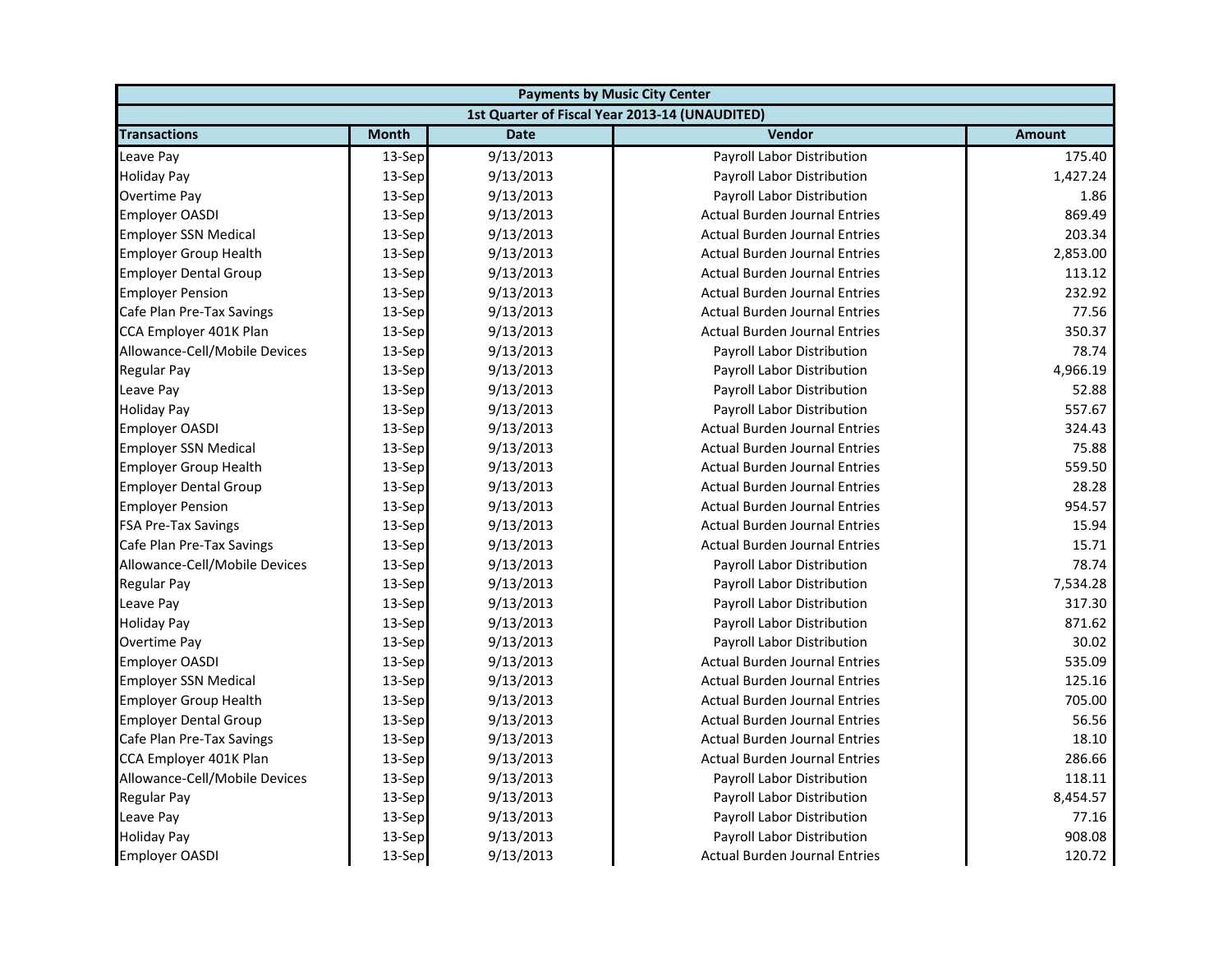| <b>Payments by Music City Center</b> |              |             |                                                |               |
|--------------------------------------|--------------|-------------|------------------------------------------------|---------------|
|                                      |              |             | 1st Quarter of Fiscal Year 2013-14 (UNAUDITED) |               |
| <b>Transactions</b>                  | <b>Month</b> | <b>Date</b> | <b>Vendor</b>                                  | <b>Amount</b> |
| <b>Employer SSN Medical</b>          | 13-Sep       | 9/13/2013   | <b>Actual Burden Journal Entries</b>           | 130.70        |
| <b>Employer Group Health</b>         | 13-Sep       | 9/13/2013   | <b>Actual Burden Journal Entries</b>           | 796.50        |
| <b>Employer Dental Group</b>         | 13-Sep       | 9/13/2013   | <b>Actual Burden Journal Entries</b>           | 28.28         |
| <b>Employer Pension</b>              | 13-Sep       | 9/13/2013   | <b>Actual Burden Journal Entries</b>           | 1,615.81      |
| <b>FSA Pre-Tax Savings</b>           | 13-Sep       | 9/13/2013   | <b>Actual Burden Journal Entries</b>           | 11.07         |
| Cafe Plan Pre-Tax Savings            | 13-Sep       | 9/13/2013   | <b>Actual Burden Journal Entries</b>           | 21.58         |
| Regular Pay                          | 13-Sep       | 9/13/2013   | Payroll Labor Distribution                     | 5,744.10      |
| <b>Holiday Pay</b>                   | 13-Sep       | 9/13/2013   | Payroll Labor Distribution                     | 639.23        |
| Overtime Pay                         | 13-Sep       | 9/13/2013   | Payroll Labor Distribution                     | 2.78          |
| <b>Employer OASDI</b>                | 13-Sep       | 9/13/2013   | <b>Actual Burden Journal Entries</b>           | 377.57        |
| <b>Employer SSN Medical</b>          | 13-Sep       | 9/13/2013   | <b>Actual Burden Journal Entries</b>           | 88.30         |
| <b>Employer Group Health</b>         | 13-Sep       | 9/13/2013   | <b>Actual Burden Journal Entries</b>           | 1,029.00      |
| <b>Employer Dental Group</b>         | 13-Sep       | 9/13/2013   | <b>Actual Burden Journal Entries</b>           | 42.42         |
| Cafe Plan Pre-Tax Savings            | 13-Sep       | 9/13/2013   | <b>Actual Burden Journal Entries</b>           | 28.16         |
| CCA Employer 401K Plan               | 13-Sep       | 9/13/2013   | <b>Actual Burden Journal Entries</b>           | 225.69        |
| Allowance-Cell/Mobile Devices        | 13-Sep       | 9/13/2013   | Payroll Labor Distribution                     | 78.74         |
| <b>Temporary Service-Reimb</b>       | 13-Sep       | 9/16/2013   | LMG INC (ACH)                                  | 1,447.50      |
| Employee Out-of-town Travel          | 13-Sep       | 9/16/2013   | HAGMAN, ALYSSA M                               | 47.18         |
| Employee Out-of-town Travel          | 13-Sep       | 9/16/2013   | SCHAPPERT, CHRISTOPHER B                       | 15.18         |
| Electric                             | 13-Sep       | 9/16/2013   | NASHVILLE ELECTRIC SERVICE CO                  | 138,333.71    |
| Pest Control Srvc                    | 13-Sep       | 9/16/2013   | COOKS PEST CONTROL INC COMMERC                 | 1,207.50      |
| <b>Rent Equipment</b>                | 13-Sep       | 9/16/2013   | FORKLIFT SYSTEMS INC (ACH)                     | 485.00        |
| Refuse Disposal-Reimb                | 13-Sep       | 9/16/2013   | ALLIED WASTE (ACH)                             | 2,356.33      |
| <b>Temporary Service</b>             | 13-Sep       | 9/16/2013   | INDUSTRIAL STAFFING OF TN (ACH                 | 440.32        |
| <b>Temporary Service</b>             | 13-Sep       | 9/16/2013   | INDUSTRIAL STAFFING OF TN (ACH                 | 4,501.93      |
| Janitorial Srvc                      | 13-Sep       | 9/16/2013   | SERVICE MANAGEMENT SYSTEMS                     | 3,381.85      |
| Janitorial Srvc                      | 13-Sep       | 9/16/2013   | SERVICE MANAGEMENT SYSTEMS                     | 1,804.95      |
| Janitorial Srvc                      | 13-Sep       | 9/16/2013   | SERVICE MANAGEMENT SYSTEMS                     | 2,563.66      |
| Janitorial Srvc                      | 13-Sep       | 9/16/2013   | SERVICE MANAGEMENT SYSTEMS                     | 1,335.58      |
| Janitorial Srvc                      | 13-Sep       | 9/16/2013   | SERVICE MANAGEMENT SYSTEMS                     | 3,091.37      |
| Rent Equipment                       | 13-Sep       | 9/16/2013   | FORKLIFT SYSTEMS INC (ACH)                     | 485.00        |
| <b>Internet Services</b>             | 13-Sep       | 9/16/2013   | <b>AT&amp;T CORP</b>                           | 2,826.82      |
| Telephone & Telegraph                | 13-Sep       | 9/16/2013   | <b>AT&amp;T CORP</b>                           | 1,872.10      |
| Postage & Delivery Srvc              | 13-Sep       | 9/16/2013   | USP STORE #6425                                | 198.91        |
| <b>Medical Services</b>              | 13-Sep       | 9/16/2013   | MED STAR MEDICAL STAFFING INC                  | 698.75        |
| <b>Temporary Service</b>             | 13-Sep       | 9/16/2013   | BRANTLEY SECURITY SERVICES INC                 | 575.21        |
| Postage & Delivery Srvc              | 13-Sep       | 9/16/2013   | USP STORE #6425                                | 12.54         |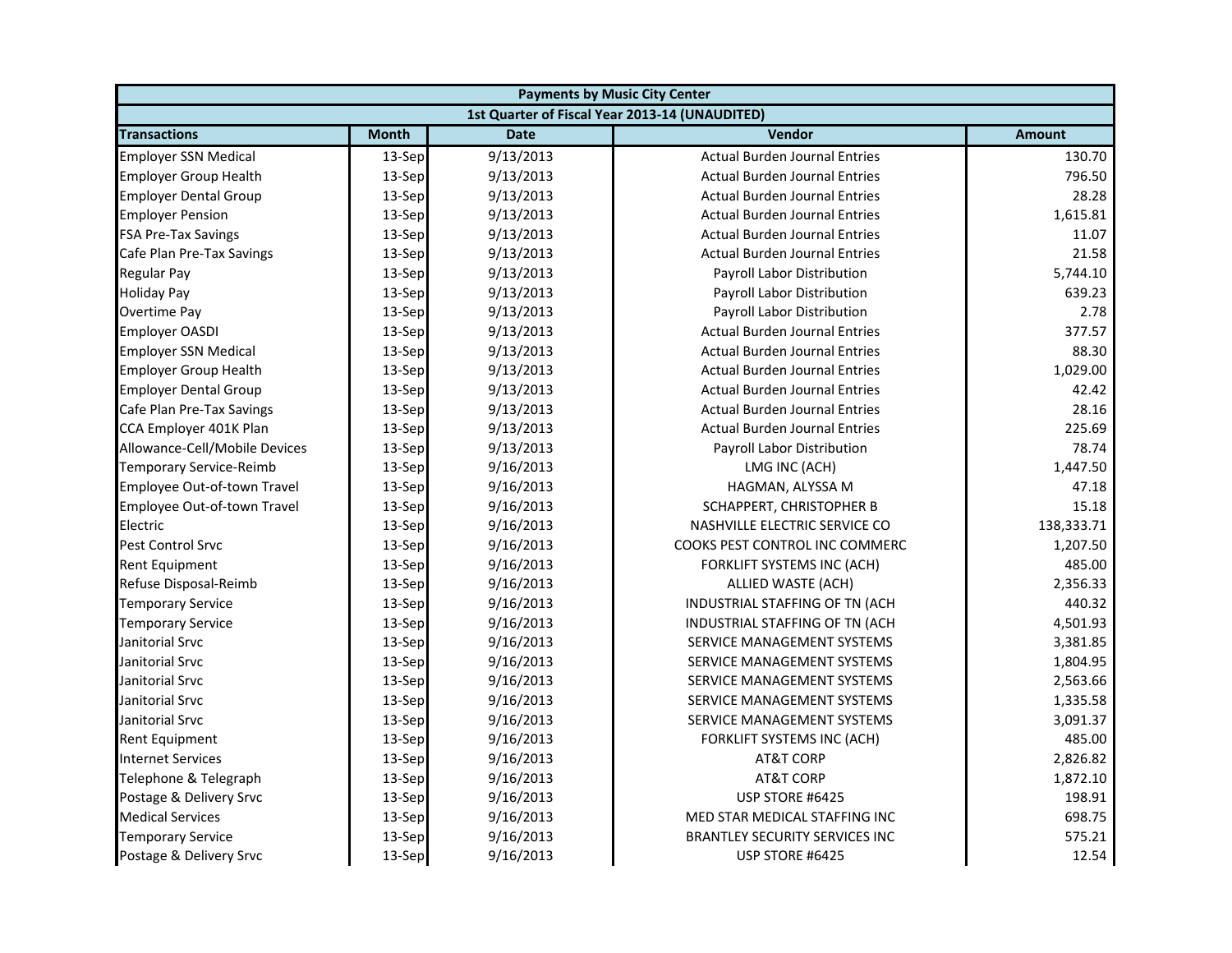| <b>Payments by Music City Center</b> |              |             |                                                |               |
|--------------------------------------|--------------|-------------|------------------------------------------------|---------------|
|                                      |              |             | 1st Quarter of Fiscal Year 2013-14 (UNAUDITED) |               |
| <b>Transactions</b>                  | <b>Month</b> | <b>Date</b> | Vendor                                         | <b>Amount</b> |
| Postage & Delivery Srvc              | 13-Sep       | 9/16/2013   | USP STORE #6425                                | 37.16         |
| Offc & Admin Supply                  | 13-Sep       | 9/16/2013   | A Z OFFICE RESOURCE INC (ACH)                  | 2.84          |
| Offc & Admin Supply                  | 13-Sep       | 9/16/2013   | A Z OFFICE RESOURCE INC (ACH)                  | 63.12         |
| Offc & Admin Supply                  | 13-Sep       | 9/16/2013   | A Z OFFICE RESOURCE INC (ACH)                  | 9.90          |
| Offc & Admin Supply                  | 13-Sep       | 9/16/2013   | A Z OFFICE RESOURCE INC (ACH)                  | 15.67         |
| Offc & Admin Supply                  | 13-Sep       | 9/16/2013   | A Z OFFICE RESOURCE INC (ACH)                  | 2.59          |
| Offc & Admin Supply                  | 13-Sep       | 9/16/2013   | A Z OFFICE RESOURCE INC (ACH)                  | 15.44         |
| Postage & Delivery Srvc              | 13-Sep       | 9/16/2013   | USP STORE #6425                                | 10.33         |
| Rent Equipment                       | 13-Sep       | 9/16/2013   | FORKLIFT SYSTEMS INC (ACH)                     | 485.00        |
| Offc & Admin Supply                  | 13-Sep       | 9/17/2013   | A Z OFFICE RESOURCE INC (ACH)                  | (21.22)       |
| Offc & Admin Supply                  | 13-Sep       | 9/17/2013   | AWARD CENTER INC, THE (ACH)                    | 54.00         |
| Offc & Admin Supply                  | 13-Sep       | 9/17/2013   | AWARD CENTER INC, THE (ACH)                    | 120.00        |
| <b>District Energy System</b>        | 13-Sep       | 9/17/2013   | DES REVENUE / US BANK (WIRE)                   | 266,515.40    |
| Other Rpr & Maint Srvc               | 13-Sep       | 9/17/2013   | SEGWAY OF NASHVILLE (ACH)                      | 75.00         |
| Other Rpr & Maint Srvc               | 13-Sep       | 9/17/2013   | SEGWAY OF NASHVILLE (ACH)                      | 16.00         |
| Other Rpr & Maint Srvc               | 13-Sep       | 9/17/2013   | SEGWAY OF NASHVILLE (ACH)                      | 20.00         |
| Offc & Admin Supply                  | 13-Sep       | 9/17/2013   | A Z OFFICE RESOURCE INC (ACH)                  | (42.96)       |
| Offc & Admin Supply                  | 13-Sep       | 9/17/2013   | A Z OFFICE RESOURCE INC (ACH)                  | (50.77)       |
| Subscriptions                        | 13-Sep       | 9/17/2013   | SMITH TRAVEL RESEARCH INC                      | 4,750.00      |
| <b>Building Maintenance Srvc</b>     | 13-Sep       | 9/18/2013   | CRAWFORD DOOR SALES (ACH)                      | 5,250.00      |
| <b>Security Services</b>             | 13-Sep       | 9/18/2013   | <b>BRANTLEY SECURITY SERVICES INC</b>          | 514.76        |
| Auto Fuel                            | 13-Sep       | 9/18/2013   | <b>WRIGHT EXPRESS FINANCIAL SVCS</b>           | 218.45        |
| Other Rpr & Maint Srvc               | 13-Sep       | 9/19/2013   | RICOH USA INC (ACH)                            | 119.20        |
| Other Rpr & Maint Srvc               | 13-Sep       | 9/19/2013   | RICOH USA INC (ACH)                            | 14.21         |
| Other Rpr & Maint Srvc               | 13-Sep       | 9/19/2013   | RICOH USA INC (ACH)                            | 36.47         |
| Other Rpr & Maint Srvc               | 13-Sep       | 9/19/2013   | RICOH USA INC (ACH)                            | 36.47         |
| <b>Security Services</b>             | 13-Sep       | 9/19/2013   | <b>BRANTLEY SECURITY SERVICES INC</b>          | 1,095.61      |
| Other Rpr & Maint Srvc               | 13-Sep       | 9/19/2013   | RICOH USA INC (ACH)                            | 184.09        |
| Other Rpr & Maint Srvc               | 13-Sep       | 9/19/2013   | RICOH USA INC (ACH)                            | 71.04         |
| Other Rpr & Maint Srvc               | 13-Sep       | 9/19/2013   | RICOH USA INC (ACH)                            | 7.68          |
| Other Rpr & Maint Srvc               | 13-Sep       | 9/19/2013   | RICOH USA INC (ACH)                            | 69.12         |
| <b>Merchant Fees</b>                 | 13-Sep       | 9/19/2013   | <b>FIS</b>                                     | 4,717.15      |
| Other Rpr & Maint Srvc               | 13-Sep       | 9/19/2013   | RICOH USA INC (ACH)                            | 46.08         |
| Offc & Admin Supply                  | 13-Sep       | 9/19/2013   | A Z OFFICE RESOURCE INC (ACH)                  | 49.86         |
| Other Rpr & Maint Srvc               | 13-Sep       | 9/19/2013   | RICOH USA INC (ACH)                            | 67.19         |
| Offc & Admin Supply                  | 13-Sep       | 9/20/2013   | A Z OFFICE RESOURCE INC (ACH)                  | 11.46         |
| Offc & Admin Supply                  | 13-Sep       | 9/20/2013   | A Z OFFICE RESOURCE INC (ACH)                  | 80.04         |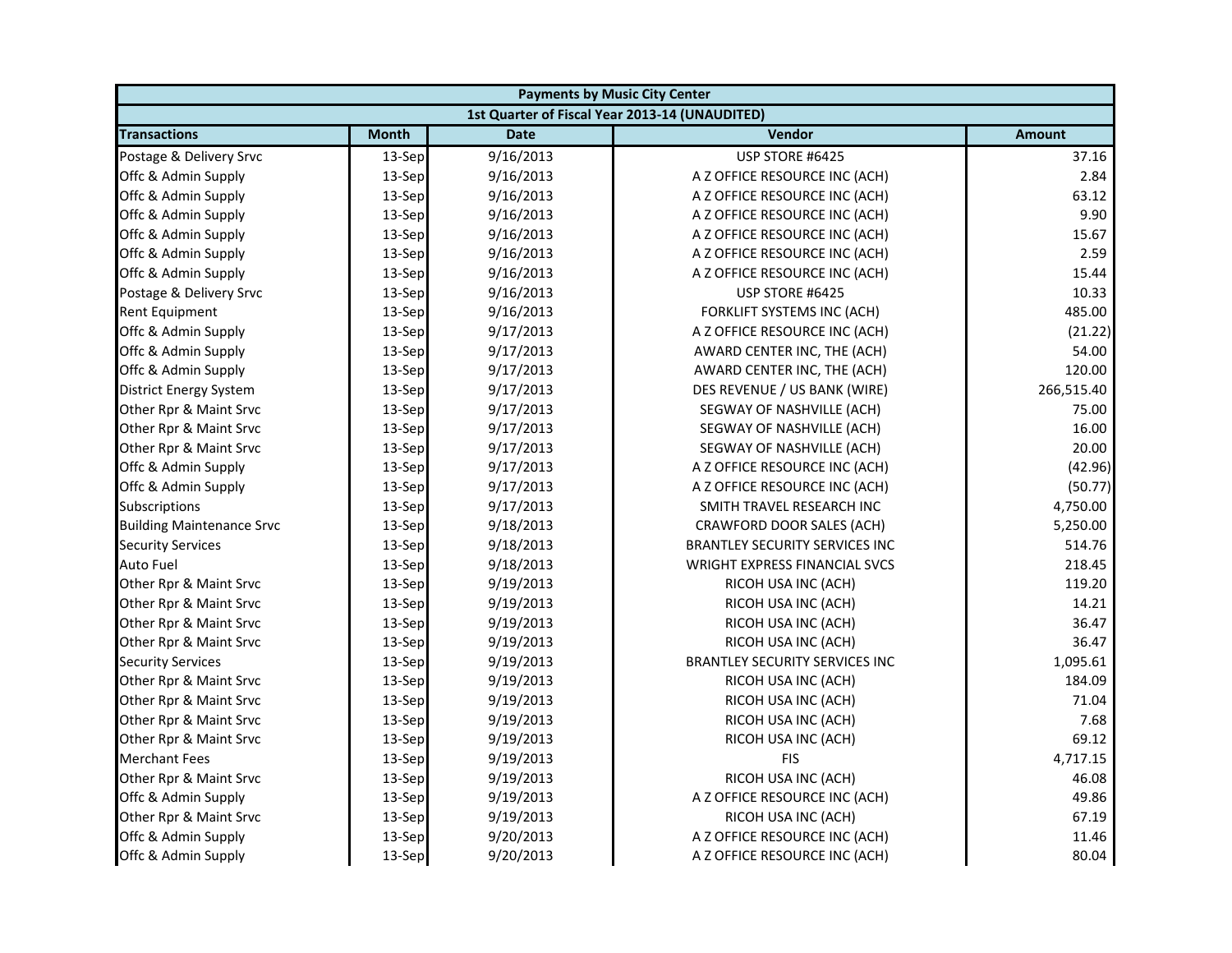| <b>Payments by Music City Center</b> |              |             |                                                |               |
|--------------------------------------|--------------|-------------|------------------------------------------------|---------------|
|                                      |              |             | 1st Quarter of Fiscal Year 2013-14 (UNAUDITED) |               |
| <b>Transactions</b>                  | <b>Month</b> | <b>Date</b> | Vendor                                         | <b>Amount</b> |
| <b>Building Maintenance Srvc</b>     | 13-Sep       | 9/23/2013   | CRAWFORD DOOR SALES (ACH)                      | 2,250.00      |
| <b>Medical Services</b>              | 13-Sep       | 9/23/2013   | MED STAR MEDICAL STAFFING INC                  | 623.50        |
| <b>Security Services</b>             | 13-Sep       | 9/23/2013   | <b>BRANTLEY SECURITY SERVICES INC</b>          | 232.00        |
| <b>Security Services</b>             | 13-Sep       | 9/23/2013   | <b>BRANTLEY SECURITY SERVICES INC</b>          | 251.16        |
| <b>Security Services</b>             | 13-Sep       | 9/23/2013   | BRANTLEY SECURITY SERVICES INC                 | 1,012.01      |
| <b>Temporary Service</b>             | 13-Sep       | 9/23/2013   | <b>BRANTLEY SECURITY SERVICES INC</b>          | 557.09        |
| Postage & Delivery Srvc              | 13-Sep       | 9/23/2013   | <b>TERRYBERRY CO LLC</b>                       | 15.00         |
| Awrd Rwrd Royalty                    | 13-Sep       | 9/23/2013   | <b>TERRYBERRY CO LLC</b>                       | 795.00        |
| Awrd Rwrd Royalty                    | 13-Sep       | 9/23/2013   | <b>TERRYBERRY CO LLC</b>                       | 103.68        |
| <b>Temporary Service</b>             | 13-Sep       | 9/24/2013   | INDUSTRIAL STAFFING OF TN (ACH                 | 197.58        |
| <b>Temporary Service</b>             | 13-Sep       | 9/24/2013   | <b>BRANTLEY SECURITY SERVICES INC</b>          | 1,766.41      |
| <b>Temporary Service</b>             | 13-Sep       | 9/24/2013   | <b>BRANTLEY SECURITY SERVICES INC</b>          | 308.14        |
| Offc & Admin Supply                  | 13-Sep       | 9/24/2013   | MCC 9/31 A/R Entry                             | (1,407.24)    |
| Advertising & Promot'n               | 13-Sep       | 9/24/2013   | <b>GRAFFITI INDOOR ADVERTISING</b>             | 100.00        |
| Telephone & Telegraph                | 13-Sep       | 9/25/2013   | AT&T (PO BOX 105320)(105262)(7                 | 712.39        |
| <b>Temporary Service</b>             | 13-Sep       | 9/25/2013   | BRANTLEY SECURITY SERVICES INC                 | 536.28        |
| <b>Uniform Cleaning Service</b>      | 13-Sep       | 9/25/2013   | <b>COYNE TEXTILE SVCS</b>                      | 159.07        |
| <b>Uniform Cleaning Service</b>      | 13-Sep       | 9/25/2013   | <b>COYNE TEXTILE SVCS</b>                      | 73.19         |
| <b>Uniform Cleaning Service</b>      | 13-Sep       | 9/25/2013   | COYNE TEXTILE SVCS                             | 149.22        |
| <b>Uniform Cleaning Service</b>      | 13-Sep       | 9/25/2013   | <b>COYNE TEXTILE SVCS</b>                      | 35.31         |
| <b>Uniform Cleaning Service</b>      | 13-Sep       | 9/25/2013   | <b>COYNE TEXTILE SVCS</b>                      | 11.55         |
| <b>Uniform Cleaning Service</b>      | 13-Sep       | 9/25/2013   | <b>COYNE TEXTILE SVCS</b>                      | 62.86         |
| <b>Uniform Cleaning Service</b>      | 13-Sep       | 9/25/2013   | <b>COYNE TEXTILE SVCS</b>                      | 63.04         |
| <b>Uniform Cleaning Service</b>      | 13-Sep       | 9/25/2013   | <b>COYNE TEXTILE SVCS</b>                      | 78.20         |
| <b>Uniform Cleaning Service</b>      | 13-Sep       | 9/25/2013   | <b>COYNE TEXTILE SVCS</b>                      | 10.02         |
| <b>Uniform Cleaning Service</b>      | 13-Sep       | 9/25/2013   | <b>COYNE TEXTILE SVCS</b>                      | 25.36         |
| <b>Uniform Cleaning Service</b>      | 13-Sep       | 9/25/2013   | <b>COYNE TEXTILE SVCS</b>                      | 12.73         |
| <b>Laundry Services</b>              | 13-Sep       | 9/26/2013   | <b>ALSCO</b>                                   | 202.00        |
| <b>Laundry Services</b>              | 13-Sep       | 9/26/2013   | <b>ALSCO</b>                                   | 202.00        |
| <b>Laundry Services</b>              | 13-Sep       | 9/26/2013   | <b>ALSCO</b>                                   | 385.40        |
| <b>Uniform Cleaning Service</b>      | 13-Sep       | 9/26/2013   | <b>COYNE TEXTILE SVCS</b>                      | 62.86         |
| <b>Uniform Cleaning Service</b>      | 13-Sep       | 9/26/2013   | COYNE TEXTILE SVCS                             | 436.33        |
| <b>Uniform Cleaning Service</b>      | 13-Sep       | 9/26/2013   | <b>COYNE TEXTILE SVCS</b>                      | 10.02         |
| <b>Uniform Cleaning Service</b>      | 13-Sep       | 9/26/2013   | <b>COYNE TEXTILE SVCS</b>                      | 22.99         |
| <b>Uniform Cleaning Service</b>      | 13-Sep       | 9/26/2013   | <b>COYNE TEXTILE SVCS</b>                      | 11.55         |
| <b>Uniform Cleaning Service</b>      | 13-Sep       | 9/26/2013   | <b>COYNE TEXTILE SVCS</b>                      | 53.19         |
| <b>Uniform Cleaning Service</b>      | 13-Sep       | 9/26/2013   | <b>COYNE TEXTILE SVCS</b>                      | 25.36         |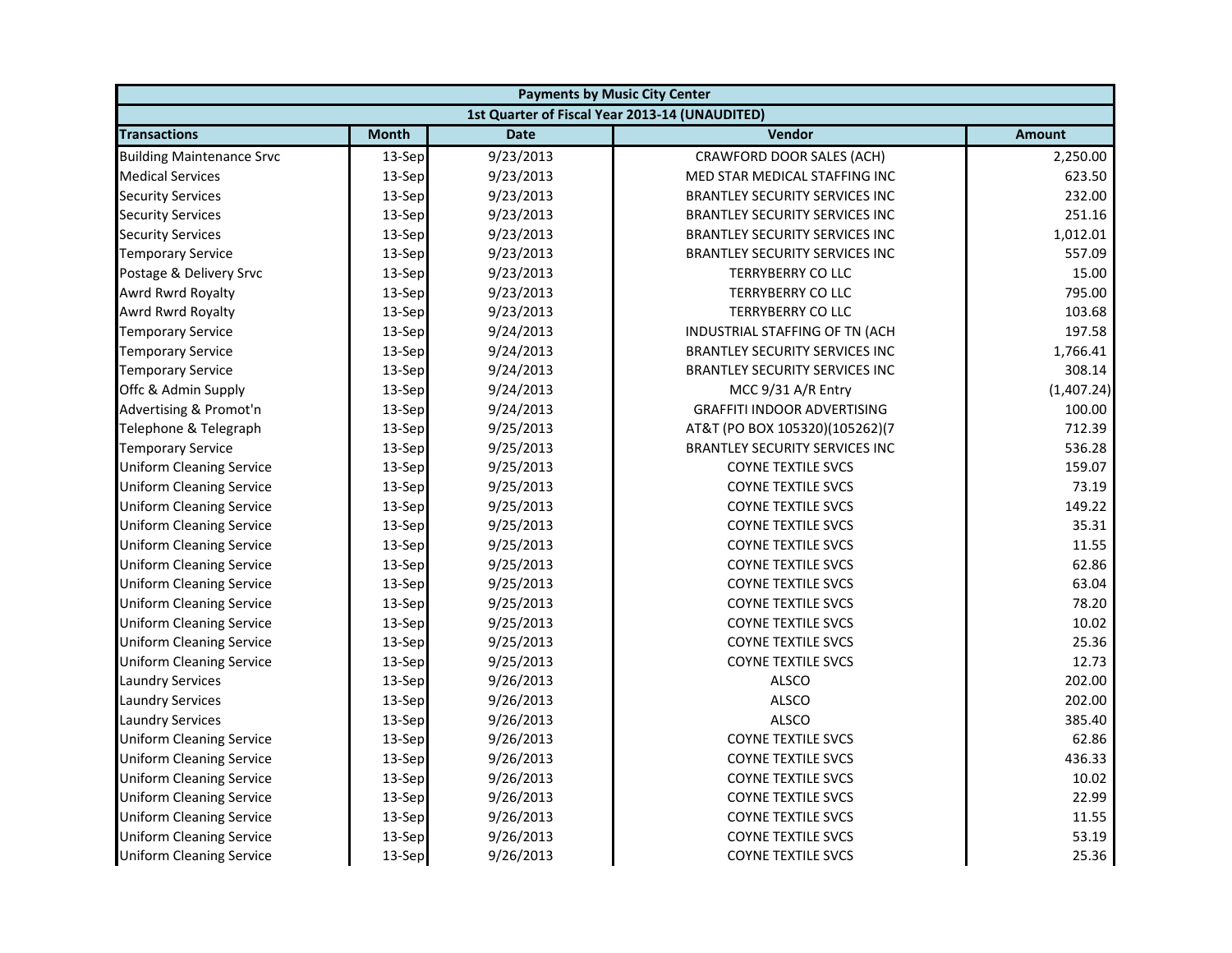| <b>Payments by Music City Center</b> |              |             |                                                |               |
|--------------------------------------|--------------|-------------|------------------------------------------------|---------------|
|                                      |              |             | 1st Quarter of Fiscal Year 2013-14 (UNAUDITED) |               |
| <b>Transactions</b>                  | <b>Month</b> | <b>Date</b> | Vendor                                         | <b>Amount</b> |
| Offc & Admin Supply                  | 13-Sep       | 9/26/2013   | A Z OFFICE RESOURCE INC (ACH)                  | 50.77         |
| <b>Mngt Cnsltnt Srvc</b>             | 13-Sep       | 9/26/2013   | INQUIRIES INC (ACH)                            | 158.00        |
| <b>Regular Pay</b>                   | 13-Sep       | 9/27/2013   | Payroll Labor Distribution                     | 19,449.43     |
| Leave Pay                            | 13-Sep       | 9/27/2013   | Payroll Labor Distribution                     | 282.82        |
| Overtime Pay                         | 13-Sep       | 9/27/2013   | Payroll Labor Distribution                     | 219.62        |
| <b>Employer OASDI</b>                | 13-Sep       | 9/27/2013   | <b>Actual Burden Journal Entries</b>           | 1,180.71      |
| <b>Employer SSN Medical</b>          | 13-Sep       | 9/27/2013   | <b>Actual Burden Journal Entries</b>           | 276.12        |
| <b>Employer Group Health</b>         | 13-Sep       | 9/27/2013   | <b>Actual Burden Journal Entries</b>           | 2,491.92      |
| <b>Employer Dental Group</b>         | 13-Sep       | 9/27/2013   | <b>Actual Burden Journal Entries</b>           | 142.39        |
| <b>Employer Group Life</b>           | 13-Sep       | 9/27/2013   | <b>Actual Burden Journal Entries</b>           | 123.44        |
| Cafe Plan Pre-Tax Savings            | 13-Sep       | 9/27/2013   | <b>Actual Burden Journal Entries</b>           | 68.58         |
| CCA Employer 401K Plan               | 13-Sep       | 9/27/2013   | <b>Actual Burden Journal Entries</b>           | 688.09        |
| <b>Regular Pay</b>                   | 13-Sep       | 9/27/2013   | Payroll Labor Distribution                     | 5,218.57      |
| Leave Pay                            | 13-Sep       | 9/27/2013   | Payroll Labor Distribution                     | 186.16        |
| Overtime Pay                         | 13-Sep       | 9/27/2013   | Payroll Labor Distribution                     | 99.47         |
| <b>Employer OASDI</b>                | 13-Sep       | 9/27/2013   | <b>Actual Burden Journal Entries</b>           | 259.03        |
| <b>Employer SSN Medical</b>          | 13-Sep       | 9/27/2013   | <b>Actual Burden Journal Entries</b>           | 74.28         |
| <b>Employer Group Health</b>         | 13-Sep       | 9/27/2013   | <b>Actual Burden Journal Entries</b>           | 1,045.63      |
| <b>Employer Dental Group</b>         | 13-Sep       | 9/27/2013   | <b>Actual Burden Journal Entries</b>           | 33.50         |
| <b>Employer Group Life</b>           | $13-Sep$     | 9/27/2013   | <b>Actual Burden Journal Entries</b>           | 32.00         |
| <b>Employer Pension</b>              | 13-Sep       | 9/27/2013   | <b>Actual Burden Journal Entries</b>           | 942.14        |
| Cafe Plan Pre-Tax Savings            | 13-Sep       | 9/27/2013   | <b>Actual Burden Journal Entries</b>           | 28.84         |
| <b>Regular Pay</b>                   | 13-Sep       | 9/27/2013   | Payroll Labor Distribution                     | 19,077.57     |
| Leave Pay                            | 13-Sep       | 9/27/2013   | Payroll Labor Distribution                     | 706.20        |
| Overtime Pay                         | 13-Sep       | 9/27/2013   | Payroll Labor Distribution                     | 1,120.32      |
| <b>Employer OASDI</b>                | 13-Sep       | 9/27/2013   | <b>Actual Burden Journal Entries</b>           | 1,236.68      |
| <b>Employer SSN Medical</b>          | 13-Sep       | 9/27/2013   | <b>Actual Burden Journal Entries</b>           | 289.21        |
| <b>Employer Group Health</b>         | 13-Sep       | 9/27/2013   | <b>Actual Burden Journal Entries</b>           | 2,588.22      |
| <b>Employer Dental Group</b>         | 13-Sep       | 9/27/2013   | <b>Actual Burden Journal Entries</b>           | 126.97        |
| <b>Employer Group Life</b>           | 13-Sep       | 9/27/2013   | <b>Actual Burden Journal Entries</b>           | 90.55         |
| Cafe Plan Pre-Tax Savings            | 13-Sep       | 9/27/2013   | <b>Actual Burden Journal Entries</b>           | 72.59         |
| CCA Employer 401K Plan               | 13-Sep       | 9/27/2013   | <b>Actual Burden Journal Entries</b>           | 633.33        |
| <b>Regular Pay</b>                   | 13-Sep       | 9/27/2013   | Payroll Labor Distribution                     | 3,633.79      |
| Leave Pay                            | 13-Sep       | 9/27/2013   | Payroll Labor Distribution                     | 1,011.36      |
| <b>Overtime Pay</b>                  | 13-Sep       | 9/27/2013   | Payroll Labor Distribution                     | 402.57        |
| <b>Employer OASDI</b>                | 13-Sep       | 9/27/2013   | <b>Actual Burden Journal Entries</b>           | 237.68        |
| <b>Employer SSN Medical</b>          | 13-Sep       | 9/27/2013   | <b>Actual Burden Journal Entries</b>           | 69.30         |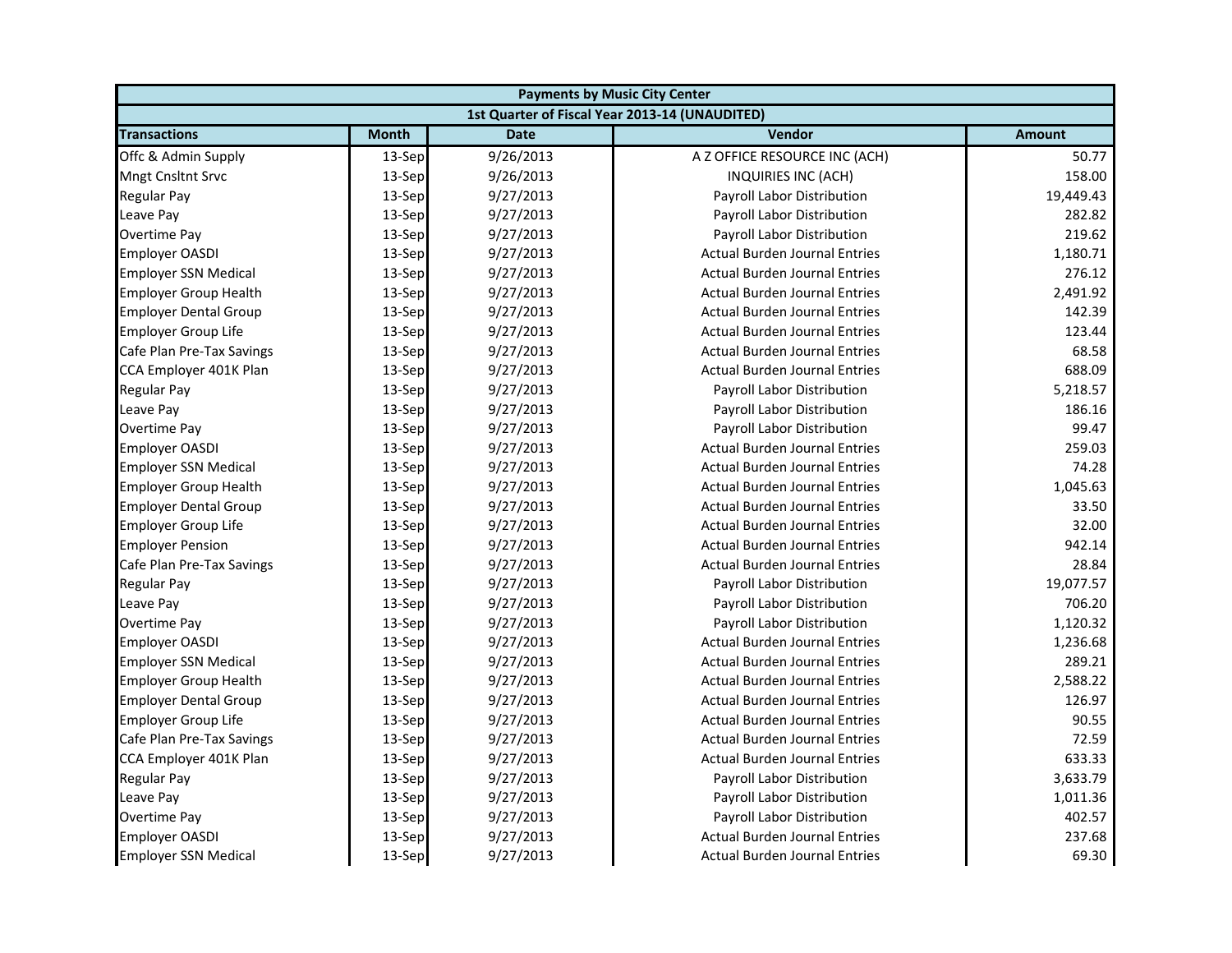| <b>Payments by Music City Center</b> |              |             |                                                |               |
|--------------------------------------|--------------|-------------|------------------------------------------------|---------------|
|                                      |              |             | 1st Quarter of Fiscal Year 2013-14 (UNAUDITED) |               |
| <b>Transactions</b>                  | <b>Month</b> | <b>Date</b> | <b>Vendor</b>                                  | <b>Amount</b> |
| <b>Employer Group Health</b>         | 13-Sep       | 9/27/2013   | <b>Actual Burden Journal Entries</b>           | 733.41        |
| <b>Employer Dental Group</b>         | 13-Sep       | 9/27/2013   | <b>Actual Burden Journal Entries</b>           | 27.15         |
| <b>Employer Group Life</b>           | 13-Sep       | 9/27/2013   | <b>Actual Burden Journal Entries</b>           | 21.42         |
| <b>Employer Pension</b>              | 13-Sep       | 9/27/2013   | <b>Actual Burden Journal Entries</b>           | 864.02        |
| Cafe Plan Pre-Tax Savings            | 13-Sep       | 9/27/2013   | <b>Actual Burden Journal Entries</b>           | 19.96         |
| Regular Pay                          | 13-Sep       | 9/27/2013   | Payroll Labor Distribution                     | 30,482.13     |
| Leave Pay                            | 13-Sep       | 9/27/2013   | Payroll Labor Distribution                     | 505.15        |
| <b>Overtime Pay</b>                  | 13-Sep       | 9/27/2013   | Payroll Labor Distribution                     | 208.59        |
| <b>Employer OASDI</b>                | 13-Sep       | 9/27/2013   | <b>Actual Burden Journal Entries</b>           | 1,790.50      |
| <b>Employer SSN Medical</b>          | 13-Sep       | 9/27/2013   | <b>Actual Burden Journal Entries</b>           | 418.76        |
| <b>Employer Group Health</b>         | 13-Sep       | 9/27/2013   | <b>Actual Burden Journal Entries</b>           | 6,547.47      |
| <b>Employer Dental Group</b>         | 13-Sep       | 9/27/2013   | <b>Actual Burden Journal Entries</b>           | 372.59        |
| <b>Employer Group Life</b>           | 13-Sep       | 9/27/2013   | <b>Actual Burden Journal Entries</b>           | 303.62        |
| Cafe Plan Pre-Tax Savings            | 13-Sep       | 9/27/2013   | <b>Actual Burden Journal Entries</b>           | 176.71        |
| CCA Employer 401K Plan               | 13-Sep       | 9/27/2013   | <b>Actual Burden Journal Entries</b>           | 1,056.80      |
| Regular Pay                          | 13-Sep       | 9/27/2013   | Payroll Labor Distribution                     | 3,854.30      |
| Leave Pay                            | 13-Sep       | 9/27/2013   | Payroll Labor Distribution                     | 658.80        |
| <b>Overtime Pay</b>                  | 13-Sep       | 9/27/2013   | Payroll Labor Distribution                     | 5.36          |
| <b>Employer OASDI</b>                | 13-Sep       | 9/27/2013   | <b>Actual Burden Journal Entries</b>           | 198.06        |
| <b>Employer SSN Medical</b>          | 13-Sep       | 9/27/2013   | <b>Actual Burden Journal Entries</b>           | 60.03         |
| <b>Employer Group Health</b>         | 13-Sep       | 9/27/2013   | <b>Actual Burden Journal Entries</b>           | 1,032.34      |
| <b>Employer Dental Group</b>         | 13-Sep       | 9/27/2013   | <b>Actual Burden Journal Entries</b>           | 35.92         |
| <b>Employer Group Life</b>           | 13-Sep       | 9/27/2013   | <b>Actual Burden Journal Entries</b>           | 28.32         |
| <b>Employer Pension</b>              | 13-Sep       | 9/27/2013   | <b>Actual Burden Journal Entries</b>           | 554.32        |
| <b>FSA Pre-Tax Savings</b>           | 13-Sep       | 9/27/2013   | <b>Actual Burden Journal Entries</b>           | 0.52          |
| Cafe Plan Pre-Tax Savings            | 13-Sep       | 9/27/2013   | <b>Actual Burden Journal Entries</b>           | 28.27         |
| <b>Regular Pay</b>                   | 13-Sep       | 9/27/2013   | Payroll Labor Distribution                     | 7,101.91      |
| Leave Pay                            | 13-Sep       | 9/27/2013   | Payroll Labor Distribution                     | 7.50          |
| <b>Overtime Pay</b>                  | 13-Sep       | 9/27/2013   | Payroll Labor Distribution                     | 68.51         |
| <b>Employer OASDI</b>                | 13-Sep       | 9/27/2013   | <b>Actual Burden Journal Entries</b>           | 419.35        |
| <b>Employer SSN Medical</b>          | 13-Sep       | 9/27/2013   | <b>Actual Burden Journal Entries</b>           | 98.11         |
| <b>Employer Group Health</b>         | 13-Sep       | 9/27/2013   | <b>Actual Burden Journal Entries</b>           | 1,127.89      |
| <b>Employer Dental Group</b>         | 13-Sep       | 9/27/2013   | <b>Actual Burden Journal Entries</b>           | 48.10         |
| <b>Employer Group Life</b>           | 13-Sep       | 9/27/2013   | <b>Actual Burden Journal Entries</b>           | 40.65         |
| Cafe Plan Pre-Tax Savings            | 13-Sep       | 9/27/2013   | <b>Actual Burden Journal Entries</b>           | 31.61         |
| CCA Employer 401K Plan               | 13-Sep       | 9/27/2013   | <b>Actual Burden Journal Entries</b>           | 287.14        |
| Software License                     | 13-Sep       | 9/27/2013   | ITS 09/13 SSL CERTIFICATION                    | 746.00        |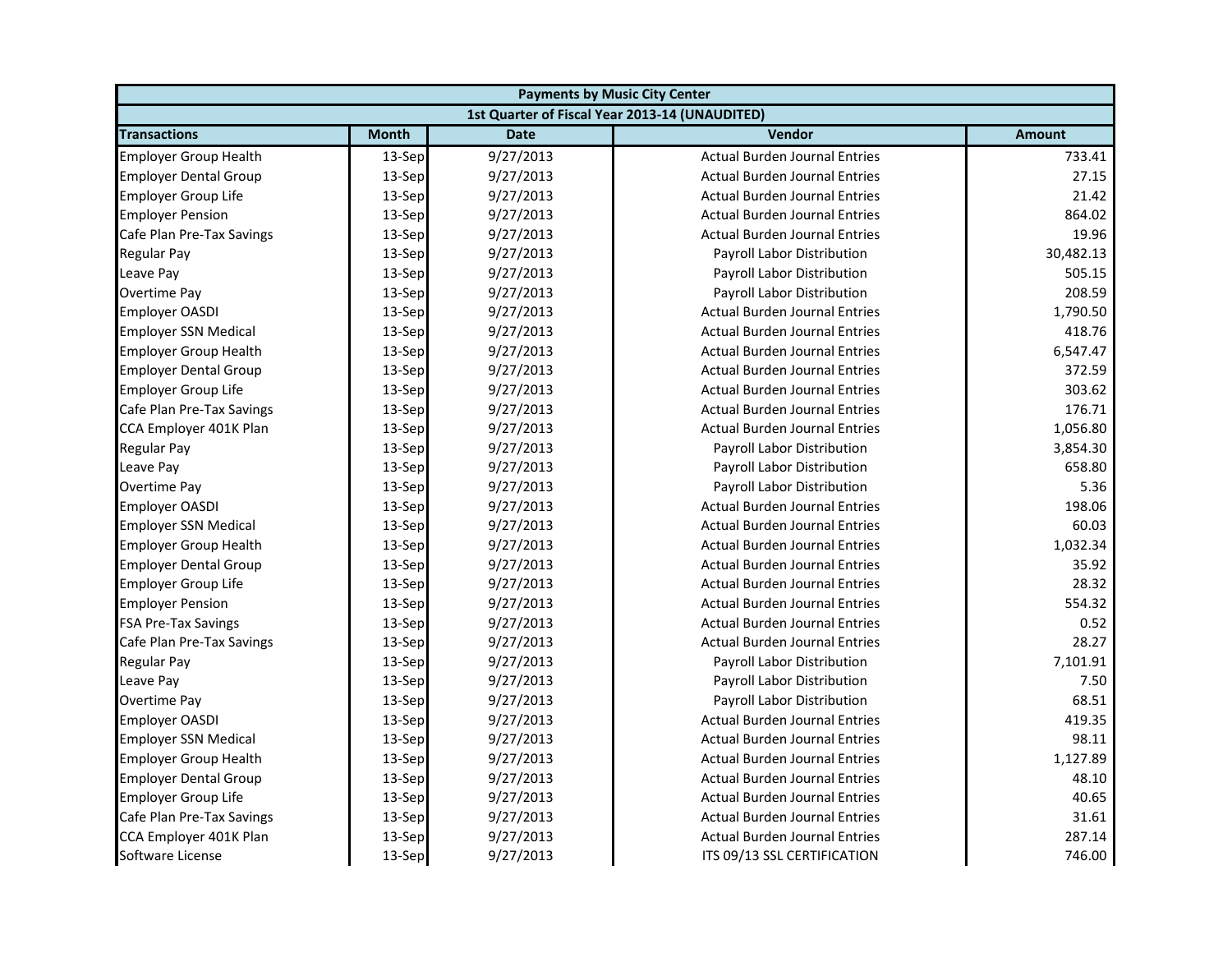| <b>Payments by Music City Center</b> |              |             |                                                |               |
|--------------------------------------|--------------|-------------|------------------------------------------------|---------------|
|                                      |              |             | 1st Quarter of Fiscal Year 2013-14 (UNAUDITED) |               |
| <b>Transactions</b>                  | <b>Month</b> | <b>Date</b> | Vendor                                         | <b>Amount</b> |
| <b>Regular Pay</b>                   | 13-Sep       | 9/27/2013   | <b>Payroll Labor Distribution</b>              | 6,353.85      |
| <b>Employer OASDI</b>                | 13-Sep       | 9/27/2013   | <b>Actual Burden Journal Entries</b>           | 314.39        |
| <b>Employer SSN Medical</b>          | 13-Sep       | 9/27/2013   | <b>Actual Burden Journal Entries</b>           | 87.24         |
| <b>Employer Group Health</b>         | 13-Sep       | 9/27/2013   | <b>Actual Burden Journal Entries</b>           | 840.60        |
| <b>Employer Dental Group</b>         | 13-Sep       | 9/27/2013   | <b>Actual Burden Journal Entries</b>           | 31.11         |
| <b>Employer Group Life</b>           | 13-Sep       | 9/27/2013   | <b>Actual Burden Journal Entries</b>           | 24.53         |
| <b>Employer Pension</b>              | 13-Sep       | 9/27/2013   | <b>Actual Burden Journal Entries</b>           | 1,087.59      |
| <b>FSA Pre-Tax Savings</b>           | 13-Sep       | 9/27/2013   | <b>Actual Burden Journal Entries</b>           | 2.39          |
| Cafe Plan Pre-Tax Savings            | 13-Sep       | 9/27/2013   | <b>Actual Burden Journal Entries</b>           | 23.24         |
| <b>Regular Pay</b>                   | 13-Sep       | 9/27/2013   | Payroll Labor Distribution                     | 16,911.15     |
| Leave Pay                            | 13-Sep       | 9/27/2013   | Payroll Labor Distribution                     | 1,433.83      |
| <b>Holiday Pay</b>                   | 13-Sep       | 9/27/2013   | Payroll Labor Distribution                     | 43.04         |
| Overtime Pay                         | 13-Sep       | 9/27/2013   | Payroll Labor Distribution                     | 319.37        |
| <b>Employer OASDI</b>                | 13-Sep       | 9/27/2013   | <b>Actual Burden Journal Entries</b>           | 1,083.04      |
| <b>Employer SSN Medical</b>          | 13-Sep       | 9/27/2013   | <b>Actual Burden Journal Entries</b>           | 253.29        |
| <b>Employer Group Health</b>         | 13-Sep       | 9/27/2013   | <b>Actual Burden Journal Entries</b>           | 3,422.39      |
| <b>Employer Dental Group</b>         | 13-Sep       | 9/27/2013   | <b>Actual Burden Journal Entries</b>           | 135.73        |
| <b>Employer Group Life</b>           | 13-Sep       | 9/27/2013   | <b>Actual Burden Journal Entries</b>           | 130.03        |
| <b>Employer Pension</b>              | 13-Sep       | 9/27/2013   | <b>Actual Burden Journal Entries</b>           | 85.03         |
| Cafe Plan Pre-Tax Savings            | 13-Sep       | 9/27/2013   | <b>Actual Burden Journal Entries</b>           | 93.31         |
| CCA Employer 401K Plan               | 13-Sep       | 9/27/2013   | <b>Actual Burden Journal Entries</b>           | 413.66        |
| <b>Regular Pay</b>                   | 13-Sep       | 9/27/2013   | Payroll Labor Distribution                     | 5,093.38      |
| Leave Pay                            | 13-Sep       | 9/27/2013   | Payroll Labor Distribution                     | 608.00        |
| <b>Holiday Pay</b>                   | 13-Sep       | 9/27/2013   | Payroll Labor Distribution                     | 152.00        |
| <b>Overtime Pay</b>                  | 13-Sep       | 9/27/2013   | Payroll Labor Distribution                     | 204.92        |
| <b>Employer OASDI</b>                | 13-Sep       | 9/27/2013   | <b>Actual Burden Journal Entries</b>           | 284.70        |
| <b>Employer SSN Medical</b>          | 13-Sep       | 9/27/2013   | <b>Actual Burden Journal Entries</b>           | 80.30         |
| <b>Employer Group Health</b>         | 13-Sep       | 9/27/2013   | <b>Actual Burden Journal Entries</b>           | 1,401.60      |
| <b>Employer Dental Group</b>         | 13-Sep       | 9/27/2013   | <b>Actual Burden Journal Entries</b>           | 45.25         |
| <b>Employer Group Life</b>           | 13-Sep       | 9/27/2013   | <b>Actual Burden Journal Entries</b>           | 35.68         |
| <b>Employer Pension</b>              | 13-Sep       | 9/27/2013   | <b>Actual Burden Journal Entries</b>           | 981.24        |
| Cafe Plan Pre-Tax Savings            | 13-Sep       | 9/27/2013   | <b>Actual Burden Journal Entries</b>           | 38.63         |
| <b>Regular Pay</b>                   | 13-Sep       | 9/27/2013   | Payroll Labor Distribution                     | 3,218.15      |
| Leave Pay                            | 13-Sep       | 9/27/2013   | Payroll Labor Distribution                     | 147.23        |
| <b>Employer OASDI</b>                | 13-Sep       | 9/27/2013   | <b>Actual Burden Journal Entries</b>           | 208.66        |
| <b>Employer SSN Medical</b>          | 13-Sep       | 9/27/2013   | <b>Actual Burden Journal Entries</b>           | 48.80         |
| <b>Employer Group Life</b>           | 13-Sep       | 9/27/2013   | <b>Actual Burden Journal Entries</b>           | 11.15         |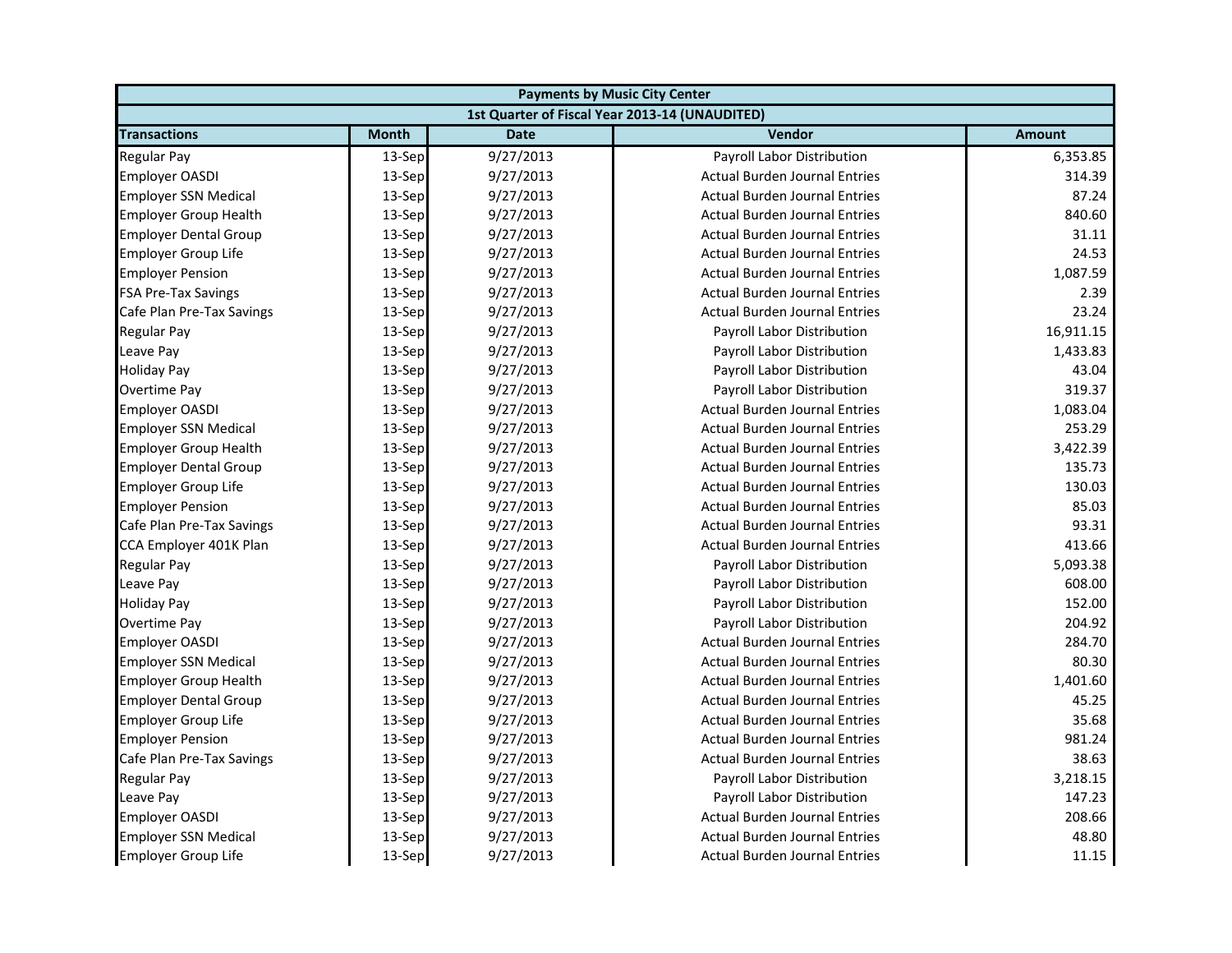| <b>Payments by Music City Center</b> |              |             |                                                |           |
|--------------------------------------|--------------|-------------|------------------------------------------------|-----------|
|                                      |              |             | 1st Quarter of Fiscal Year 2013-14 (UNAUDITED) |           |
| <b>Transactions</b>                  | <b>Month</b> | <b>Date</b> | Vendor                                         | Amount    |
| CCA Employer 401K Plan               | 13-Sep       | 9/27/2013   | <b>Actual Burden Journal Entries</b>           | 134.62    |
| <b>Regular Pay</b>                   | 13-Sep       | 9/27/2013   | Payroll Labor Distribution                     | 12,286.25 |
| Leave Pay                            | 13-Sep       | 9/27/2013   | Payroll Labor Distribution                     | 1,352.68  |
| Overtime Pay                         | 13-Sep       | 9/27/2013   | Payroll Labor Distribution                     | 19.64     |
| <b>Employer OASDI</b>                | 13-Sep       | 9/27/2013   | <b>Actual Burden Journal Entries</b>           | 814.31    |
| <b>Employer SSN Medical</b>          | 13-Sep       | 9/27/2013   | <b>Actual Burden Journal Entries</b>           | 190.46    |
| <b>Employer Group Health</b>         | 13-Sep       | 9/27/2013   | <b>Actual Burden Journal Entries</b>           | 1,059.90  |
| <b>Employer Dental Group</b>         | 13-Sep       | 9/27/2013   | <b>Actual Burden Journal Entries</b>           | 59.38     |
| <b>Employer Group Life</b>           | 13-Sep       | 9/27/2013   | <b>Actual Burden Journal Entries</b>           | 57.98     |
| <b>Employer Pension</b>              | 13-Sep       | 9/27/2013   | <b>Actual Burden Journal Entries</b>           | 2,337.94  |
| <b>FSA Pre-Tax Savings</b>           | 13-Sep       | 9/27/2013   | <b>Actual Burden Journal Entries</b>           | 9.74      |
| Cafe Plan Pre-Tax Savings            | 13-Sep       | 9/27/2013   | <b>Actual Burden Journal Entries</b>           | 29.72     |
| <b>Regular Pay</b>                   | 13-Sep       | 9/27/2013   | Payroll Labor Distribution                     | 1,600.00  |
| <b>Employer OASDI</b>                | 13-Sep       | 9/27/2013   | <b>Actual Burden Journal Entries</b>           | 94.33     |
| <b>Employer SSN Medical</b>          | 13-Sep       | 9/27/2013   | <b>Actual Burden Journal Entries</b>           | 22.06     |
| <b>Employer Group Health</b>         | 13-Sep       | 9/27/2013   | <b>Actual Burden Journal Entries</b>           | 235.50    |
| <b>Employer Dental Group</b>         | 13-Sep       | 9/27/2013   | <b>Actual Burden Journal Entries</b>           | 14.14     |
| <b>Employer Group Life</b>           | 13-Sep       | 9/27/2013   | <b>Actual Burden Journal Entries</b>           | 11.15     |
| Cafe Plan Pre-Tax Savings            | 13-Sep       | 9/27/2013   | <b>Actual Burden Journal Entries</b>           | 6.01      |
| CCA Employer 401K Plan               | 13-Sep       | 9/27/2013   | <b>Actual Burden Journal Entries</b>           | 64.00     |
| <b>Regular Pay</b>                   | 13-Sep       | 9/27/2013   | Payroll Labor Distribution                     | 14,731.61 |
| Leave Pay                            | 13-Sep       | 9/27/2013   | Payroll Labor Distribution                     | 184.00    |
| Overtime Pay                         | 13-Sep       | 9/27/2013   | Payroll Labor Distribution                     | 41.50     |
| <b>Employer OASDI</b>                | 13-Sep       | 9/27/2013   | <b>Actual Burden Journal Entries</b>           | 863.64    |
| <b>Employer SSN Medical</b>          | 13-Sep       | 9/27/2013   | <b>Actual Burden Journal Entries</b>           | 201.98    |
| <b>Employer Group Health</b>         | 13-Sep       | 9/27/2013   | <b>Actual Burden Journal Entries</b>           | 2,853.00  |
| <b>Employer Dental Group</b>         | 13-Sep       | 9/27/2013   | <b>Actual Burden Journal Entries</b>           | 113.12    |
| <b>Employer Group Life</b>           | 13-Sep       | 9/27/2013   | <b>Actual Burden Journal Entries</b>           | 100.35    |
| <b>Employer Pension</b>              | 13-Sep       | 9/27/2013   | <b>Actual Burden Journal Entries</b>           | 233.33    |
| Cafe Plan Pre-Tax Savings            | 13-Sep       | 9/27/2013   | <b>Actual Burden Journal Entries</b>           | 77.56     |
| CCA Employer 401K Plan               | 13-Sep       | 9/27/2013   | <b>Actual Burden Journal Entries</b>           | 350.76    |
| Offc & Admin Supply                  | 13-Sep       | 9/27/2013   | A Z OFFICE RESOURCE INC (ACH)                  | (15.44)   |
| <b>Regular Pay</b>                   | 13-Sep       | 9/27/2013   | Payroll Labor Distribution                     | 5,230.59  |
| Leave Pay                            | 13-Sep       | 9/27/2013   | Payroll Labor Distribution                     | 346.15    |
| <b>Employer OASDI</b>                | 13-Sep       | 9/27/2013   | <b>Actual Burden Journal Entries</b>           | 319.56    |
| <b>Employer SSN Medical</b>          | 13-Sep       | 9/27/2013   | <b>Actual Burden Journal Entries</b>           | 74.73     |
| <b>Employer Group Health</b>         | 13-Sep       | 9/27/2013   | <b>Actual Burden Journal Entries</b>           | 559.50    |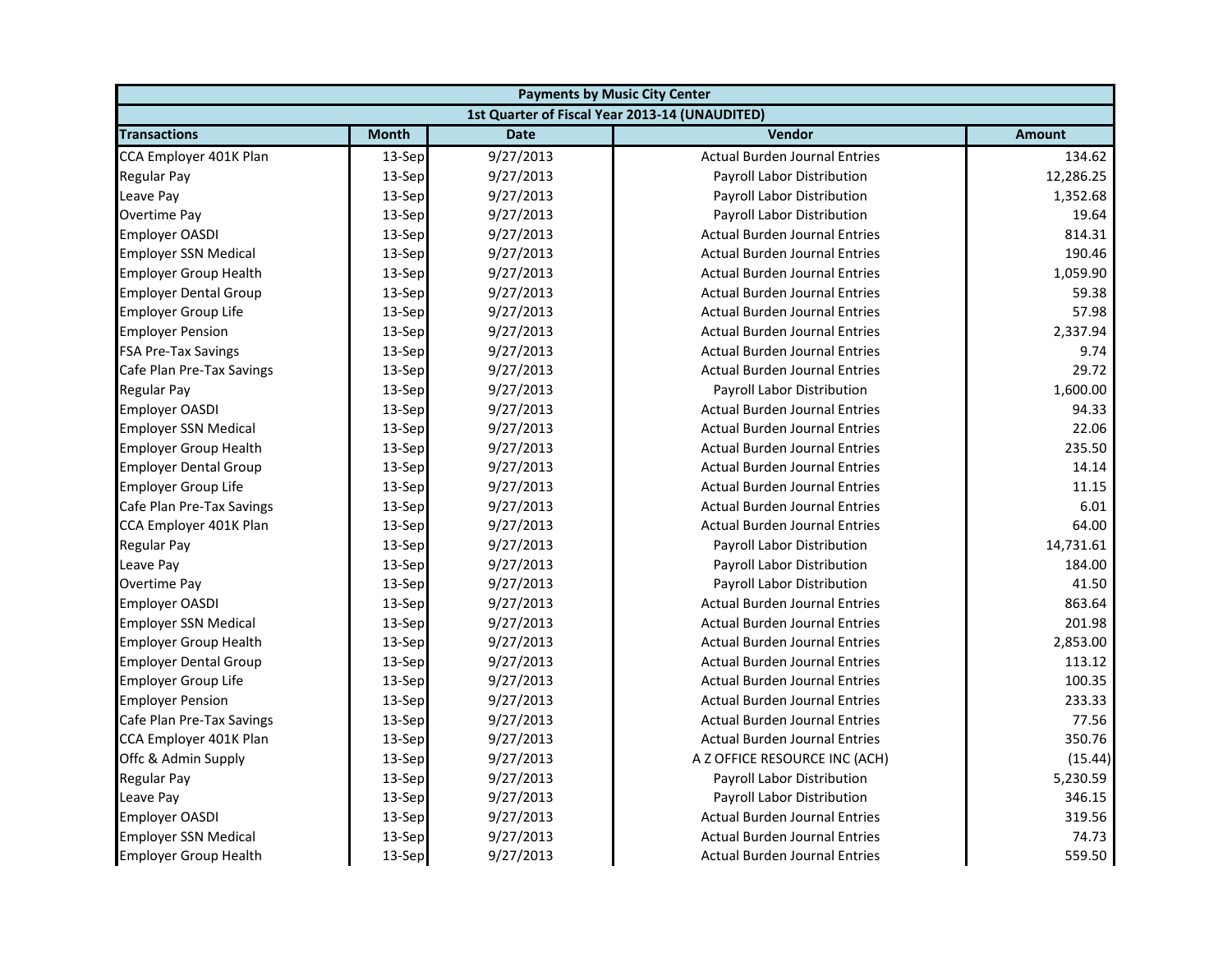| <b>Payments by Music City Center</b> |              |             |                                                |               |
|--------------------------------------|--------------|-------------|------------------------------------------------|---------------|
|                                      |              |             | 1st Quarter of Fiscal Year 2013-14 (UNAUDITED) |               |
| <b>Transactions</b>                  | <b>Month</b> | <b>Date</b> | <b>Vendor</b>                                  | <b>Amount</b> |
| <b>Employer Dental Group</b>         | 13-Sep       | 9/27/2013   | <b>Actual Burden Journal Entries</b>           | 28.28         |
| <b>Employer Group Life</b>           | 13-Sep       | 9/27/2013   | <b>Actual Burden Journal Entries</b>           | 22.30         |
| <b>Employer Pension</b>              | 13-Sep       | 9/27/2013   | <b>Actual Burden Journal Entries</b>           | 954.57        |
| <b>FSA Pre-Tax Savings</b>           | 13-Sep       | 9/27/2013   | <b>Actual Burden Journal Entries</b>           | 15.94         |
| Cafe Plan Pre-Tax Savings            | 13-Sep       | 9/27/2013   | <b>Actual Burden Journal Entries</b>           | 15.71         |
| Regular Pay                          | 13-Sep       | 9/27/2013   | Payroll Labor Distribution                     | 8,493.05      |
| Leave Pay                            | 13-Sep       | 9/27/2013   | Payroll Labor Distribution                     | 211.54        |
| <b>Overtime Pay</b>                  | 13-Sep       | 9/27/2013   | Payroll Labor Distribution                     | 49.52         |
| <b>Employer OASDI</b>                | 13-Sep       | 9/27/2013   | <b>Actual Burden Journal Entries</b>           | 527.82        |
| <b>Employer SSN Medical</b>          | 13-Sep       | 9/27/2013   | <b>Actual Burden Journal Entries</b>           | 123.44        |
| <b>Employer Group Health</b>         | 13-Sep       | 9/27/2013   | <b>Actual Burden Journal Entries</b>           | 705.00        |
| <b>Employer Dental Group</b>         | 13-Sep       | 9/27/2013   | <b>Actual Burden Journal Entries</b>           | 56.56         |
| <b>Employer Group Life</b>           | 13-Sep       | 9/27/2013   | <b>Actual Burden Journal Entries</b>           | 44.60         |
| Cafe Plan Pre-Tax Savings            | 13-Sep       | 9/27/2013   | <b>Actual Burden Journal Entries</b>           | 18.10         |
| CCA Employer 401K Plan               | 13-Sep       | 9/27/2013   | <b>Actual Burden Journal Entries</b>           | 286.70        |
| <b>Employee Award/Gift</b>           | 13-Sep       | 9/27/2013   | <b>TERRYBERRY CO LLC</b>                       | 112.19        |
| Regular Pay                          | 13-Sep       | 9/27/2013   | Payroll Labor Distribution                     | 9,080.81      |
| <b>Overtime Pay</b>                  | 13-Sep       | 9/27/2013   | Payroll Labor Distribution                     | 4.63          |
| <b>Employer OASDI</b>                | 13-Sep       | 9/27/2013   | <b>Actual Burden Journal Entries</b>           | 120.44        |
| <b>Employer SSN Medical</b>          | 13-Sep       | 9/27/2013   | <b>Actual Burden Journal Entries</b>           | 125.49        |
| <b>Employer Group Health</b>         | 13-Sep       | 9/27/2013   | <b>Actual Burden Journal Entries</b>           | 796.50        |
| <b>Employer Dental Group</b>         | 13-Sep       | 9/27/2013   | <b>Actual Burden Journal Entries</b>           | 28.28         |
| <b>Employer Group Life</b>           | 13-Sep       | 9/27/2013   | <b>Actual Burden Journal Entries</b>           | 22.30         |
| <b>Employer Pension</b>              | 13-Sep       | 9/27/2013   | <b>Actual Burden Journal Entries</b>           | 1,555.16      |
| <b>FSA Pre-Tax Savings</b>           | 13-Sep       | 9/27/2013   | <b>Actual Burden Journal Entries</b>           | 11.16         |
| Cafe Plan Pre-Tax Savings            | 13-Sep       | 9/27/2013   | <b>Actual Burden Journal Entries</b>           | 21.76         |
| Regular Pay                          | 13-Sep       | 9/27/2013   | Payroll Labor Distribution                     | 5,976.02      |
| Leave Pay                            | 13-Sep       | 9/27/2013   | Payroll Labor Distribution                     | 383.23        |
| Overtime Pay                         | 13-Sep       | 9/27/2013   | Payroll Labor Distribution                     | 4.70          |
| <b>Employer OASDI</b>                | 13-Sep       | 9/27/2013   | <b>Actual Burden Journal Entries</b>           | 371.33        |
| <b>Employer SSN Medical</b>          | 13-Sep       | 9/27/2013   | <b>Actual Burden Journal Entries</b>           | 86.84         |
| <b>Employer Group Health</b>         | 13-Sep       | 9/27/2013   | <b>Actual Burden Journal Entries</b>           | 1,029.00      |
| <b>Employer Dental Group</b>         | 13-Sep       | 9/27/2013   | <b>Actual Burden Journal Entries</b>           | 42.42         |
| <b>Employer Group Life</b>           | 13-Sep       | 9/27/2013   | <b>Actual Burden Journal Entries</b>           | 44.60         |
| Cafe Plan Pre-Tax Savings            | 13-Sep       | 9/27/2013   | <b>Actual Burden Journal Entries</b>           | 28.16         |
| CCA Employer 401K Plan               | 13-Sep       | 9/27/2013   | <b>Actual Burden Journal Entries</b>           | 225.33        |
| Offc & Admin Supply                  | 13-Sep       | 9/30/2013   | MCC 9/13 Athens Paper Accrual                  | (357.00)      |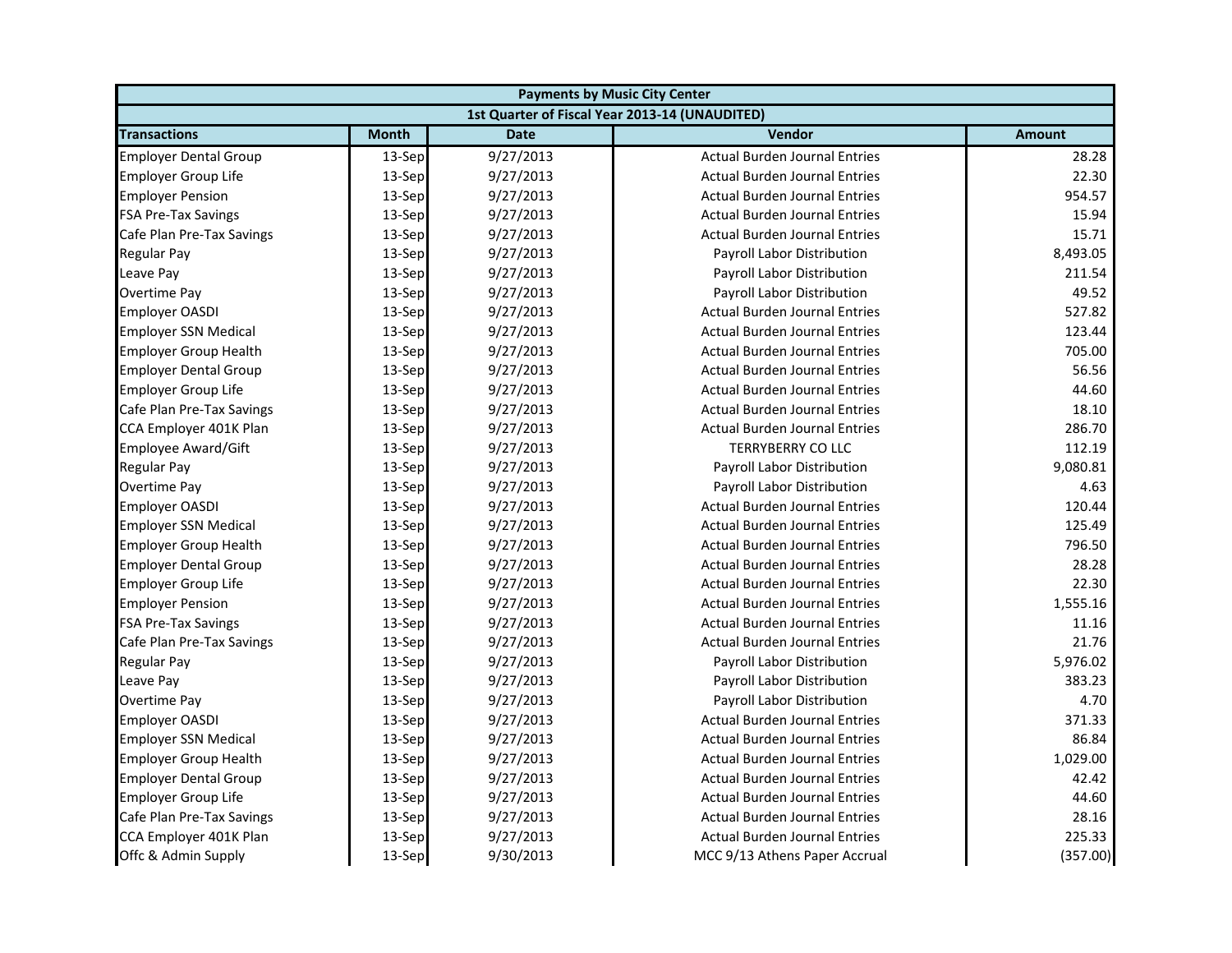| <b>Payments by Music City Center</b> |              |             |                                                |               |
|--------------------------------------|--------------|-------------|------------------------------------------------|---------------|
|                                      |              |             | 1st Quarter of Fiscal Year 2013-14 (UNAUDITED) |               |
| <b>Transactions</b>                  | <b>Month</b> | <b>Date</b> | <b>Vendor</b>                                  | <b>Amount</b> |
| Offc & Admin Supply                  | 13-Sep       | 9/30/2013   | MCC 9/13 A to Z Accrual                        | (270.99)      |
| Water                                | 13-Sep       | 9/30/2013   | W&S/ SEPT 2013 / IDB WATER                     | 2,041.21      |
| Water                                | 13-Sep       | 9/30/2013   | W&S/ SEPT 2013/ IDB SEWER                      | 1,029.37      |
| Offc & Admin Supply                  | 13-Sep       | 9/30/2013   | MCC 9/13 Athens Paper Accrual                  | (36.00)       |
| Repair & Maint Supply                | 13-Sep       | 9/30/2013   | MCC 9/13 Grainger Accrual                      | (94.32)       |
| Repair & Maint Supply                | 13-Sep       | 9/30/2013   | MCC PCC MUSIC CITY CENTER                      | 47.98         |
| Refuse Disposal-Reimb                | 13-Sep       | 9/30/2013   | ALLIED WASTE (ACH)                             | 2,586.61      |
| <b>Temporary Service</b>             | 13-Sep       | 9/30/2013   | MCC 9/13 Temp Labor RCLS                       | (135.48)      |
| <b>Temporary Service</b>             | 13-Sep       | 9/30/2013   | INDUSTRIAL STAFFING OF TN (ACH                 | 361.28        |
| <b>Temporary Service</b>             | 13-Sep       | 9/30/2013   | INDUSTRIAL STAFFING OF TN (ACH                 | 1,576.88      |
| Janitorial Srvc                      | 13-Sep       | 9/30/2013   | SERVICE MANAGEMENT SYSTEMS                     | 1,563.60      |
| Janitorial Srvc                      | 13-Sep       | 9/30/2013   | SERVICE MANAGEMENT SYSTEMS                     | 1,343.56      |
| Janitorial Srvc                      | 13-Sep       | 9/30/2013   | SERVICE MANAGEMENT SYSTEMS                     | 2,660.07      |
| Janitorial Srvc                      | 13-Sep       | 9/30/2013   | SERVICE MANAGEMENT SYSTEMS                     | 2,857.70      |
| Janitorial Srvc                      | 13-Sep       | 9/30/2013   | SERVICE MANAGEMENT SYSTEMS                     | 368.10        |
| <b>Temporary Service-Reimb</b>       | 13-Sep       | 9/30/2013   | MCC 9/13 Temp Labor RCLS                       | 135.48        |
| <b>Mngt Cnsltnt Srvc</b>             | 13-Sep       | 9/30/2013   | MCC 9/13 CC RCLS                               | 45.00         |
| <b>Internet Services</b>             | 13-Sep       | 9/30/2013   | MCC 9/13 CC RCLS                               | 109.14        |
| Telephone & Telegraph                | 13-Sep       | 9/30/2013   | AT&T (PO BOX 105320)(105262)(7                 | 339.74        |
| <b>Medical Services</b>              | 13-Sep       | 9/30/2013   | MED STAR MEDICAL STAFFING INC                  | 322.50        |
| <b>Medical Services</b>              | 13-Sep       | 9/30/2013   | MED STAR MEDICAL STAFFING INC                  | 790.13        |
| <b>Medical Services</b>              | 13-Sep       | 9/30/2013   | MED STAR MEDICAL STAFFING INC                  | 1,451.25      |
| <b>Security Services</b>             | 13-Sep       | 9/30/2013   | <b>BRANTLEY SECURITY SERVICES INC</b>          | 930.87        |
| <b>Security Services</b>             | 13-Sep       | 9/30/2013   | <b>BRANTLEY SECURITY SERVICES INC</b>          | 493.47        |
| <b>Security Services</b>             | 13-Sep       | 9/30/2013   | <b>BRANTLEY SECURITY SERVICES INC</b>          | 8,682.60      |
| Vehicle Washing                      | 13-Sep       | 9/30/2013   | MCC PCC MUSIC CITY CENTER                      | 16.38         |
| <b>Valet Services</b>                | 13-Sep       | 9/30/2013   | TOWNE PARK (ACH)                               | 739.50        |
| Tuition                              | 13-Sep       | 9/30/2013   | MCC 9/13 CC RCLS                               | 49.00         |
| Offc & Admin Supply                  | 13-Sep       | 9/30/2013   | MCC 9/13 Athens Paper Accrual                  | (36.00)       |
| Offc & Admin Supply                  | 13-Sep       | 9/30/2013   | MCC 9/13 A to Z Accrual                        | (68.30)       |
| <b>Parking Violation Fees</b>        | 13-Sep       | 9/30/2013   | MCC PCC MUSIC CITY CENTER                      | 7.00          |
| Other Rpr & Maint Srvc               | 13-Sep       | 9/30/2013   | MCC PCC MUSIC CITY CENTER                      | 17.35         |
| Repair & Maint Supply                | 13-Sep       | 9/30/2013   | MCC 9/13 CC RCLS                               | 79.40         |
| Employee Out-of-town Travel          | 13-Sep       | 9/30/2013   | MCC 9/13 CC RCLS                               | (7.84)        |
| Employee Out-of-town Travel          | 13-Sep       | 9/30/2013   | MCC 9/13 CC RCLS                               | 8.97          |
| Employee Out-of-town Travel          | 13-Sep       | 9/30/2013   | MCC 9/13 CC RCLS                               | 24.52         |
| Employee Out-of-town Travel          | 13-Sep       | 9/30/2013   | MCC 9/13 CC RCLS                               | 392.08        |